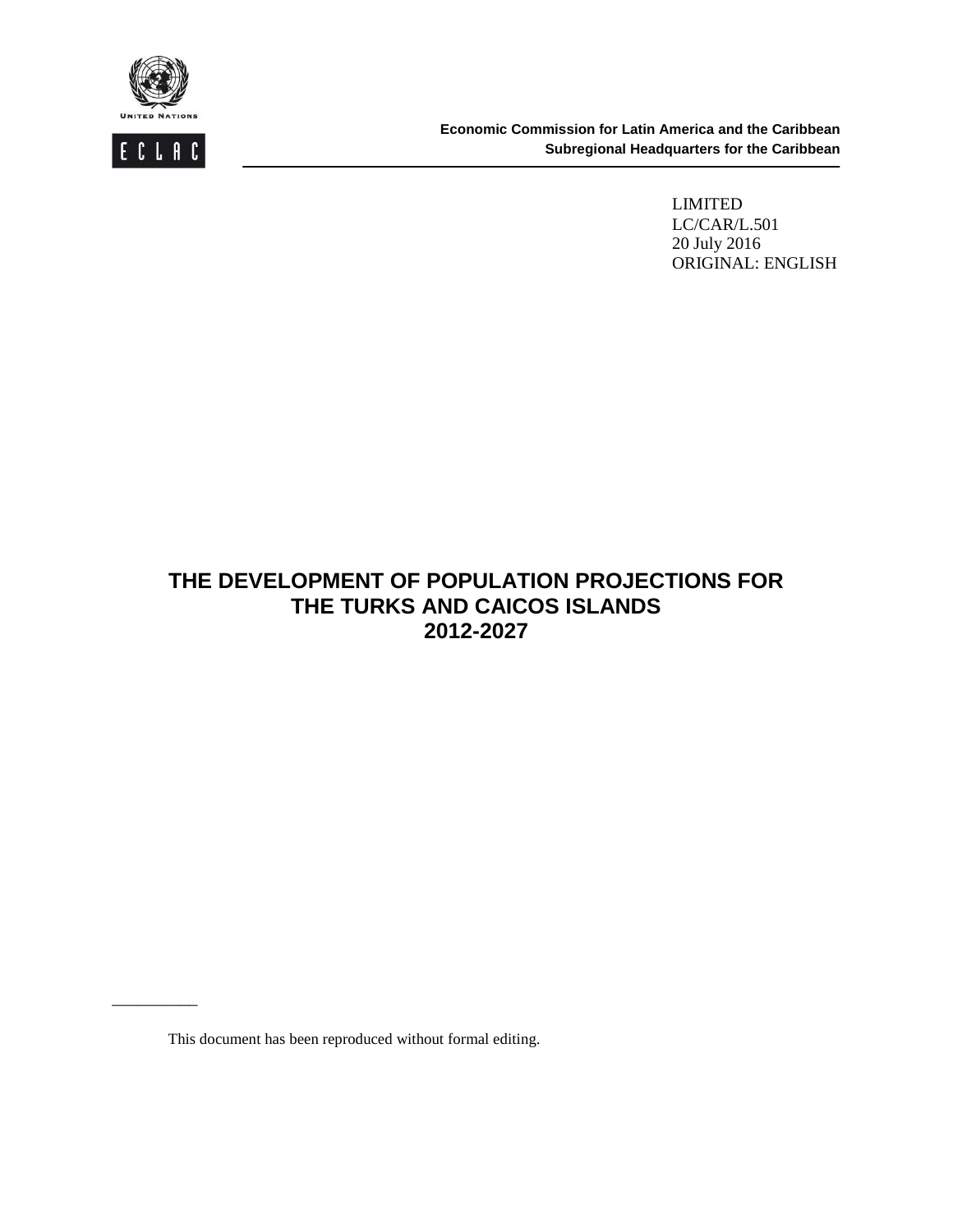This document was prepared by Valerie E. Nam, Consultant to the Statistics and Social Development Unit of the Economic Commission for Latin America and the Caribbean (ECLAC), subregional headquarters for the Caribbean. It was produced in collaboration with the Statistics Department of the Turks and Caicos Islands Government. The project was supervised by Francis Jones, Population Affairs Officer, ECLAC and Shirlen Forbes, Director of Statistics of the Turks and Caicos Islands Government. Technical support was provided by Sinovia Moonie of the Statistics and Social Development Unit, ECLAC and by Sabrina Williams of the Statistics Department of the Turks and Caicos Islands Government. The views expressed in this document are those of the author and do not necessarily reflect the views of the Organizations.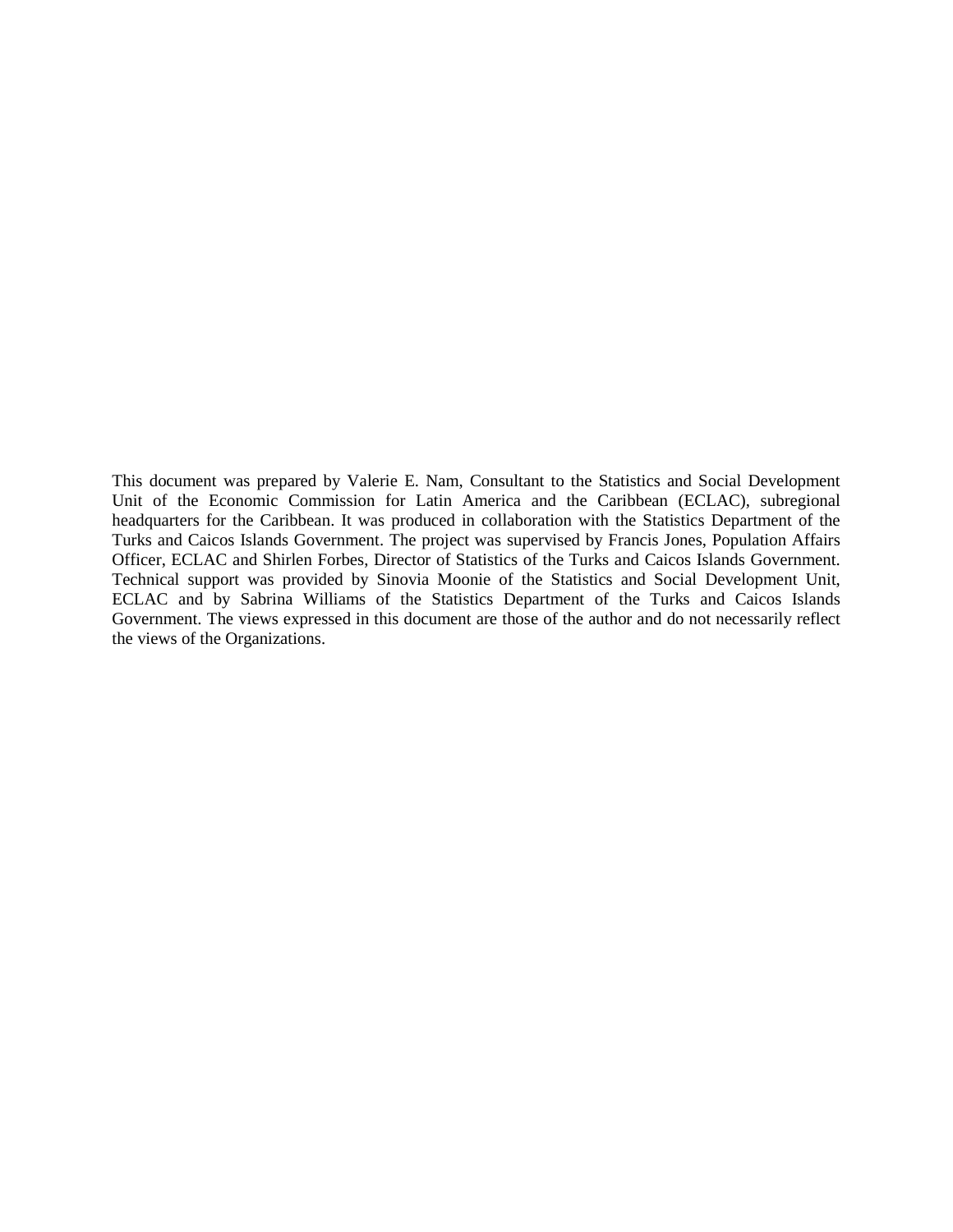## **CONTENTS**

| A.        |           |  |
|-----------|-----------|--|
| <b>B.</b> |           |  |
| C.        |           |  |
| D.        |           |  |
| E.        |           |  |
| F.        |           |  |
| G.        |           |  |
|           |           |  |
| A.        |           |  |
| <b>B.</b> |           |  |
|           | $\bullet$ |  |
| C.        |           |  |
|           | $\bullet$ |  |
| D.        |           |  |
|           |           |  |
|           |           |  |
|           |           |  |
| A.        |           |  |
|           | $\bullet$ |  |
|           | $\bullet$ |  |
|           | ٠         |  |
|           | п         |  |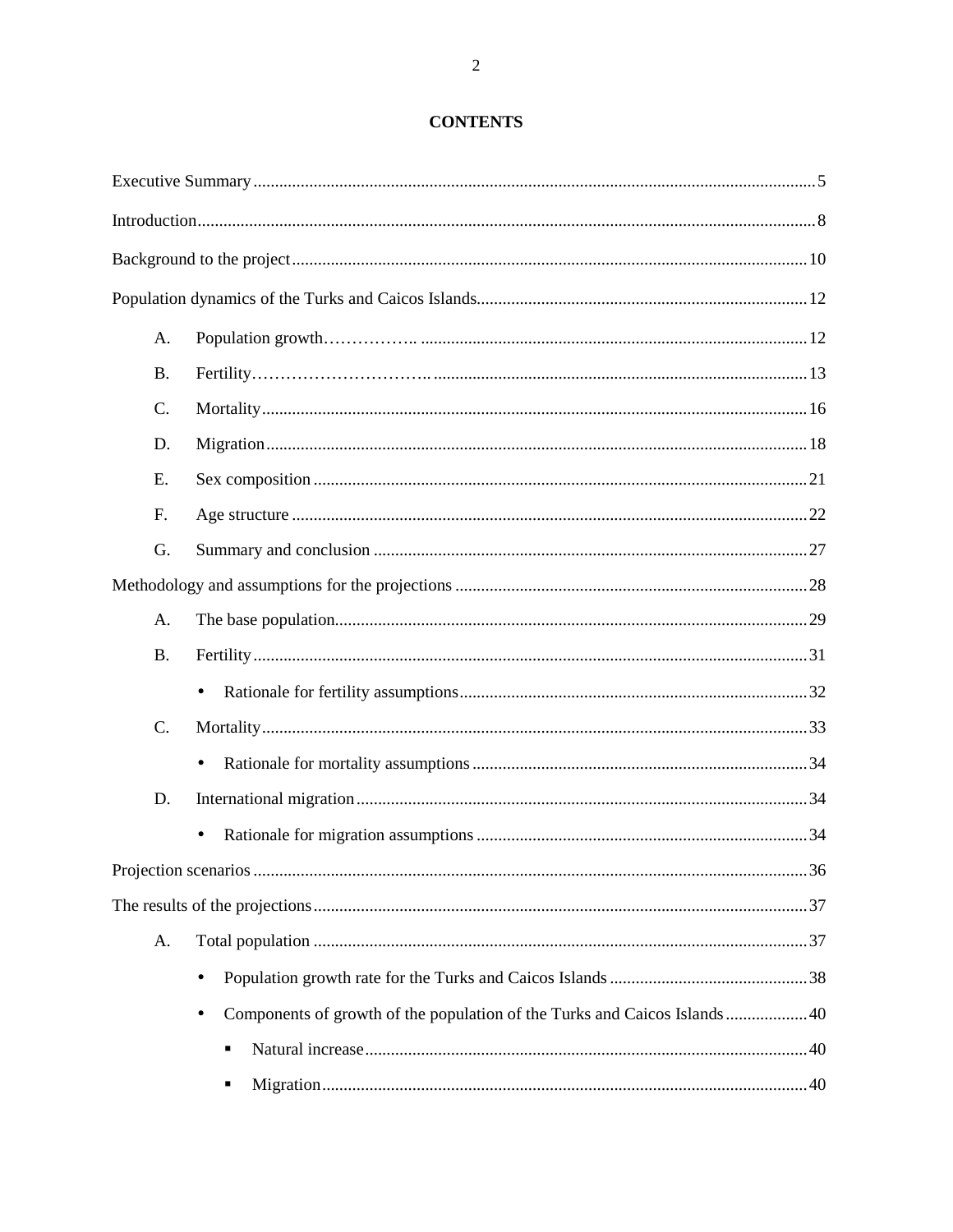|    | Sex composition of the population of the Turks and Caicos Islands 42    |
|----|-------------------------------------------------------------------------|
|    |                                                                         |
|    | The population of young children of the Turks and Caicos Islands45<br>٠ |
|    | ٠                                                                       |
|    | ٠                                                                       |
|    | ٠                                                                       |
|    | ٠                                                                       |
| B. |                                                                         |
|    | $\bullet$                                                               |
|    |                                                                         |
|    | ٠                                                                       |
|    | ٠                                                                       |
|    |                                                                         |
|    |                                                                         |
|    | ٠                                                                       |
|    | ٠                                                                       |
|    | ٠                                                                       |
|    | ٠                                                                       |
|    | ٠                                                                       |
| C. |                                                                         |
|    |                                                                         |
|    | ٠                                                                       |
|    | ٠                                                                       |
|    | ٠                                                                       |
|    |                                                                         |
|    |                                                                         |
|    | ٠                                                                       |
|    | ٠                                                                       |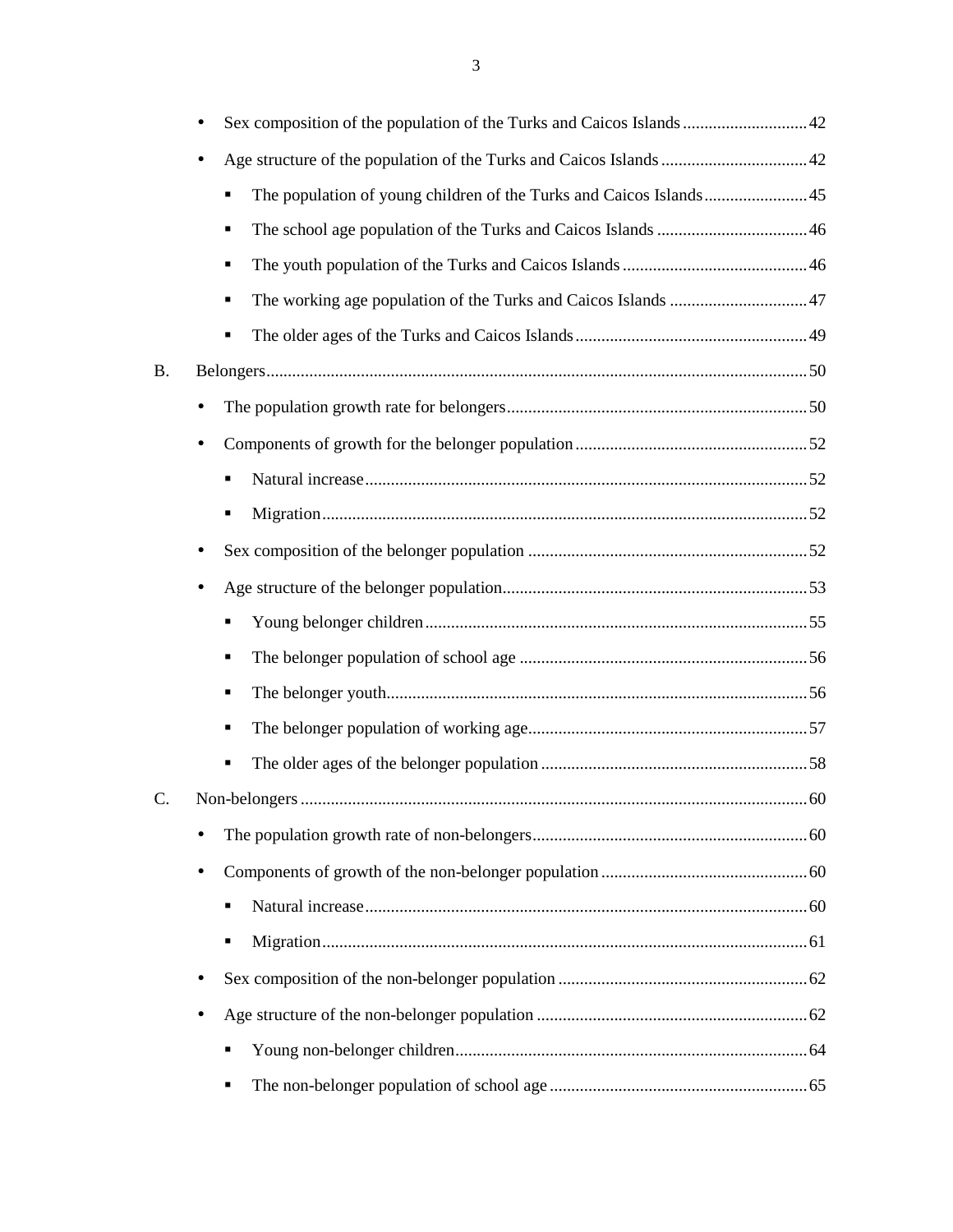| $\blacksquare$ |  |
|----------------|--|
| ٠              |  |
| $\blacksquare$ |  |
|                |  |
|                |  |
|                |  |
| Appendix A:    |  |
| Appendix B:    |  |
| Appendix C:    |  |
| Appendix D:    |  |
| Appendix E:    |  |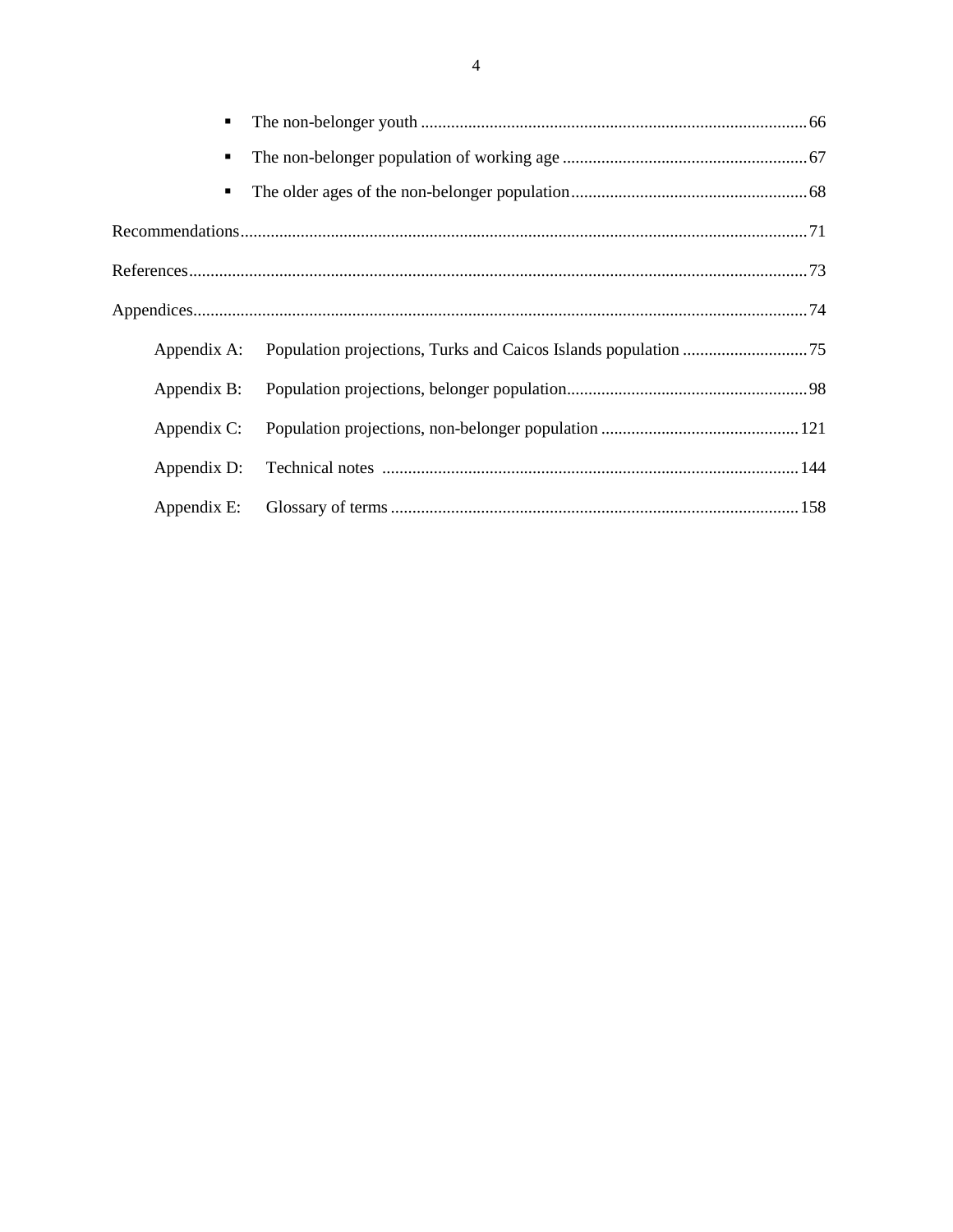# **Executive Summary**

It is not possible to trace the early demographic development of the Turks and Caicos Islands due to lack of data, but what is evident from the limited historical data is that population developments beginning in 1921 and up to 1970 followed the same path as other Caribbean Islands with substantial emigration as the most significant component of population change. Since 1980, the path has been in stark contrast to most of the Caribbean with immigration having been the main driver of population growth (although there are a number of other territories that have also seen substantial immigration including the British Virgin Islands, the Cayman Islands and Aruba).

 The Turks and Caicos Islands have experienced unprecedented population growth over the last twenty years due largely to the immigration of people from neighbouring countries seeking employment created by the development of tourism. Between 1980 and 2012, the population of the islands increased four-fold from approximately 7,400 to 31,500. Since 1990, average annual immigration has moved from 255 to around 800. The focus of the growth in population over the twenty years has been the island of Providenciales. In 1990, Providenciales accounted for 42 per cent of the population of the Turks and Caicos Islands with a population of 4,821. By 2012, the share had increased to 75 per cent with a population of 23,769. This island accounted for 94 per cent of the growth of just over 20,000 to the Turks and Caicos Islands between 1990 and 2012.

Such rapid population changes for the small island group present many social, economic, environmental and political challenges. Population projections are essential so that policymakers and decision makers can make informed judgements about future strategies, policies and programmes. With the completion of the census in 2012, it was considered a particularly opportune time to develop population projections.

 Population projections may be defined as "the numerical outcome of a particular set of assumptions regarding the future population. It is a conditional calculation showing what the future population would be if a particular set of assumptions were to hold true" (Siegel and Swanson 2004, 561). Population projections are not meant to be interpreted as forecasts or predictions but are simply illustrations of the growth and change in the population which would occur if certain assumptions about levels of fertility, mortality and international migration prevailed over the period covered by the projections. Projections for three scenarios are produced: low, medium and high. The choice of different scenarios for population projections is to reflect the uncertainty associated with the future. The scenarios are constructed through the combination of assumptions regarding the direction of each of the components of population change. The medium growth scenario is the most closely associated with the movements observed in the past.

The population projections for the resident population of the Turks and Caicos Islands for belongers and non-belongers have been produced separately by means of the cohort component method. When combined, the separate projections produce national totals. These projections are short-term, covering only 15 years and would require revisions if factors such as economic crises, natural disasters and in this case, a radical shift in the Government's immigration policy present themselves.

 The data required for developing population projections using the cohort component method are taken from population censuses and vital statistics. In order to produce projections for male and female belongers and non-belongers, the base data must be available for these categories. Explained patterns of change observed from historical data series provide the basis for the assumptions. Long series provide better guidance. The data limitations faced in the preparation of these projections have presented major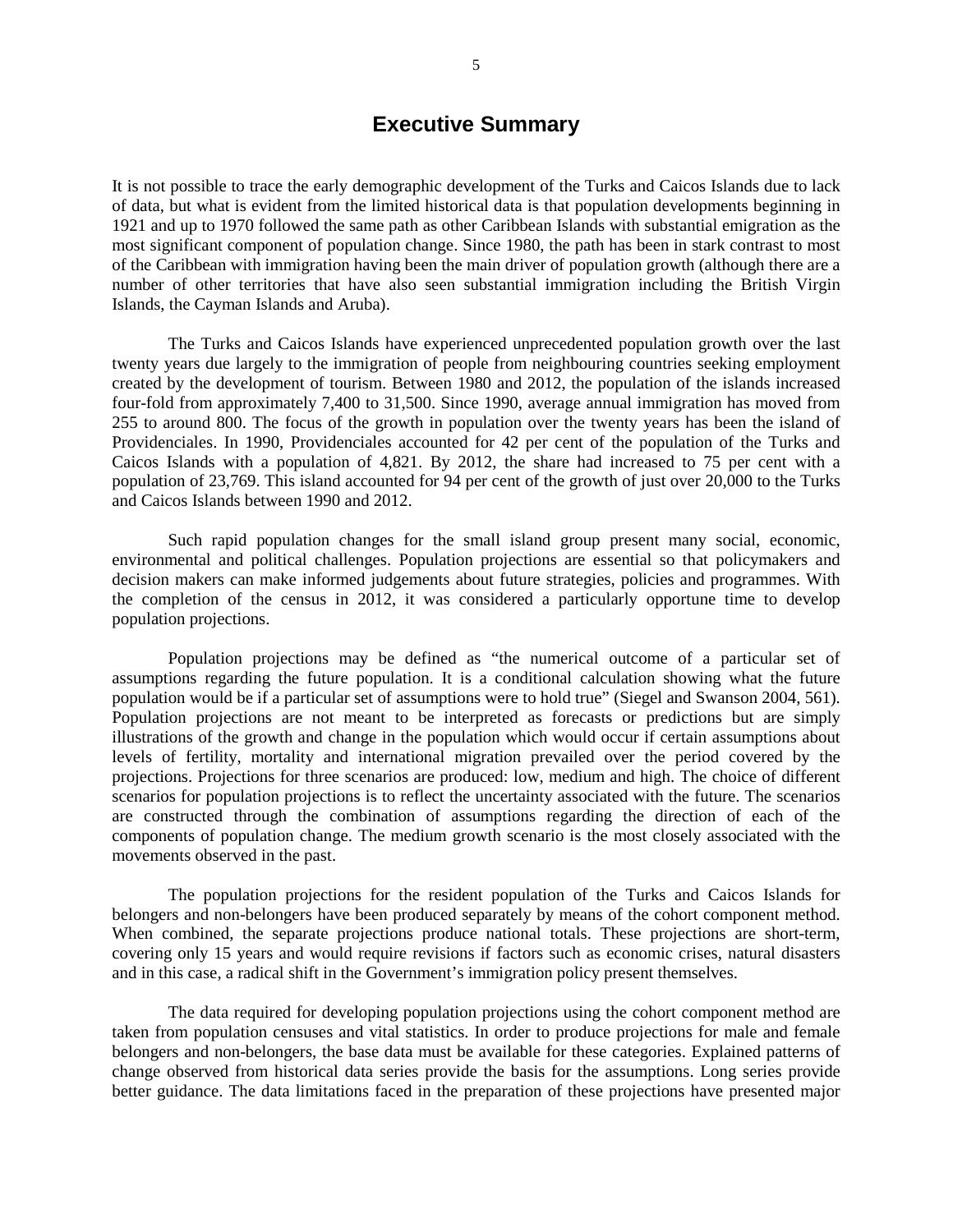methodological challenges. There is no official report of the most recent census (2012) and no vital statistics exist before 1990. The series produced from 1990 show significant gaps and some inconsistencies.

A summary of the major findings from the projections follows:

- According to the current projections all three scenarios show that the population of the Turks and Caicos Islands will increase continuously for the 15 year projection period. The high projection shows the largest population, 61,457 by 2027, while the medium projection shows a total of 55,498 at that date. The smallest population of the three scenarios (50,734 people) is that produced by the low projections. All scenarios show considerable increases over the base year of 2012. The high and medium projections show increases of between approximately 29,300 and 23,300 over the year 2012, by 2027, while the low projection shows an increase of about 18,500.
- Growth for the medium projections which assume moderate increases in fertility and mortality and a medium level of net inflows from migration will be at an annual rate of 3.7 per cent over 15 years from 32,199 to 55,498. For the same growth scenario the non-belonger population will double at the annual average rate of 5 per cent. According to the medium projections 97 per cent of the increase in the population of the Turks and Caicos Islands will be contributed by the growth of the non-belonger population.
- An examination of the components of growth shows that the number of births rises continuously over the period for the three growth scenarios. For the medium variant births increase from 574 at the beginning of the period, to 667 and by the end of the projection period is expected to be 705. For deaths there is also a steady rise in numbers for all three variants. The numbers are highest for the low growth scenario as the assumption is that life expectancy shows no change over the period and lowest for the high growth scenario as the largest gains in life expectancy are assumed for that variant. For the medium scenario which assumes moderate increases in life expectancy, the number of deaths is 118 for the period 2012-17 and rises to 201 for the period 2022-27. The result of these changes is the natural increase which grows from 456 for the first projection period to 504 in the final projection period for the medium projections.
- The projections show that it will be migration and in particular immigration that will continue to represent the major share of future population growth. The projections are based on the assumption that the pattern observed over the past two decades will continue for the next 15 years. Such a pattern sees a continuation of the flow of immigrants and when balanced with the much smaller outflow, results in a net inflow ranging from an annual average of 800 for the low projections, 1,061 for the medium and 1,404 for the high growth projections. These annual averages are held constant for the entire projection period.
- For the medium projections, net migration contributes 68 per cent of the projected population increase with natural change (births less deaths) accounting for the remaining 32 per cent.
- Changes with respect to the age structure of the population may be examined in terms of the median age and the percentage of the population at ages 65 years and older. The median age is expected to increase by about 8 years under all three growth scenarios from 32 years to 40 years. The median age for non-belongers is higher than for belongers: 34 compared with 26.5 years in 2012. This is because many non-belongers arrived as migrants when they were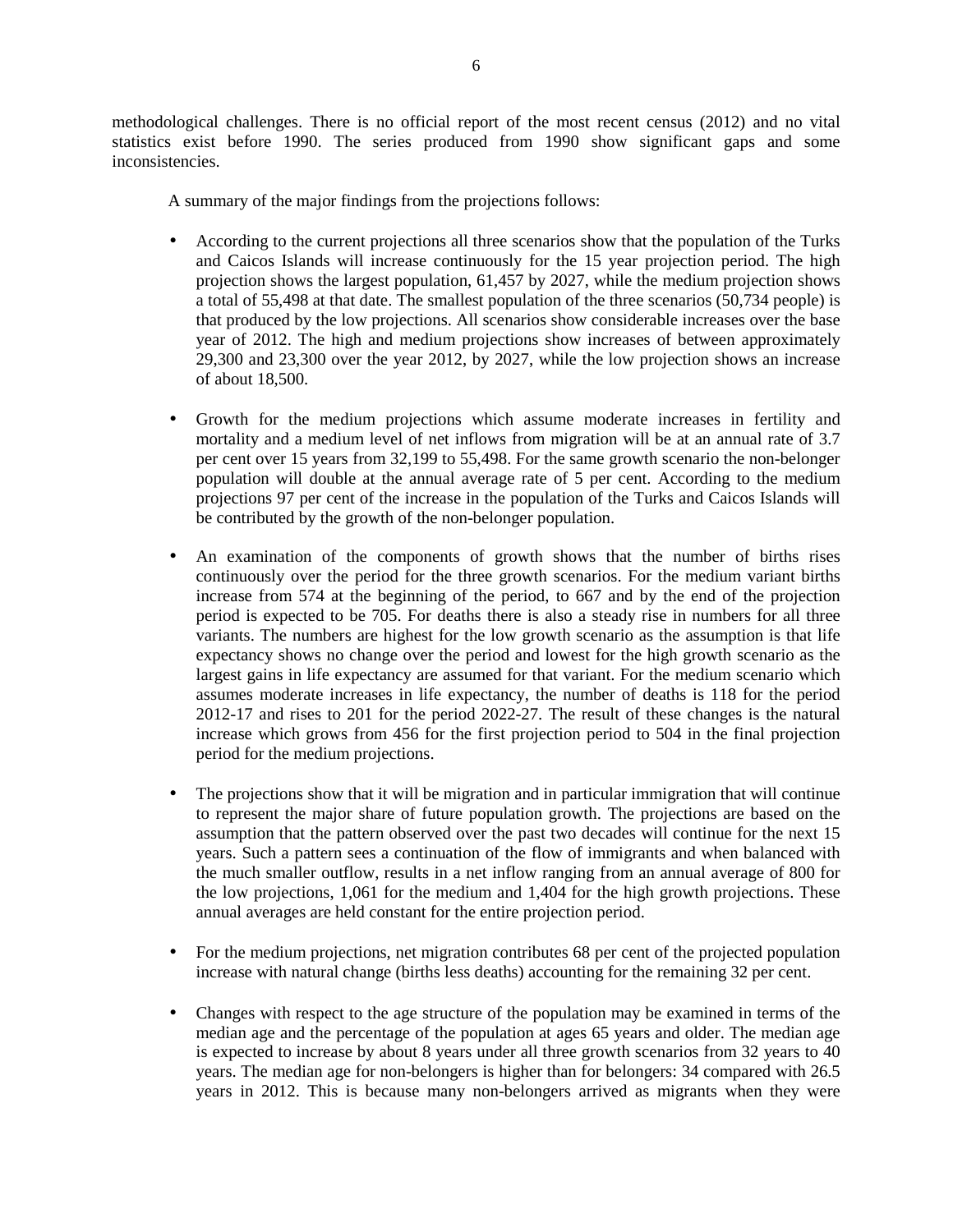already of working age. The ageing of this generation of migrants will see the median age for the non-belonger population increase to 41 years in 2027 compared with 31 years for belongers.

- The fastest growing age group, with average growth of about 8 per cent per annum, is the 65 years and over age group. It will triple in size and its percentage share of the population will move from 3.5 per cent to 7.1 per cent over the period although this is still low compared with most Caribbean countries and territories. In 2012, belongers aged 65 and over accounted for 6 per cent of the total population of belongers increasing to 11 per cent by 2027. The comparative share for non-belongers was only 2 per cent increasing to 6 per cent by the end of the projection period. This proportion will continue to increase rapidly after 2027 as more of the non-belonger population reach old age.
- Immigration and the growth of the non-belonger population will considerably impact the demographic structure of the population of the Turks and Caicos Islands over the next 15 years. Immigrants are also slightly more likely to be male than female. Under the medium growth scenario the excess of males over females will more than double from 531 at the base period to 1,240 by the end of the period. The sex ratio will move simultaneously over the same period from 103 to 105. The age pyramids which are presented illustrate how the age structure of the population will change over the projection period. In 2012, the most populous age groups were those between 25 and 44 years (comprising 39 per cent of the population). However by 2027, the most populous age groups will be those between 35 and 54 (again 39 per cent of the total).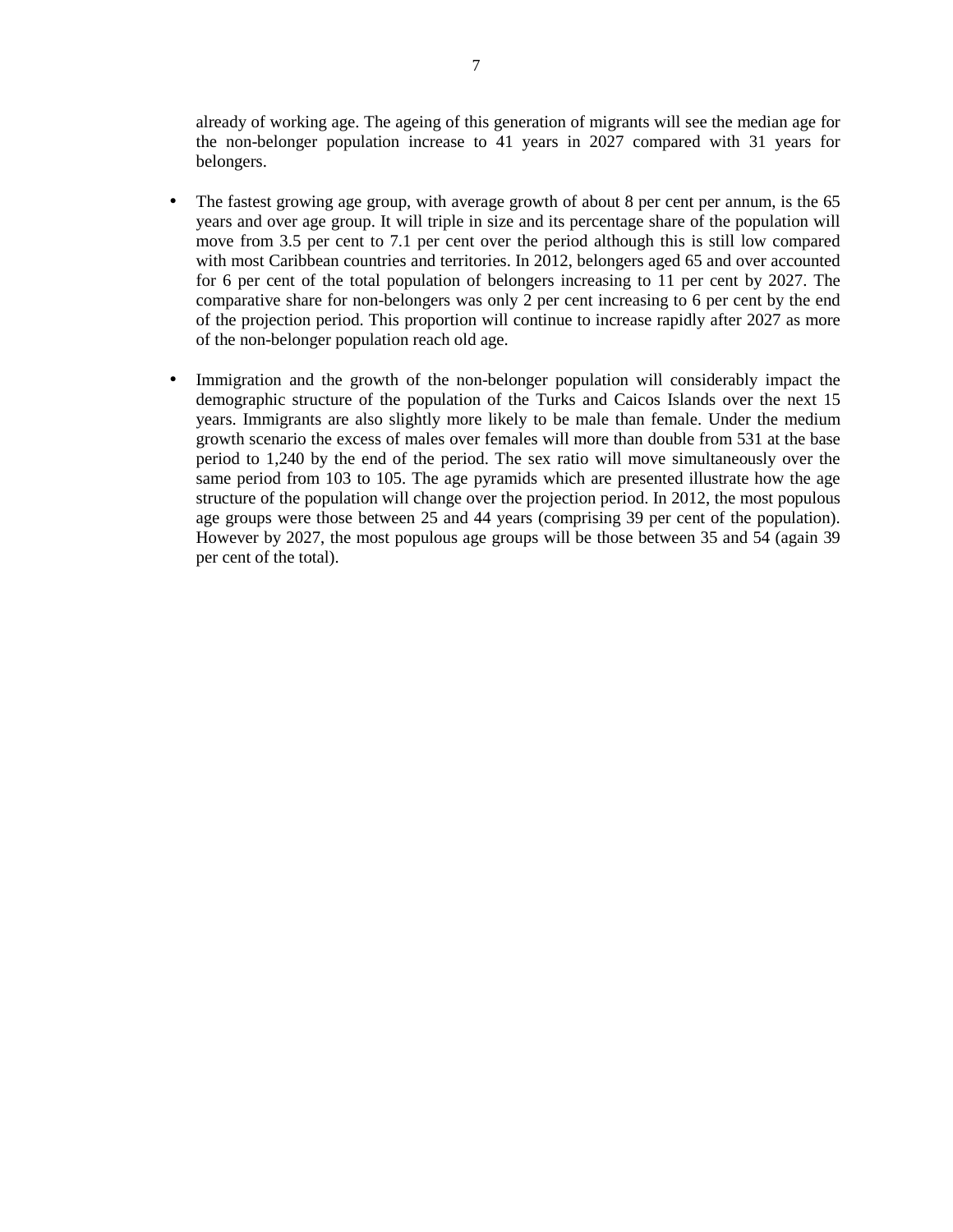# **INTRODUCTION**

Economists, political scientists and sociologists all acknowledge that the context for the study of any aspect of Caribbean societies must be their history as slave societies. Cumper (1956, 261) expresses it well as follows:

Caribbean population history, like the plantation itself, is in very many respects a direct consequence of the fact that a few European countries had come into possession of areas of tropical land with remarkable potential as suppliers of tropical produce to Europe, but in which the existing level of population density was extremely low. The principal policy objective therefore became that of bringing in the required population so that the area could be economically exploited, not for the welfare of the population thus brought in, but purely for the economic benefit of the original European appropriators.

 Roberts (1974, 1) explains that much of Jamaica's history "has been passed as a slave plantation colony, and this regime [shaped to a large extent], its demographic and social structure". This statement is true for the majority of states in the English speaking Caribbean.

 Higman (1995, 43) developed the following typology based on the settlement histories and the relative dominance of sugar in the British Caribbean territories:

1. Old sugar colonies, for example Barbados and Saint Kitts and Nevis.

2. Jamaica.

3. New sugar colonies for example Trinidad and Tobago, Saint Lucia, Demerara – Essequibo and Berbice (later British Guiana).

4. Marginal colonies to include British Honduras, Cayman Islands and Bahamas (including the Turks and Caicos Islands).

Jamaica was separated from the other colonies because of its diversification.

 Higman argues that the economic and demographic patterns of the colonies were affected by their contrasting settlement patterns. The plantation system experienced by the Turks and Caicos Islands through the association with the Bahamas was based on cotton and was short-lived. "None of the marginal colonies produced major agricultural export staples, and they always remained marginal to the imperial plantation economy" (Higman 1995, 43).

 With the establishment and entrenchment of the plantation system in the sugar colonies came the development of demographic records. "Both census taking and civil registration [in the British Caribbean] had their origin largely in the policy of the British Government in respect of the West Indies as a whole" (Roberts, 1957, 1). Census taking in the British West Indies dates back to 1841 and by the late nineteenth century most colonies had established systems of civil registration.

The Turks and Caicos Islands are one of the smallest demographic units of the Caribbean. Its development outside the range of Plantation America has had a powerful impact on many aspects of its demographic, social and economic structure. Its very small size and the scatter of its population over many miniscule islands create special problems of analysis. Added to this is the paucity of demographic data available. It is true that some of its main population features can be traced from 1881, but in general the amount of material available remains meagre and often inconsistent. (Sinclair 1984, 1).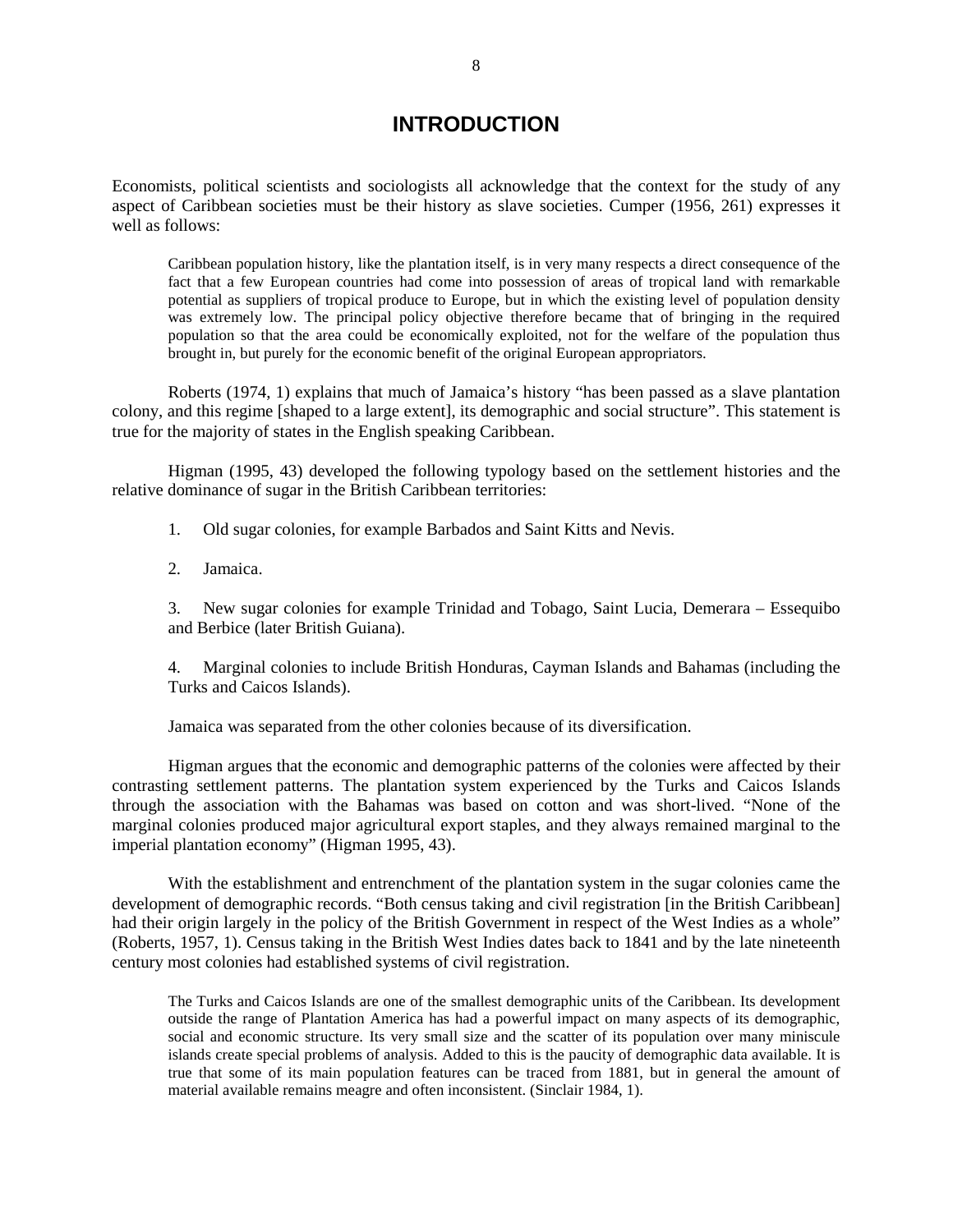9

 The report of the 1943 Census of Jamaica and Dependencies of the Turks and Caicos Islands and Cayman Islands (Central Bureau of Statistics, 1945), includes detailed tabulations for the Turks and Caicos Islands for 1943 as well as census counts for these islands for the years 1881, 1891, 1911 and 1921. Following 1943, the Turks and Caicos Islands conducted censuses as part of the Regional Census Programmes in 1960, 1970, 1980, 1990, 2001 and 2012. On the other hand, there are no reports of a historical series of vital statistics before 1990.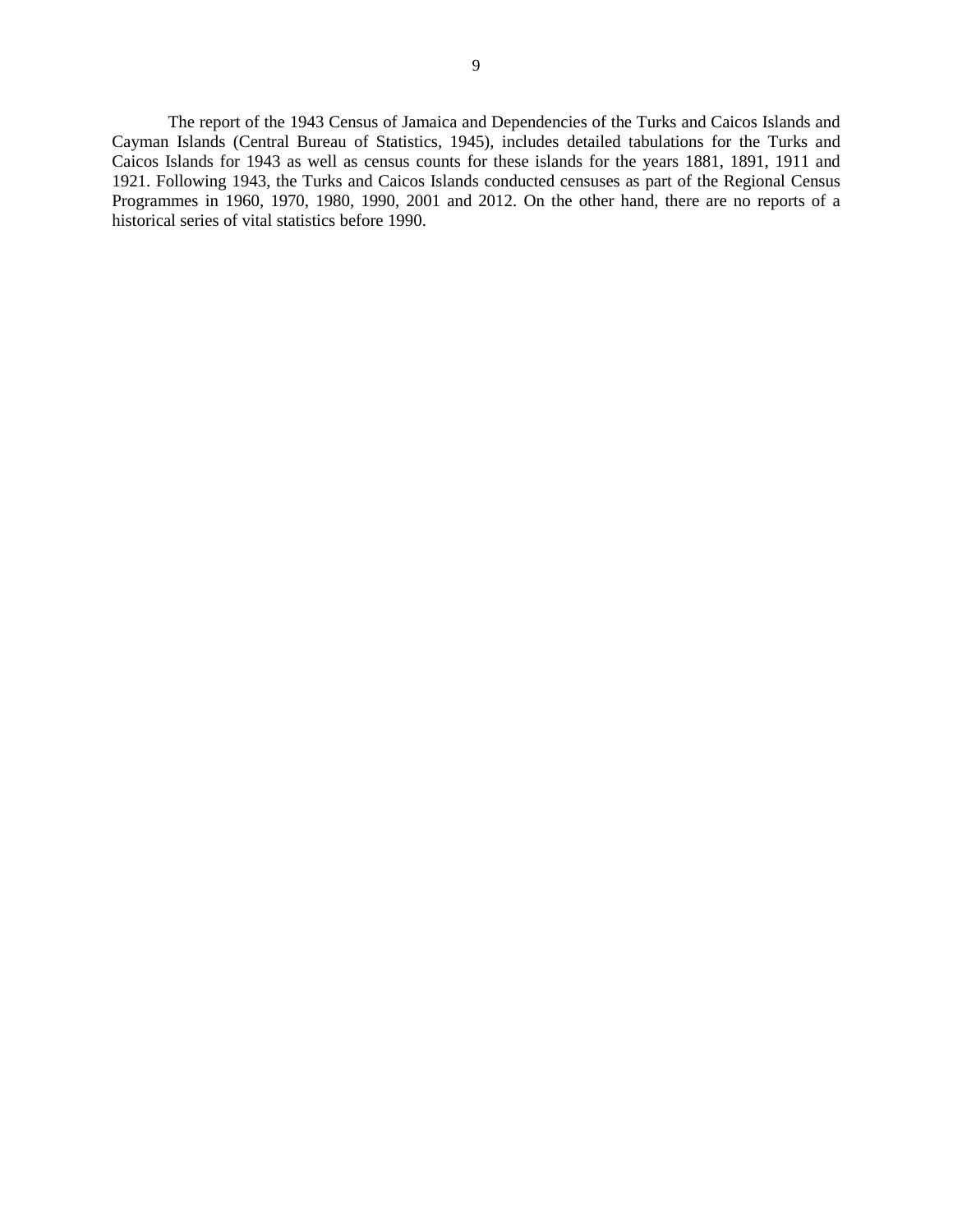## **BACKGROUND TO THE PROJECT**

The Turks and Caicos Islands have experienced unprecedented population growth over the last twenty years due largely to the immigration of people from neighbouring countries seeking employment created by the development of tourism. Between 1980 and 2012, the population of the islands increased four-fold from approximately 7,400 to 31,500. Since 1990 average annual immigration has moved from 255 to around 800. The focus of the growth in population over the twenty years has been the island of Providenciales. In 1990, Providenciales accounted for 42 per cent of the population of the Turks and Caicos Islands with a population of 4,821. By 2012, the share had increased to 75 per cent with a population of 23,769. This island accounted for 94 per cent of the population increase of just over 20,000 which took place between 1990 and 2012.

Such rapid population changes for the small island group present many social, economic, environmental and political challenges. Population projections are essential so that policy makers and decision makers can make informed judgements about future strategies, policies and programmes. With the recent completion of the census in 2012, now is a particularly opportune moment to develop population projections.

Population Projections may be defined as "the numerical outcome of a particular set of assumptions regarding the future population. It is a conditional calculation showing what the future population would be if a particular set of assumptions were to hold true" (Siegel and Swanson 2004, 561). Population projections are therefore not meant to be interpreted as forecasts or predictions but are simply illustrations of the growth and change in the population which would occur if certain assumptions about levels of fertility, mortality and international migration prevailed over the period covered by the projections.

Seigel and Swanson (2004, 561) outline some of the uses of population projections to "provide a tool for analyzing the components of growth and the sensitivity of underlying assumptions. Projections can also raise our understanding of the determinants of population change. For example, what impact would a 20 per cent decline in birthrates have on a country's population size and age structure in 50 years? How would eliminating all deaths due to a particular cause affect the population growth rate?" They continue "perhaps the most important use of population projections is in the role they can play as a rational basis for decision making. Changes in population size and composition have many social, economic, environmental, and political implications. Population projections help decision makers in both the public and private sectors make informed choices."

The Population Reference Bureau (PRB) summarizes this very important use. "Population projections provide policy makers and planners with a basis for assessment of future demand for resources such as food, water, energy, as well as services such as health and education. Projections alert policymakers and planners to major trends that may affect social and economic development and help them craft appropriate policies and programmes" (PRB 2014, 1).

Rowlands (2003, 435) addresses the issue of population ageing by stating that "projections showing the impending growth in the numbers of the aged in developed countries have served as starting points for rethinking policies for funding pensions and health services for the elderly." Continuing, he argues that in less developed countries, projections of population growth have been influential in demonstrating to governments the unsustainability of continuing high growth rates. In such cases, the usefulness of a projection depends not on its accuracy as a forecast, but on its contribution to shaping an alternative future."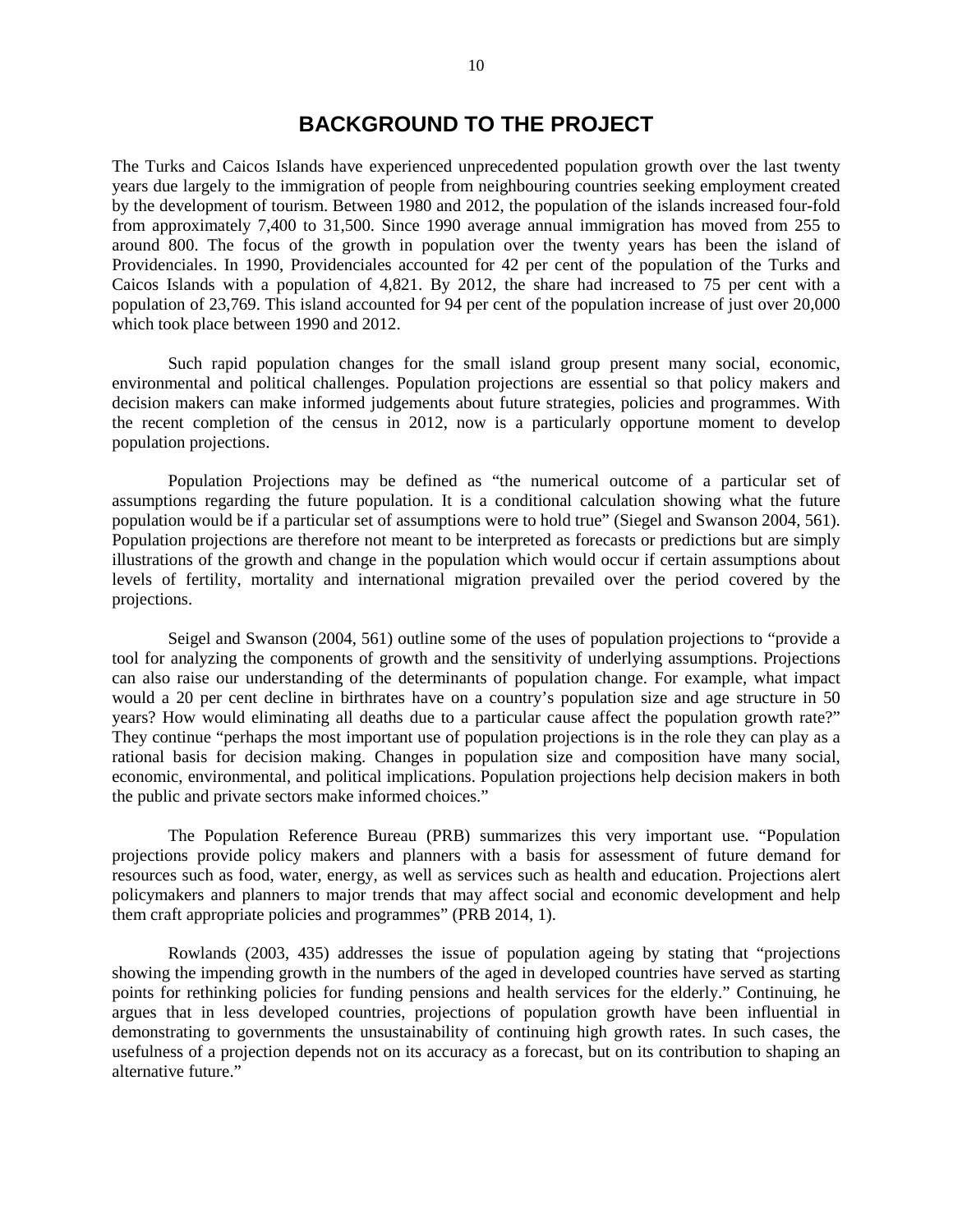Perhaps the most well-known set of projections are those which have been produced by the United Nations since the late 1950s. The 2012 Revision (United Nations, 2014) was the twenty-third round of official United Nations population estimates and projections, prepared by the Population Division of the Department of Economic and Social Affairs of the United Nations Secretariat. The report explains that the 2012 Revision builds on the previous revision by incorporating the results of the 2010 round of national population censuses as well as findings from recent specialized demographic surveys that have been carried out around the world.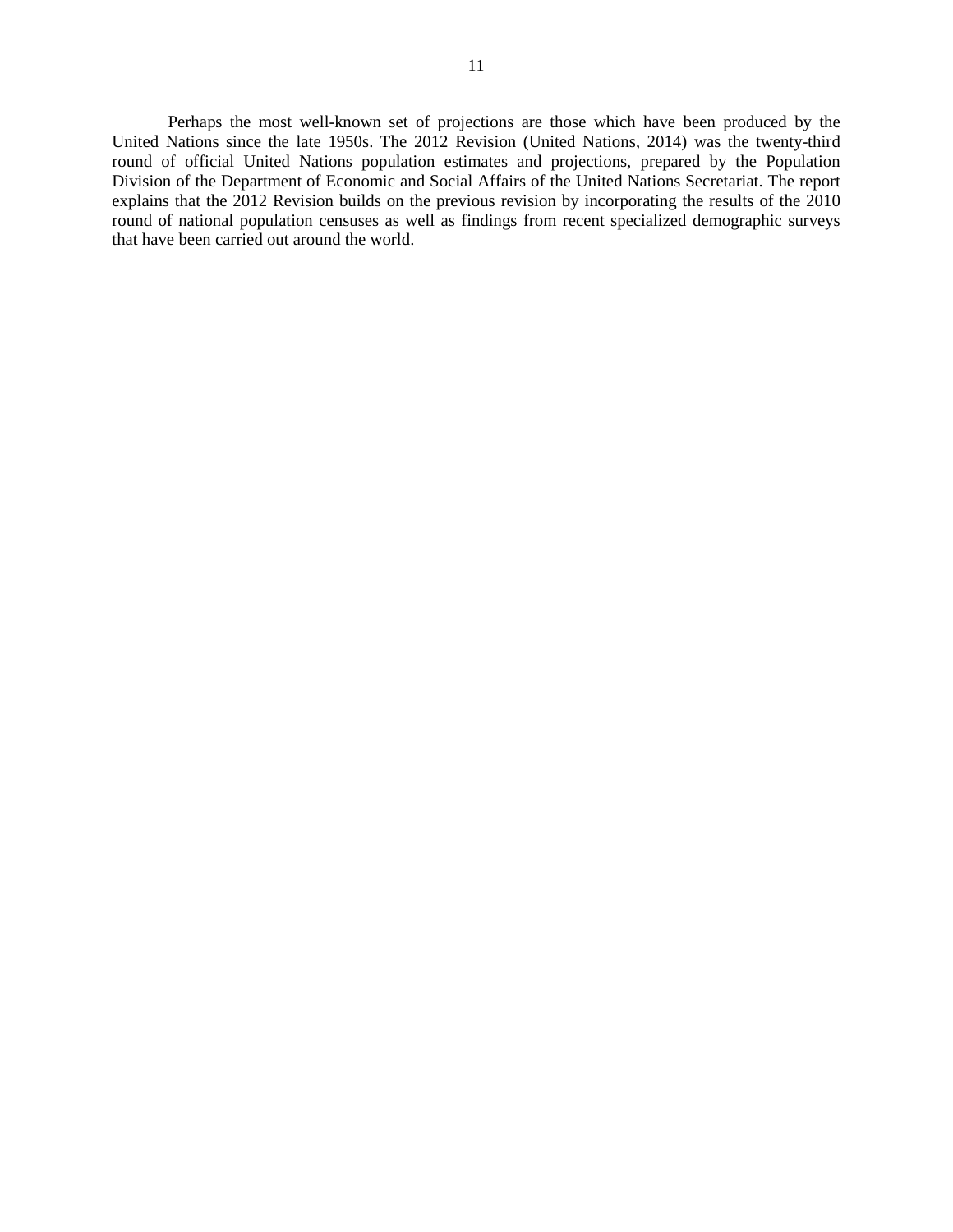# **POPULATION DYNAMICS OF THE TURKS AND CAICOS ISLANDS**

#### **A. POPULATION GROWTH**

It is not possible to trace the early demographic development of the Turks and Caicos Islands due to lack of data, but what is evident from the limited historical data is that population developments beginning in 1921 and up to 1970 followed the same path as other Caribbean Islands with substantial emigration as the main component of population change. Since 1970, the path has been in stark contrast to much of the rest of the Caribbean as immigration has been the main component of population growth (with some exceptions, for example British Virgin Islands, Cayman Islands and Aruba).

The introduction to an analytic report prepared as part of the CARICOM Regional Census Programme for 1980 states:

The Turks and Caicos Islands are one of the smallest demographic units of the Caribbean. Its development outside the range of Plantation America has had a powerful impact on many aspects of its demographic, social and economic structure. Its very small size and the scatter of its population over many miniscule islands create special problems of analysis. Added to this is the paucity of demographic data available. It is true that some of its main population features can be traced from 1881, but in general the amount of material available remains meager and often inconsistent. The major limitation under which this study has had to be carried out centres on the poor quality of vital statistics for the country. Manifestly the system of vital registration now in force is poorly maintained and data on births and deaths fragmentary and inconsistent. These inconsistencies are especially marked in the distribution of vital events occurring in the six geographical units into which the country is divided. Data on all aspects of fertility and mortality are deficient, which means that detailed analysis of these aspects of the country's population cannot be undertaken (Sinclair 1984, i).

| Births, deaths and migration in intercensal period |            |               |        |                            |                |               |        |                            |                                   |
|----------------------------------------------------|------------|---------------|--------|----------------------------|----------------|---------------|--------|----------------------------|-----------------------------------|
| Crude rates $*$                                    |            |               |        |                            |                |               | Annual |                            |                                   |
| Census<br>year                                     | Population | <b>Births</b> | Deaths | <b>Natural</b><br>increase | Migra-<br>tion | <b>Births</b> | Deaths | <b>Natural</b><br>increase | (percentage)<br>rate of<br>growth |
| 1921                                               | 5,612      |               |        |                            |                |               |        |                            |                                   |
| 1943                                               | 6,138      | 4,424         | 2,610  | 1,814                      | $-1,288$       | 34.2          | 20.2   | 14.0                       | 0.41                              |
| 1960                                               | 5,668      | 3,661         | 1.493  | 2,168                      | $-2,638$       | 36.5          | 14.9   | 21.6                       | $-0.47$                           |
| 1970                                               | 5,558      | 2,106         | 582    | 1,524                      | $-1,634$       | 37.5          | 10.4   | 27.2                       | $-0.20$                           |
| 1980                                               | 7,413      | 1,871         | 483    | 1,388                      | $+467$         | 28.8          | 7.4    | 21.4                       | 2.88                              |
| 1990                                               | 11,465     | 2,300         | 800    | 1,500                      | $+2,552$       | 24.4          | 8.5    | 15.9                       | 4.36                              |
| 2001                                               | 19,886     | 2,994         | 630    | 2,364                      | $+6,057$       | 16.9          | 3.6    | 13.6                       | 4.88                              |
| 2012                                               | 31,539     | 3,980         | 696    | 3,284                      | $+8,369$       | 14.9          | 2.6    | 12.3                       | 4.44                              |

**Table 1 Summary of population movements and intercensal components of growth for the Turks and Caicos Islands, 1921-2012** 

Sources: Data for 1921-80 from Sinclair 1984; 1990 from 1990 Census Report; 2001 and 2012 from unpublished census tables.

 There are no series of annual vital statistics before the 1990s. There is evidence that there has been some improvement since that time although significant gaps remain. Table 1 summarizes the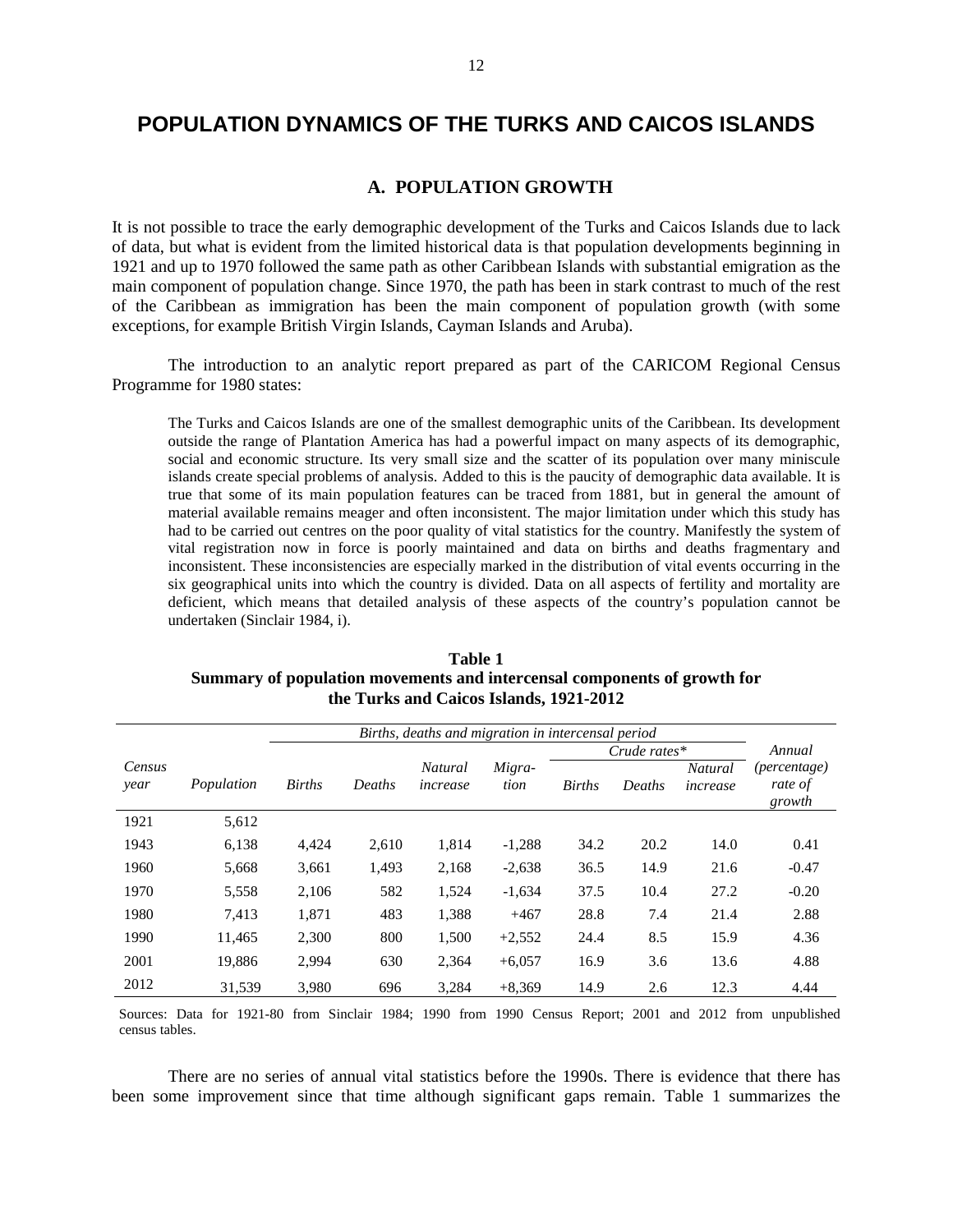population movements in the islands for the census years 1921-2012. The table shows the substantial emigration from the islands between 1921 and 1970, which resulted in negative rates of growth. Emigration was at its highest level between 1943 and 1960 when it exceeded the volume of natural increase by one-fifth. During this period the population fell from 6,138 to 5,668. The complete reversal of the pattern of migration after 1970 has been extraordinary. Since 1990, population growth has been largely driven by immigration which has exceeded natural increase. The negative annual average rates of growth for the period from 1943 to 1970 were replaced by considerable positive rates which rose to 4.9 per cent between 1990 and 2001 and 4.4 per cent in the latest intercensal period. The table also shows the declining rates of births and deaths. The rate of natural increase fell from 15.9 per 1,000 in 1990 to 12.3 per 1,000 by 2012.

#### **B. FERTILITY**

Historical data on fertility for the Turks and Caicos Islands both from vital statistics and from censuses are very limited. From the data presented in Table 1 it is possible to derive annual averages of births. Available data on the average number of births form the basis for tracing the course of fertility over the period 1921-2012. Table 2 presents the data for the intercensal periods from 1921 onwards.

**Table 2 Average annual number of births and crude birth rates for the Turks and Caicos Islands, 1921-2012** 

| Census period | Average annual births | Crude birth rate per 1,000 |
|---------------|-----------------------|----------------------------|
| 1921-43       | 201                   | 34.2                       |
| 1943-60       | 215                   | 36.5                       |
| 1960-70       | 211                   | 37.5                       |
| 1970-80       | 187                   | 28.8                       |
| 1980-90       | 230                   | 24.4                       |
| 1990-2001     | 265                   | 16.9                       |
| 2001-2012     | 384                   | 14.9                       |

Source: Table 1.

The table shows that at the beginning of the period annual births averaged around 200. Small increases continued up to 1970 after which there was a fall to 187 during the period 1970-80. After 1980, there were steady increases which saw a doubling to 384 in the most recent intercensal period. This increase has come with the dramatic rise in immigration. With a much larger population base, rates have fallen by more than 50 per cent from an average of 36 per 1,000 up to 1970 to 14.9 per 1,000 between 2001 and 2012.

Census measures of fertility available for both belonger and non-belonger women are the subject of Table 3. The data cover the age group 15-49 years. Children per 1,000 women is an indication of family size and at both dates non-belonger women show a higher family size than belonger women. In 2001, for every 1,000 belonger women there were approximately 1,600 children. The comparative number for non-belongers was about 1,800. By 2012, while the rate for belongers had dropped by 3 per cent to 1,582 the rate for non-belonger women moved from 1,805 to 1,614, falling by 11 per cent. As expected, average family size increased with age among both sets of women. Among belongers, in 2012, it moved from 59 per 1,000 among the youngest to 2,328 per 1,000 for ages 35-39 and by age group 45- 49 it was 2,829 per 1,000. For the non-belongers, the figures for the same age groups were 152 per 1,000,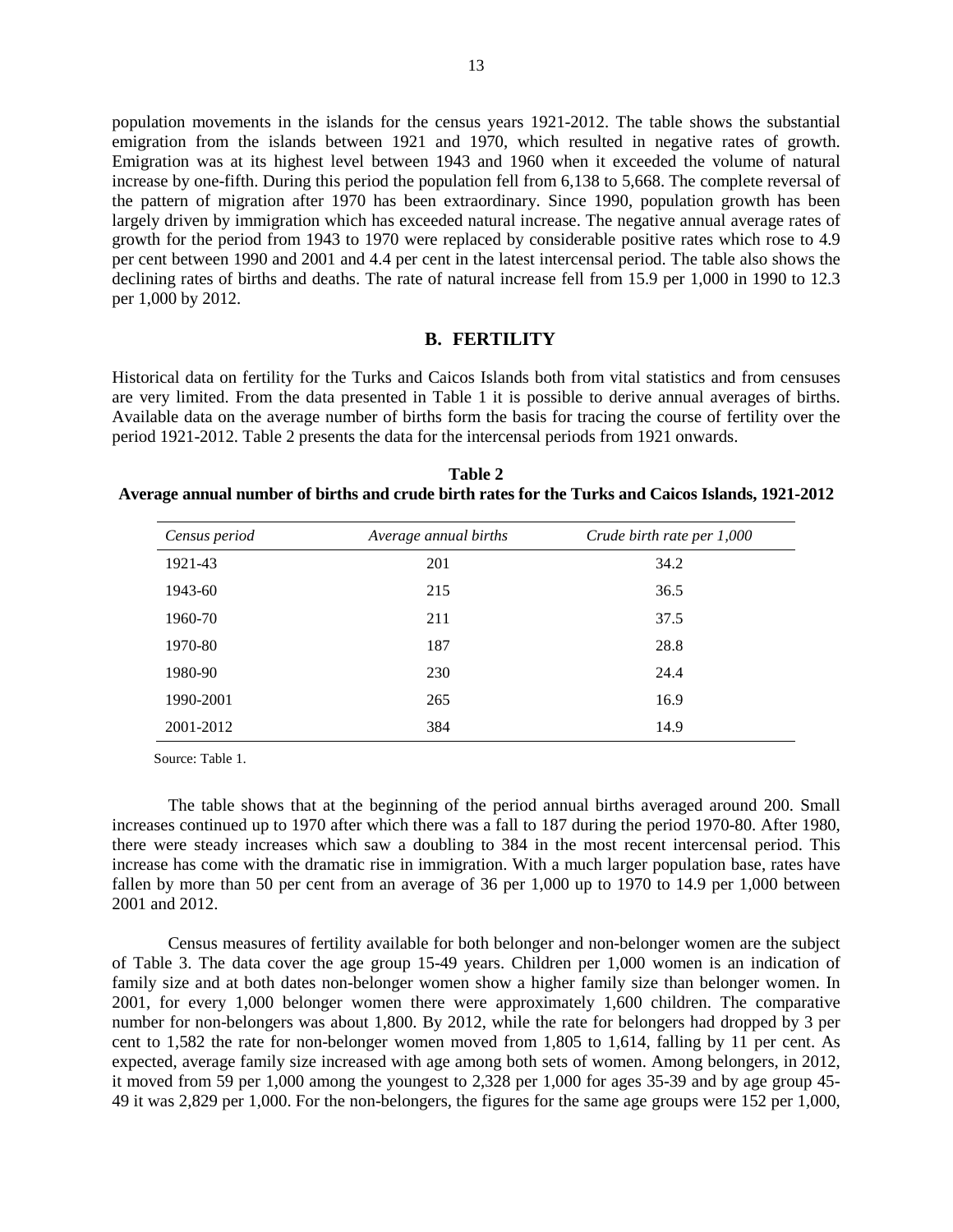2,129 per 1,000 and 2,600 per 1,000. The rate of 2,829 per 1,000 for belonger women at the oldest age was approximately 9 per cent higher than the 2,600 for non-belongers.

|              |                  |       | Children Per 1,000 women |       | % Change 2001-2012 |                     |  |
|--------------|------------------|-------|--------------------------|-------|--------------------|---------------------|--|
| Age group    | <b>Belongers</b> |       | Non-belongers            |       | <b>Belongers</b>   | $Non-$<br>belongers |  |
|              | 2001             | 2012  | 2001                     | 2012  |                    |                     |  |
| $15-19$      | 110              | 59    | 95                       | 152   | $-46.4$            | 60.4                |  |
| 20-24        | 544              | 694   | 724                      | 646   | 27.6               | $-10.7$             |  |
| $25-29$      | 1,312            | 1,281 | 1,308                    | 1,140 | $-2.4$             | $-12.8$             |  |
| 30-34        | 1,857            | 1,909 | 1,873                    | 1,681 | 2.8                | $-10.2$             |  |
| 35-39        | 2,419            | 2,328 | 2,249                    | 2,129 | $-3.8$             | $-5.3$              |  |
| $40 - 44$    | 3,047            | 2,649 | 2,811                    | 1,566 | $-13.1$            | $-44.3$             |  |
| 45-49        | 3,055            | 2,829 | 2,686                    | 2,600 | $-7.4$             | $-3.2$              |  |
| <b>Total</b> | 1,637            | 1,582 | 1,805                    | 1,614 | $-3.4$             | $-10.6$             |  |

**Table 3 Children per 1,000 women for females 15-49 years by belonger status at censuses 2001 and 2012** 

Source: Derived from unpublished tables from 2012 Census.

With respect to changes between 2001 and 2012, the rates fell in all age groups for both sets of women with the exception of belongers of ages 20-24 years and 30-34 years and the youngest cohort of non-belongers, those 15-19 years old. Average family size for female belongers of ages 20-24 years, moved by approximately 28 per cent from 544 per 1,000 in 2001 to 694 per 1,000 in 2012. For female belongers 30-34 years old the increase was a small 3 per cent from 1,857 per 1000 to 1,909 per 1,000 over the same period. For the youngest non-belongers the rate rose considerably by 60 per cent from 95 per 1,000 in 2001 to 152 per 1,000 in 2012. At the same time the rate among the youngest belongers saw the largest decline in any age group, by 46 per cent from 110 per 1,000 to 59 per 1,000. The next largest decline is observed for the rate for female non-belongers aged 40-44 which fell by 44 per cent from 2,811 in 2001 to 1,566 in 2012.

The data on current fertility which form the basis for the projections are the subject of Tables 4 and 5. The data are based on averages derived from the vital statistics for the years 2001-2003 related to the 2001 population and 2011-2013 related to the 2012 population. Births occurring outside of the country to resident belongers have been included. The tables are based on the population of women aged 15-44 years, there being no record of births to women over 44 years in the years considered. Table 4 shows that among female belongers those with the highest fertility at both periods were 20-29 years old while for the non-belongers those with the highest fertility were between 25 and 34 years. In both 2001 and 2012, more than one half (about 57.5 per cent) of births occurring to belongers were to women between the ages of 20 and 29 years. Among non-belonger females it was in the older age group of 25-34 years that the majority of births occurred: 63 per cent in 2001 and 60 per cent in 2012. There is evidence of delayed childbearing as the median age at birth increased by one year for belonger women from 25 years to 26 years and by a small 0.3 years for non-belongers between 2001 and 2012.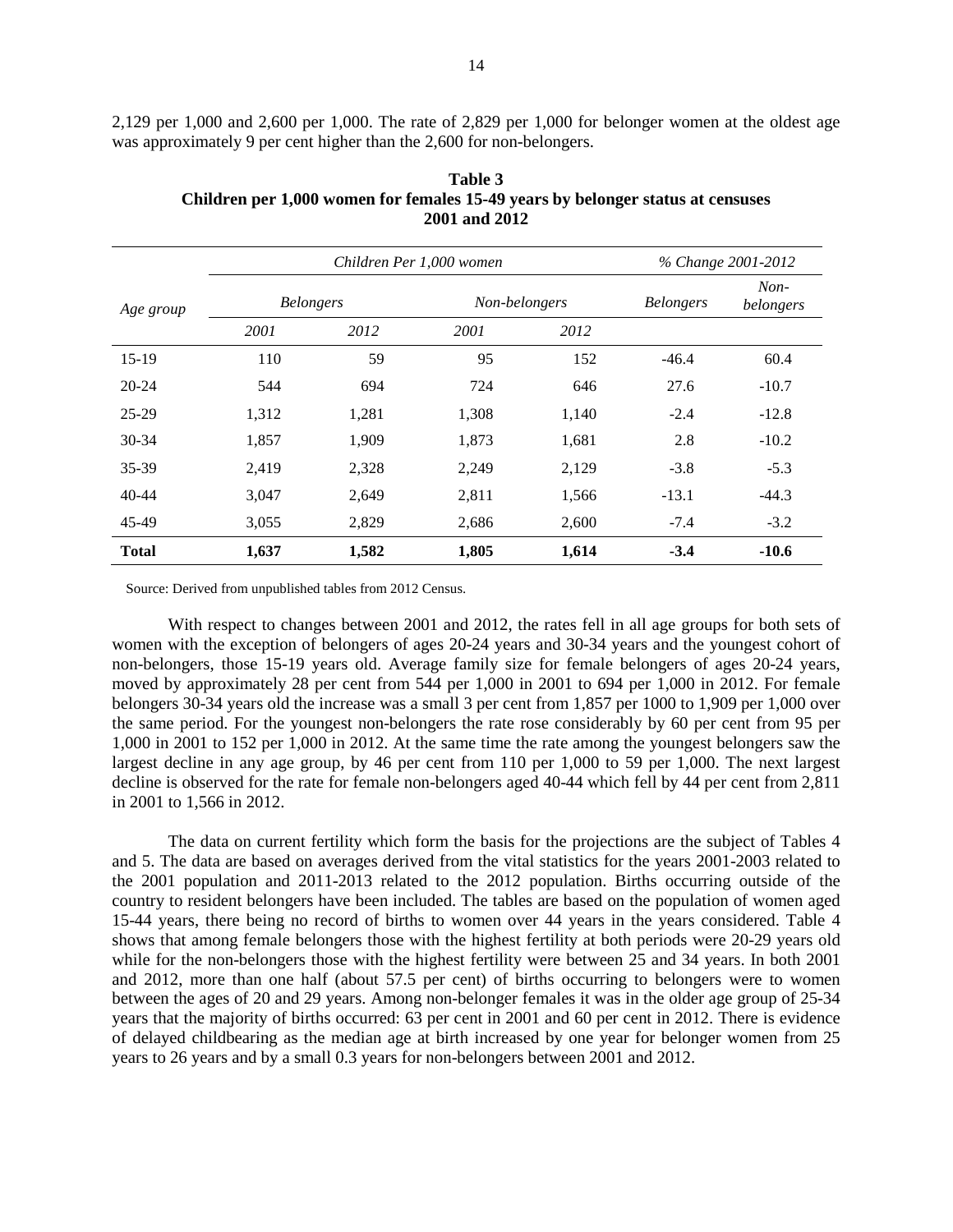|                               | Percentage of Births |                  |       |               |  |
|-------------------------------|----------------------|------------------|-------|---------------|--|
| Age Group                     |                      | <b>Belongers</b> |       | Non-Belongers |  |
|                               | 2001                 | 2012             | 2001  | 2012          |  |
| $15-19$                       | 18.71                | 12.64            | 5.23  | 3.62          |  |
| $20 - 24$                     | 34.84                | 33.46            | 13.35 | 11.91         |  |
| 25-29                         | 22.58                | 24.16            | 27.76 | 29.99         |  |
| $30 - 34$                     | 16.13                | 18.59            | 35.61 | 29.80         |  |
| 35-39                         | 5.16                 | 8.55             | 12.81 | 17.46         |  |
| $40 - 44$                     | 2.58                 | 2.60             | 5.24  | 7.23          |  |
| Total women $(=100$ per cent) | 2,526                | 2,655            | 2,574 | 5,815         |  |
| Median age at birth (years)   | 24.5                 | 25.8             | 30.5  | 30.8          |  |

**Table 4 Percentage of births by age groups and belonger status of women 15-44 years, 2001 and 2012** 

Source: Derived from unpublished tables from 2012 Census.

### **Table 5 Age specific fertility rates per 1,000 women of ages 15-44 years by belonger status at censuses of 2001 and 2012**

|                                   | Age specific fertility rates per 1,000 women |       |               | Percentage change 2001-2012 |                  |               |
|-----------------------------------|----------------------------------------------|-------|---------------|-----------------------------|------------------|---------------|
|                                   | <b>Belongers</b>                             |       | Non-belongers |                             | <b>Belongers</b> | Non-belongers |
| Age group                         | 2001                                         | 2012  | 2001          | 2012                        |                  |               |
| 15-19                             | 60.8                                         | 38.4  | 20.3          | 20.2                        | $-36.9$          | $-0.6$        |
| $20 - 24$                         | 116.8                                        | 113.6 | 44.6          | 50.7                        | $-2.8$           | 13.7          |
| 25-29                             | 79.4                                         | 87.7  | 84.7          | 107.5                       | 10.5             | 26.9          |
| 30-34                             | 58.5                                         | 70.7  | 93            | 86.2                        | 20.9             | $-7.3$        |
| 35-39                             | 20.7                                         | 34.1  | 35.8          | 51.7                        | 64.6             | 44.2          |
| $40 - 44$                         | 12.1                                         | 10.6  | 17.5          | 23.7                        | $-12.3$          | 35.6          |
| Total fertility rate per<br>woman | 1.74                                         | 1.77  | 1.48          | 1.70                        | 1.19             | 14.9          |

Source: Unpublished Vital Statistics and unpublished tables from 2012 Census.

The age specific fertility rates which relate the number births to the number of women, in each age group were highest for belonger women for the 20-24 years age group in 2001 and 2012. The total fertility rate derived represents the average number of children per woman at the prevailing age specific fertility rates. The table shows higher rates for belonger women in 2001 and 2012. The total fertility rate for belonger women in 2001 was 1.74 compared with 1.48 for non-belongers. By 2012 the rates were 1.77 and 1.70 for belongers and non-belongers respectively. What is evident, however, is the much larger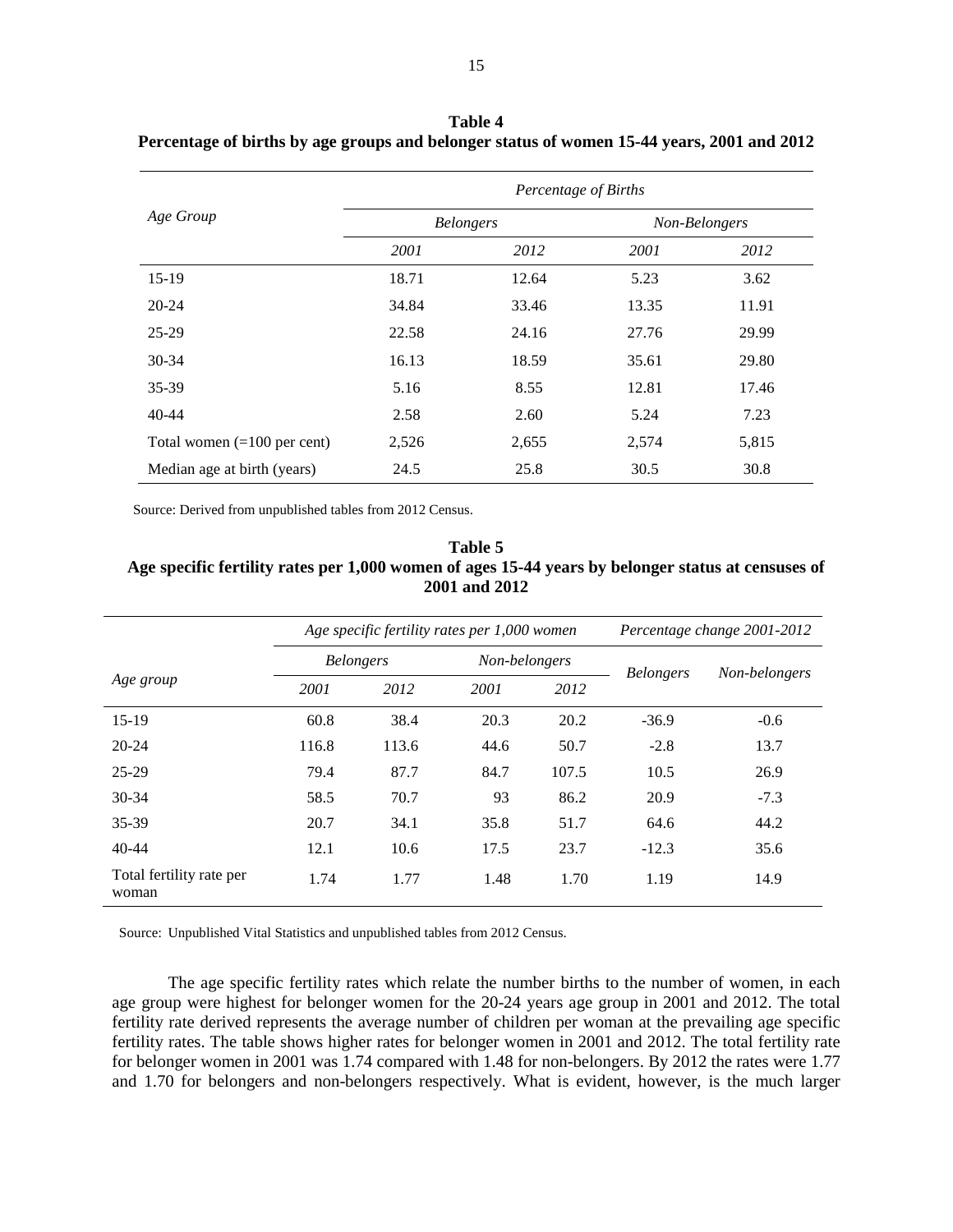increase among non-belongers over the period. The rate increased by 0.22 or about 15 per cent for this group compared to .03 or about 1 per cent for belongers.

### **C. MORTALITY**

There is even less historical data on mortality for the Turks and Caicos. In all likelihood, however, the islands would have experienced the dramatic declines in mortality experienced by the countries of the Caribbean beginning in the mid 1920s. The strengthening of Public Health Laws and the machinery to implement these laws and measures to improve sanitation, housing and medical facilities and to control specific important diseases took effect in the region and resulted in declines in mortality which have continued to the present time. Life expectancies for the English speaking Caribbean have moved from a range of 55-60 years around 1960 to about 70-75 years by the late twentieth century. For the Bahamas the closest island chain to the Turks and Caicos Islands and which shares many historic and demographic similarities with the Turks and Caicos Islands, life expectancy around 2010 was estimated at 71 years for men and 77 years for women.

Generally the change in population counts at older ages can be regarded as a rough measure of improvements in mortality. Table 6 shows the percentage distribution of the population age 80 years and over for males and females for the belonger population at the censuses of 1943 and 2012. The movements are quite clear. The percentage of the population in that age group has more than doubled from 0.7 per cent in 1943 to 1.6 per cent in 2012. The change for the male population has been considerably higher than for the females from 0.4 per cent to 1.2 per cent compared to a change from approximately 1 per cent to 2 per cent over the period, for the females.

|        | 1943             |              | 2012             |                |
|--------|------------------|--------------|------------------|----------------|
| Sex    | Total population | $%80+ years$ | Total population | $% 80 + years$ |
| Total  | 6,138            | 0.72         | 11,775           | 1.58           |
| Male   | 2,791            | 0.39         | 5,823            | 1.22           |
| Female | 3,347            | 0.99         | 5,952            | 1.93           |

**Table 6 Percentage distribution of the population 80 years and over for the Turks and Caicos Islands, 1943 and 2012** 

Source: Central Bureau of Statistics, Jamaica (1945), unpublished tables from 2012 census.

Note: The data for 2012 represents the belonger population only to be more directly comparable to 1943.

Average deaths for the population and the crude death rates for the period 1921-2012 are shown in Table 7. At the beginning of the period, deaths averaged 119 per year and death rates were as high as 20 per 1,000. By the 1960s, deaths had fallen by 50 per cent to an annual average of 58 and the rate had plummeted to 10 per 1,000. A rise in the average number of deaths came with the growth of the population since 1980 but death rates have fallen to an all time low of only about 3 per 1,000. The death rate is regarded as a crude measure of mortality as it ignores the differences in mortality between age, sex and other possible subgroups of the population.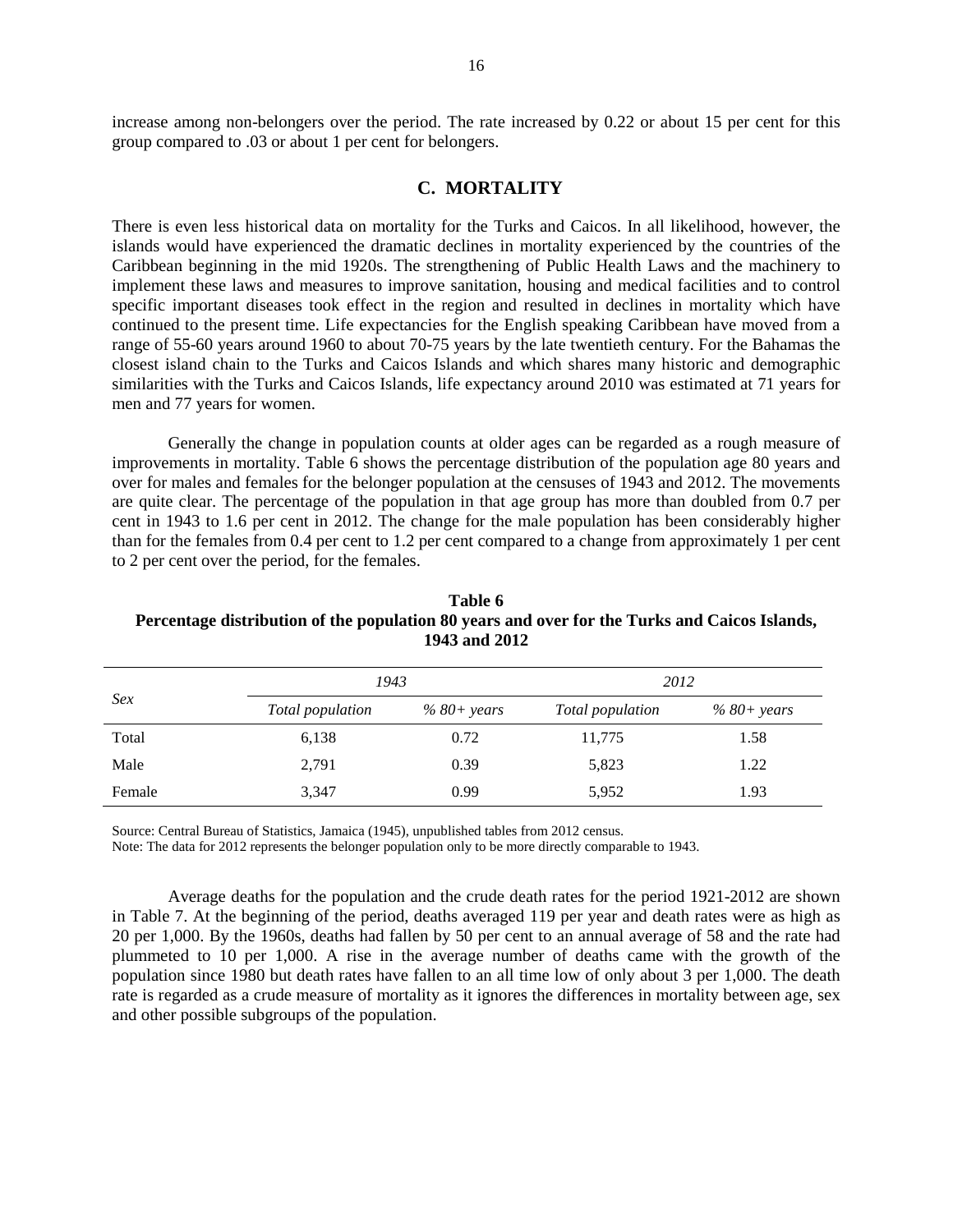| Census period | Average annual deaths | Crude death rate |
|---------------|-----------------------|------------------|
| 1921-43       | 119                   | 20.2             |
| 1943-60       | 88                    | 14.9             |
| 1960-70       | 58                    | 10.4             |
| 1970-80       | 48                    | 7.4              |
| 1980-90       | 80                    | 8.5              |
| 1990-2001     | 56                    | 3.6              |
| 2001-2012     | 67                    | 2.6              |

**Table 7 Average annual number of deaths and crude death rates for the Turks and Caicos Islands, 1921-2012** 

Source: Table 1.

Life table measurements are considered more useful but analysing the historical mortality experience of the Turks and Caicos Islands using life tables is not possible because of the absence of such data. Life tables constructed for the intercensal period 2001-2012 show life expectancies of 77.3 years for women and 75.1 years for men at 2001. By 2012, 0.7 years had been added to the figure for males and 0.5 years to the figure for females yielding life expectancies of 75.8 years and 77.8 years respectively. Because of the very small numbers of deaths and even zero deaths in some age groups, five-year averages have been used for the analysis for the projections. As will be explained, for this reason the mortality assumptions were also developed on the basis of the experience of the total population assuming no differences between belongers and non-belongers. Table 8 presents the only available data on deaths by age and sex by belonger status. The data relate to the years 2001-2008.

|                | Belonger |              |        |              | Non-belonger   |                |
|----------------|----------|--------------|--------|--------------|----------------|----------------|
| Age Group      | Total    | Male         | Female | <b>Total</b> | Male           | Female         |
| $\overline{0}$ | 13       | 2            | 11     | 9            | 3              | 6              |
| $1 - 4$        |          | $\mathbf{0}$ |        | $\mathbf{0}$ | $\mathbf{0}$   | $\overline{0}$ |
| $5 - 14$       | 6        | 3            | 3      | 3            | $\overline{2}$ |                |
| 15-44          | 58       | 20           | 38     | 67           | 27             | 40             |
| 45-64          | 58       | 23           | 35     | 29           | 9              | 20             |
| $65+$          | 202      | 111          | 91     | 14           | 5              | 9              |
| Total          | 338      | 159          | 179    | 122          | 46             | 76             |

**Table 8 Deaths by age group and belonger status, 2001-2008** 

Source: Unpublished Vital Statistics.

The figures show that in the eight years deaths among belongers numbered 338 and among nonbelongers, 122. The total of 460 equates to an annual average of about 58. The very small numbers in the ages under 14 years, 13 belongers and 9 non-belongers, should be noted.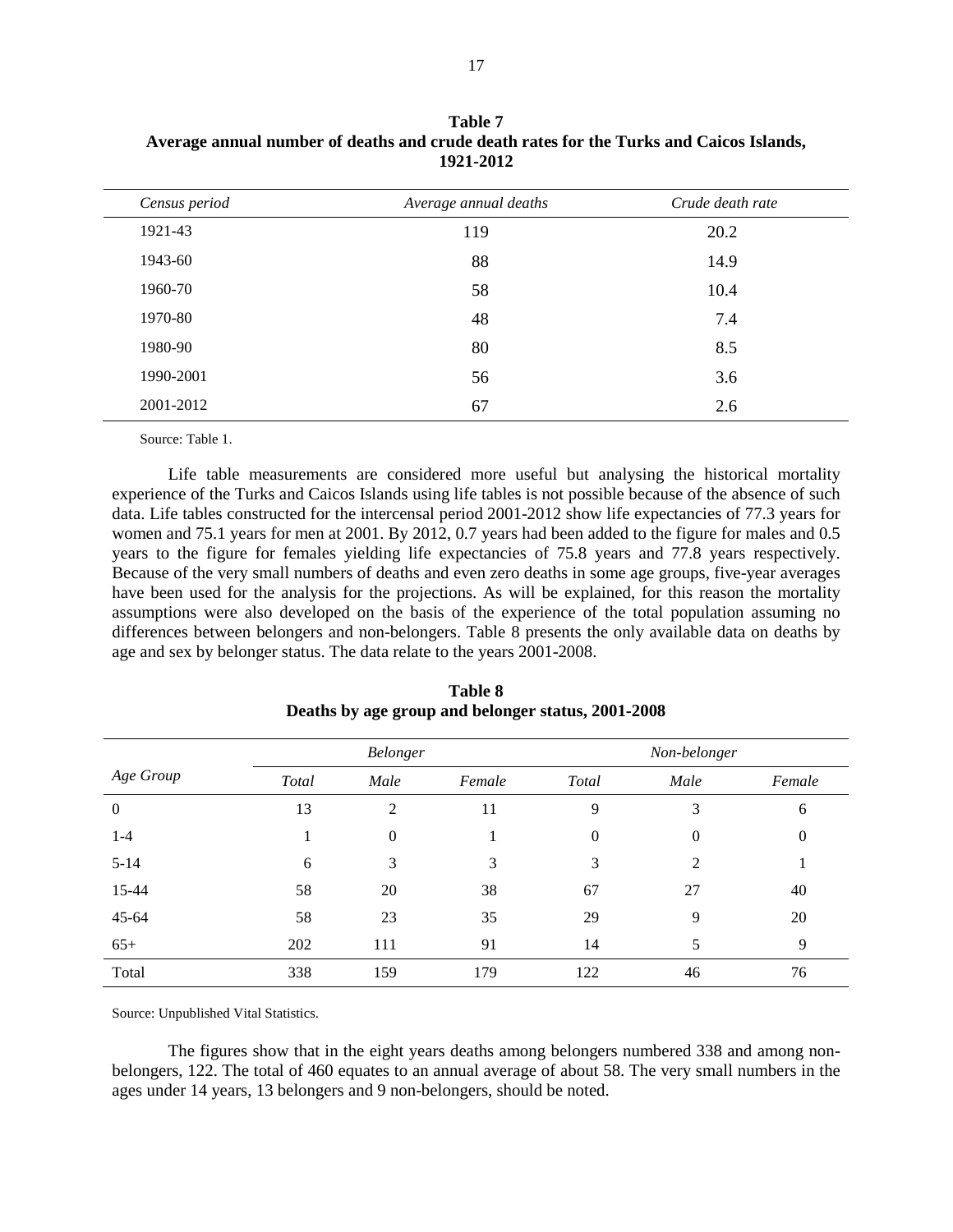|                  |       |       | Life expectancy |       |  |
|------------------|-------|-------|-----------------|-------|--|
| Age              | Males |       | Females         |       |  |
|                  | 2001  | 2012  | 2001            | 2012  |  |
| $\boldsymbol{0}$ | 75.14 | 75.78 | 77.27           | 77.81 |  |
| $1-4$            | 75.63 | 77.19 | 76.67           | 77.62 |  |
| $5-10$           | 71.88 | 73.31 | 72.74           | 73.90 |  |
| $10-15$          | 67.05 | 68.43 | 67.98           | 69.09 |  |
| 15-20            | 62.13 | 63.53 | 63.06           | 64.24 |  |
| $20 - 25$        | 57.22 | 58.81 | 58.16           | 59.40 |  |
| 25-30            | 52.48 | 54.4  | 53.46           | 54.71 |  |
| 30-35            | 47.83 | 49.86 | 48.61           | 49.90 |  |
| 35-40            | 43.25 | 45.12 | 44.21           | 45.04 |  |
| $40 - 45$        | 38.48 | 40.35 | 39.38           | 40.22 |  |
| 45-50            | 34.37 | 35.63 | 34.92           | 35.45 |  |
| 50-55            | 29.94 | 31.03 | 30.39           | 30.78 |  |
| 60-65            | 25.64 | 26.57 | 25.92           | 26.24 |  |
| 65-70            | 21.73 | 22.32 | 21.45           | 21.90 |  |
| 70-75            | 17.93 | 18.35 | 17.28           | 17.83 |  |
| 75-80            | 15.08 | 14.71 | 13.83           | 14.11 |  |
| 80-85            | 11.69 | 11.48 | 10.07           | 10.82 |  |
| $85+$            | 7.86  | 8.71  | 7.88            | 8.03  |  |

**Table 9 Expectation of life for males and females by age, 2001 and 2012** 

Note: Based on life table relating deaths for a five year period centering on the census year, using the U.S. Census Bureau PASEX.XLS worksheet LPOPTDH.

### **D. MIGRATION**

There are no migration statistics for the Turks and Caicos Islands. The figures presented in Table 1 represent the residual after accounting for births and deaths in the intercensal periods. As discussed the figures reveal that after 1970 there was a reversal of the pattern of emigration observed earlier to one of increasingly high levels of immigration. Annual average net migration moved from 255 between 1980 and 1990 to 537 between 1990 and 2001 and for 2001-2012 was estimated at about 800.

**Table 10 Average annual number of migrants and net migration rates for the Turks and Caicos Islands, 1921-2012** 

| Census period | Average annual migration | Migration rate |  |
|---------------|--------------------------|----------------|--|
| 1921-43       | $-129$                   | $-11.0$        |  |
| 1943-60       | $-264$                   | $-22.3$        |  |
| 1960-70       | $-163$                   | $-14.6$        |  |
| 1970-80       | $+47$                    | $+3.6$         |  |
| 1980-90       | $+255$                   | $+13.5$        |  |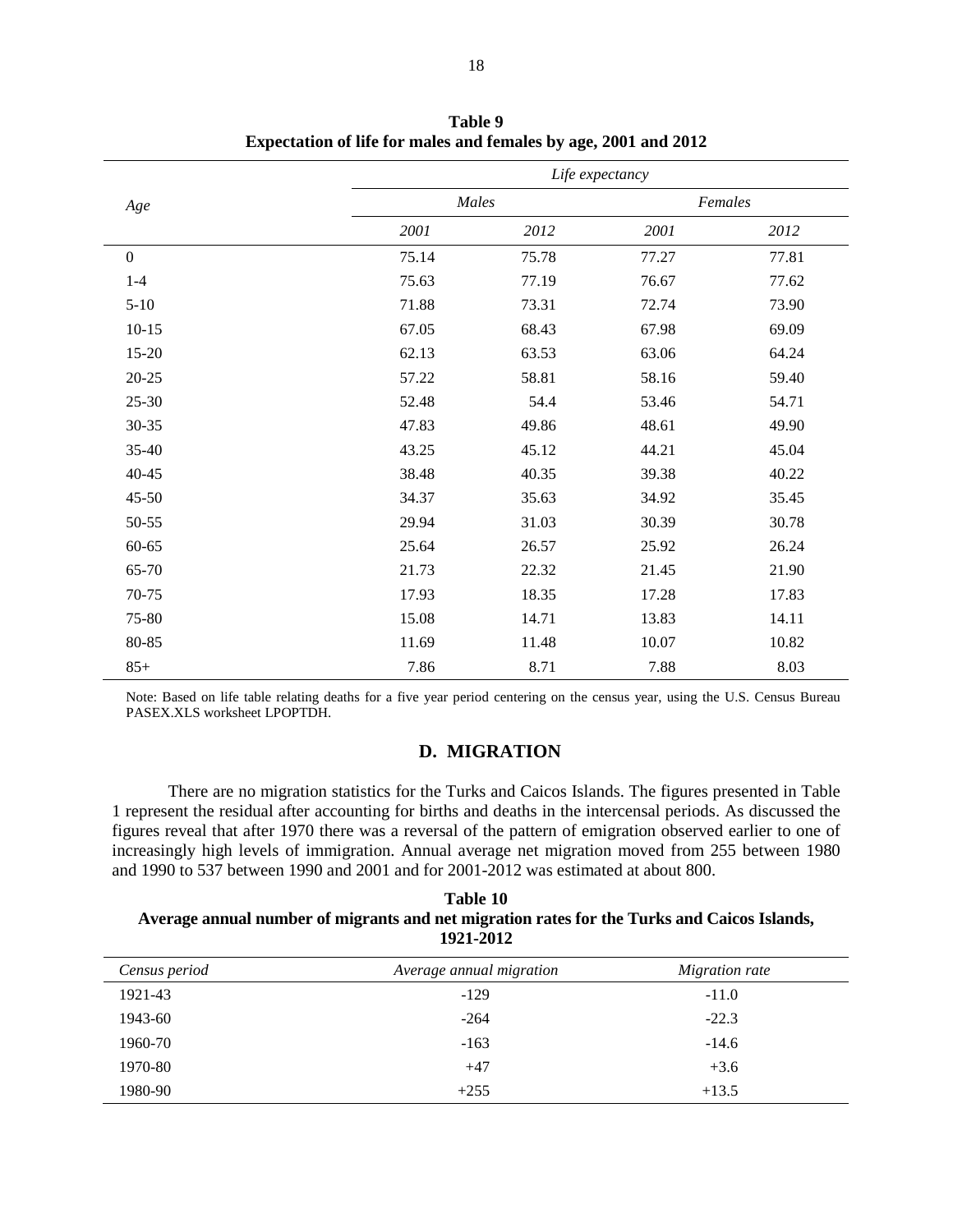Table 10 (concluded)

| Census period | Average annual migration | Migration rate |
|---------------|--------------------------|----------------|
| 1990-2001     | $+537$                   | $+17.1$        |
| 2001-2012     | $+806$                   | $+15.7$        |

Source: Table 1.

To derive the age sex distribution of migrants for this latest period, 10 year survival rates from life tables for 2001 were applied to the 2001 census population to determine the population 10 years and over expected in 2012. The difference between the expected count and the actual count was assumed to be the migration. For ages under 10 years which represents births occurring in the intercensal period, migration was assumed to be negligible. For this age group small values were assigned to obtain the overall expected total migrants. Details of how the age sex distribution of migrants was derived appear in the Technical Notes.

The percentage distribution of migrants by age group which was derived is shown in Table 11.

**Table 11 Percentage distribution of estimated migrants 2001-2012 by age, sex and belonger status** 

| Age group           | <b>Belonger</b> |         |         | Non-belonger |          |          |  |
|---------------------|-----------------|---------|---------|--------------|----------|----------|--|
|                     | Total           | Male    | Female  | Total        | Male     | Female   |  |
| $0 - 4$             | $-1.4$          | $-1.9$  | $-1.0$  | 0.4          | 0.3      | 0.5      |  |
| $5 - 14$            | $-5.4$          | $-6.8$  | $-4.2$  | 1.1          | 0.9      | 1.2      |  |
| 15-44               | $-57.9$         | $-59.1$ | $-56.9$ | 82.1         | 81.4     | 83.0     |  |
| $45 - 64$           | $-18.7$         | $-16.4$ | $-20.6$ | 17.3         | 18.3     | 16.2     |  |
| $65+$               | $-16.6$         | $-15.8$ | $-17.3$ | $-0.9$       | $-0.9$   | $-0.9$   |  |
| <b>Total number</b> | $-577$          | $-266$  | $-311$  | $+8,946$     | $+4,837$ | $+4,109$ |  |

Note: Net inflow for the Turks and Caicos Islands = -577 + 8,946 = +8,469.

Net migration is the difference between incoming and outgoing migrants. A negative net means there is an excess of outgoing while a positive net reflects an excess of incoming. The table shows that overall for belongers there was an estimated net outflow of 577 between 2001 and 2012. More than a half, 311 (54 per cent) were women. The net outflow is evident for all age groups. The age group 15-44 years accounted for 59 per cent of male migrants and 57 per cent of females. At ages 45 years and over women were dominant as 38 per cent of female migrants fell into this age group. The comparative estimate for men for that age group was 32 per cent.

For non-belongers, as expected, there was a net inflow of 8,946 of which 4,837 or 54 per cent were men. All age groups up to 64 years showed a net inflow but for the 65 years and over there was a small net outflow of about 1 per cent. Just over 8 of every 10 immigrants (82 per cent) were between the ages of 15-44 years.

Immigration statistics of major receiving countries provide very useful data sources. There are of course limitations in the amount of detail provided and these sources should be seen as complements to official in-country systems. Data on legal migration to the United States of America, possibly the major receiving country for the Turks and Caicos Islands appear in Table 12. The data cover persons born in the Turks and Caicos Islands. It is important to note that not all persons obtaining permanent legal status in a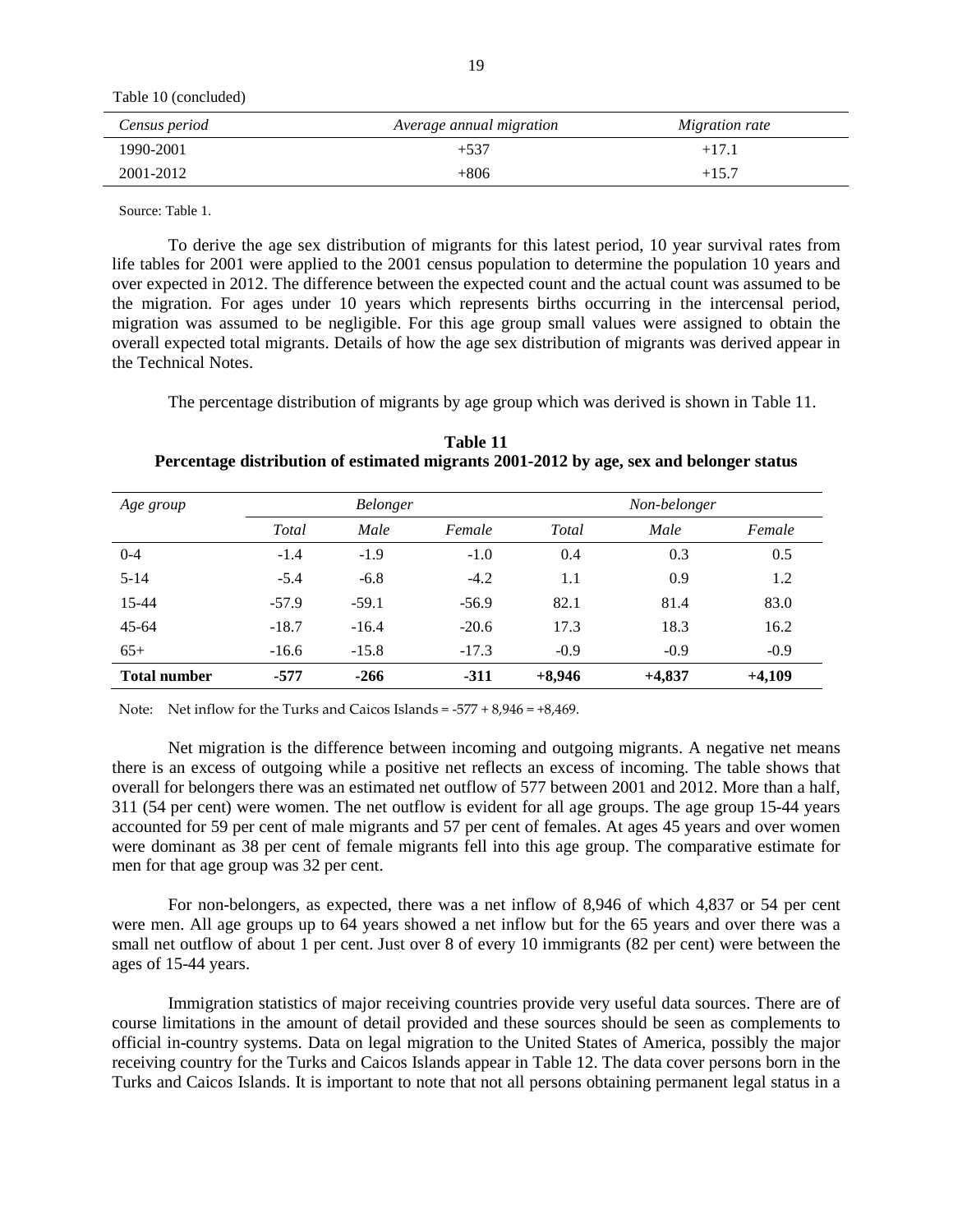year arrive in that year. The data for the years since 2006 show the distinction between new arrivals and others.

The total number of persons born in the Turks and Caicos Islands who were granted permanent legal status in the United States during the period 2001-2012 numbered 393. Women accounted for about 58 per cent of the annual average number of 33 persons. In the year 2010, of the 29 persons granted status, 20 were women.

| Year | Total | Male | Female | % under 18 years | New arrivals   | Adjustments |
|------|-------|------|--------|------------------|----------------|-------------|
| 2001 | 33    | n.a. | n.a.   | n.a.             | n.a.           | n.a.        |
| 2002 | 31    | n.a. | n.a.   | n.a.             | n.a.           | n.a.        |
| 2003 | 26    | 15   | 11     | 30.8             | n.a.           | n.a.        |
| 2004 | 28    | 16   | 12     | 17.9             | n.a.           | n.a.        |
| 2005 | 34    | 10   | 24     | 14.7             | n.a.           | n.a.        |
| 2006 | 52    | 18   | 34     | 13.5             | 5              | 47          |
| 2007 | 31    | 14   | 17     | 35.5             | 5              | 26          |
| 2008 | 35    | 14   | 21     | 22.9             | 7              | 28          |
| 2009 | 31    | 15   | 16     | 16.1             | 13             | 18          |
| 2010 | 29    | 9    | 20     | 13.8             | $\overline{7}$ | 22          |
| 2011 | 33    | 19   | 14     | 30.3             | 13             | 20          |
| 2012 | 30    | 9    | 21     | 16.7             | 4              | 26          |

**Table 12 Persons born in the Turks and Caicos Islands and obtaining permanent legal status in the United States of America, by sex 2001-2012** 

Source: United States Yearbook of Immigration Statistics, Department of Homeland Security. Online version retrieved at http:www.dhs.gov [date of reference December 2014].

*Note:* (a) n.a. not available.

(b) Legal permanent residents are foreign nationals who have been granted the right to reside permanently in the United States of America. Often referred to as Immigrants but also known as Permanent Residents, Aliens and Green Card Holders.

Table 13 presents the number of non-immigrant admissions for residents of the Turks and Caicos Islands and is shown merely as an indication of the mobility of the resident population. The data represent admissions not persons and therefore includes multiple trips. There is no consistent pattern but a peak is observed for the years 2006-2008.

 **Table 13 Number of Non-immigrant Admissions to the United States of America, 2001-2012** 

| Year | Number of non-immigrant admissions |
|------|------------------------------------|
| 2001 | 16,544                             |
| 2002 | 13,317                             |
| 2003 | 12,464                             |
| 2004 | 14,583                             |
| 2005 | 15,770                             |
| 2006 | 20,289                             |
| 2007 | 25,259                             |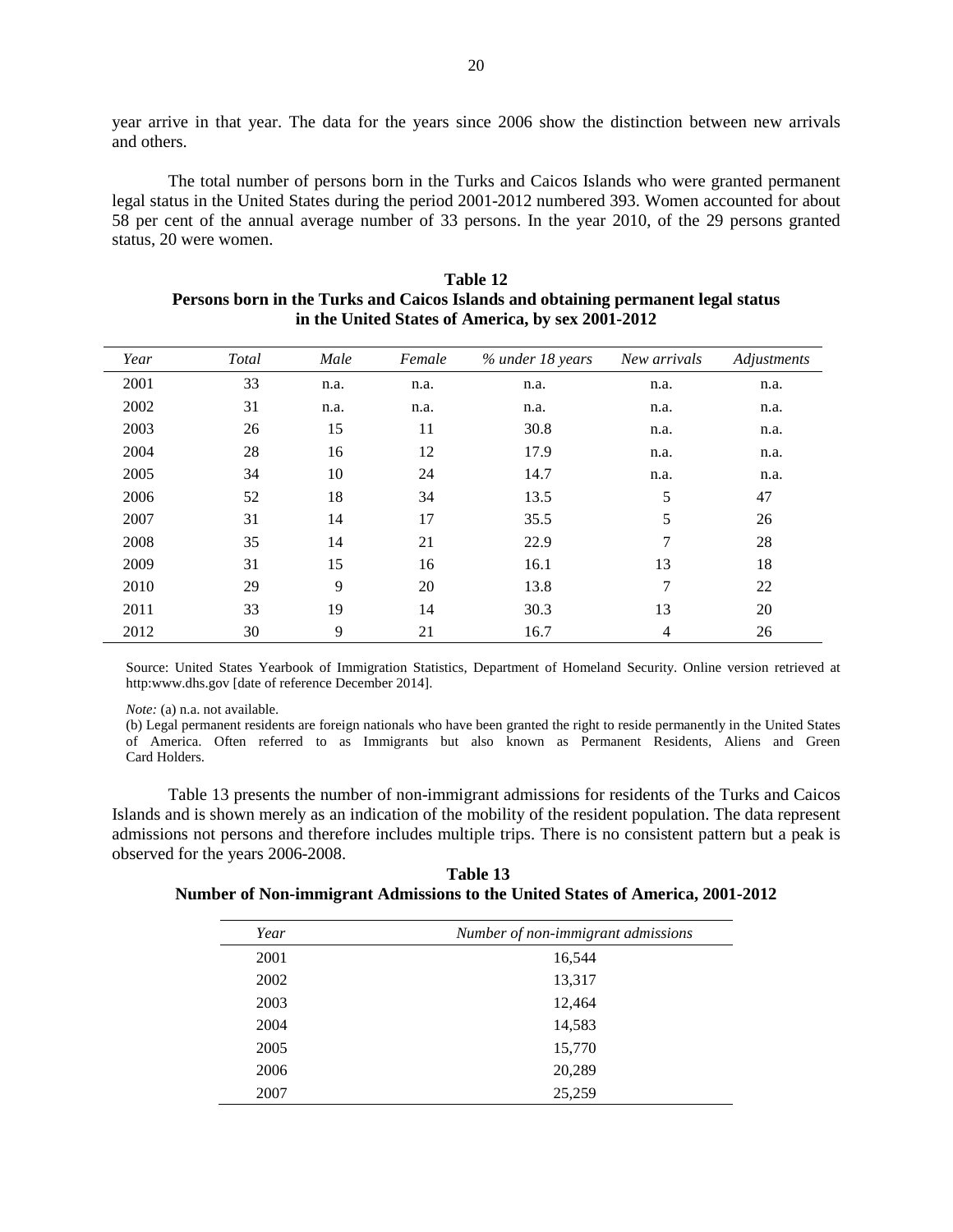| Year | Number of non-immigrant admissions |
|------|------------------------------------|
| 2008 | 26,314                             |
| 2009 | 19,942                             |
| 2010 | 16,367                             |
| 2011 | 13,750                             |

Table 13 (concluded)

Source: United States Yearbook of Immigration Statistics Department of Homeland Security. Online version retrieved at http:www.dhs.gov.[date of reference December 2014].

### **E. SEX COMPOSITION**

"Three factors determining the sex composition of the population are the sex ratio at birth, the sex differential in its mortality experience and the sex composition of external migration." Roberts (1974, 14). Roberts was writing about Jamaica which has had a long history of external migration. This might have applied to the Turks and Caicos Islands up to the 1970s but in the period after it would be immigration which would have the greater impact on the sex ratio, defined as the number of males per 100 females.

The sex ratio at birth (number of male births per 100 female births) for the Turks and Caicos Islands is observed to be quite low. This makes it inconsistent with global observed rates. Generally "more boys are born than girls" (Rowlands 2003, 87). "From an examination of the sex ratios of registered births for a wide array of countries, it is apparent that the component of birth tends to bring about or to maintain an excess of males in the general population. The sex ratio of births is above 100 for nearly all countries for which relatively complete data are available and between 104 and 107 in most countries" (Siegel and Swanson 2004, 133).

Although as Roberts (1974, 14) argues "whereas in European societies sex ratios at birth of about 106 are usual, in the case of West Indian populations these are usually about 103 or less," the ratios for the Turks and Caicos Islands have historically appeared to be especially low (Table 14). This picture is described as abnormal in the Census 2001 analytic report of the Turks and Caicos Islands: "This ratio is so abnormal that it begs the question about the quality of this count in the census. Even in the larger infant age group, 0 to 4 years, the sex ratio is still anomalously below 100 at 82.8" (Mills 2009, 16).

In sugar plantation societies the preponderance of males was possibly related to the heavy demand for male slaves. Sadler (2008, 117) explains that "Unlike the sugar industry, the salt and cotton industries required equal numbers of men, women and children. A "normal" family life could develop amongst the slave population, including the increase of the population with the birth of slave children. This meant that the slave community was self-perpetuating, which limited the need to bring in slaves from Africa."

Table 14 presents a historical series of sex ratios by age for censuses of 1943, 1970, 1980, 2001 and 2012. The sex ratio at birth is reflected in the ratio for the 0-4 year age group. The overall picture is one of very low sex ratios at most ages up to 1980. The total sex ratio increased from 83 per 100 in 1943, moving to 90 in 1970, 93 in 1980, 99 in 2001 and by 2012 was 103 per 100. Up to 1980, a high sex ratio was observed for the 5-14 years age group only. From 102 in 1943, the ratio increased to 108 in 1970 and by 1980 was 101. A slight drop to 100 in 2001 was maintained in 2012. Ratios are lowest at the oldest ages and this is usually attributable to the higher mortality rates among men at these ages. By 2012, the situation changed quite radically with all age groups of 15 years and over showing a preponderance of men. In 2012, ratios were highest for the 45-64 years age group being 113 per 100.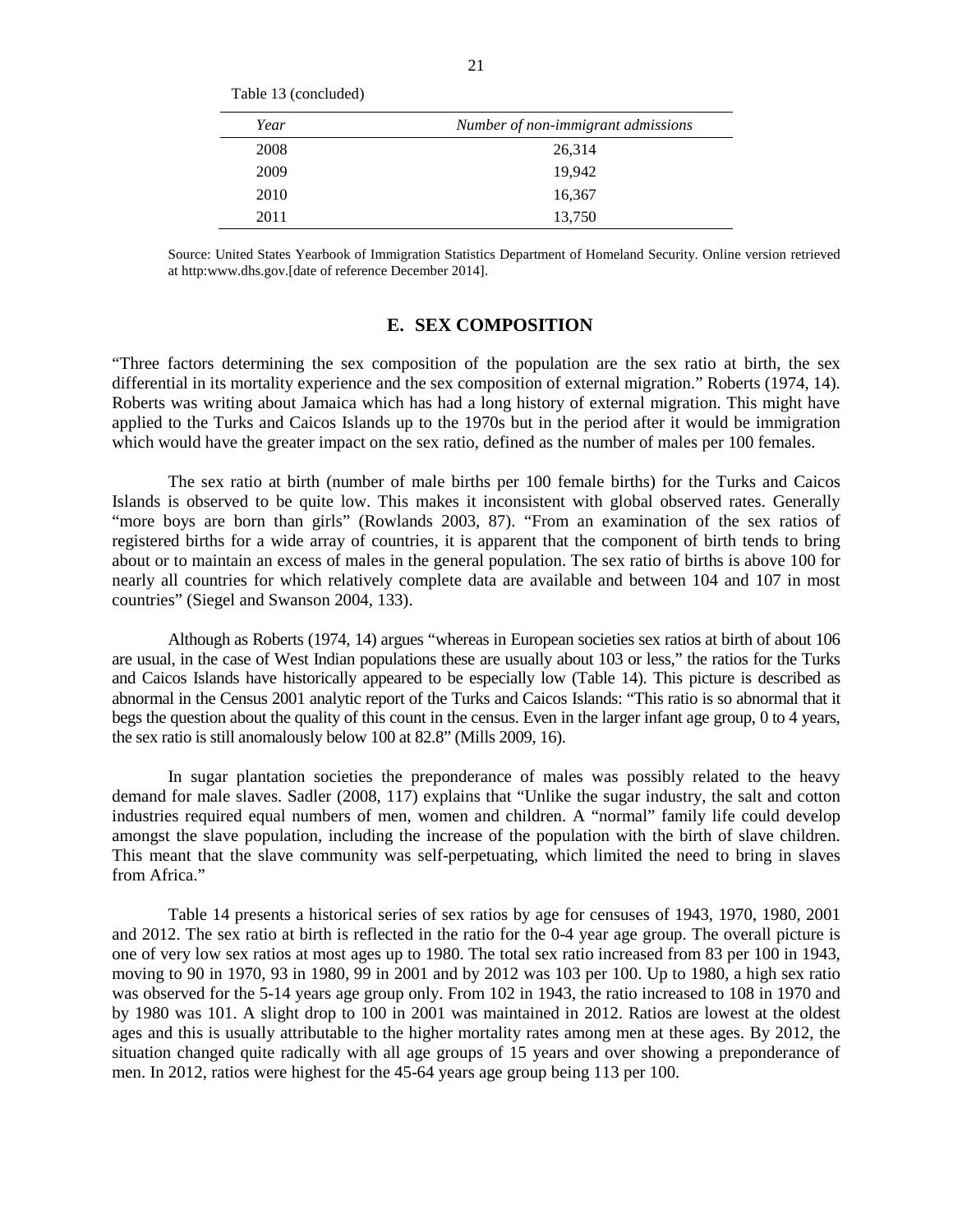|           |       | Sex ratio |       |       |       |  |
|-----------|-------|-----------|-------|-------|-------|--|
| Age group | 1943  | 1970      | 1980  | 2001  | 2012  |  |
| $0 - 4$   | 85.4  | 99.8      | 92.6  | 83.1  | 99.8  |  |
| $5 - 14$  | 102.1 | 108.0     | 101.3 | 99.5  | 99.7  |  |
| 15-44     | 83.6  | 80.0      | 99.3  | 100.5 | 101.3 |  |
| $45 - 64$ | 61.0  | 83.1      | 79.1  | 115.1 | 112.6 |  |
| $65+$     | 64.8  | 62.6      | 63.6  | 78.9  | 109.3 |  |
| Total     | 83.4  | 90.1      | 93.4  | 99.1  | 103.3 |  |

**Table 14 Sex ratio of the Turks and Caicos Islands by age at censuses of 1943, 1970, 1980, 2001 and 2012** 

*Source:* Central Bureau of Statistics, Jamaica (1945); 1970 data extracted from Census Research Programme University of the West Indies 1970 Population Census of the Commonwealth Caribbean Vol. 8 Turks and Caicos Islands (Kingston University of the West Indies 1973); unpublished tables from 2012 census.

In Table 15 the sex ratios are shown by belonger status. The data show the preponderance of males among non-belongers especially at the older ages in 2001 and 2012. The total sex ratio for nonbelongers moved from 104 to 107 over the period. For belongers the ratios were lower reflecting an excess of females. The change was from 94 in 2001 to 98 in 2012.

|           |               | Sex ratio  |        |            |  |
|-----------|---------------|------------|--------|------------|--|
| Age group |               | 2001       | 2012   |            |  |
|           | <b>Belong</b> | Non-belong | Belong | Non-belong |  |
| $0 - 4$   | 99.0          | 69.6       | 101.7  | 97.6       |  |
| $5 - 14$  | 96.7          | 104.4      | 102.8  | 96.0       |  |
| $15 - 44$ | 91.7          | 108.7      | 93.8   | 104.5      |  |
| $45 - 64$ | 107.0         | 125.3      | 100.9  | 120.4      |  |
| $65+$     | 75.3          | 104.4      | 94.4   | 152.8      |  |
| Total     | 94.4          | 104.4      | 97.8   | 106.7      |  |

**Table 15 Sex ratio by age and belonger status 2001 and 2012** 

Source: Derived from unpublished tables from 2012 Census.

### **F. AGE STRUCTURE**

Nam (2008) writes as follows:

It has been widely recognized and accepted that the world population is in the midst of an "unprecedented transformation brought about by the transition from a regime of high mortality and high fertility to one of low mortality and low fertility" (United Nations 2005, 2).

One consequence of this demographic transition is the ageing of the population. Population ageing refers most simply to increasing proportions of older people within an overall population structure and the process is primarily determined by fertility (birth) rates and secondarily by mortality (death) rates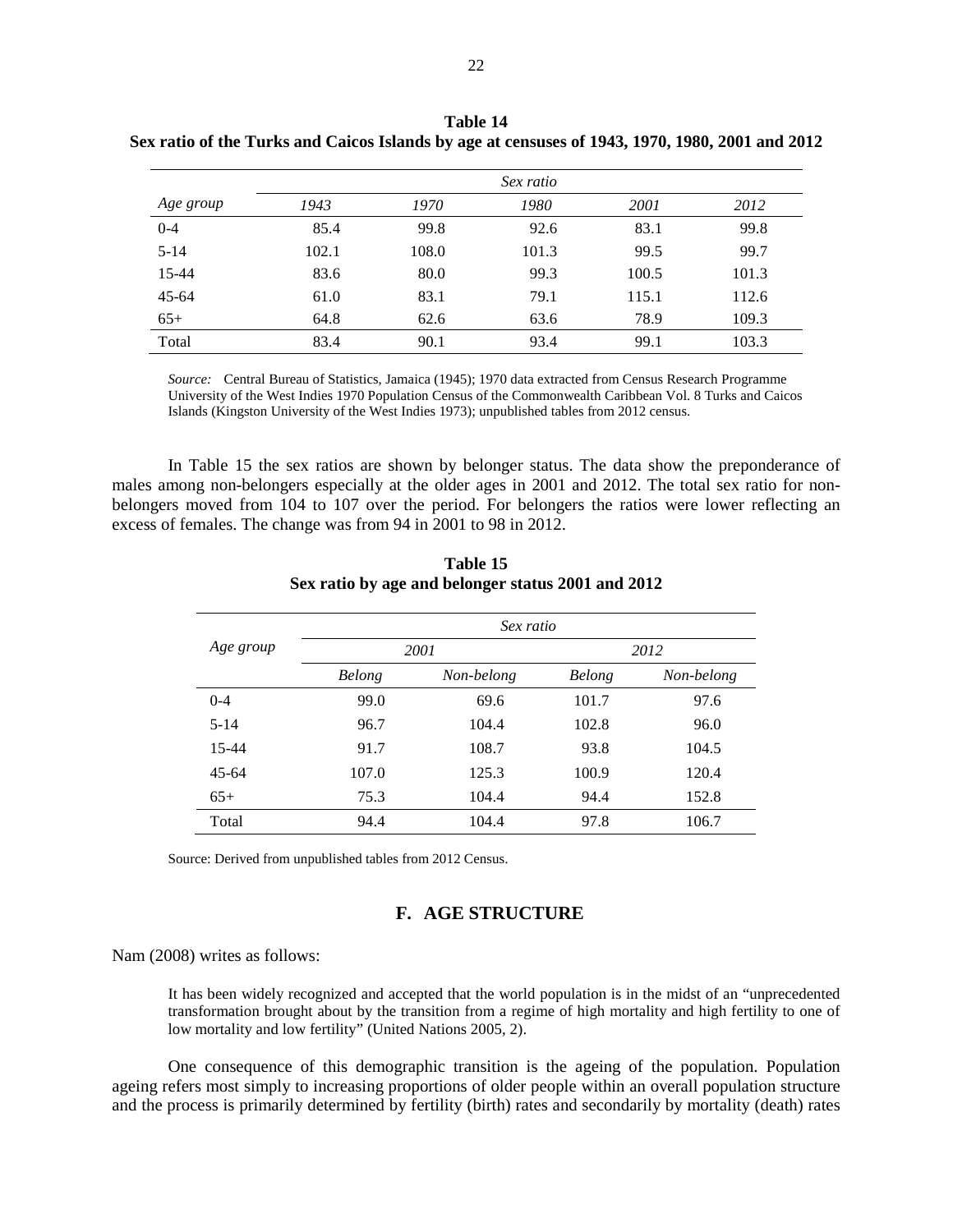(Kinsella and Velkoff, 2001, 17). Populations with high fertility tend to have low proportions of older people and vice versa. Generally, populations begin to age when fertility declines and adult mortality rates improve. Lee (2003) describes the process as an integral part of the demographic transition and in particular, the third phase. Increasing longevity which is characteristic of this phase, leads to a rapid increase in the elderly population.

In relation to international migration, the third component of population growth, Kinsella (2001) argues that international migration does not usually play a major role in the ageing process but can be important in smaller populations. He cites the Caribbean nations as examples of such smaller populations. In such cases, he says, the experience of the combination of emigration of working age adults, immigration of elderly retirees from other countries, and return migration of former emigrants who are above average population age are all factors which contribute to population ageing. It is expected that international migration should assume a more prominent role in the process of ageing, especially in the more developed countries where persistently low fertility has resulted in stable and even declining population sizes. For the Turks and Caicos Islands it is the process of immigration, which is as age and sex selective as emigration that will undoubtedly play a major role in any changes to the age structure.

Table 16 presents the percentage distribution of the population of the Turks and Caicos Islands by age group and the median age for men and women separately for the censuses of 1943, 1980, 2001 and 2012. The decline among the age groups under age 15 years is observed. In 1943 more than one-third (36 per cent) of the population was less than 15 years old. By 1980 the percentage in this age group had risen to about 41 per cent. Since that time declines are evident and by 2012 the population of less than 15 years old accounted for 21 per cent of the total population.

|                    |       | Census years |        |        |
|--------------------|-------|--------------|--------|--------|
| Age group          | 1943  | 1980         | 2001   | 2012   |
|                    |       | <b>TOTAL</b> |        |        |
| $0 - 4$            | 13.0  | 13.4         | 11.7   | 8.2    |
| $5 - 14$           | 23.2  | 28.0         | 16.9   | 13.2   |
| 15-44              | 45.5  | 38.5         | 53.7   | 56.1   |
| $45 - 64$          | 12.6  | 13.7         | 14.0   | 19.2   |
| $65+$              | 5.7   | 6.4          | 3.8    | 3.2    |
| Total population   | 6,138 | 7,415        | 19,886 | 31,537 |
| Median age (years) | 21.3  | 18.0         | 28.9   | 33.1   |
|                    |       | <b>MALE</b>  |        |        |
| $0 - 4$            | 13.2  | 13.4         | 10.7   | 8.1    |
| $5 - 14$           | 25.8  | 29.1         | 17.0   | 13.0   |
| 15-44              | 45.5  | 39.7         | 54.0   | 55.6   |
| $45 - 64$          | 10.5  | 12.6         | 15.0   | 20.0   |
| $65+$              | 5.0   | 5.2          | 3.3    | 3.3    |
| Total population   | 2,791 | 3,580        | 9,898  | 16,024 |
| Median age (years) | 19.8  | 17.3         | 29.7   | 33.7   |

### **Table 16 Percentage distribution of the population of the Turks and Caicos Islands by sex, 1943, 1980, 2001, 2012**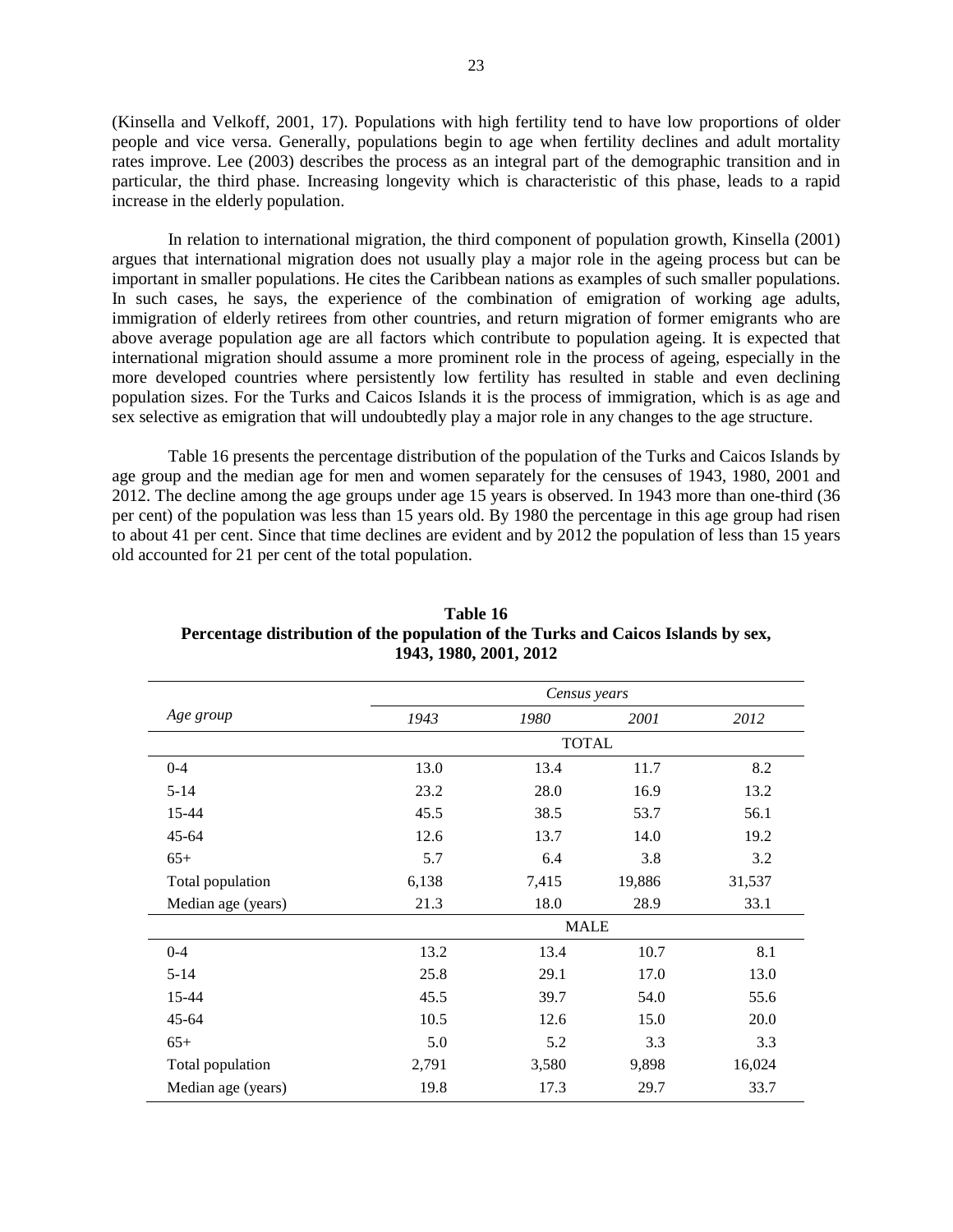|                    | Census years |               |       |        |  |  |
|--------------------|--------------|---------------|-------|--------|--|--|
| Age group          | 1943         | 1980          | 2001  | 2012   |  |  |
|                    |              | <b>FEMALE</b> |       |        |  |  |
| $0 - 4$            | 12.9         | 13.4          | 12.7  | 8.3    |  |  |
| $5 - 14$           | 21.0         | 26.9          | 16.9  | 13.4   |  |  |
| 15-44              | 45.4         | 37.3          | 53.3  | 56.7   |  |  |
| $45 - 64$          | 14.3         | 14.8          | 12.9  | 18.4   |  |  |
| $65+$              | 6.4          | 7.6           | 4.2   | 3.1    |  |  |
| Total population   | 3,347        | 3,835         | 9,988 | 15,513 |  |  |
| Median age (years) | 22.8         | 18.7          | 28.2  | 32.4   |  |  |

Table 16 (concluded)

Source: Central Bureau of Statistics (1945), Sinclair (1984), unpublished tables from 2012 Census.

The percentage in the oldest age groups has not increased simultaneously and actually declined. From approximately 6 per cent in 1943 and 1970, the percentage of the population of ages 65 years and over had decreased to 4 per cent in 2001 and 3 per cent in 2012. At the middle age ranges the impact of immigration is heavily in evidence. In the age range 15-44 years, which covers the younger members of the workforce, the percentage grew considerably from 39 per cent in 1980 to 54 per cent in 2001 and up to 56 per cent in 2012. The pattern of increase was the same for men and women with the changes among women being slightly higher. Between 1980 and 2001, the percentage of women aged 15-44 years increased from 37 per cent to 53 per cent and for men from 40 per cent to 54 per cent. By 2012, the female population aged between 15 and 44 years accounted for 57 per cent of the total and among men, 56 per cent of the total. The change in the proportion of older working age persons, the 45-64 year old group, was less considerable from 13 per cent in 1943, to 14 per cent in 2001, increasing to 19 per cent in 2012.

In keeping with the changes observed, the pattern of movements in the median age across the census years can be traced. At the time of the 1943 census, the median age for men was approximately 20 years and women 23 years. With the high fertility periods which followed, the age dropped to 17 years and 19 years for men and women respectively. By 2001, the median age overall had jumped to 29 years from 18 years in 1980 and by 2012 an additional four years were added giving a median age of 33 years.

Table 17 examines the changes in age composition between 2001 and 2012 among belongers and non-belongers. For belongers, the youngest population age groups under 15 years accounted for just over 30 per cent of the population of males and females at both dates. In 2001, the age group 15-44 years accounted for 48 per cent and 47 per cent of females and males respectively. By 2012, the share had dropped to 44 per cent for females and 42 per cent for males. As discussed previously, among belongers, this is the age group with the highest outflow resulting from migration. Occurring simultaneously with these changes described, was the rise in the percentages of the older age group of belongers. The older working age groups of 45-64 years rose by 5 percentage points from 14 per cent in 2001 to 19 per cent in 2012. For males the increase was from 15 per cent to 20 per cent and for females, from 14 per cent to 19 per cent. The population of ages 65 years and over was about 6 per cent of the total population in both 2001 and 2012.

Among non-belongers, the share of the population less than 15 years old fell from approximately 23 per cent for males and 28 per cent for females in 2001 to 15 per cent and 16 per cent for males and females respectively in 2012. The working age group of persons 15-64 years old accounted for 83 per cent of the total population at the time of the 2012 census, 9 percentage points more than in 2001. For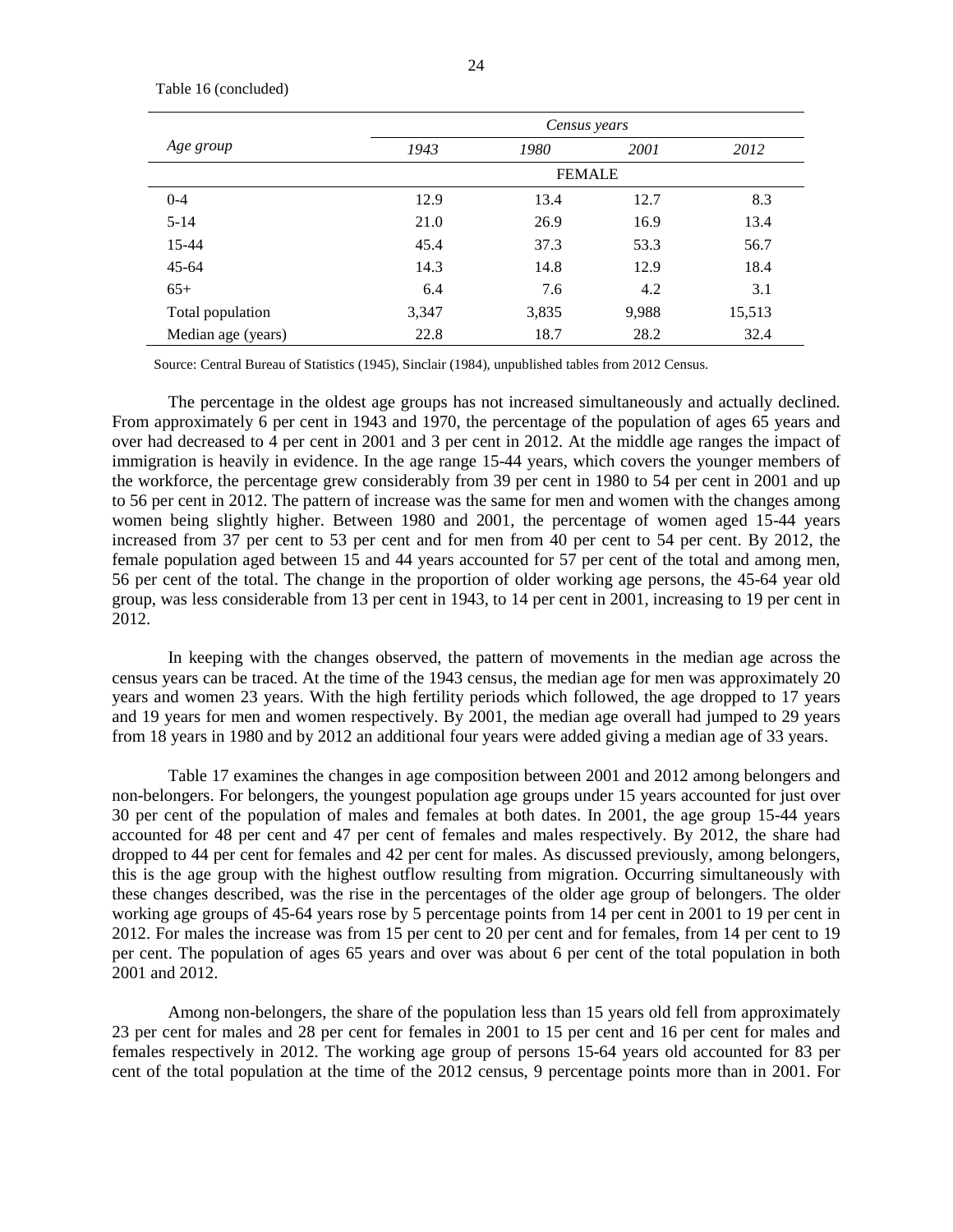women, the rise was from 71 per cent in 2001 to 83 per cent in 2012 compared to the change from 77 per cent to 83 per cent for men.

|                    |              | 2001         |        | 2012         |          |        |
|--------------------|--------------|--------------|--------|--------------|----------|--------|
| Age group          |              | Belonger     |        |              | Belonger |        |
|                    | <b>Total</b> | Male         | Female | <b>Total</b> | Male     | Female |
| $0 - 4$            | 11.2         | 11.5         | 11.0   | 11.7         | 12.0     | 11.5   |
| $5 - 14$           | 20.6         | 20.9         | 20.4   | 19.7         | 20.2     | 19.2   |
| 15-44              | 47.5         | 46.8         | 48.2   | 43.1         | 42.2     | 44.0   |
| $45 - 64$          | 14.4         | 15.3         | 13.5   | 19.4         | 19.7     | 19.1   |
| $65+$              | 6.2          | 5.5          | 6.9    | 6.0          | 5.9      | 6.1    |
| Total              | 10,335       | 5,020        | 5,315  | 11,774       | 5,822    | 5,952  |
| Median age (years) | 26.0         | 25.7         | 26.2   | 26.4         | 25.9     | 27.0   |
|                    |              | Non-belonger |        | Non-belonger |          |        |
| $0 - 4$            | 12.2         | 9.8          | 14.7   | 6.1          | 5.8      | 6.4    |
| $5 - 14$           | 12.9         | 12.9         | 12.9   | 9.3          | 8.8      | 9.8    |
| 15-44              | 60.3         | 61.5         | 59.0   | 63.9         | 63.3     | 64.6   |
| $45 - 64$          | 13.5         | 14.7         | 12.2   | 19.1         | 20.2     | 17.9   |
| $65+$              | 1.1          | 1.1          | 1.1    | 1.6          | 1.9      | 1.3    |
| Total              | 9,551        | 4,878        | 4,673  | 19,763       | 10,202   | 9,561  |
| Median age (years) | 30.8         | 31.7         | 29.8   | 34.8         | 35.6     | 34.0   |

**Table 17 Percentage distribution of the population by age, sex and belonger status 2001 and 2012** 

Source: Derived from unpublished tables from 2012 Census.

Rates of growth for the age groups are shown in Table 18. The wide disparity between growths among the non-belonger population compared to the belongers is evident. Overall the non-belonger population grew at an average annual rate of 7.0 per cent compared to 1.3 per cent for belongers. It is only among the 0-4 years group that the belonger population showed a higher rate of growth – 1.7 per cent compared to 0.3 per cent. The rate of growth for non-belongers increased with age from 3.9 per cent for ages 5-14 years to 10.5 per cent among the 65 years and over group. Despite the large rate of growth for the oldest age group of non-belongers, the 65 years and over, the share of the population as shown in Table 17 moved only slightly from 1 per cent to 2 per cent over the period.

| . .       | .     |                 | . .          |
|-----------|-------|-----------------|--------------|
| Age group | Total | <b>Belonger</b> | Non-belonger |
| $0 - 4$   | 1.02  | 1.66            | 0.33         |
| $5 - 14$  | 2.05  | 0.81            | 3.89         |

15-44 4.88 0.32 7.57 45-64 7.53 -11.67 10.35 65+ 2.97 0.88 10.47 Total 1.26 1.26 7.01

**Table 18 Rates of growth for age groups between 2001 and 2012 by belonger status** 

*Source*: Derived from unpublished tables from 2012 Census.

The variations in the proportions of children, aged persons and persons of "working age" are taken account of jointly in the age dependency ratio. The age dependency ratio represents the ratio of the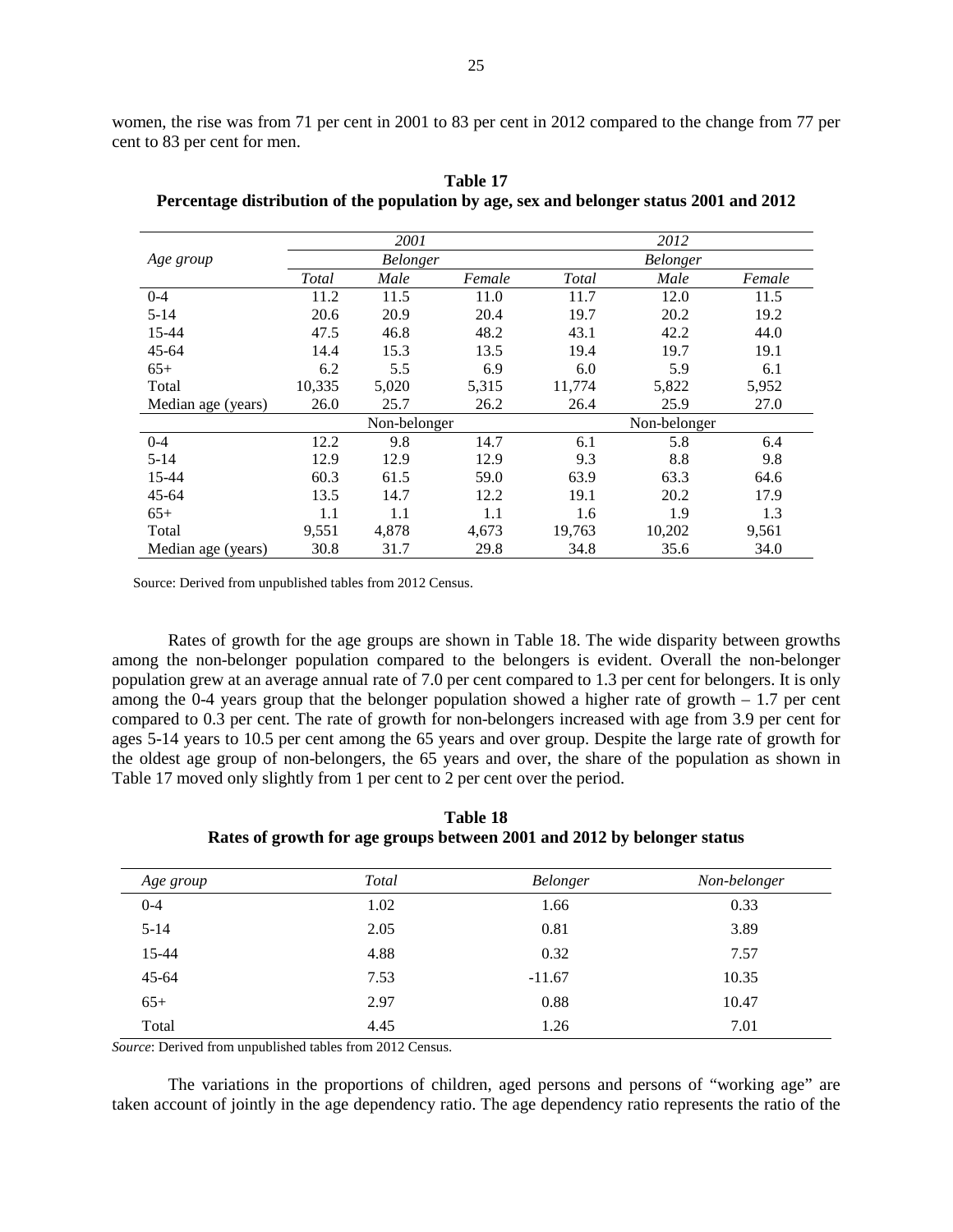combined child population and aged population, the "dependent ages" (under 15 and 65 years and over) to the population of the "economically productive" ages (15–64 years). The age-dependency ratio is used as an indicator of the economic burden the productive portion of a population must carry; even though some persons defined as "dependent" are producers and some persons in the "productive" ages are economically dependent.

As fertility declines and the population grows the dependency ratio will fall. Continued declines in fertility eventually leads to decreases in the population of working ages and eventually dependency ratios will rise again. As the population grows older the old age dependency ratio will increase.

The data on dependency ratios presented in Table 19 shows in the first place, much higher ratios among belongers at both census dates. At the census of 2001, among belongers for every 100 persons of working age there were approximately 62 in the "dependent" groups. By 2012 this ratio had fallen by approximately 3 per cent to 60 per 100. The youth dependency ratio which relates those under 15 years to those 15–64 years, fell from 52 per 100 in 2001 to 50 per 100 in 2012. The old age ratio, which relates the 65 years and over group to the 15–64 years group, remained stable at about 10 per 100. For non-belongers the declines were more considerable. The youth dependency ratio also fell. From 34 per 100 in 2001 this ratio moved down by 45 per cent to 19 per 100 in 2012. In contrast, the old age ratio for non-belongers, although much smaller than for belongers, moved up by 27 per cent between 2001 and 2012. The net effect of these changes for belongers and non-belongers was a total dependency ratio for the Turks and Caicos Islands of 33 per 100 in 2012 down from 48 per 100 in 2001. Declines are observed for the three types of ratios. The youth dependency ratio for the Turks and Caicos Islands declined from 42 per 100 in 2001 to 28 per 100 in 2012. The decrease for the old age dependency ratio was by 23 per cent from 6 per 100 to 4 per 100. This fall is linked to the large increases in the working age population relative to the much smaller rise among the oldest group.

|                          |      | Age dependency ratio | Percentage          |
|--------------------------|------|----------------------|---------------------|
| <i>Item</i>              | 2001 | 2012                 | change<br>2001-2012 |
|                          |      | Total                |                     |
| Youth dependency ratio   | 42.3 | 28.4                 | $-32.9$             |
| Old age dependency ratio | 5.6  | 4.3                  | $-23.2$             |
| Total dependency ratio   | 47.9 | 32.7                 | $-31.7$             |
|                          |      | Belonger             |                     |
| Youth dependency ratio   | 51.5 | 50.2                 | $-2.5$              |
| Old age dependency ratio | 10.0 | 9.6                  | $-4.0$              |
| Total dependency ratio   | 61.6 | 59.8                 | $-2.9$              |
|                          |      | Non-belonger         |                     |
| Youth dependency ratio   | 34.0 | 18.6                 | $-45.3$             |
| Old age dependency ratio | 1.5  | 1.9                  | 26.7                |
| Total dependency ratio   | 35.5 | 20.5                 | $-42.3$             |

**Table 19 Dependency ratios and percentage change in ratios by belonger status, 2001-2012** 

Source: Derived from unpublished tables from 2012 Census.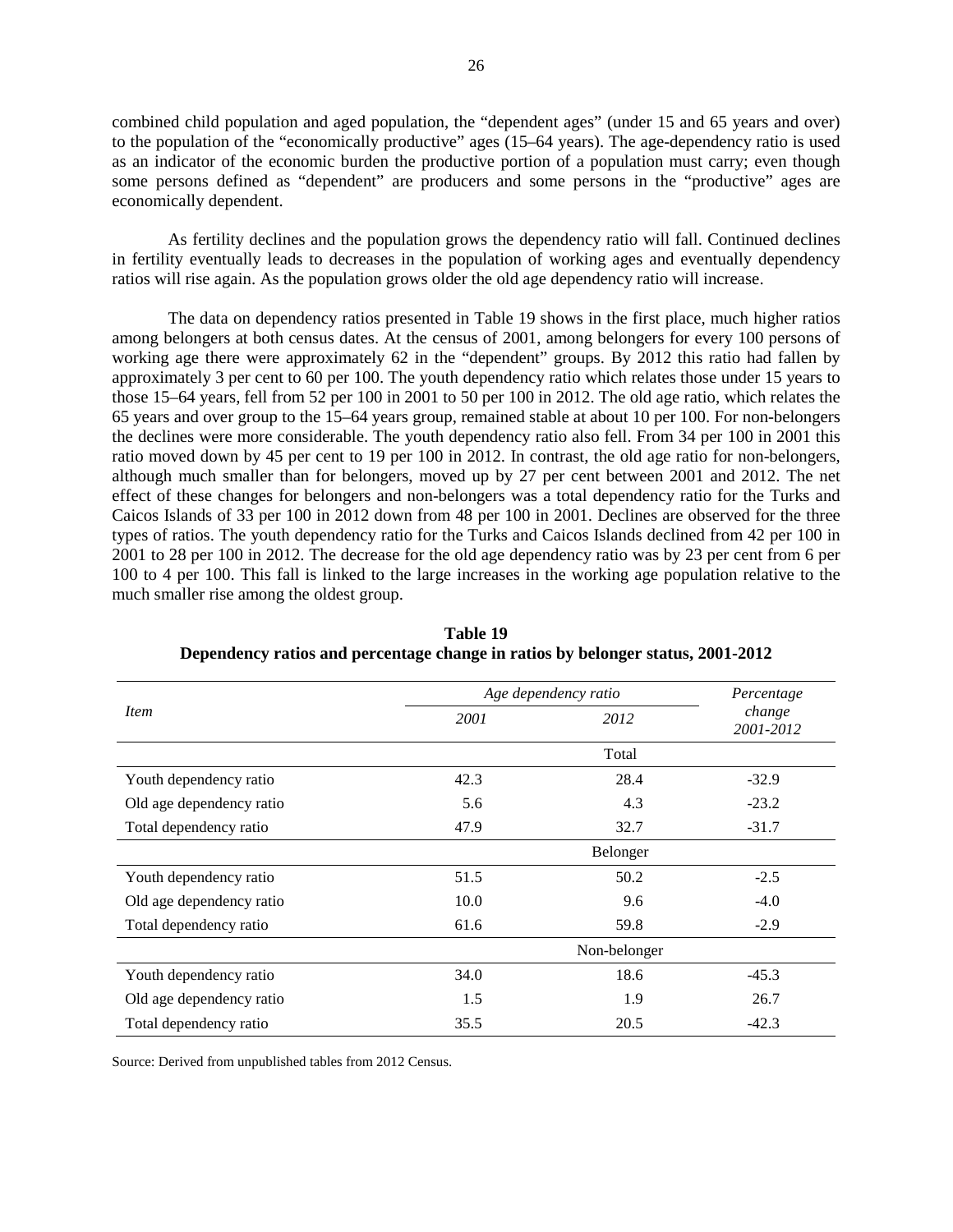### **G. SUMMARY AND CONCLUSION**

The large volume of immigration into the Turks and Caicos Islands beginning around 1990 has had considerable impact on the demographic profile of the islands. The male dominated movement of persons in the middle age range of 15-44 years has resulted in a movement away from the historically low sex ratios. This fact of the dominance of one sex suggests that many immigrants are not moving with families. The low percentage of population at the youngest ages is some evidence of this. The jump in the median age of the population of the Turks and Caicos Islands by 15 years between 1980 and 2012 is evidence of population ageing. This will lead to increases in the proportion of the elderly in the coming years although the proportion of older persons has been falling since 1980 and is current very low. While about 6 per cent of the belonger population was 65 years and older in 2012, only about 1 per cent of the non-belonger population was of this age. The result was that only 3 per cent of the population of the Turks and Caicos Islands are classified as elderly. With such massive increases in the population of working age, the dependency ratios have fallen.

A very important aspect of the demographic position relates to fertility. Notwithstanding the increases in total fertility rates observed for belongers and non-belongers, rates are low, being below the replacement level of 2.1. What is instructive however, is the much larger rate of change in these rates between 2001 and 2012 for non-belongers. With growing numbers of women in the reproductive age groups, the implication for population growth takes on added importance.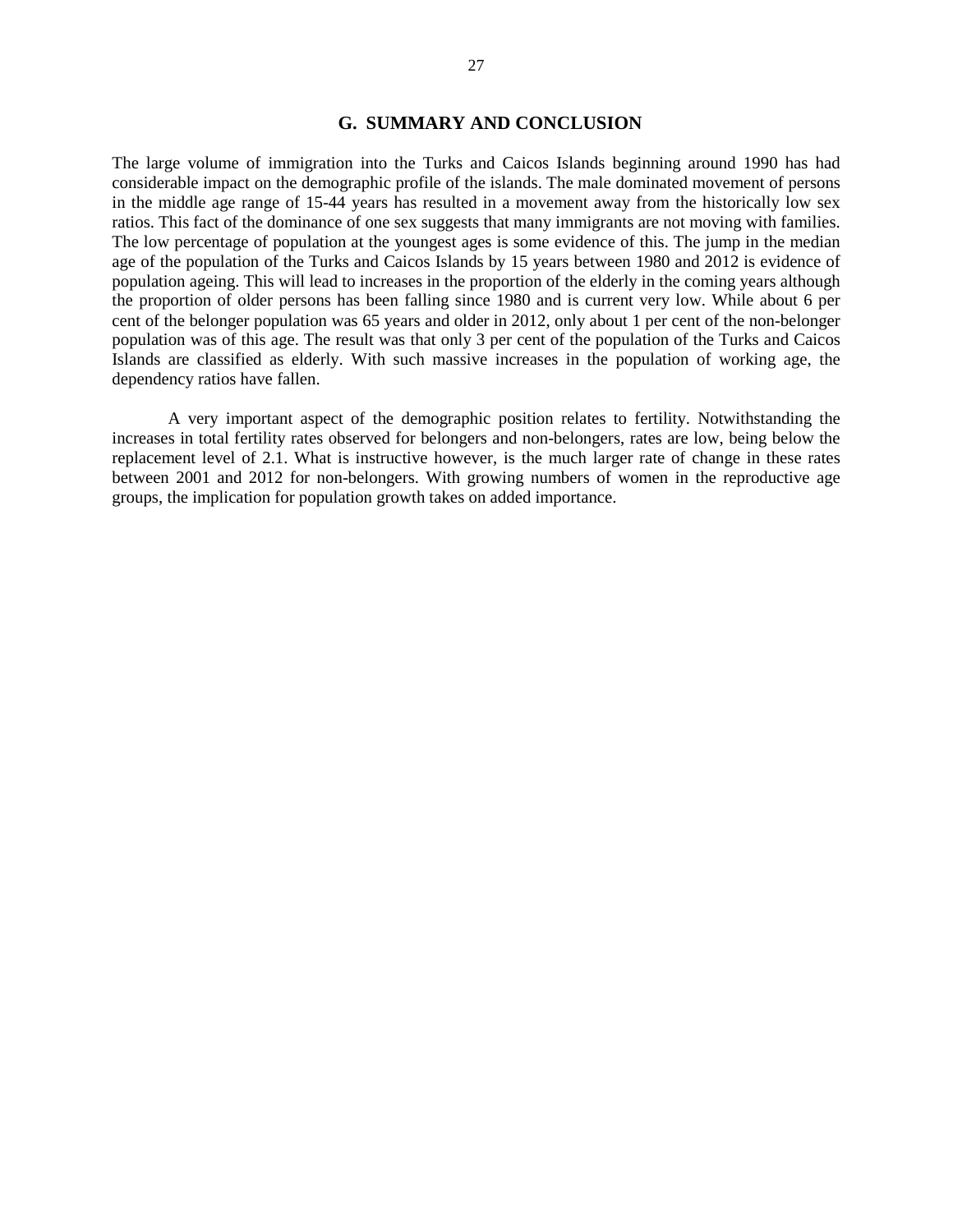# **METHODOLOGY AND ASSUMPTIONS FOR THE PROJECTIONS**

The population projections for the resident population of the Turks and Caicos Islands for belongers and non-belongers are produced by means of the cohort component method. The cohort component technique is based on assumptions about the components of demographic change - births, deaths and international migration - to project population growth. The overall basis for this method is what is referred to as the 'balancing equation'  $P2 = P1 + (B - D) + (I - E)$  where  $P1 =$  population at an earlier date,  $P2 =$  population at a later date,  $B = B$ irths,  $D = Deaths$ ,  $I = Immigration$ ,  $E = Emigration$ .

In keeping with current standard procedures for producing population projections, alternative assumptions related to the future movements of the three components of fertility, mortality and migration are developed.

Several assumptions are formulated for each component: fertility, mortality and migration. These are applied in the form of numbers or rates to a base population to generate births, deaths, immigrants and emigrants. The population in the following year is then obtained by simple demographic accounting, with births and immigrants being added to the base population and deaths and emigrants being subtracted. The assumptions for the components of change are based on time series analysis of historical trends.

For this series, projections were done separately for belongers and non-belongers which were then added together to produce national totals.

The actual calculations have been developed using the MORTPAK for Windows software. MORTPAK is the United Nations package for demographic measurement in developing countries. The procedure used for these projections is contained in the MORTPAK application PROJCT which uses the cohort-component method and carries out single-year projection of a population by age and sex, based on initial male and female populations in five-year age groups and assumed levels and changes in fertility, mortality and migration.

The steps are as follows:

(a) Estimation of projected levels and age patterns of mortality, fertility and migration for each single-year projection period;

(b) Estimation of the male and female populations by single years of age from the data in five-year age groups given as input;

(c) Sequential application to these annual age-specific mortality and fertility rates and migration numbers to the population to provide annual projected populations by age and sex and demographic indicators.

The input data represent the assumptions and for MORTPAK there are specific format requirements for the inputs**.** This section describes the input data and the methods used to establish the base population and the assumptions related to fertility, mortality and net international migration. Details of the calculations are presented in the Technical Notes.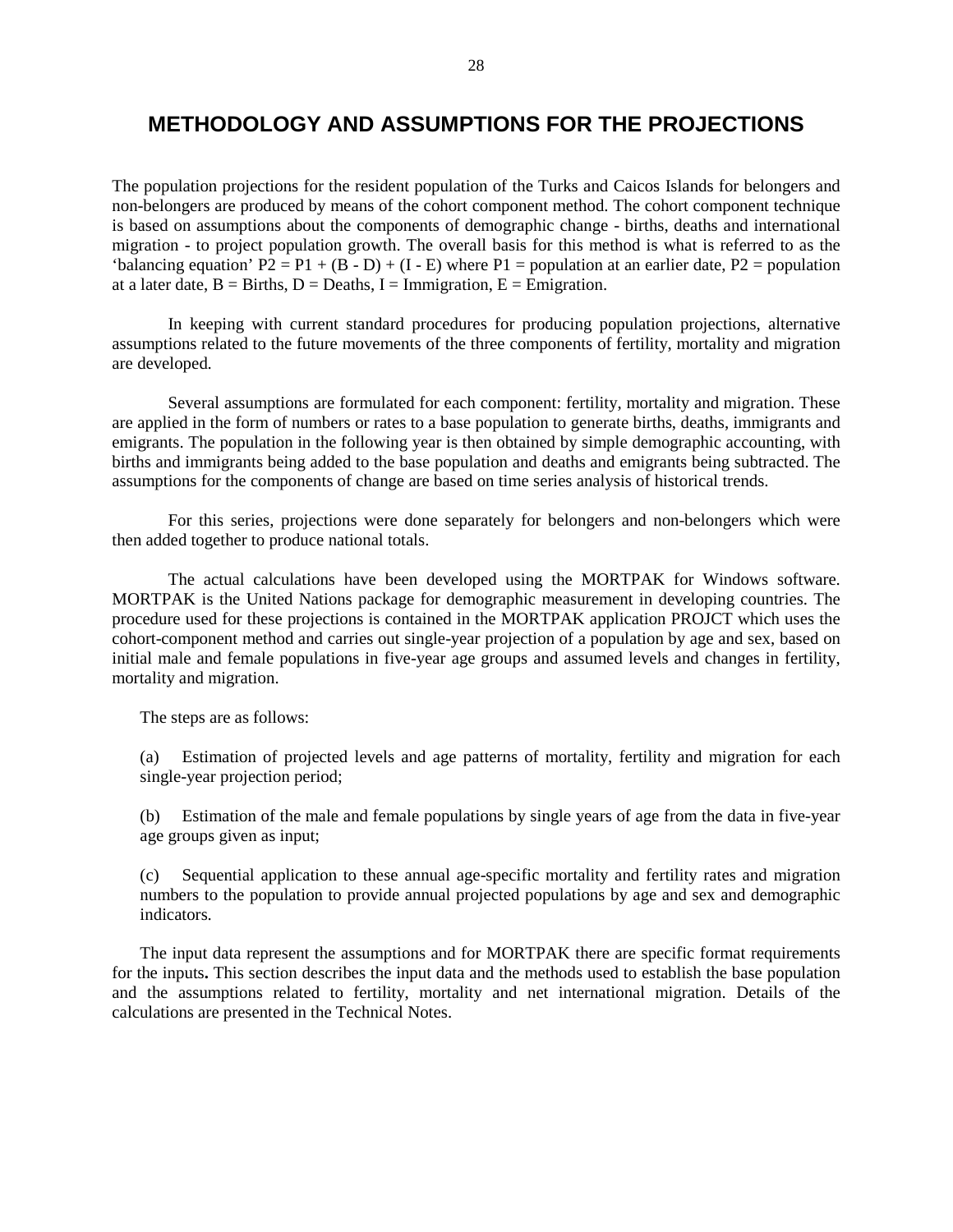### **A. THE BASE POPULATION**

It is common practice to use the population at mid-year as the base for population projections. The date of the most recent census of the Turks and Caicos Islands was January 25, 2012. Accordingly, the base population required was the population at mid-year (July 1) 2012. As there is no existing series of postcensal population estimates, the mid-year population for these projections was obtained by moving the census population forward using the United States Census Bureau's PASEX spreadsheet MOVEPOP.XLS. This spreadsheet moves the population age distribution pertaining to a specific date to another date.

The first step in deriving the base population was an evaluation and assessment of the accuracy of age reporting of the census. Tests for accuracy using the United Nations Age-Sex Accuracy Index revealed a very inaccurate age distribution. An examination of the ages 0-4 years, the age group which represents the survivors of the births occurring in the five years preceding the census, and which age group is generally considered to be most subject to under enumeration, pointed to some inconsistencies when compared to data on birth occurrences. Adjustments which essentially resulted in a re-distribution of the census count of the population at ages 0 and 1-4 years, were made to this group. To eliminate the inaccuracies in the age structure, smoothing techniques have been used to redistribute the population in all age groups. The US Census Bureau's PASEX worksheet AGESMTH was used for this purpose. Details of the steps are outlined in the Technical Notes.

Tables 20-22 show the adjusted census population and the base population for the projections for the Turks and Caicos, belongers and non-belongers. The total adjusted population for the Turks and Caicos Islands is 31,539, comprising 11,773 belongers and 19,766 non-belongers. The mid-year estimate is as follows: Total 32,199, comprising 11,790 belongers and 20,409 non-belongers.

| Age group |       |       | Census 2012 |       |       | Mid-year 2012 |  |  |  |  |
|-----------|-------|-------|-------------|-------|-------|---------------|--|--|--|--|
|           | Total | Male  | Female      | Total | Male  | Female        |  |  |  |  |
| $\theta$  | 466   | 237   | 229         | 475   | 241   | 234           |  |  |  |  |
| $1-4$     | 1,980 | 1,009 | 971         | 2,010 | 1,024 | 986           |  |  |  |  |
| $0 - 4$   | 2,446 | 1,246 | 1,200       | 2,485 | 1,265 | 1,220         |  |  |  |  |
| $5-9$     | 2,250 | 1,121 | 1,129       | 2,286 | 1,139 | 1,147         |  |  |  |  |
| $10 - 14$ | 2,107 | 1,027 | 1,080       | 2,141 | 1,043 | 1,098         |  |  |  |  |
| $15-19$   | 2,237 | 1,089 | 1,148       | 2,277 | 1,108 | 1,169         |  |  |  |  |
| $20 - 24$ | 2,513 | 1,230 | 1,283       | 2,567 | 1,256 | 1,311         |  |  |  |  |
| 25-29     | 2,798 | 1,393 | 1,405       | 2,862 | 1,425 | 1,437         |  |  |  |  |
| $30 - 34$ | 3,295 | 1,679 | 1,616       | 3,375 | 1,720 | 1,655         |  |  |  |  |
| 35-39     | 3,233 | 1,665 | 1,568       | 3,314 | 1,707 | 1,607         |  |  |  |  |
| 40-44     | 3,021 | 1,571 | 1,450       | 3,094 | 1,610 | 1,484         |  |  |  |  |
| 45-49     | 2,536 | 1,327 | 1,209       | 2,599 | 1,361 | 1,238         |  |  |  |  |
| 50-54     | 1,822 | 959   | 863         | 1,860 | 980   | 880           |  |  |  |  |
| 55-59     | 1,324 | 702   | 622         | 1,350 | 716   | 634           |  |  |  |  |
| $60 - 64$ | 839   | 451   | 388         | 856   | 461   | 395           |  |  |  |  |
| 65-69     | 527   | 285   | 242         | 534   | 289   | 245           |  |  |  |  |
| 70-74     | 285   | 153   | 132         | 289   | 155   | 134           |  |  |  |  |

**Table 20 Total population of the Turks and Caicos Islands by age group and sex, Census 2012 and mid-year 2012**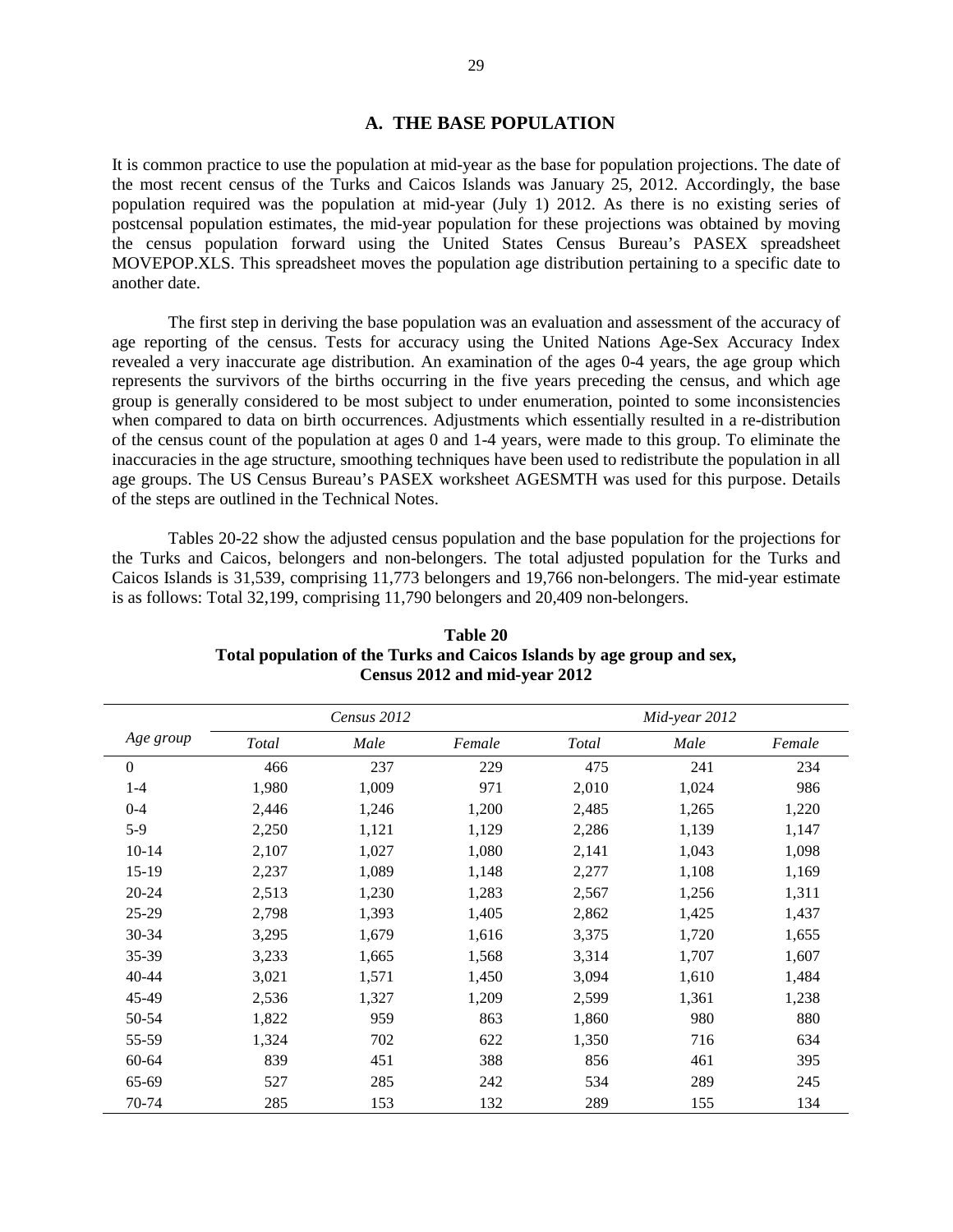Table 20 (concluded)

|              | Census 2012 |        |        | $Mid\text{-}year 2012$ |        |        |
|--------------|-------------|--------|--------|------------------------|--------|--------|
| Age group    | Total       | Male   | Female | Total                  | Male   | Female |
| 75-79        | 105         | 51     | 54     | 108                    | 52     | 56     |
| $80+$        | 201         | 78     | 123    | 202                    | 78     | 124    |
| <b>Total</b> | 31,539      | 16,027 | 15,512 | 32,199                 | 16.365 | 15,834 |

**Table 21 Total Population of belongers by age group and sex, Census 2012 and mid-year 2012** 

|              | Census 2012 |       |        | Mid-year 2012 |       |        |
|--------------|-------------|-------|--------|---------------|-------|--------|
| Age group    | Total       | Male  | Female | Total         | Male  | Female |
| $\Omega$     | 236         | 127   | 109    | 236           | 127   | 109    |
| $1 - 4$      | 1,081       | 559   | 522    | 1,083         | 560   | 523    |
| $0 - 4$      | 1,317       | 686   | 631    | 1,319         | 687   | 632    |
| $5-9$        | 1,223       | 622   | 601    | 1,225         | 623   | 602    |
| $10 - 14$    | 1,129       | 560   | 569    | 1,131         | 561   | 570    |
| 15-19        | 1,035       | 508   | 527    | 1,036         | 508   | 528    |
| $20 - 24$    | 928         | 457   | 471    | 930           | 458   | 472    |
| 25-29        | 863         | 422   | 441    | 864           | 422   | 442    |
| 30-34        | 810         | 389   | 421    | 811           | 390   | 421    |
| 35-39        | 770         | 369   | 401    | 770           | 369   | 401    |
| 40-44        | 755         | 360   | 395    | 756           | 361   | 395    |
| 45-49        | 687         | 331   | 356    | 690           | 333   | 357    |
| 50-54        | 609         | 303   | 306    | 609           | 303   | 306    |
| 55-59        | 507         | 257   | 250    | 507           | 257   | 250    |
| 60-64        | 384         | 199   | 185    | 385           | 200   | 185    |
| 65-69        | 283         | 147   | 136    | 283           | 147   | 136    |
| 70-74        | 189         | 96    | 93     | 189           | 96    | 93     |
| 75-79        | 98          | 44    | 54     | 99            | 44    | 55     |
| $80+$        | 186         | 71    | 115    | 186           | 71    | 115    |
| <b>Total</b> | 11,773      | 5,821 | 5,952  | 11,790        | 5,830 | 5,960  |

**Table 22 Total population of non-belongers by age group and sex, census 2012 and mid-year 2012** 

|              | Census 2012 |      |        | $Mid$ -year 2012 |       |        |
|--------------|-------------|------|--------|------------------|-------|--------|
| Age group    | Total       | Male | Female | Total            | Male  | Female |
| $\mathbf{0}$ | 230         | 110  | 120    | 239              | 114   | 125    |
| $1 - 4$      | 899         | 450  | 449    | 927              | 464   | 463    |
| $0 - 4$      | 1,129       | 560  | 569    | 1,166            | 578   | 588    |
| $5-9$        | 1.027       | 499  | 528    | 1.061            | 516   | 545    |
| $10-14$      | 978         | 467  | 511    | 1,010            | 482   | 528    |
| $15-19$      | 1,202       | 581  | 621    | 1,241            | 600   | 641    |
| $20 - 24$    | 1,585       | 773  | 812    | 1.637            | 798   | 839    |
| $25-29$      | 1,935       | 971  | 964    | 1.998            | 1,003 | 995    |
| 30-34        | 2,485       | 1290 | 1,195  | 2,564            | 1,330 | 1,234  |
| 35-39        | 2,463       | 1296 | 1,167  | 2,544            | 1,338 | 1,206  |
| $40 - 44$    | 2,266       | 1211 | 1,055  | 2,338            | 1,249 | 1,089  |
| 45-49        | 1.849       | 996  | 853    | 1,909            | 1,028 | 881    |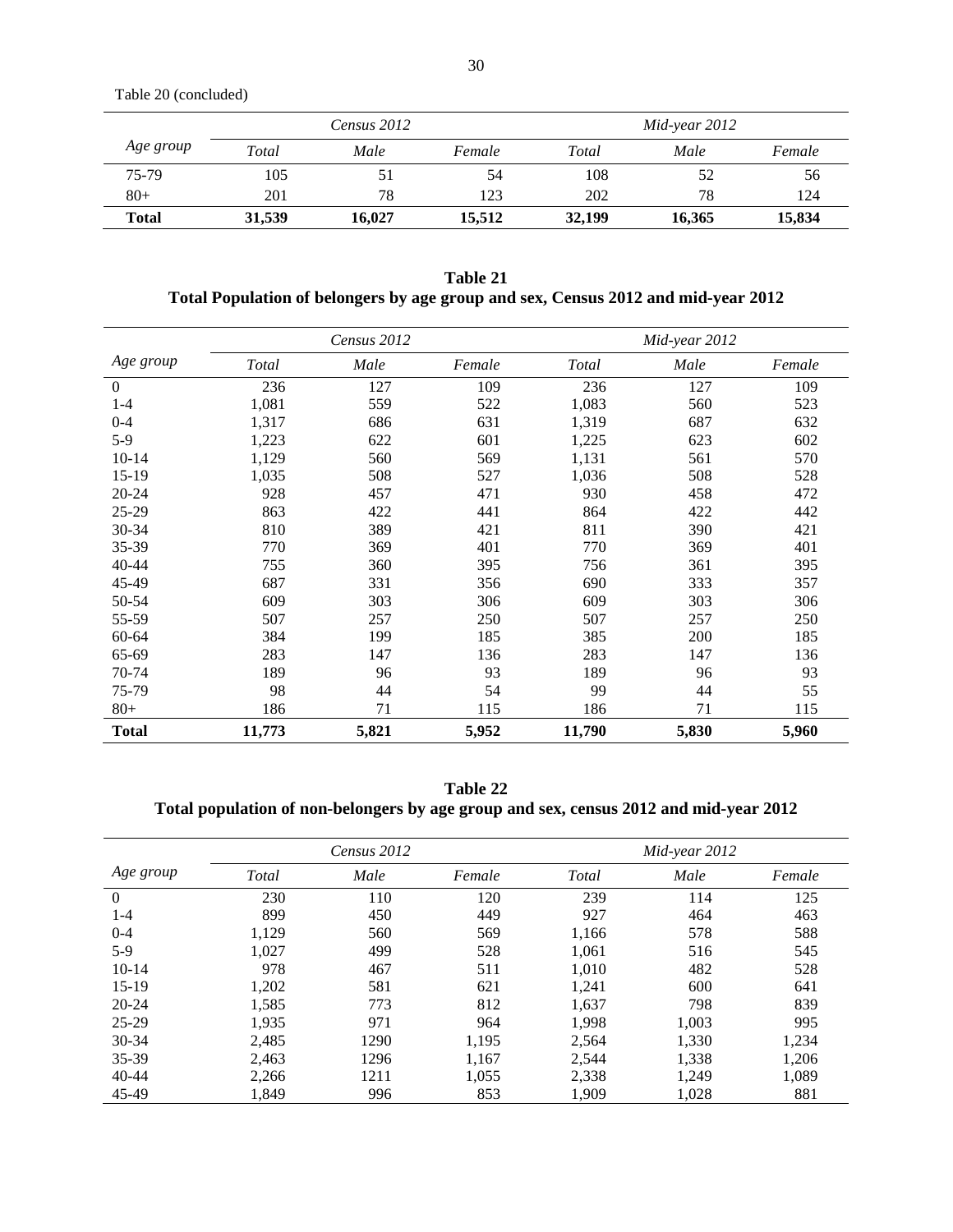|  | Table 22 (concluded) |
|--|----------------------|
|--|----------------------|

|              |        | Census 2012 |        |        | $Mid$ -year 2012 |        |
|--------------|--------|-------------|--------|--------|------------------|--------|
| Age group    | Total  | Male        | Female | Total  | Male             | Female |
| 50-54        | 1.213  | 656         | 557    | 1,251  | 677              | 574    |
| 55-59        | 817    | 445         | 372    | 843    | 459              | 384    |
| 60-64        | 455    | 252         | 203    | 471    | 261              | 210    |
| 65-69        | 244    | 138         | 106    | 251    | 142              | 109    |
| 70-74        | 96     | 57          | 39     | 100    | 59               | 41     |
| 75-79        |        |             | 0      | 9      | 8                |        |
| $80 +$       | 15     |             |        | 16     |                  |        |
| <b>Total</b> | 19,766 | 10,206      | 9,560  | 20,409 | 10,535           | 9,874  |

### **B. FERTILITY**

Fertility has a major effect on the size and age structure of the population. Projections of this component are based on age specific fertility rates. The assumptions are based on the very limited trends for belongers and non-belongers based on the movements observed between 2001 and 2012. Three alternative assumptions about the future course of fertility are made. All three assume a continuation of the increase observed for 2001-2012 at levels which remain below the replacement level of 2.1 children. The three alternative assumptions relate to rapid, moderate and slow fertility increase. Under all three scenarios, fertility increases over the period.

The assumptions used for all three projection scenarios is for a total fertility rate of 1.77 for belongers, and 1.70 for non-belongers attained in the first period. There are increases in the second period for both groups. For the medium projections the rates increase to 1.79 for belongers and 1.82 for nonbelongers for the second period and held constant until the end of the projection period. The low assumptions were set at 1.78 and 1.76 respectively for belongers and non-belongers for the second period and held constant until the end of the projection period. The rates for the high assumptions move to 1.80 for belongers, and 1.88 for non-belongers for the second period and held constant over the remaining projection period.

Under all three assumptions, fertility increases. At the beginning of the period, under all three assumptions, belongers have a higher fertility than non-belongers. For the low projections which maintain a lower rate of change than observed in the base period, this differential is maintained. By 2017, under both the medium and the high projections, the situation is reversed and the fertility of non-belongers is higher.

| Alternate projections | 2012-2017 | 2017-2022 | 2022-2027 |
|-----------------------|-----------|-----------|-----------|
| Low                   | 1.77      | 1.78      | 1.78      |
| Medium                | 1.77      | 1.79      | 1.79      |
| High                  | 1.77      | 1.80      | 1.80      |

**Table 23 Fertility assumptions for alternate projections for belongers**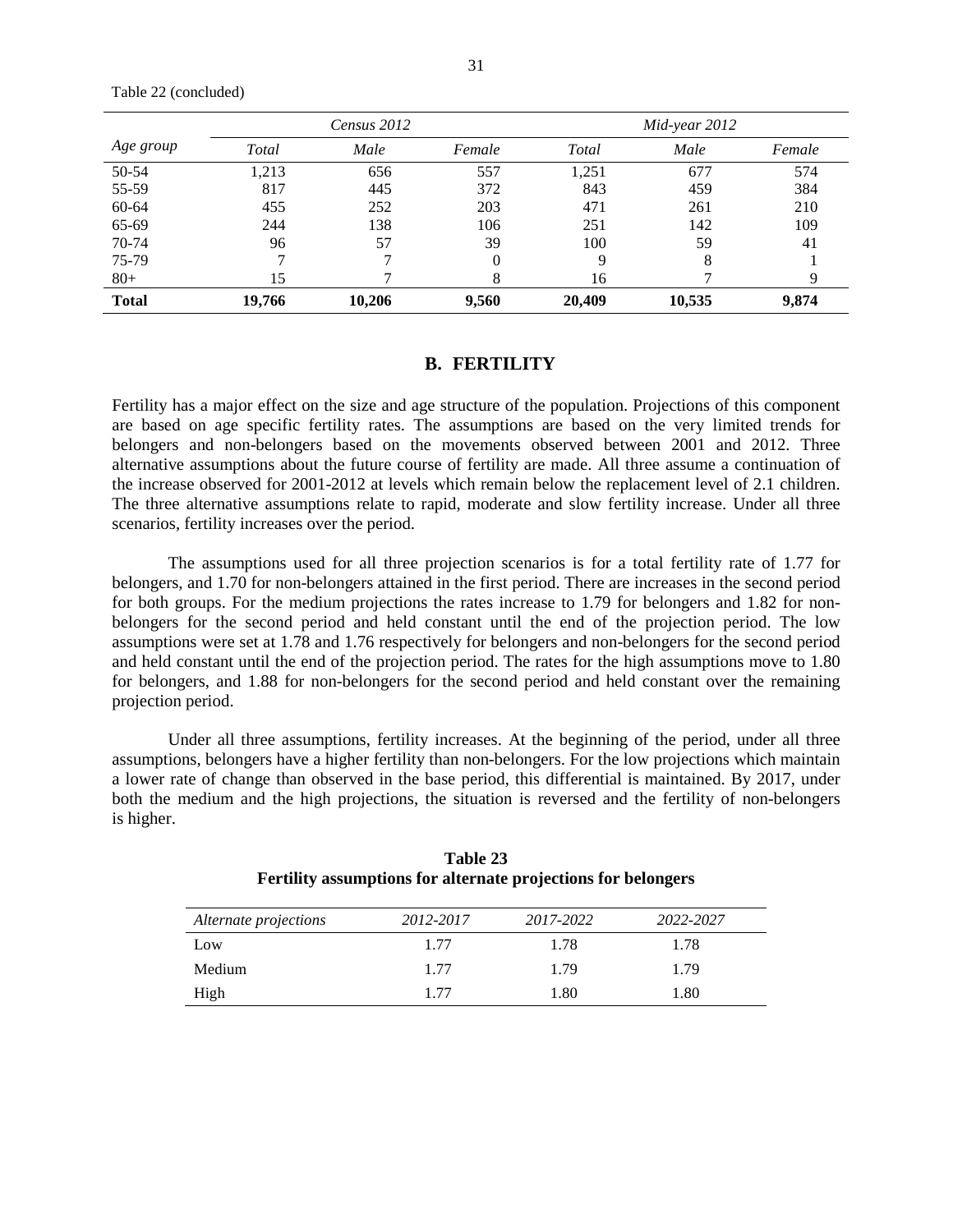| Table 24                                                          |  |  |  |  |
|-------------------------------------------------------------------|--|--|--|--|
| Fertility assumptions for alternate projections for non-belongers |  |  |  |  |

| Alternate projections | 2012-2017 | 2017-2022 | 2022-2027 |
|-----------------------|-----------|-----------|-----------|
| Low                   | 1.70      | 1.76      | 1.76      |
| Medium                | 1.70      | 1.82      | 1.82      |
| High                  | 1.70      | 1.88      | 1.88      |

#### **Table 25**

## **Fertility assumptions: age specific fertility rates for base year and for projections for belonger population**

|                              |           | 2017-2022 and 2022-2027 |                   |                 |  |  |
|------------------------------|-----------|-------------------------|-------------------|-----------------|--|--|
| Age group                    | Base year | Low projection          | Medium projection | High projection |  |  |
| $15-19$                      | 0.0384    | 0.0385                  | 0.0387            | 0.0389          |  |  |
| $20 - 24$                    | 0.1136    | 0.1141                  | 0.1146            | 0.1152          |  |  |
| 25-29                        | 0.0877    | 0.0881                  | 0.0885            | 0.0889          |  |  |
| $30 - 34$                    | 0.0707    | 0.0710                  | 0.0713            | 0.0717          |  |  |
| 35-39                        | 0.0341    | 0.0343                  | 0.0344            | 0.0346          |  |  |
| $40 - 44$                    | 0.0106    | 0.0106                  | 0.0107            | 0.0107          |  |  |
| Derived total fertility rate | 1.77      | 1.78                    | 1.79              | 1.80            |  |  |

#### **Table 26**

### **Fertility assumptions: age specific fertility rates for base year and for projections for non-belongers**

|                                 |           | 2017-2022 and 2022-2027 |                   |                 |  |  |
|---------------------------------|-----------|-------------------------|-------------------|-----------------|--|--|
| Age group                       | Base year | Low projection          | Medium projection | High projection |  |  |
| $15-19$                         | 0.0202    | 0.0208                  | 0.0216            | 0.0223          |  |  |
| $20 - 24$                       | 0.0507    | 0.0524                  | 0.0542            | 0.0560          |  |  |
| 25-29                           | 0.1075    | 0.1112                  | 0.1150            | 0.1189          |  |  |
| 30-34                           | 0.0862    | 0.0892                  | 0.0922            | 0.0953          |  |  |
| 35-39                           | 0.0517    | 0.0534                  | 0.0552            | 0.0571          |  |  |
| $40 - 44$                       | 0.0237    | 0.0245                  | 0.0253            | 0.0262          |  |  |
| Derived total<br>fertility rate | 1.70      | 1.76                    | 1.82              | 1.88            |  |  |

### **Rationale for fertility assumptions**

The assumptions have been guided by the pattern of change observed between 2001 and 2012 which shows an annual average rate of change for the TFR of .186 per cent for belongers and a much higher 1.34 per cent for non-belongers. The rates of change form the basis of the assumptions. For the medium projections the rate observed between 2001 and 2012 is maintained. For the low projection, a slower rate of increase 50 per cent of the rate observed between 2001 and 2012 is assumed while for the high projection, an annual rate of growth that is 1.5 times more than the 2001-2012 rates is used. Having determined the TFR for the projection period, age specific fertility rates consistent with the TFR are calculated using the same rates of change.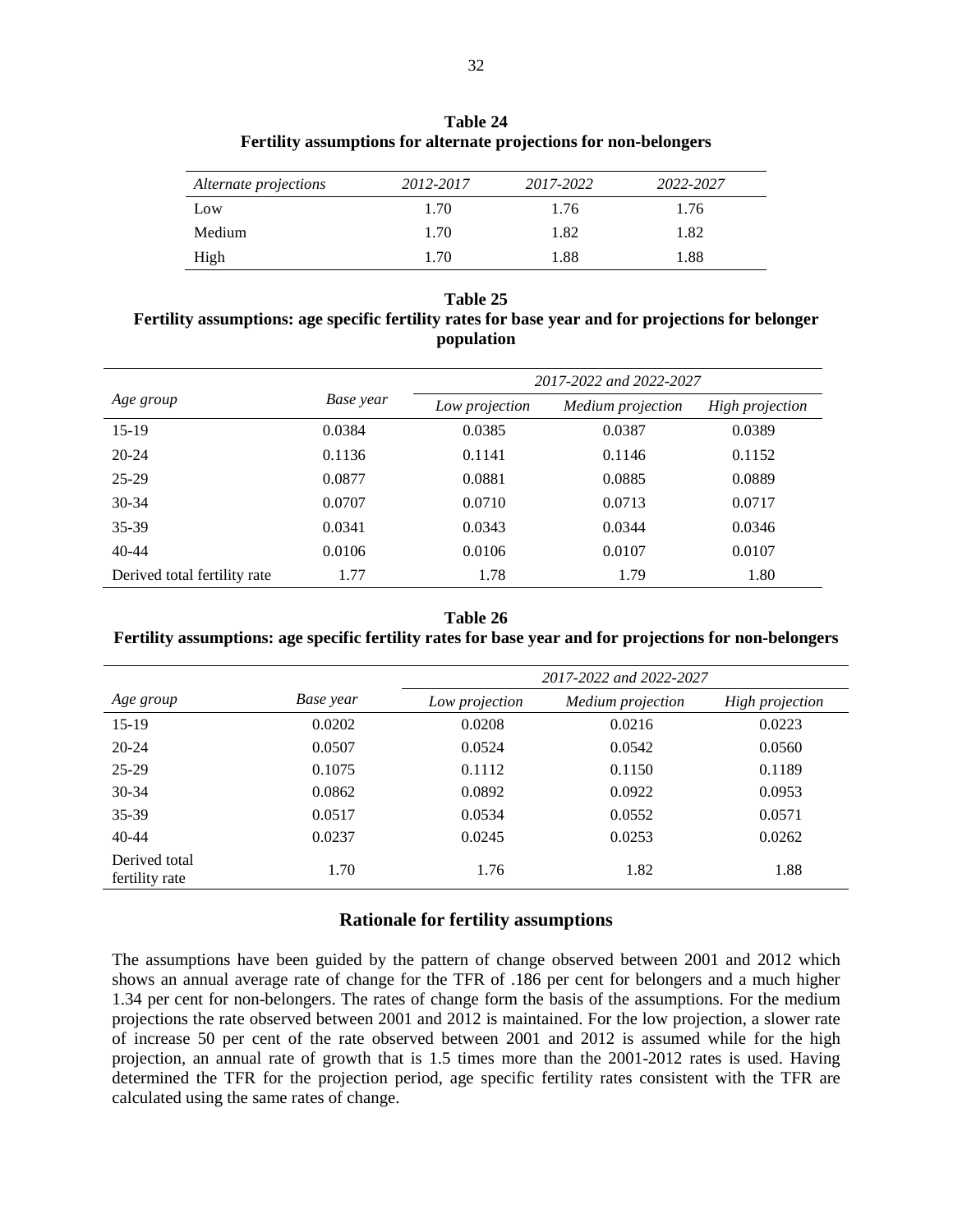### **C. MORTALITY**

Mortality is a component that can have a major effect on the size of populations especially as they age. In the context of demographic ageing, mortality among the elderly will be of particular interest in the years to come. The assumptions are that the decline in mortality and the rise in life expectancy observed from the recent data will continue in the coming years. For mortality no distinction is made between belongers and non-belongers. The assumptions are based on the characteristics observed for the population as a whole that there will be a continuation of the decline in mortality and hence a life expectancy at birth that will continue to rise in the coming years. Generally the higher the life expectancy attained, the lower the level of gains expected. All three assumptions begin with a life expectancy at birth in the first period of 75.8 years for men and 77.8 years for women, attained in the base year. For the medium projections this is increased by 0.5 year for each projection period, for both men and women, while the high life expectancy is assumed to increase by 1.0 year over each projection period. The low assumptions see no changes in the life expectancies observed in the base year. The life expectancies for the projected periods are shown in Table 27. The assumptions assume that the gap of approximately 2 years between male and female life expectancies observed at the base period will be maintained throughout the projection period.

| <i>Alternate</i> |           | <i>Males</i> |           | Females   |           |           |  |
|------------------|-----------|--------------|-----------|-----------|-----------|-----------|--|
| projections      | 2012-2017 | 2017-2022    | 2022-2027 | 2012-2017 | 2017-2022 | 2022-2027 |  |
| Low              | 75.78     | 75.78        | 75.78     | 77.81     | 77.81     | 77.81     |  |
| Medium           | 75.78     | 76.28        | 76.78     | 77.81     | 78.31     | 78.81     |  |
| High             | 75.78     | 76.78        | 77.78     | 77.81     | 78.81     | 79.81     |  |

**Table 27 Mortality assumptions for alternate projections for belongers and non-belongers** 

The age specific mortality rates related to the life expectancies in the base period appear in Table 28. Details of the methodology used for deriving these estimates are outlined in the Technical Notes.

| Age group | Male    | Female  |
|-----------|---------|---------|
| $\theta$  | 0.01247 | 0.01039 |
| $1-4$     | 0.00105 | 0.00320 |
| $5-9$     | 0.00162 | 0.00309 |
| $10-14$   | 0.00137 | 0.00475 |
| $15-19$   | 0.00492 | 0.00262 |
| $20 - 24$ | 0.00923 | 0.00543 |
| $25-29$   | 0.01130 | 0.00361 |
| 30-34     | 0.00478 | 0.00269 |
| 35-39     | 0.00587 | 0.00268 |
| $40 - 44$ | 0.01179 | 0.01575 |
| 45-49     | 0.01381 | 0.01919 |
| 50-54     | 0.01411 | 0.02911 |
| 55-59     | 0.03728 | 0.03726 |
| 60-64     | 0.04296 | 0.05783 |
| 65-69     | 0.08465 | 0.07971 |
| $70-74$   | 0.16168 | 0.10585 |
| 75-79     | 0.18676 | 0.20506 |
| 80-84     | 0.34056 | 0.30138 |

**Table 28 Age specific mortality rates for males and females for the base period**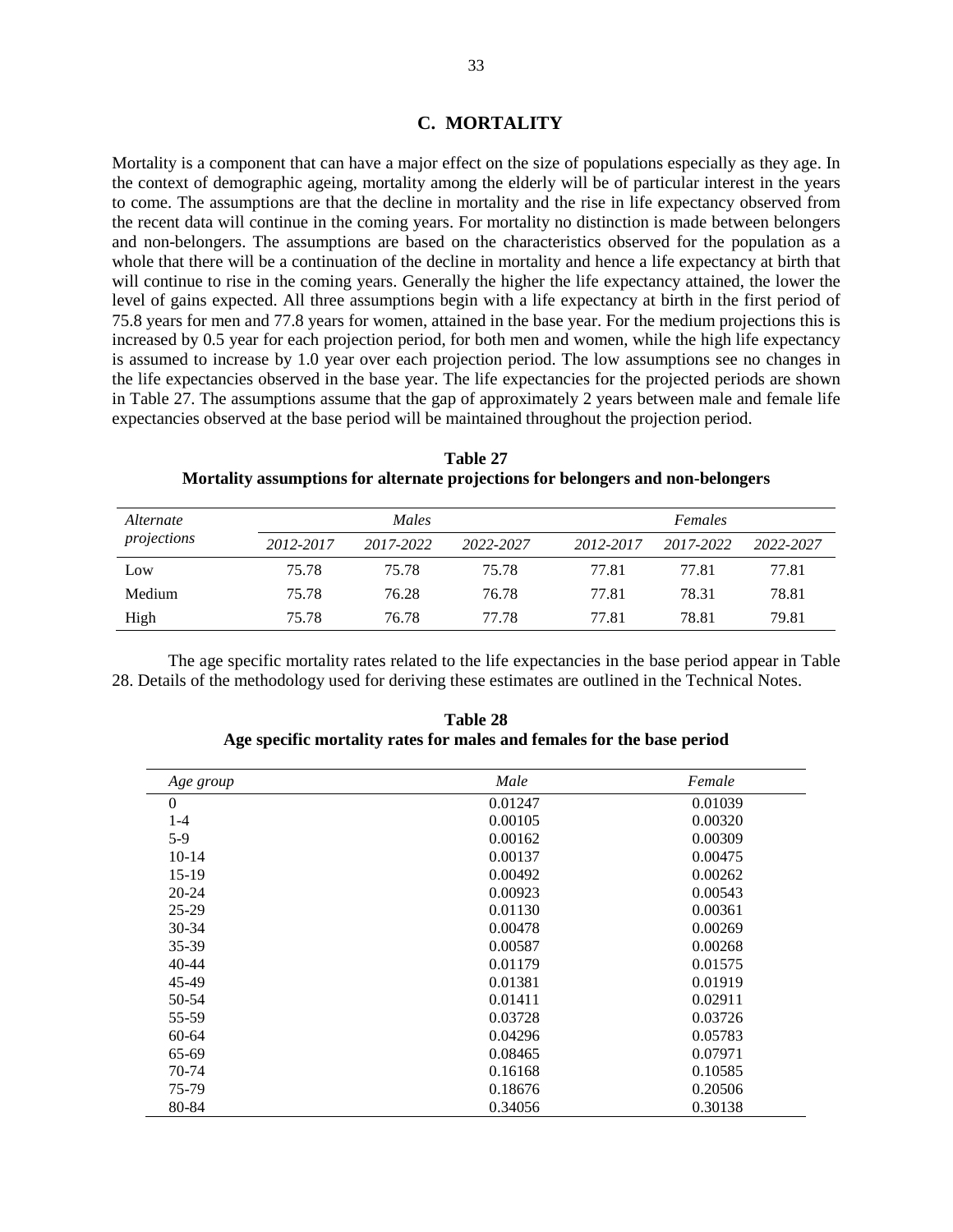Table 28 (concluded)

| Age group                        | Male    | Female |
|----------------------------------|---------|--------|
| $85+$                            | 1.00000 | 00000  |
| Derived Life Expectancy at Birth | 76.38   | 77.01  |
| Fitted Life Expectancy at Birth  | 75.78   | 77.81  |

Note: The derived life expectancy is that derived by the program based on the age specific rates. The fitted values are those required for the assumptions. The program adjusts the rates to these values.

#### **Rationale for the mortality assumptions**

Typically global mortality assumptions take account of the significant increases in life expectancy which have been observed since the mid-twentieth century. In more recent times the impact of the HIV/AIDS epidemic has been a factor in the development of projection models. No information on cause of death is available for the Turks and Caicos Islands but they are likely to be typical of causes for most developing countries: cerebrovascular and heart diseases, and malignant neoplasms. Deaths from external causes appear to be very low and there is no indication that HIV/AIDS is a cause of any significance.

The assumption that the mortality pattern for the Turks and Caicos Islands is applicable to both belongers and non-belongers is considered justifiable as in all likelihood there are no variations in the mortality experience between belongers and non-belongers as residents of the Turks and Caicos Islands. As previously discussed the observed life expectancies are in keeping with the levels observed in the region. Historical data for countries with long traditions of demographic data show additions of about 15 years in total life expectancies since around 1960.

### **D. INTERNATIONAL MIGRATION**

"International migration is the component of population change [which is] the most difficult to project. This is primarily due to the fact that data on past trends are often sparse or incomplete, and because the movement of people across international borders, is a very volatile process." Formulating trends in international migration is extremely difficult (United Nations 2014, 36-37). Flows of migrants are generally affected by government policy in sending and receiving countries. As explained previously, as no migration data exist for the Turks and Caicos Islands, for the purposes of the assumptions for the projections, the first step was to estimate the migration between 2001 and 2012 as the residual after accounting for births and deaths in the period. A summary of the estimation of migration including the assignment to sex and age has been discussed.

The assumptions for these projections have been developed on the basis of the pattern observed over the period 2001-2012. For the low projections, the annual net inflow of 800 estimated for the intercensal period is held constant for all projection periods. For the medium projections the net inflow rises to 1,061 and for the high projections the net inflow is 1,404. The components reflecting the net outflows for belongers and net inflows for non-belongers are shown in Tables 29 and 30.

### **Rationale for the migration assumptions**

As discussed, immigration has for over 30 years become the most powerful component of growth for the islands. The Turks and Caicos Islands are a very attractive destination to foreign investors and workers from the neighbouring islands. Strong economic performance provides employment opportunities. There are no indications that this movement will abate in the short run over the period of these projections Some evidence of this is the fact that statistics on work permits granted for 2012 and 2013 show just over 1,400 for each year.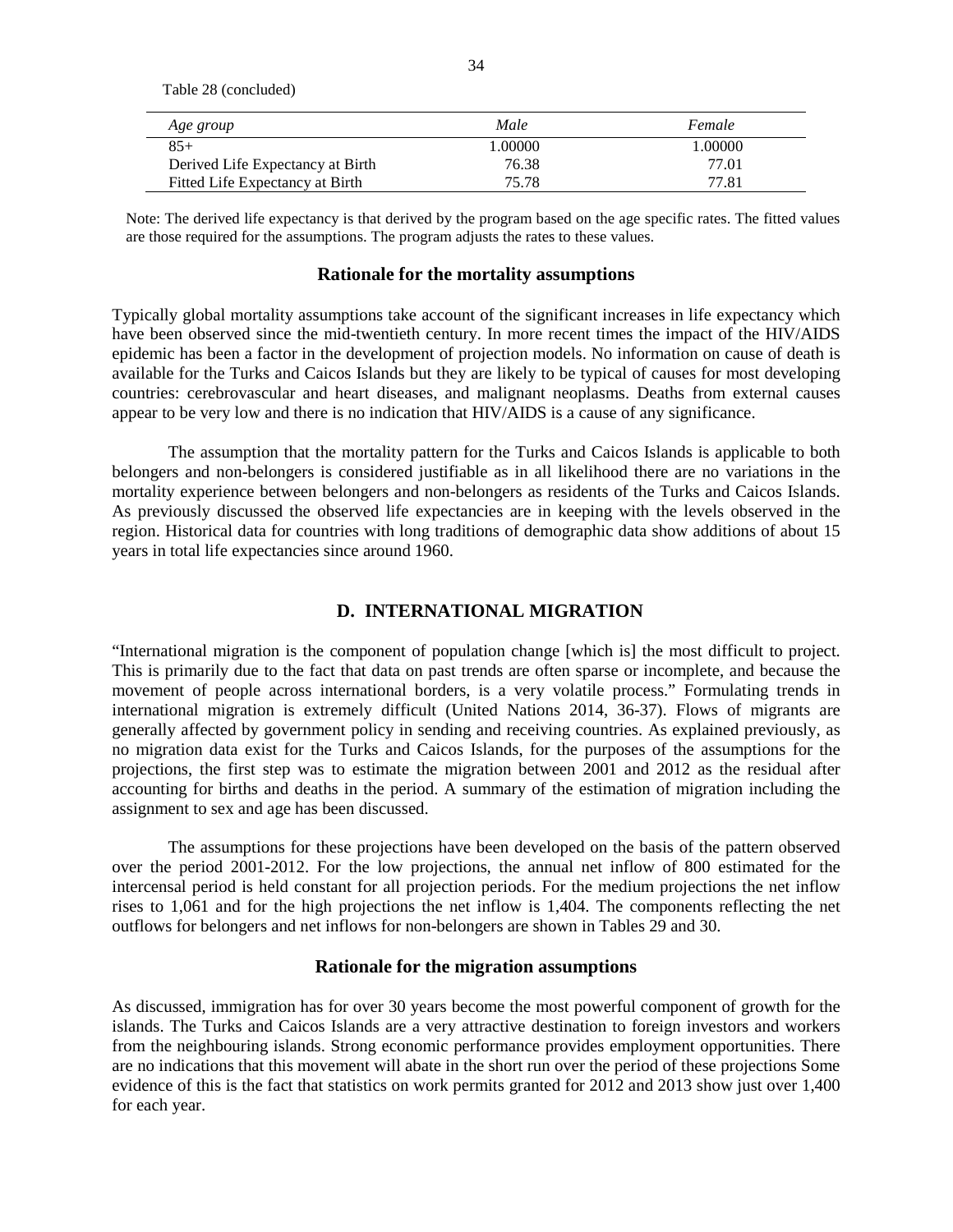There is every indication that immigration will continue and especially within the context of low fertility and population ageing will take on added significance.

| Alternate<br>projections |       | 2001-2012 |       | 2012-2017 |       | 2017-2022 |       | 2022-2027 |  |
|--------------------------|-------|-----------|-------|-----------|-------|-----------|-------|-----------|--|
|                          | Male  | Female    | Male  | Female    | Male  | Female    | Male  | Female    |  |
| Low                      | $-26$ | $-30$     | $-28$ | $-34$     | -28   | -34       | $-28$ | -34       |  |
| Medium                   | $-26$ | $-30$     | -27   | $-32$     | -27   | $-32$     | $-27$ | $-32$     |  |
| High                     | $-26$ | $-30$     | $-26$ | $-30$     | $-26$ | $-30$     | $-26$ | $-30$     |  |

**Table 29 Migration assumptions for alternate projections for belongers** 

### **Table 30 Migration assumptions for alternate projections for non-belongers**

| Alternate<br>Projections | 2001-2012 |        | 2012-2017 |        | 2017-2022 |        | 2022-2027 |        |
|--------------------------|-----------|--------|-----------|--------|-----------|--------|-----------|--------|
|                          | Male      | Female | Male      | Female | Male      | Female | Male      | Female |
| Low                      | $+456$    | $+419$ | $+449$    | $+413$ | $+449$    | $+413$ | $+449$    | $+413$ |
| Medium                   | $+456$    | $+419$ | $+584$    | $+536$ | $+584$    | $+536$ | $+584$    | $+536$ |
| High                     | $+456$    | $+419$ | $+760$    | $+700$ | $+760$    | $+700$ | $+760$    | $+700$ |

## **Table 31 Migration pattern for projections: percentage distribution of net migrants by sex for belongers and non-belongers**

|           |      | <b>Belongers</b> | Non-belongers |        |  |
|-----------|------|------------------|---------------|--------|--|
| Age group | Male | Female           | Male          | Female |  |
| $0 - 4$   | 1.9  | 1.0              | 0.3           | 0.5    |  |
| $5-9$     | 3.0  | 1.3              | 0.4           | 0.6    |  |
| $10 - 14$ | 3.8  | 2.9              | 0.5           | 0.6    |  |
| $15-19$   | 6.8  | 6.4              | 4.8           | 4.4    |  |
| $20 - 24$ | 13.2 | 9.6              | 10.4          | 11.6   |  |
| 25-29     | 12.8 | 10.3             | 14.2          | 15.4   |  |
| 30-34     | 10.2 | 11.6             | 19.4          | 19.8   |  |
| 35-39     | 8.6  | 10.6             | 18.3          | 18.2   |  |
| $40 - 44$ | 7.5  | 8.4              | 14.4          | 13.6   |  |
| 45-49     | 5.6  | 6.8              | 10.5          | 9.6    |  |
| 50-54     | 5.6  | 5.1              | 4.7           | 4.2    |  |
| 55-59     | 4.1  | 4.8              | 2.2           | 1.8    |  |
| 60-64     | 1.1  | 3.9              | 0.9           | 0.6    |  |
| 65-69     | 0.8  | 4.2              | 0.1           | 0.1    |  |
| 70-74     | 1.5  | 4.8              | $-0.2$        | $-0.3$ |  |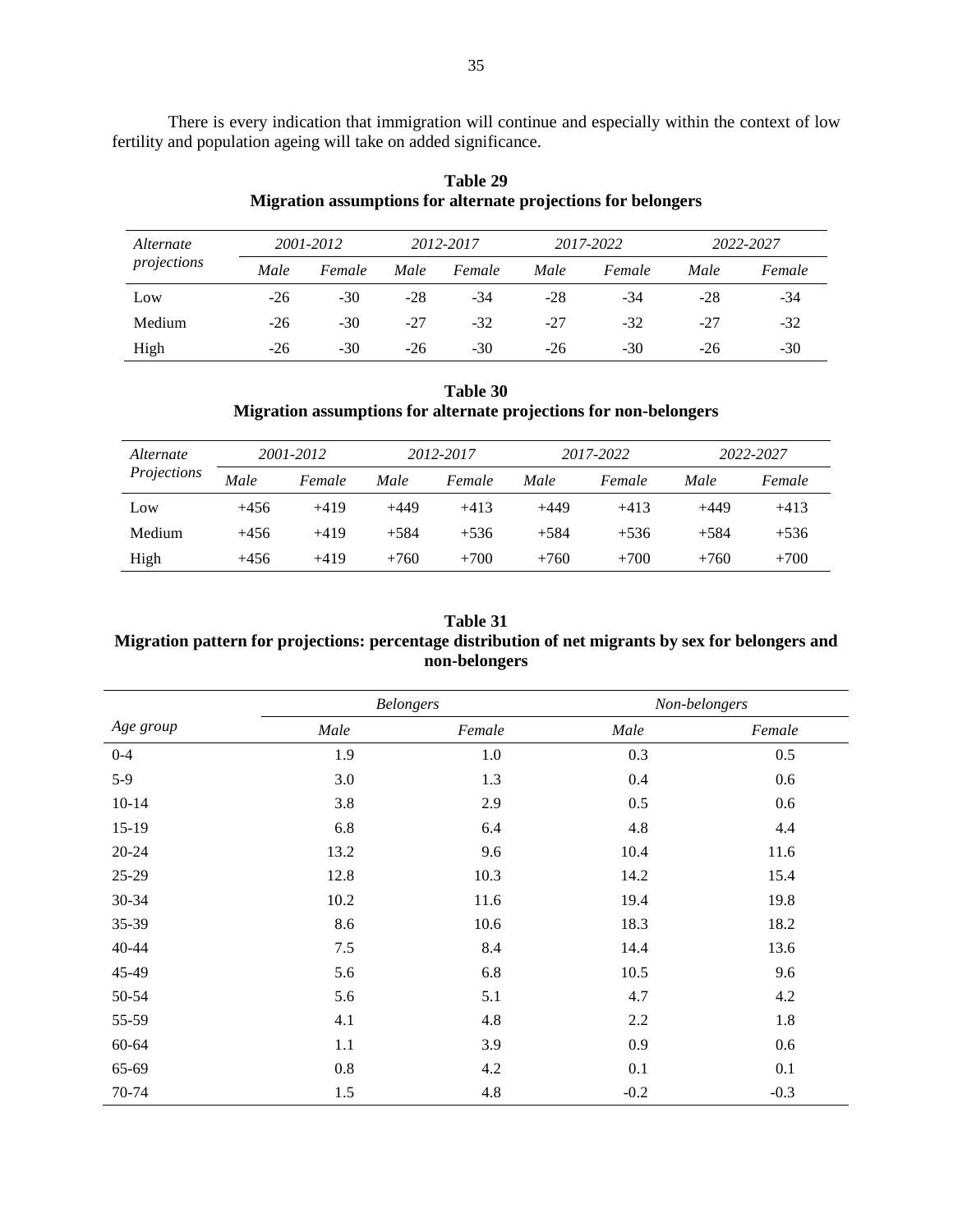Table 31 (concluded)

|              | <b>Belongers</b> |        | Non-belongers |        |  |
|--------------|------------------|--------|---------------|--------|--|
| Age group    | Male             | Female | Male          | Female |  |
| 75-79        | 10.5             | 8.0    | $-0.6$        | $-0.5$ |  |
| $80+$        | 3.0              | 0.3    | $-0.2$        | $-0.2$ |  |
| <b>Total</b> | 100.0            | 100.0  | 100.0         | 100.0  |  |

Note: All values for belongers are negative, all values for non-belongers with the exception of those shown with a negative sign, are positive.

# **PROJECTION SCENARIOS**

Population projections are not meant to be interpreted as forecasts or predictions but are simply illustrations of the growth and change in the population which would occur if certain assumptions about levels of fertility, mortality and international migration prevailed over the period covered by the projections. Projections for three scenarios are produced: low, medium and high. The choice of different scenarios for population projections is to reflect the uncertainty associated with the future. The scenarios are constructed through the combination of assumptions regarding the direction of each of the components of population change. The medium growth scenario is the most closely associated with the movements observed in the past.

 In the case of the Turks and Caicos Islands, the lack of a historical series of vital statistics covering long periods means that it is the movements in the most recent past and more specifically the period between the two most recent censuses, 2001 and 2012, that is reflected in the assumptions. The assumptions related to the low growth and high growth scenarios produce growth that is lower and higher than in the medium-growth scenario. For example assumptions of low fertility, excessive emigration and even moderate increases in life expectancy provide the basis for the typical low-growth scenario.

For the Turks and Caicos Islands, the projections prepared are for the three scenarios for belongers and non-belongers separately, which when combined represent the projections for the total resident population. Summaries of the three scenarios with assumptions are presented in Tables 32 and 33.

| Alternate projections | <i>Fertility trends</i> | Life expectancy   | Volume of emigration |
|-----------------------|-------------------------|-------------------|----------------------|
| Low                   | Slow increase           | No increase       | Large volume         |
| Medium                | Moderate increase       | Moderate increase | Medium volume        |
| High                  | Large increase          | Large increase    | Small volume         |

**Table 32 Assumptions of fertility, mortality and migration for belongers**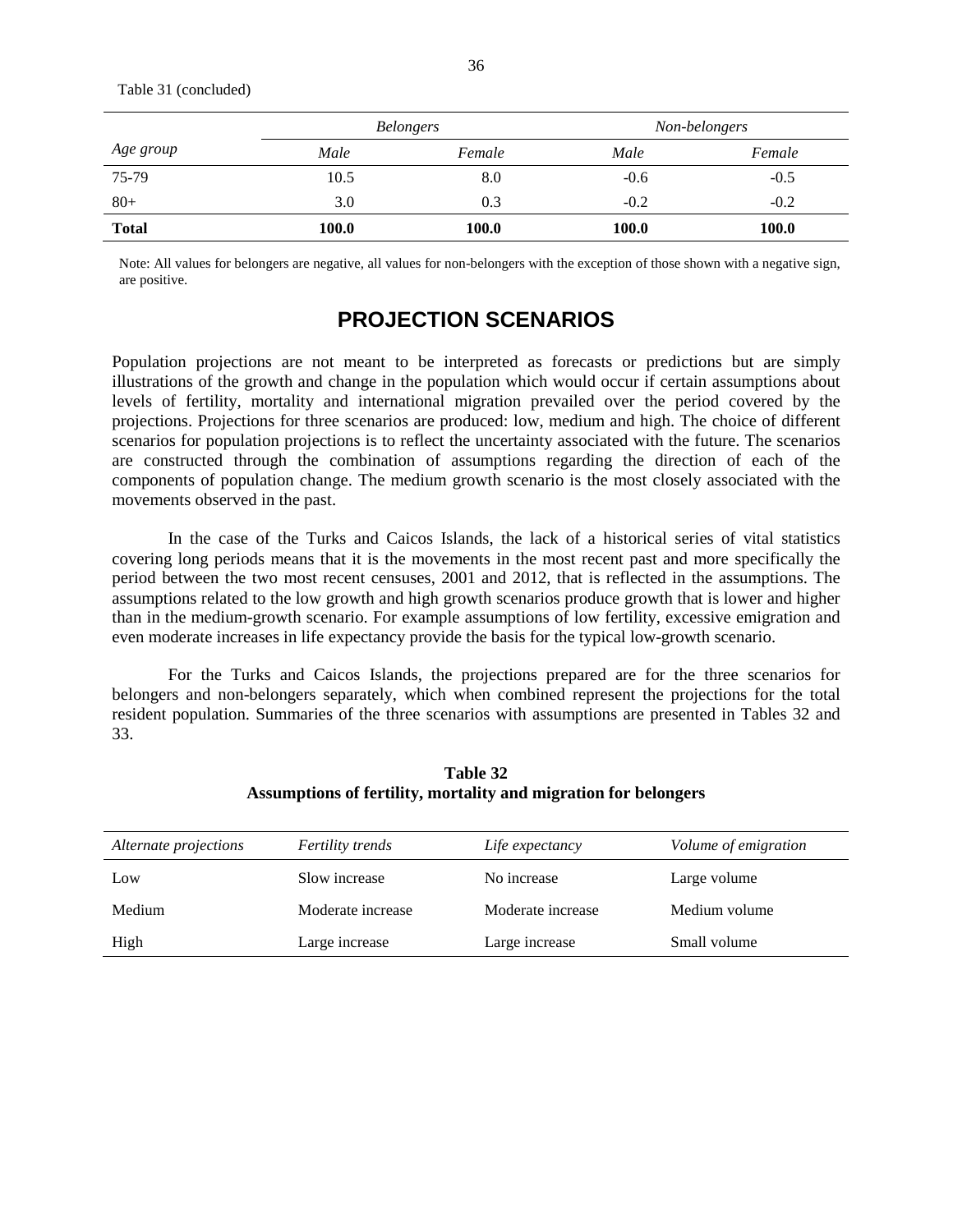| <b>Table 33</b>                                                     |  |  |  |
|---------------------------------------------------------------------|--|--|--|
| Assumptions of fertility, mortality and migration for non-belongers |  |  |  |

| Alternate projections | <b>Fertility trends</b> | Life expectancy   | Volume of immigration |
|-----------------------|-------------------------|-------------------|-----------------------|
| Low                   | Slow increase           | No increase       | Small volume          |
| Medium                | Moderate increase       | Moderate increase | Medium volume         |
| High                  | Large increase          | Large increase    | Large volume          |

When combined the net migration will be as follows:

 Low projection – small net immigration Medium projection – medium net immigration High projection – large net immigration

# **THE RESULTS OF THE PROJECTIONS**

# **A. TOTAL POPULATION**

It must be borne in mind that as previously stated, the results of the projections should not be viewed as forecasts or predictions but simply as illustrations of the growth and change in the population which would occur if certain assumptions about levels of fertility, mortality and international migration prevailed over the period covered by the projections. As such the choice of different scenarios for population projections is to reflect the uncertainty associated with the future. These projections are shortterm, covering only 15 years and would require revisions if factors such as economic crises, natural disasters and in this case, a radical shift in the Government's immigration policy present themselves.

**Table 34 Population projections for the Turks and Caicos Islands by growth scenarios, 2012-2027** 

| Year                   | Low<br>projection | Medium<br>projection | High<br>projection |
|------------------------|-------------------|----------------------|--------------------|
| 2012                   | 32,199            | 32,199               | 32,199             |
| 2017                   | 38,374            | 39,788               | 41,597             |
| 2022                   | 44,641            | 47,677               | 51,498             |
| 2027                   | 50,734            | 55,498               | 61,457             |
| Total increase 2012-27 | 18,535            | 23,299               | 29,258             |

 According to the current projections presented in Table 34, all three scenarios show that the population of the Turks and Caicos Islands will increase continuously for the 15 year projection period. The high projection shows the largest population, 61,457 by 2027, while the medium projection shows a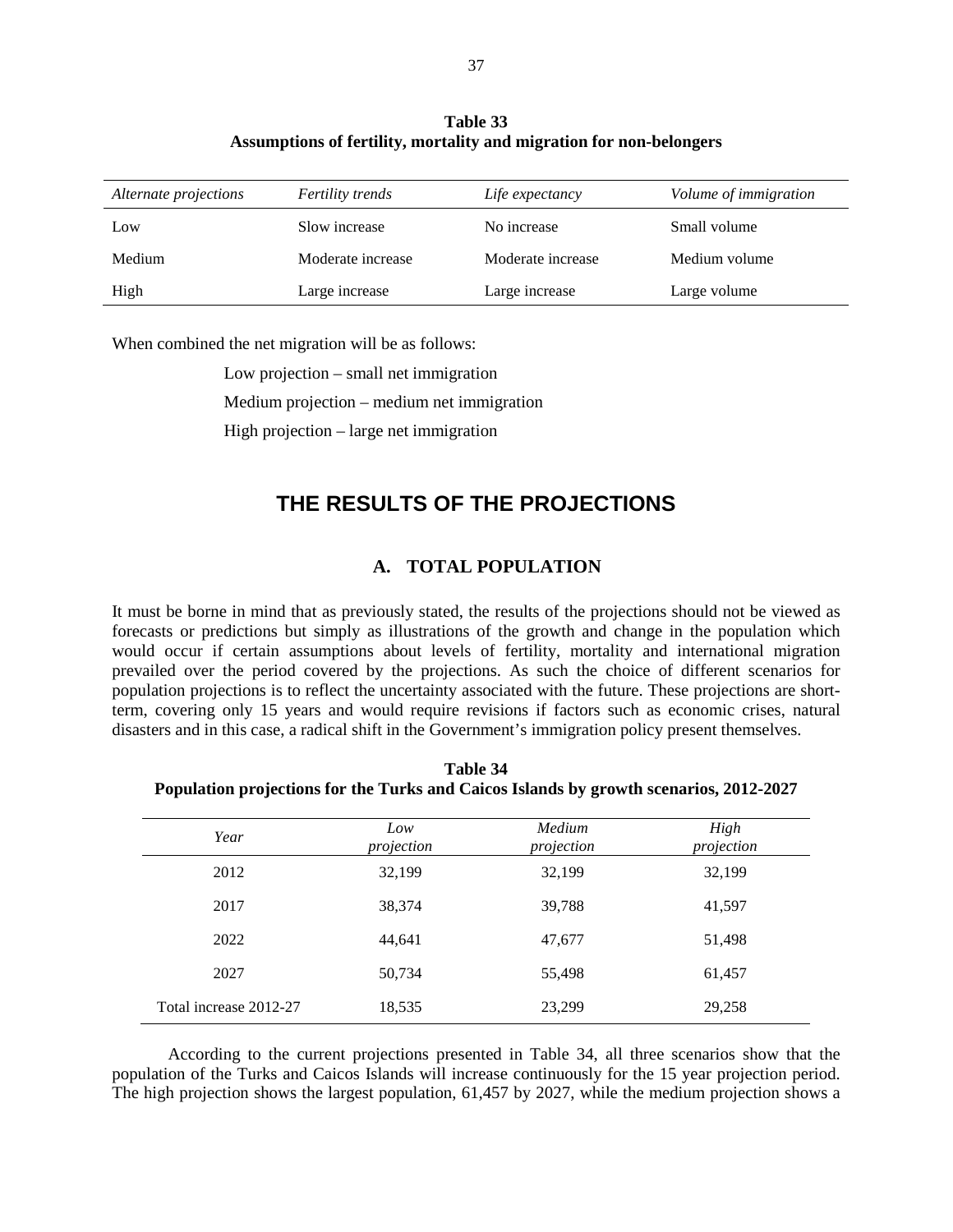total of 55,498 at that date. The low growth scenario projects the smallest population (50,734 people). All scenarios show considerable increases over the base year 2012. The high and medium projections show increases of between approximately 29,300 and 23,300 over the year 2012, by 2027, while the low projection shows an increase of about 18,500

#### **Population growth rate for the Turks and Caicos Islands**

Population change as reflected in the annual growth rate is influenced by natural increase (the difference between births and deaths) and migration is shown in Table 35. Growth rates remain high but decline by the end of the projection period. According to the medium growth scenario the population will grow at an average annual rate of 4.2 per cent (just slightly lower than between 2001 and 2012) at the beginning of the period reducing to 3.0 per cent at the end of the period. For the high growth scenario, the comparative rates are 5.1 per cent at the beginning of the period and 3.6 per cent at the end. The low projections will see lower growth rates of 3.5 per cent and 2.6 per cent at the beginning and end respectively.



**Figure 1 Total Population, Turks and Caicos Islands, 1921-2027**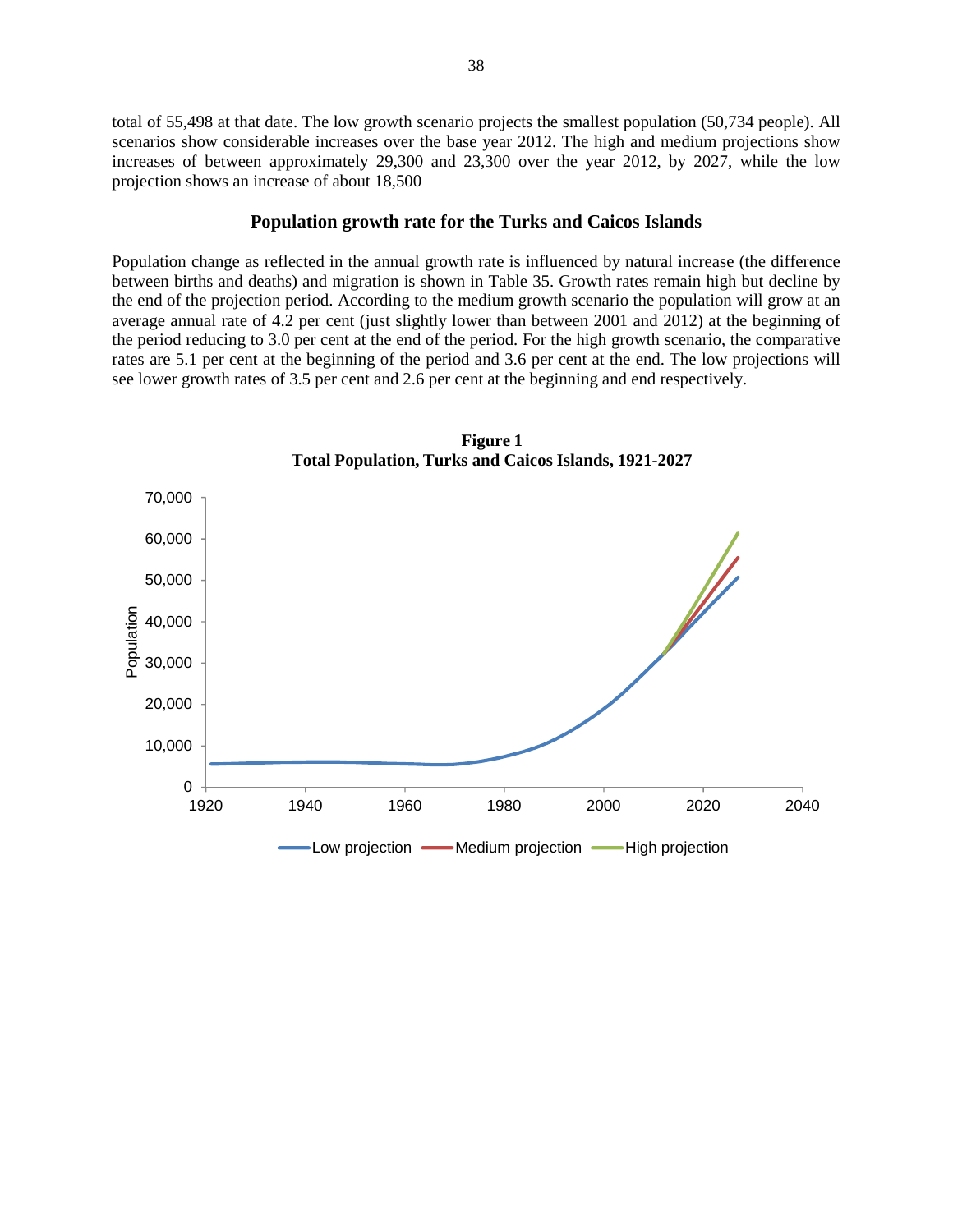| <i>Item</i>              | 2012-17  | 2017-22  | 2022-27  |
|--------------------------|----------|----------|----------|
| Low projection           |          |          |          |
| <b>Births</b>            | 553      | 607      | 627      |
| Deaths                   | 119      | 153      | 208      |
| Natural increase         | 434      | 454      | 419      |
| Net-migration            | $+800$   | $+800$   | $+800$   |
| Additions to population  | 1,234    | 1,254    | 1,219    |
| Crude birth rate         | 15.43    | 14.43    | 12.99    |
| Crude death rate         | 3.30     | 3.64     | 4.30     |
| Rate of natural increase | 12.13    | 10.79    | 8.69     |
| Net migration rate       | $+22.35$ | $+19.01$ | $+16.58$ |
| Population growth rate   | 3.51     | 3.03     | 2.56     |
| <b>Medium</b> projection |          |          |          |
| <b>Births</b>            | 574      | 667      | 705      |
| Deaths                   | 118      | 149      | 201      |
| Natural increase         | 456      | 518      | 504      |
| Net-migration            | $+1061$  | $+1061$  | $+1061$  |
| Additions to population  | 1,517    | 1,579    | 1,565    |
| Crude birth rate         | 15.63    | 15.01    | 13.48    |
| Crude death rate         | 3.22     | 3.34     | 3.82     |
| Rate of natural increase | 12.41    | 11.67    | 9.66     |
| Net migration rate       | $+29.00$ | $+23.90$ | $+20.29$ |
| Population growth rate   | 4.23     | 3.62     | 3.04     |
| <b>High projection</b>   |          |          |          |
| <b>Births</b>            | 600      | 745      | 811      |
| Deaths                   | 119      | 147      | 196      |
| Natural increase         | 481      | 598      | 615      |
| Net-migration            | $+1,404$ | $+1,404$ | $+1,404$ |
| Additions to population  | 1,885    | 2,002    | 2,019    |
| Crude birth rate         | 16.31    | 15.68    | 14.07    |
| Crude death rate         | 3.24     | 3.09     | 3.83     |
| Rate of natural increase | 13.07    | 12.59    | 10.24    |
| Net migration rate       | $+38.36$ | $+29.60$ | $+24.39$ |
| Population growth rate   | 5.12     | 4.36     | 3.6      |

**Table 35 Summary of demographic indicators for the Turks and Caicos Islands by growth scenarios, 2012-2027** 

Note: Data represent annual averages.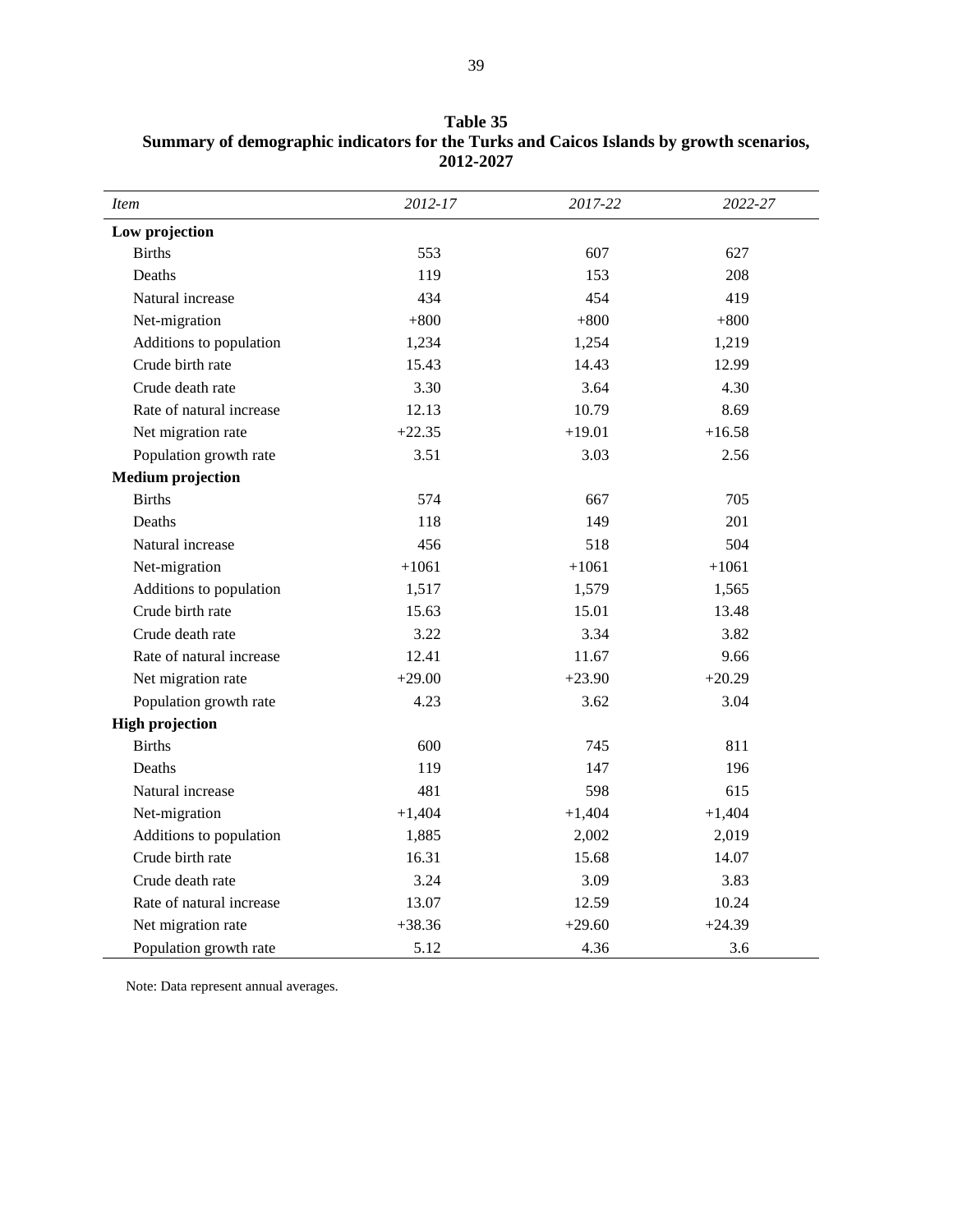#### **Components of growth of the population of the Turks and Caicos Islands**

#### **Natural increase**

As this represents the difference between births and deaths and more specifically the excess of births over deaths, the change in natural increase over time is determined not only by the intensity of fertility and mortality but also by the evolving age structure of the population. Age plays a very important role as a determinant of fertility and mortality. In this regard, the numbers of women of childbearing ages and the elderly are of special significance. Table 35 shows that the number of births rises continuously over the projection period for the three growth scenarios. For the medium variant, the annual number of births increases from 574 at the beginning of the period, to 667 and by the end of the projection period is expected to be 705. For the low growth scenario the change is from 553 at the initial period to 627 at the end while for the high growth variant the rise is from 600 to 811, the largest numerical change.

For deaths there is also a steady rise in numbers for all three variants. The numbers are highest for the low growth scenario as the assumption is that life expectancy shows no change over the period and lowest for the high growth scenario as the largest gains in life expectancy are assumed for that variant. For the medium scenario, which assumes moderate increases in life expectancy, the number of deaths begin at an average of 118 for 2012-17 and rises to 201 for 2022-27. This compares with 119 at the beginning for both the low and high scenarios and 208 at the end for the low projections and 196 for the high projections.





## **Migration**

The role of migration and in particular immigration on population growth for the Turks and Caicos Islands has been discussed and the assumptions which form the basis of the projections have been outlined. As a result this component will continue to represent the major share of future population growth. It is very important however to bear in mind the unpredictability of migration.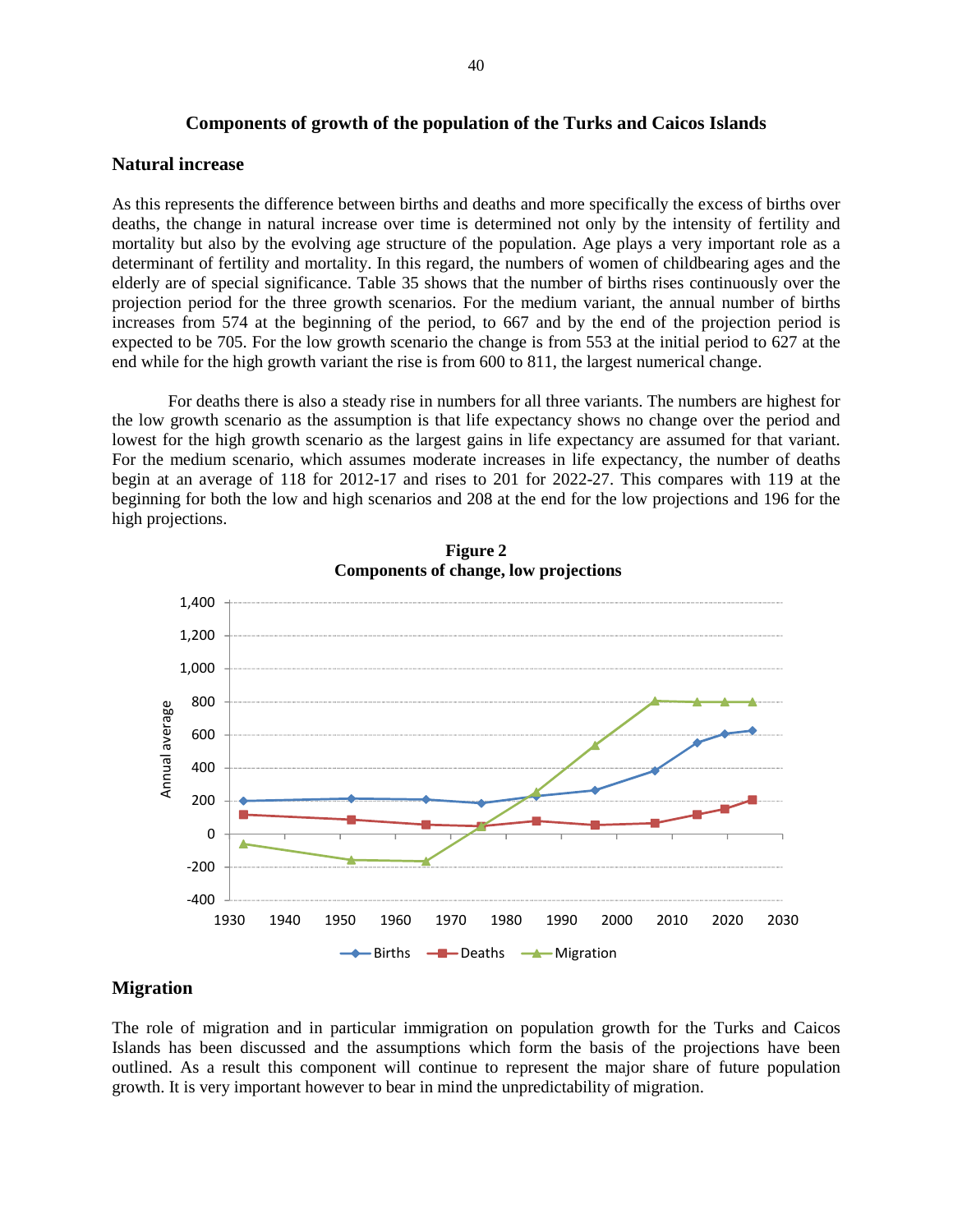The projections are based on the assumption that the pattern observed over the past two decades will continue for the next 15 years. Such a pattern sees a continuation of the flow of immigrants and when balanced with the much smaller outflow, results in a net inflow ranging from an annual average of 800 for the low projections, 1,061 for the medium and 1,404 for the high growth projections. These annual averages are held constant for the entire projection periods.



**Figure 3 Components of change, medium projections**

**Figure 4 Components of change, high projections**

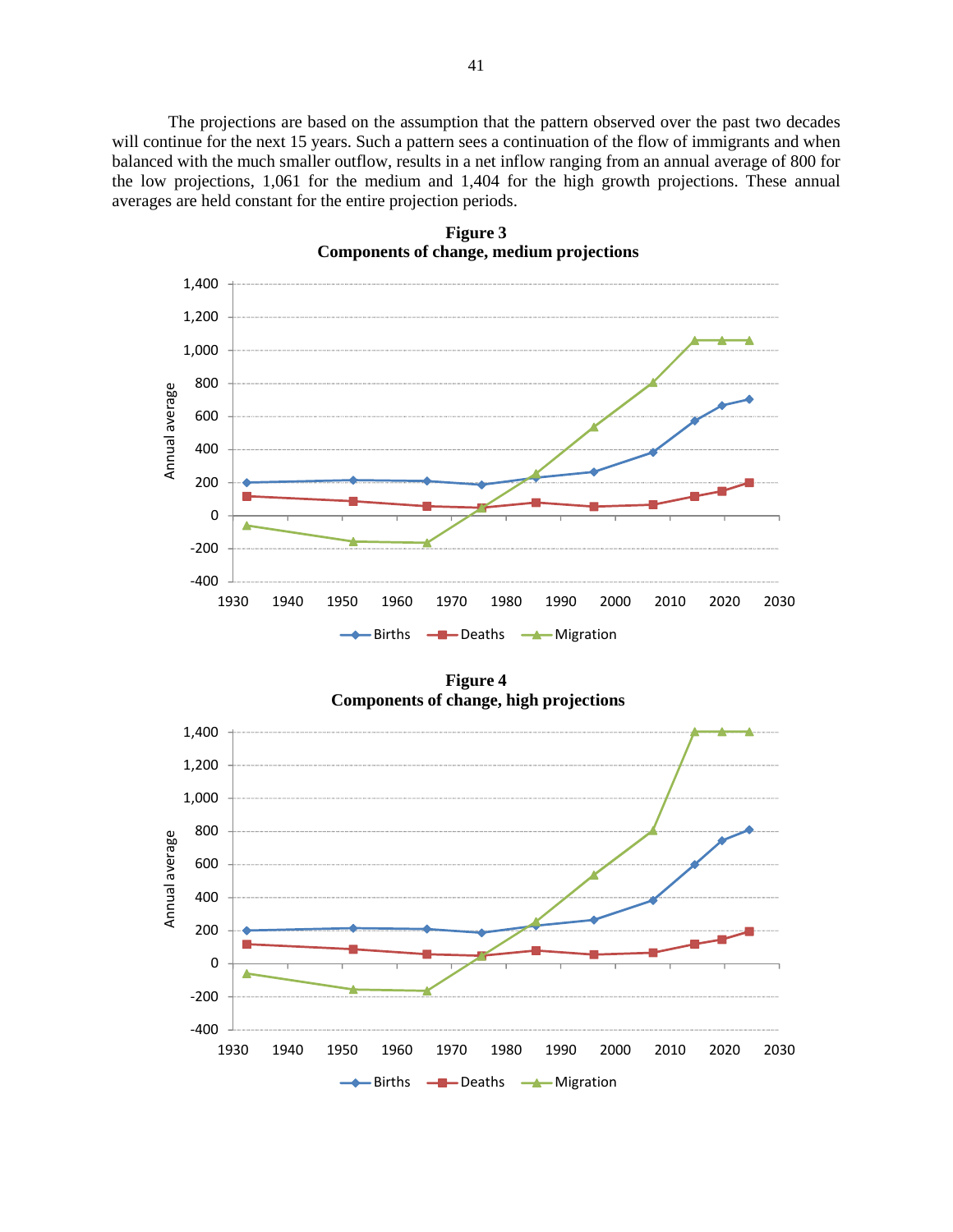For the three growth scenarios, it is the migration component rather than natural increase which has the greater impact on population growth. For the medium projections migration over the period contributes on average about 2.2 times more to the population annually than natural increase. The contribution would be lowest for the low projections with on average about 1.8 times more than natural increase and highest for the high projections with two and a half times more than natural increase, on average (Table 35).

#### **Sex composition of the population of the Turks and Caicos Islands**

The historical prevalence of low sex ratios (number of males per 100 females) and the changes due to the male dominated in-migration flows have been discussed. There will continue to be more males than females under each of the three growth scenarios. The excess of males observed at the initial period rises continuously and by the end of the period under each growth variant the excess is considerably increased. As shown in Table 36, the differences in ratio for the three scenarios are very minimal. For the medium and high projections the ratio moves from approximately 103 at the beginning to approximately 105 at the end. This compares with a movement from 103 to 104 for the low variant.

| Projection scenario and year | Excess of males over females | Sex ratio (Males per 100 females) |
|------------------------------|------------------------------|-----------------------------------|
| Low projection               |                              |                                   |
| 2012                         | 531                          | 103.4                             |
| 2017                         | 736                          | 103.9                             |
| 2022                         | 911                          | 104.2                             |
| 2027                         | 1,052                        | 104.2                             |
| <b>Medium</b> projection     |                              |                                   |
| 2012                         | 531                          | 103.4                             |
| 2017                         | 800                          | 104.1                             |
| 2022                         | 1,039                        | 104.5                             |
| 2027                         | 1,240                        | 104.6                             |
| <b>High projection</b>       |                              |                                   |
| 2012                         | 531                          | 103.4                             |
| 2017                         | 856                          | 104.2                             |
| 2022                         | 1,146                        | 104.6                             |
| 2027                         | 1,408                        | 104.7                             |

**Table 36 Excess of males and sex ratios by growth scenarios, 2012-2027** 

## **Age structure of the population of the Turks and Caicos Islands**

All projection scenarios show that the population of the Turks and Caicos Islands will continue to age over the period as indicated by the increased proportions of persons 65 years old and older, and increases in the median age. The age structure for each sex and for each growth scenario are presented in the age pyramids appearing as Figures 5-7.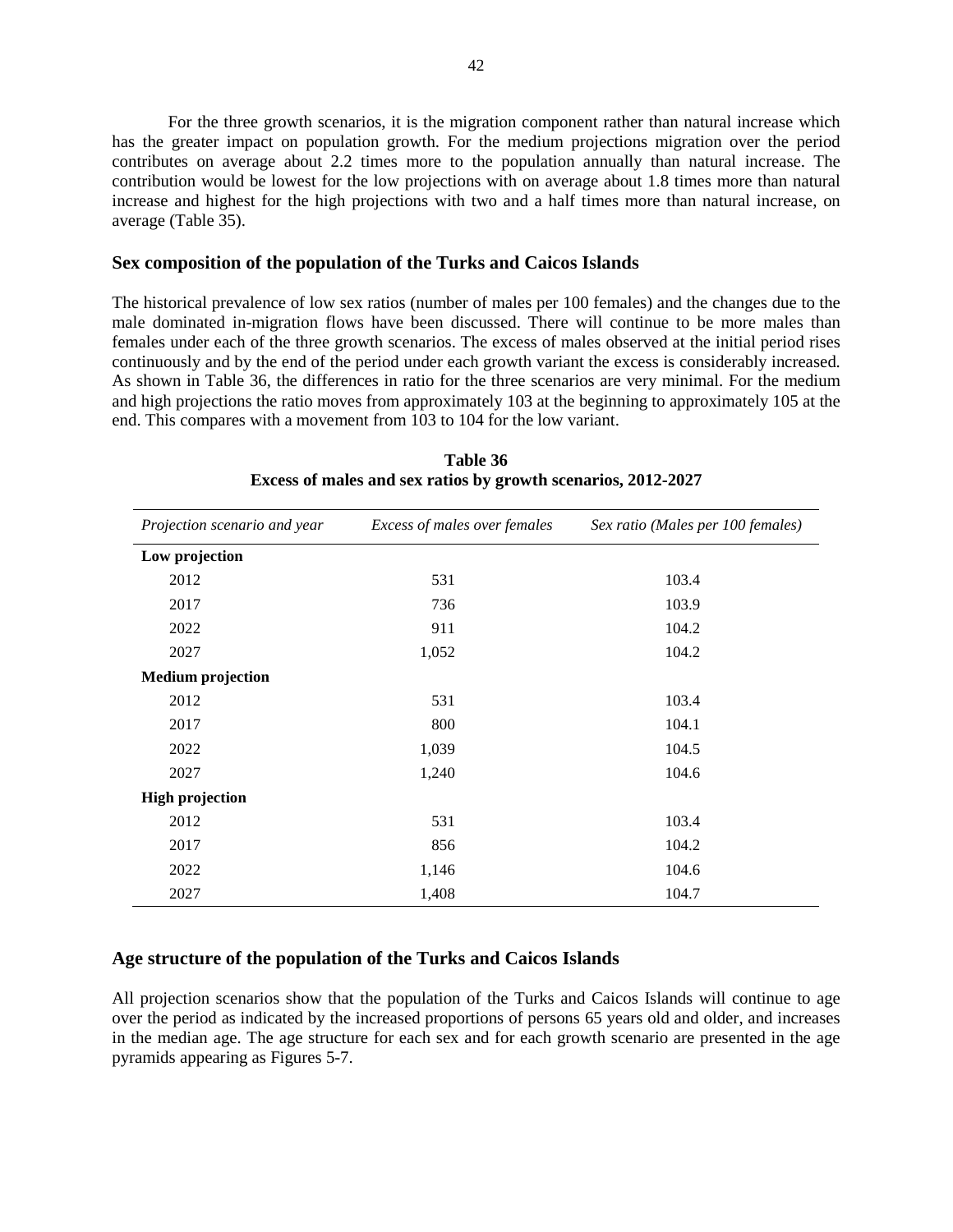The age pyramid is a graphical representation of the age structure of a population for each sex and presents a "vivid" picture of the age-sex structure. Each horizontal bar of the pyramid represents the size of an age-sex group. The bottom bar shows the number of males and females who are less than five years old at the date, that is persons born in the five years preceding. The very short bars at the top of the pyramid show the small number of survivors of the oldest birth cohorts. Each year a new cohort is born and is placed at the bottom of the pyramid while those above move up. As the cohorts age, they inevitably lose members to death and migration.

The pyramids presented are based on the age distribution for the base period (shaded area) superimposed on the pyramid based on the structure at the end of the projection period. The widening of the horizontal bars for each age group (unshaded area) is reflective of the population increases in the age groups. The broadening of the bars at the base of the pyramids is directly related to the increases in the population at the young ages resulting mainly from births and at the top is reflective of the ageing. The widest bars appear in the middle age ranges, an indication of the large inflows from migration, in those age groups.

The discussion which follows examines the projections in relation to specific age groups. The age groups to be considered are 0-14 years, young children; 5-14 years representing the population of school age; the 15-29 years defined as youth; the population of working age, 15-64 years old; and the elderly population, 65 years and over.



**Figure 5 Age sex pyramid for the Turks and Caicos Islands - Low growth scenario 2012 and 2027**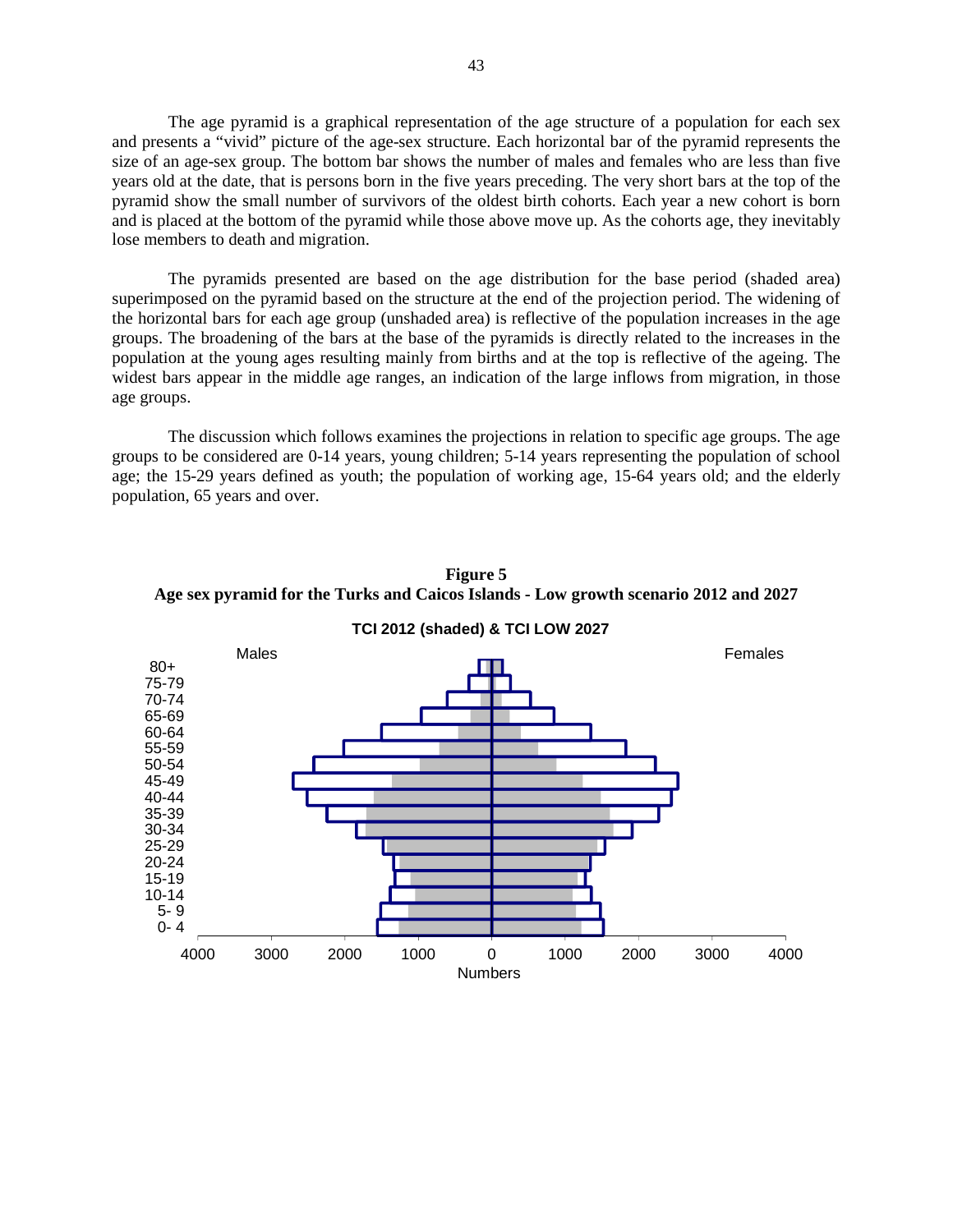**Figure 6 Age sex pyramid for the Turks and Caicos Islands - Medium growth scenario 2012 and 2027** 



**Figure 7 Age sex pyramid for the Turks and Caicos Islands - High growth scenario 2012 and 2027** 

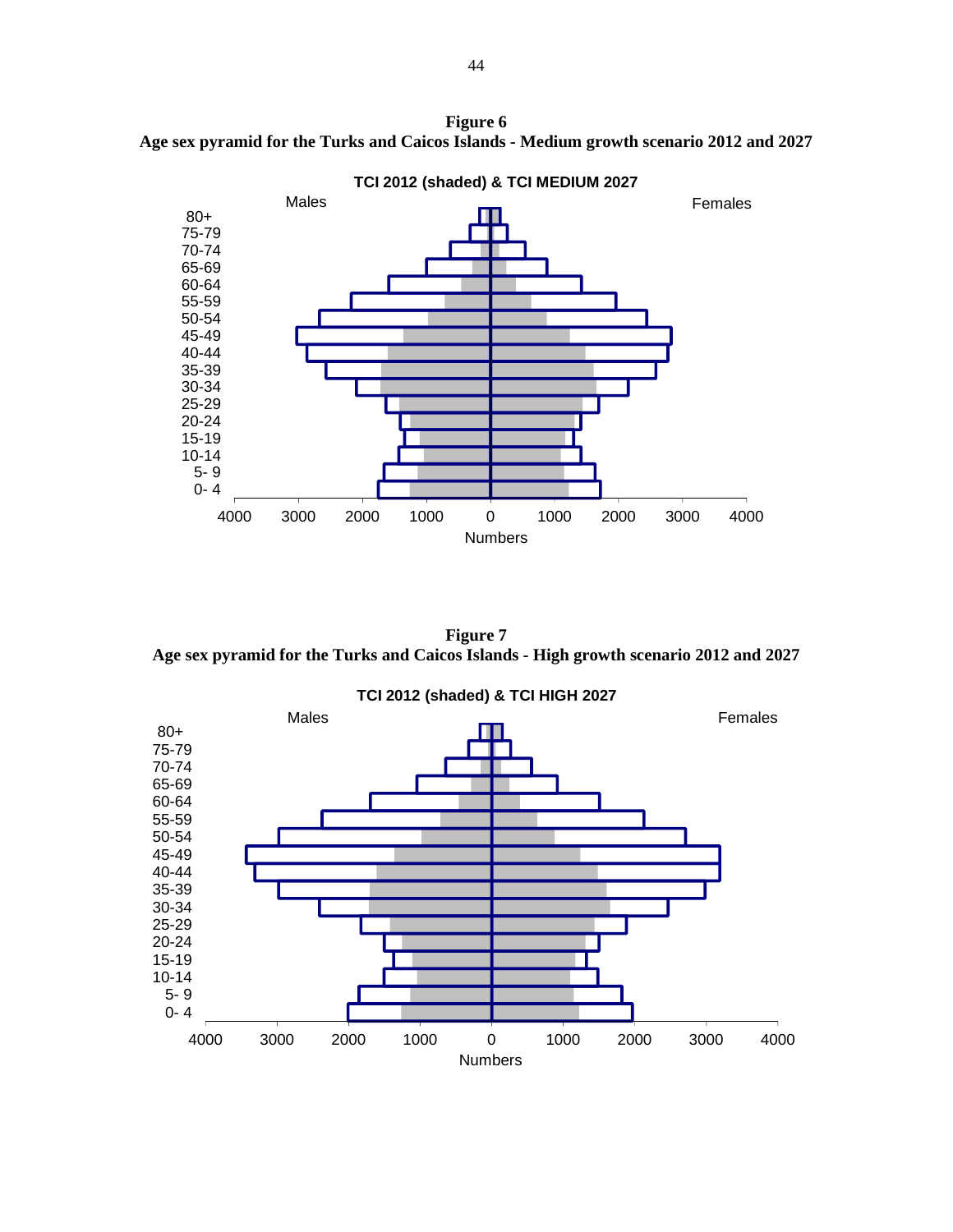The size of the 0-14 years age group in a population generally reflects the changes in fertility over the period. Table 37 shows that numerically this age group will grow for all three projection scenarios. For the medium growth scenario, the growth is from 6,912 in 2012 to 9,612 in 2027 reflecting an average annual rate of growth of 2.2 per cent. For the high growth projections the change is at a higher rate of growth, 2.9 per cent which yields a total of 10,641 at the end of the projection period. The smaller gains are observed for the low projections, from a rate of growth of 1.6 per cent per annum for a total of 8,809 in 2027. While the population grows numerically, the share of the population will continue the decreases observed in the historical pattern described earlier. For all growth scenarios, children of this age group account for approximately 22 per cent at the initial period and 17 per cent by the end of the period.

| 2012-2027                    |       |       |       |        |                                                               |  |
|------------------------------|-------|-------|-------|--------|---------------------------------------------------------------|--|
| <i>Item</i>                  | 2012  | 2017  | 2022  | 2027   | Annual average<br>rate of growth<br>(percentage)<br>2012-2027 |  |
| Low projection               |       |       |       |        |                                                               |  |
| Number of persons 0-14 years | 6,912 | 7,510 | 8,216 | 8,809  | 1.62                                                          |  |
| Percentage of total          | 21.5  | 19.6  | 18.4  | 17.4   |                                                               |  |
| <b>Medium</b> projection     |       |       |       |        |                                                               |  |
| Number of persons 0-14 years | 6,912 | 7,617 | 8,626 | 9,612  | 2.20                                                          |  |
| Percentage of total          | 21.5  | 19.1  | 18.1  | 17.3   |                                                               |  |
| <b>High projection</b>       |       |       |       |        |                                                               |  |
| Number of persons 0-14 years | 6,912 | 7,766 | 9,157 | 10,641 | 2.88                                                          |  |
| Percentage of total          | 21.5  | 18.7  | 17.8  | 17.3   |                                                               |  |



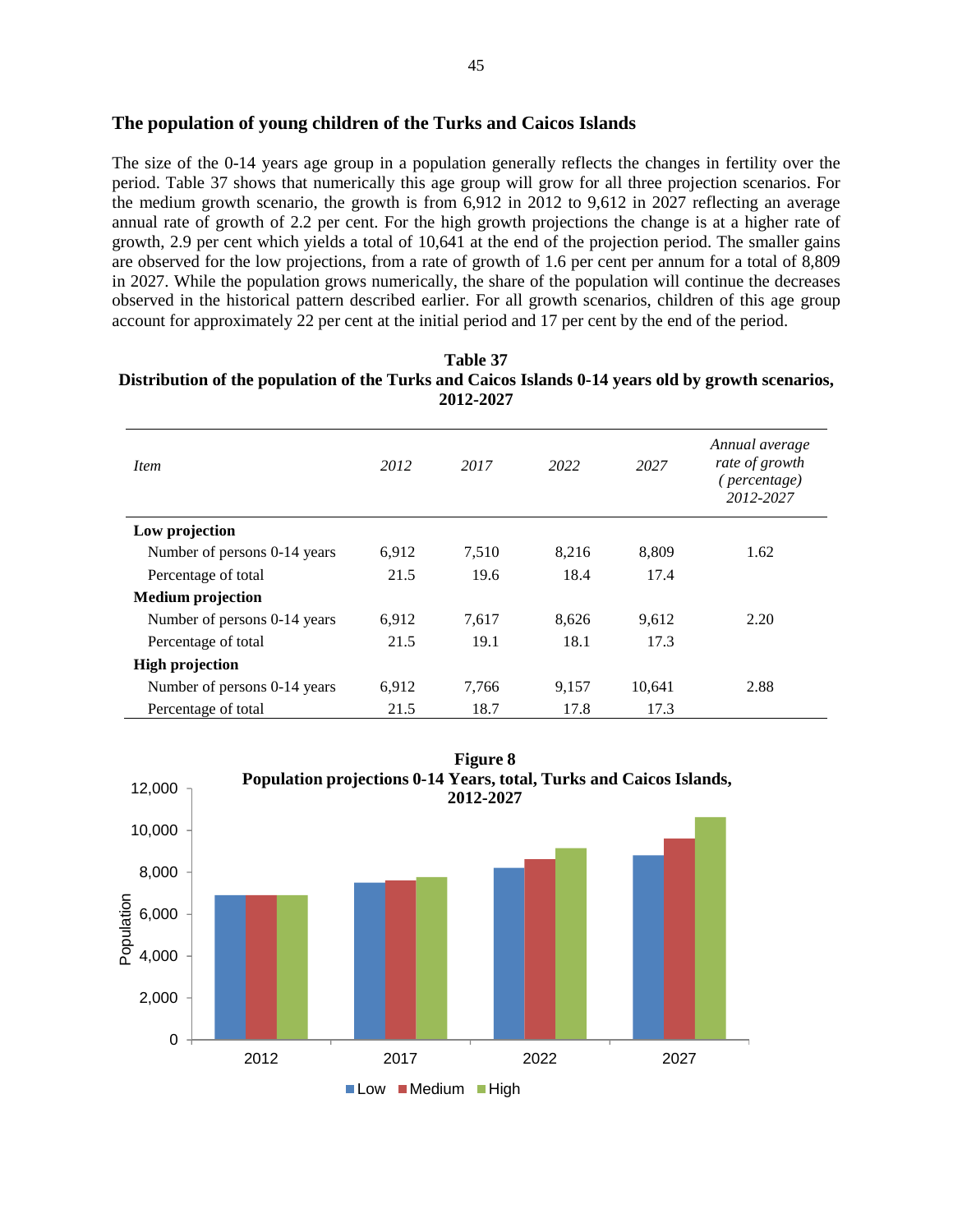# **The school age population of the Turks and Caicos Islands**

In 2012, the number of children of the Turks and Caicos Islands of school age (taken to be 5-14 years old) was approximately 4,400 representing 14 per cent of the total population (Table 38). In all three growth scenarios the number of children of this age group increases to 6,141 for the medium growth, 5,729 for the low growth and 6,665 for the high growth. The average annual rate of growth is highest (2.7 per cent) for the high projections, one percentage point higher than the 1.7 per cent for the low projections. The growth rate for the population 5-14 years old, for the medium projections is expected to be 2.2 per cent.

| <i>Item</i>                  | 2012  | 2017  | 2022  | 2027  | Annual average<br>rate of growth<br>(percentage)<br>2012-2027 |
|------------------------------|-------|-------|-------|-------|---------------------------------------------------------------|
| Low projection               |       |       |       |       |                                                               |
| Number of persons 5-14 years | 4.427 | 4.790 | 5,230 | 5,729 | 1.72                                                          |
| Percentage of total          | 13.7  | 11.6  | 10.7  | 10.8  |                                                               |
| <b>Medium</b> projection     |       |       |       |       |                                                               |
| Number of persons 5-14 years | 4,427 | 4,802 | 5,346 | 6,141 | 2.18                                                          |
| % of Total                   | 13.7  | 12.1  | 11.2  | 11.1  |                                                               |
| <b>High projection</b>       |       |       |       |       |                                                               |
| Number of persons 5-14 years | 4,427 | 4,817 | 5,496 | 6,665 | 2.73                                                          |
| Percentage of total          | 13.7  | 11.6  | 10.7  | 10.8  |                                                               |

## **Table 38 Distribution of the population of the Turks and Caicos Islands 5-14 years old by growth scenarios, 2012-2027**

## **The youth population of the Turks and Caicos Islands**

Table 39 shows that the population of the Turks and Caicos Islands 15-29 years old, defined as the youth, numbered just over 7,700 in 2012, representing 24 per cent of the total population. This population grows at an annual average rate of 0.9 per cent for the medium growth scenario to reach 8,789 at the end of the projection period. The growth rate for this age group would be highest (1.3 per cent) under the high growth scenario and the population at the end of the period would be 9,410. Under the low growth scenario the rate of growth would be 0.5 per cent and the population in 2027 would be 8,290. The proportion of this age group falls to approximately 16 per cent under the medium scenario and 15 per cent under both the low and high.

#### **Table 39 Distribution of the Population of the Turks and Caicos Islands 15-29 years old by growth scenarios, 2012-2027**

| <i>Item</i>             | 2012  | 2017  | 2022  | 2027  | Annual average<br>rate of growth<br>(per cent) $2012$ -<br>2027 |
|-------------------------|-------|-------|-------|-------|-----------------------------------------------------------------|
| Low projection          |       |       |       |       |                                                                 |
| Number of Persons 15-29 | 7,706 | 7,864 | 7,975 | 8,290 | 0.49                                                            |
| Percentage of total     | 23.9  | 20.6  | 17.5  | 15.3  |                                                                 |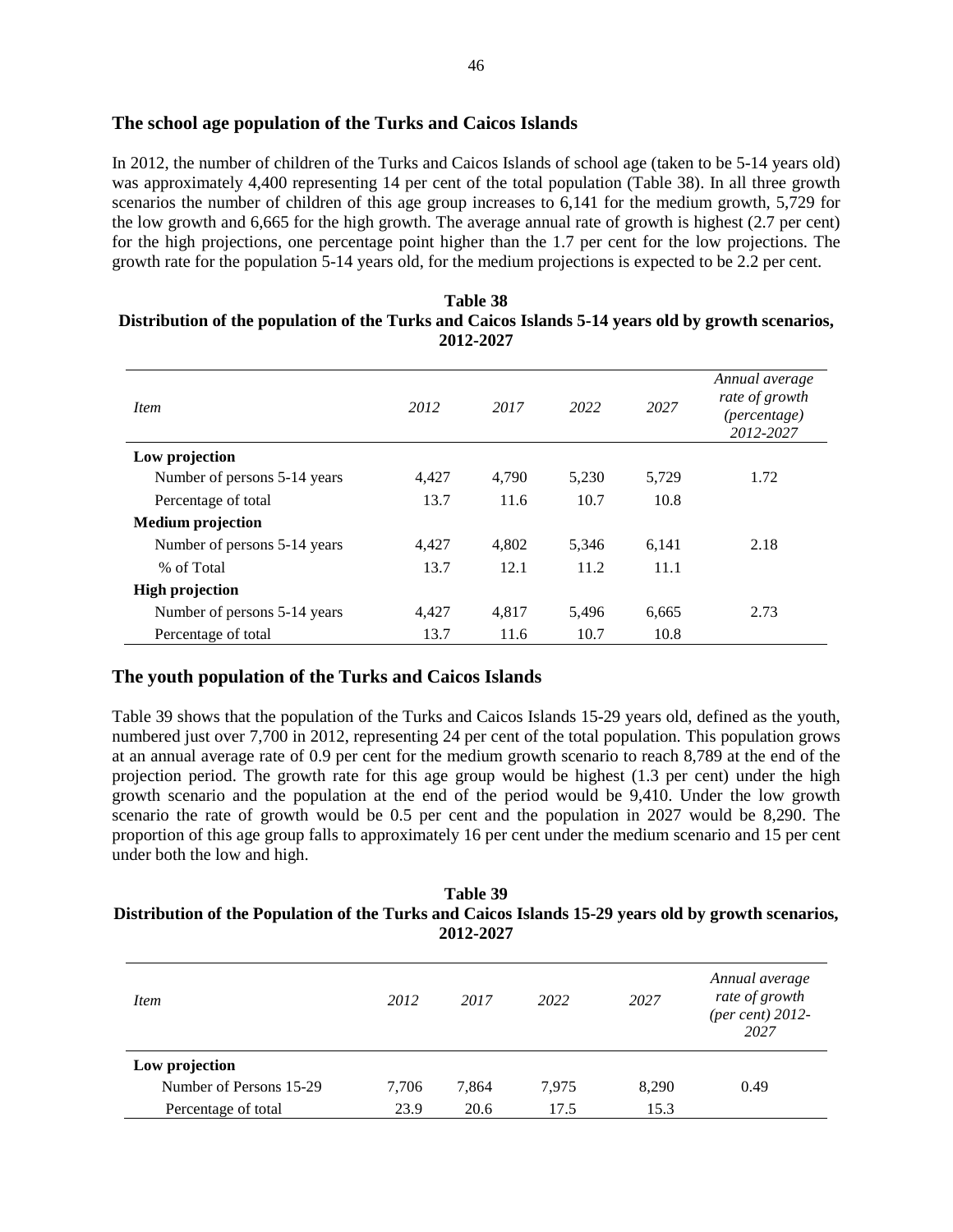| Table 39 (concluded)     |       |       |       |       |                                                              |
|--------------------------|-------|-------|-------|-------|--------------------------------------------------------------|
| <i>Item</i>              | 2012  | 2017  | 2022  | 2027  | Annual average<br>rate of growth<br>(per cent) 2012-<br>2027 |
| <b>Medium projection</b> |       |       |       |       |                                                              |
| Number of Persons 15-29  | 7,706 | 8,169 | 8,425 | 8,789 | 0.88                                                         |
| Percentage of total      | 23.9  | 20.5  | 17.7  | 15.8  |                                                              |
| <b>High projection</b>   |       |       |       |       |                                                              |
| Number of Persons 15-29  | 7,706 | 8,557 | 8.991 | 9,410 | 1.33                                                         |
| Percentage of total      | 23.9  | 20.6  | 17.5  | 15.3  |                                                              |

# **The working age population of the Turks and Caicos Islands**

The population aged 15-64 years for the Turks and Caicos Islands accounted for three-quarters (75 per cent) of the population in 2012 and throughout the projection period under all scenarios remains at only a slightly higher level (Table 40). Under the medium projections, the working age population would move from 24,154 at an annual rate of growth of 3.7 per cent to 41,938. This would be about 4,800 lower than the total of 46,754 to be attained under the high projections which would grow at a higher average rate of 4.4 per cent. Under the low growth scenario, the population would remain below 40,000 at the end of the projection period (38,096).

| <i>Item</i>                   | 2012   | 2017   | 2022   | 2027   | Annual average<br>rate of growth<br><i>(percentage)</i><br>2012-2027 |
|-------------------------------|--------|--------|--------|--------|----------------------------------------------------------------------|
| Low projections               |        |        |        |        |                                                                      |
| Number of persons 15-64 years | 24,154 | 29,221 | 33,880 | 38,096 | 3.04                                                                 |
| Percentage of total           | 75.0   | 76.2   | 75.9   | 75.1   |                                                                      |
| <b>Medium projections</b>     |        |        |        |        |                                                                      |
| Number of persons 15-64 years | 24.154 | 30,519 | 36,470 | 41,938 | 3.68                                                                 |
| Percentage of total           | 75.0   | 76.7   | 76.5   | 75.6   |                                                                      |
| <b>High projections</b>       |        |        |        |        |                                                                      |
| Number of persons 15-64 years | 24,154 | 32,179 | 39,735 | 46,754 | 4.40                                                                 |
| Percentage of total           | 75.0   | 77.4   | 77.2   | 76.1   |                                                                      |

#### **Table 40 Distribution of the population of the Turks and Caicos Islands 15-64 years old by growth scenarios, 2012-2027**

The relationship between the population of working age and the rest of the population can be measured by age dependency ratios. Movements in these ratios in the most recent intercensal period have been discussed. From Table 41 it can be observed that in 2012 there were 29 persons aged under 15 years and 5 persons aged 65 years or over per 100 persons of working age. The results of the projections show that under the three growth scenarios the youth dependency declines continuously and would be about 23 per 100 down from the 29 per 100. On the other hand, the old-age dependency ratio moves up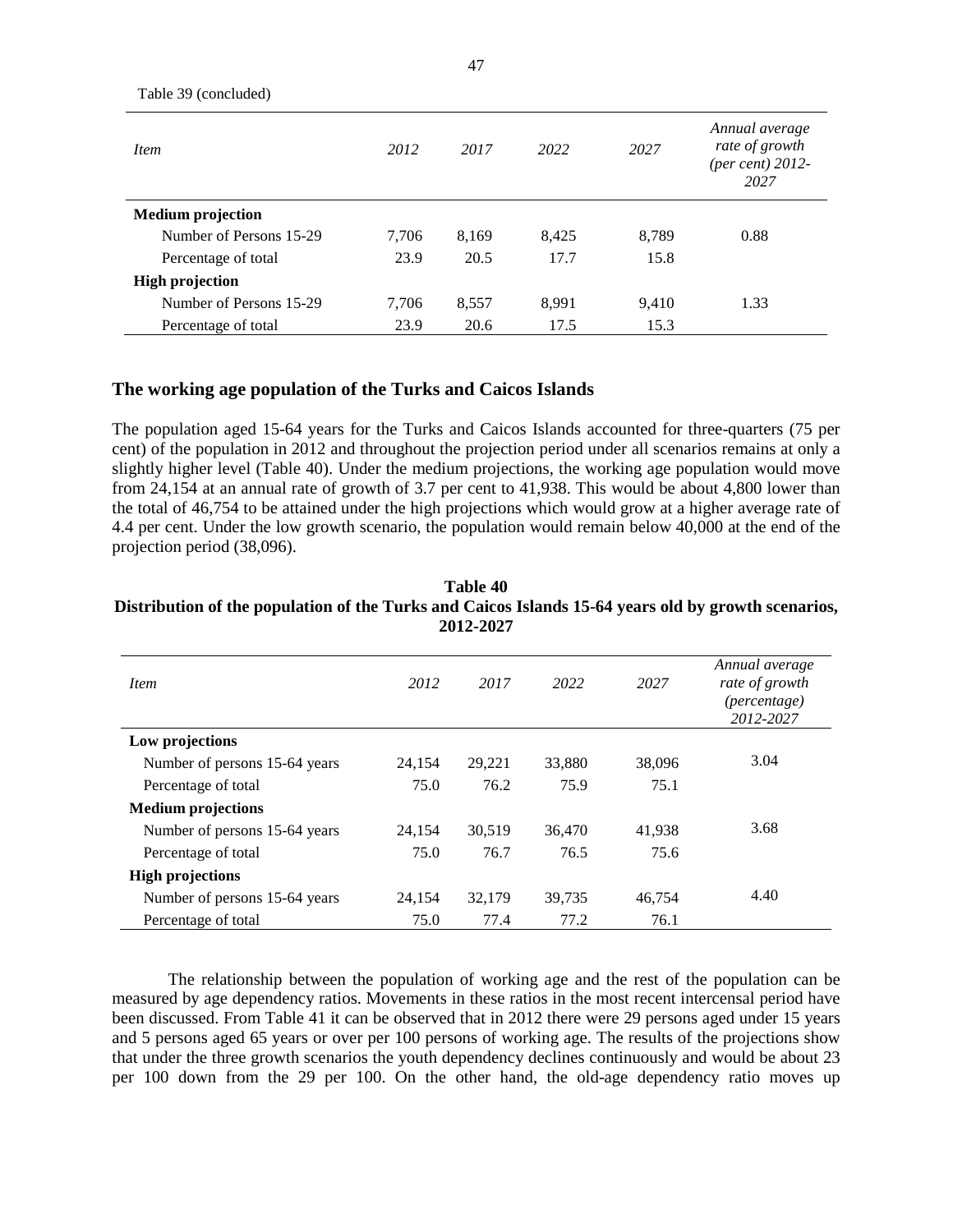

dramatically from 5 per 100 to 9 per 100 under the medium and high growth variants and 10 per 100 under the low variant.

**Table 41 Age dependency ratios of the Turks and Caicos Islands by growth scenarios, 2012-2027** 

| <i>Item</i>              | 2012 | 2017 | 2022 | 2027 | Percentage<br>change 2012-<br>2027 |
|--------------------------|------|------|------|------|------------------------------------|
| Low projection           |      |      |      |      |                                    |
| Youth dependency ratio   | 28.6 | 25.7 | 24.3 | 23.1 | $-19.2$                            |
| Old age dependency ratio | 4.7  | 5.6  | 7.5  | 10.1 | 114.3                              |
| Total dependency ratio   | 33.3 | 31.3 | 31.8 | 33.2 | $-0.4$                             |
| <b>Medium</b> projection |      |      |      |      |                                    |
| Youth dependency ratio   | 28.6 | 25.0 | 23.7 | 22.9 | $-19.9$                            |
| Old age dependency ratio | 4.7  | 5.4  | 7.1  | 9.4  | 100.7                              |
| Total dependency ratio   | 33.3 | 30.4 | 30.7 | 32.3 | $-2.9$                             |
| <b>High projection</b>   |      |      |      |      |                                    |
| Youth dependency ratio   | 28.6 | 24.1 | 23.0 | 22.8 | $-20.5$                            |
| Old age dependency ratio | 4.7  | 5.1  | 6.6  | 8.7  | 85.2                               |
| Total dependency ratio   | 33.3 | 29.3 | 29.6 | 31.4 | $-5.6$                             |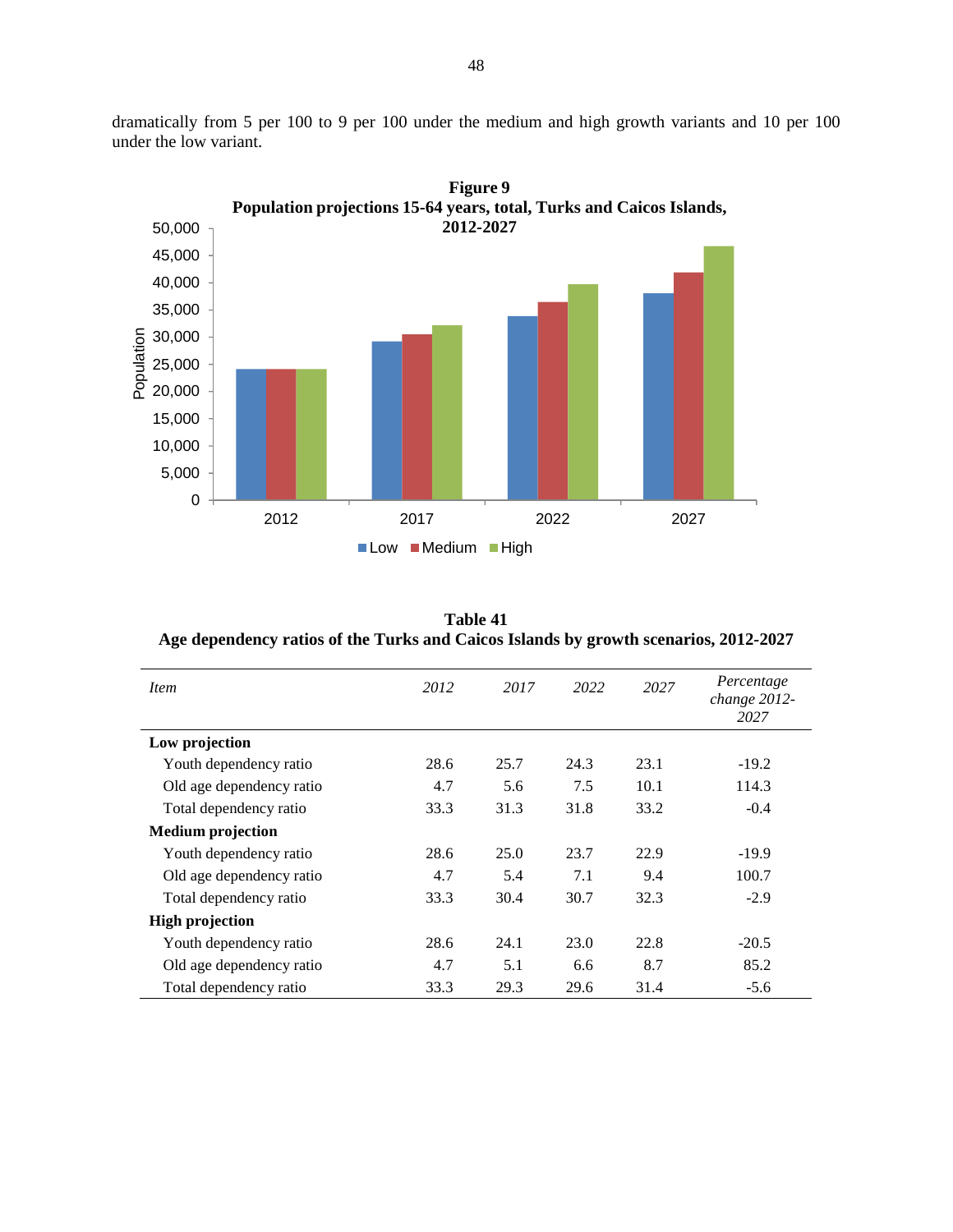#### **The older ages of the Turks and Caicos Islands**

The increases in the old-age dependency ratio observed is related to the increases in the number of persons and the percentage of the total population accounted for by persons at ages 65 years and over. Typical indicators of ageing are presented as the percentage of the population in this age group and movements in the median age.

**Table 42 Distribution of the population of the Turks and Caicos Islands 65 years old and over by growth scenarios, 2012-2027** 

| <i>Item</i>                         | 2012  | 2017  | 2022  | 2027  | Annual average<br>rate of growth<br>(percentage)<br>2012-2027 |
|-------------------------------------|-------|-------|-------|-------|---------------------------------------------------------------|
| Low projection                      |       |       |       |       |                                                               |
| Number of persons 65 years and over | 1,133 | 1,643 | 2,545 | 3,829 | 8.11                                                          |
| Percentage of total                 | 3.5   | 4.3   | 5.7   | 7.5   |                                                               |
| <b>Medium</b> projection            |       |       |       |       |                                                               |
| Number of persons 65 years and over | 1.133 | 1,652 | 2,581 | 3,948 | 8.32                                                          |
| Percentage of total                 | 3.5   | 4.2   | 5.4   | 7.1   |                                                               |
| <b>High projection</b>              |       |       |       |       |                                                               |
| Number of persons 65 years and over | 1,133 | 1,652 | 2,607 | 4,062 | 8.51                                                          |
| Percentage of total                 | 3.5   | 4.0   | 5.1   | 6.6   |                                                               |

Table 42 shows the exceptionally high rates of growth for the population of ages 65 years and over. In 2012, at the beginning of the projection period the population in this age group numbered just over 1,100 and accounted for 3.5 per cent of the total population. Under the medium scenario the number moves to 3,948, and the proportion of the total doubles to 7 per cent. The highest rate of growth of 8.5 per cent per annum is observed under the high growth variant which takes the population to over 4,000. Under the low growth variant the population in this age group increases to 3,829.



**Figure 10 Population projections 65 years and over, total,**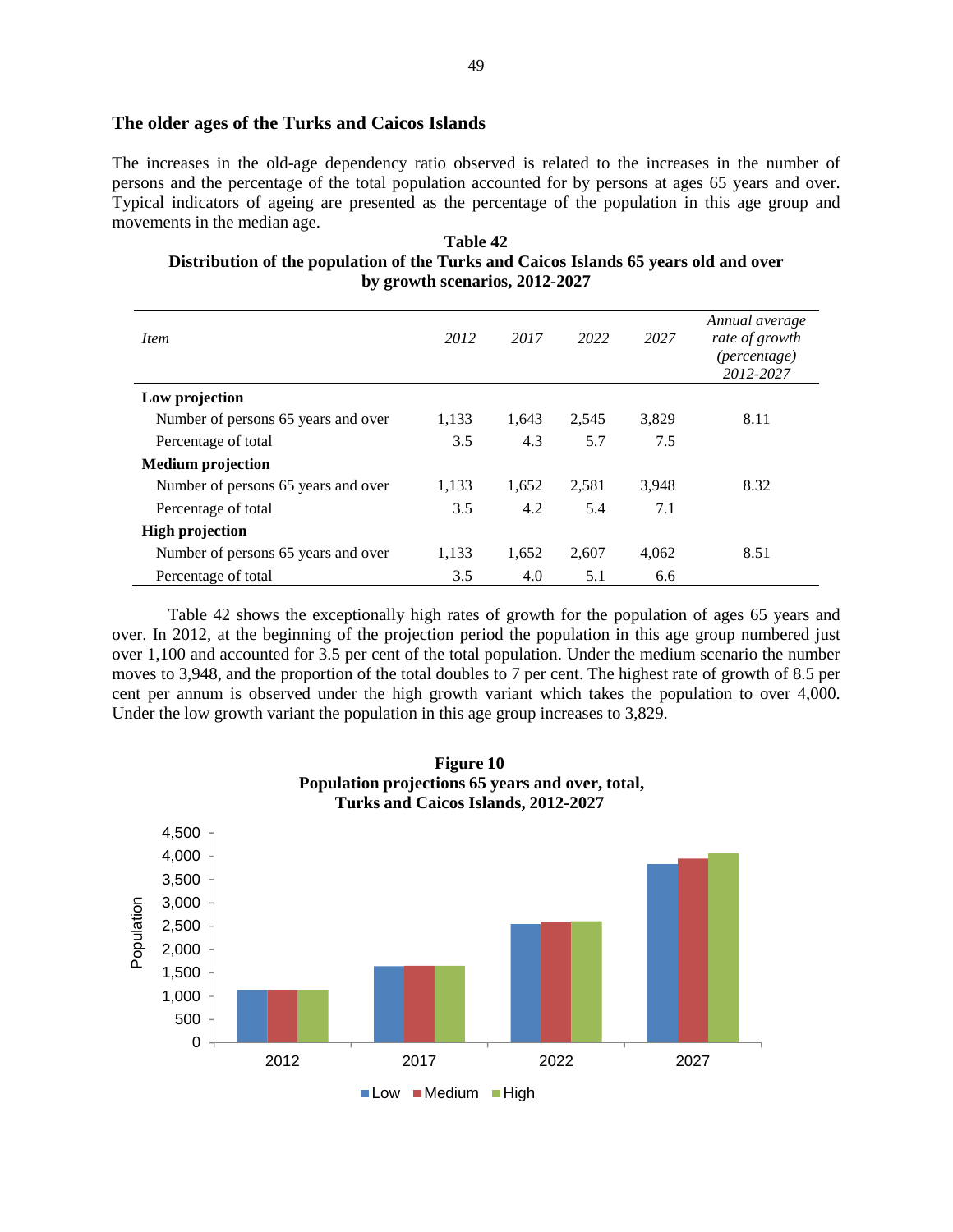| Year                  | Low projection | Medium projection | <b>High projection</b> |
|-----------------------|----------------|-------------------|------------------------|
| 2012                  | 32.2           | 32.2              | 32.2                   |
| 2017                  | 35.3           | 35.4              | 35.4                   |
| 2022                  | 37.8           | 37.8              | 37.8                   |
| 2027                  | 40.0           | 40.0              | 39.9                   |
| Years added 2012-2027 | 7.8            | 7.8               | 7.7                    |

**Table 43 Median ages (in years) of the Turks and Caicos Islands by growth scenarios, 2012-2027** 

The median age under all growth scenarios (Table 43) will increase from 32 years to around 40 years, an addition of approximately 8 years over the 15 year period.

#### **B. BELONGERS**

All three scenarios show that the population of belongers will increase continuously for the 15 year projection period. The high projection shows the largest population, 12,663 by 2027, while the medium projection shows a total of 12,564 at that date. The smallest population (12,473 people) of the three scenarios is provided by the low projections. All scenarios show small increases over the base year 2012. The high and medium projections show increases of between approximately 873 and 774 over the year 2012, by 2027, while the low projection shows an increase of about 683.

| Year                     | Low<br>projection | Medium<br>projection | High<br>projection |
|--------------------------|-------------------|----------------------|--------------------|
| 2012                     | 11,790            | 11,790               | 11,790             |
| 2017                     | 12,004            | 12,026               | 12,044             |
| 2022                     | 12,236            | 12,293               | 12,345             |
| 2027                     | 12,473            | 12,564               | 12,663             |
| Total increase 2012-2027 | 683               | 774                  | 873                |

**Table 44 Population projections for belongers by growth scenarios, 2012-2027** 

## **The population growth rate for belongers**

Population change for the belonger population is shown in Table 45. Growth rates for belongers will be small throughout, at most 0.5 per cent. According to the medium and low growth scenarios the population will grow at an average annual rate which remains fairly stable throughout at about 0.4 per cent. For the high growth scenario the rate begins at 0.4 per cent and will increase to 0.5 per cent at the end.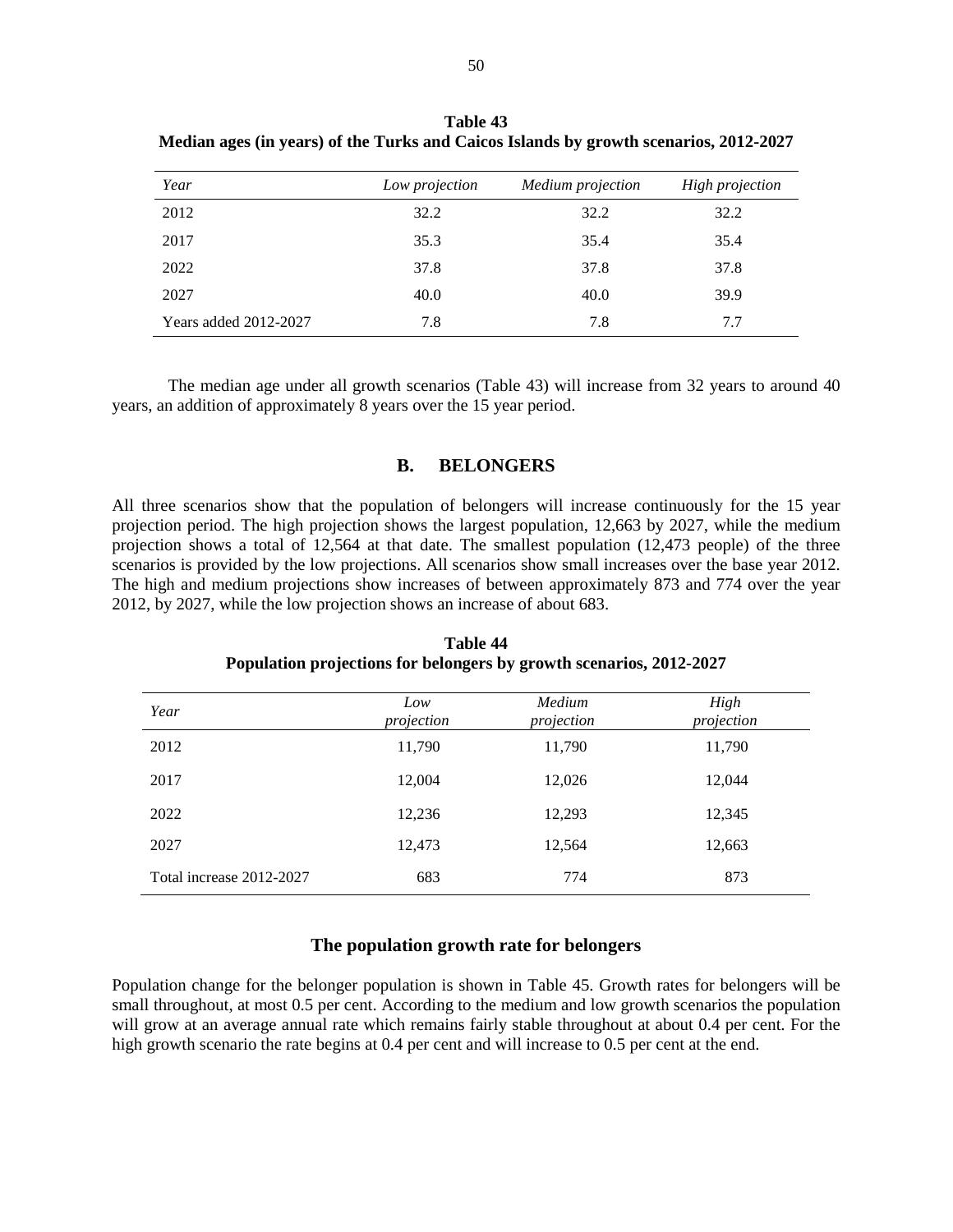| <i>Item</i>                  | 2012-17 | 2017-22 | 2022-27 |
|------------------------------|---------|---------|---------|
| Low projection               |         |         |         |
| <b>Births</b>                | 164     | 172     | 182     |
| Deaths                       | 59      | 64      | 73      |
| Natural increase             | 105     | 108     | 109     |
| Net-migration                | $-62$   | $-62$   | $-62$   |
| Reduction of natural growth* | 59      | 57      | 57      |
| Crude birth rate             | 13.73   | 14.18   | 14.70   |
| Crude death rate             | 4.92    | 5.25    | 5.91    |
| Rate of natural increase     | 8.81    | 8.93    | 8.79    |
| Net migration rate           | $-5.2$  | $-5.11$ | $-5.01$ |
| Population growth rate       | 0.36    | 0.38    | 0.38    |
| <b>Medium Projection</b>     |         |         |         |
| <b>Births</b>                | 164     | 174     | 184     |
| Deaths                       | 58      | 61      | 70      |
| Natural increase             | 106     | 113     | 114     |
| Net-migration                | $-59$   | $-59$   | $-59$   |
| Reduction of natural growth* | 56      | 52      | 52      |
| Crude birth rate             | 13.77   | 14.25   | 14.75   |
| Crude death rate             | 4.86    | 5.02    | 5.59    |
| Rate of natural increase     | 8.91    | 9.23    | 9.16    |
| Net migration rate           | $-4.95$ | $-4.84$ | $-4.74$ |
| Population growth rate       | 0.40    | 0.44    | 0.44    |
| <b>High Projection</b>       |         |         |         |
| <b>Births</b>                | 164     | 175     | 185     |
| Deaths                       | 57      | 58      | 66      |
| Natural increase             | 107     | 117     | 119     |
| Net-migration                | $-56$   | $-56$   | $-56$   |
| Reduction of natural growth* | 53      | 48      | 47      |
| Crude birth rate             | 13.77   | 14.32   | 14.77   |
| Crude death rate             | 4.81    | 4.78    | 5.25    |
| Rate of natural increase     | 8.96    | 9.54    | 9.52    |
| Net migration rate           | $-4.69$ | $-4.58$ | $-4.47$ |
| Population growth rate       | 0.43    | 0.49    | 0.51    |

**Table 45 Summary of demographic indicators for belongers by growth scenarios, 2012-2027** 

\*Represents the percentage of natural growth reduced by net migration. Note: Data represent annual averages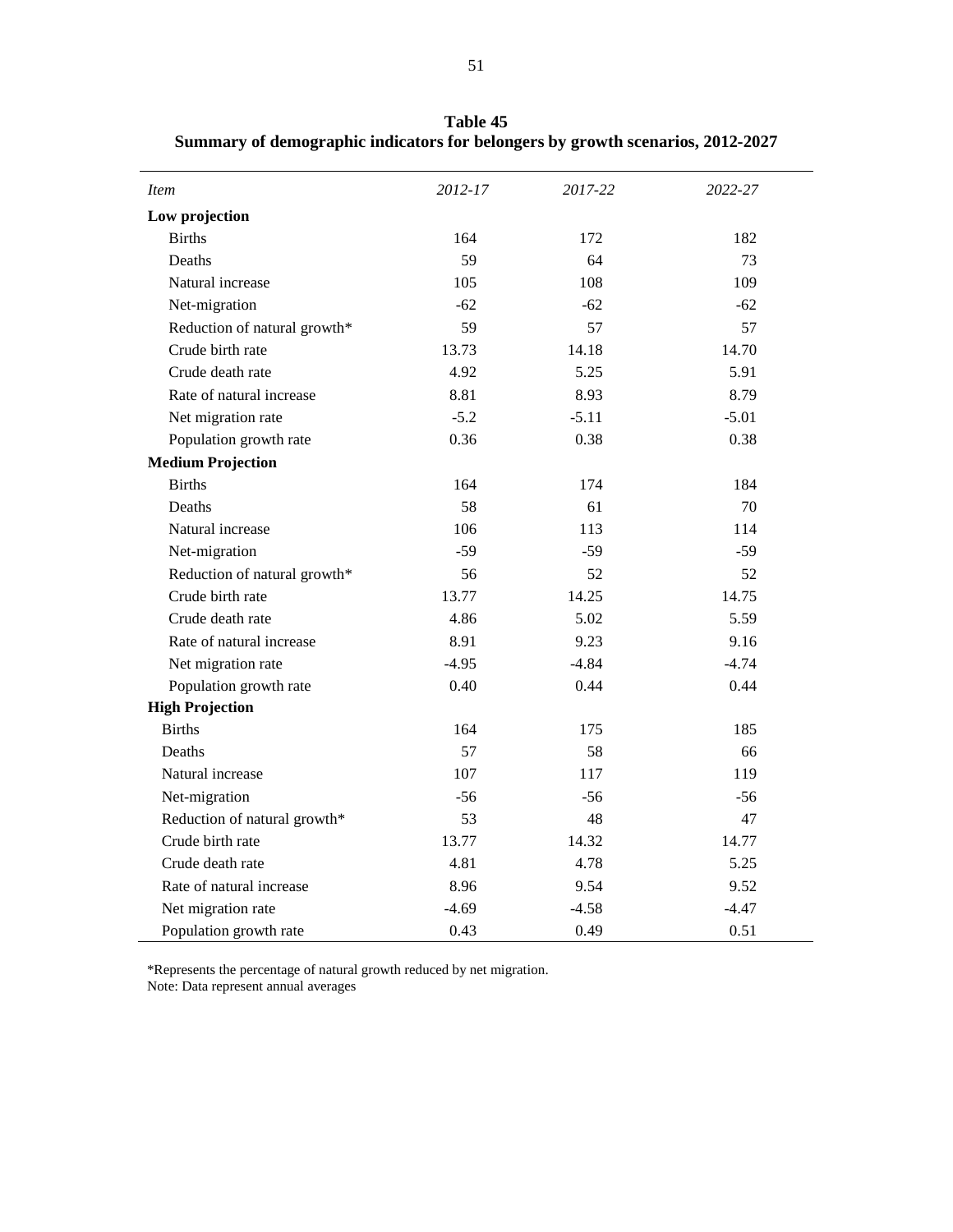## **Components of growth for the belonger population**

#### **Natural increase**

Table 45 shows that the number of births will rise continuously over the period for the three growth scenarios. For the medium variant, births increase from 164 at the beginning of the period, to 174 and by the end of the projection period is expected to be 184. For the low growth scenario the change is from 164 at the initial period to 182 at the end while for the high growth variant the rise is from 164 to 185, the largest numerical change.

For deaths there is also a steady rise in numbers for all three variants. As for the total population, the numbers are highest for the low growth scenario with the assumption that life expectancy shows no change over the period and lowest for the high growth scenario as the largest gains in life expectancy are assumed for that variant. For the medium scenario which assumes moderate increases in life expectancy, the number of deaths begin at 58 for 2012-17 and rises to 70 for 2022-27. This compares with 59 at the beginning for the low and 57 for the high scenarios and 73 at the end for the low projections and 66 for the high projections.

## **Migration**

The role of migration and in particular emigration on population growth of belongers has been discussed and the assumptions which form the basis of the projections have been outlined. The projections are based on the assumption that the pattern observed over the past two decades will continue for the next 15 years. Such a pattern sees a continuation of the net outflows ranging from an annual average of 62 for the low projections, 59 for the medium and 56 for the high growth projections. These annual averages are held constant for the entire projection periods.

For the three growth scenarios the migration component reduces the growth from natural increase by between 47 per cent and 59 per cent. For the medium projections, migration on average over the period reduces the growth attributable to natural increase by about 53 per cent. The reduction would be highest for the low projections with an average of 58 per cent and lowest for the high projections with an average of 49 per cent (Table 45).

## **Sex composition of the belonger population**

The prevalence of low sex ratios (number of males per 100 females) for the Turks and Caicos Islands has been discussed. The deficit of males observed at the initial period declines continuously and by the end of the period under each growth variant the deficit is considerably reduced. The result is higher sex ratios at the end of the period. As shown in Table 46 the differences in ratio for the three scenarios are very minimal. For all projections the ratio moves from approximately 98 at the beginning to approximately 100 at the end.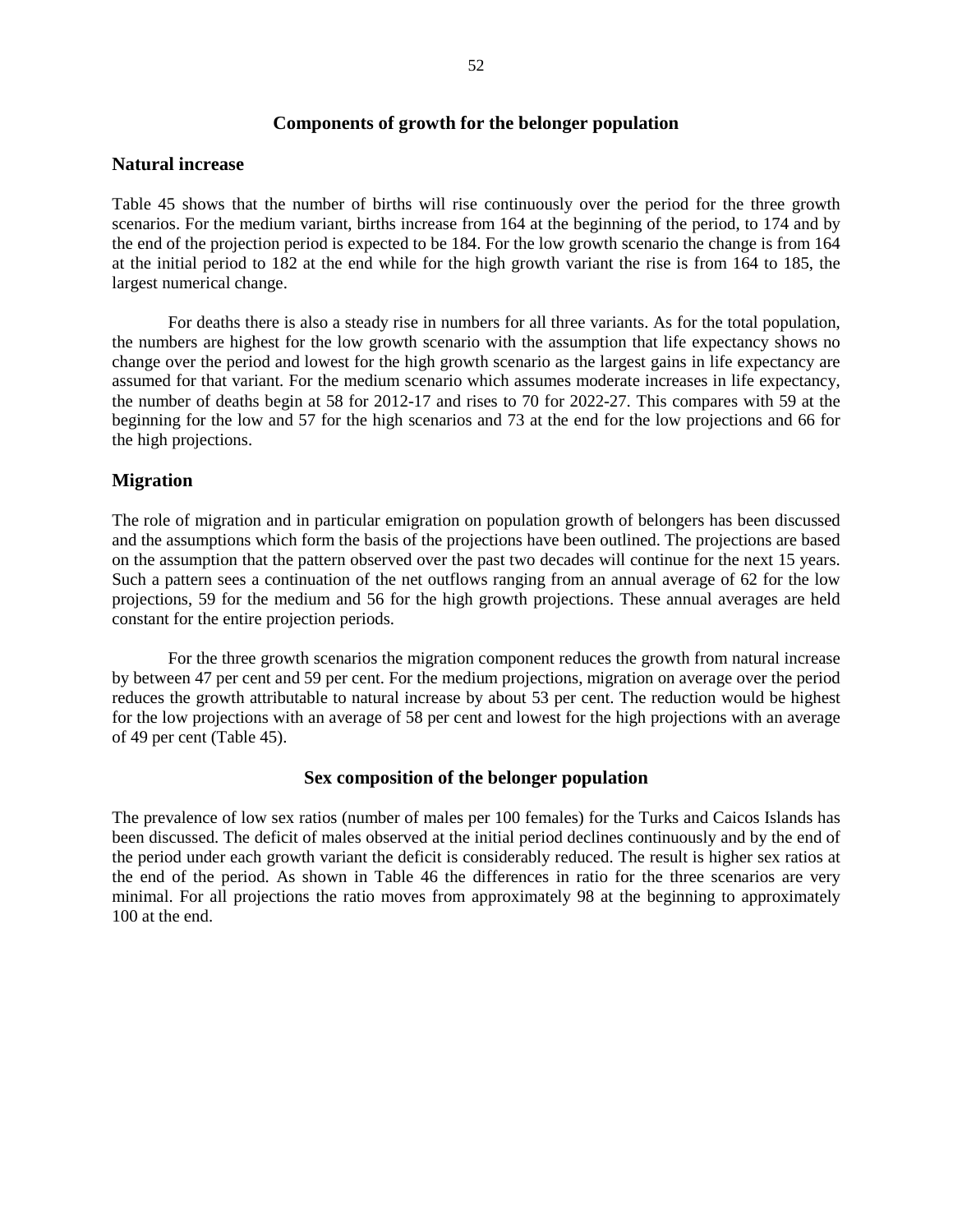| Growth scenario and year | Excess of males over females | Sex ratio (Males per 100 females) |
|--------------------------|------------------------------|-----------------------------------|
| Low projection           |                              |                                   |
| 2012                     | $-130$                       | 97.8                              |
| 2017                     | $-72$                        | 98.8                              |
| 2022                     | $-28$                        | 99.5                              |
| 2027                     | $-1$                         | 100.0                             |
| <b>Medium</b> projection |                              |                                   |
| 2012                     | $-130$                       | 97.8                              |
| 2017                     | $-76$                        | 98.7                              |
| 2022                     | $-35$                        | 99.4                              |
| 2027                     | $-8$                         | 99.9                              |
| <b>High projection</b>   |                              |                                   |
| 2012                     | $-130$                       | 97.8                              |
| 2017                     | $-80$                        | 98.7                              |
| 2022                     | $-45$                        | 99.3                              |
| 2027                     | $-21$                        | 99.7                              |

**Table 46 Excess of males and sex ratios for belongers by growth scenarios, 2012-2027** 

## **Age structure of the belonger population**

The pyramids in Figures 11-13 are based on the age distribution of belongers for the base period (shaded) superimposed on the pyramid based on the structure at the end of the projection period. The slight widening of the horizontal bars for each age group (un-shaded area) is reflective of the population increases in the age groups. The wider un-shaded bars at the base of each pyramid are directly related to the decreases in the number and proportion of young children.

**Figure 11 Age sex pyramid for belongers – Low growth scenario 2012 and 2027** 



53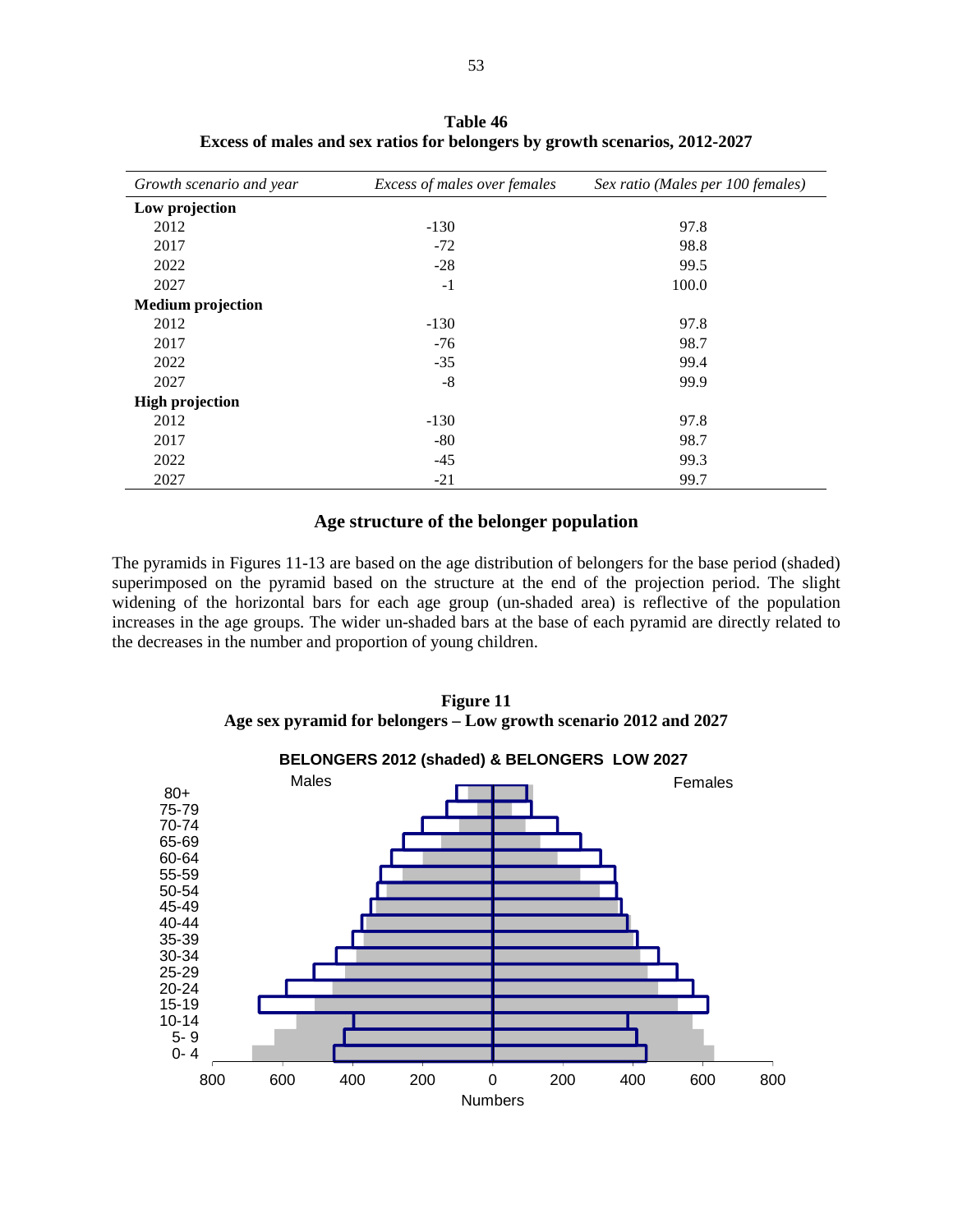**Figure 12 Age sex pyramid for belongers – Medium growth scenario 2012 and 2027** 



**BELONGERS 2012 (shaded) & BELONGERS MEDIUM 2027**

**Figure 13 Age Sex Pyramid for Belongers – High Growth Scenario 2012 and 2027** 



**BELONGERS 2012 (shaded) & BELONGERS HIGH 2027**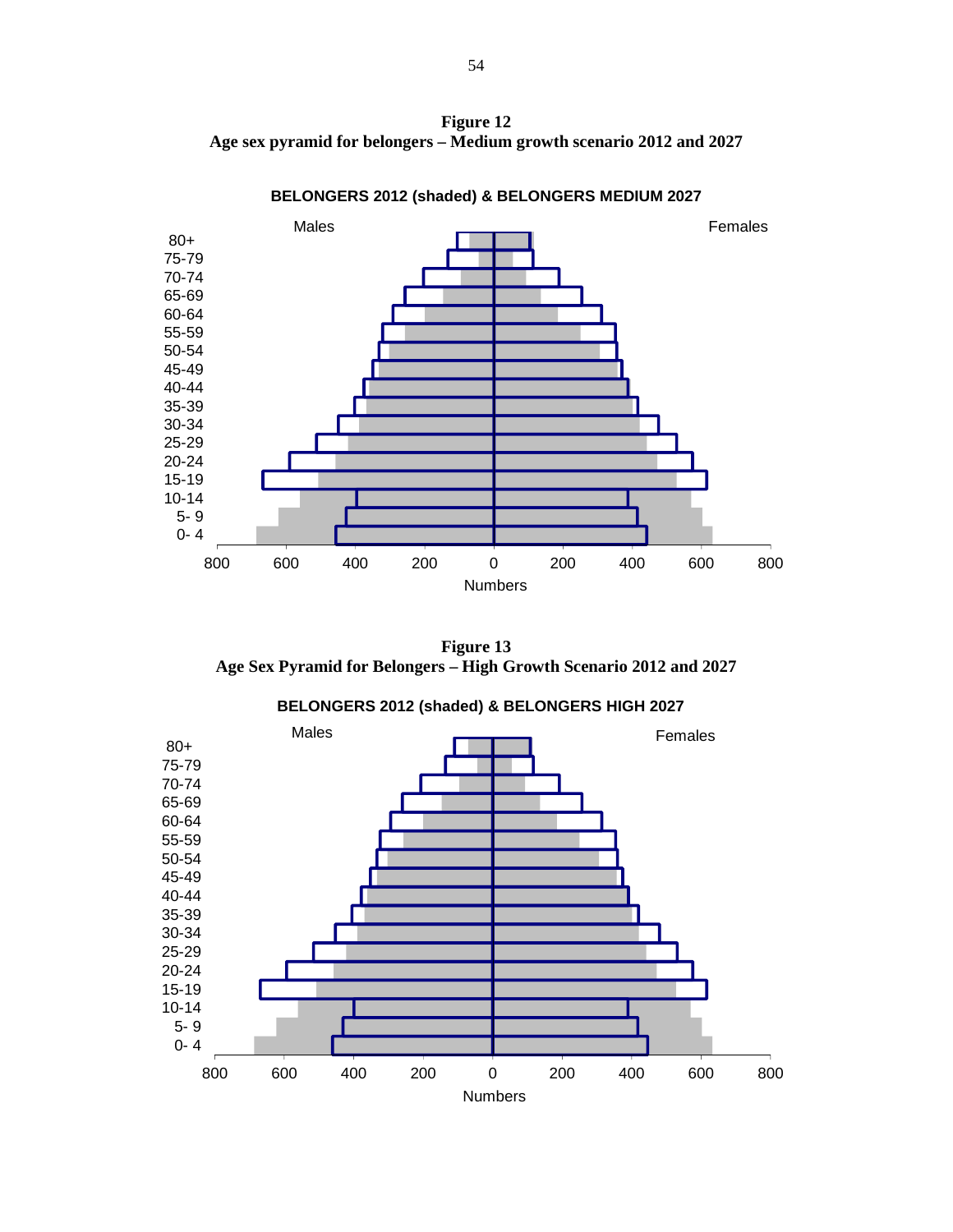## **Young belonger children**

Table 47 shows that numerically this age group will decline for belongers for all three projection scenarios. The increase in fertility observed for these women is not enough to offset the small losses due to migration and deaths and the larger declines as one cohort of the population ages and moves into another age group. For the medium growth scenario the fall is from 3,675 in 2012 to 2,525 in 2027 reflecting an average annual rate of decrease of 2.5 per cent. For the high growth projections the change is to a total of 2,544 at the end of the projection period. The largest decline is observed for the low projections, at a rate of 2.6 per cent per annum for a total of 2,508 in 2027. As the population decreases numerically, the share of the total also decreases. For all growth scenarios children of this age group account for between 31 per cent at the initial period and approximately 20 per cent by the end of the period.

| <i>Item</i>                  | 2012  | 2017  | 2022  | 2027  | Annual average<br>rate of growth<br>( <i>percentage</i> )<br>2012-2027 |
|------------------------------|-------|-------|-------|-------|------------------------------------------------------------------------|
| Low projection               |       |       |       |       |                                                                        |
| Number of persons 0-14 years | 3,675 | 3,324 | 2,933 | 2,508 | $-2.55$                                                                |
| Percentage of total          | 31.2  | 27.7  | 24.0  | 20.1  |                                                                        |
| <b>Medium Projection</b>     |       |       |       |       |                                                                        |
| Number of persons 0-14 years | 3,675 | 3,324 | 2.942 | 2,525 | $-2.50$                                                                |
| Percentage of total          | 31.2  | 27.6  | 23.9  | 20.1  |                                                                        |
| <b>High Projection</b>       |       |       |       |       |                                                                        |
| Number of persons 0-14 years | 3,675 | 3,328 | 2.953 | 2.544 | $-2.45$                                                                |
| Percentage of total          | 31.2  | 27.6  | 23.9  | 20.1  |                                                                        |

**Table 47 Distribution of the belonger population 0-14 years old by growth scenarios, 2012-2027** 

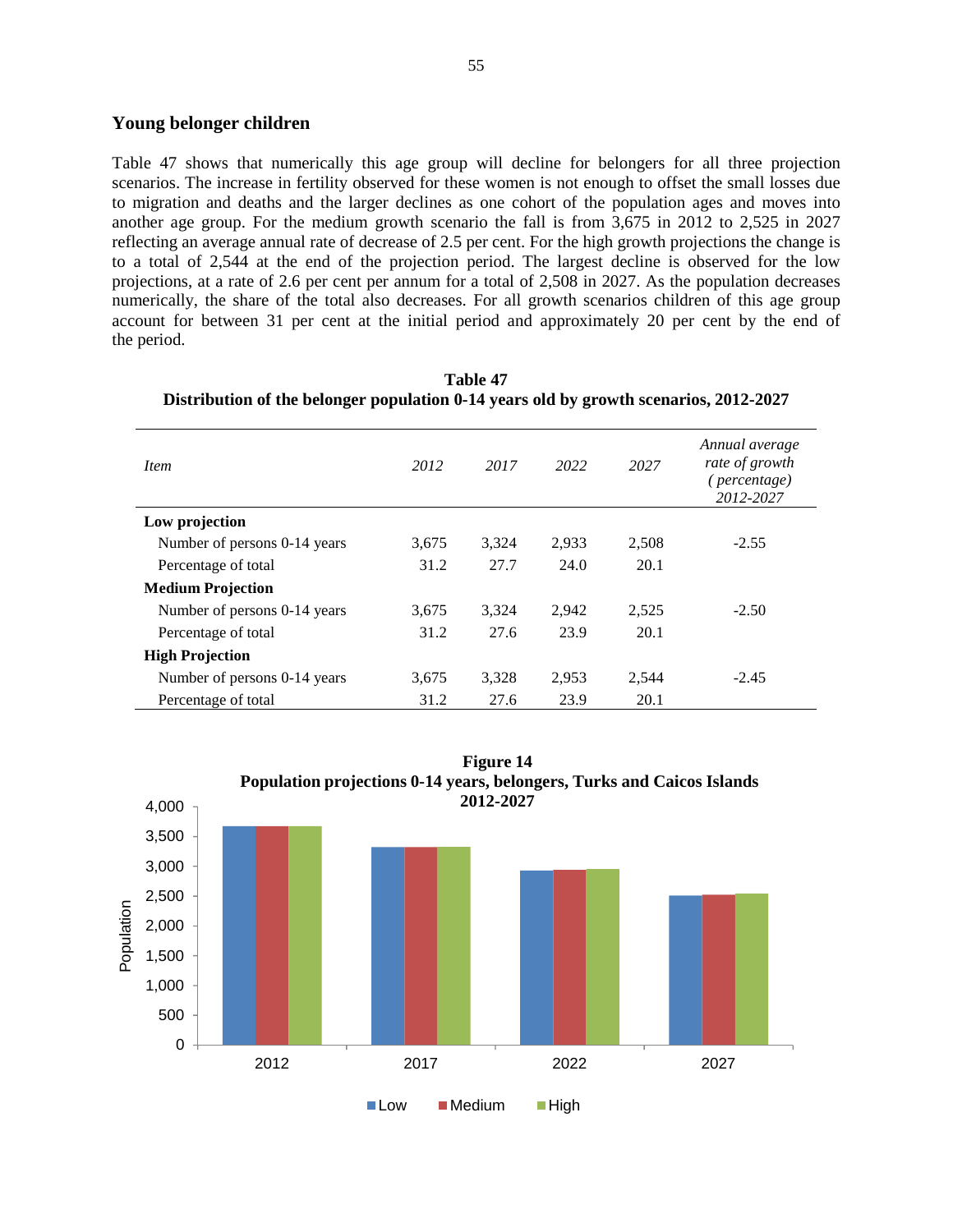### **The belonger population of school age**

In 2012, the number of belonger children of school age was approximately 2,400 representing 20 per cent of the total population (Table 48). In all three growth scenarios the number of children of this age group falls, to 1,626 for the medium growth, 1,617 for the low growth and 1,637 for the high growth scenario. The average annual rate of decline is highest (2.5 per cent) for the low and medium projections. The negative growth rate for the population 5-14 years old, for the high projections is expected to be 2.4 per cent.

| <i>Item</i>                  | 2012  | 2017  | 2022  | 2027  | Annual average<br>rate of growth<br>( <i>percentage</i> )<br>2012-2027 |
|------------------------------|-------|-------|-------|-------|------------------------------------------------------------------------|
| Low projections              |       |       |       |       |                                                                        |
| Number of persons 5-14 years | 2,356 | 2,524 | 2.091 | 1,617 | $-2.51$                                                                |
| Percentage of total          | 20.0  | 21.0  | 17.1  | 13.0  |                                                                        |
| <b>Medium projections</b>    |       |       |       |       |                                                                        |
| Number of persons 5-14 years | 2,356 | 2,524 | 2.093 | 1,626 | $-2.47$                                                                |
| Percentage of total          | 20.0  | 21.0  | 17.0  | 12.9  |                                                                        |
| <b>High projections</b>      |       |       |       |       |                                                                        |
| Number of persons 5-14 years | 2.356 | 2,525 | 2.097 | 1,637 | $-2.43$                                                                |
| Percentage of total          | 20.0  | 21.0  | 17.0  | 12.9  |                                                                        |

| <b>Table 48</b>                                                                           |  |
|-------------------------------------------------------------------------------------------|--|
| Distribution of the population of belongers 5-14 years old by growth scenarios, 2012-2027 |  |

## **The belonger youth**

Table 49 shows that the population of belongers 15-29 years old, numbered just over 2,800 at 2012, representing 24 per cent of the total population. This population grows at an annual average rate of 1.4 per cent for the medium growth scenario to reach 3,489 at the end of the projection period. The largest numerical increase for the age group will be highest (3,501) at the end of the projection period, for the high growth scenario. Under the low growth scenario the population in 2027 will be 3,478. Under all three scenarios this age group accounts for about 28 per cent of the total population.

**Table 49 Distribution of the belonger population 15-29 years old by growth scenarios, 2012-2027** 

| <i>Item</i>                   | 2012  | 2017  | 2022  | 2027  | Annual average<br>rate of growth<br>(percentage)<br>2012-2027 |
|-------------------------------|-------|-------|-------|-------|---------------------------------------------------------------|
| Low projections               |       |       |       |       |                                                               |
| Number of persons 15-29 years | 2,830 | 3,003 | 3,234 | 3,478 | 1.37                                                          |
| Percentage of total           | 24.0  | 25.0  | 26.4  | 27.9  |                                                               |
| <b>Medium projections</b>     |       |       |       |       |                                                               |
| Number of persons 15-29 years | 2,830 | 3,008 | 3,243 | 3,489 | 1.40                                                          |
| Percentage of total           | 24.0  | 25.0  | 26.4  | 27.8  |                                                               |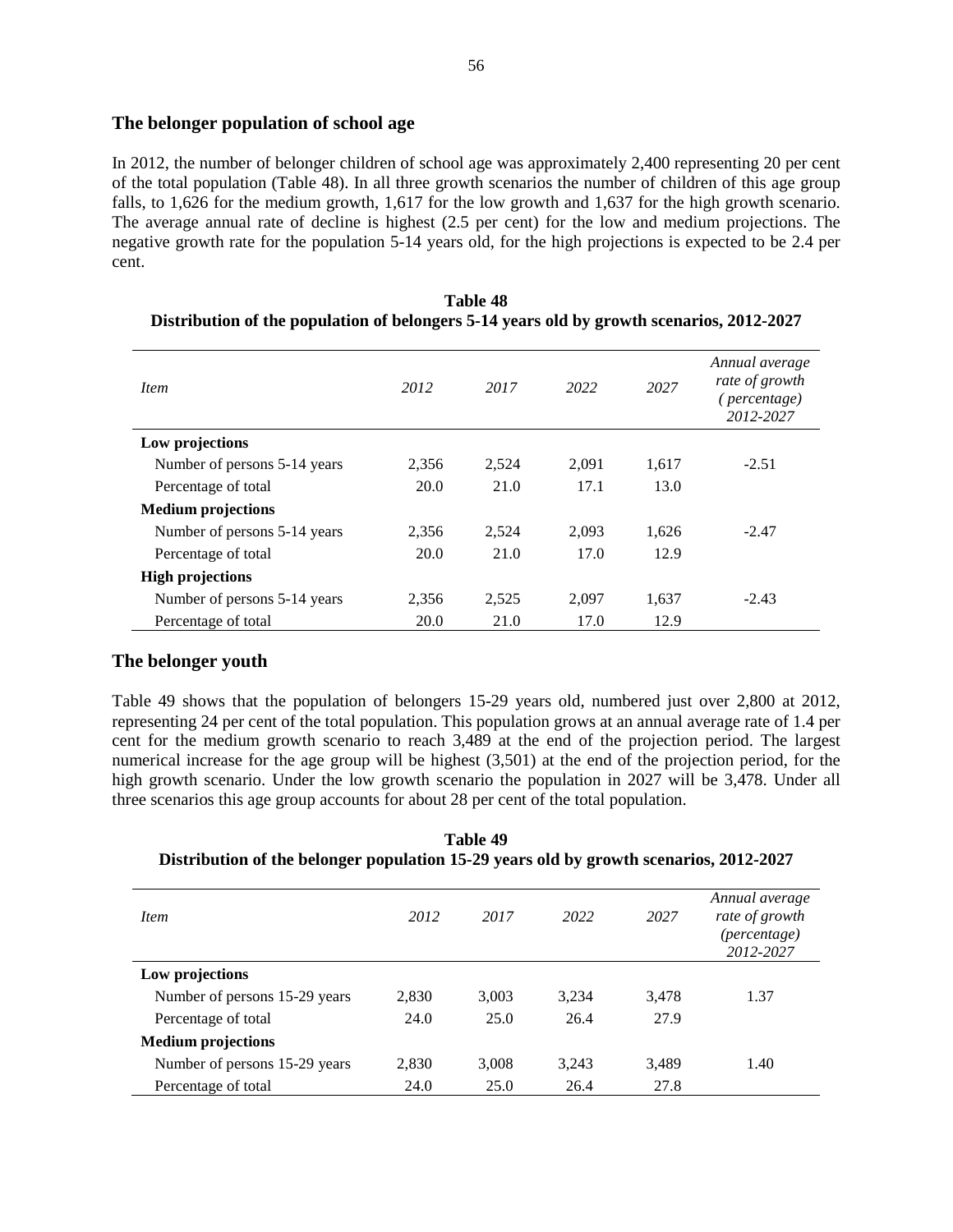| T AUIU +7 (COIIUIUUUU)        |       |       |       |       |                                                               |
|-------------------------------|-------|-------|-------|-------|---------------------------------------------------------------|
| <i>Item</i>                   | 2012  | 2017  | 2022  | 2027  | Annual average<br>rate of growth<br>(percentage)<br>2012-2027 |
| <b>High projections</b>       |       |       |       |       |                                                               |
| Number of persons 15-29 years | 2,830 | 3,012 | 3,250 | 3,501 | 1.42                                                          |
| Percentage of total           | 24.0  | 25.0  | 26.3  | 27.6  |                                                               |

## **The belonger population of working age**

Table 49 (concluded)

The population of belongers aged 15-64 years accounted for 62 per cent of the population in 2012 and throughout the projection period under all scenarios, increases in the share of the total population are observed (Table 50). Under the medium projections the population of working age would move from 7,358 at an annual rate of growth of 1.0 per cent to 8,680. This compares to the total of 8,732 to be attained under the high projections. Under the low growth scenario the population would be 8,632 at the end of the projection period.

**Table 50 Distribution of the belonger population 15-64 years old by growth scenarios, 2012-2027** 

| <i>Item</i>                   | 2012  | 2017  | 2022  | 2027  | Annual average<br>rate of growth<br><i>(percentage)</i><br>2012-2027 |
|-------------------------------|-------|-------|-------|-------|----------------------------------------------------------------------|
| Low projections               |       |       |       |       |                                                                      |
| Number of persons 15-64 years | 7.358 | 7.789 | 8.206 | 8.632 | 1.06                                                                 |
| Percentage of total           | 62.4  | 64.9  | 67.1  | 69.2  |                                                                      |
| <b>Medium projections</b>     |       |       |       |       |                                                                      |
| Number of persons 15-64 years | 7.358 | 7.804 | 8.237 | 8.680 | 1.01                                                                 |
| Percentage of total           | 62.4  | 64.9  | 67.0  | 69.1  |                                                                      |
| <b>High projections</b>       |       |       |       |       |                                                                      |
| Number of persons 15-64 years | 7.358 | 7,816 | 8,265 | 8.732 | 1.14                                                                 |
| Percentage of total           | 62.4  | 64.9  | 67.0  | 69.0  |                                                                      |

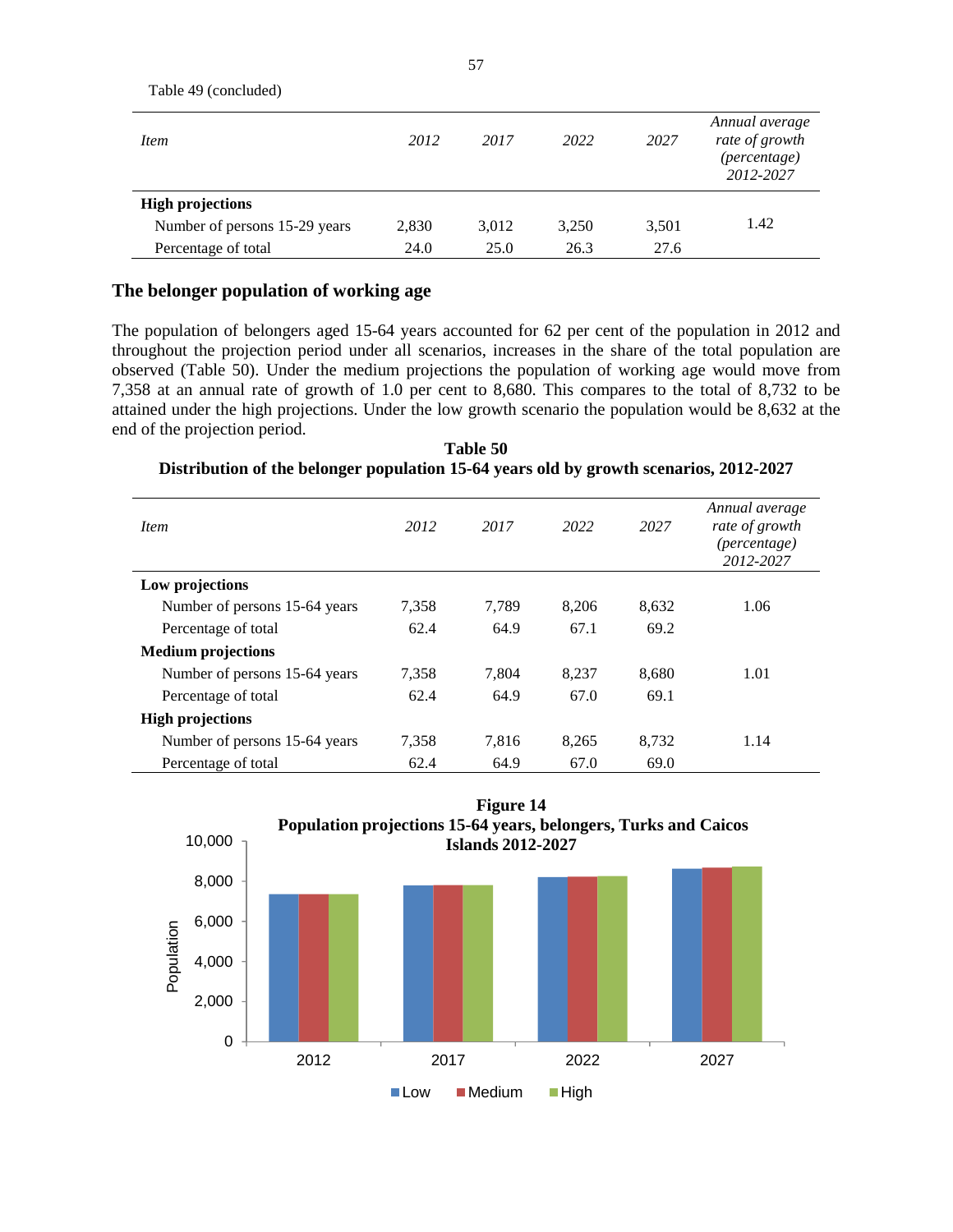The age dependency ratios presented in Table 51 show that at 2012 there were about 50 persons of ages under 15 years and 10 persons aged 65 years or over to every 100 persons of working age. The results of the projections show that under the three growth scenarios youth dependency declines continuously and will be about 29 per 100 down from 50 per 100. On the other hand the old-age dependency ratio moves up, by 52 per cent from 10 per 100 to 16 per 100 under the medium variant and by 54 per cent to 16 per 100 under the high growth variant. Under the low growth scenario the rise will be by 50 per cent to 15 per 100.

| <i>Item</i>               | 2012 | 2017 | 2022 | 2027 | Percentage<br>change 2012-<br>2027 |
|---------------------------|------|------|------|------|------------------------------------|
| Low projections           |      |      |      |      |                                    |
| Youth dependency ratio    | 49.9 | 42.7 | 35.7 | 29.1 | $-41.8$                            |
| Old age dependency ratio  | 10.3 | 11.4 | 13.4 | 15.4 | 50.1                               |
| Total dependency ratio    | 60.2 | 54.1 | 49.1 | 44.5 | $-26.1$                            |
| <b>Medium</b> projections |      |      |      |      |                                    |
| Youth dependency ratio    | 49.9 | 42.6 | 35.7 | 29.1 | $-41.8$                            |
| Old age dependency ratio  | 10.3 | 11.5 | 13.5 | 15.7 | 52.2                               |
| Total dependency ratio    | 60.2 | 54.1 | 49.2 | 44.7 | $-25.7$                            |
| <b>High projections</b>   |      |      |      |      |                                    |
| Youth dependency ratio    | 49.9 | 42.6 | 35.7 | 29.1 | $-41.7$                            |
| Old age dependency ratio  | 10.3 | 11.5 | 13.6 | 15.9 | 54.4                               |
| Total dependency ratio    | 60.2 | 54.1 | 49.4 | 45.0 | $-25.3$                            |

**Table 51 Age dependency ratios of the belonger population by growth scenarios, 2012-2027** 

#### **The older ages of the belonger population**

Table 52 shows the very high rates of growth for the population of ages 65 years and over. In 2012, at the beginning of the projection period the population in this age group numbered 757 and accounted for about 6 per cent of the total population. Under the medium scenario the number moves to 1,359, with the percentage of the population moving to approximately 11 per cent. The highest rate of growth of 4.0 per cent per annum is observed under the high growth variant which takes the population to 1,387. Under the low growth variant the population in this age group increases to 1,333.

**Table 52 Distribution of the belonger population 65 years old and over by growth scenarios, 2012-2027** 

| <i>Item</i>                         | 2012 | 2017 | 2022  | 2027  | Annual average<br>rate of growth<br>(percentage)<br>2012-2027 |
|-------------------------------------|------|------|-------|-------|---------------------------------------------------------------|
| Low projections                     |      |      |       |       |                                                               |
| Number of persons 65 years and over | 757  | 891  | 1.097 | 1,333 | 3.77                                                          |
| Percentage of total                 | 6.4  | 7.4  | 9.0   | 10.7  |                                                               |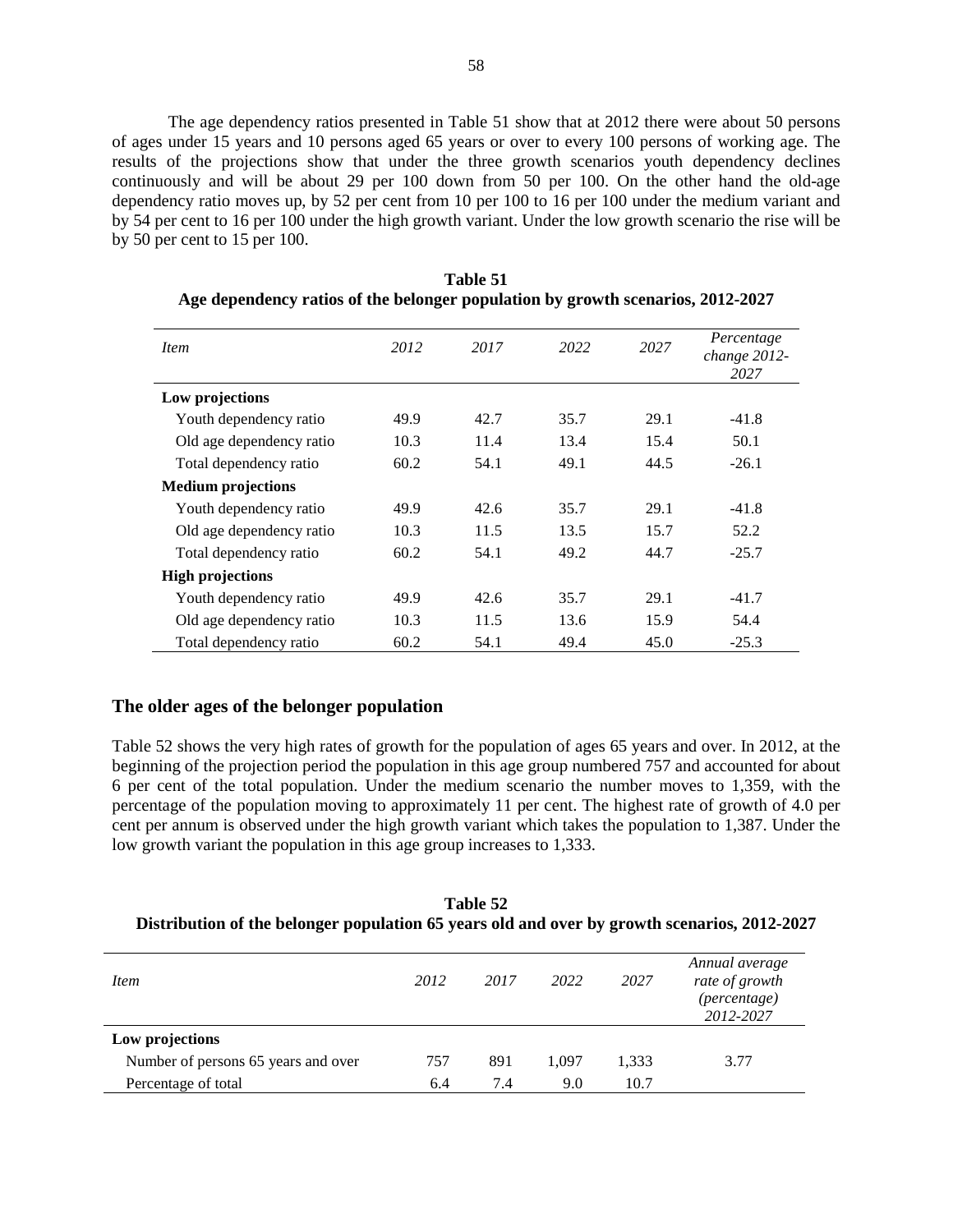| <i>Item</i>                         | 2012 | 2017 | 2022  | 2027  | Annual average<br>rate of growth<br>(percentage)<br>2012-2027 |
|-------------------------------------|------|------|-------|-------|---------------------------------------------------------------|
| <b>Medium projections</b>           |      |      |       |       |                                                               |
| Number of persons 65 years and over | 757  | 898  | 1.114 | 1,359 | 3.90                                                          |
| Percentage of total                 | 6.4  | 7.5  | 9.1   | 10.8  |                                                               |
| <b>High projections</b>             |      |      |       |       |                                                               |
| Number of persons 65 years and over | 757  | 900  | 1,127 | 1,387 | 4.04                                                          |
| Percentage of total                 | 6.4  | 7.5  | 9.1   | 11.0  |                                                               |



**Table 53 Median ages (in years) of belongers by growth scenarios, 2012-2027** 

| Year                  | Low projection | Medium projection | <b>High projection</b> |
|-----------------------|----------------|-------------------|------------------------|
| 2012                  | 26.5           | 26.5              | 26.5                   |
| 2017                  | 28.2           | 28.2              | 28.2                   |
| 2022                  | 29.8           | 29.8              | 29.8                   |
| 2027                  | 31.5           | 31.5              | 31.5                   |
| Years added 2012-2027 | 5.0            | 5.0               | 5.0                    |

The median age under all growth scenarios (Table 53) will increase from 27 years to around 32 years, an addition of approximately 5 years over the 15 year period.

Table 52 (concluded)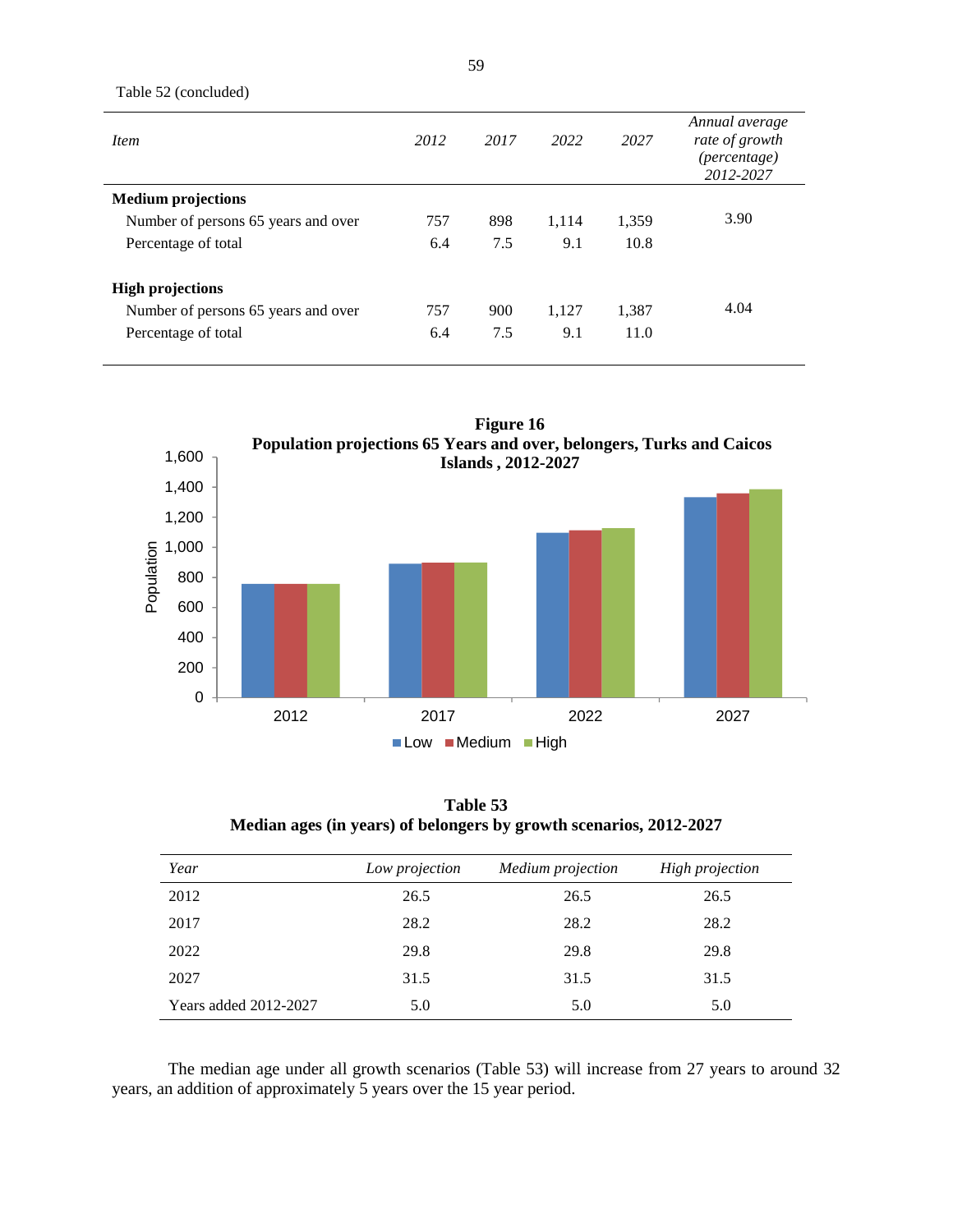# **C. NON-BELONGERS**

All three scenarios show that the population of non-belongers will increase continuously for the 15 year projection period. The high projection shows the largest population, 48,794 by 2027, while the medium projection shows a total of 42,934 at that date. The smallest population (38,261 people) of the three scenarios is projected by the low projections. All scenarios show large increases over the base year 2012. The high and medium projections show a doubling of the population by 2027 with increases of 22,525, and 28,385 respectively over the year 2012, while the low projection shows an increase of 17,852.

| Year                   | Low projection | Medium projection | <b>High projection</b> |
|------------------------|----------------|-------------------|------------------------|
| 2012                   | 20,409         | 20,409            | 20,409                 |
| 2017                   | 26,370         | 27,762            | 29,553                 |
| 2022                   | 32,405         | 35,384            | 39,153                 |
| 2027                   | 38,261         | 42,934            | 48.794                 |
| Total increase 2012-27 | 17,852         | 22,525            | 28,385                 |

## **Table 54 Population projections by growth scenarios for non-belongers, 2012-2027**

#### **The population growth rate for non-belongers**

Population change for the non-belonger population is shown in Table 55. Growth rates for non-belongers will be large throughout. According to the medium growth scenario the population will grow at an average annual rate of 6.2 per cent declining to 3.9 per cent. For the high scenario the rate begins at 7.4 per cent and by the end will have declined to 4.4 per cent. The low projections will see growth at lower rates of 5.1 per cent and 3.3 per cent at the beginning and the end respectively.

#### **Components of growth for the non-belonger population**

#### **Natural increase**

Table 55 shows that the number of births rises continuously over the projection period for the three growth scenarios. For the medium variant births increase from 409 at the beginning of the period, to 493 and by the end of the projection period is expected to be 522. For the low growth scenario the change is from 390 at the initial period to 445 at the end while for the high growth variant the rise is from 435 to 625, the largest numerical change.

For deaths also there is a steady rise in numbers for all three variants. As for belongers, and as reflected by the overall total population, the numbers are highest for the low growth scenario as the assumption is that life expectancy shows no change over the period and lowest for the high growth scenario as the largest gains in life expectancy are assumed for this variant. In all cases the number of deaths more than doubles at the end of the period an expected outcome from the ageing of a population of the size of the non-belongers. For the medium scenario which assumes moderate increases in life expectancy the number of deaths begin at 60 for 2012-17 and reaches 131 at 2022-27. This compares with 60 at the beginning for the low and 61 for the high scenarios and 135 at the end for the low projections and 130 for the high projections.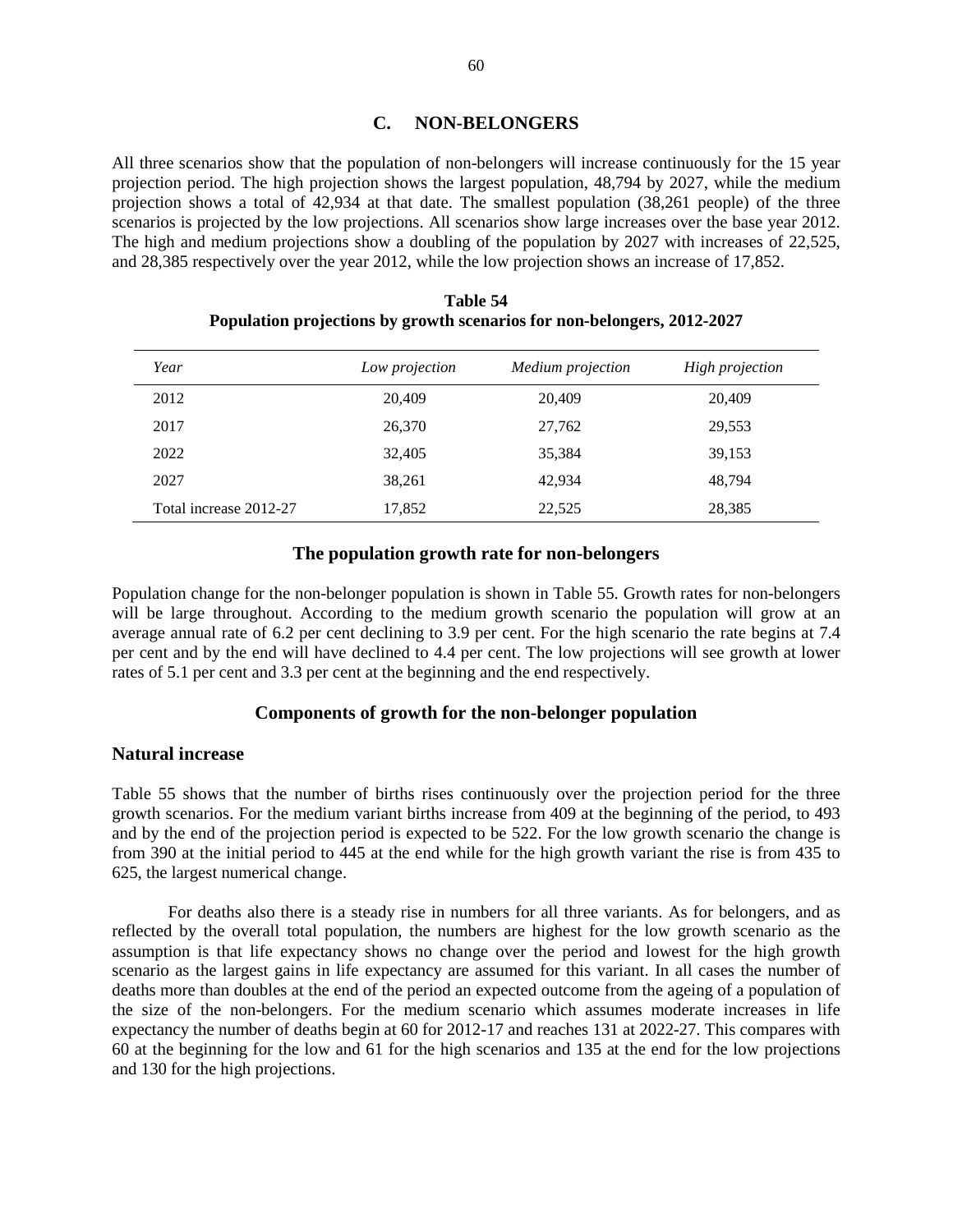| <i>Item</i>                         | 2012-17  | 2017-22  | 2022-27  |
|-------------------------------------|----------|----------|----------|
| Low projections                     |          |          |          |
| <b>Births</b>                       | 390      | 435      | 445      |
| Deaths                              | 60       | 90       | 135      |
| Natural increase                    | 330      | 345      | 310      |
| Net-migration                       | $+862$   | $+862$   | $+862$   |
| Contribution to growth by migration | 72       | 71       | 74       |
| Crude birth rate                    | 16.28    | 14.54    | 12.40    |
| Crude death rate                    | 2.49     | 2.98     | 3.74     |
| Rate of natural increase            | 13.79    | 11.56    | 8.66     |
| Net migration rate                  | $+36.15$ | $+28.82$ | $+24.03$ |
| Population growth rate              | 5.13     | 4.12     | 3.32     |
| <b>Medium projections</b>           |          |          |          |
| <b>Births</b>                       | 409      | 493      | 522      |
| Deaths                              | 60       | 88       | 131      |
| Natural increase                    | 349      | 405      | 391      |
| Net-migration                       | $+1120$  | $+1120$  | $+1120$  |
| Contribution to growth by migration | 76       | 73       | 74       |
| Crude birth rate                    | 16.53    | 15.31    | 13.09    |
| Crude death rate                    | 2.42     | 2.71     | 3.27     |
| Rate of natural increase            | 14.11    | 12.6     | 9.82     |
| Net migration rate                  | $+45.52$ | $+34.80$ | $+28.13$ |
| Population growth rate              | 6.15     | 4.85     | 3.87     |
| <b>High Projections</b>             |          |          |          |
| <b>Births</b>                       | 435      | 570      | 625      |
| Deaths                              | 61       | 89       | 130      |
| Natural Increase                    | 374      | 481      | 495      |
| Net-migration                       | $+1,460$ | $+1,460$ | $+1,460$ |
| Contribution to growth by migration | 80       | 75       | 75       |
| Crude birth rate                    | 17.57    | 16.17    | 13.89    |
| Crude death rate                    | 2.48     | 2.5      | 2.87     |
| Rate of natural increase            | 15.09    | 13.67    | 11.02    |
| Net migration rate                  | $+59.39$ | $+41.51$ | $+32.45$ |
| Population growth rate              | 7.4      | 5.63     | 4.40     |

**Table 55 Summary of demographic indicators for non-belongers by growth scenarios, 2012-2027** 

*Note:* Data represent annual averages.

\*Represents the percentage contribution to growth by net-migration.

# **Migration**

The role of migration and in particular immigration on population growth of non-belongers has been discussed and the assumptions which form the basis of the projections have been outlined. The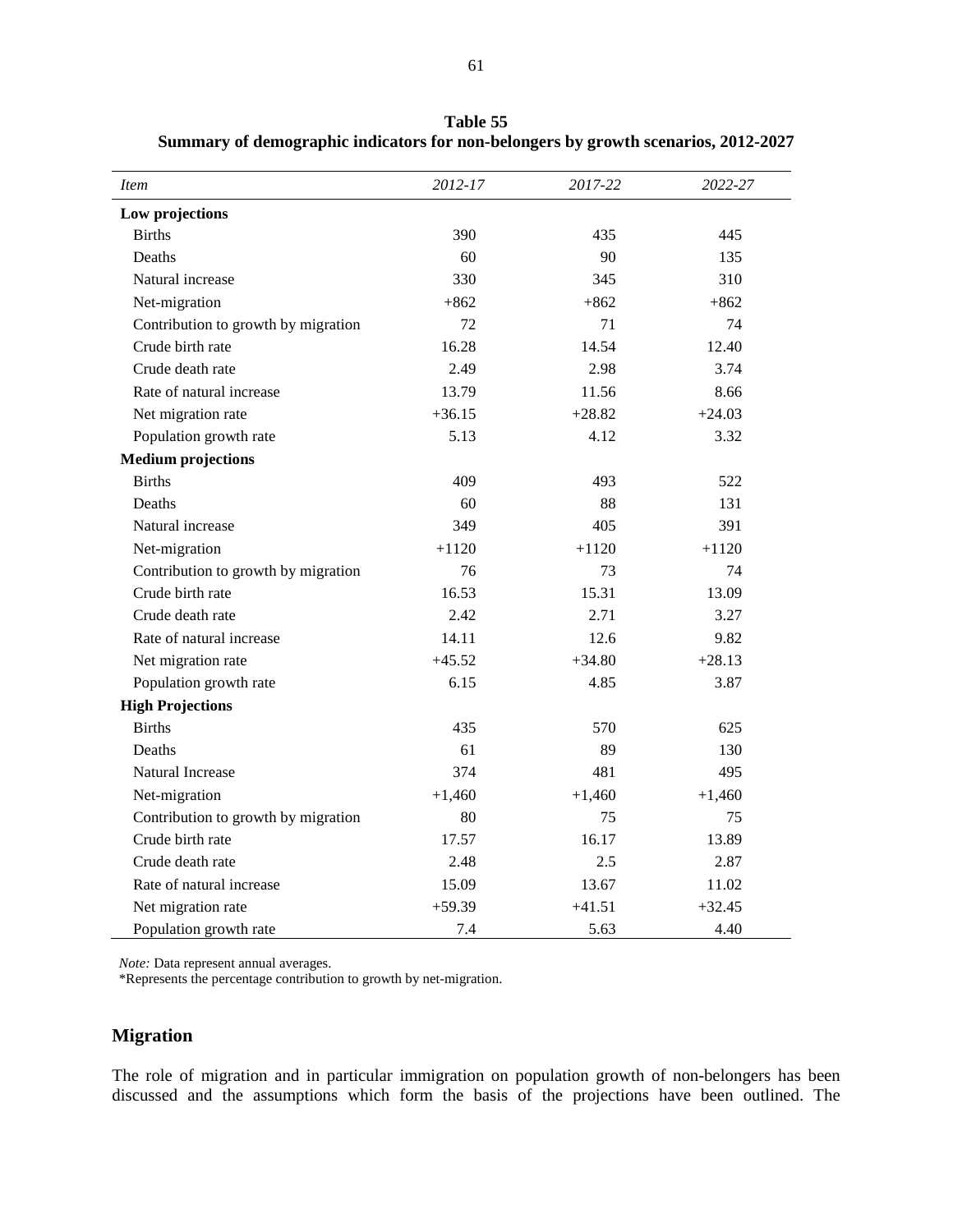projections are based on the assumption that the pattern observed over the past two decades will continue for the next 15 years. Such a pattern sees a continuation of the net inflows ranging from an annual average of 862 for the low projections, 1,120 for the medium and 1,460 for the high growth projections. These annual averages are held constant for the entire projection periods.

For the three growth scenarios the migration component contributes more than 70 per cent of the additions to the population. For the medium projections migration on average over the period contributes 75 per cent of the total growth. The contribution would be highest for the high projections with an average of 77 per cent and lowest for the low projections with an average of 72 per cent (Table 55).

#### **Sex composition of the non-belonger population**

The prevalence of low sex ratios (number of males per 100 females) for the Turks and Caicos Islands has been discussed. There is very little difference between the sex ratios for the three scenarios. As shown in Table 56 the ratios range between 106 and 107 over the projection period.

| Projection scenario and year | Excess of males over<br>females | Sex ratio (males per 100<br><i>females</i> ) |  |  |
|------------------------------|---------------------------------|----------------------------------------------|--|--|
| Low projection               |                                 |                                              |  |  |
| 2012                         | 661                             | 106.7                                        |  |  |
| 2017                         | 808                             | 106.3                                        |  |  |
| 2022                         | 939                             | 106.0                                        |  |  |
| 2027                         | 1051                            | 105.6                                        |  |  |
| <b>Medium projection</b>     |                                 |                                              |  |  |
| 2012                         | 661                             | 106.7                                        |  |  |
| 2017                         | 876                             | 106.5                                        |  |  |
| 2022                         | 1074                            | 106.3                                        |  |  |
| 2027                         | 1248                            | 106.0                                        |  |  |
| <b>High projection</b>       |                                 |                                              |  |  |
| 2012                         | 661                             | 106.7                                        |  |  |
| 2017                         | 936                             | 106.5                                        |  |  |
| 2022                         | 1191                            | 106.3                                        |  |  |
| 2027                         | 1429                            | 106.0                                        |  |  |

**Table 56 Excess of males and sex ratios for belongers by growth scenarios, 2012-2027** 

#### **Age structure of the non-belonger population**

The pyramids at Figures 17-19 are based on the age distribution of non-belongers for the base period (shaded) superimposed on the pyramid based on the structure at the end of the projection period. What is immediately evident from the three pyramids is the extent of the un-shaded areas in the horizontal bars indicative of the expected large increases in the age groups for non-belongers. What is seen is a narrowing of the pyramid for the youth age groups (from about age 15 years to age 29 years) and little or no population increase in the number of persons in these age groups. The data to be presented will show smaller growth in this group. There is significant population growth for all other age groups.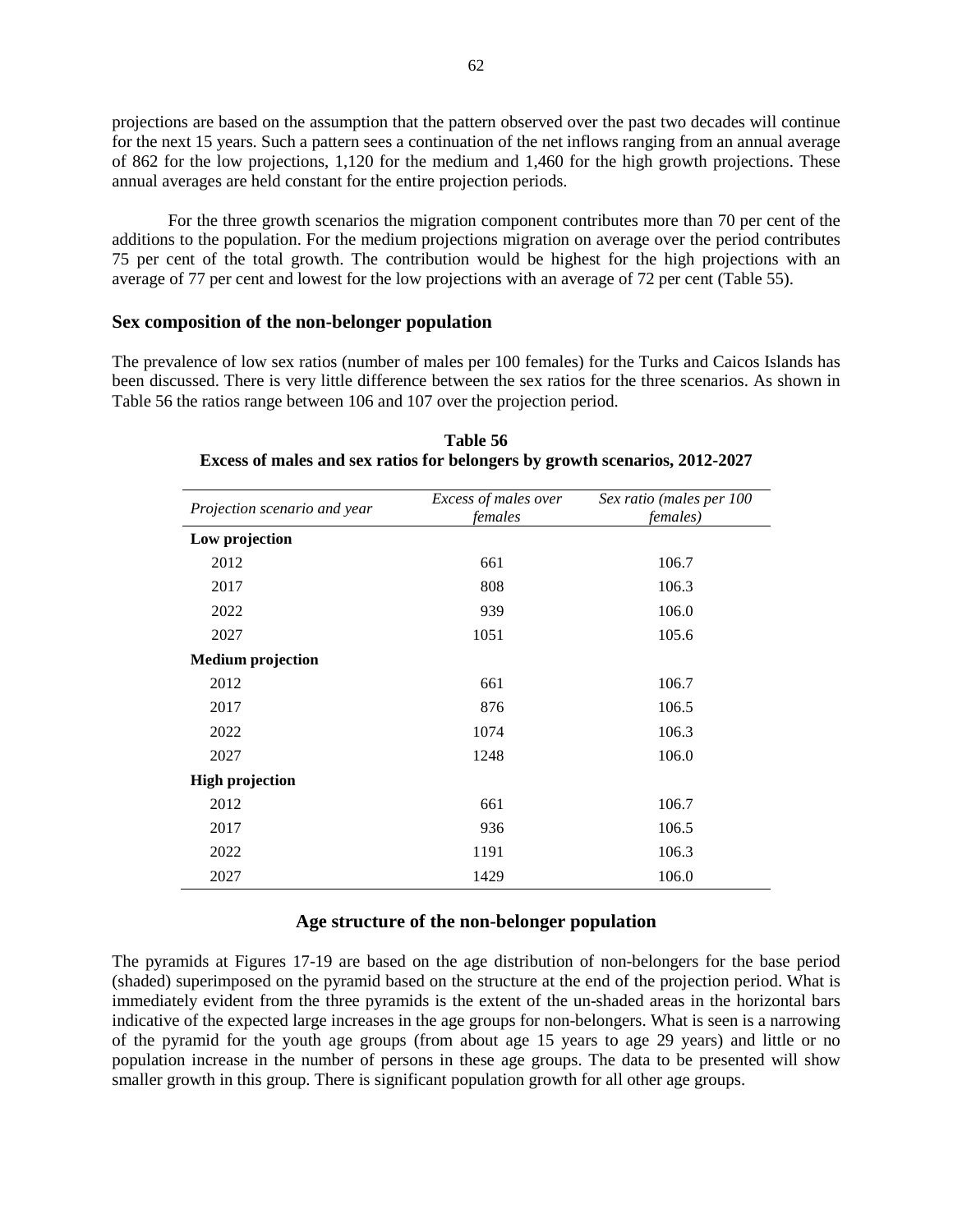**Figure 17 Age sex pyramid for non-belongers – Low growth scenario 2012 and 2027** 



**NON-BELONGERS 2012 (shaded) & NON-BELONGERS LOW 2027**

**Figure 18 Age sex pyramid for non-belongers – Medium growth scenario 2012 and 2027** 

**NON-BELONGERS 2012 (shaded) & NON-BELONGERS MEDIUM 2027**

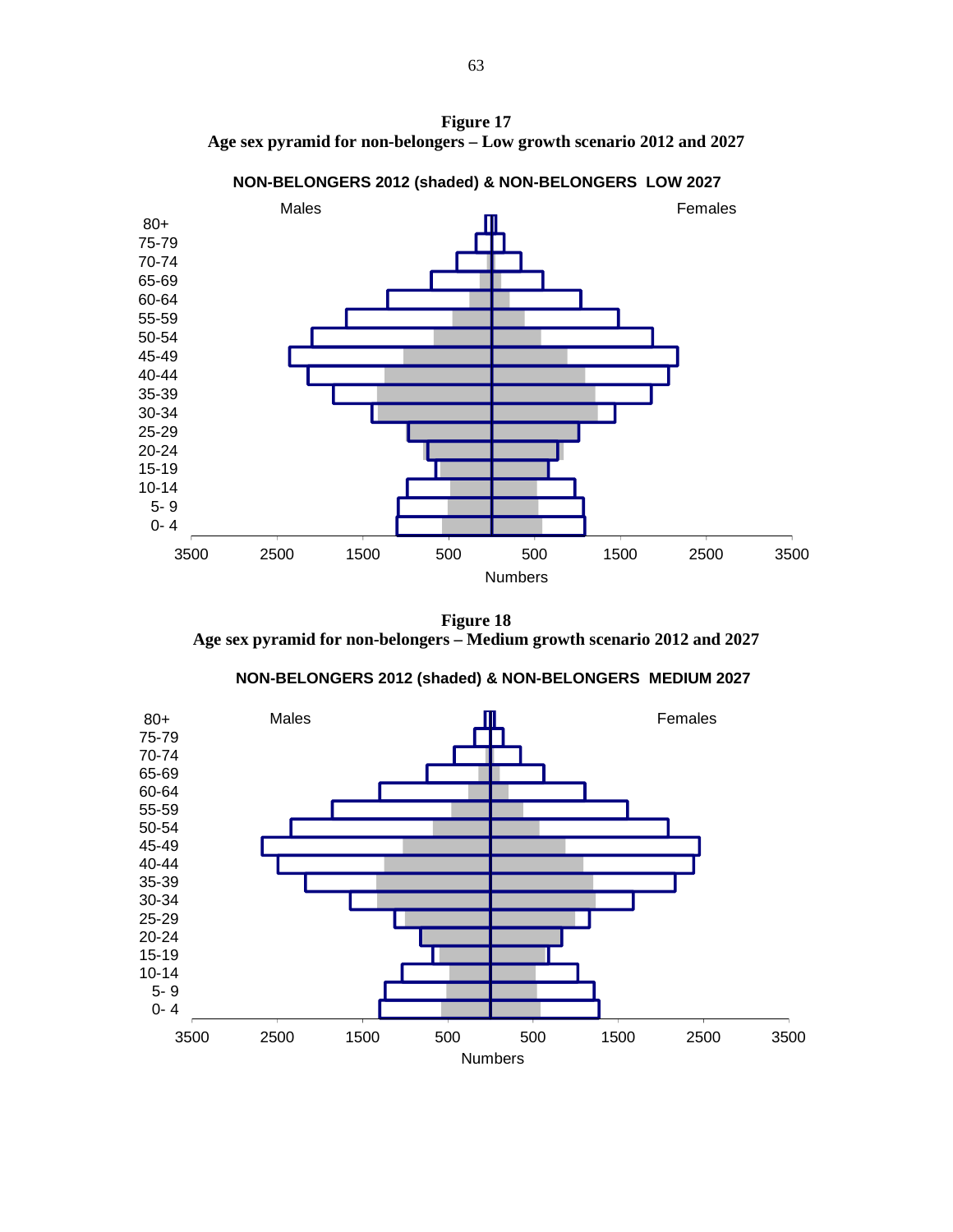



**NON-BELONGERS 2012 (shaded) & NON-BELONGERS HIGH 2027**

# **Young non-belonger children**

Table 57 shows that numerically this age group will grow for all three projection scenarios. While the size of the 0-14 year age group in a population generally reflects the changes in fertility over the period, for non-belongers, changes in this age group may also be indicative of children arriving as part of the immigrant population.

| <i>Item</i>                  | 2012  | 2017  | 2022  | 2027  | Annual average<br>rate of growth<br>(percentage)<br>2012-2027 |
|------------------------------|-------|-------|-------|-------|---------------------------------------------------------------|
| Low projections              |       |       |       |       |                                                               |
| Number of persons 0-14 years | 3,237 | 4,186 | 5,283 | 6.301 | 4.44                                                          |
| Percentage of total          | 15.9  | 15.9  | 16.3  | 16.5  |                                                               |
| <b>Medium</b> projections    |       |       |       |       |                                                               |
| Number of Persons 0-14 years | 3.237 | 4.293 | 5,684 | 7.087 | 5.22                                                          |
| Percentage of total          | 15.9  | 15.5  | 16.1  | 16.5  |                                                               |
| <b>High projections</b>      |       |       |       |       |                                                               |
| Number of Persons 0-14 years | 3.237 | 4,438 | 6.204 | 8.097 | 6.11                                                          |
| Percentage of total          | 15.9  | 15.0  | 15.8  | 16.6  |                                                               |

**Table 57 Distribution of the non-belonger population 0-14 years old by growth scenarios, 2012-2027**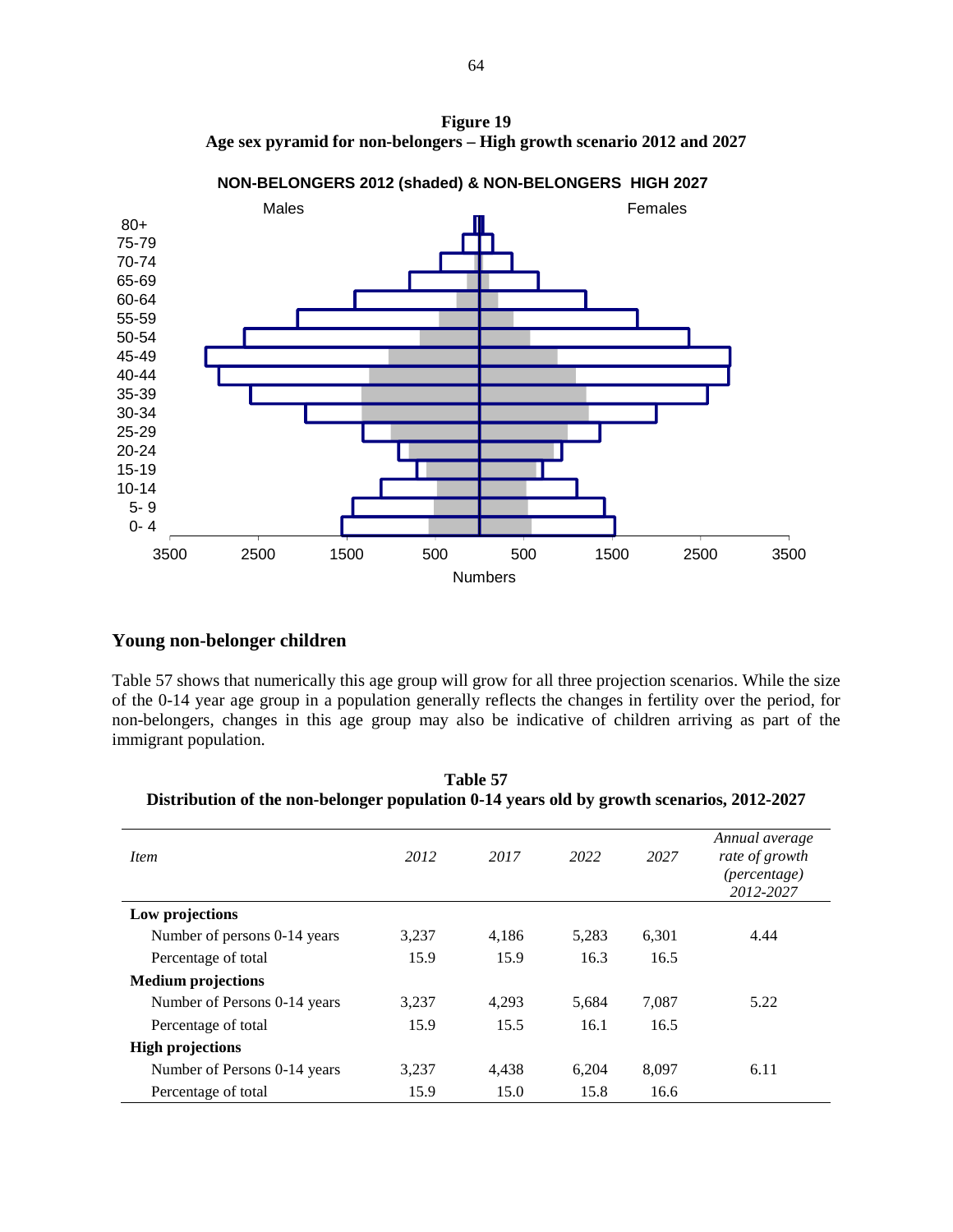For the medium growth scenario the growth is from 3,237 in 2012 to 7,087 in 2027 reflecting an average annual rate of growth of 5.2 per cent. For the high growth projections, the change is at a higher rate of growth, 6.1 per cent which yields a total of 8,097 at the end of the projection period. The smaller gains are observed for the low projections, from a rate of 4.4 per cent per annum for a total of 6,301 in 2027. As the population grows numerically, the share of the population will show small increases. For all growth scenarios children of this age group account for approximately 16 per cent which moves to approximately 17 per cent by the end of the period.



#### **The non-belongers population of school age**

In 2012, the number of children of school age was approximately 2,071 representing 10 per cent of the total population (Table 58). In all three growth scenarios the number of children of this age group will grow to 4,515 for the medium growth, 4,112 for the low growth and 5,028 for the high growth scenario. The average annual rate of growth will be highest (5.9 per cent) for the high projections. The growth rate for the population 5-14 years old for the medium projections will be 5.2 per cent and for the low, 4.6 per cent.

**Table 58 Distribution of the non-belonger population 5-14 years old by growth scenarios, 2012-2027** 

| <i>Item</i>                  | 2012  | 2017  | 2022  | 2027  | Annual average<br>rate of growth<br>(percentage)<br>2012-2027 |
|------------------------------|-------|-------|-------|-------|---------------------------------------------------------------|
| Low projections              |       |       |       |       |                                                               |
| Number of persons 5-14 years | 2,071 | 2,266 | 3,139 | 4,112 | 4.57                                                          |
| Percentage of total          | 10.1  | 15.0  | 10.1  | 8.6   |                                                               |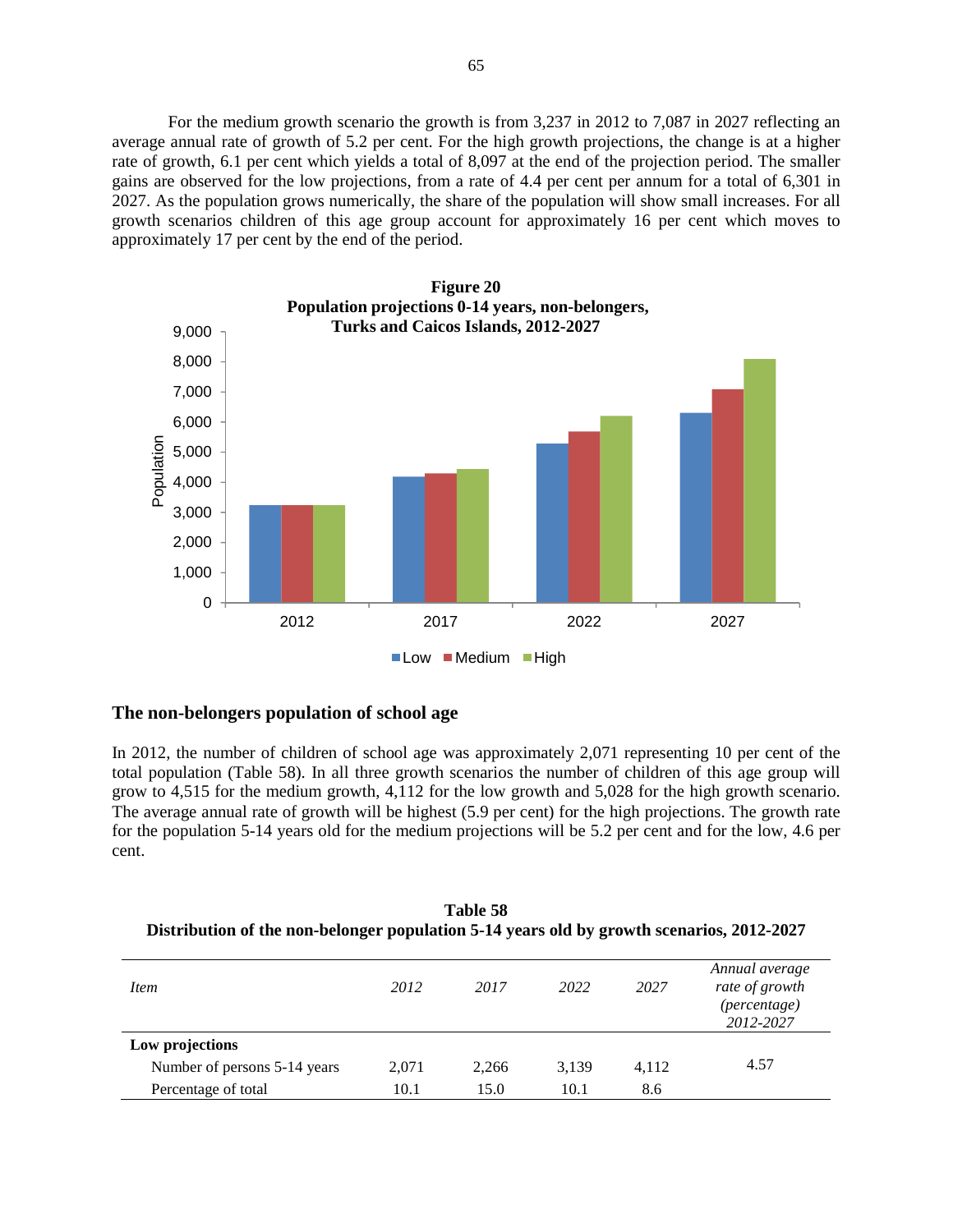| <i>Item</i>                  | 2012  | 2017  | 2022  | 2027  | Annual average<br>rate of growth<br>(percentage)<br>2012-2027 |
|------------------------------|-------|-------|-------|-------|---------------------------------------------------------------|
| <b>Medium Projections</b>    |       |       |       |       |                                                               |
| Number of persons 5-14 years | 2,071 | 2,278 | 3,253 | 4,515 | 5.20                                                          |
| Percentage of total          | 10.1  | 8.2   | 9.2   | 10.5  |                                                               |
| <b>High Projections</b>      |       |       |       |       |                                                               |
| Number of persons 5-14 years | 2,071 | 2,292 | 3,399 | 5,028 | 5.91                                                          |
| Percentage of total          | 10.1  | 7.8   | 8.7   | 10.3  |                                                               |

## **The non-belonger youth**

Table 58 (concluded)

As observed from the pyramid, the growth for the population 15-29 years is expected to be in stark contrast to other age groups. Table 59 shows that the population 15-29 years old, numbered 4,876 in 2012, representing about 24 per cent of the total population. This population grows at an annual average rate of only 0.6 per cent for the medium growth scenario to reach 5,300 at the end of the projection period. The growth rate for this age group will be highest (1.3 per cent) under the high growth scenario and the population at the end of the period will be 5,909 accounting for 12 per cent of the total population, a 50 per cent reduction in share over 2012. Under the low growth scenario there will be a negative rate of growth of 0.1 per cent and the population at 2027 would be 4,812 with a share of the population of approximately 13 per cent.

Generally, population growth for non-belongers at ages over 14 years is determined by immigration. The pattern of low growth for this age group can be explained by the fact that the population of this age group in 2027 would be from the cohort of 0-14 years old in 2012 and 5-19 years in 2017 which are age groups for which assumed levels of immigration are very minimal. Immigration becomes an important determinant nearing the end of the projection period.

| <i>Item</i>                   | 2012  | 2017  | 2022  | 2027  | Annual average<br>Rate of growth<br><i>(percentage)</i><br>2012-2027 |
|-------------------------------|-------|-------|-------|-------|----------------------------------------------------------------------|
| Low projections               |       |       |       |       |                                                                      |
| Number of persons 15-29 years | 4,876 | 4,861 | 4,741 | 4,812 | $-0.09$                                                              |
| Percentage of total           | 23.9  | 18.4  | 14.6  | 12.6  |                                                                      |
| <b>Medium</b> projections     |       |       |       |       |                                                                      |
| Number of persons 15-29 years | 4.876 | 5,161 | 5,182 | 5,300 | 0.56                                                                 |
| Percentage of total           | 23.9  | 18.6  | 14.6  | 12.3  |                                                                      |
| <b>High projections</b>       |       |       |       |       |                                                                      |
| Number of persons 15-29 years | 4,876 | 5,545 | 5,741 | 5,909 | 1.28                                                                 |
| Percentage of total           | 23.9  | 18.8  | 14.7  | 12.1  |                                                                      |

**Table 59 Distribution of the non-belonger population 15-29 years old by growth scenarios, 2012-2027**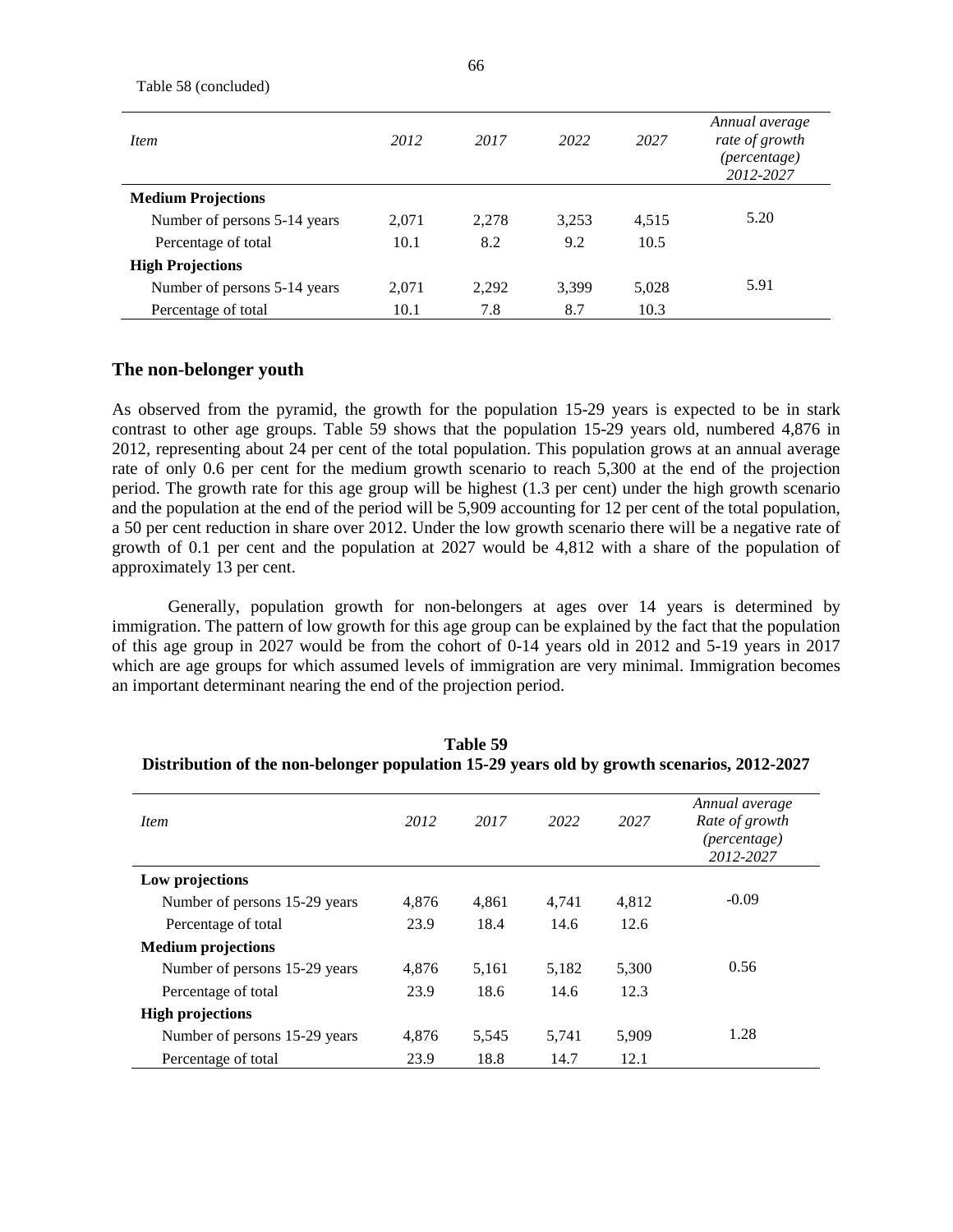#### **The non-belonger population of working age**

The non-belonger population aged 15-64 years numbered 16,796 in 2012 and throughout the projection period under all scenarios, increases in numbers as observed (Table 60). Under the medium projections the population of working age will almost double, growing at an annual rate of 4.6 per cent and will reach 33,258 by 2027. This compares to the total of 38,022 to be attained under the high projections which will show growth at a higher average rate of 5.5 per cent. Under the low growth scenario the population will be 29,464 at the end of the projection period.

| <i>Item</i>                   | 2012   | 2017   | 2022   | 2027   | Annual average<br>rate of growth<br>(percentage)<br>2012-2027 |
|-------------------------------|--------|--------|--------|--------|---------------------------------------------------------------|
| <b>Low Projections</b>        |        |        |        |        |                                                               |
| Number of persons 15-64 years | 16,796 | 21,432 | 25,674 | 29.464 | 3.75                                                          |
| Percentage of total           | 82.3   | 81.3   | 79.2   | 77.0   |                                                               |
| <b>Medium Projections</b>     |        |        |        |        |                                                               |
| Number of persons 15-64 years | 16,796 | 22,715 | 28,233 | 33,258 | 4.55                                                          |
| Percentage of total           | 82.3   | 81.8   | 79.8   | 77.5   |                                                               |
| <b>High Projections</b>       |        |        |        |        |                                                               |
| Number of persons 15-64 years | 16,796 | 24,363 | 31,470 | 38,022 | 5.45                                                          |
| Percentage of total           | 82.3   | 82.4   | 80.4   | 77.9   |                                                               |





67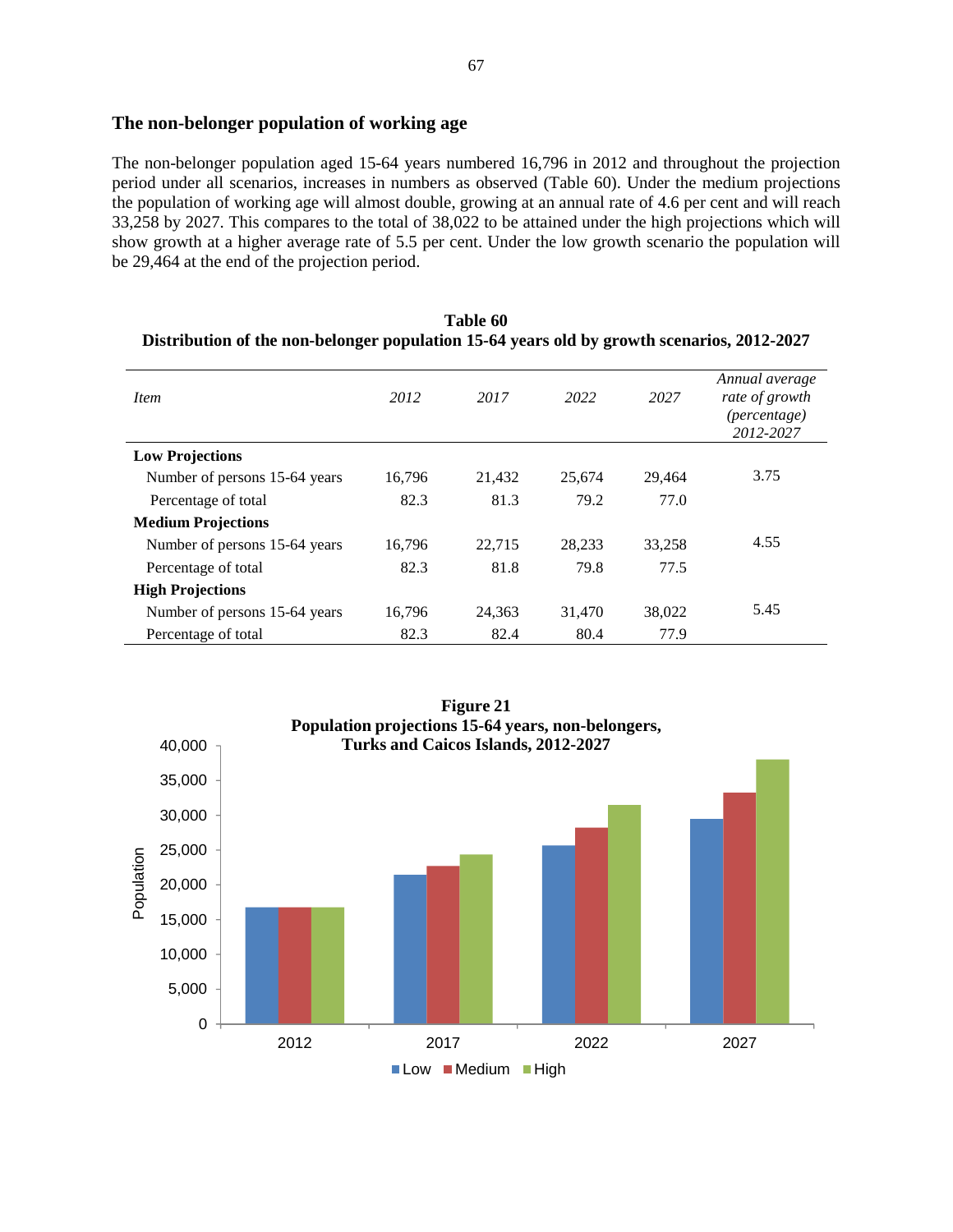The age dependency ratios presented in Table 61 show that at among non-belongers in 2012 there were about 19 persons of ages under 15 years and only 2 persons aged 65 years or over to every 100 persons of working age. Low dependency ratios for non-belongers are directly attributable to the very large percentage of the working age population. Dependency rates will increase with the decline in proportions of the working age. The results of the projections show that under the three growth scenarios, by 2027 the youth dependency ratio will be about 21 per 100 up from the 19 per 100 observed in 2012. The old-age dependency ratio moves up more dramatically, almost quadrupling in percentage share from 2 per 100 to just fewer than 8 per 100 under the medium variant. Under the high growth variant the move is from 2 per 100 to 7 per 100. The largest jump is observed for the low projections from 2 per 100 to almost 9 per 100.

| <i>Item</i>               | 2012 | 2017 | 2022 | 2027 | Percentage<br>change 2012-<br>2027 |
|---------------------------|------|------|------|------|------------------------------------|
| Low projections           |      |      |      |      |                                    |
| Youth dependency ratio    | 19.3 | 19.5 | 20.6 | 21.4 | 11.0                               |
| Old age dependency ratio  | 2.2  | 3.5  | 5.6  | 8.5  | 278.4                              |
| Total dependency ratio    | 21.5 | 23.0 | 26.2 | 29.9 | 38.8                               |
| <b>Medium Projections</b> |      |      |      |      |                                    |
| Youth dependency ratio    | 19.3 | 18.9 | 20.1 | 21.3 | 10.6                               |
| Old age dependency ratio  | 2.2  | 3.3  | 5.2  | 7.8  | 247.7                              |
| Total dependency ratio    | 21.5 | 22.2 | 25.3 | 29.1 | 35.3                               |
| <b>High Projections</b>   |      |      |      |      |                                    |
| Youth dependency ratio    | 19.3 | 18.2 | 19.7 | 21.3 | 10.5                               |
| Old age dependency ratio  | 2.2  | 3.1  | 4.7  | 7.0  | 214.3                              |
| Total dependency ratio    | 21.5 | 21.3 | 24.4 | 28.3 | 31.7                               |

**Table 61 Age dependency ratios of the non-belonger population by growth scenarios, 2012-2027** 

## **The older ages of the non-belonger population**

The increases in the old-age dependency ratio observed is related to the increases in the number of persons and the percentage of the total population accounted for by persons at ages 65 years and over. Table 62 shows the very high rates of growth for the population of ages 65 years and over. In 2012, at the beginning of the projection period the population in this age group numbered 376 and accounted for about 2 per cent of the total population. Under the medium scenario the number moves to 2,589, with the percentage of the population moving to approximately 6 per cent. The highest rate of growth of 13.0 per cent per annum is observed under the high growth variant which takes the population to 2,675. Under the low growth variant the population in this age group increases to 2,496.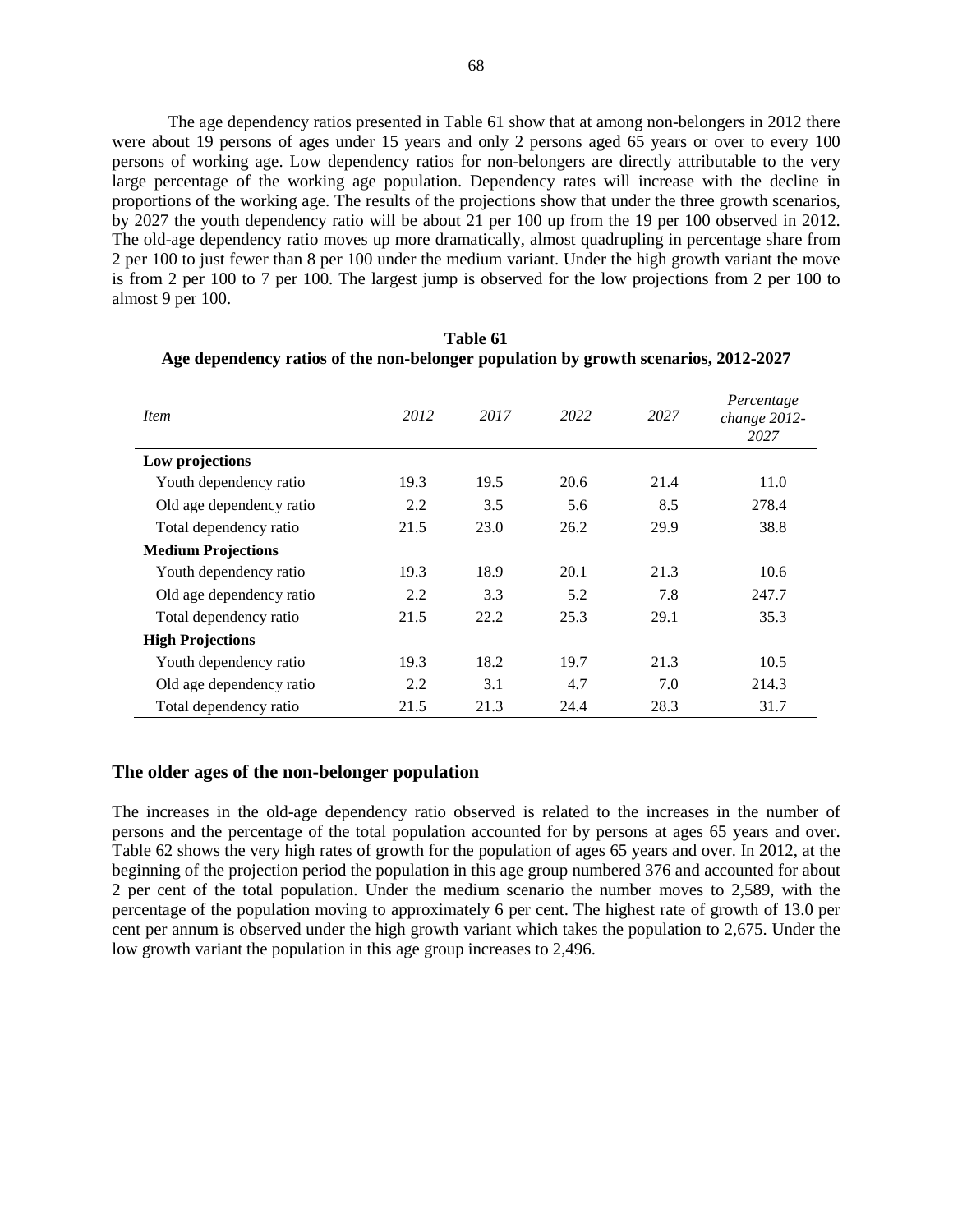| <i>Item</i>                         | 2012 | 2017 | 2022  | 2027  | Annual average<br>rate of growth<br><i>(percentage)</i><br>2012-2027 |
|-------------------------------------|------|------|-------|-------|----------------------------------------------------------------------|
| Low projections                     |      |      |       |       |                                                                      |
| Number of persons 65 years and over | 376  | 752  | 1,448 | 2.496 | 12.62                                                                |
| Percentage of total                 | 1.8  | 2.9  | 4.5   | 6.5   |                                                                      |
| <b>Medium projections</b>           |      |      |       |       |                                                                      |
| Number of persons 65 years and over | 376  | 754  | 1,467 | 2.589 | 12.87                                                                |
| Percentage of total                 | 1.8  | 2.7  | 4.1   | 6.0   |                                                                      |
| <b>High projections</b>             |      |      |       |       |                                                                      |
| Number of persons 65 years and over | 376  | 752  | 1.480 | 2.675 | 13.08                                                                |
| Percentage of total                 | 1.8  | 2.5  | 3.8   | 5.5   |                                                                      |

**Table 62 Distribution of the non-belonger population 65 years old and over by growth scenarios, 2012-2027** 





**Table 63 Median ages (in years) of non-belongers by growth scenarios, 2012-2027** 

| Year                         | Low projection | Medium projection | High projection |
|------------------------------|----------------|-------------------|-----------------|
| 2012                         | 34.08          | 34.08             | 34.08           |
| 2017                         | 37.10          | 37.05             | 36.98           |
| 2022                         | 39.64          | 39.43             | 39.19           |
| 2027                         | 41.76          | 41.46             | 41.15           |
| <b>Years added 2012-2027</b> | 7.68           | 7.38              | 6.07            |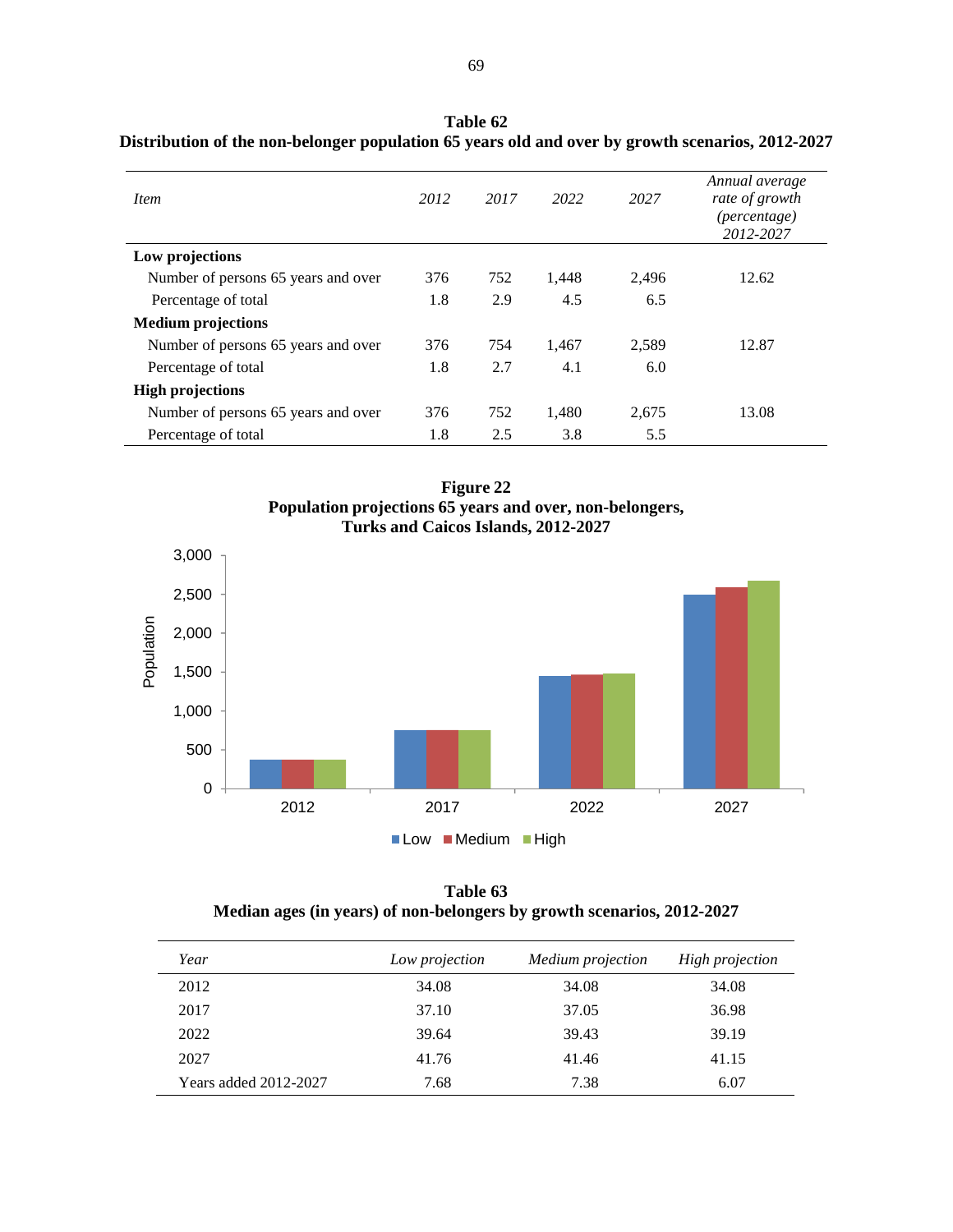The median age for non-belongers increases under all growth scenarios (Table 63). For the medium and high growth projections, the increase is from about 34 years to about 41 years, an addition of approximately 7 years over the 15 year period. For the low projections the change is from 34 years to approximately 42 years.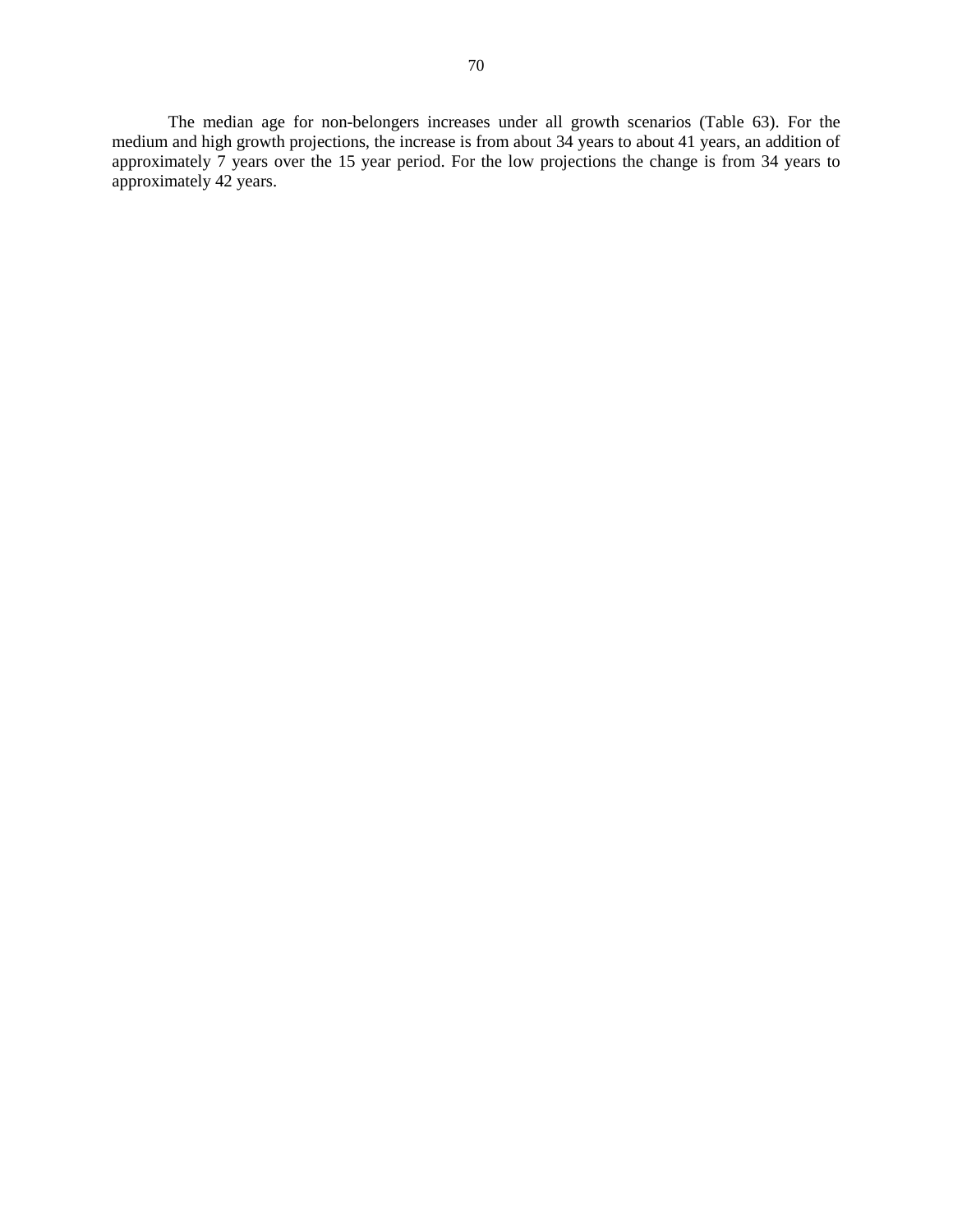# **RECOMMENDATIONS**

It is obvious that much work has been done by the Strategic Planning and Policy Department in closing some of the gaps in the series of vital statistics and this is very commendable. Problems of data deficiencies within the statistical system are not unique to the Turks and Caicos Islands. Much of the data required are the by-products of administrative systems which were not established with any objective of producing statistics. The challenge for the statisticians is to forge collaborations to be able to gain access to these vital data sources.

Much of the work of preparing population projections (the most time-consuming and difficult) is in the preparation of the data used to formulate the assumptions and for inputs. The person doing this work will require some training at least in basic demographic techniques. Data assessment, evaluation and correction are critical activities in the process and there has to be some understanding of general demographic patterns of behaviour. As an example, mortality rates should increase with age and where the data do not reflect this there has to be some further checking. This is especially relevant to the Turks and Caicos Islands where the numbers are quite small. In some cases the data show that over a number of years there are no deaths in a particular age group. This needs careful re-checking and verification.

Specific recommendations based on observations working with the data for these projections:

- 1. As there is currently no system in place for producing annual population estimates, these can be generated from the files, always with the understanding that they are based on a specific set of assumptions.
- 2. If there are any changes in circumstances that would require changes to the assumptions. This can be done and the projections updated.
- 3. There must be improvements in the data collection and compilation in order to allow for the ongoing evaluation and assessment.
- 4. As belonger status is a critical element, all data must be compiled by these categories and for each island.
- 5. There must be checks to ensure consistency in totals across tables. For example, the total number of births and deaths for a series 1990-2009 on one table did not match the totals on another table for the same period, showing the sex disaggregation. As another example, deaths for 2011 appear as 111 in the table by month, island and gender and as 117 in the table by age and gender. Whenever discrepancies arise from revisions, the later tables should be accompanied by a note to this effect.
- 6. Data for live births should be by sex of birth, age of mother, and by belonger status for each island.
- 7. Data for deaths should be by sex of deceased, by age groups 0, 1-4 and five year groups up to the oldest, and by belonger status for each island.
- 8. Data on cause of death at least by sex and belonger status should be compiled.
- 9. Serious consideration needs to be given to the development of a system for producing migration statistics. Of the three components of growth this is the most difficult to measure.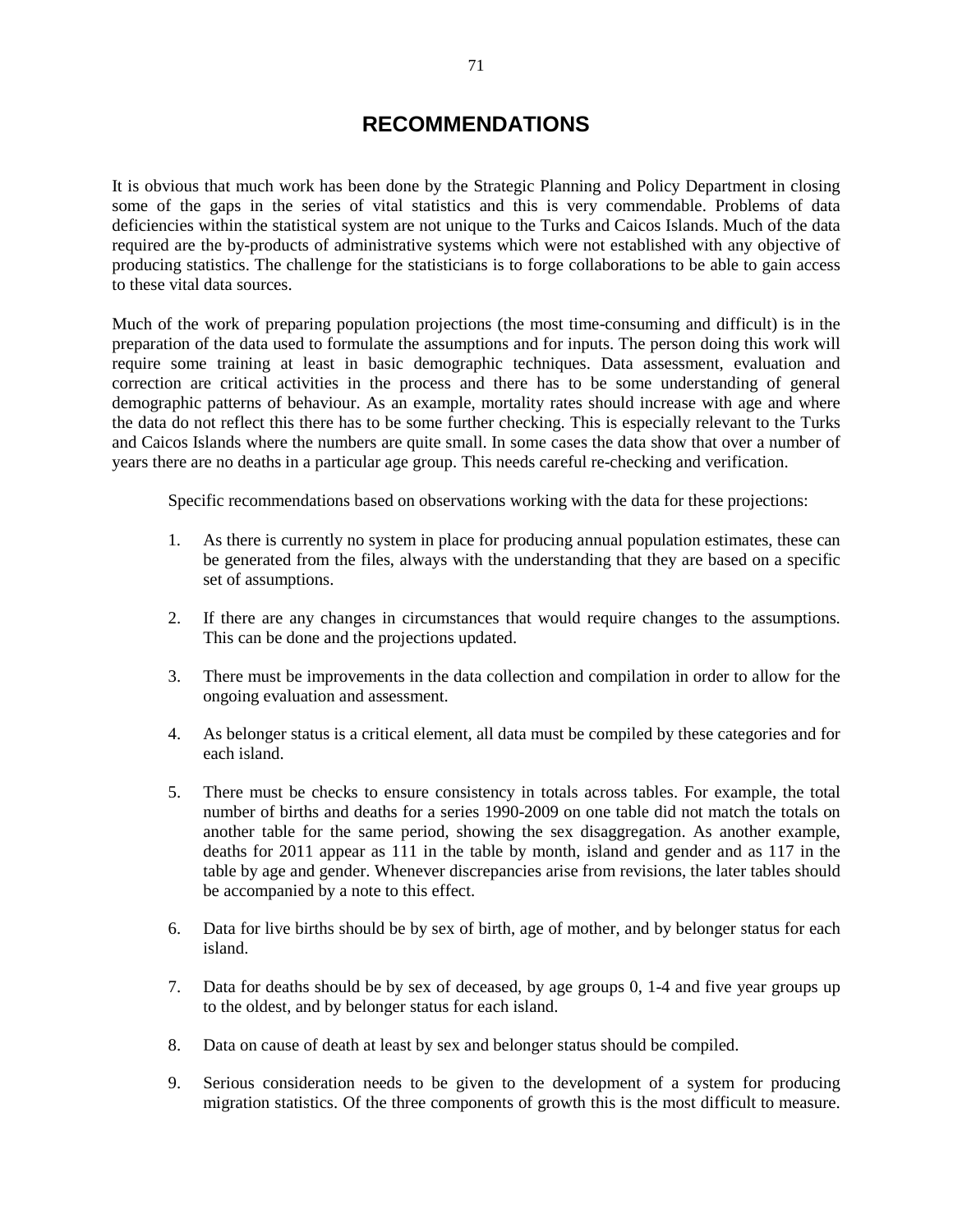There are a number of 'proxy' measures which can be used. This would however require the cooperation of other government agencies.

- 10. Statistics on work permits have been identified as a possible source of migration data. To be useful the data should be disaggregated by sex, age, and year of entry into the Turks and Caicos Islands. Sex and year of entry are particularly important.
- 11. Another source is the information on arrivals and departures, which is likely to be only totals but does give some indication.
- 12. A report on the 2012 Census needs to be produced without further delay.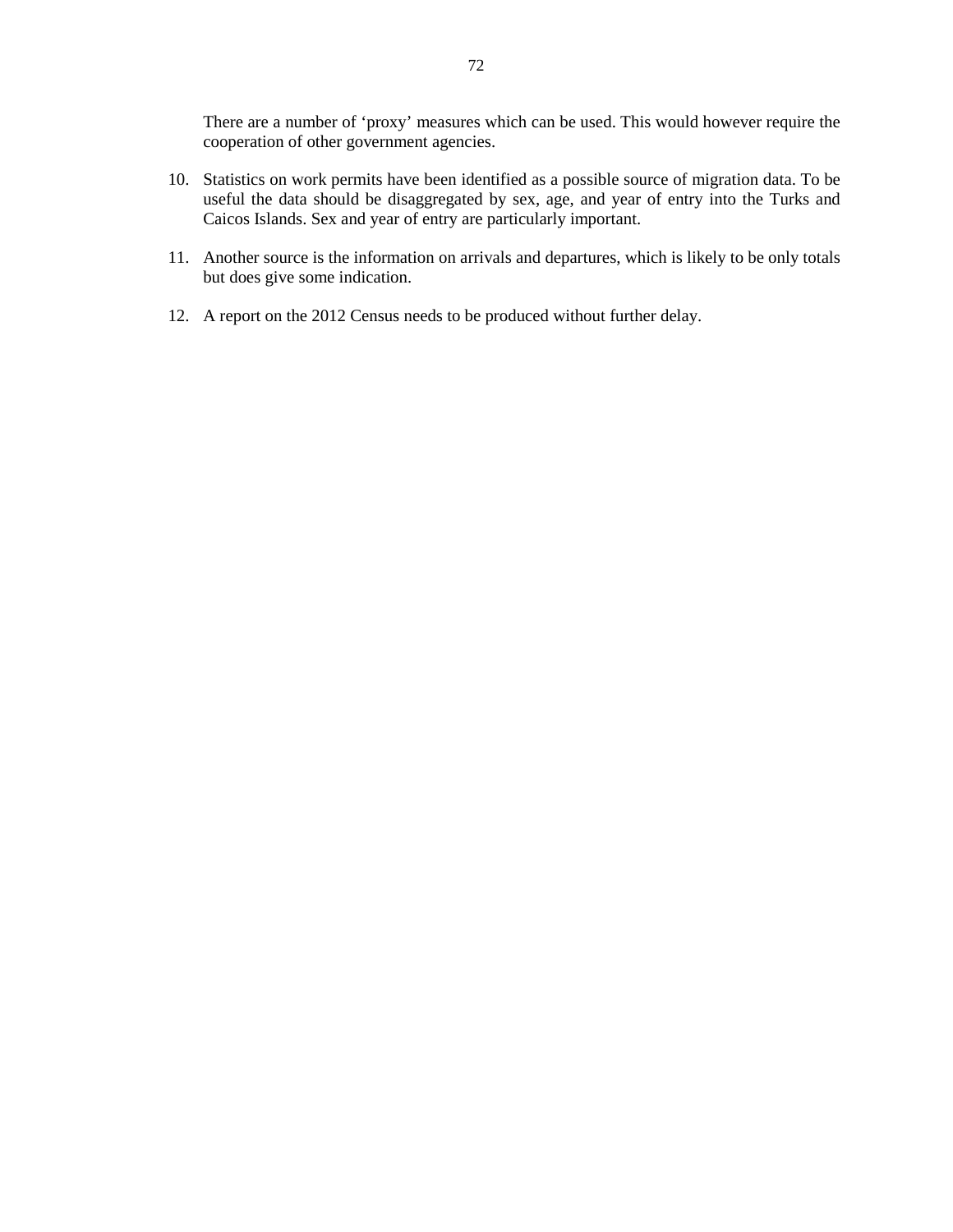# **REFERENCES**

- 1. Central Bureau of Statistics (1945), *Census of Jamaica and Dependencies 1943, Population Housing and Agriculture,* Kingston: Central Bureau of Statistics.
- 2. Cumper, George (1956), "Population Movements in Jamaica 1850-1950", *Social and Economic Studies* 5 (3): 261-80.
- 3. Higman, B.W. (1995), *Slave Populations of the British Caribbean*, Kingston: The Press, University of the West Indies.
- 4. Mills, Frank (2009), National *Census Report, Turks and Caicos Islands*, CARICOM Capacity Development Programme (CCDP) 2000 Round of Population and Housing Census Data Analysis Sub-Project, CARICOM Secretariat.
- 5. Nam, Valerie (2009), *Regional Special Topic Monograph*: *The Elderly,* CARICOM Capacity Development Programme (CCDP) 2000 Round of Population and Housing Census Data Analysis Sub-Project, CARICOM Secretariat.
- 6. Population Reference Bureau (2014*), Understanding Population Projections: Assumptions Behind the Numbers, <*www.prb.org> [date of reference Sept 2014].
- 7. Roberts, George W. (1957), *Population of Jamaica.* Cambridge: Cambridge University Press.
- 8. –––––. (ed.) (1974), "Growth of the Population", *World Population Year*: *Recent Population Movements in Jamaica,* Committee for International Cooperation in National Research in Demography, 1-10. Paris: CICRED.
- 9. Rowland, Donald T. (2003), *Demographic Methods and Concepts*, Oxford, Oxford University Press.
- 10. Sadler, Nigel (2008), *"*Slaver*y.", A History of the Turks and Caicos Islands,* edited by Dr Carlton Mills, 117-125, Oxford. McMillan Press.
- 11. Siegel, Jacob S. and David A. Swanson (eds.) (2004), *The Methods and Materials of Demography*, Oxford, Elsevier Academic Press.
- 12. Sinclair, Sonja. A. (1984), *Recent Population Movements in Turks and Caicos*, Demographic Analysis of Census and Survey Data in the Commonwealth Caribbean UNFPA Project No. TRI/84/P02: CARICOM Secretariat.
- 13. United Nations (2014), *World Population Prospects. The 2012 Revision. Methodology.* New York, Department of Economic and Social Affairs, Population Division. <https://esa.un.org/unpd/wpp/publications/Files/WPP2012\_Methodology.pdf> [date of reference September 2014].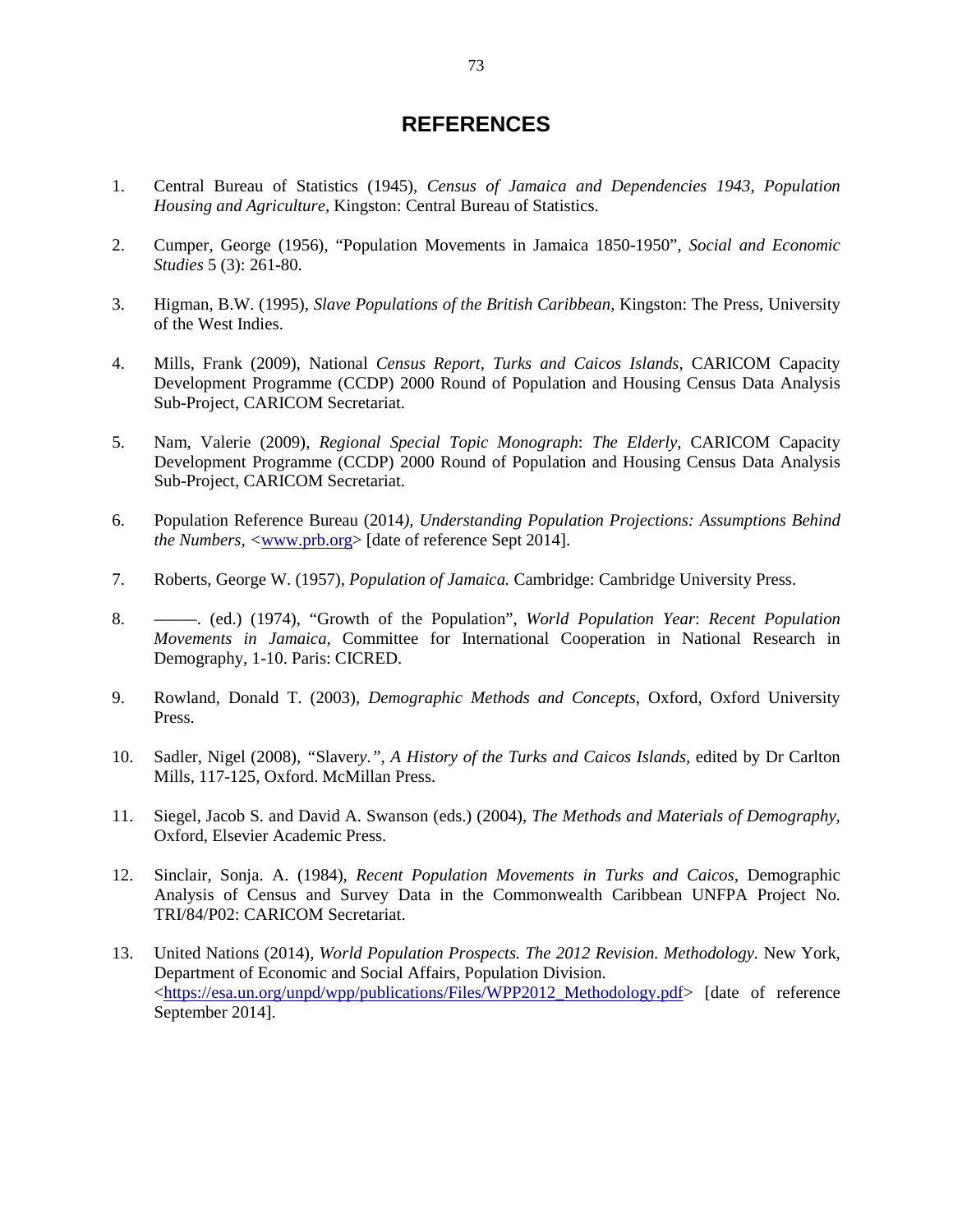# **Appendices**

Appendix A: Population projections in the Turks and Caicos Islands population Appendix B: Population projections, belongers population Appendix C: Population projections, non-belongers population Appendix D: Technical notes Appendix E: Glossary of terms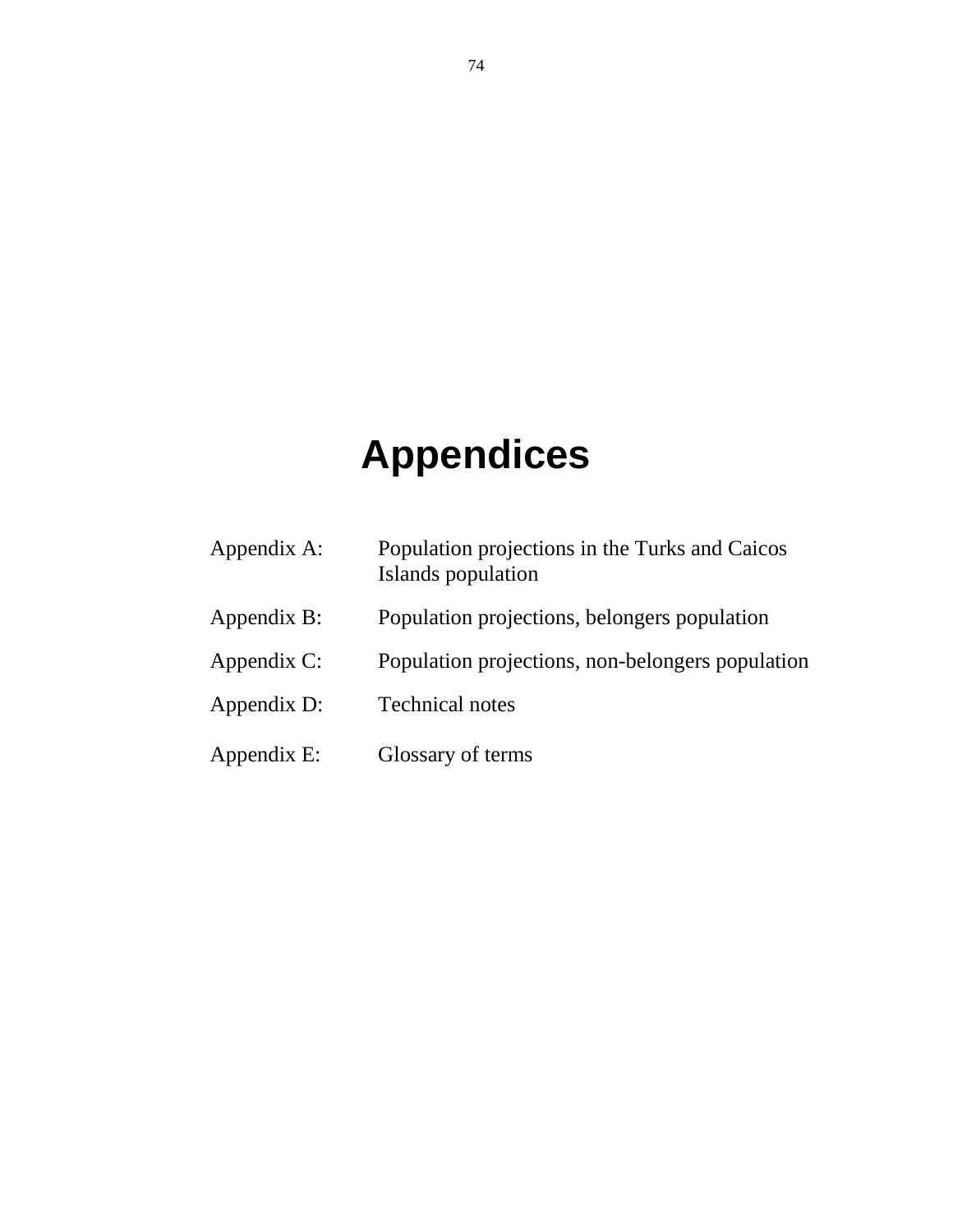# **APPENDIX A: POPULATION PROJECTIONS TURKS AND CAICOS ISLANDS POPULATION**

# **Table A.1 Age and sex composition of the Turks and Caicos Islands Low projection: 2012-2027**

| <i>Item</i>                       | 2012   | 2017   | 2022   | 2027   |
|-----------------------------------|--------|--------|--------|--------|
| Population                        |        |        |        |        |
| Total                             | 32,199 | 38,374 | 44,641 | 50,734 |
| Male                              | 16,365 | 19,555 | 22,776 | 25,893 |
| Female                            | 15,834 | 18,819 | 21,865 | 24,841 |
| Sex ratio (Males per 100 females) | 103.4  | 103.9  | 104.2  | 104.2  |
| Age distribution                  |        |        |        |        |
| Both sexes                        |        |        |        |        |
| Percentage 0-14 years             | 21.47  | 19.57  | 18.40  | 17.36  |
| Percentage 15-64 years            | 75.01  | 76.15  | 75.90  | 75.09  |
| Percentage 65+ years              | 3.52   | 4.28   | 5.70   | 7.55   |
| Percentage 80+ years              | 0.63   | 0.40   | 0.44   | 0.63   |
| Median age (years)                | 32.19  | 35.32  | 37.75  | 40.00  |
| Male                              |        |        |        |        |
| Percentage 0-14 years             | 21.06  | 19.37  | 18.26  | 17.20  |
| Percentage 15-64 years            | 75.43  | 76.17  | 75.72  | 74.86  |
| Percentage 65+ years              | 3.51   | 4.46   | 6.01   | 7.94   |
| Percentage 80+ years              | 0.48   | 0.31   | 0.42   | 0.67   |
| Median age (years)                | 32.75  | 35.88  | 38.35  | 40.53  |
| Female                            |        |        |        |        |
| Percentage 0.14 years             | 21.88  | 19.79  | 18.57  | 17.59  |
| Percentage 15-64 years            | 74.59  | 76.13  | 76.07  | 75.33  |
| Percentage 65+ years              | 3.53   | 4.09   | 5.38   | 7.14   |
| Percentage 80+ years              | 0.78   | 0.48   | 0.45   | 0.59   |
| Median age (years)                | 31.62  | 34.69  | 37.15  | 39.40  |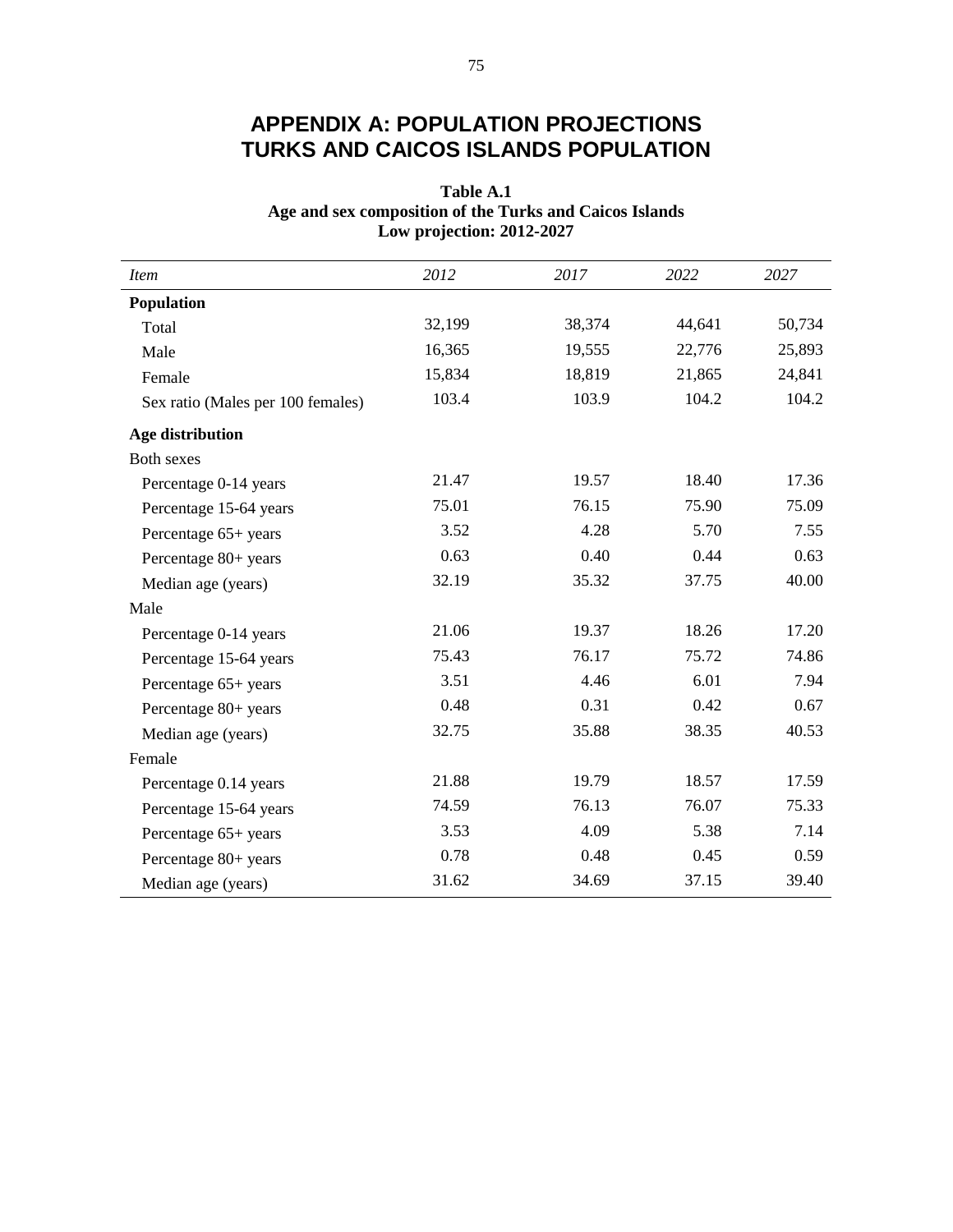| <i>Item</i>                       | 2012   | 2017   | 2022   | 2027   |
|-----------------------------------|--------|--------|--------|--------|
| Population                        |        |        |        |        |
| Total                             | 32,199 | 39,788 | 47,677 | 55,498 |
| Male                              | 16,365 | 20,294 | 24,358 | 28,369 |
| Female                            | 15,834 | 19,494 | 23,319 | 27,129 |
| Sex ratio (Males per 100 females) | 103.4  | 104.1  | 104.5  | 104.6  |
| Age distribution                  |        |        |        |        |
| <b>Both sexes</b>                 |        |        |        |        |
| Percentage 0-14 years             | 21.47  | 19.14  | 18.09  | 17.32  |
| Percentage 15-64 years            | 75.01  | 76.70  | 76.49  | 75.57  |
| Percentage 65+ years              | 3.52   | 4.15   | 5.41   | 7.11   |
| Percentage 80+ years              | 0.63   | 0.39   | 0.40   | 0.57   |
| Median age (years)                | 32.19  | 35.38  | 37.76  | 39.95  |
| Male                              |        |        |        |        |
| Percentage 0-14 years             | 21.06  | 18.91  | 17.91  | 17.11  |
| Percentage 15-64 years            | 75.43  | 76.77  | 76.39  | 75.43  |
| Percentage 65+ years              | 3.51   | 4.32   | 5.70   | 7.47   |
| Percentage 80+ years              | 0.48   | 0.31   | 0.38   | 0.60   |
| Median age (years)                | 32.75  | 35.94  | 38.34  | 40.48  |
| Female                            |        |        |        |        |
| Percentage 0.14 years             | 21.88  | 19.39  | 18.28  | 17.54  |
| Percentage 15-64 years            | 74.59  | 76.64  | 76.60  | 75.71  |
| Percentage 65+ years              | 3.53   | 3.98   | 5.12   | 6.75   |
| Percentage 80+ years              | 0.78   | 0.48   | 0.42   | 0.55   |
| Median age (years)                | 31.62  | 34.77  | 37.17  | 39.37  |

## **Table A.2 Age and sex composition of the Turks and Caicos Islands Medium projection: 2012-2027**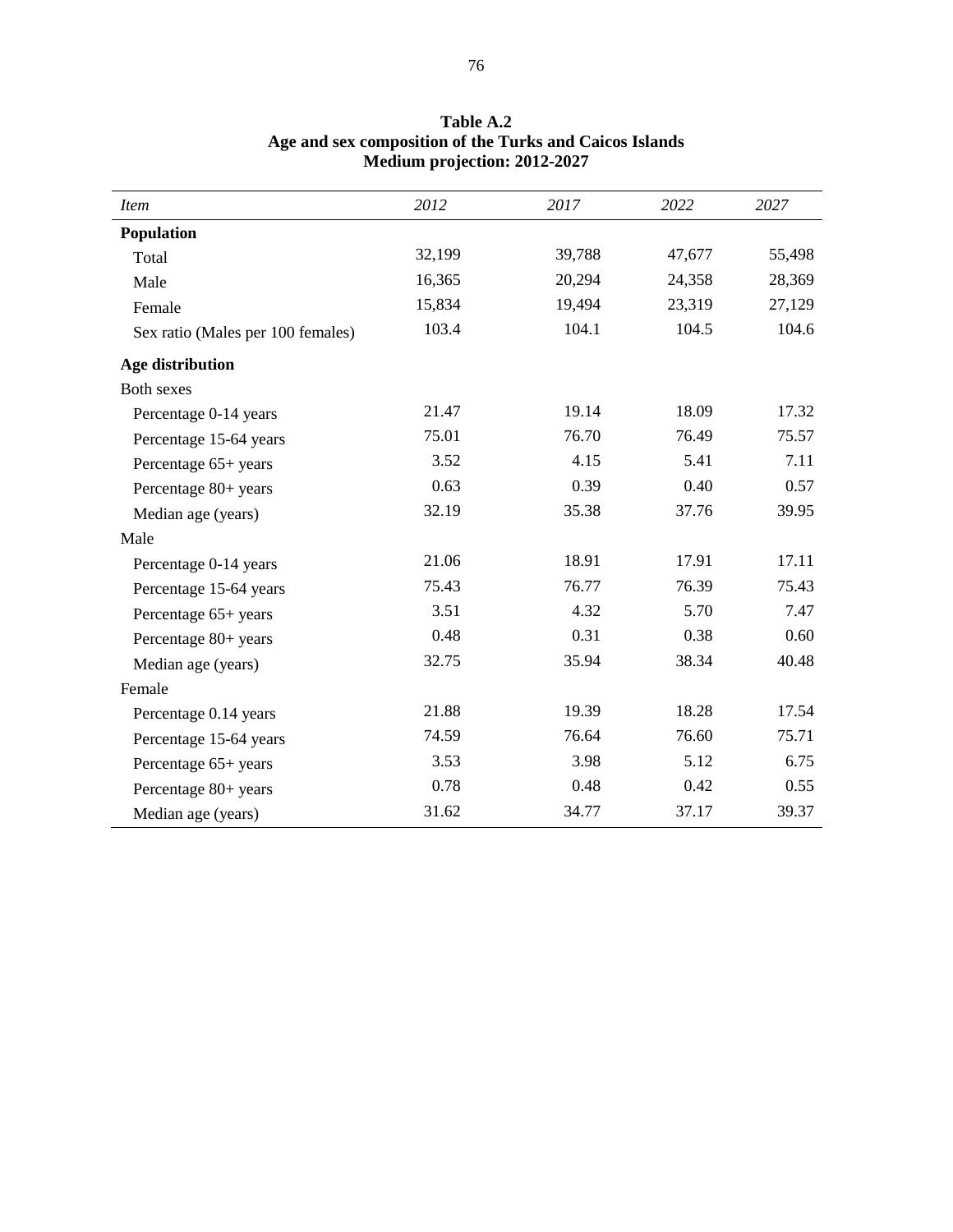| <i>Item</i>                       | 2012   | 2017   | 2022   | 2027   |
|-----------------------------------|--------|--------|--------|--------|
| Population                        |        |        |        |        |
| Total                             | 32,199 | 41,597 | 51,498 | 61,457 |
| Male                              | 16,365 | 21,226 | 26,322 | 31,433 |
| Female                            | 15,834 | 20,370 | 25,176 | 30,025 |
| Sex ratio (Males per 100 Females) | 103.4  | 104.2  | 104.6  | 104.7  |
| Age distribution                  |        |        |        |        |
| <b>Both sexes</b>                 |        |        |        |        |
| Percentage 0-14 years             | 21.47  | 18.67  | 17.79  | 17.31  |
| Percentage 15-64 years            | 75.01  | 77.36  | 77.16  | 76.07  |
| Percentage 65+ years              | 3.52   | 3.97   | 5.06   | 6.61   |
| Percentage 80+ years              | 0.63   | 0.38   | 0.35   | 0.50   |
| Median age (years)                | 32.19  | 35.44  | 37.75  | 39.87  |
| Male                              |        |        |        |        |
| Percentage 0-14 years             | 21.06  | 18.44  | 17.59  | 17.09  |
| Percentage 15-64 years            | 75.43  | 77.43  | 77.09  | 75.98  |
| Percentage 65+ years              | 3.51   | 4.13   | 5.32   | 6.93   |
| Percentage 80+ years              | 0.48   | 0.29   | 0.33   | 0.52   |
| Median age (years)                | 32.75  | 35.98  | 38.31  | 40.38  |
| Female                            |        |        |        |        |
| Percentage 0.14 years             | 21.88  | 18.91  | 17.98  | 17.55  |
| Percentage 15-64 years            | 74.59  | 77.29  | 77.23  | 76.18  |
| Percentage 65+ years              | 3.53   | 3.80   | 4.79   | 6.28   |
| Percentage 80+ years              | 0.78   | 0.46   | 0.37   | 0.49   |
| Median age (years)                | 31.62  | 34.86  | 37.19  | 39.32  |

## **Table A.3 Age and sex composition of the Turks and Caicos Islands High projection: 2012-2027**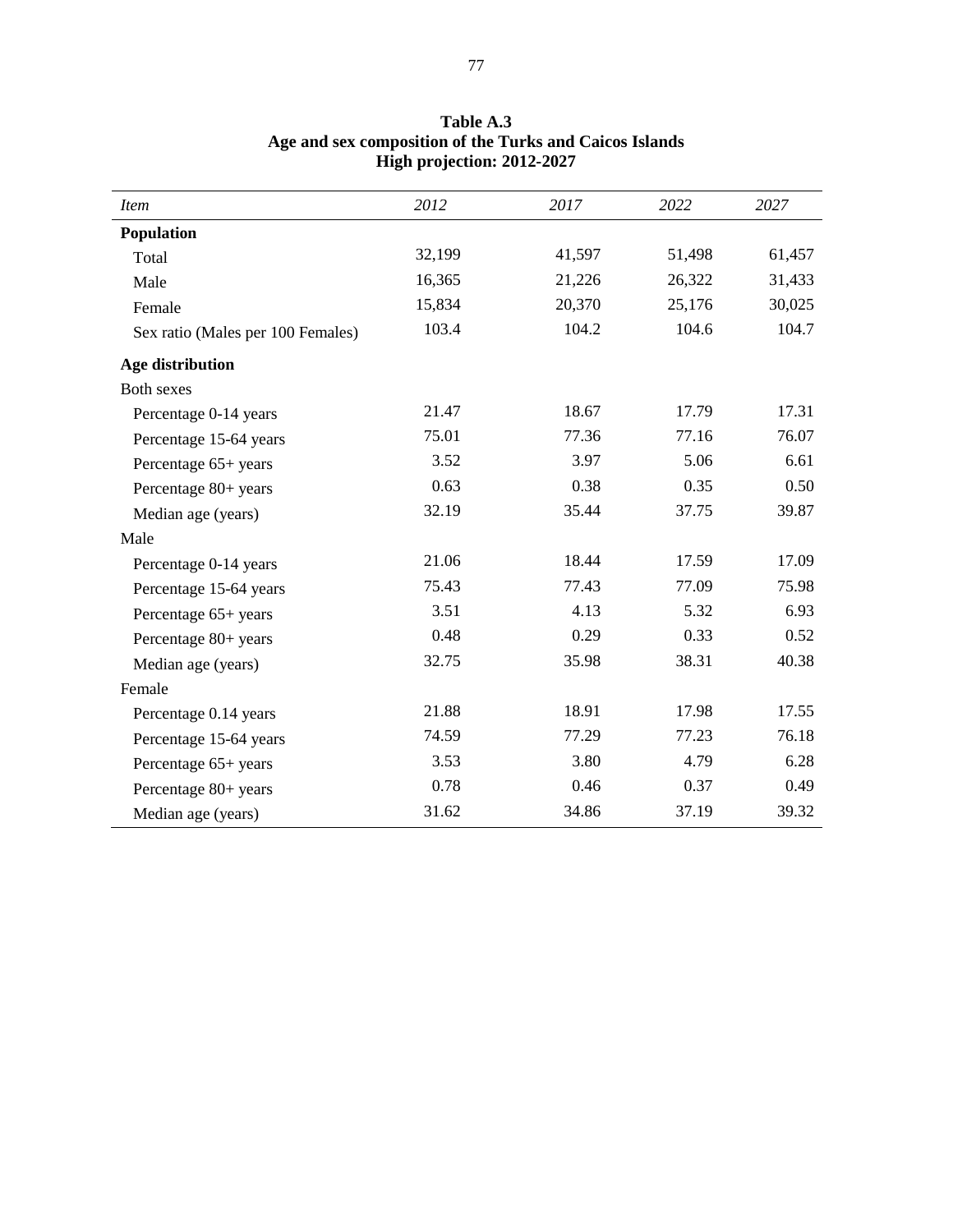| Indicator                                     | 2012-2017 | 2017-2022                | 2022-2027 |
|-----------------------------------------------|-----------|--------------------------|-----------|
|                                               |           | Low projection           |           |
| <b>Population change</b>                      |           |                          |           |
| Total population change                       | 6,175     | 6,267                    | 6,093     |
| Annual rate of population change (per cent)   | 3.51      | 3.03                     | 2.56      |
| Natural increase per year                     | 436       | 457                      | 422       |
| Rate of natural increase per 1,000 population | 12.13     | 10.79                    | 8.69      |
| <b>Fertility</b>                              |           |                          |           |
| Number of births per year                     | 553       | 607                      | 627       |
| Crude birth rate per 1,000 population         | 15.43     | 14.43                    | 12.99     |
| Total fertility rate per woman                | 1.77      | 1.79                     | 1.79      |
| <b>Mortality</b>                              |           |                          |           |
| Number of deaths per year                     | 119       | 153                      | 208       |
| Crude death rate per 1,000 population         | 3.30      | 3.64                     | 4.30      |
| Life expectancy at birth (years)              | 76.80     | 76.80                    | 76.80     |
| Male life expectancy at birth (years)         | 75.78     | 75.78                    | 75.78     |
| Female life expectancy at birth (years)       | 77.81     | 77.81                    | 77.81     |
| <b>Migration</b>                              |           |                          |           |
| Net number of migrants per year               | $+800$    | $+800$                   | $+800$    |
| Net migration Rate per 1,000 population       | $+22.35$  | $+19.01$                 | $+16.58$  |
|                                               |           | <b>Medium</b> projection |           |
| <b>Population Change</b>                      |           |                          |           |
| Total population change                       | 7,589     | 7,889                    | 7,821     |
| Annual rate of population change (per cent)   | 4.23      | 3.62                     | 3.04      |
| Natural increase per year                     | 456       | 518                      | 504       |
| Rate of natural increase per 1,000 population | 12.41     | 11.67                    | 9.66      |
| <b>Fertility</b>                              |           |                          |           |
| Number of births per year                     | 574       | 667                      | 705       |
| Crude birth rate per 1,000 population         | 15.63     | 15.01                    | 13.48     |
| Total fertility rate per woman                | 1.77      | 1.82                     | 1.82      |
| <b>Mortality</b>                              |           |                          |           |
| Number of deaths per year                     | 118       | 149                      | 201       |
| Crude death rate per 1,000 population         | 3.22      | 3.34                     | 3.82      |
| Life expectancy at birth (years)              | 76.80     | 76.80                    | 76.80     |

**Table A.4 Demographic indicators: 2012-2027 – Population of the Turks and Caicos Islands**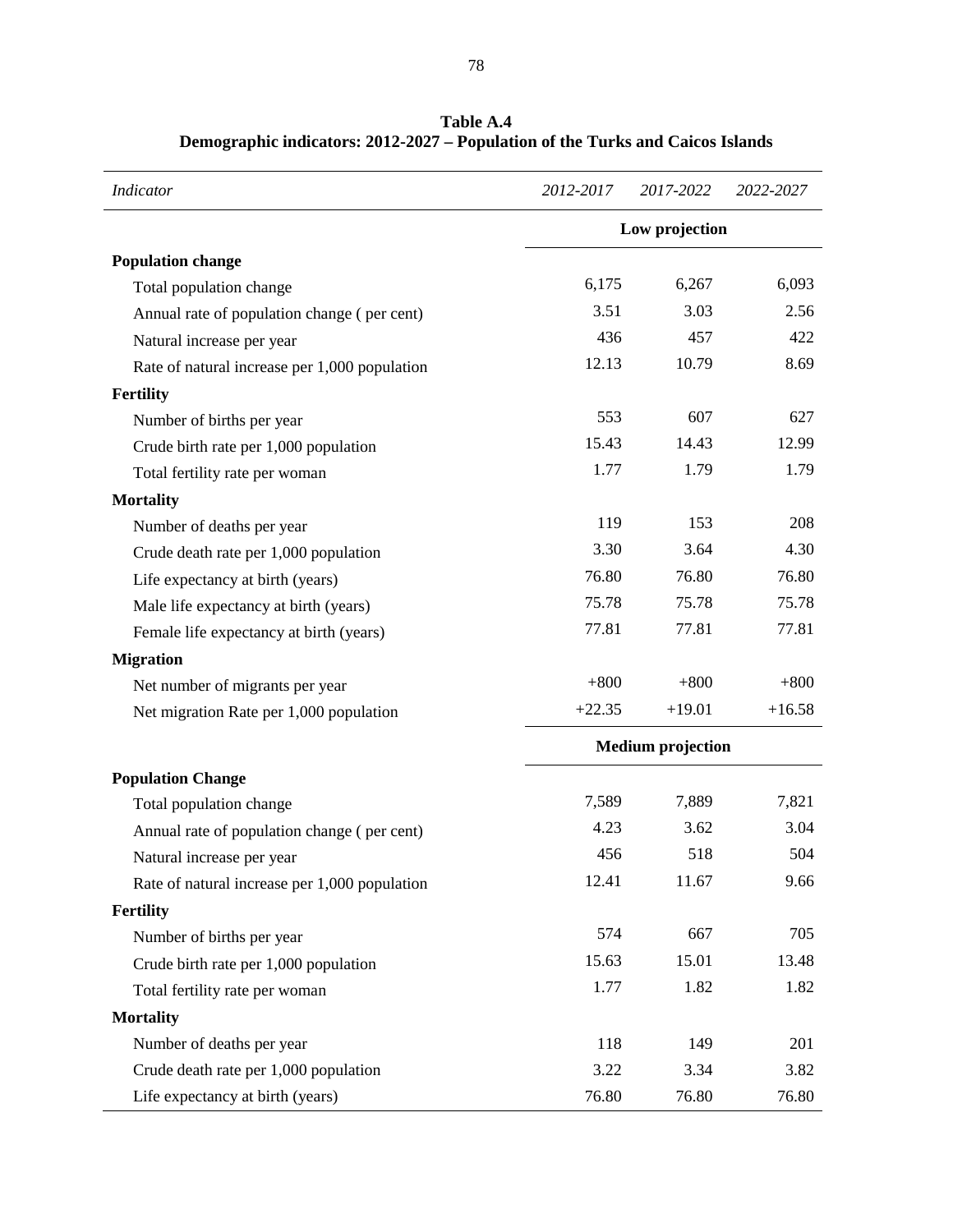Table A.4 (concluded)

| Indicator                                     | 2012-2017 | 2017-2022                  | 2022-2027 |
|-----------------------------------------------|-----------|----------------------------|-----------|
| Male life expectancy at birth (years)         | 75.78     | 75.78                      | 75.78     |
| Female life expectancy at birth (years)       | 77.81     | 77.81                      | 77.81     |
|                                               |           | Medium projection (cont'd) |           |
| <b>Migration</b>                              |           |                            |           |
| Net number of migrants per year               | 1,061     | 1,061                      | 1,061     |
| Net migration rate per 1,000 population       | $+29.00$  | $+23.90$                   | $+20.29$  |
|                                               |           | <b>High projection</b>     |           |
| <b>Population change</b>                      |           |                            |           |
| Total population change                       | 9,398     | 9,902                      | 9,959     |
| Annual rate of population change (per cent)   | 5.12      | 4.36                       | 3.60      |
| Natural increase per year                     | 481       | 598                        | 614       |
| Rate of natural increase per 1,000 population | 13.07     | 12.59                      | 10.24     |
| <b>Fertility</b>                              |           |                            |           |
| Number of births per year                     | 599       | 745                        | 810       |
| Crude birth rate per 1,000 population         | 16.31     | 15.68                      | 14.07     |
| Total fertility rate per woman                | 1.77      | 1.85                       | 1.85      |
| <b>Mortality</b>                              |           |                            |           |
| Number of deaths per year                     | 118       | 147                        | 196       |
| Crude death rate per 1,000 population         | 3.24      | 3.09                       | 3.83      |
| Life expectancy at birth (years)              | 76.80     | 77.80                      | 78.80     |
| Male life expectancy at birth (years)         | 75.78     | 76.78                      | 77.78     |
| Female life expectancy at birth (years)       | 77.81     | 78.81                      | 79.81     |
| <b>Migration</b>                              |           |                            |           |
| Net number of migrants per year               | $+1,404$  | $+1,404$                   | $+1,404$  |
| Net migration rate per 1,000 population       | $+38.36$  | $+29.60$                   | $+24.39$  |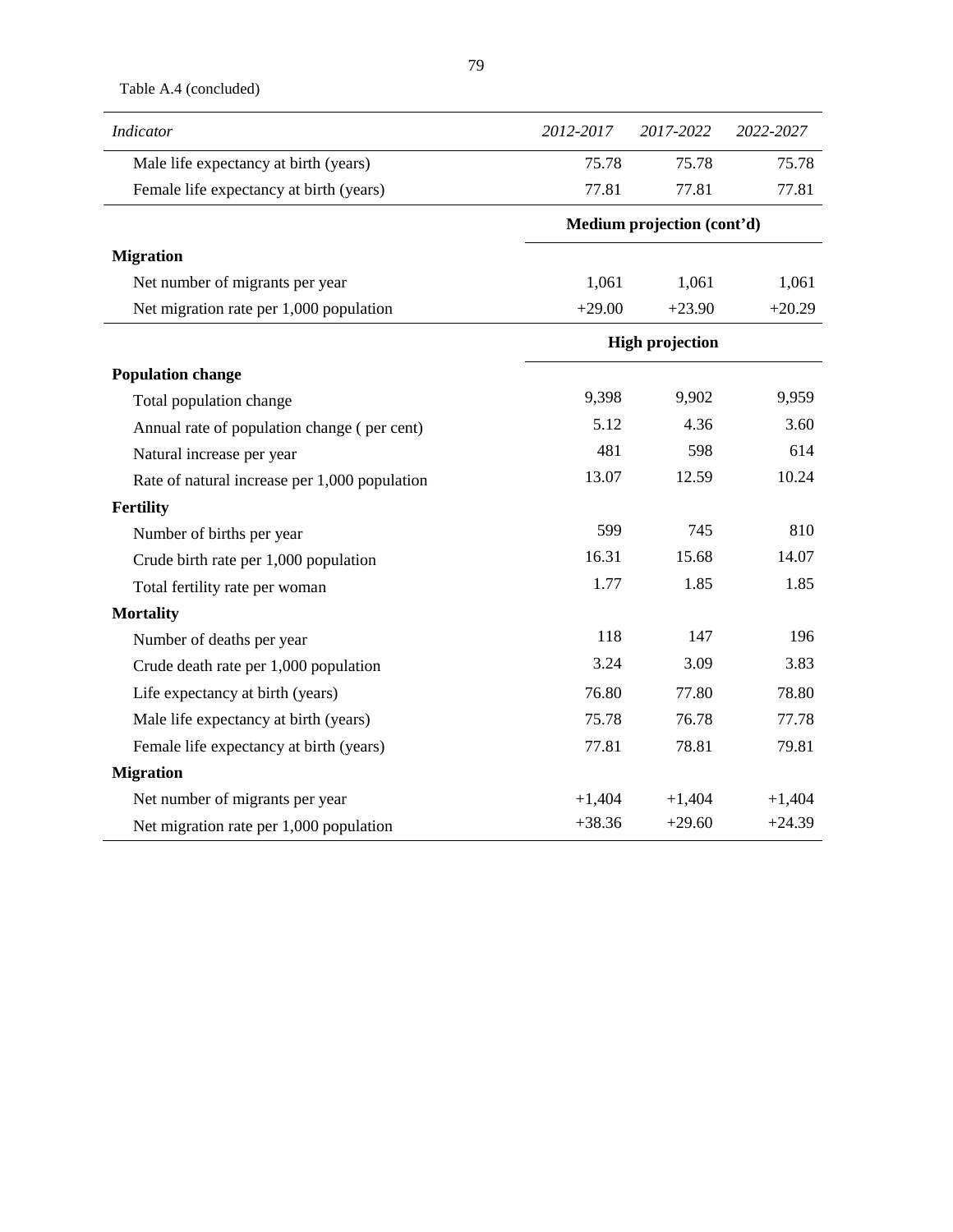| Age          |        | Low projection: Small fertility increase, no increase in life expectancy,<br>small net immigration |        |        |  |
|--------------|--------|----------------------------------------------------------------------------------------------------|--------|--------|--|
|              | 2012   | 2017                                                                                               | 2022   | 2027   |  |
| $0 - 4$      | 2,485  | 2,720                                                                                              | 2,986  | 3,080  |  |
| $5-9$        | 2,286  | 2,493                                                                                              | 2,727  | 2,993  |  |
| $10 - 14$    | 2,141  | 2,297                                                                                              | 2,503  | 2,736  |  |
| $15-19$      | 2,277  | 2,231                                                                                              | 2,386  | 2,592  |  |
| $20 - 24$    | 2,567  | 2,569                                                                                              | 2,524  | 2,677  |  |
| 25-29        | 2,862  | 3,064                                                                                              | 3,065  | 3,021  |  |
| 30-34        | 3,375  | 3,551                                                                                              | 3,752  | 3,754  |  |
| 35-39        | 3,314  | 4,143                                                                                              | 4,318  | 4,517  |  |
| 40-44        | 3,094  | 3,961                                                                                              | 4,786  | 4,959  |  |
| 45-49        | 2,599  | 3,560                                                                                              | 4,421  | 5,238  |  |
| 50-54        | 1,860  | 2,855                                                                                              | 3,802  | 4,650  |  |
| 55-59        | 1,350  | 1,940                                                                                              | 2,911  | 3,839  |  |
| 60-64        | 856    | 1,347                                                                                              | 1,915  | 2,849  |  |
| 65-69        | 534    | 814                                                                                                | 1,273  | 1,807  |  |
| 70-74        | 289    | 468                                                                                                | 719    | 1,133  |  |
| 75-79        | 108    | 209                                                                                                | 358    | 569    |  |
| $80+$        | 202    | 152                                                                                                | 195    | 320    |  |
| <b>Total</b> | 32,199 | 38,374                                                                                             | 44,641 | 50,734 |  |

**Table A.5 Total population of the Turks and Caicos Islands Low projection: 2012-2027**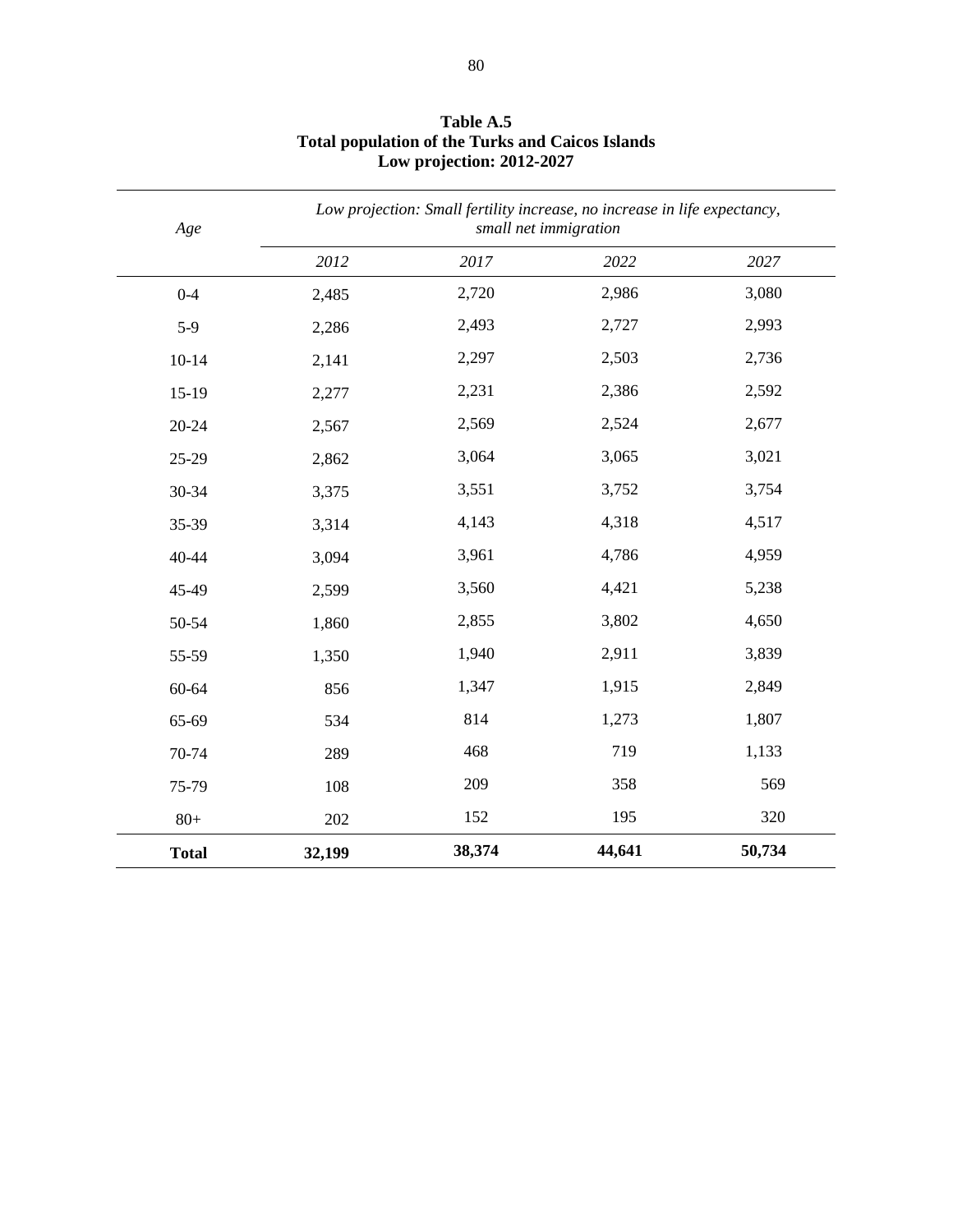| Age          |        | Low projection: Small fertility increase, no increase in life expectancy,<br>small net immigration |        |        |  |
|--------------|--------|----------------------------------------------------------------------------------------------------|--------|--------|--|
|              | 2012   | 2017                                                                                               | 2022   | 2027   |  |
| $0 - 4$      | 1,265  | 1,377                                                                                              | 1,511  | 1,559  |  |
| $5-9$        | 1,139  | 1,267                                                                                              | 1,378  | 1,513  |  |
| $10 - 14$    | 1,043  | 1,143                                                                                              | 1,271  | 1,382  |  |
| $15-19$      | 1,108  | 1,092                                                                                              | 1,191  | 1,319  |  |
| $20 - 24$    | 1,256  | 1,254                                                                                              | 1,238  | 1,336  |  |
| 25-29        | 1,425  | 1,498                                                                                              | 1,495  | 1,480  |  |
| 30-34        | 1,720  | 1,774                                                                                              | 1,847  | 1,844  |  |
| 35-39        | 1,707  | 2,120                                                                                              | 2,174  | 2,245  |  |
| 40-44        | 1,610  | 2,050                                                                                              | 2,461  | 2,514  |  |
| 45-49        | 1,361  | 1,862                                                                                              | 2,299  | 2,705  |  |
| 50-54        | 980    | 1,501                                                                                              | 1,994  | 2,423  |  |
| 55-59        | 716    | 1,026                                                                                              | 1,533  | 2,015  |  |
| 60-64        | 461    | 718                                                                                                | 1,015  | 1,502  |  |
| 65-69        | 289    | 442                                                                                                | 681    | 960    |  |
| 70-74        | 155    | 256                                                                                                | 393    | 608    |  |
| 75-79        | 52     | 114                                                                                                | 199    | 314    |  |
| $80+$        | 78     | 61                                                                                                 | 96     | 174    |  |
| <b>Total</b> | 16,365 | 19,555                                                                                             | 22,776 | 25,893 |  |

**Table A.6 Male population of the Turks and Caicos Islands Low projection: 2012-2027**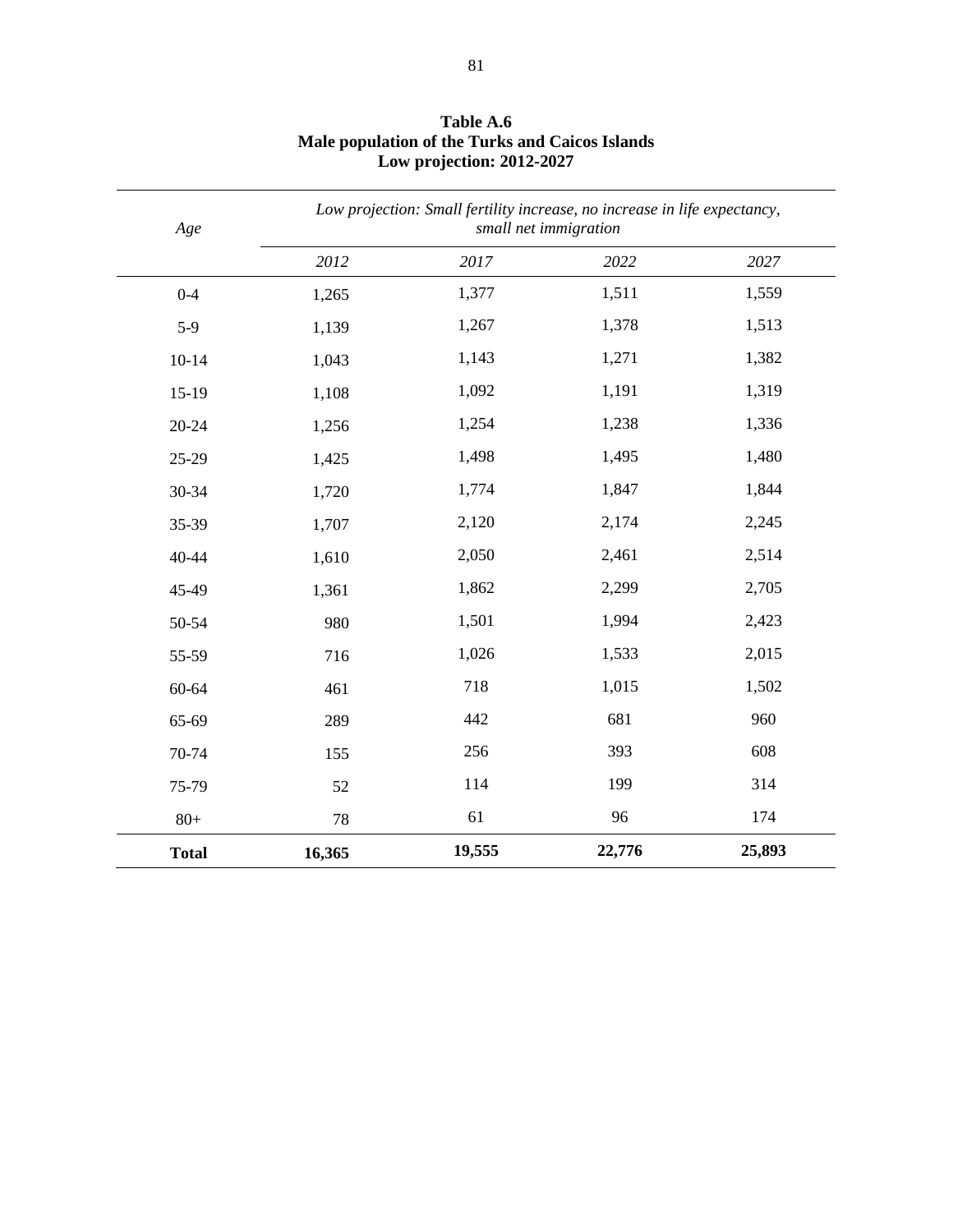| Age          | Low projection: Small fertility increase, no increase in life expectancy,<br>small net immigration |        |        |        |
|--------------|----------------------------------------------------------------------------------------------------|--------|--------|--------|
|              | 2012                                                                                               | 2017   | 2022   | 2027   |
| $0 - 4$      | 1,220                                                                                              | 1,345  | 1,480  | 1,527  |
| $5-9$        | 1,147                                                                                              | 1,225  | 1,349  | 1,485  |
| $10-14$      | 1,098                                                                                              | 1,153  | 1,230  | 1,354  |
| $15-19$      | 1,169                                                                                              | 1,136  | 1,193  | 1,270  |
| $20 - 24$    | 1,311                                                                                              | 1,314  | 1,284  | 1,338  |
| 25-29        | 1,437                                                                                              | 1,566  | 1,569  | 1,538  |
| 30-34        | 1,655                                                                                              | 1,777  | 1,904  | 1,908  |
| 35-39        | 1,607                                                                                              | 2,023  | 2,143  | 2,270  |
| 40-44        | 1,484                                                                                              | 1,911  | 2,324  | 2,443  |
| 45-49        | 1,238                                                                                              | 1,698  | 2,121  | 2,531  |
| 50-54        | 880                                                                                                | 1,354  | 1,807  | 2,225  |
| 55-59        | 634                                                                                                | 914    | 1,377  | 1,822  |
| 60-64        | 395                                                                                                | 629    | 899    | 1,346  |
| 65-69        | 245                                                                                                | 372    | 591    | 846    |
| 70-74        | 134                                                                                                | 212    | 326    | 524    |
| 75-79        | 56                                                                                                 | 95     | 159    | 254    |
| $80+$        | 124                                                                                                | 91     | 99     | 146    |
| <b>Total</b> | 15,834                                                                                             | 18,815 | 21,854 | 24,828 |

**Table A.7 Female population of the Turks and Caicos Islands Low projection: 2012-2027**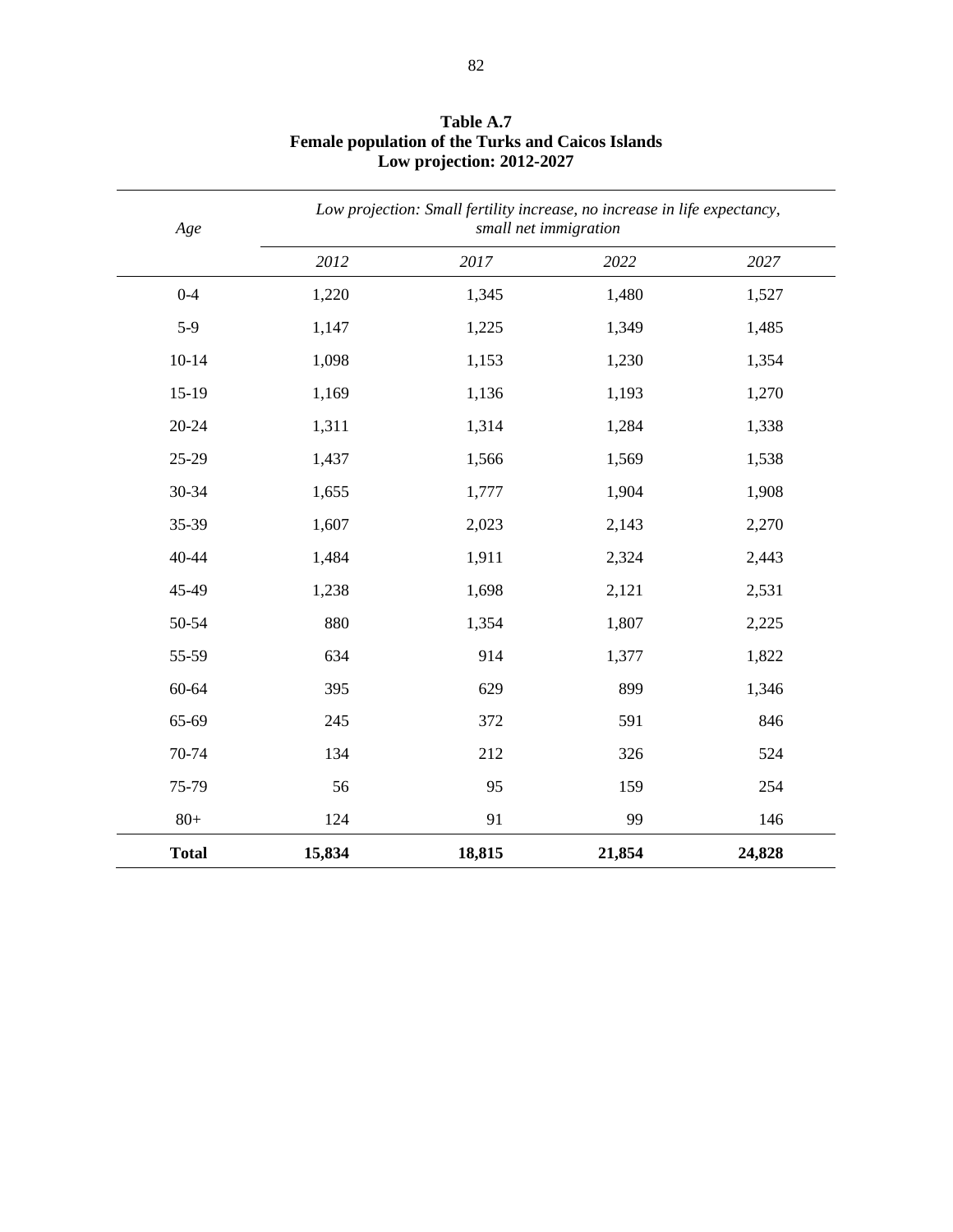| Age          | Low projection: Small fertility increase, no increase in life expectancy,<br>small net immigration |       |       |       |
|--------------|----------------------------------------------------------------------------------------------------|-------|-------|-------|
|              | 2012                                                                                               | 2017  | 2022  | 2027  |
| $0 - 4$      | 7.7                                                                                                | 7.1   | 6.7   | 6.1   |
| $5-9$        | $7.1\,$                                                                                            | 6.5   | 6.1   | 5.9   |
| $10 - 14$    | 6.6                                                                                                | 6.0   | 5.6   | 5.4   |
| $15-19$      | 7.1                                                                                                | 5.8   | 5.3   | 5.1   |
| $20 - 24$    | 8.0                                                                                                | 6.7   | 5.6   | 5.3   |
| 25-29        | 8.9                                                                                                | 8.0   | 6.9   | 5.9   |
| 30-34        | 10.5                                                                                               | 9.3   | 8.4   | 7.4   |
| 35-39        | 10.3                                                                                               | 10.8  | 9.7   | 8.9   |
| 40-44        | 9.6                                                                                                | 10.3  | 10.7  | 9.8   |
| 45-49        | 8.1                                                                                                | 9.3   | 9.9   | 10.3  |
| 50-54        | 5.8                                                                                                | 7.4   | 8.5   | 9.2   |
| 55-59        | 4.2                                                                                                | 5.1   | 6.5   | 7.6   |
| 60-64        | 2.7                                                                                                | 3.5   | 4.3   | 5.6   |
| 65-69        | 1.7                                                                                                | 2.1   | 2.8   | 3.6   |
| 70-74        | 0.9                                                                                                | 1.2   | 1.6   | 2.2   |
| 75-79        | 0.3                                                                                                | 0.5   | 0.8   | 1.1   |
| $80+$        | 0.6                                                                                                | 0.4   | 0.4   | 0.6   |
| <b>Total</b> | 100.0                                                                                              | 100.0 | 100.0 | 100.0 |

**Table A.8 Total population of the Turks and Caicos Islands– Percentage distribution by age Low projection: 2012-2027**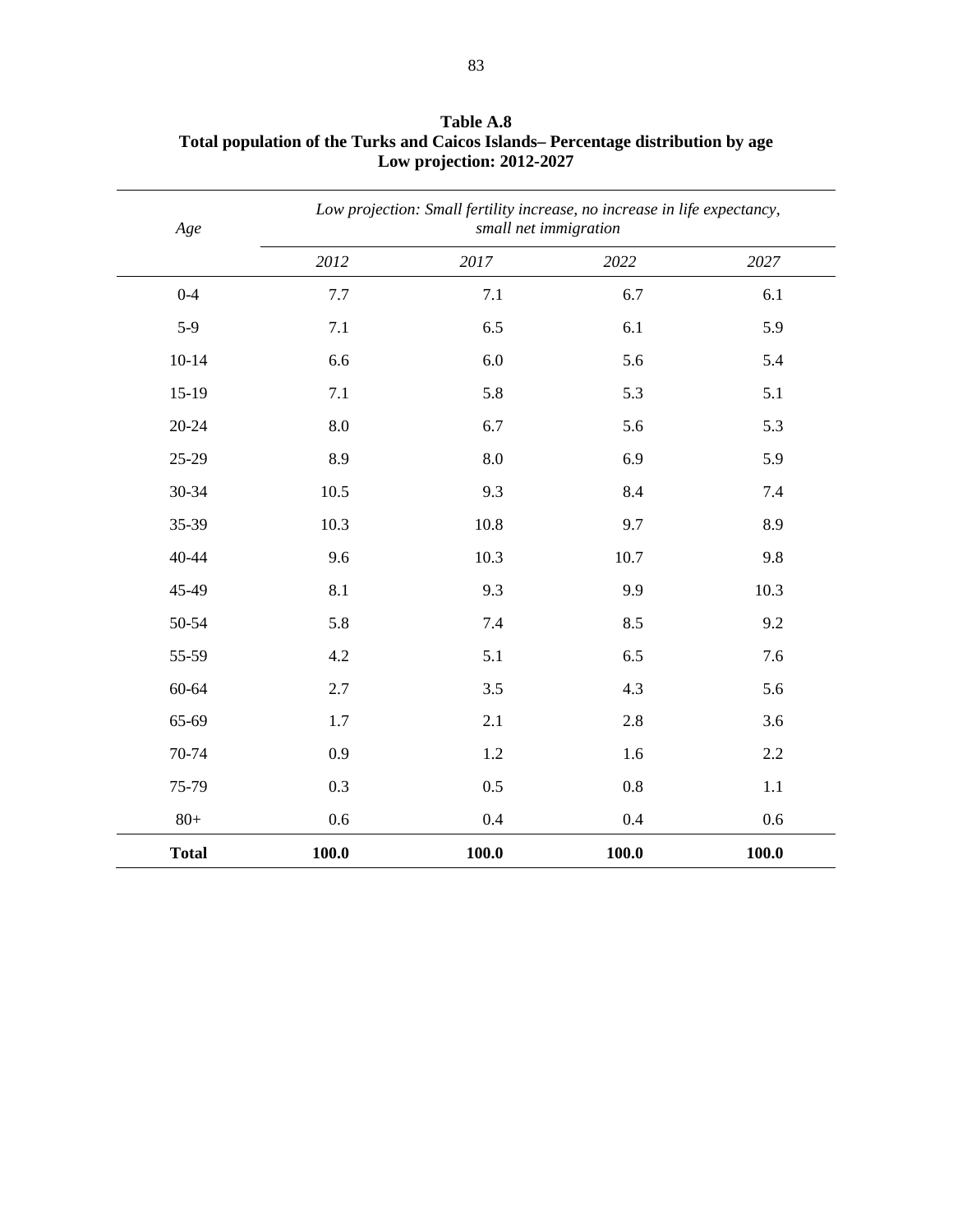| Age          | Low projection: Small fertility increase, no increase in life expectancy,<br>small net immigration |       |       |       |
|--------------|----------------------------------------------------------------------------------------------------|-------|-------|-------|
|              | 2012                                                                                               | 2017  | 2022  | 2027  |
| $0 - 4$      | 7.7                                                                                                | 7.1   | 6.7   | 6.0   |
| $5-9$        | 7.0                                                                                                | 6.5   | 6.1   | 5.9   |
| $10 - 14$    | 6.4                                                                                                | 5.8   | 5.6   | 5.3   |
| $15-19$      | 6.8                                                                                                | 5.6   | 5.2   | 5.1   |
| $20 - 24$    | 7.7                                                                                                | 6.4   | 5.4   | 5.2   |
| 25-29        | 8.7                                                                                                | 7.7   | 6.6   | 5.7   |
| 30-34        | 10.5                                                                                               | 9.1   | 8.1   | 7.1   |
| 35-39        | 10.4                                                                                               | 10.8  | 9.5   | 8.7   |
| 40-44        | 9.8                                                                                                | 10.5  | 10.8  | 9.7   |
| 45-49        | 8.3                                                                                                | 9.5   | 10.1  | 10.4  |
| 50-54        | 6.0                                                                                                | 7.7   | 8.8   | 9.4   |
| 55-59        | 4.4                                                                                                | 5.2   | 6.7   | 7.8   |
| 60-64        | 2.8                                                                                                | 3.7   | 4.5   | 5.8   |
| 65-69        | 1.8                                                                                                | 2.3   | 3.0   | 3.7   |
| 70-74        | 0.9                                                                                                | 1.3   | 1.7   | 2.3   |
| 75-79        | 0.3                                                                                                | 0.6   | 0.9   | 1.2   |
| $80+$        | 0.5                                                                                                | 0.3   | 0.4   | 0.7   |
| <b>Total</b> | 100.0                                                                                              | 100.0 | 100.0 | 100.0 |

**Table A.9 Male population of the Turks and Caicos Islands– Percentage distribution by age Low projection: 2012-2027**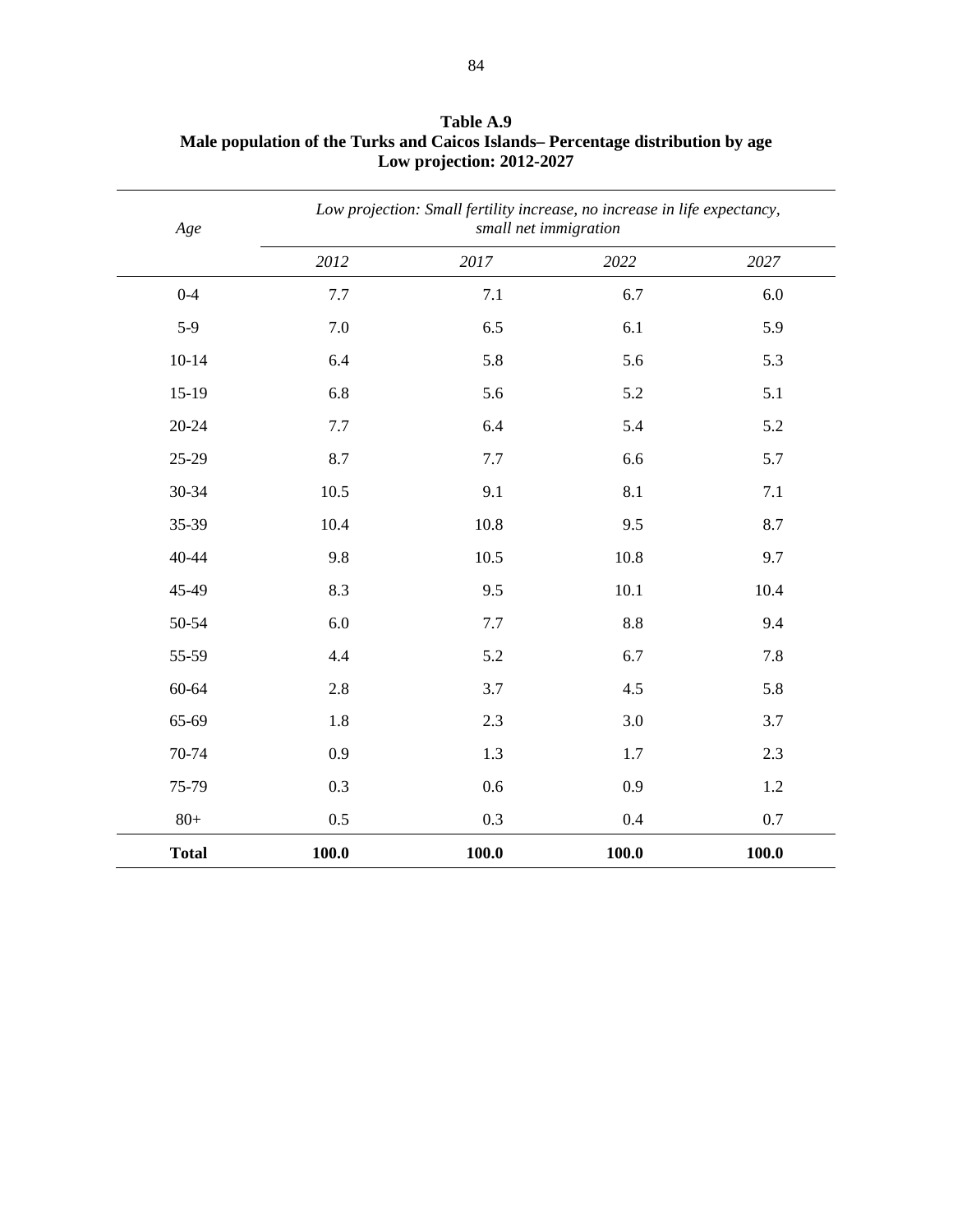| Age          | Low projection: Small fertility increase, no increase in life expectancy,<br>small net immigration |       |         |         |
|--------------|----------------------------------------------------------------------------------------------------|-------|---------|---------|
|              | 2012                                                                                               | 2017  | 2022    | 2027    |
| $0 - 4$      | 7.7                                                                                                | 7.1   | 6.8     | 6.0     |
| $5-9$        | 7.2                                                                                                | 6.5   | 6.2     | 6.0     |
| $10 - 14$    | 6.9                                                                                                | 6.1   | 5.6     | 5.5     |
| $15-19$      | 7.4                                                                                                | 6.1   | 5.5     | 5.1     |
| $20 - 24$    | 8.3                                                                                                | 7.0   | 5.9     | 5.4     |
| 25-29        | 9.1                                                                                                | 8.3   | $7.2\,$ | 6.2     |
| 30-34        | 10.5                                                                                               | 9.4   | 8.7     | 7.7     |
| 35-39        | 10.1                                                                                               | 10.7  | 9.8     | 9.1     |
| 40-44        | 9.4                                                                                                | 10.2  | 10.6    | 9.8     |
| 45-49        | 7.8                                                                                                | 9.0   | 9.7     | 10.2    |
| 50-54        | 5.6                                                                                                | 7.2   | 8.3     | 9.0     |
| 55-59        | 4.0                                                                                                | 4.9   | 6.3     | 7.3     |
| 60-64        | 2.5                                                                                                | 3.3   | 4.1     | 5.4     |
| 65-69        | 1.5                                                                                                | 2.0   | 2.7     | 3.4     |
| 70-74        | 0.8                                                                                                | 1.1   | 1.5     | 2.1     |
| 75-79        | 0.4                                                                                                | 0.5   | 0.7     | $1.0\,$ |
| $80+$        | 0.8                                                                                                | 0.5   | 0.5     | 0.6     |
| <b>Total</b> | 100.0                                                                                              | 100.0 | 100.0   | 100.0   |

**Table A.10 Female population of the Turks and Caicos Islands– Percentage distribution by age Low projection: 2012-2027**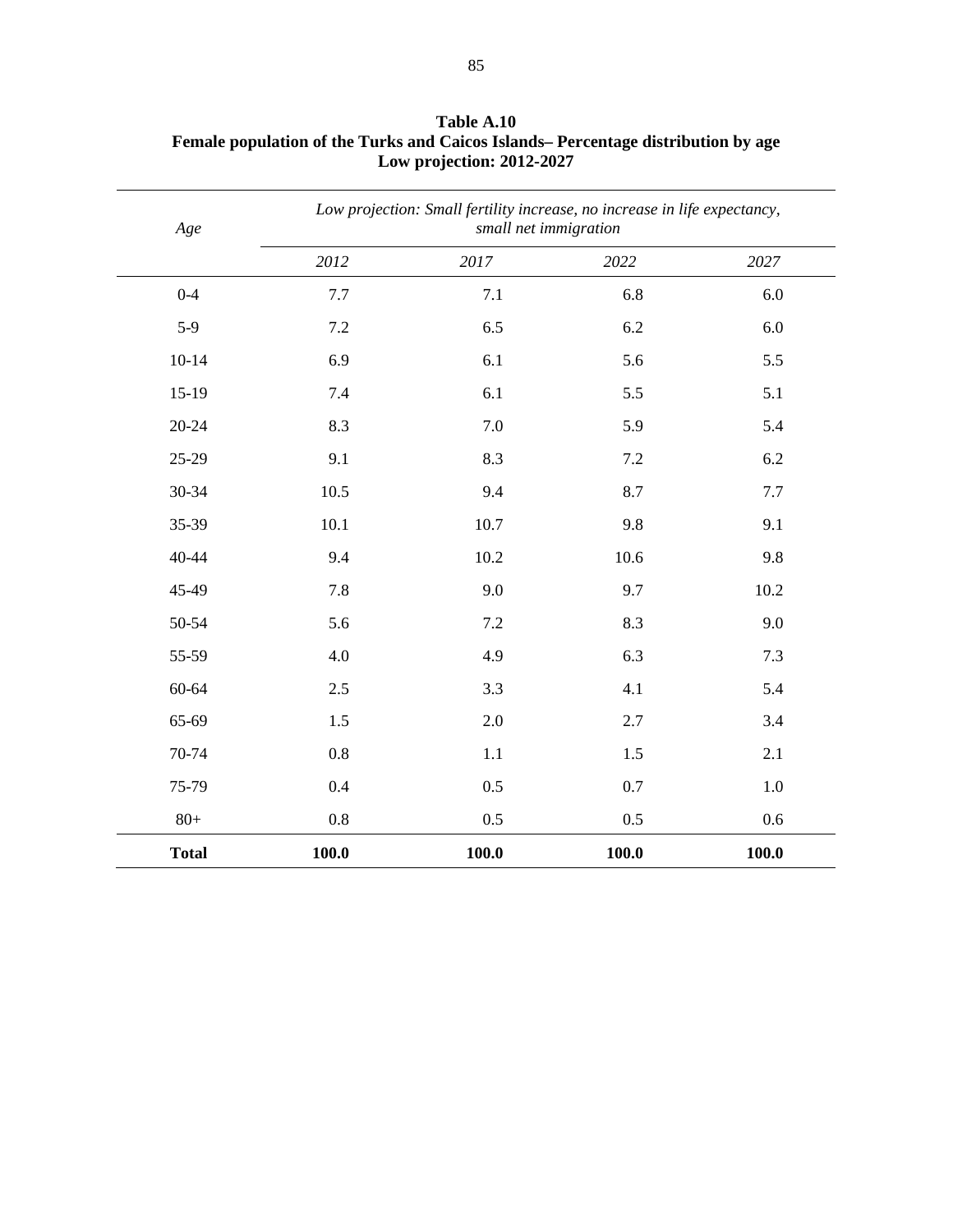| Age          | Medium projection: Moderate fertility increase, moderate increase in life<br>expectancy, medium net immigration |        |        |        |
|--------------|-----------------------------------------------------------------------------------------------------------------|--------|--------|--------|
|              | 2012                                                                                                            | 2017   | 2022   | 2027   |
| $0 - 4$      | 2,485                                                                                                           | 2,815  | 3,280  | 3,471  |
| $5-9$        | 2,286                                                                                                           | 2,499  | 2,829  | 3,294  |
| $10-14$      | 2,141                                                                                                           | 2,303  | 2,517  | 2,847  |
| $15-19$      | 2,277                                                                                                           | 2,266  | 2,429  | 2,641  |
| $20 - 24$    | 2,567                                                                                                           | 2,671  | 2,659  | 2,822  |
| 25-29        | 2,862                                                                                                           | 3,232  | 3,337  | 3,326  |
| 30-34        | 3,375                                                                                                           | 3,774  | 4,144  | 4,247  |
| 35-39        | 3,314                                                                                                           | 4,388  | 4,786  | 5,155  |
| 40-44        | 3,094                                                                                                           | 4,172  | 5,241  | 5,638  |
| 45-49        | 2,599                                                                                                           | 3,718  | 4,789  | 5,850  |
| 50-54        | 1,860                                                                                                           | 2,949  | 4,055  | 5,113  |
| 55-59        | 1,350                                                                                                           | 1,983  | 3,052  | 4,135  |
| 60-64        | 856                                                                                                             | 1,366  | 1,978  | 3,011  |
| 65-69        | 534                                                                                                             | 820    | 1,302  | 1,881  |
| 70-74        | 289                                                                                                             | 471    | 730    | 1,168  |
| 75-79        | 108                                                                                                             | 206    | 359    | 580    |
| $80+$        | 202                                                                                                             | 155    | 190    | 319    |
| <b>Total</b> | 32,199                                                                                                          | 39,788 | 47,677 | 55,498 |

**Table A.11 Total population of the Turks and Caicos Islands Medium projection: 2012-2027**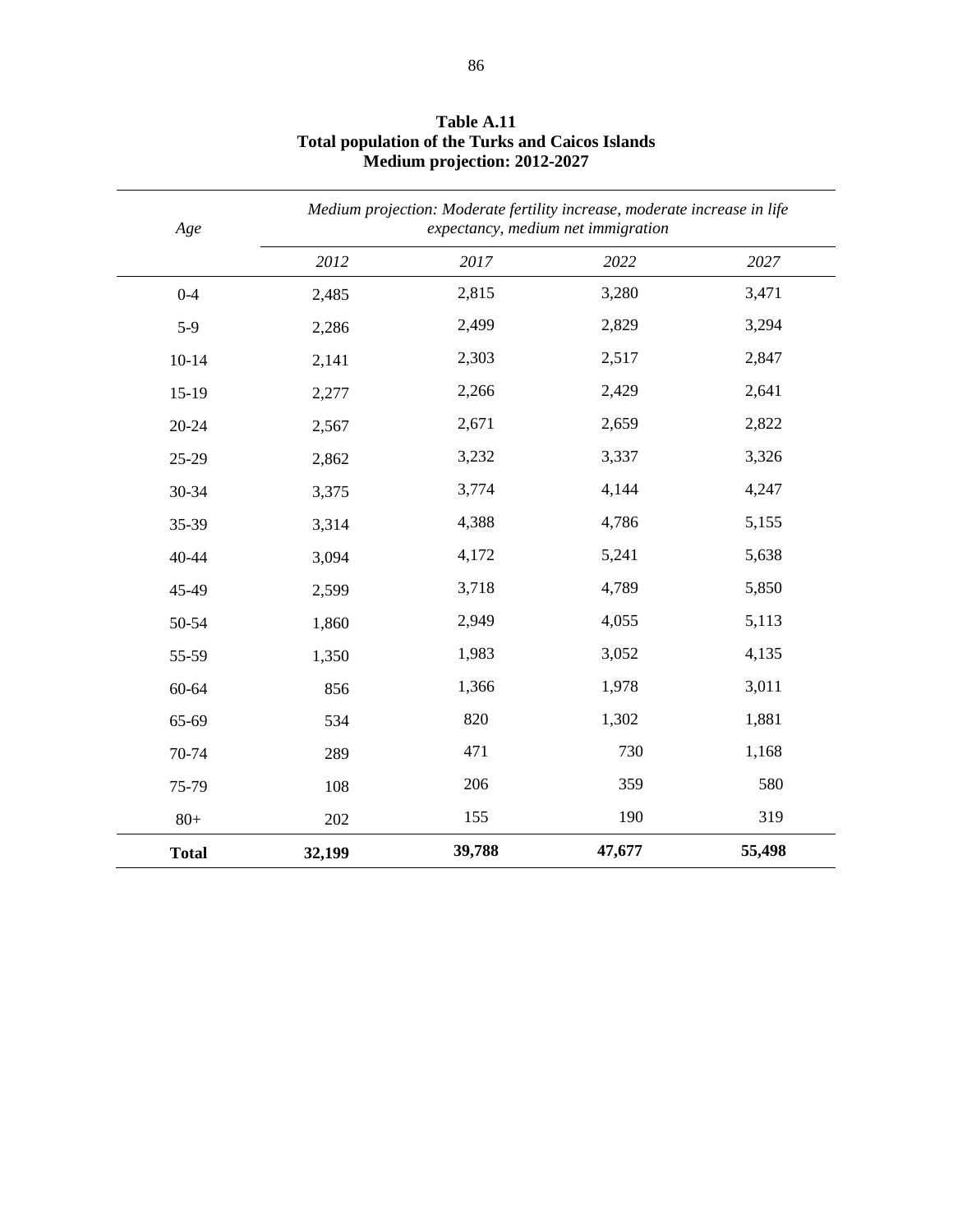| Age          |        | Medium projection: Moderate fertility increase, moderate increase in life<br>expectancy, medium net immigration |        |        |  |
|--------------|--------|-----------------------------------------------------------------------------------------------------------------|--------|--------|--|
|              | 2012   | 2017                                                                                                            | 2022   | 2027   |  |
| $0 - 4$      | 1,265  | 1,422                                                                                                           | 1,658  | 1,756  |  |
| $5-9$        | 1,139  | 1,270                                                                                                           | 1,427  | 1,663  |  |
| $10-14$      | 1,043  | 1,146                                                                                                           | 1,278  | 1,434  |  |
| $15-19$      | 1,108  | 1,111                                                                                                           | 1,214  | 1,344  |  |
| 20-24        | 1,256  | 1,306                                                                                                           | 1,308  | 1,411  |  |
| 25-29        | 1,425  | 1,582                                                                                                           | 1,633  | 1,636  |  |
| 30-34        | 1,720  | 1,889                                                                                                           | 2,046  | 2,095  |  |
| 35-39        | 1,707  | 2,248                                                                                                           | 2,416  | 2,573  |  |
| 40-44        | 1,610  | 2,162                                                                                                           | 2,700  | 2,868  |  |
| 45-49        | 1,361  | 1,948                                                                                                           | 2,496  | 3,029  |  |
| 50-54        | 980    | 1,553                                                                                                           | 2,132  | 2,673  |  |
| 55-59        | 716    | 1,050                                                                                                           | 1,611  | 2,177  |  |
| 60-64        | 461    | 730                                                                                                             | 1,051  | 1,592  |  |
| 65-69        | 289    | 445                                                                                                             | 698    | 1,001  |  |
| 70-74        | 155    | 258                                                                                                             | 399    | 628    |  |
| 75-79        | 52     | 112                                                                                                             | 199    | 319    |  |
| $80+$        | 78     | 62                                                                                                              | 92     | 170    |  |
| <b>Total</b> | 16,365 | 20,294                                                                                                          | 24,358 | 28,369 |  |

**Table A.12 Male population of the Turks and Caicos Islands Medium projection: 2012-2027**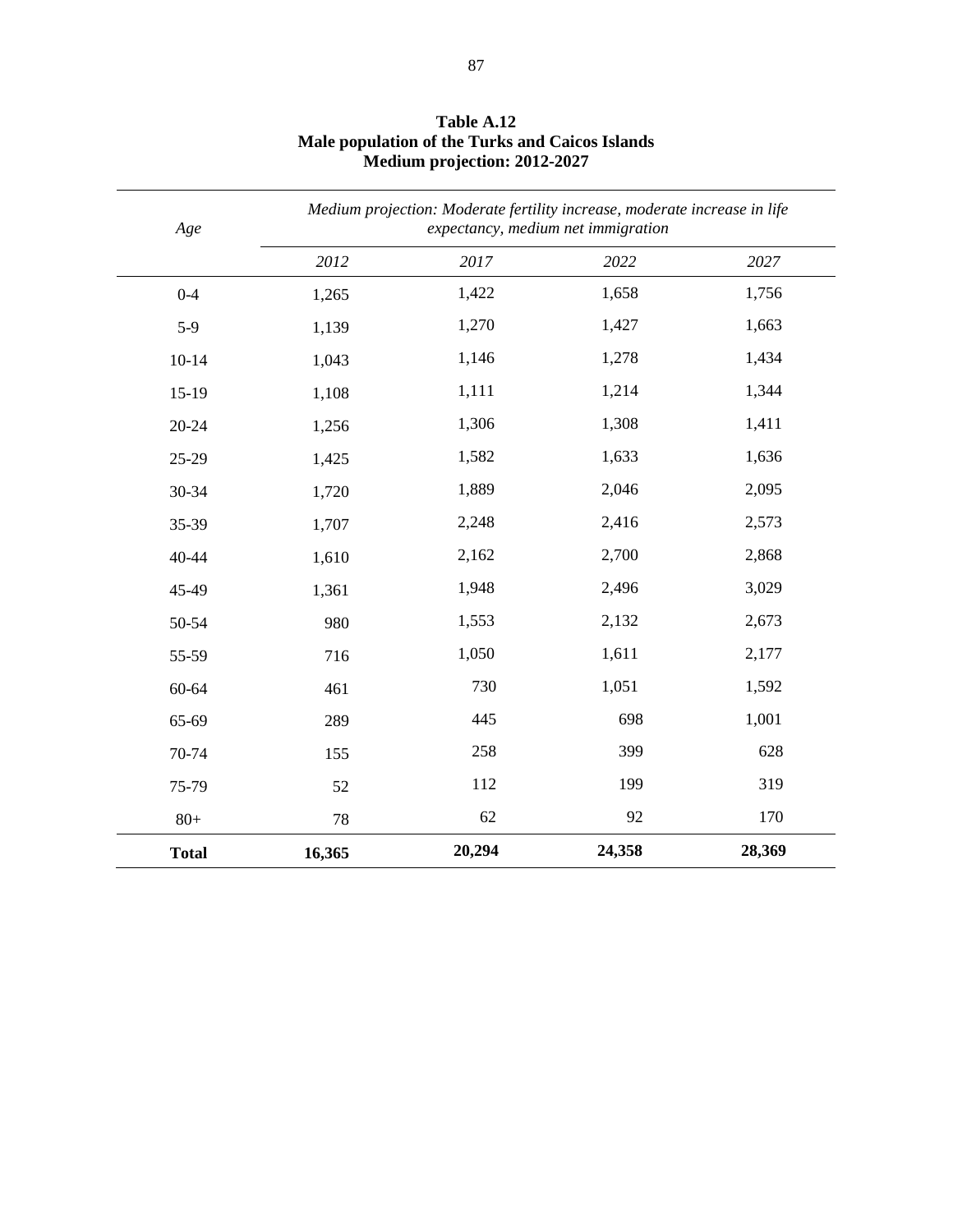| Age          |        | Medium projection: Moderate fertility increase, moderate increase in life<br>expectancy, medium net immigration |        |        |  |
|--------------|--------|-----------------------------------------------------------------------------------------------------------------|--------|--------|--|
|              | 2012   | 2017                                                                                                            | 2022   | 2027   |  |
| $0 - 4$      | 1,220  | 1,393                                                                                                           | 1,622  | 1,715  |  |
| $5-9$        | 1,147  | 1,229                                                                                                           | 1,402  | 1,631  |  |
| $10-14$      | 1,098  | 1,157                                                                                                           | 1,239  | 1,413  |  |
| $15-19$      | 1,169  | 1,155                                                                                                           | 1,215  | 1,297  |  |
| $20 - 24$    | 1,311  | 1,365                                                                                                           | 1,351  | 1,411  |  |
| 25-29        | 1,437  | 1,650                                                                                                           | 1,704  | 1,690  |  |
| 30-34        | 1,655  | 1,885                                                                                                           | 2,098  | 2,152  |  |
| 35-39        | 1,607  | 2,140                                                                                                           | 2,370  | 2,582  |  |
| 40-44        | 1,484  | 2,010                                                                                                           | 2,541  | 2,770  |  |
| 45-49        | 1,238  | 1,770                                                                                                           | 2,293  | 2,821  |  |
| 50-54        | 880    | 1,396                                                                                                           | 1,923  | 2,440  |  |
| 55-59        | 634    | 933                                                                                                             | 1,441  | 1,958  |  |
| 60-64        | 395    | 636                                                                                                             | 927    | 1,419  |  |
| 65-69        | 245    | 375                                                                                                             | 604    | 880    |  |
| 70-74        | 134    | 213                                                                                                             | 331    | 540    |  |
| 75-79        | 56     | 94                                                                                                              | 160    | 261    |  |
| $80+$        | 124    | 93                                                                                                              | 98     | 149    |  |
| <b>Total</b> | 15,834 | 19,494                                                                                                          | 23,319 | 27,129 |  |

**Table A.13 Female population of the Turks and Caicos Islands Medium projection: 2012-2027**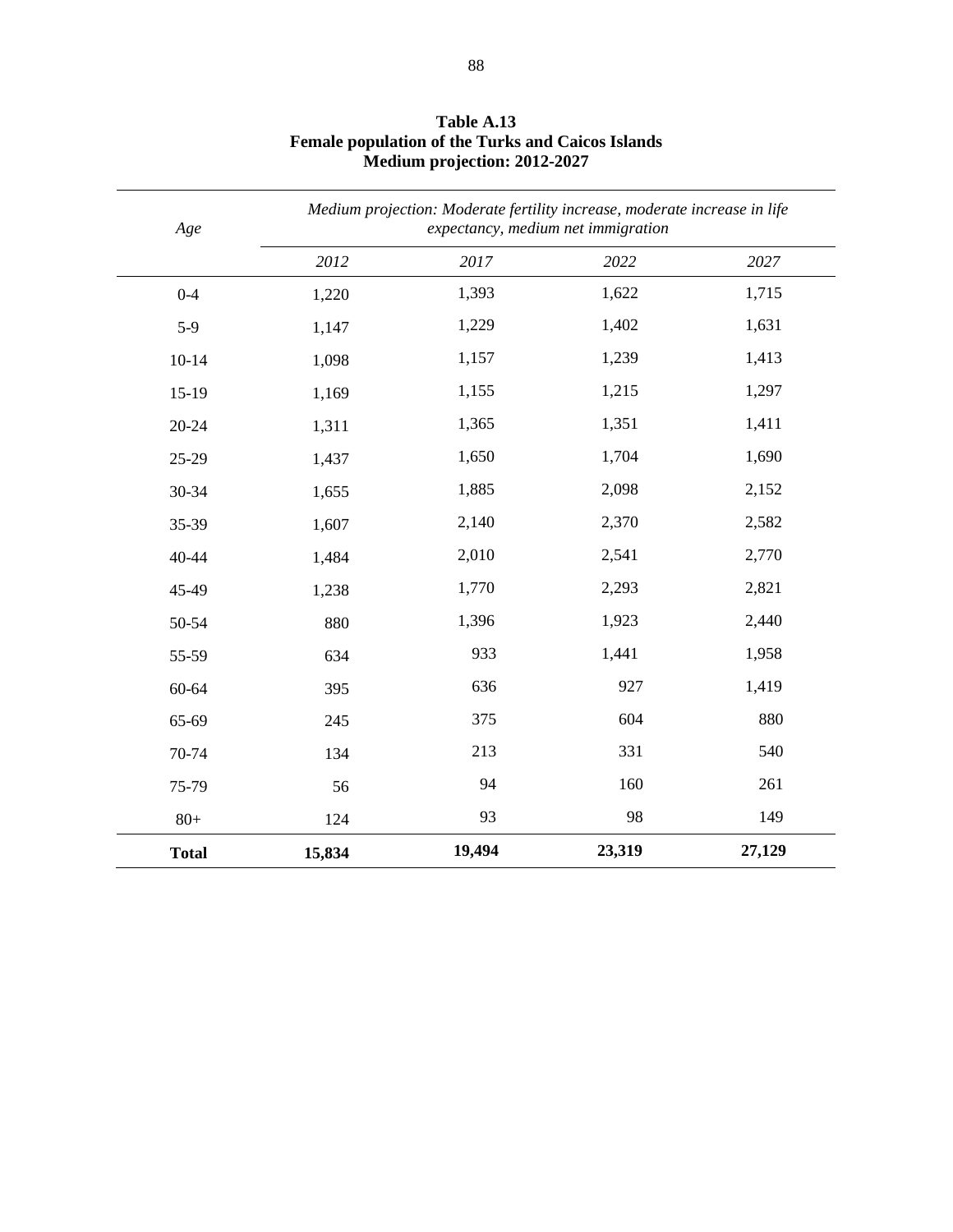| Age          |       | Medium projection: Moderate fertility increase, moderate increase in life<br>expectancy, medium net immigration |       |       |  |
|--------------|-------|-----------------------------------------------------------------------------------------------------------------|-------|-------|--|
|              | 2012  | 2017                                                                                                            | 2022  | 2027  |  |
| $0 - 4$      | 7.7   | 7.1                                                                                                             | 6.9   | 6.3   |  |
| $5-9$        | 7.1   | 6.3                                                                                                             | 5.9   | 6.0   |  |
| $10 - 14$    | 6.6   | 5.8                                                                                                             | 5.3   | 5.1   |  |
| $15-19$      | 7.1   | 5.7                                                                                                             | 5.1   | 4.7   |  |
| $20 - 24$    | 8.0   | 6.7                                                                                                             | 5.6   | 5.1   |  |
| 25-29        | 8.9   | 8.1                                                                                                             | 7.0   | 6.0   |  |
| 30-34        | 10.5  | 9.5                                                                                                             | 8.7   | 7.6   |  |
| 35-39        | 10.3  | 11.0                                                                                                            | 10.0  | 9.3   |  |
| 40-44        | 9.6   | 10.5                                                                                                            | 11.0  | 10.1  |  |
| 45-49        | 8.1   | 9.3                                                                                                             | 10.0  | 10.5  |  |
| 50-54        | 5.8   | 7.4                                                                                                             | 8.5   | 9.2   |  |
| 55-59        | 4.2   | 5.0                                                                                                             | 6.4   | 7.4   |  |
| 60-64        | 2.7   | 3.4                                                                                                             | 4.1   | 5.4   |  |
| 65-69        | 1.7   | 2.1                                                                                                             | 2.7   | 3.4   |  |
| 70-74        | 0.9   | 1.2                                                                                                             | 1.5   | 2.1   |  |
| 75-79        | 0.3   | 0.5                                                                                                             | 0.8   | 1.0   |  |
| $80+$        | 0.6   | 0.4                                                                                                             | 0.4   | 0.6   |  |
| <b>Total</b> | 100.0 | 100.0                                                                                                           | 100.0 | 100.0 |  |

**Table A.14 Total population of the Turks and Caicos Islands– Percentage distribution by age Medium projection: 2012-2027**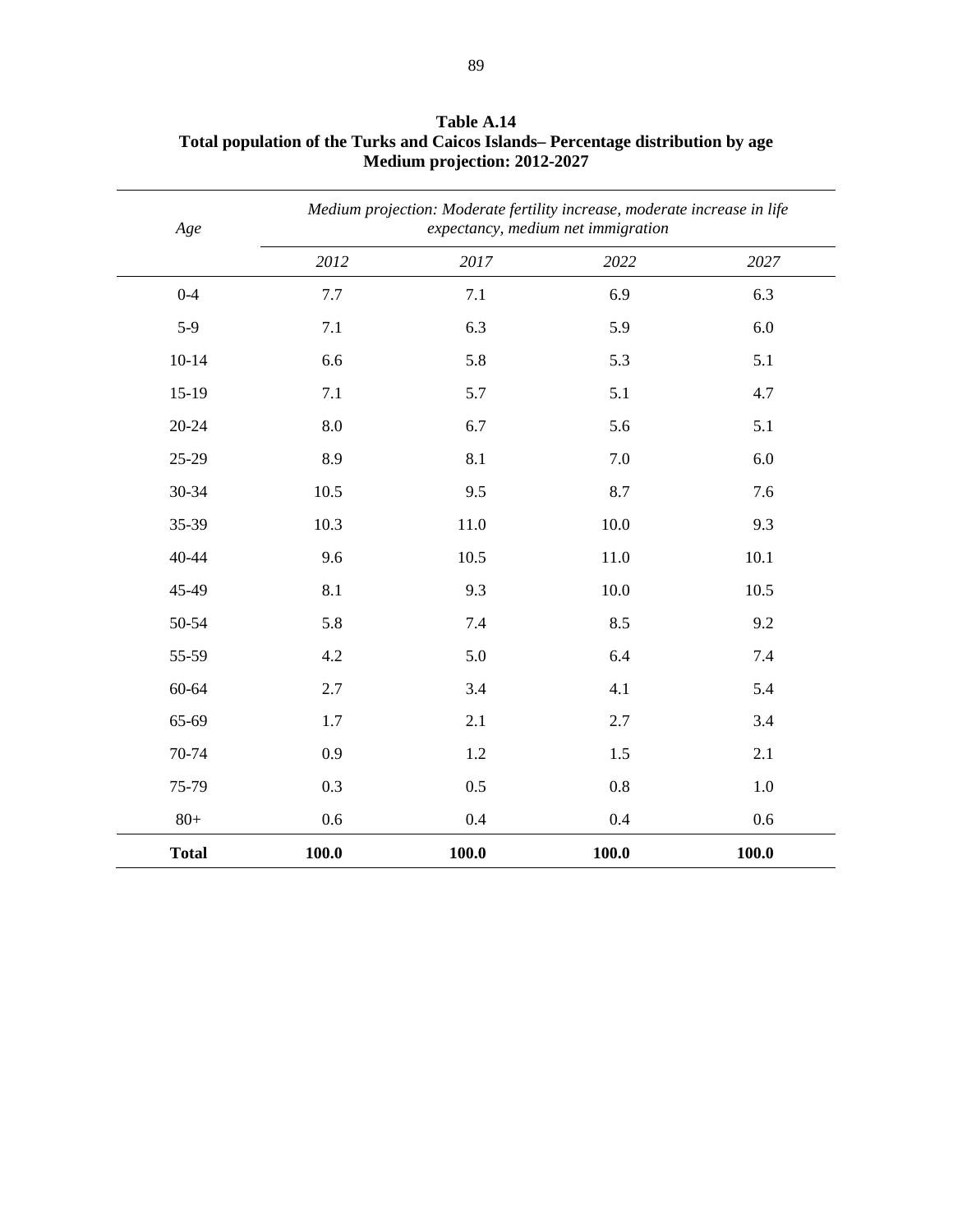| Age          |       | Medium projection: Moderate fertility increase, moderate increase in life<br>expectancy, medium net immigration |       |       |  |  |
|--------------|-------|-----------------------------------------------------------------------------------------------------------------|-------|-------|--|--|
|              | 2012  | 2017                                                                                                            | 2022  | 2027  |  |  |
| $0 - 4$      | 7.7   | 7.0                                                                                                             | 6.9   | 6.3   |  |  |
| $5-9$        | 7.0   | 6.3                                                                                                             | 5.9   | 5.9   |  |  |
| $10 - 14$    | 6.4   | 5.6                                                                                                             | 5.2   | 5.1   |  |  |
| $15-19$      | 6.8   | 5.5                                                                                                             | 5.0   | 4.7   |  |  |
| $20 - 24$    | 7.7   | 6.4                                                                                                             | 5.4   | 5.0   |  |  |
| 25-29        | 8.7   | 7.8                                                                                                             | 6.7   | 5.8   |  |  |
| 30-34        | 10.5  | 9.3                                                                                                             | 8.4   | 7.4   |  |  |
| 35-39        | 10.4  | 11.1                                                                                                            | 9.9   | 9.1   |  |  |
| 40-44        | 9.8   | 10.7                                                                                                            | 11.1  | 10.1  |  |  |
| 45-49        | 8.3   | 9.6                                                                                                             | 10.2  | 10.7  |  |  |
| 50-54        | 6.0   | 7.7                                                                                                             | 8.7   | 9.4   |  |  |
| 55-59        | 4.4   | 5.2                                                                                                             | 6.6   | 7.7   |  |  |
| 60-64        | 2.8   | 3.6                                                                                                             | 4.3   | 5.6   |  |  |
| 65-69        | 1.8   | 2.2                                                                                                             | 2.9   | 3.5   |  |  |
| 70-74        | 0.9   | 1.3                                                                                                             | 1.6   | 2.2   |  |  |
| 75-79        | 0.3   | 0.6                                                                                                             | 0.8   | 1.1   |  |  |
| $80+$        | 0.5   | 0.3                                                                                                             | 0.4   | 0.6   |  |  |
| <b>Total</b> | 100.0 | 100.0                                                                                                           | 100.0 | 100.0 |  |  |

**Table A.15 Male population of the Turks and Caicos Islands– Percentage distribution by age Medium projection: 2012-2027**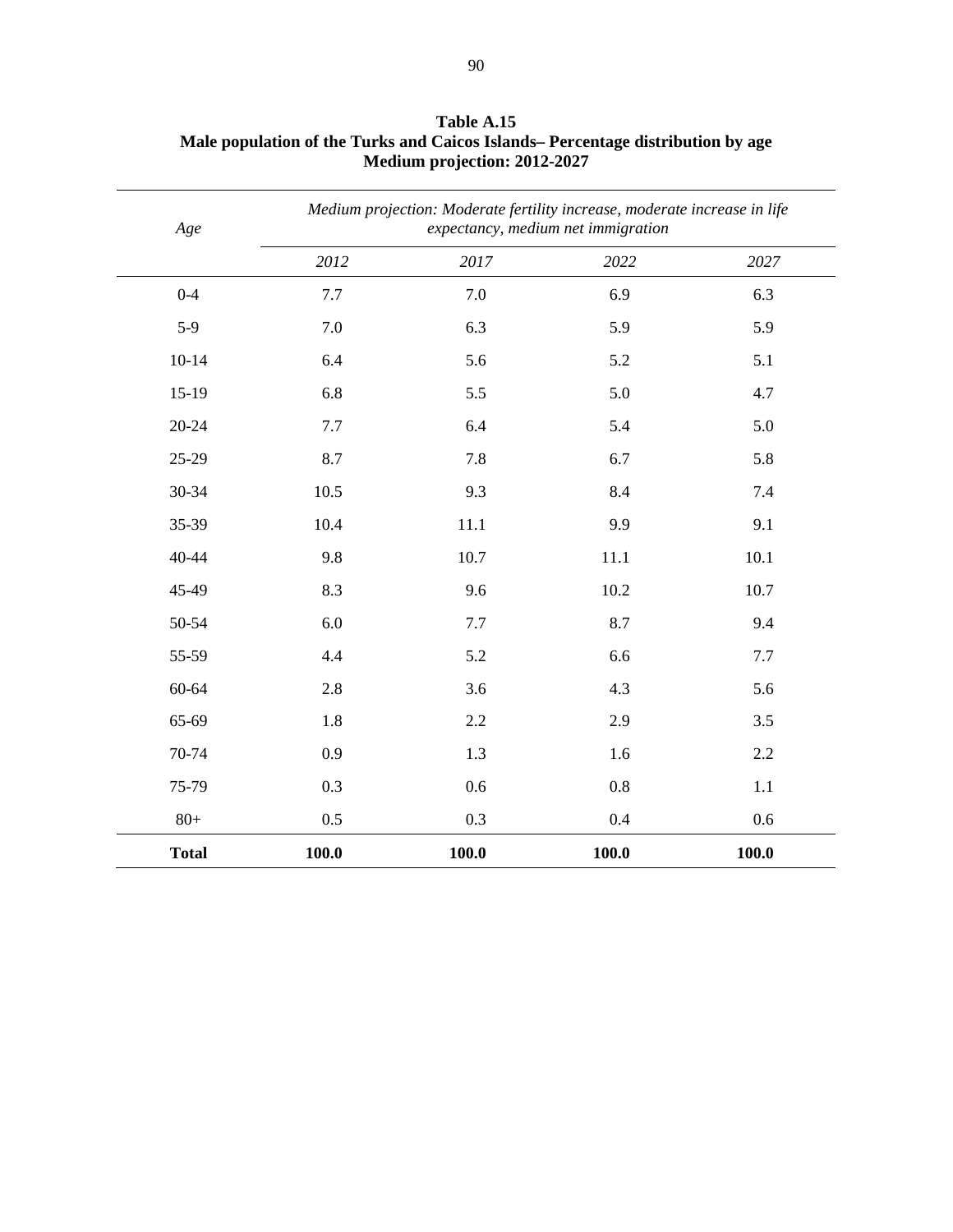| Age          |       | Medium projection: Moderate fertility increase, moderate increase in life<br>expectancy, medium net immigration |       |       |  |  |
|--------------|-------|-----------------------------------------------------------------------------------------------------------------|-------|-------|--|--|
|              | 2012  | 2017                                                                                                            | 2022  | 2027  |  |  |
| $0 - 4$      | 7.7   | 7.2                                                                                                             | 7.0   | 6.4   |  |  |
| $5-9$        | 7.2   | 6.3                                                                                                             | 6.0   | 6.1   |  |  |
| $10 - 14$    | 6.9   | 5.9                                                                                                             | 5.3   | 5.2   |  |  |
| $15-19$      | 7.4   | 5.9                                                                                                             | 5.2   | 4.8   |  |  |
| $20 - 24$    | 8.3   | 7.0                                                                                                             | 5.8   | 5.2   |  |  |
| 25-29        | 9.1   | 8.5                                                                                                             | 7.3   | 6.2   |  |  |
| 30-34        | 10.5  | 9.7                                                                                                             | 9.0   | 7.9   |  |  |
| 35-39        | 10.1  | 11.0                                                                                                            | 10.2  | 9.5   |  |  |
| 40-44        | 9.4   | 10.3                                                                                                            | 10.9  | 10.2  |  |  |
| 45-49        | 7.8   | 9.1                                                                                                             | 9.8   | 10.4  |  |  |
| 50-54        | 5.6   | 7.2                                                                                                             | 8.2   | 9.0   |  |  |
| 55-59        | 4.0   | 4.8                                                                                                             | 6.2   | 7.2   |  |  |
| 60-64        | 2.5   | 3.3                                                                                                             | 4.0   | 5.2   |  |  |
| 65-69        | 1.5   | 1.9                                                                                                             | 2.6   | 3.2   |  |  |
| 70-74        | 0.8   | 1.1                                                                                                             | 1.4   | 2.0   |  |  |
| 75-79        | 0.4   | 0.5                                                                                                             | 0.7   | 1.0   |  |  |
| $80+$        | 0.8   | 0.5                                                                                                             | 0.4   | 0.5   |  |  |
| <b>Total</b> | 100.0 | 100.0                                                                                                           | 100.0 | 100.0 |  |  |

**Table A.16 Female population of the Turks and Caicos Islands– Percentage distribution by age Medium projection: 2012-2027**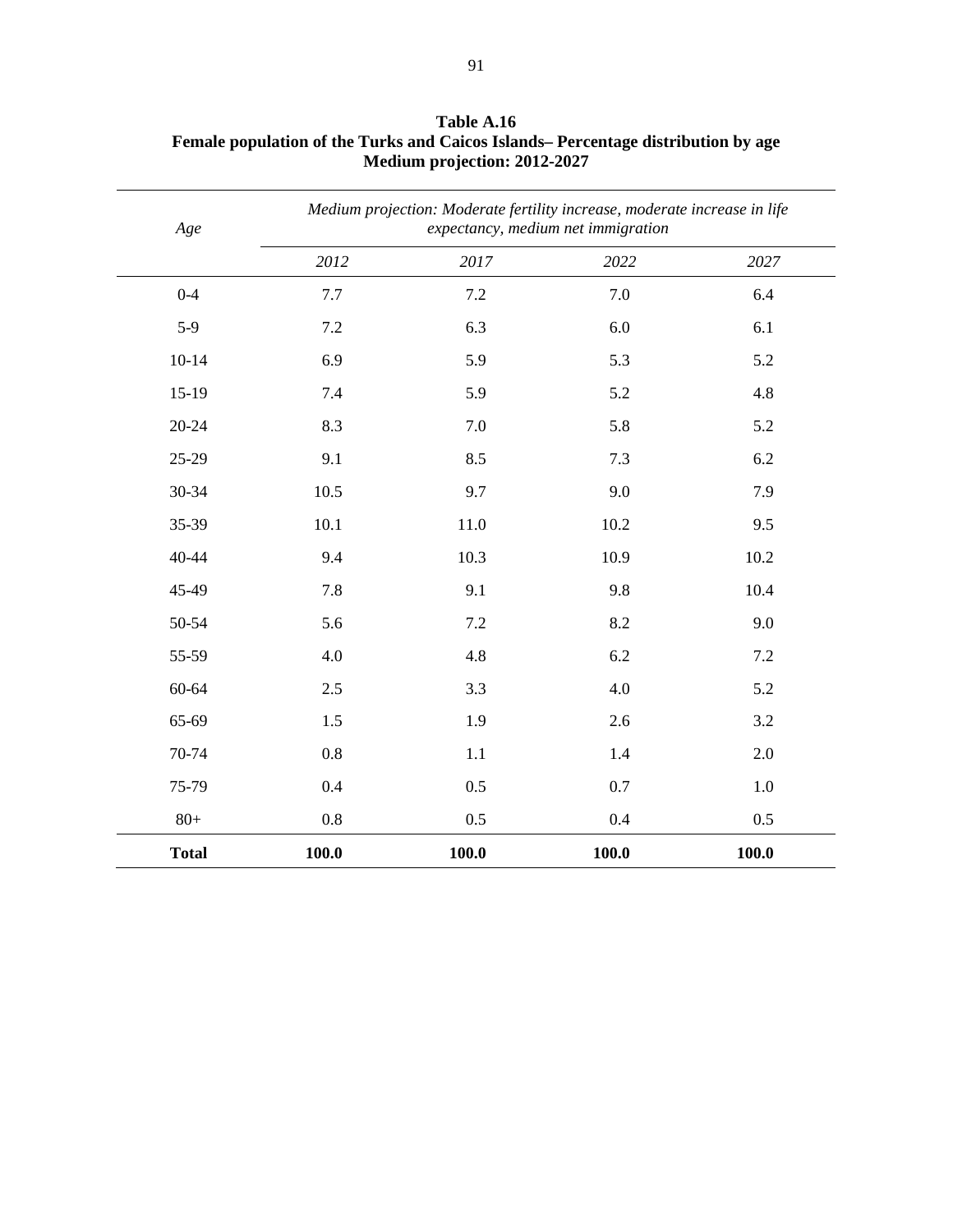| Age          |        | High projection: Large fertility increase, large increase in life expectancy,<br>large net immigration |        |        |  |
|--------------|--------|--------------------------------------------------------------------------------------------------------|--------|--------|--|
|              | 2012   | 2017                                                                                                   | 2022   | 2027   |  |
| $0 - 4$      | 2,485  | 2,948                                                                                                  | 3,660  | 3,976  |  |
| $5-9$        | 2,286  | 2,506                                                                                                  | 2,966  | 3,675  |  |
| $10-14$      | 2,141  | 2,312                                                                                                  | 2,531  | 2,990  |  |
| $15-19$      | 2,277  | 2,309                                                                                                  | 2,479  | 2,697  |  |
| $20 - 24$    | 2,567  | 2,801                                                                                                  | 2,832  | 3,002  |  |
| 25-29        | 2,862  | 3,448                                                                                                  | 3,681  | 3,711  |  |
| 30-34        | 3,375  | 4,062                                                                                                  | 4,641  | 4,874  |  |
| 35-39        | 3,314  | 4,706                                                                                                  | 5,386  | 5,962  |  |
| 40-44        | 3,094  | 4,442                                                                                                  | 5,821  | 6,498  |  |
| 45-49        | 2,599  | 3,918                                                                                                  | 5,253  | 6,621  |  |
| 50-54        | 1,860  | 3,069                                                                                                  | 4,370  | 5,689  |  |
| 55-59        | 1,350  | 2,036                                                                                                  | 3,220  | 4,498  |  |
| 60-64        | 856    | 1,388                                                                                                  | 2,053  | 3,202  |  |
| 65-69        | 534    | 826                                                                                                    | 1,333  | 1,965  |  |
| 70-74        | 289    | 469                                                                                                    | 739    | 1,201  |  |
| 75-79        | 108    | 201                                                                                                    | 355    | 587    |  |
| $80+$        | 202    | 156                                                                                                    | 180    | 310    |  |
| <b>Total</b> | 32,199 | 41,597                                                                                                 | 51,498 | 61,457 |  |

## **Table A.17 Total population of the Turks and Caicos Islands High projection: 2012-2027**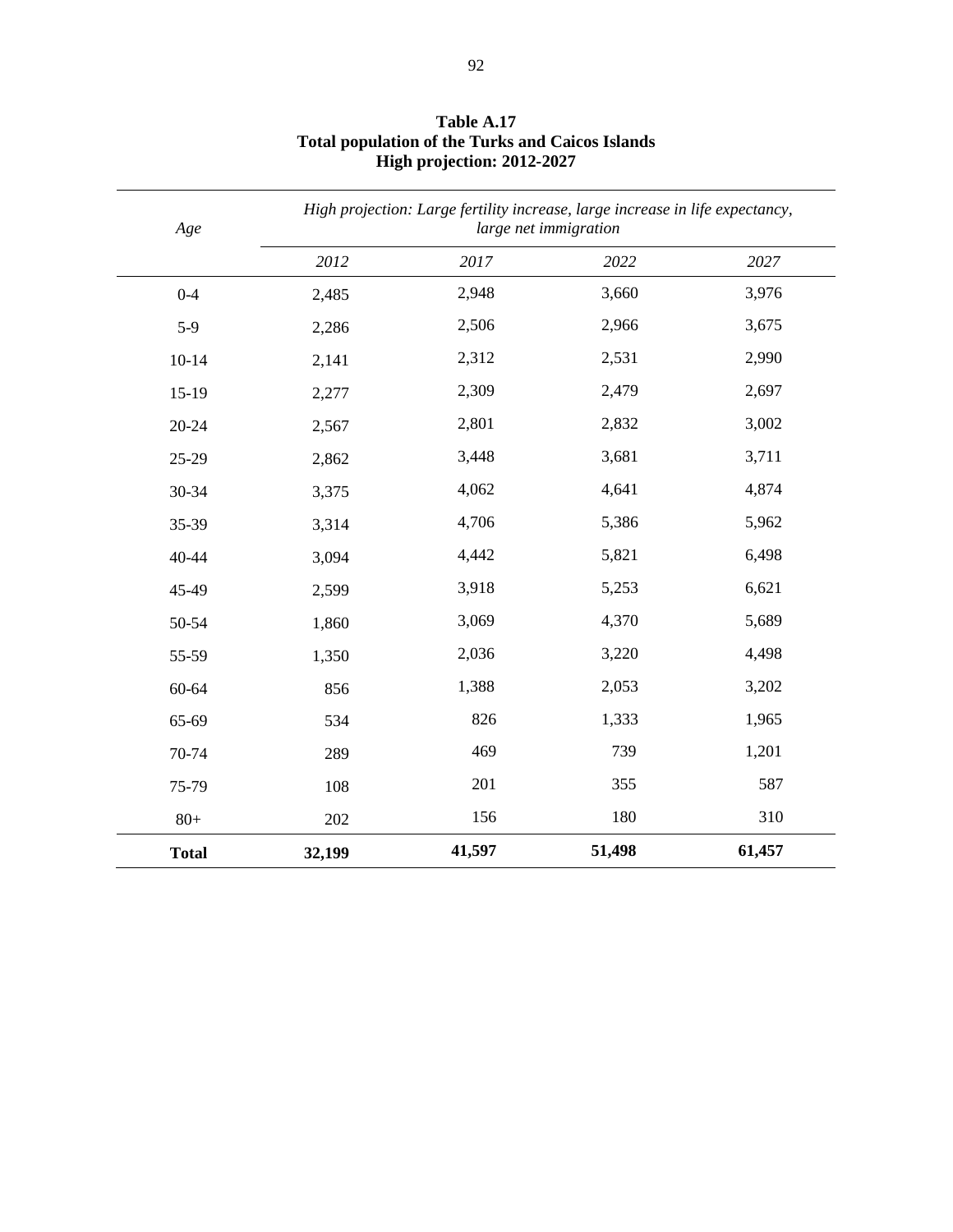| Age          |        | High projection: Large fertility increase, large increase in life expectancy,<br>large net immigration |        |        |  |
|--------------|--------|--------------------------------------------------------------------------------------------------------|--------|--------|--|
|              | 2012   | 2017                                                                                                   | 2022   | 2027   |  |
| $0 - 4$      | 1,265  | 1,491                                                                                                  | 1,850  | 2,010  |  |
| $5-9$        | 1,139  | 1,272                                                                                                  | 1,497  | 1,855  |  |
| $10-14$      | 1,043  | 1,150                                                                                                  | 1,283  | 1,507  |  |
| $15-19$      | 1,108  | 1,133                                                                                                  | 1,240  | 1,373  |  |
| $20 - 24$    | 1,256  | 1,371                                                                                                  | 1,396  | 1,503  |  |
| 25-29        | 1,425  | 1,689                                                                                                  | 1,803  | 1,829  |  |
| 30-34        | 1,720  | 2,034                                                                                                  | 2,294  | 2,409  |  |
| 35-39        | 1,707  | 2,412                                                                                                  | 2,722  | 2,981  |  |
| 40-44        | 1,610  | 2,303                                                                                                  | 3,001  | 3,311  |  |
| 45-49        | 1,361  | 2,054                                                                                                  | 2,741  | 3,433  |  |
| 50-54        | 980    | 1,618                                                                                                  | 2,300  | 2,978  |  |
| 55-59        | 716    | 1,079                                                                                                  | 1,702  | 2,371  |  |
| 60-64        | 461    | 741                                                                                                    | 1,092  | 1,695  |  |
| 65-69        | 289    | 449                                                                                                    | 715    | 1,047  |  |
| 70-74        | 155    | 257                                                                                                    | 403    | 645    |  |
| 75-79        | 52     | 110                                                                                                    | 197    | 322    |  |
| $80+$        | 78     | 62                                                                                                     | 86     | 164    |  |
| <b>Total</b> | 16,365 | 21,226                                                                                                 | 26,322 | 31,433 |  |

## **Table A.18 Male population of the Turks and Caicos Islands High projection: 2012-2027**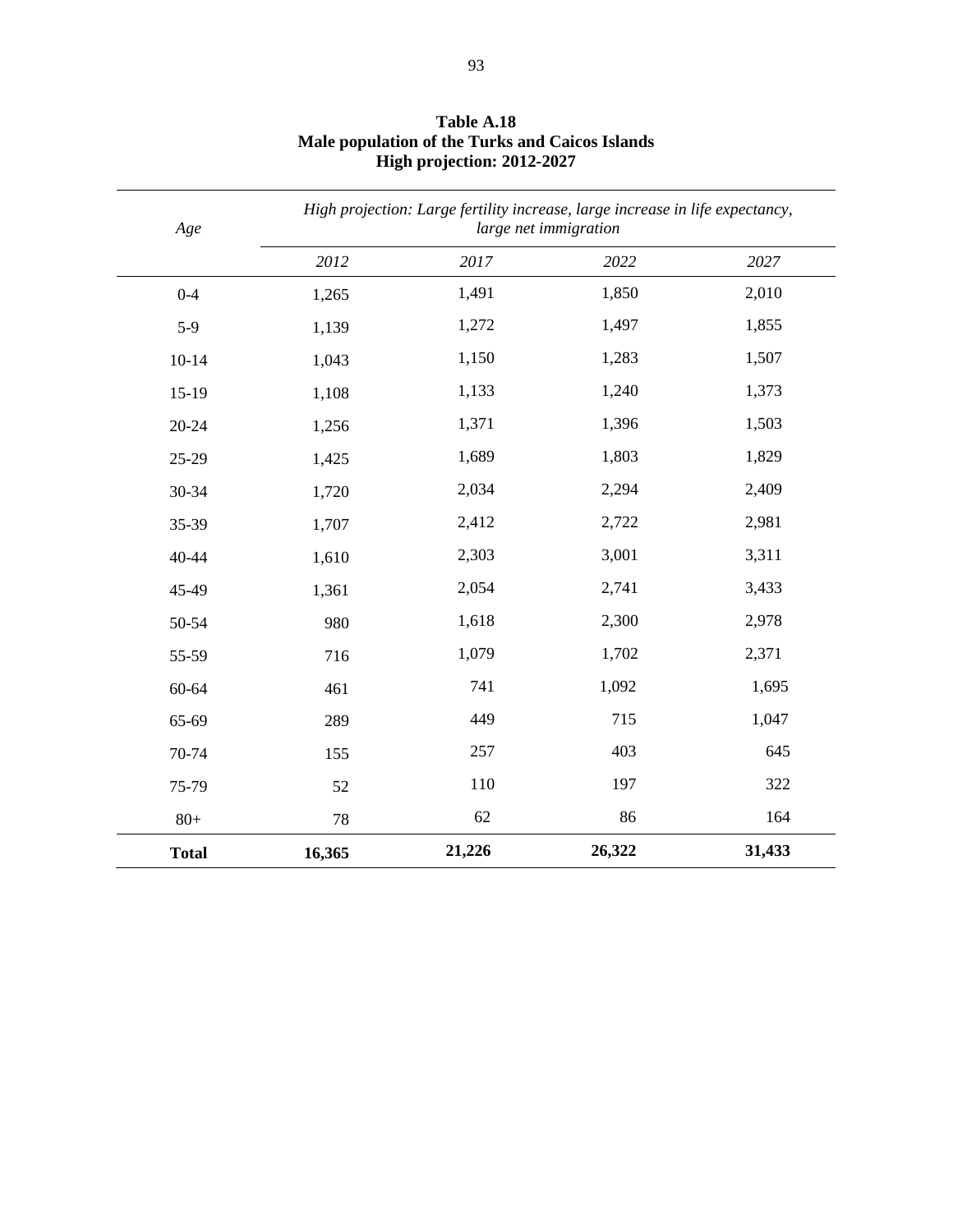| Age          | High projection: Large fertility increase, large increase in life expectancy,<br>large net immigration |        |        |        |
|--------------|--------------------------------------------------------------------------------------------------------|--------|--------|--------|
|              | 2012                                                                                                   | 2017   | 2022   | 2027   |
| $0 - 4$      | 1,220                                                                                                  | 1,458  | 1,811  | 1,965  |
| $5-9$        | 1,147                                                                                                  | 1,233  | 1,469  | 1,820  |
| $10 - 14$    | 1,098                                                                                                  | 1,161  | 1,248  | 1,483  |
| $15-19$      | 1,168                                                                                                  | 1,175  | 1,238  | 1,325  |
| $20 - 24$    | 1,311                                                                                                  | 1,430  | 1,436  | 1,499  |
| 25-29        | 1,437                                                                                                  | 1,759  | 1,878  | 1,882  |
| 30-34        | 1,655                                                                                                  | 2,028  | 2,347  | 2,464  |
| 35-39        | 1,607                                                                                                  | 2,294  | 2,664  | 2,981  |
| 40-44        | 1,484                                                                                                  | 2,139  | 2,820  | 3,187  |
| 45-49        | 1,238                                                                                                  | 1,864  | 2,512  | 3,188  |
| 50-54        | 880                                                                                                    | 1,451  | 2,069  | 2,711  |
| 55-59        | 634                                                                                                    | 957    | 1,518  | 2,127  |
| 60-64        | 395                                                                                                    | 646    | 961    | 1,506  |
| 65-69        | 245                                                                                                    | 378    | 618    | 918    |
| 70-74        | 134                                                                                                    | 212    | 335    | 556    |
| 75-79        | 56                                                                                                     | 91     | 159    | 265    |
| $80+$        | 124                                                                                                    | 94     | 94     | 146    |
| <b>Total</b> | 15,834                                                                                                 | 20,370 | 25,176 | 30,025 |

**Table A.19 Female population of the Turks and Caicos Islands High projection: 2012-2027**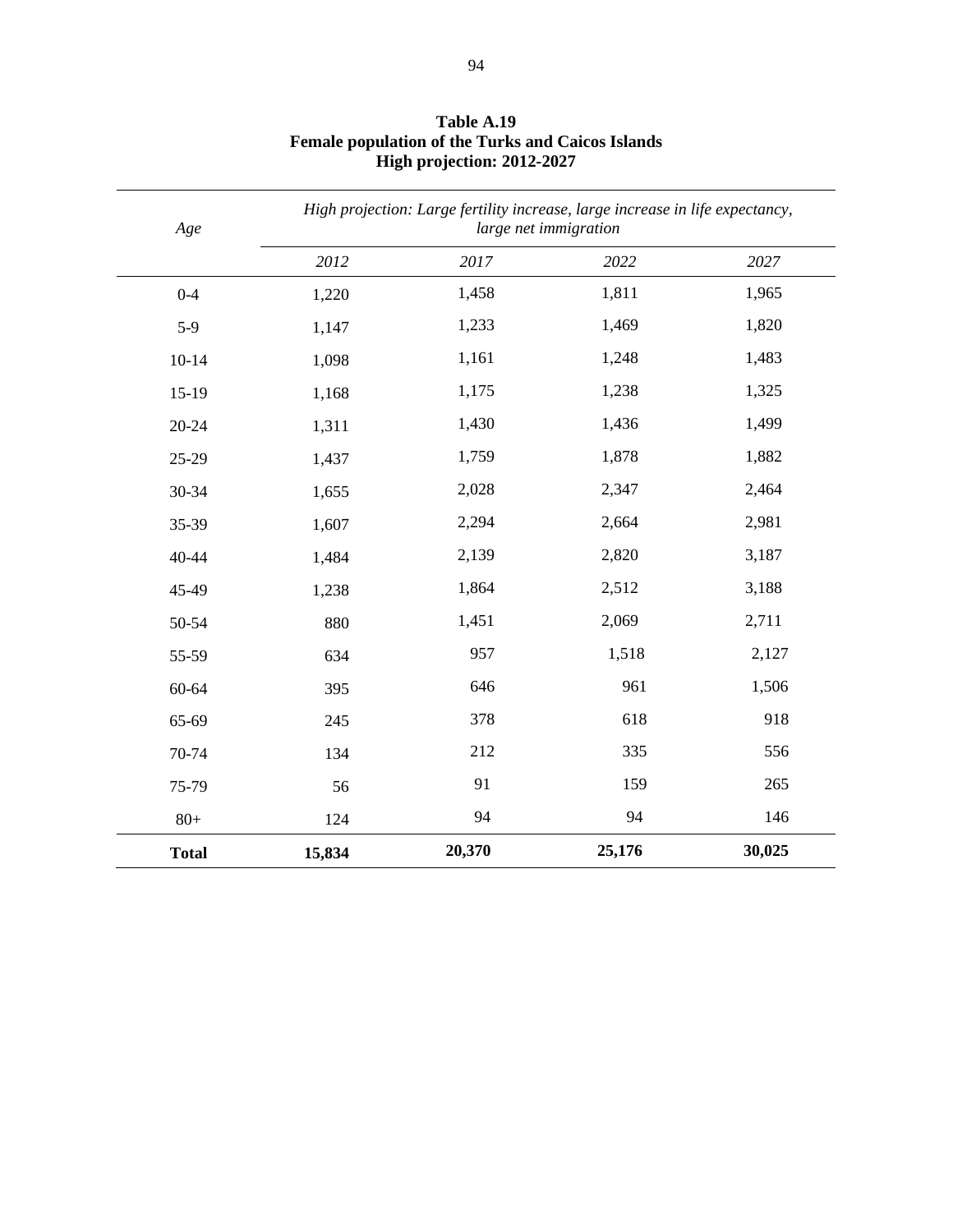| Age          |       | High projection: Large fertility increase, large increase in life expectancy,<br>large net immigration |         |         |  |
|--------------|-------|--------------------------------------------------------------------------------------------------------|---------|---------|--|
|              | 2012  | 2017                                                                                                   | 2022    | 2027    |  |
| $0 - 4$      | 7.7   | 7.1                                                                                                    | 7.1     | 6.5     |  |
| $5-9$        | 7.1   | 6.0                                                                                                    | 5.8     | 6.0     |  |
| $10 - 14$    | 6.6   | 5.6                                                                                                    | 4.9     | 4.9     |  |
| $15-19$      | 7.1   | 5.5                                                                                                    | 4.8     | 4.4     |  |
| $20 - 24$    | 8.0   | 6.7                                                                                                    | 5.5     | 4.9     |  |
| 25-29        | 8.9   | 8.3                                                                                                    | $7.1\,$ | 6.0     |  |
| 30-34        | 10.5  | 9.8                                                                                                    | 9.0     | 7.9     |  |
| 35-39        | 10.3  | 11.3                                                                                                   | 10.5    | 9.7     |  |
| 40-44        | 9.6   | 10.7                                                                                                   | 11.3    | 10.6    |  |
| 45-49        | 8.1   | 9.4                                                                                                    | 10.2    | 10.8    |  |
| 50-54        | 5.8   | 7.4                                                                                                    | 8.5     | 9.3     |  |
| 55-59        | 4.2   | 4.9                                                                                                    | 6.3     | 7.3     |  |
| 60-64        | 2.7   | 3.3                                                                                                    | 4.0     | 5.2     |  |
| 65-69        | 1.7   | 2.0                                                                                                    | 2.6     | 3.2     |  |
| 70-74        | 0.9   | 1.1                                                                                                    | 1.4     | 1.9     |  |
| 75-79        | 0.3   | 0.5                                                                                                    | 0.7     | $1.0\,$ |  |
| $80+$        | 0.6   | 0.4                                                                                                    | 0.3     | 0.5     |  |
| <b>Total</b> | 100.0 | 100.0                                                                                                  | 100.0   | 100.0   |  |

**Table A.20 Total population of the Turks and Caicos Islands– Percentage distribution by age High projection: 2012-2027**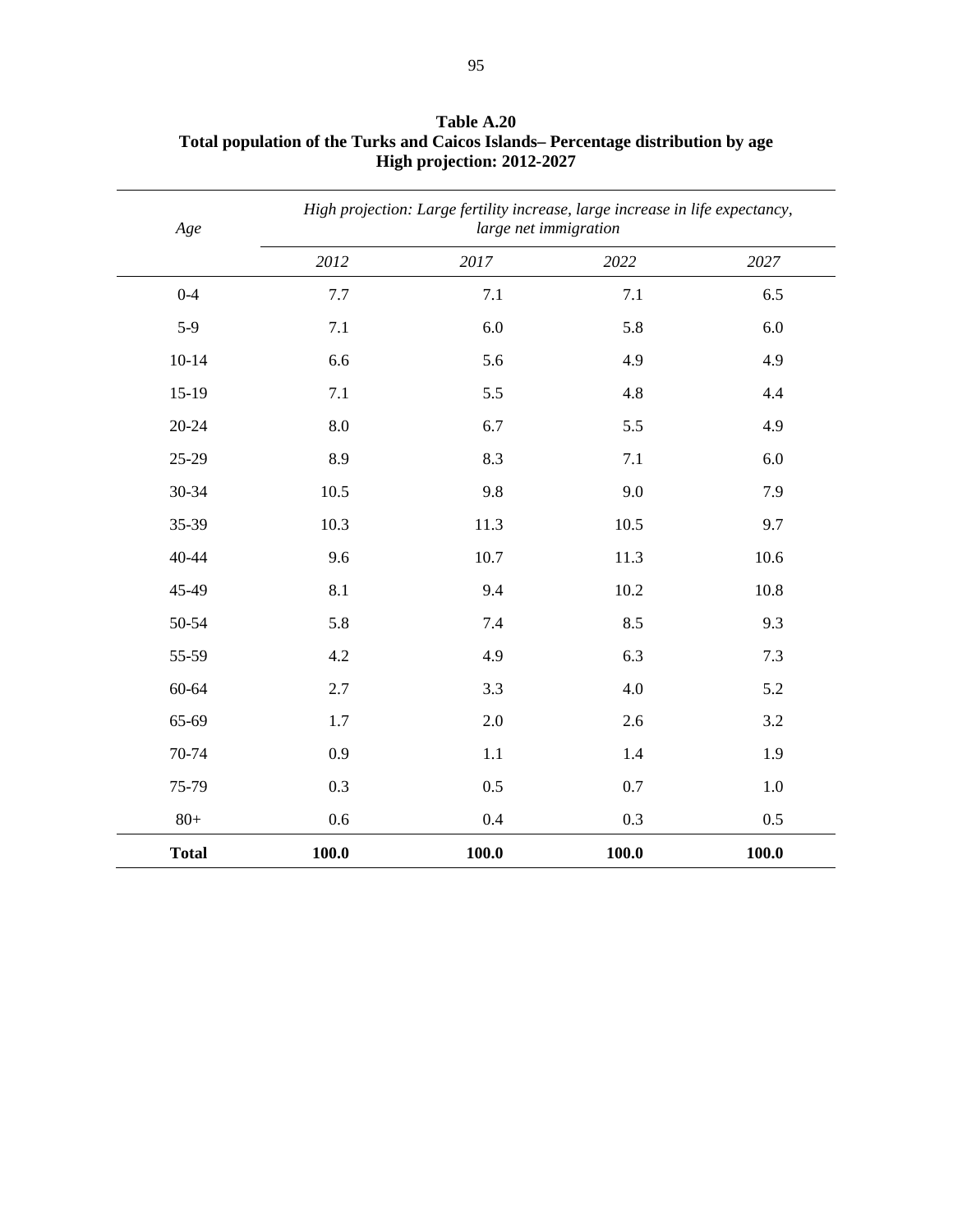| Age          |       | High projection: Large fertility increase, large increase in life expectancy,<br>large net immigration |       |         |  |
|--------------|-------|--------------------------------------------------------------------------------------------------------|-------|---------|--|
|              | 2012  | 2017                                                                                                   | 2022  | 2027    |  |
| $0 - 4$      | 7.7   | 7.0                                                                                                    | 7.0   | 6.4     |  |
| $5-9$        | 7.0   | 6.0                                                                                                    | 5.7   | 5.9     |  |
| $10 - 14$    | 6.4   | 5.4                                                                                                    | 4.9   | 4.8     |  |
| $15-19$      | 6.8   | 5.3                                                                                                    | 4.7   | 4.3     |  |
| $20 - 24$    | 7.7   | 6.5                                                                                                    | 5.3   | 4.8     |  |
| 25-29        | 8.7   | 8.0                                                                                                    | 6.8   | 5.8     |  |
| 30-34        | 10.5  | 9.6                                                                                                    | 8.7   | 7.7     |  |
| 35-39        | 10.4  | 11.4                                                                                                   | 10.3  | 9.5     |  |
| 40-44        | 9.8   | 10.9                                                                                                   | 11.4  | 10.5    |  |
| 45-49        | 8.3   | 9.7                                                                                                    | 10.4  | 10.9    |  |
| 50-54        | 6.0   | 7.6                                                                                                    | 8.7   | 9.5     |  |
| 55-59        | 4.4   | 5.1                                                                                                    | 6.5   | 7.5     |  |
| 60-64        | 2.8   | 3.5                                                                                                    | 4.1   | 5.4     |  |
| 65-69        | 1.8   | 2.1                                                                                                    | 2.7   | 3.3     |  |
| 70-74        | 0.9   | 1.2                                                                                                    | 1.3   | 2.0     |  |
| 75-79        | 0.3   | 0.5                                                                                                    | 0.7   | $1.0\,$ |  |
| $80+$        | 0.5   | 0.3                                                                                                    | 0.3   | 0.5     |  |
| <b>Total</b> | 100.0 | 100.0                                                                                                  | 100.0 | 100.0   |  |

**Table A.21 Male population of the Turks and Caicos Islands– Percentage distribution by age High projection: 2012-2027**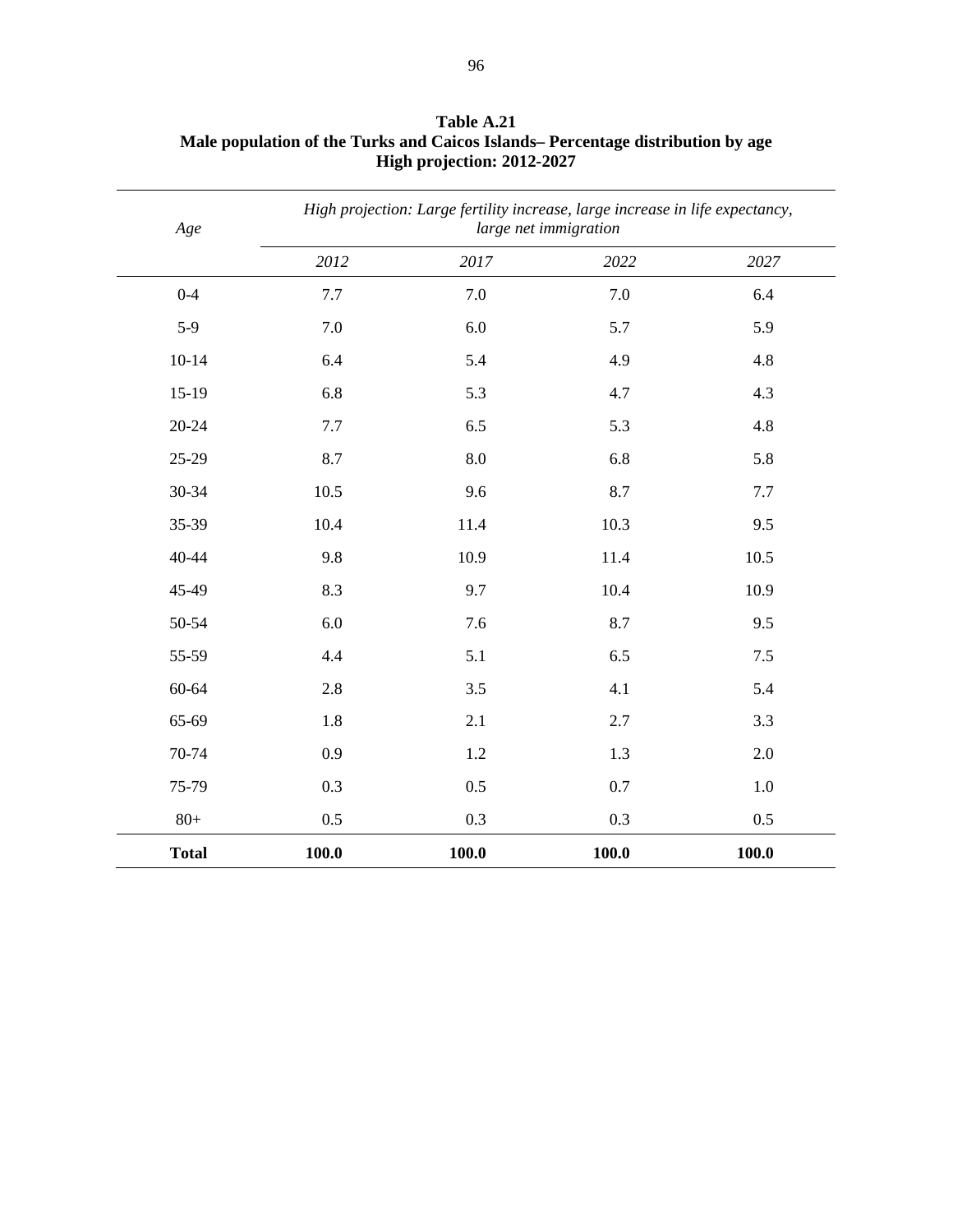| Age          | High projection: Large fertility increase, large increase in life expectancy,<br>large net immigration |       |       |       |
|--------------|--------------------------------------------------------------------------------------------------------|-------|-------|-------|
|              | 2012                                                                                                   | 2017  | 2022  | 2027  |
| $0 - 4$      | 7.7                                                                                                    | 7.2   | 7.2   | 6.6   |
| $5-9$        | 7.2                                                                                                    | 6.1   | 5.8   | 6.1   |
| $10 - 14$    | 6.9                                                                                                    | 5.7   | 4.9   | 4.9   |
| $15-19$      | 7.4                                                                                                    | 5.8   | 4.9   | 4.4   |
| $20 - 24$    | 8.3                                                                                                    | 7.0   | 5.7   | 5.0   |
| 25-29        | 9.1                                                                                                    | 8.6   | $7.5$ | 6.3   |
| 30-34        | 10.5                                                                                                   | 10.0  | 9.3   | 8.2   |
| 35-39        | 10.1                                                                                                   | 11.3  | 10.6  | 9.9   |
| 40-44        | 9.4                                                                                                    | 10.5  | 11.2  | 10.6  |
| 45-49        | 7.8                                                                                                    | 9.2   | 10.0  | 10.6  |
| 50-54        | 5.6                                                                                                    | 7.1   | 8.2   | 9.0   |
| 55-59        | 4.0                                                                                                    | 4.7   | 6.0   | 7.1   |
| 60-64        | 2.5                                                                                                    | 3.2   | 3.8   | 5.0   |
| 65-69        | 1.5                                                                                                    | 1.9   | 2.5   | 3.1   |
| 70-74        | 0.8                                                                                                    | 1.0   | 1.3   | 1.8   |
| 75-79        | 0.4                                                                                                    | 0.4   | 0.6   | 0.9   |
| $80+$        | 0.8                                                                                                    | 0.5   | 0.4   | 0.5   |
| <b>Total</b> | $\boldsymbol{100.0}$                                                                                   | 100.0 | 100.0 | 100.0 |

**Table A.22 Female population of the Turks and Caicos Islands– Percentage distribution by age High projection: 2012-2027**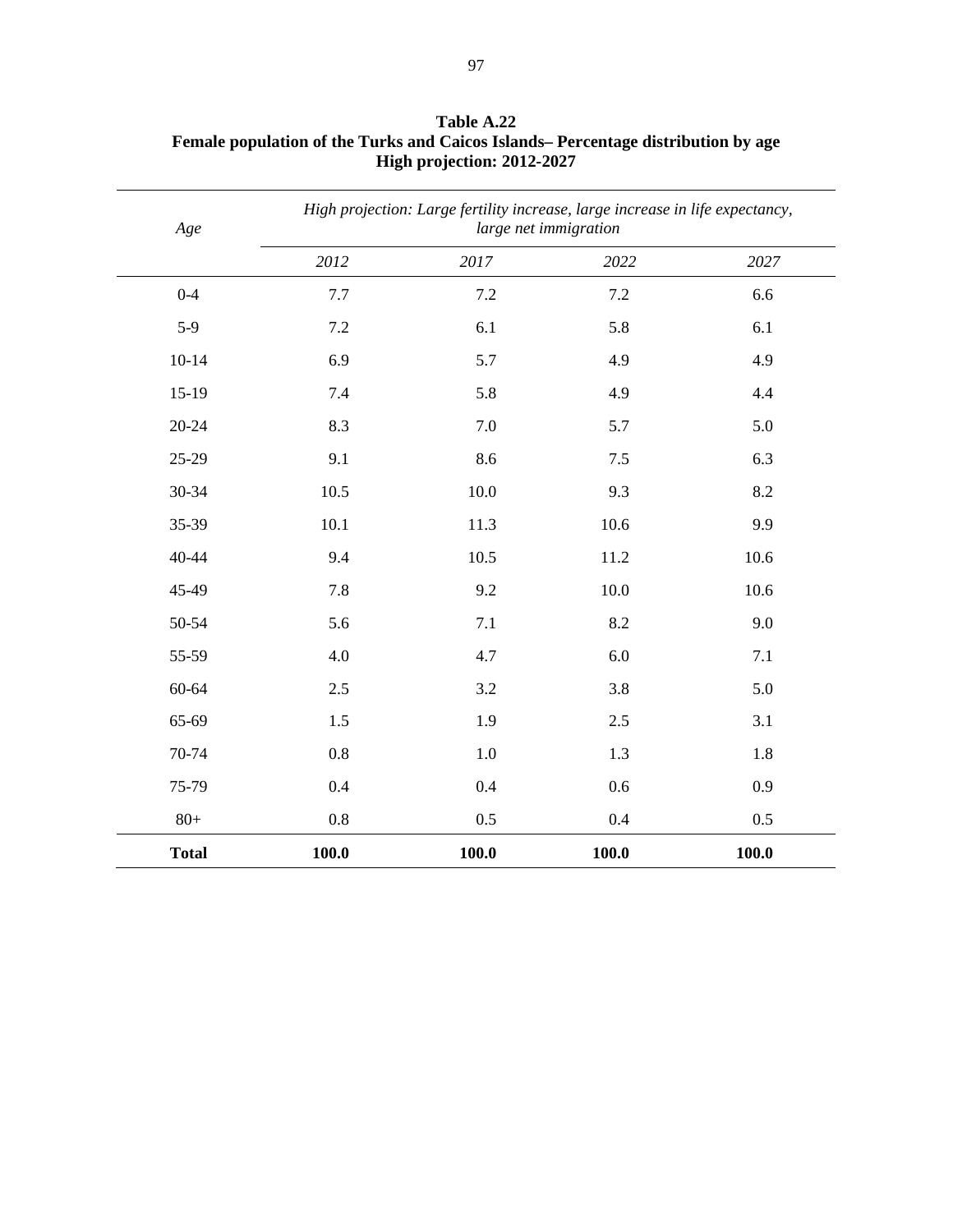# **APPENDIX B: POPULATION PROJECTIONS BELONGERS POPULATION**

# **Table B.1 Age and sex composition of belonger population Low projection: 2012-2027**

| <i>Item</i>                       | 2012   | 2017   | 2022   | 2027   |
|-----------------------------------|--------|--------|--------|--------|
| Population                        |        |        |        |        |
| Total                             | 11,790 | 12,004 | 12,236 | 12,473 |
| Male                              | 5,830  | 5,966  | 6,104  | 6,237  |
| Female                            | 5,960  | 6,038  | 6,132  | 6,236  |
| Sex ratio (Males per 100 females) | 97.82  | 98.81  | 99.54  | 100.02 |
| <b>Age Distribution</b>           |        |        |        |        |
| <b>Both Sexes</b>                 |        |        |        |        |
| Percentage 0-14 years             | 31.17  | 27.69  | 23.97  | 20.11  |
| Percentage 15-64 years            | 62.41  | 64.89  | 67.06  | 69.21  |
| Percentage 65+ years              | 6.42   | 7.42   | 8.97   | 10.69  |
| Percentage 80+ years              | 1.58   | 1.27   | 1.33   | 1.60   |
| Median age (years)                | 26.47  | 28.17  | 29.74  | 31.36  |
| Male                              |        |        |        |        |
| Percentage 0-14 years             | 31.56  | 28.60  | 24.67  | 20.43  |
| Percentage 15-64 years            | 62.41  | 63.86  | 66.02  | 68.51  |
| Percentage 65+ years              | 6.03   | 7.54   | 9.31   | 11.06  |
| Percentage 80+ years              | 1.20   | 1.02   | 1.25   | 1.65   |
| Median age (years)                | 25.92  | 27.70  | 29.33  | 30.88  |
| Female                            |        |        |        |        |
| Percentage 0.14 years             | 30.27  | 26.8   | 23.27  | 19.79  |
| Percentage 15-64 years            | 63.04  | 65.90  | 68.10  | 69.90  |
| Percentage 65+ years              | 6.69   | 7.30   | 8.63   | 10.31  |
| Percentage 80+ years              | 1.93   | 1.51   | 1.42   | 1.56   |
| Median age (years)                | 26.99  | 28.62  | 30.15  | 31.82  |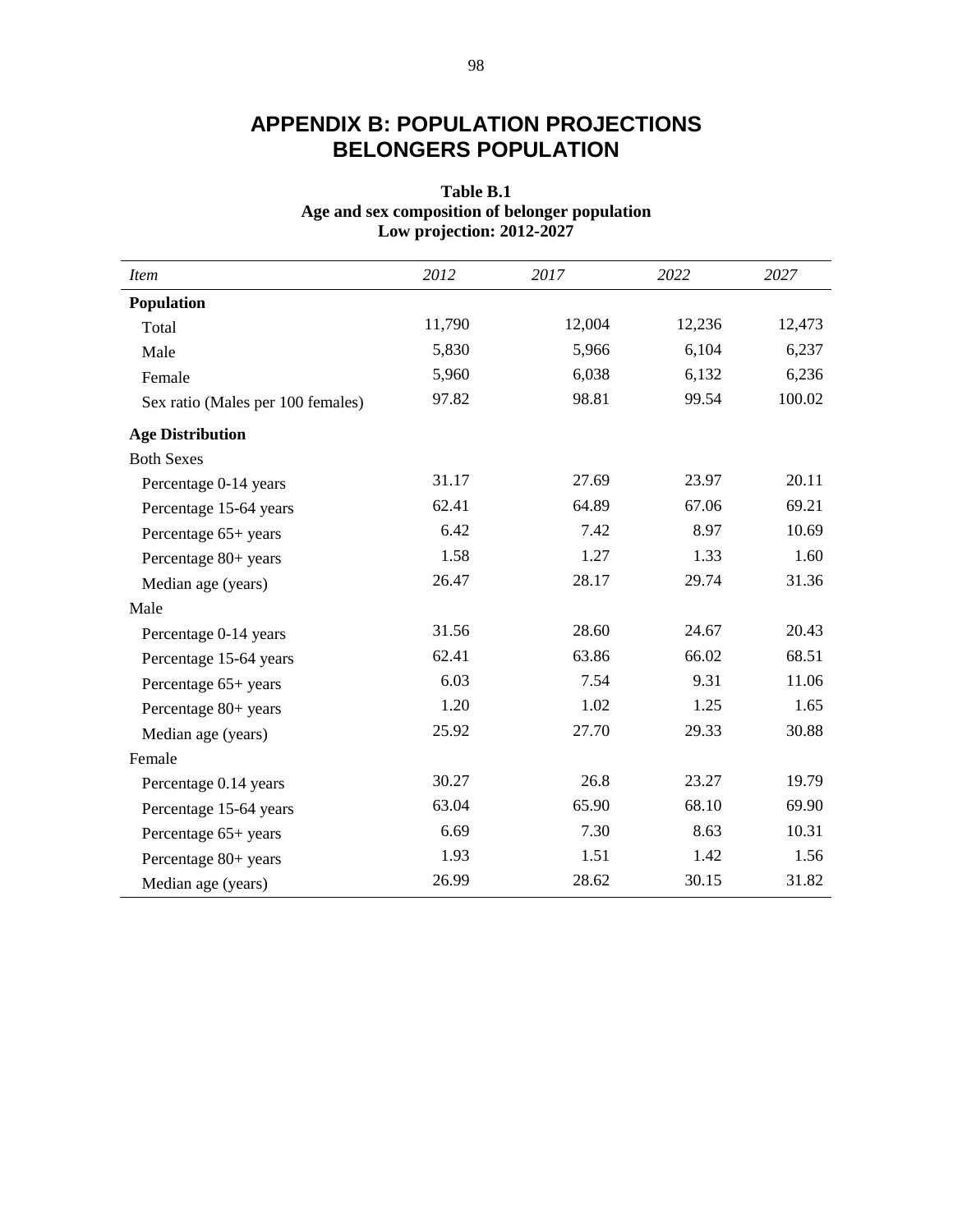| <b>Item</b>                       | 2012   | 2017   | 2022   | 2027   |
|-----------------------------------|--------|--------|--------|--------|
| Population                        |        |        |        |        |
| Total                             | 11,790 | 12,026 | 12,293 | 12,564 |
| Male                              | 5,830  | 5,975  | 6,129  | 6,278  |
| Female                            | 5,960  | 6,051  | 6,164  | 6,286  |
| Sex ratio (Males per 100 Females) | 97.82  | 98.74  | 99.43  | 99.87  |
| Age distribution                  |        |        |        |        |
| <b>Both sexes</b>                 |        |        |        |        |
| Percentage 0-14 years             | 31.17  | 27.64  | 23.93  | 20.10  |
| Percentage 15-64 years            | 62.41  | 64.89  | 67.01  | 69.09  |
| Percentage 65+ years              | 6.42   | 7.47   | 9.06   | 10.82  |
| Percentage 80+ years              | 1.58   | 1.29   | 1.37   | 1.67   |
| Median age (years)                | 26.47  | 28.21  | 29.80  | 31.45  |
| Male                              |        |        |        |        |
| Percentage 0-14 years             | 32.09  | 28.54  | 24.64  | 20.40  |
| Percentage 15-64 years            | 61.77  | 63.90  | 65.98  | 68.45  |
| Percentage 65+ years              | 6.14   | 7.56   | 9.38   | 11.15  |
| Percentage 80+ years              | 1.22   | 1.04   | 1.26   | 1.69   |
| Median age (years)                | 25.92  | 27.74  | 29.38  | 30.96  |
| Female                            |        |        |        |        |
| Percentage 0.14 years             | 30.27  | 26.76  | 23.23  | 19.79  |
| Percentage 15-64 years            | 63.04  | 65.87  | 68.02  | 69.73  |
| Percentage 65+ years              | 6.69   | 7.37   | 8.74   | 10.48  |
| Percentage 80+ years              | 1.93   | 1.54   | 1.48   | 1.65   |
| Median age (years)                | 26.99  | 28.66  | 30.23  | 31.91  |

# **Table B.2 Age and sex composition of belonger population Medium projection: 2012-2027**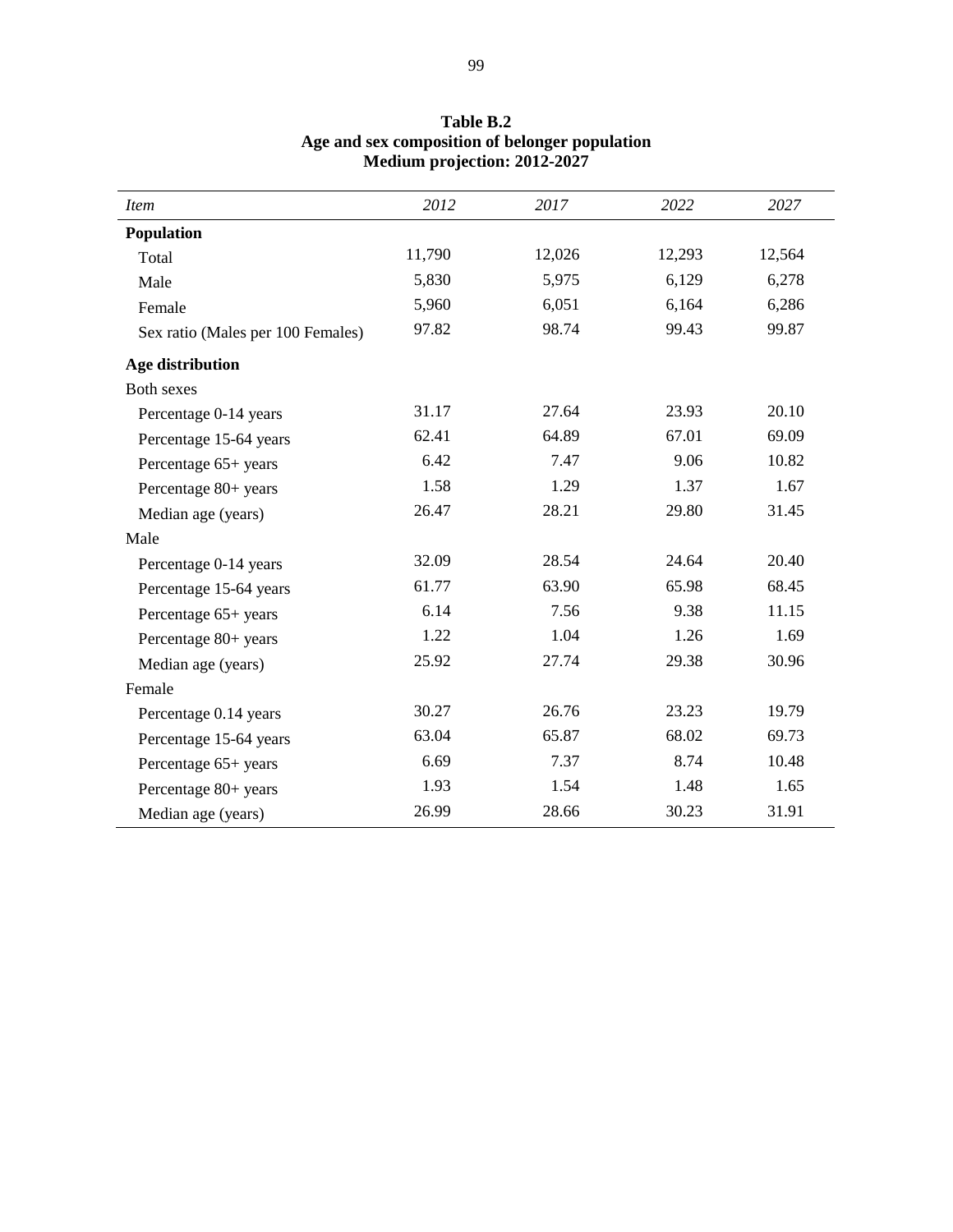| <b>Item</b>                       | 2012   | 2017   | 2022   | 2027   |
|-----------------------------------|--------|--------|--------|--------|
| Population                        |        |        |        |        |
| Total                             | 11,790 | 12,044 | 12,345 | 12,663 |
| Male                              | 5,830  | 5,982  | 6,150  | 6,321  |
| Female                            | 5,960  | 6,062  | 6,195  | 6,342  |
| Sex ratio (Males per 100 females) | 97.82  | 98.68  | 99.27  | 99.67  |
| <b>Age Distribution</b>           |        |        |        |        |
| <b>Both Sexes</b>                 |        |        |        |        |
| Percentage 0-14 years             | 31.17  | 27.63  | 23.92  | 20.09  |
| Percentage 15-64 years            | 62.41  | 64.90  | 66.95  | 68.96  |
| Percentage 65+ years              | 6.42   | 7.47   | 9.13   | 10.95  |
| Percentage 80+ years              | 1.58   | 1.30   | 1.39   | 1.72   |
| Median age (years)                | 26.47  | 28.22  | 29.84  | 31.54  |
| Male                              |        |        |        |        |
| Percentage 0-14 years             | 32.09  | 28.55  | 24.65  | 20.42  |
| Percentage 15-64 years            | 61.77  | 63.87  | 65.92  | 68.30  |
| Percentage 65+ years              | 6.14   | 7.57   | 9.43   | 11.28  |
| Percentage 80+ years              | 1.22   | 1.04   | 1.28   | 1.74   |
| Median age (years)                | 25.92  | 27.73  | 29.39  | 31.01  |
| Female                            |        |        |        |        |
| Percentage 0.14 years             | 30.27  | 26.72  | 23.20  | 19.75  |
| Percentage 15-64 years            | 63.04  | 65.90  | 67.97  | 69.62  |
| Percentage 65+ years              | 6.69   | 7.37   | 8.83   | 10.63  |
| Percentage 80+ years              | 1.93   | 1.55   | 1.50   | 1.70   |
| Median age (years)                | 26.99  | 28.68  | 30.30  | 32.03  |

# **Table B.3 Age and sex composition of belonger population High projection: 2012-2027**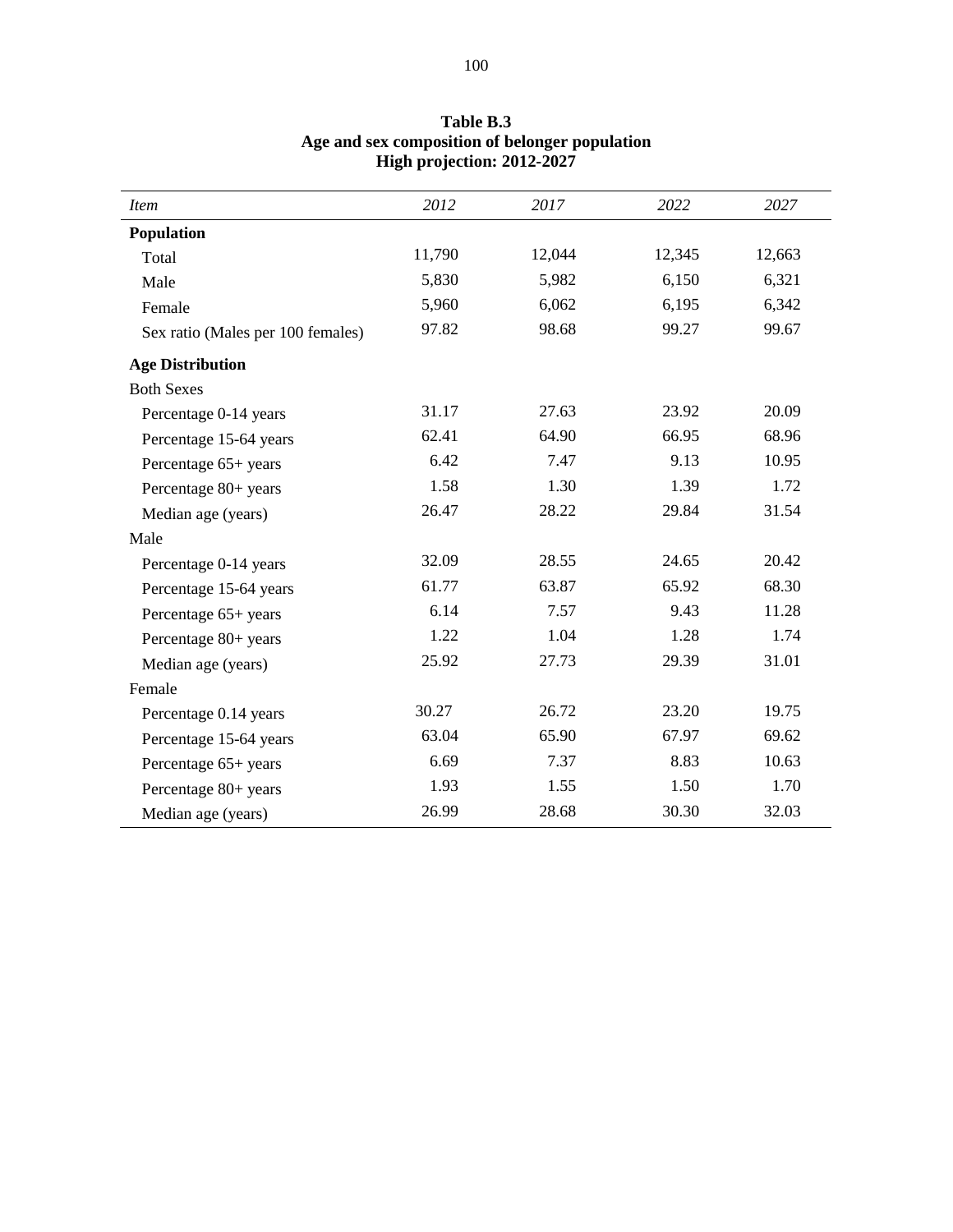| <b>Indicator</b>                              | 2012-2017                | 2017-2022 | 2022-2027 |
|-----------------------------------------------|--------------------------|-----------|-----------|
|                                               | Low projection           |           |           |
| <b>Population change</b>                      |                          |           |           |
| Total population change                       | 214                      | 232       | 237       |
| Annual rate of population change (per cent)   | 0.36                     | 0.38      | 0.38      |
| Natural increase per year                     | 105                      | 108       | 109       |
| Rate of natural increase per 1,000 population | 8.81                     | 8.93      | 8.79      |
| Fertility                                     |                          |           |           |
| Number of births per year                     | 164                      | 172       | 182       |
| Crude birth rate per 1,000 population         | 13.73                    | 14.18     | 14.70     |
| Total fertility rate per woman                | 1.77                     | 1.78      | 1.78      |
| <b>Mortality</b>                              |                          |           |           |
| Number of deaths per year                     | 59                       | 64        | 73        |
| Crude death rate per 1,000 population         | 4.92                     | 5.25      | 5.91      |
| Life expectancy at birth (years)              | 76.80                    | 76.80     | 76.80     |
| Male life expectancy at birth (years)         | 75.78                    | 75.78     | 75.78     |
| Female life expectancy at birth (years)       | 77.81                    | 77.81     | 77.81     |
| <b>Migration</b>                              |                          |           |           |
| Net number of migrants per year               | $-62$                    | $-62$     | $-62$     |
| Net migration rate per 1,000 population       | $-5.20$                  | $-5.11$   | $-5.01$   |
|                                               | <b>Medium</b> projection |           |           |
| <b>Population change</b>                      |                          |           |           |
| Total population change                       | 236                      | 267       | 271       |
| Annual rate of population change (per cent)   | 0.40                     | 0.44      | 0.44      |
| Natural increase per year                     | 106                      | 113       | 114       |
| Rate of natural increase per 1,000 population | 8.91                     | 9.23      | 9.16      |
| <b>Fertility</b>                              |                          |           |           |
| Number of births per year                     | 164                      | 174       | 184       |
| Crude birth rate per 1,000 population         | 13.77                    | 14.25     | 14.75     |
| Total fertility rate per woman                | 1.77                     | 1.79      | 1.79      |
| <b>Mortality</b>                              |                          |           |           |
| Number of deaths per year                     | 58                       | 61        | 70        |
| Crude death rate per 1,000 population         | 4.86                     | 5.02      | 5.59      |
| Life expectancy at birth (years)              | 76.80                    | 77.30     | 77.80     |

**Table B.4 Demographic indicators: 2012-2027 – Belonger population**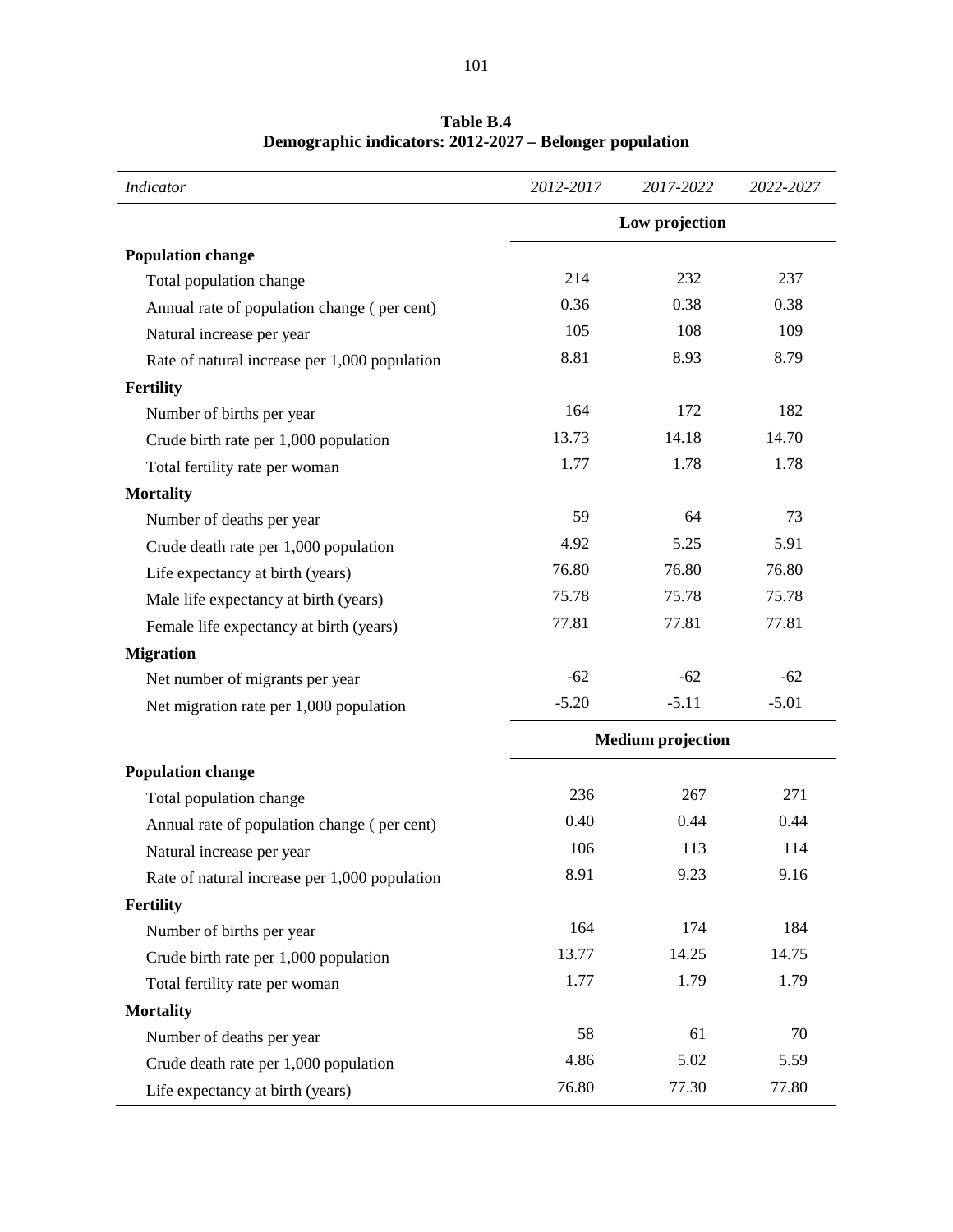Table B.4 (concluded)

| Indicator                               | 2012-2017 | 2017-2022 | 2022-2027 |
|-----------------------------------------|-----------|-----------|-----------|
| Male life expectancy at birth (years)   | 75.78     | 76.28     | 76.78     |
| Female life expectancy at birth (years) | 77.81     | 78.31     | 78.81     |

|                                               | Medium projection (cont'd) |                        |         |
|-----------------------------------------------|----------------------------|------------------------|---------|
| <b>Migration</b>                              |                            |                        |         |
| Net number of migrants per year               | $-59$                      | $-59$                  | $-59$   |
| Net migration rate per 1,000 population       | $-4.95$                    | $-4.84$                | $-4.74$ |
|                                               |                            | <b>High projection</b> |         |
| <b>Population change</b>                      |                            |                        |         |
| Total population change                       | 254                        | 301                    | 318     |
| Annual rate of population change (per cent)   | 0.43                       | 0.49                   | 0.51    |
| Natural increase per year                     | 107                        | 117                    | 119     |
| Rate of natural increase per 1,000 population | 8.96                       | 9.54                   | 9.52    |
| <b>Fertility</b>                              |                            |                        |         |
| Number of births per year                     | 164                        | 175                    | 185     |
| Crude birth rate per 1,000 population         | 13.77                      | 14.32                  | 14.77   |
| Total fertility rate per woman                | 1.77                       | 1.80                   | 1.80    |
| <b>Mortality</b>                              |                            |                        |         |
| Number of deaths per year                     | 57                         | 58                     | 66      |
| Crude death rate per 1,000 population         | 4.81                       | 4.78                   | 5.25    |
| Life expectancy at birth (years)              | 76.80                      | 77.80                  | 78.80   |
| Male life expectancy at birth (years)         | 75.78                      | 76.78                  | 77.78   |
| Female life expectancy at birth (years)       | 77.81                      | 78.81                  | 79.81   |
| <b>Migration</b>                              |                            |                        |         |
| Net number of migrants per year               | $-56$                      | $-56$                  | $-56$   |
| Net migration rate per 1,000 population       | $-4.69$                    | $-4.58$                | $-4.47$ |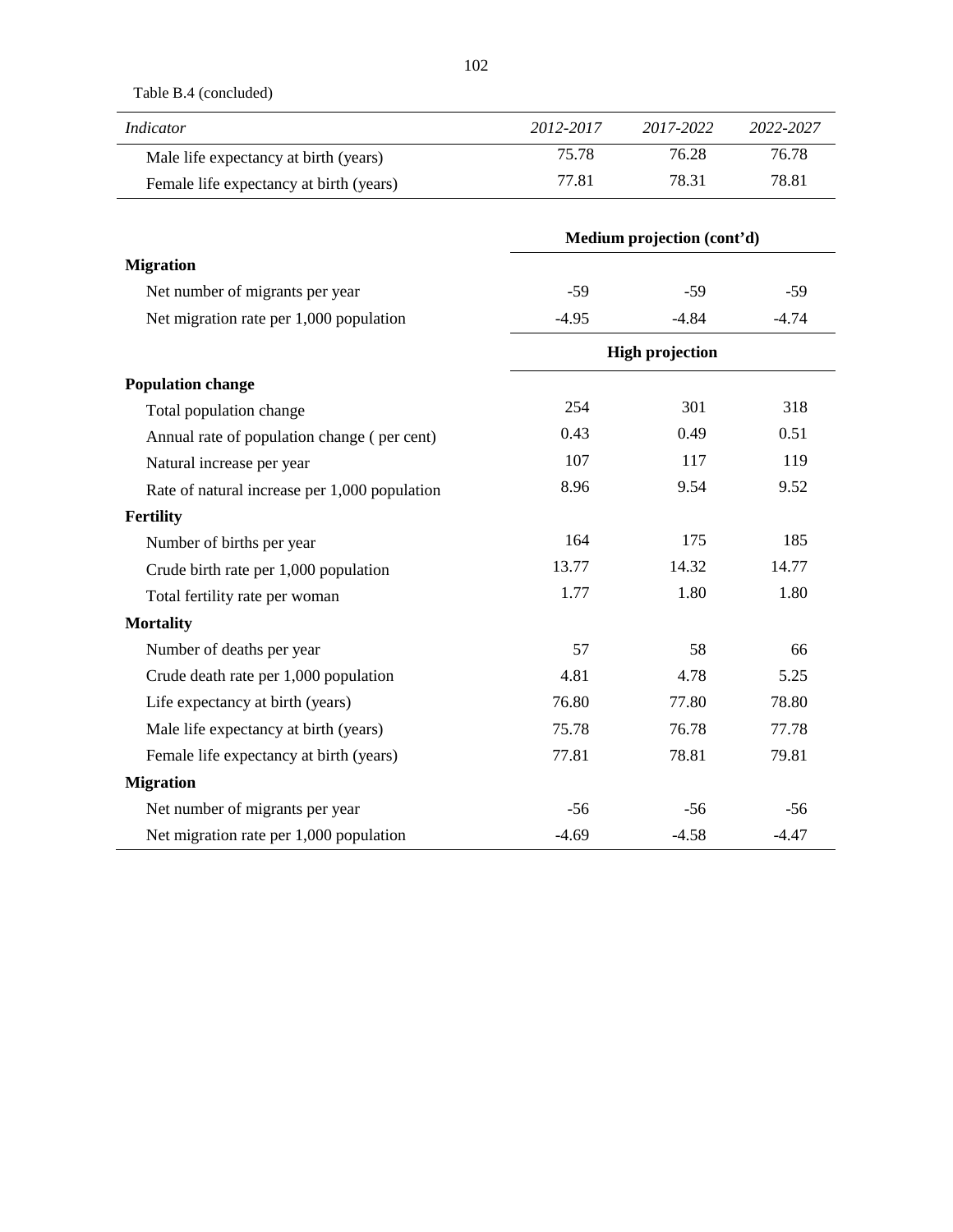| Age          |        | Low projection: small fertility increase, no increase in life expectancy,<br>large volume of emigration |        |        |
|--------------|--------|---------------------------------------------------------------------------------------------------------|--------|--------|
|              | 2012   | 2017                                                                                                    | 2022   | 2027   |
| $0 - 4$      | 1,319  | 800                                                                                                     | 842    | 891    |
| $5-9$        | 1,225  | 1,310                                                                                                   | 792    | 835    |
| $10 - 14$    | 1,131  | 1,214                                                                                                   | 1,299  | 782    |
| $15-19$      | 1,036  | 1,113                                                                                                   | 1,196  | 1,281  |
| 20-24        | 930    | 1,002                                                                                                   | 1,079  | 1,161  |
| 25-29        | 864    | 888                                                                                                     | 959    | 1,036  |
| 30-34        | 811    | 825                                                                                                     | 849    | 920    |
| 35-39        | 770    | 776                                                                                                     | 790    | 813    |
| 40-44        | 756    | 738                                                                                                     | 744    | 758    |
| 45-49        | 690    | 727                                                                                                     | 710    | 715    |
| 50-54        | 609    | 663                                                                                                     | 699    | 682    |
| 55-59        | 507    | 580                                                                                                     | 632    | 669    |
| 60-64        | 385    | 477                                                                                                     | 548    | 597    |
| 65-69        | 283    | 353                                                                                                     | 439    | 506    |
| 70-74        | 189    | 245                                                                                                     | 308    | 386    |
| 75-79        | 99     | 141                                                                                                     | 187    | 241    |
| $80 +$       | 186    | 152                                                                                                     | 163    | 200    |
| <b>Total</b> | 11,790 | 12,004                                                                                                  | 12,236 | 12,473 |

## **Table B.5 Total population of belongers Low projection: 2012-2027**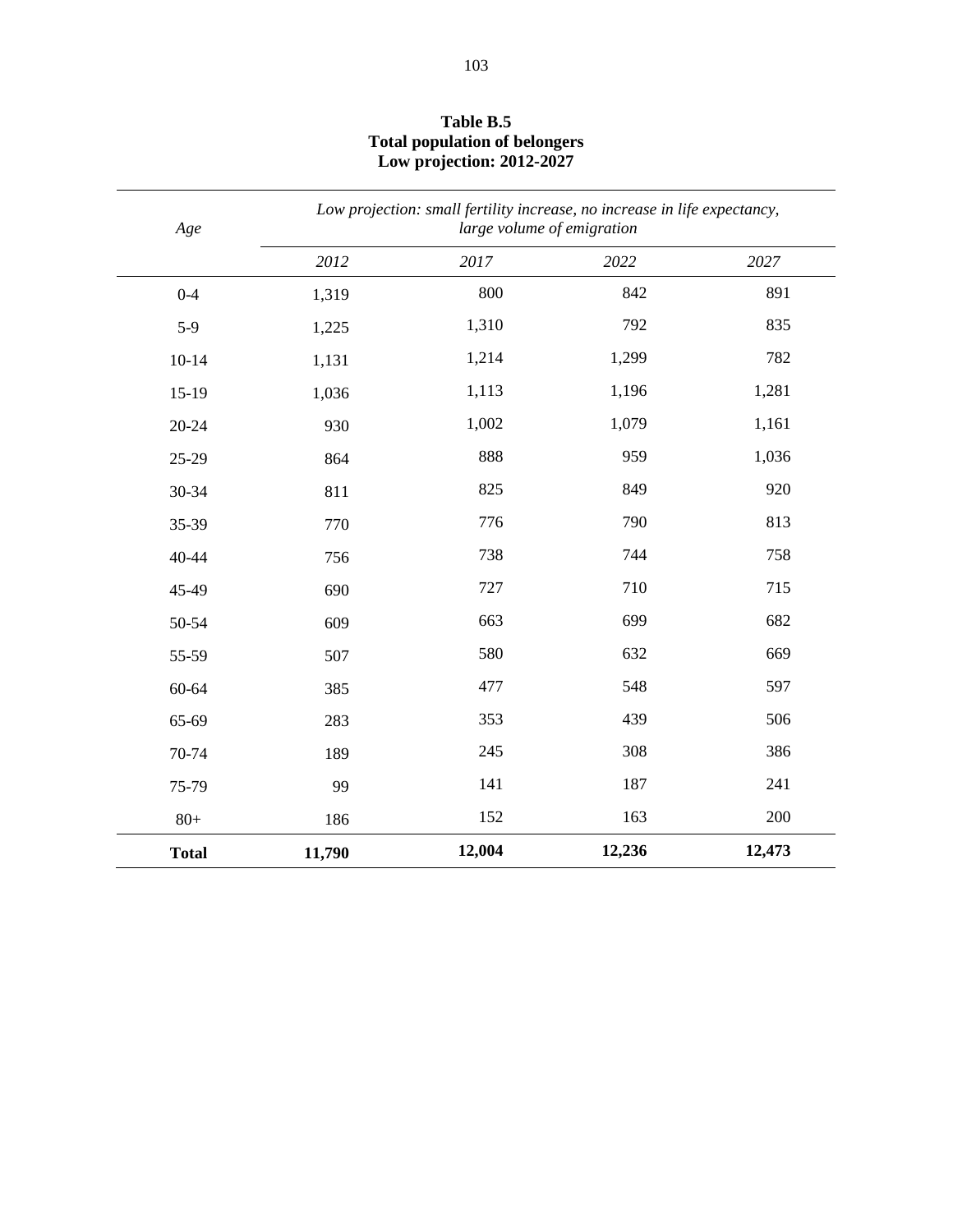| Age          |       |       | Low projection: small fertility increase, no increase in life expectancy,<br>large volume of emigration |       |
|--------------|-------|-------|---------------------------------------------------------------------------------------------------------|-------|
|              | 2012  | 2017  | 2022                                                                                                    | 2027  |
| $0 - 4$      | 687   | 407   | 428                                                                                                     | 453   |
| $5-9$        | 623   | 682   | 402                                                                                                     | 424   |
| $10 - 14$    | 561   | 617   | 676                                                                                                     | 397   |
| $15-19$      | 508   | 552   | 608                                                                                                     | 667   |
| $20 - 24$    | 458   | 490   | 534                                                                                                     | 589   |
| 25-29        | 422   | 435   | 466                                                                                                     | 510   |
| 30-34        | 390   | 403   | 416                                                                                                     | 447   |
| 35-39        | 369   | 375   | 388                                                                                                     | 400   |
| 40-44        | 361   | 355   | 361                                                                                                     | 374   |
| 45-49        | 333   | 348   | 343                                                                                                     | 348   |
| 50-54        | 303   | 320   | 335                                                                                                     | 329   |
| 55-59        | 257   | 289   | 305                                                                                                     | 320   |
| 60-64        | 299   | 243   | 274                                                                                                     | 289   |
| 65-69        | 147   | 186   | 226                                                                                                     | 255   |
| 70-74        | 96    | 130   | 165                                                                                                     | 201   |
| 75-79        | 44    | 73    | 101                                                                                                     | 131   |
| $80+$        | 71    | 61    | 76                                                                                                      | 103   |
| <b>Total</b> | 5,830 | 5,966 | 6,104                                                                                                   | 6,237 |

## **Table B.6 Male population of belongers Low projection: 2012-2027**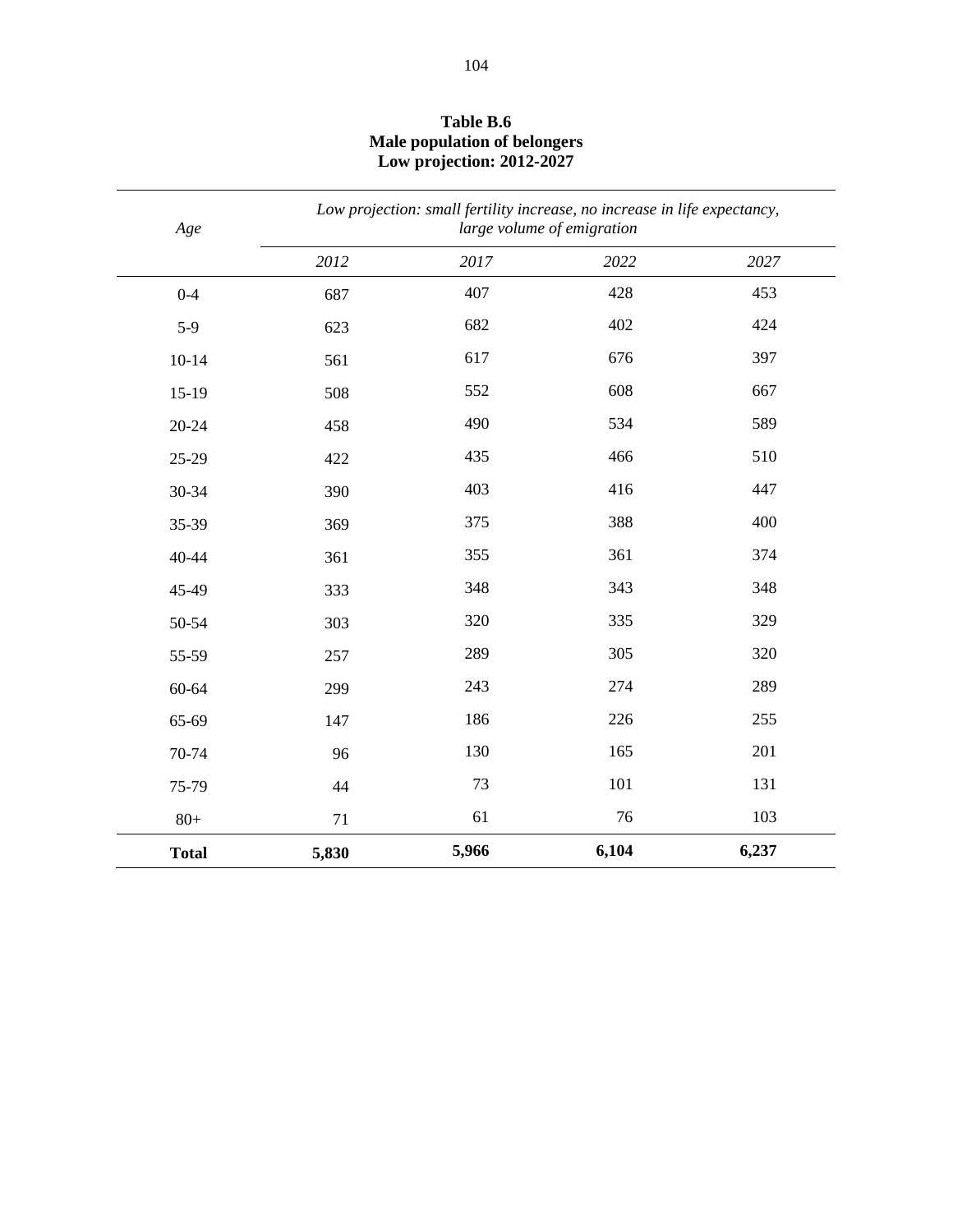| Age          |       | Low projection: small fertility increase, no increase in life expectancy,<br>large volume of emigration |       |       |
|--------------|-------|---------------------------------------------------------------------------------------------------------|-------|-------|
|              | 2012  | 2017                                                                                                    | 2022  | 2027  |
| $0 - 4$      | 632   | 393                                                                                                     | 414   | 438   |
| $5-9$        | 602   | 628                                                                                                     | 390   | 411   |
| $10 - 14$    | 570   | 597                                                                                                     | 623   | 385   |
| $15-19$      | 528   | 561                                                                                                     | 588   | 614   |
| $20 - 24$    | 472   | 512                                                                                                     | 545   | 572   |
| 25-29        | 442   | 453                                                                                                     | 493   | 526   |
| 30-34        | 421   | 422                                                                                                     | 433   | 473   |
| 35-39        | 401   | 401                                                                                                     | 402   | 413   |
| 40-44        | 395   | 383                                                                                                     | 383   | 384   |
| 45-49        | 357   | 379                                                                                                     | 367   | 367   |
| 50-54        | 306   | 343                                                                                                     | 364   | 353   |
| 55-59        | 250   | 291                                                                                                     | 327   | 349   |
| 60-64        | 185   | 234                                                                                                     | 274   | 308   |
| 65-69        | 136   | 167                                                                                                     | 213   | 251   |
| 70-74        | 93    | 115                                                                                                     | 143   | 185   |
| 75-79        | 55    | 68                                                                                                      | 86    | 110   |
| $80+$        | 115   | 91                                                                                                      | 87    | 97    |
| <b>Total</b> | 5,960 | 6,038                                                                                                   | 6,132 | 6,236 |

# **Table B.7 Female population of belongers Low projection: 2012-2027**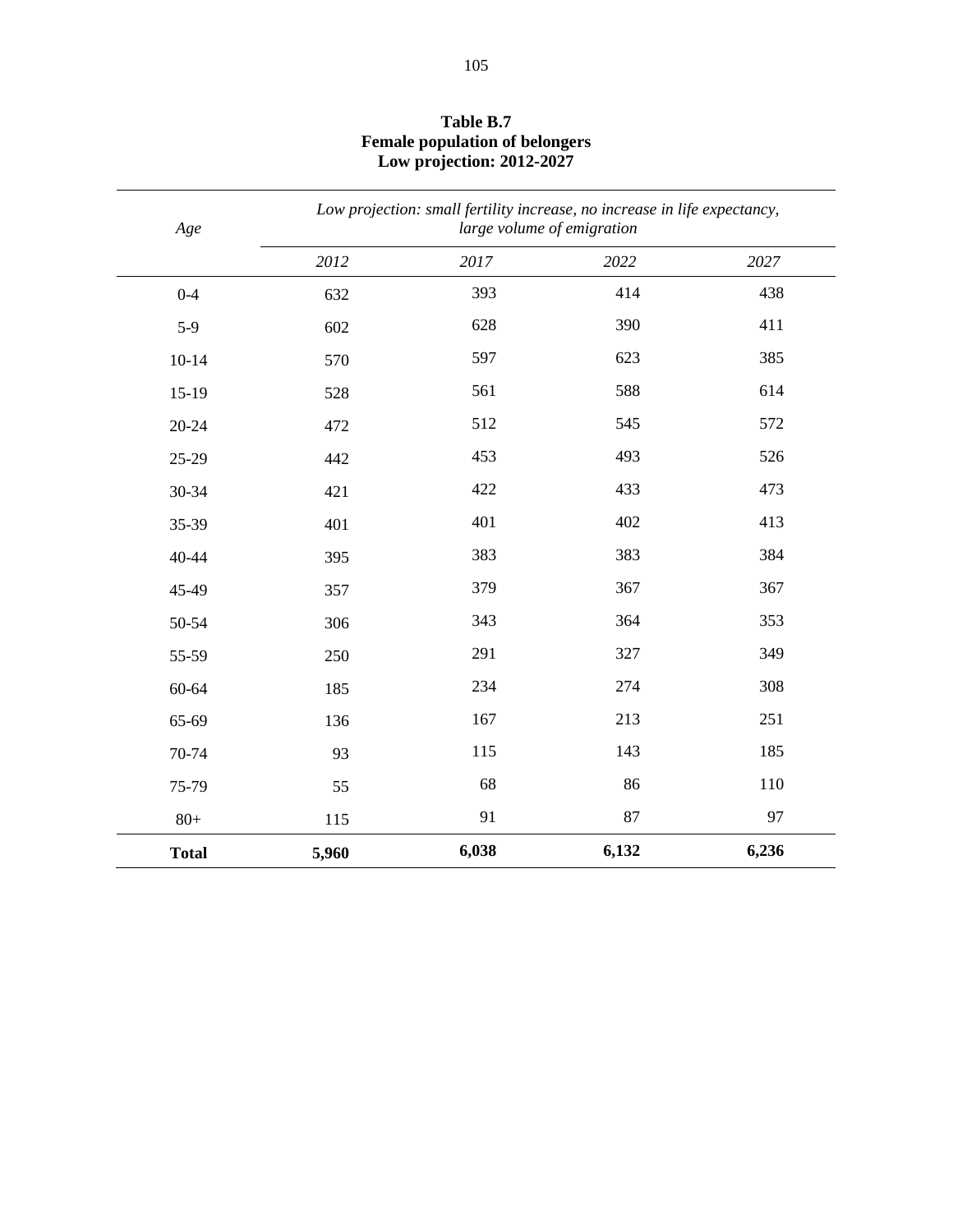| Age          |       | Low projection: small fertility increase, no increase in life expectancy,<br>large volume of emigration |       |       |
|--------------|-------|---------------------------------------------------------------------------------------------------------|-------|-------|
|              | 2012  | 2017                                                                                                    | 2022  | 2027  |
| $0 - 4$      | 11.2  | 6.7                                                                                                     | 6.9   | 7.1   |
| $5-9$        | 10.4  | 10.9                                                                                                    | 6.5   | 6.7   |
| $10 - 14$    | 9.6   | 10.1                                                                                                    | 10.6  | 6.3   |
| $15-19$      | 8.8   | 9.3                                                                                                     | 9.8   | 10.3  |
| $20 - 24$    | 7.9   | 8.3                                                                                                     | 8.8   | 9.3   |
| 25-29        | 7.3   | 7.4                                                                                                     | 7.8   | 8.3   |
| 30-34        | 6.9   | 6.9                                                                                                     | 6.9   | 7.4   |
| 35-39        | 6.5   | 6.5                                                                                                     | 6.5   | 6.5   |
| 40-44        | 6.4   | 6.1                                                                                                     | 6.1   | 6.1   |
| 45-49        | 5.9   | 6.1                                                                                                     | 0.8   | 5.7   |
| 50-54        | 5.2   | 5.5                                                                                                     | 5.7   | 5.5   |
| 55-59        | 4.3   | 4.8                                                                                                     | 5.2   | 5.4   |
| 60-64        | 3.3   | 4.0                                                                                                     | 4.5   | 4.8   |
| 65-69        | 2.4   | 2.9                                                                                                     | 3.6   | 4.1   |
| 70-74        | 1.6   | 2.0                                                                                                     | 2.5   | 3.1   |
| 75-79        | 0.8   | 1.2                                                                                                     | 1.5   | 1.9   |
| $80+$        | 1.6   | 1.3                                                                                                     | 1.3   | 1.6   |
| <b>Total</b> | 100.0 | 100.0                                                                                                   | 100.0 | 100.0 |

**Table B.8 Total population of belongers – Percentage distribution by age Low projection: 2012-2027**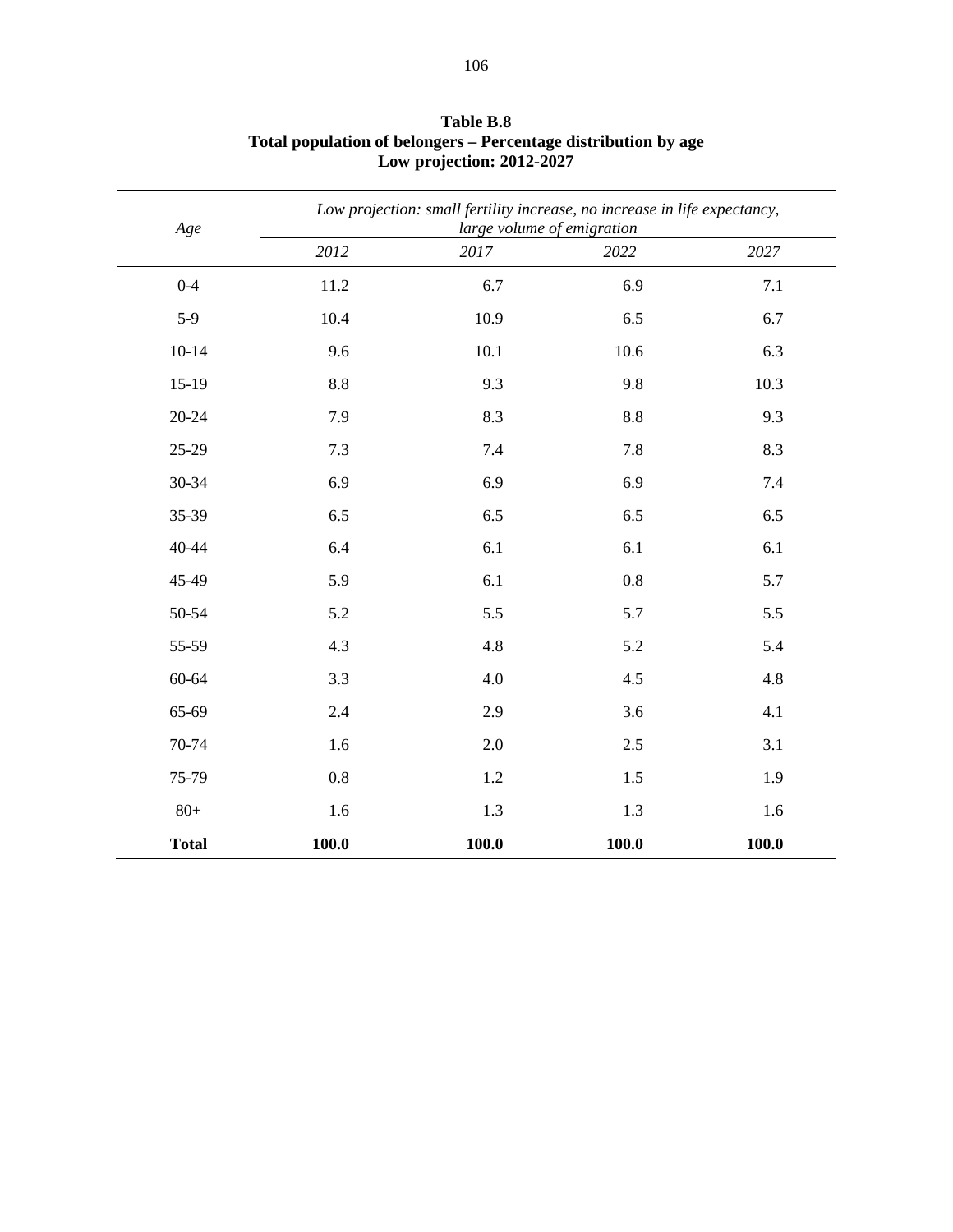| Age          |       | Low projection: small fertility increase, no increase in life expectancy,<br>large volume of emigration |       |       |
|--------------|-------|---------------------------------------------------------------------------------------------------------|-------|-------|
|              | 2012  | 2017                                                                                                    | 2022  | 2027  |
| $0 - 4$      | 11.8  | 6.8                                                                                                     | 7.0   | 7.3   |
| $5-9$        | 10.7  | 11.4                                                                                                    | 6.6   | 6.8   |
| $10 - 14$    | 9.6   | 10.3                                                                                                    | 11.1  | 6.4   |
| $15-19$      | 8.7   | 9.3                                                                                                     | 10.0  | 10.7  |
| $20 - 24$    | 7.9   | 8.2                                                                                                     | 8.7   | 9.4   |
| 25-29        | 7.2   | 7.3                                                                                                     | 7.6   | 8.2   |
| 30-34        | 6.7   | .8                                                                                                      | 6.8   | 7.2   |
| 35-39        | 6.3   | 6.3                                                                                                     | 6.4   | 6.4   |
| 40-44        | 6.2   | 6.0                                                                                                     | 5.9   | 6.0   |
| 45-49        | 5.7   | 5.8                                                                                                     | 5.6   | 5.6   |
| 50-54        | 5.2   | 5.4                                                                                                     | 5.5   | 5.3   |
| 55-59        | 4.4   | 4.8                                                                                                     | 5.0   | 5.1   |
| 60-64        | 3.4   | 4.1                                                                                                     | 4.5   | 4.6   |
| 65-69        | 2.5   | 3.1                                                                                                     | 3.7   | 4.1   |
| 70-74        | 1.6   | 2.2                                                                                                     | 2.7   | 3.2   |
| 75-79        | 0.8   | 1.2                                                                                                     | 1.7   | 2.1   |
| $80+$        | 1.2   | $1.0\,$                                                                                                 | 1.2   | 1.7   |
| <b>Total</b> | 100.0 | 100.0                                                                                                   | 100.0 | 100.0 |

**Table B.9 Male population of belongers – Percentage distribution by age Low projection: 2012-2027**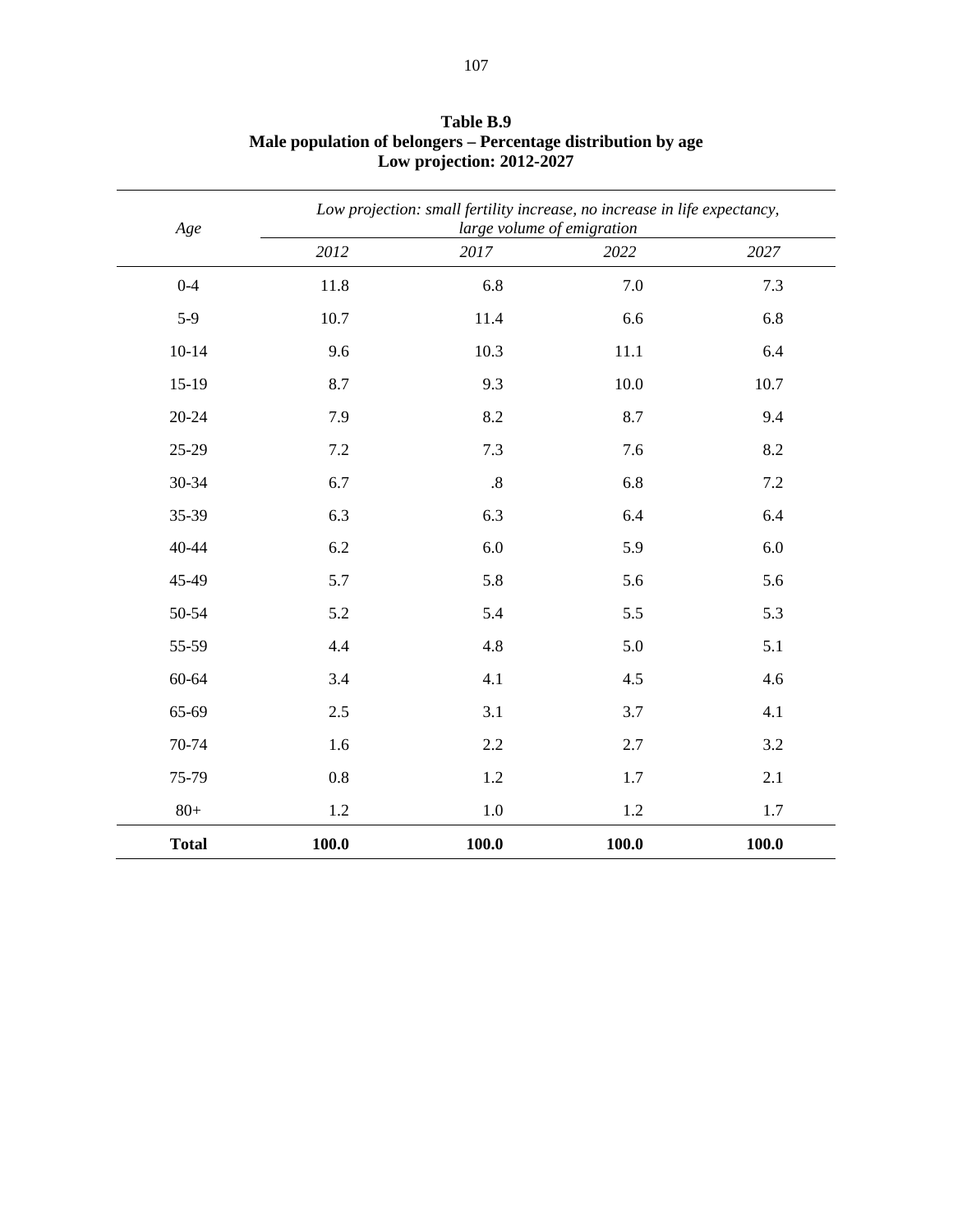| Age          |       | Low projection: small fertility increase, no increase in life expectancy,<br>large volume of emigration |       |       |  |
|--------------|-------|---------------------------------------------------------------------------------------------------------|-------|-------|--|
|              | 2012  | 2017                                                                                                    | 2022  | 2027  |  |
| $0 - 4$      | 10.6  | 6.5                                                                                                     | 6.8   | 7.0   |  |
| $5-9$        | 10.1  | 10.4                                                                                                    | 6.4   | 6.6   |  |
| $10 - 14$    | 9.6   | 9.9                                                                                                     | 10.2  | 6.2   |  |
| $15-19$      | 8.9   | 9.3                                                                                                     | 9.6   | 9.8   |  |
| $20 - 24$    | 7.9   | 8.5                                                                                                     | 8.9   | 9.2   |  |
| 25-29        | 7.4   | $7.5$                                                                                                   | 8.0   | 8.4   |  |
| 30-34        | 7.1   | 7.0                                                                                                     | 7.1   | 7.6   |  |
| 35-39        | 6.7   | 6.6                                                                                                     | 6.6   | 6.6   |  |
| 40-44        | 6.6   | 6.3                                                                                                     | 6.2   | 6.2   |  |
| 45-49        | 6.0   | 6.3                                                                                                     | 6.0   | 5.9   |  |
| 50-54        | 5.1   | 5.7                                                                                                     | 5.9   | 5.7   |  |
| 55-59        | 4.2   | 4.8                                                                                                     | 5.3   | 5.6   |  |
| 60-64        | 3.1   | 3.9                                                                                                     | 4.5   | 4.9   |  |
| 65-69        | 2.3   | 2.8                                                                                                     | 3.5   | 4.0   |  |
| 70-74        | 1.6   | 1.9                                                                                                     | 2.3   | 3.0   |  |
| 75-79        | 0.9   | $1.1\,$                                                                                                 | 1.4   | 1.8   |  |
| $80+$        | 1.9   | 1.5                                                                                                     | 1.4   | 1.6   |  |
| <b>Total</b> | 100.0 | 100.0                                                                                                   | 100.0 | 100.0 |  |

**Table B.10 Female population of belongers – Percentage distribution by age Low projection: 2012-2027**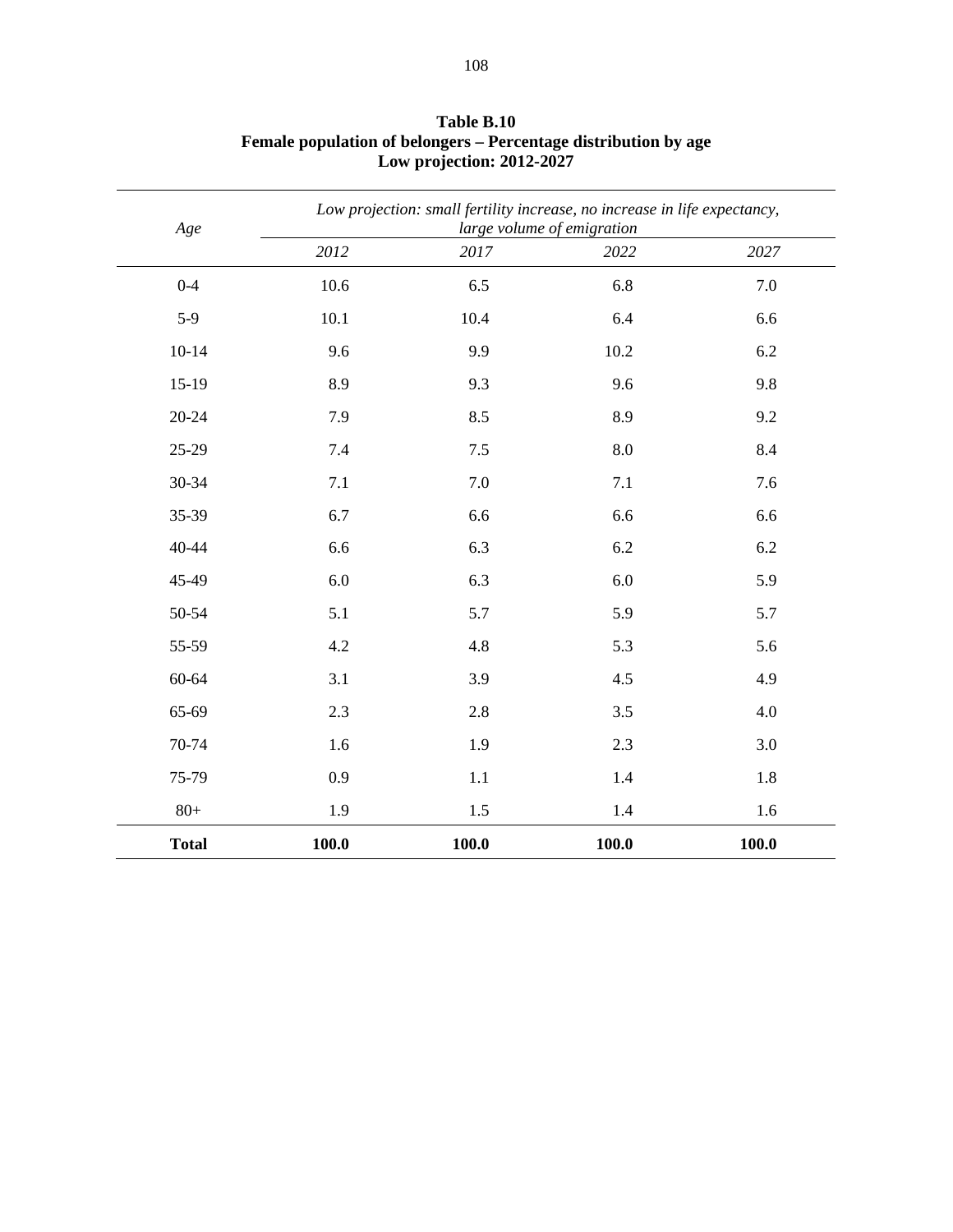| Age          |        | Low projection: small fertility increase, no increase in life expectancy, | large volume of emigration |        |
|--------------|--------|---------------------------------------------------------------------------|----------------------------|--------|
|              | 2012   | 2017                                                                      | 2022                       | 2027   |
| $0 - 4$      | 1,319  | 800                                                                       | 849                        | 899    |
| $5-9$        | 1,225  | 1,310                                                                     | 793                        | 842    |
| $10 - 14$    | 1,131  | 1,214                                                                     | 1,300                      | 784    |
| $15-19$      | 1,036  | 1,114                                                                     | 1,198                      | 1,283  |
| $20 - 24$    | 930    | 1,004                                                                     | 1,081                      | 1,165  |
| 25-29        | 864    | 890                                                                       | 964                        | 1,041  |
| 30-34        | 811    | 827                                                                       | 853                        | 926    |
| 35-39        | 770    | 777                                                                       | 793                        | 819    |
| 40-44        | 756    | 740                                                                       | 747                        | 763    |
| 45-49        | 690    | 729                                                                       | 713                        | 720    |
| 50-54        | 609    | 664                                                                       | 702                        | 687    |
| 55-59        | 507    | 581                                                                       | 636                        | 673    |
| 60-64        | 385    | 478                                                                       | 550                        | 603    |
| 65-69        | 283    | 354                                                                       | 443                        | 511    |
| 70-74        | 189    | 247                                                                       | 312                        | 392    |
| 75-79        | 99     | 142                                                                       | 191                        | 246    |
| $80+$        | 186    | 155                                                                       | 168                        | 210    |
| <b>Total</b> | 11,790 | 12,026                                                                    | 12,293                     | 12,564 |

#### **Table B.11 Total population of belongers Medium projection: 2012-2027**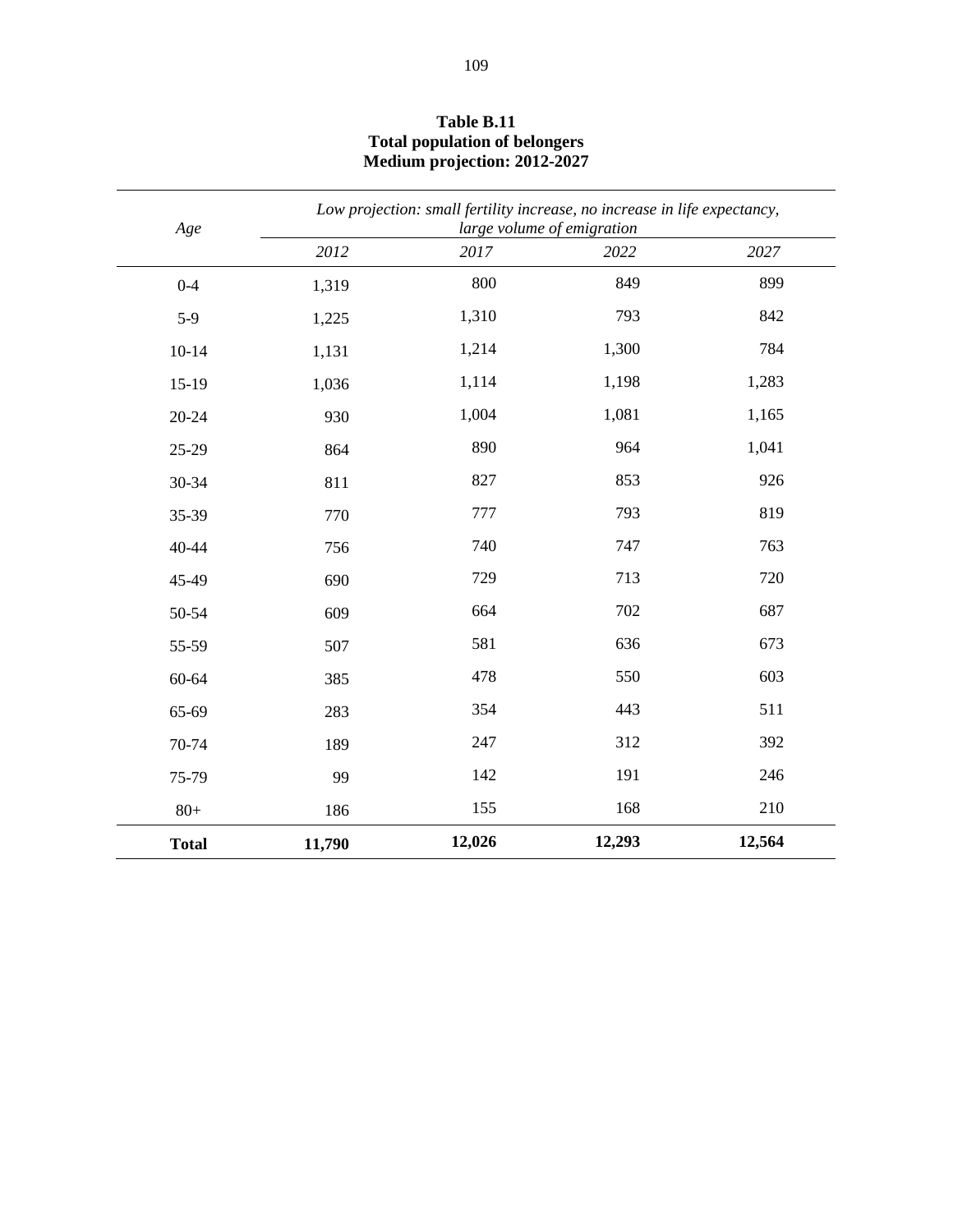| Age          | Medium projection: Moderate fertility increase, moderate increase in<br>life expectancy, medium volume of emigration |       |         |       |  |
|--------------|----------------------------------------------------------------------------------------------------------------------|-------|---------|-------|--|
|              | 2012                                                                                                                 | 2017  | 2022    | 2027  |  |
| $0 - 4$      | 687                                                                                                                  | 406   | 431     | 457   |  |
| $5-9$        | 623                                                                                                                  | 682   | 402     | 427   |  |
| $10 - 14$    | 561                                                                                                                  | 617   | 677     | 397   |  |
| $15-19$      | 508                                                                                                                  | 553   | 609     | 668   |  |
| $20 - 24$    | 458                                                                                                                  | 491   | 535     | 591   |  |
| 25-29        | 422                                                                                                                  | 436   | 469     | 513   |  |
| 30-34        | 390                                                                                                                  | 404   | 418     | 450   |  |
| 35-39        | 369                                                                                                                  | 375   | 389     | 403   |  |
| 40-44        | 361                                                                                                                  | 356   | 362     | 376   |  |
| 45-49        | 333                                                                                                                  | 349   | 344     | 350   |  |
| 50-54        | 303                                                                                                                  | 321   | 336     | 332   |  |
| 55-59        | 257                                                                                                                  | 289   | 307     | 322   |  |
| 60-64        | 200                                                                                                                  | 244   | 275     | 292   |  |
| 65-69        | 147                                                                                                                  | 186   | 228     | 257   |  |
| 70-74        | 96                                                                                                                   | 131   | 167     | 204   |  |
| 75-79        | 44                                                                                                                   | 73    | 103     | 133   |  |
| $80+$        | 71                                                                                                                   | 62    | $77 \,$ | 106   |  |
| <b>Total</b> | 5,830                                                                                                                | 5,975 | 6,129   | 6,278 |  |

#### **Table B.12 Male population of belongers Medium projection: 2012-2027**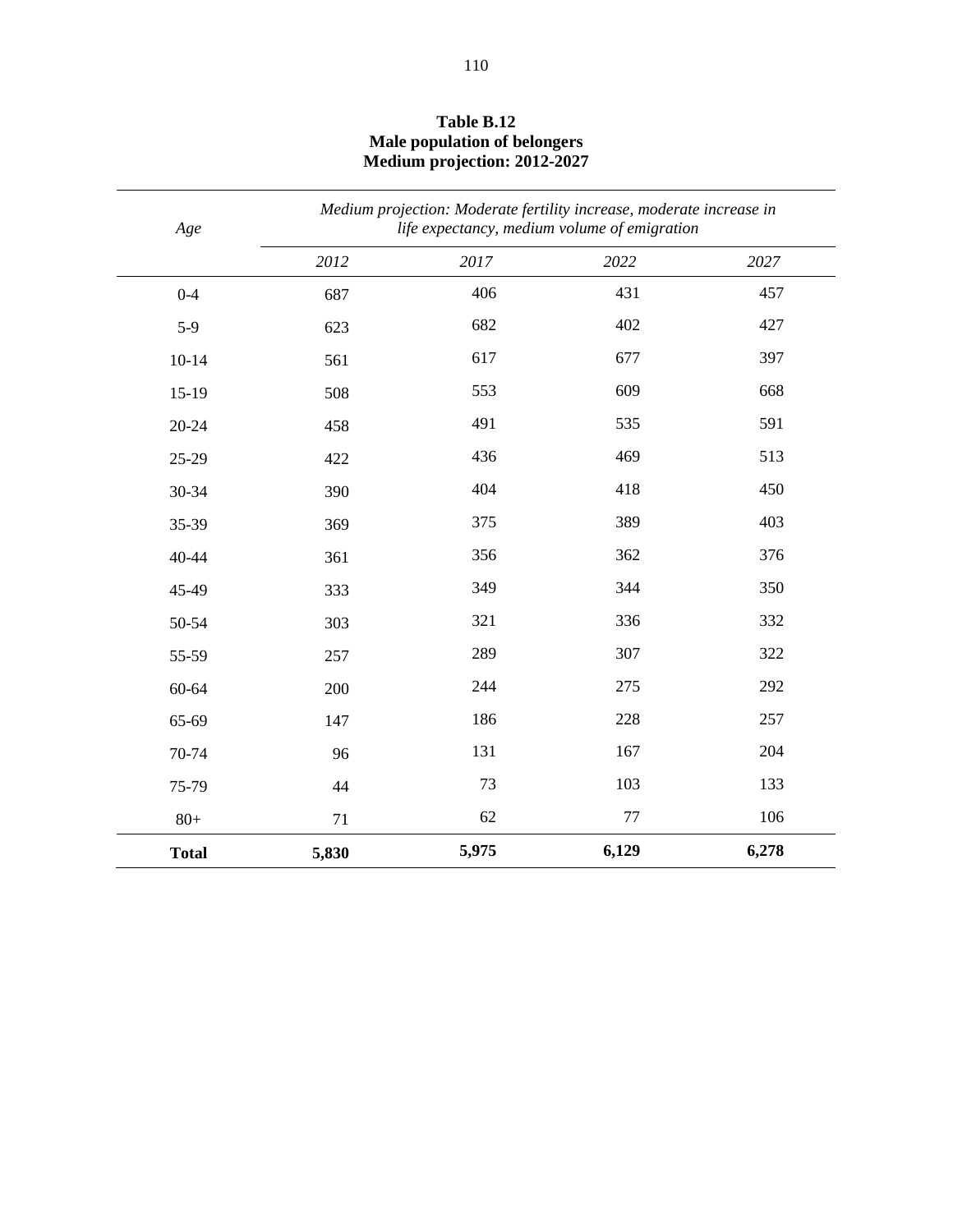| Age          | Medium projection: Moderate fertility increase, moderate increase in<br>life expectancy, medium volume of emigration |       |       |       |
|--------------|----------------------------------------------------------------------------------------------------------------------|-------|-------|-------|
|              | 2012                                                                                                                 | 2017  | 2022  | 2027  |
| $0 - 4$      | 632                                                                                                                  | 394   | 418   | 442   |
| $5-9$        | 602                                                                                                                  | 628   | 391   | 415   |
| $10 - 14$    | 570                                                                                                                  | 597   | 623   | 387   |
| $15-19$      | 528                                                                                                                  | 561   | 589   | 615   |
| $20 - 24$    | 472                                                                                                                  | 513   | 546   | 574   |
| 25-29        | 442                                                                                                                  | 454   | 495   | 528   |
| 30-34        | 421                                                                                                                  | 423   | 435   | 476   |
| 35-39        | 401                                                                                                                  | 402   | 404   | 416   |
| 40-44        | 395                                                                                                                  | 384   | 385   | 387   |
| 45-49        | 357                                                                                                                  | 380   | 369   | 370   |
| 50-54        | 306                                                                                                                  | 343   | 366   | 355   |
| 55-59        | 250                                                                                                                  | 292   | 329   | 351   |
| 60-64        | 185                                                                                                                  | 234   | 275   | 311   |
| 65-69        | 136                                                                                                                  | 168   | 215   | 254   |
| 70-74        | 93                                                                                                                   | 116   | 145   | 188   |
| 75-79        | 55                                                                                                                   | 69    | 88    | 113   |
| $80+$        | 115                                                                                                                  | 93    | 91    | 104   |
| <b>Total</b> | 5,960                                                                                                                | 6,051 | 6,164 | 6,286 |

#### **Table B.13 Female population of belongers Medium projection: 2012-2027**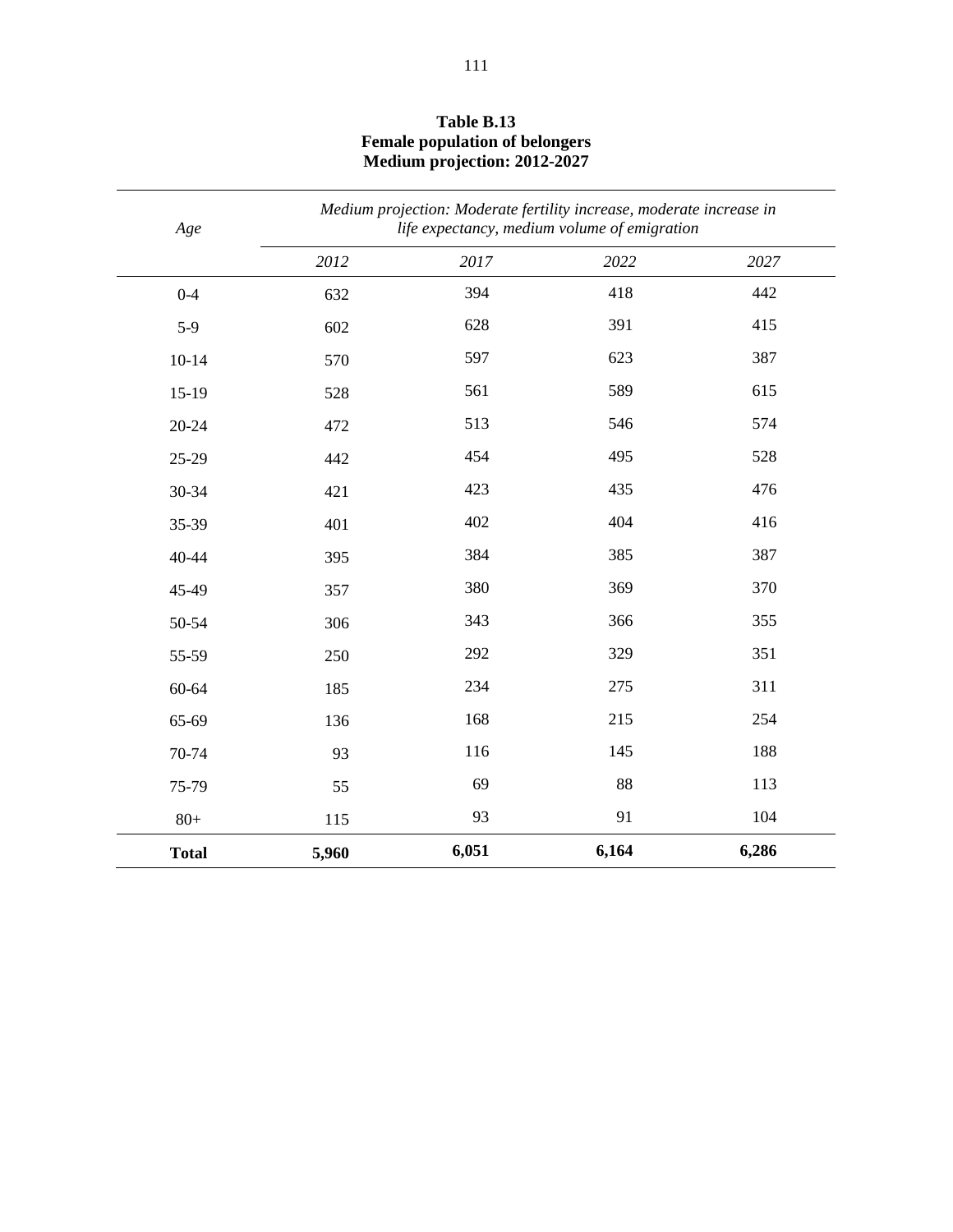| Age          |       | Medium projection: Moderate fertility increase, moderate increase in<br>life expectancy, medium volume of emigration |       |         |  |
|--------------|-------|----------------------------------------------------------------------------------------------------------------------|-------|---------|--|
|              | 2012  | 2017                                                                                                                 | 2022  | 2027    |  |
| $0 - 4$      | 11.2  | 6.7                                                                                                                  | 6.9   | $7.2\,$ |  |
| $5-9$        | 10.4  | 10.9                                                                                                                 | 6.5   | 6.7     |  |
| $10 - 14$    | 9.6   | 10.1                                                                                                                 | 10.6  | 6.2     |  |
| $15-19$      | 8.8   | 9.3                                                                                                                  | 9.7   | 10.2    |  |
| $20 - 24$    | 7.9   | 8.3                                                                                                                  | 8.8   | 9.3     |  |
| 25-29        | 7.3   | 7.4                                                                                                                  | 7.8   | 8.3     |  |
| 30-34        | 6.9   | 6.9                                                                                                                  | 6.9   | 7.4     |  |
| 35-39        | 6.5   | 6.5                                                                                                                  | 6.5   | 6.5     |  |
| $40 - 44$    | 6.4   | 6.2                                                                                                                  | 6.1   | 6.1     |  |
| 45-49        | 5.9   | 6.1                                                                                                                  | 5.8   | 5.7     |  |
| 50-54        | 5.2   | 5.5                                                                                                                  | 5.7   | 5.5     |  |
| 55-59        | 4.3   | 4.8                                                                                                                  | 5.2   | 5.4     |  |
| 60-64        | 3.3   | 4.0                                                                                                                  | 4.5   | 4.8     |  |
| 65-69        | 2.4   | 2.9                                                                                                                  | 3.6   | 4.1     |  |
| 70-74        | 1.6   | 2.1                                                                                                                  | 2.5   | 3.1     |  |
| 75-79        | 0.8   | 1.2                                                                                                                  | 1.6   | 2.0     |  |
| $80+$        | 1.6   | 1.3                                                                                                                  | 1.4   | 1.7     |  |
| <b>Total</b> | 100.0 | 100.0                                                                                                                | 100.0 | 100.0   |  |

## **Table B.14 Total population of belongers – Percentage distribution by age Medium projection: 2012-2027**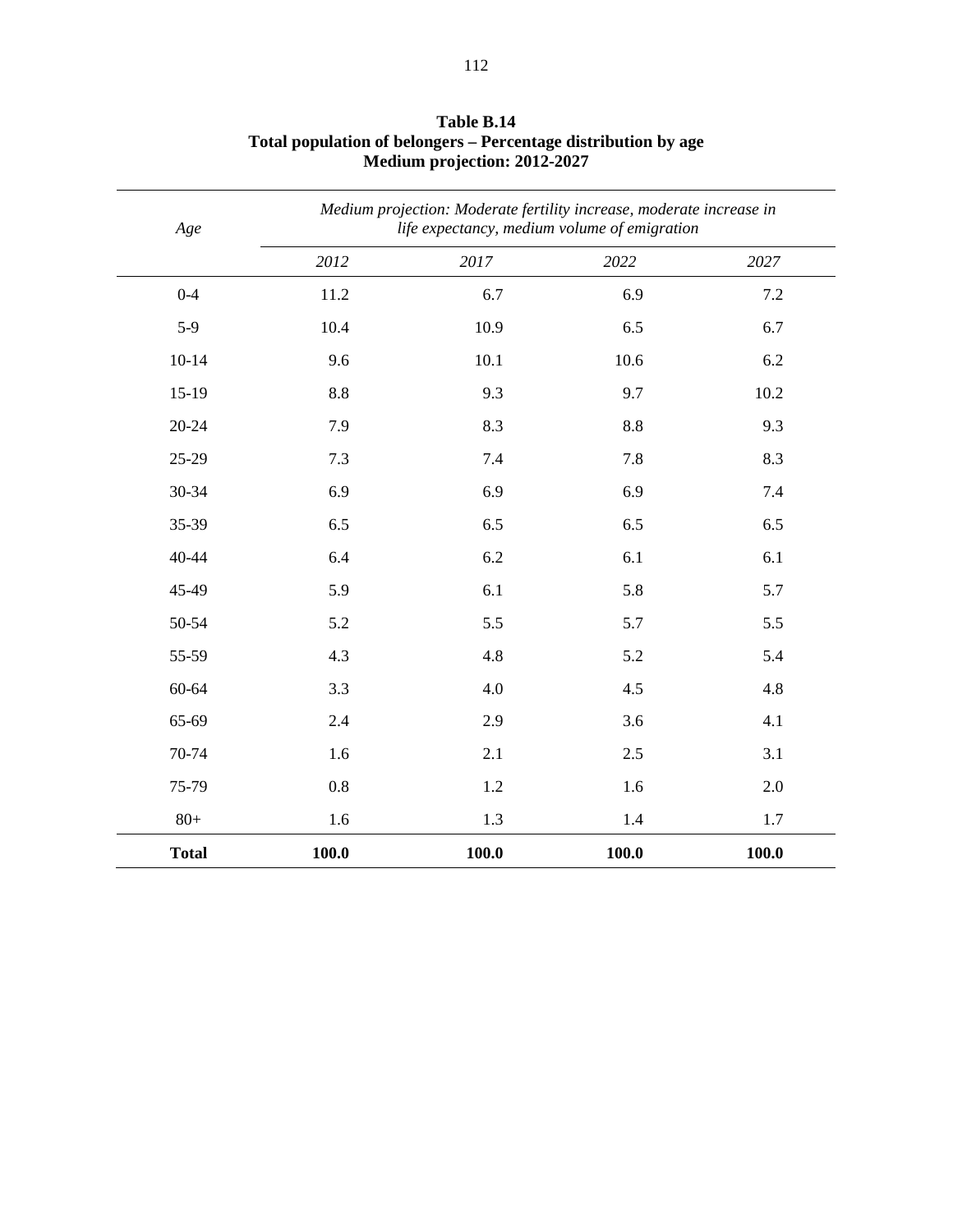| Age          |       | Medium projection: Moderate fertility increase, moderate increase in<br>life expectancy, medium volume of emigration |       |       |  |  |
|--------------|-------|----------------------------------------------------------------------------------------------------------------------|-------|-------|--|--|
|              | 2012  | 2017                                                                                                                 | 2022  | 2027  |  |  |
| $0 - 4$      | 11.8  | 6.8                                                                                                                  | 7.0   | 7.3   |  |  |
| $5-9$        | 10.7  | 11.4                                                                                                                 | 6.6   | 6.8   |  |  |
| $10-14$      | 9.6   | 10.3                                                                                                                 | 11.0  | 6.3   |  |  |
| $15-19$      | 8.7   | 9.3                                                                                                                  | 9.9   | 10.6  |  |  |
| $20 - 24$    | 7.9   | 8.2                                                                                                                  | 8.7   | 9.4   |  |  |
| 25-29        | 7.2   | 7.3                                                                                                                  | 7.7   | 8.2   |  |  |
| 30-34        | 6.7   | 6.8                                                                                                                  | 6.8   | 7.2   |  |  |
| 35-39        | 6.3   | 6.3                                                                                                                  | 6.3   | 6.4   |  |  |
| 40-44        | 6.2   | 6.0                                                                                                                  | 5.9   | 6.0   |  |  |
| 45-49        | 5.7   | 5.8                                                                                                                  | 5.6   | 5.6   |  |  |
| 50-54        | 5.2   | 5.4                                                                                                                  | 5.5   | 5.3   |  |  |
| 55-59        | 4.4   | 4.8                                                                                                                  | 5.0   | 5.1   |  |  |
| 60-64        | 3.4   | 4.1                                                                                                                  | 4.5   | 4.7   |  |  |
| 65-69        | 2.5   | 3.1                                                                                                                  | 3.7   | 4.1   |  |  |
| 70-74        | 1.6   | 2.2                                                                                                                  | 2.7   | 3.2   |  |  |
| 75-79        | 0.8   | 1.2                                                                                                                  | 1.7   | 2.1   |  |  |
| $80+$        | 1.2   | 1.0                                                                                                                  | 1.3   | 1.7   |  |  |
| <b>Total</b> | 100.0 | 100.0                                                                                                                | 100.0 | 100.0 |  |  |

#### **Table B.15 Male population of belongers – Percentage distribution by age Medium projection: 2012-2027**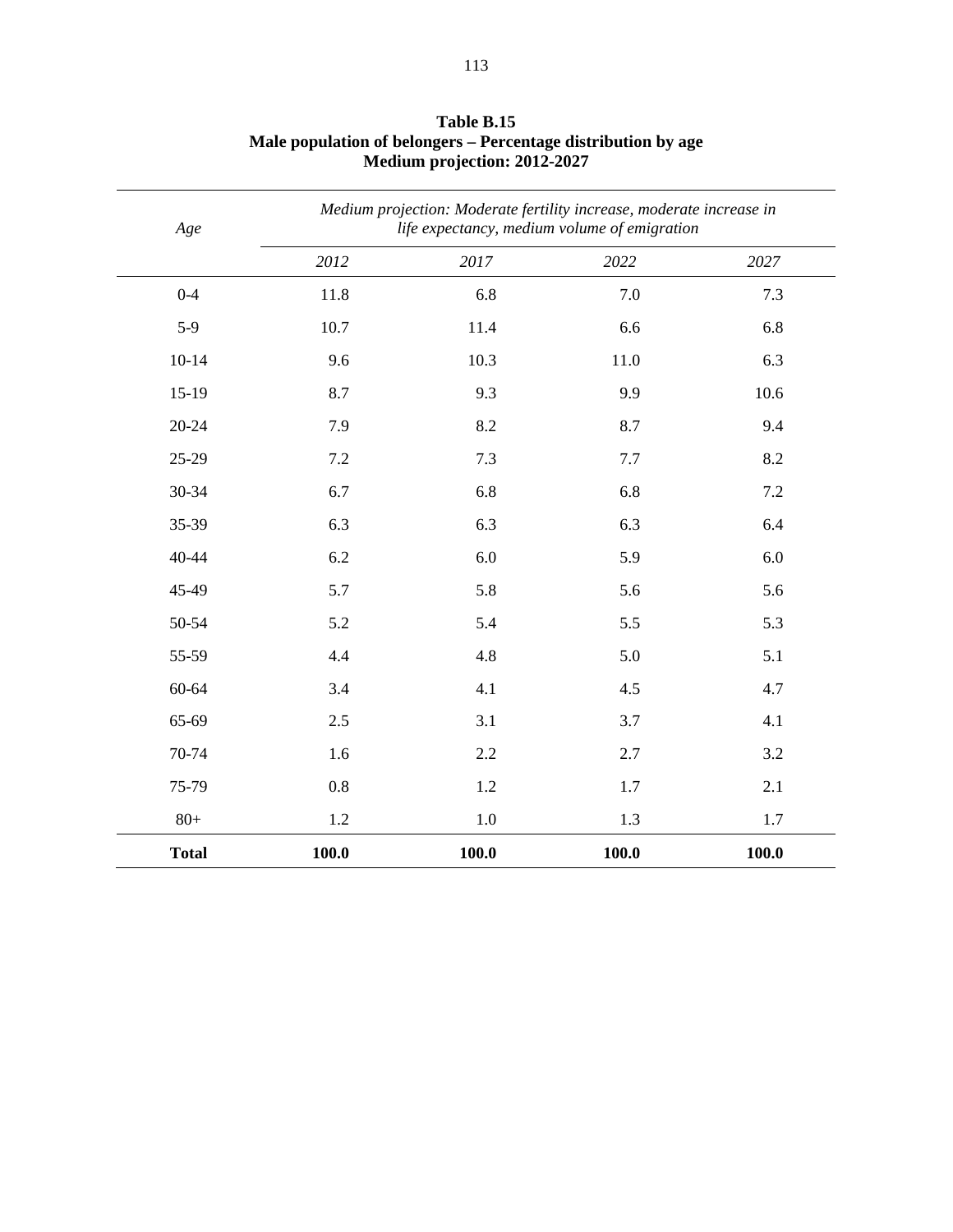| Age          |       | Medium projection: Moderate fertility increase, moderate increase in<br>life expectancy, medium volume of emigration |       |       |  |
|--------------|-------|----------------------------------------------------------------------------------------------------------------------|-------|-------|--|
|              | 2012  | 2017                                                                                                                 | 2022  | 2027  |  |
| $0 - 4$      | 10.6  | 6.5                                                                                                                  | 6.8   | 7.0   |  |
| $5-9$        | 10.1  | 10.4                                                                                                                 | 6.3   | 6.6   |  |
| $10-14$      | 9.6   | 9.9                                                                                                                  | 10.1  | 6.2   |  |
| $15-19$      | 8.9   | 9.3                                                                                                                  | 9.6   | 9.8   |  |
| $20 - 24$    | 7.9   | 8.5                                                                                                                  | 8.9   | 9.1   |  |
| 25-29        | 7.4   | $7.5\,$                                                                                                              | 8.0   | 8.4   |  |
| 30-34        | 7.1   | 7.0                                                                                                                  | 7.1   | 7.6   |  |
| 35-39        | 6.7   | 6.6                                                                                                                  | 6.6   | 6.6   |  |
| 40-44        | 6.6   | 6.3                                                                                                                  | 6.2   | 6.2   |  |
| 45-49        | 6.0   | 6.3                                                                                                                  | 6.0   | 5.9   |  |
| 50-54        | 5.1   | 5.7                                                                                                                  | 5.9   | 5.6   |  |
| 55-59        | 4.2   | 4.8                                                                                                                  | 5.3   | 5.6   |  |
| 60-64        | 3.1   | 3.9                                                                                                                  | 4.5   | 4.9   |  |
| 65-69        | 2.3   | 2.8                                                                                                                  | 3.5   | 4.0   |  |
| 70-74        | 1.6   | 1.9                                                                                                                  | 2.4   | 3.0   |  |
| 75-79        | 0.9   | 1.1                                                                                                                  | 1.4   | 1.8   |  |
| $80+$        | 1.9   | 1.5                                                                                                                  | 1.5   | 1.7   |  |
| <b>Total</b> | 100.0 | 100.0                                                                                                                | 100.0 | 100.0 |  |

#### **Table B.16 Female population of belongers – Percentage distribution by age Medium projection: 2012-2027**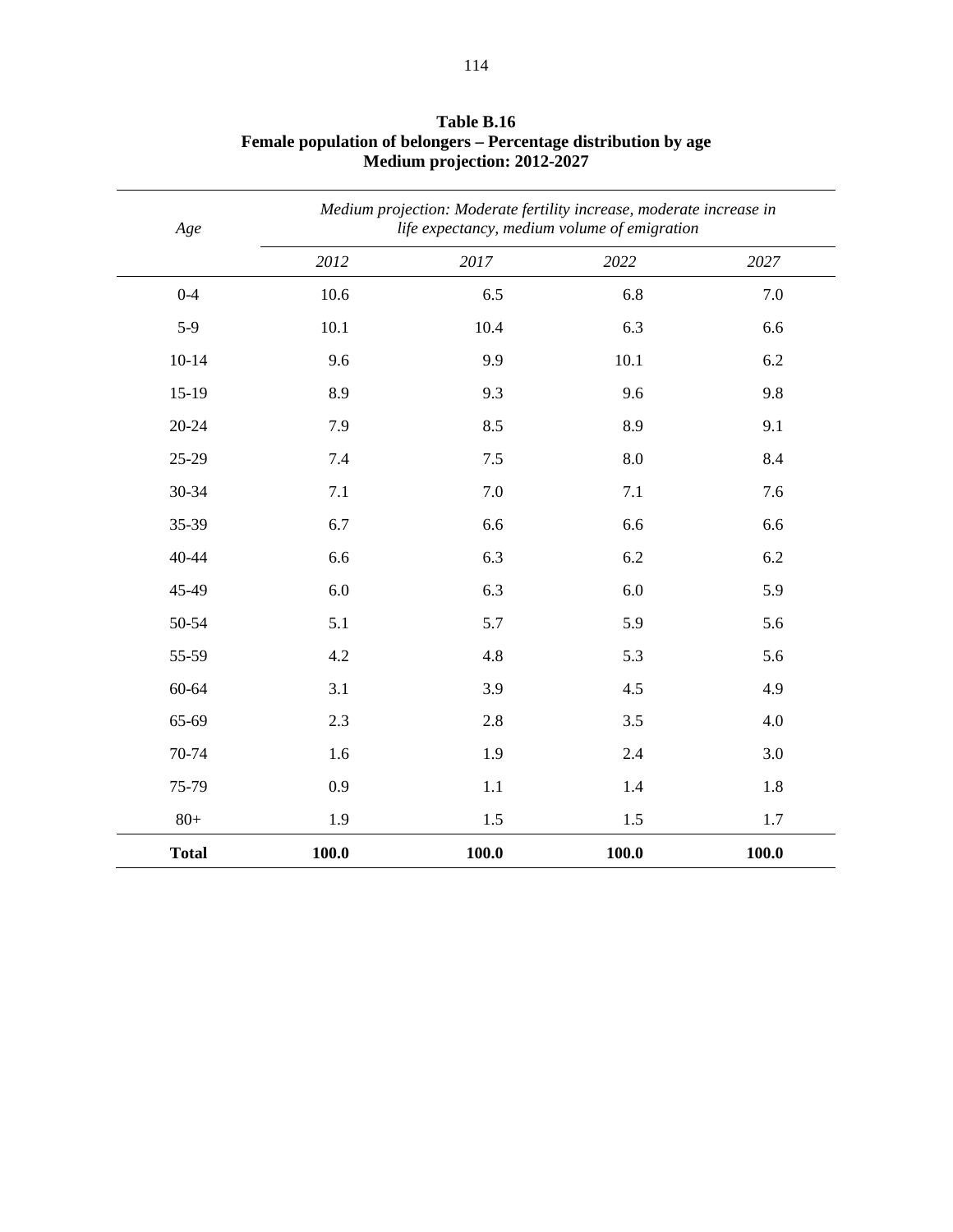| Age          | High projection: Rapid fertility increase, large increase in life expectancy,<br>small volume of emigration |        |        |        |  |
|--------------|-------------------------------------------------------------------------------------------------------------|--------|--------|--------|--|
|              | 2012                                                                                                        | 2017   | 2022   | 2027   |  |
| $0 - 4$      | 1,319                                                                                                       | 803    | 856    | 907    |  |
| $5-9$        | 1,225                                                                                                       | 1,310  | 796    | 849    |  |
| $10 - 14$    | 1,131                                                                                                       | 1,215  | 1,301  | 788    |  |
| $15-19$      | 1,036                                                                                                       | 1,115  | 1,199  | 1,285  |  |
| $20 - 24$    | 930                                                                                                         | 1,005  | 1,084  | 1,169  |  |
| 25-29        | 864                                                                                                         | 892    | 967    | 1,047  |  |
| 30-34        | 811                                                                                                         | 828    | 856    | 933    |  |
| 35-39        | 770                                                                                                         | 779    | 797    | 825    |  |
| $40 - 44$    | 756                                                                                                         | 741    | 750    | 769    |  |
| 45-49        | 690                                                                                                         | 730    | 716    | 726    |  |
| 50-54        | 609                                                                                                         | 665    | 705    | 692    |  |
| 55-59        | 507                                                                                                         | 582    | 638    | 678    |  |
| 60-64        | 385                                                                                                         | 479    | 553    | 608    |  |
| 65-69        | 283                                                                                                         | 354    | 446    | 517    |  |
| 70-74        | 189                                                                                                         | 247    | 315    | 399    |  |
| 75-79        | 99                                                                                                          | 143    | 194    | 253    |  |
| $80+$        | 186                                                                                                         | 156    | 172    | 218    |  |
| <b>Total</b> | 11,790                                                                                                      | 12,044 | 12,345 | 12,663 |  |

#### **Table B.17 Total population of belongers High projection: 2012-2027**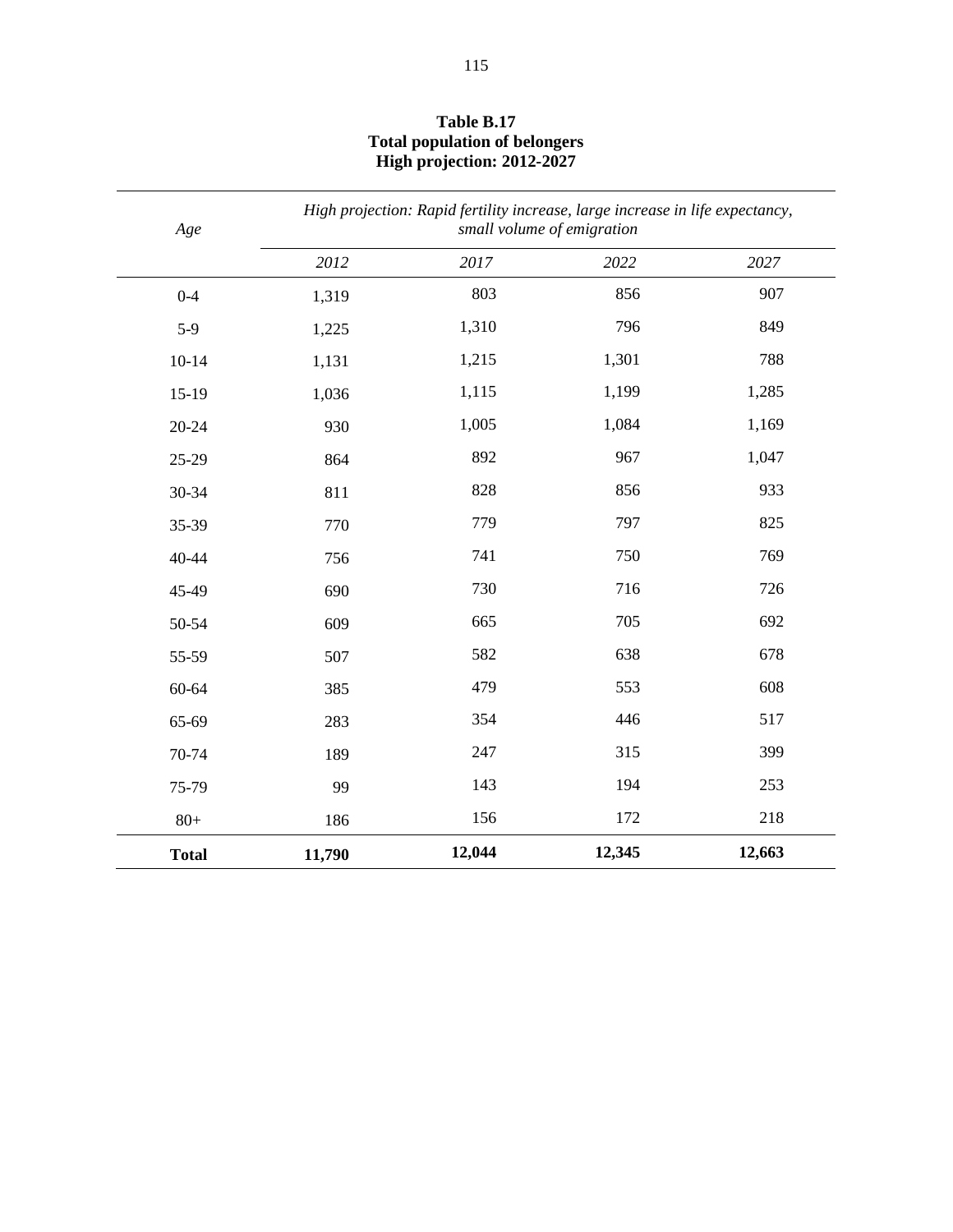| Age          | High projection: Rapid fertility increase, large increase in life expectancy,<br>small volume of emigration |       |       |       |
|--------------|-------------------------------------------------------------------------------------------------------------|-------|-------|-------|
|              | 2012                                                                                                        | 2017  | 2022  | 2027  |
| $0 - 4$      | 687                                                                                                         | 408   | 435   | 461   |
| $5-9$        | 623                                                                                                         | 682   | 404   | 431   |
| $10 - 14$    | 561                                                                                                         | 618   | 677   | 399   |
| $15-19$      | 508                                                                                                         | 553   | 610   | 669   |
| $20 - 24$    | 458                                                                                                         | 491   | 536   | 593   |
| 25-29        | 422                                                                                                         | 437   | 470   | 516   |
| 30-34        | 390                                                                                                         | 404   | 419   | 453   |
| 35-39        | 369                                                                                                         | 376   | 390   | 405   |
| 40-44        | 361                                                                                                         | 356   | 363   | 378   |
| 45-49        | 333                                                                                                         | 349   | 345   | 352   |
| 50-54        | 303                                                                                                         | 321   | 337   | 333   |
| 55-59        | 257                                                                                                         | 290   | 308   | 324   |
| 60-64        | 200                                                                                                         | 244   | 276   | 294   |
| 65-69        | 147                                                                                                         | 186   | 229   | 260   |
| 70-74        | 96                                                                                                          | 131   | 168   | 207   |
| 75-79        | 44                                                                                                          | 74    | 104   | 136   |
| $80+$        | 71                                                                                                          | 62    | 79    | 110   |
| <b>Total</b> | 5,830                                                                                                       | 5,982 | 6,150 | 6,321 |

#### **Table B.18 Male population of belongers High projection: 2012-2027**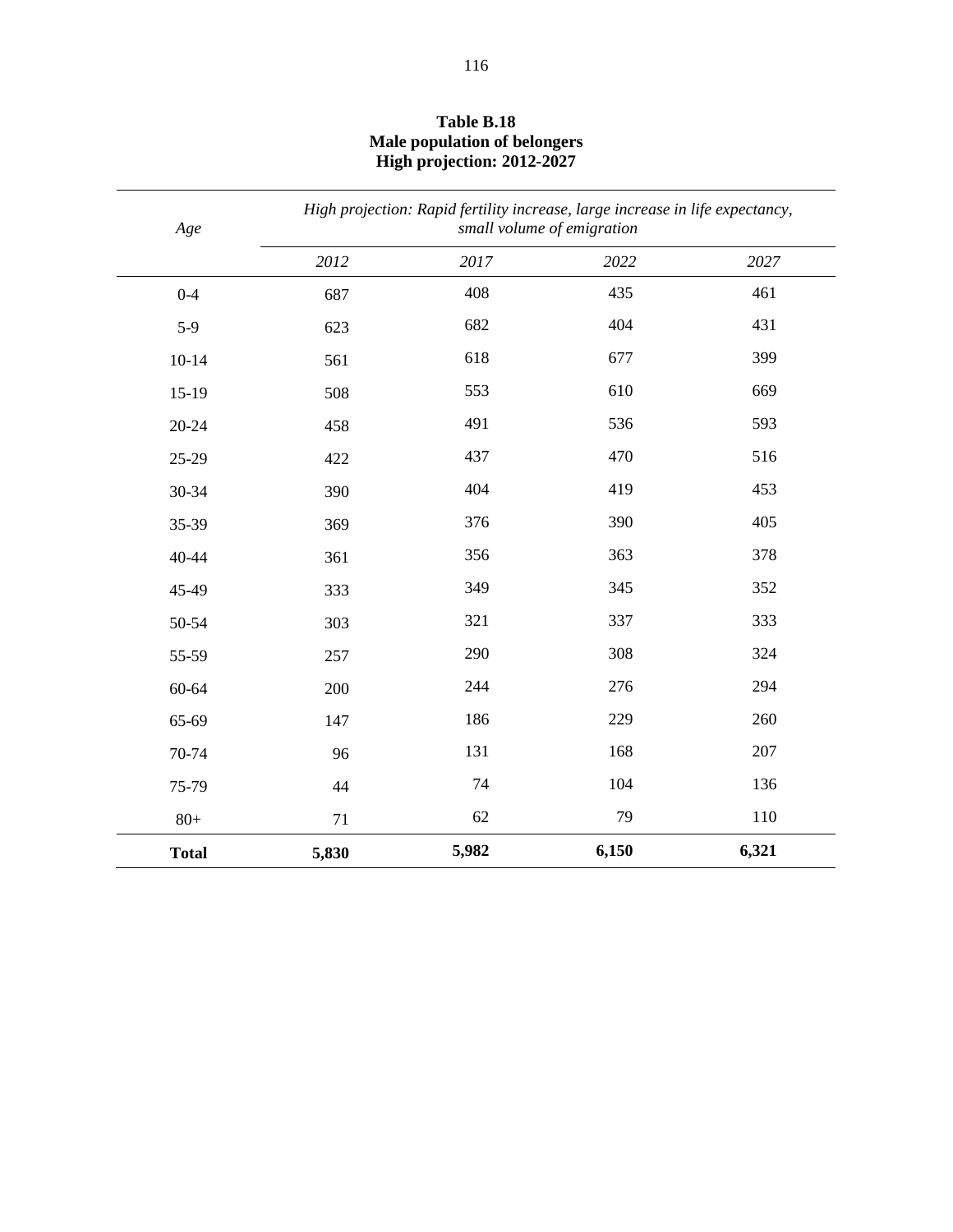| Age          | High projection: Rapid fertility increase, large increase in life expectancy,<br>small volume of emigration |       |       |       |
|--------------|-------------------------------------------------------------------------------------------------------------|-------|-------|-------|
|              | 2012                                                                                                        | 2017  | 2022  | 2027  |
| $0 - 4$      | 632                                                                                                         | 395   | 421   | 446   |
| $5-9$        | 602                                                                                                         | 628   | 392   | 418   |
| $10 - 14$    | 570                                                                                                         | 597   | 624   | 389   |
| $15-19$      | 528                                                                                                         | 562   | 589   | 616   |
| 20-24        | 472                                                                                                         | 514   | 548   | 576   |
| 25-29        | 442                                                                                                         | 455   | 497   | 531   |
| 30-34        | 421                                                                                                         | 424   | 437   | 480   |
| 35-39        | 401                                                                                                         | 403   | 407   | 420   |
| 40-44        | 395                                                                                                         | 385   | 387   | 391   |
| 45-49        | 357                                                                                                         | 381   | 371   | 374   |
| 50-54        | 306                                                                                                         | 344   | 368   | 359   |
| 55-59        | 250                                                                                                         | 292   | 330   | 354   |
| 60-64        | 185                                                                                                         | 235   | 277   | 314   |
| 65-69        | 136                                                                                                         | 168   | 217   | 257   |
| 70-74        | 93                                                                                                          | 116   | 147   | 192   |
| 75-79        | 55                                                                                                          | 69    | 90    | 117   |
| $80+$        | 115                                                                                                         | 94    | 93    | 108   |
| <b>Total</b> | 5,960                                                                                                       | 6,062 | 6,195 | 6,342 |

#### **Table B.19 Female population of belongers High projection: 2012-2027**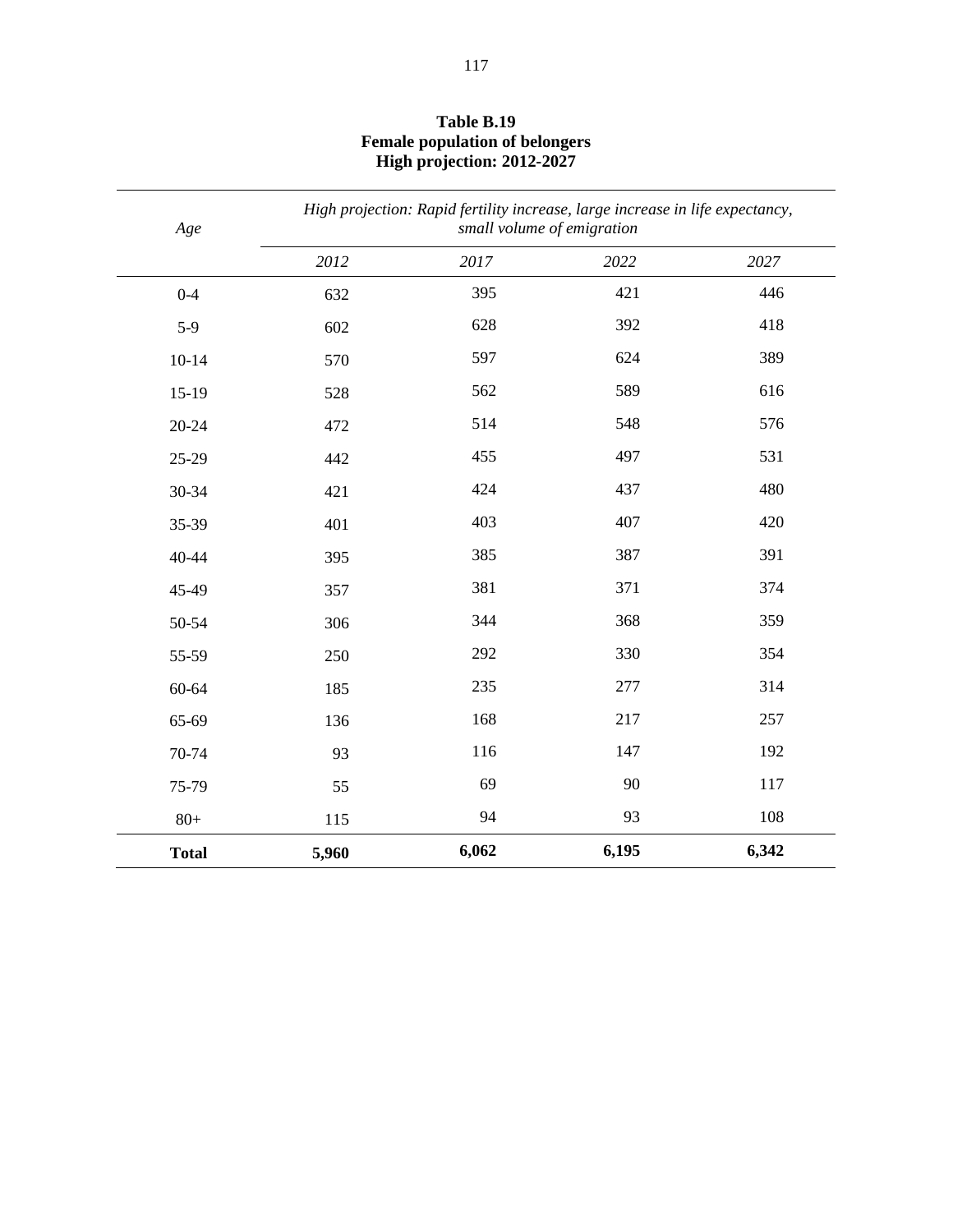| Age          |         | High projection: Rapid fertility increase, large increase in life expectancy,<br>small volume of emigration |       |       |  |
|--------------|---------|-------------------------------------------------------------------------------------------------------------|-------|-------|--|
|              | 2012    | 2017                                                                                                        | 2022  | 2027  |  |
| $0 - 4$      | 11.2    | 6.7                                                                                                         | 6.9   | 7.1   |  |
| $5-9$        | 10.4    | 10.9                                                                                                        | 6.4   | 6.7   |  |
| $10 - 14$    | 9.6     | 10.1                                                                                                        | 10.5  | 6.2   |  |
| $15-19$      | 8.8     | 9.3                                                                                                         | 9.7   | 10.1  |  |
| $20 - 24$    | 7.9     | 8.3                                                                                                         | 8.8   | 9.2   |  |
| 25-29        | 7.3     | 7.4                                                                                                         | 7.8   | 8.3   |  |
| 30-34        | 6.9     | 6.9                                                                                                         | 6.9   | 7.4   |  |
| 35-39        | 6.5     | 6.5                                                                                                         | 6.5   | 6.5   |  |
| 40-44        | 6.4     | 6.2                                                                                                         | 6.1   | 6.1   |  |
| 45-49        | 5.9     | 6.1                                                                                                         | 5.8   | 5.7   |  |
| 50-54        | 5.2     | 5.5                                                                                                         | 5.7   | 5.6   |  |
| 55-59        | 4.3     | 4.8                                                                                                         | 5.2   | 5.3   |  |
| 60-64        | 3.3     | 4.0                                                                                                         | 4.5   | 4.8   |  |
| 65-69        | 2.4     | 2.9                                                                                                         | 3.6   | 4.1   |  |
| 70-74        | 1.6     | 2.1                                                                                                         | 2.6   | 3.1   |  |
| 75-79        | $0.8\,$ | 1.2                                                                                                         | 1.6   | 2.0   |  |
| $80+$        | 1.6     | 1.3                                                                                                         | 1.4   | 1.7   |  |
| <b>Total</b> | 100.0   | 100.0                                                                                                       | 100.0 | 100.0 |  |

#### **Table B.20 Total population of belongers – Percentage distribution by age High projection: 2012-2027**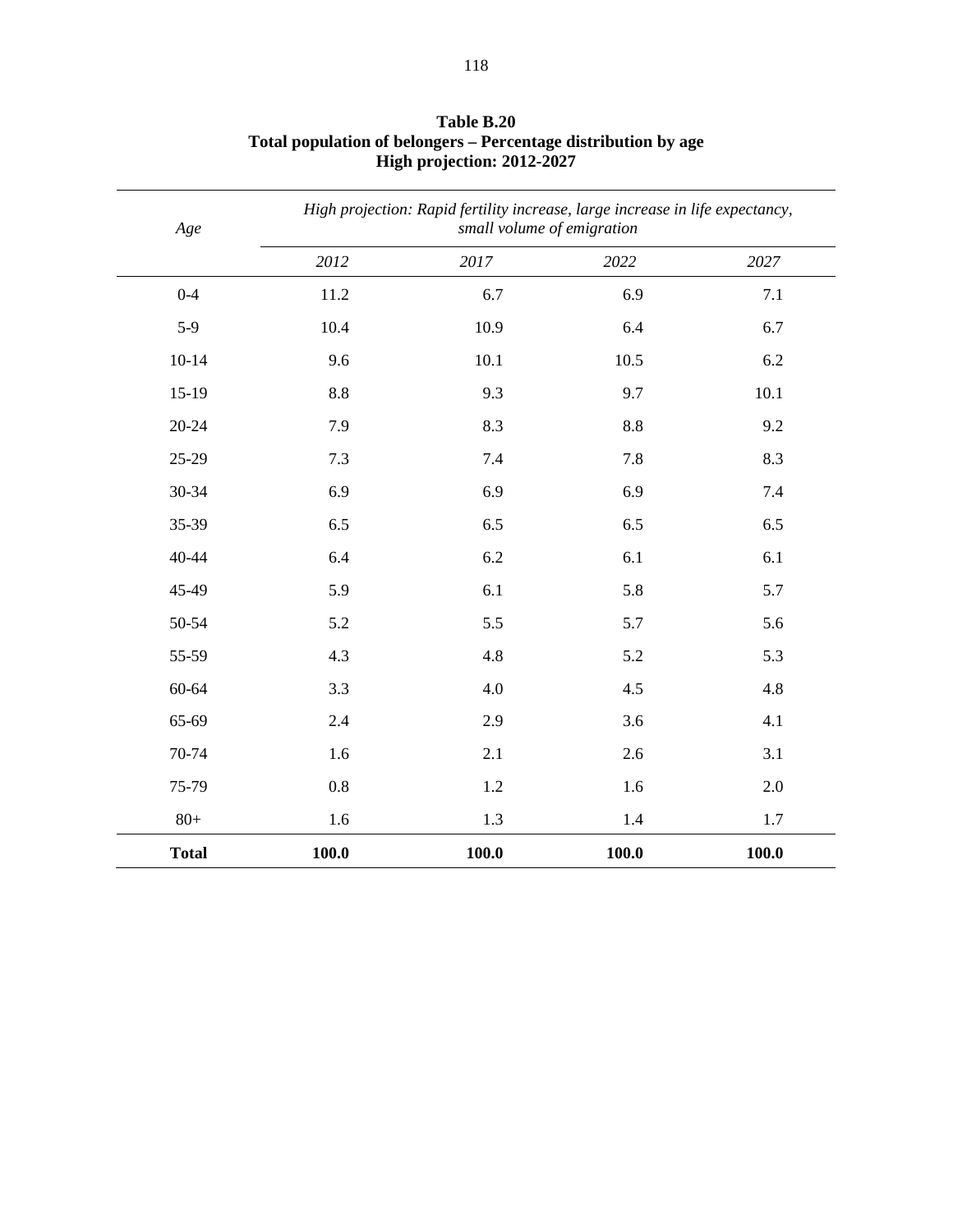| Age          |         | High projection: Rapid fertility increase, large increase in life expectancy,<br>small volume of emigration |       |       |
|--------------|---------|-------------------------------------------------------------------------------------------------------------|-------|-------|
|              | 2012    | 2017                                                                                                        | 2022  | 2027  |
| $0 - 4$      | 11.8    | 6.8                                                                                                         | 7.1   | 7.3   |
| $5-9$        | 10.7    | 11.4                                                                                                        | 6.6   | 6.8   |
| $10 - 14$    | 9.6     | 10.3                                                                                                        | 11.0  | 6.3   |
| $15-19$      | 8.7     | 9.2                                                                                                         | 9.9   | 10.6  |
| $20 - 24$    | 7.9     | 8.2                                                                                                         | 8.7   | 9.4   |
| 25-29        | $7.2\,$ | 7.3                                                                                                         | 7.6   | 8.1   |
| 30-34        | 6.7     | 6.8                                                                                                         | 6.8   | 7.1   |
| 35-39        | 6.3     | 6.3                                                                                                         | 6.3   | 6.4   |
| 40-44        | 6.2     | 6.0                                                                                                         | 5.9   | 6.0   |
| 45-49        | 5.7     | 5.8                                                                                                         | 5.6   | 5.6   |
| 50-54        | 5.2     | 5.4                                                                                                         | 5.5   | 5.6   |
| 55-59        | 4.4     | 4.8                                                                                                         | 5.0   | 5.1   |
| 60-64        | 3.4     | 4.1                                                                                                         | 4.5   | 4.6   |
| 65-69        | 2.5     | 3.1                                                                                                         | 3.7   | 4.1   |
| 70-74        | 1.6     | 2.2                                                                                                         | 2.7   | 3.3   |
| 75-79        | 0.8     | 1.2                                                                                                         | 1.7   | 2.1   |
| $80+$        | 1.2     | 1.0                                                                                                         | 1.3   | 1.7   |
| <b>Total</b> | 100.0   | 100.0                                                                                                       | 100.0 | 100.0 |

#### **Table B.21 Male population of belongers – Percentage distribution by age High projection: 2012-2027**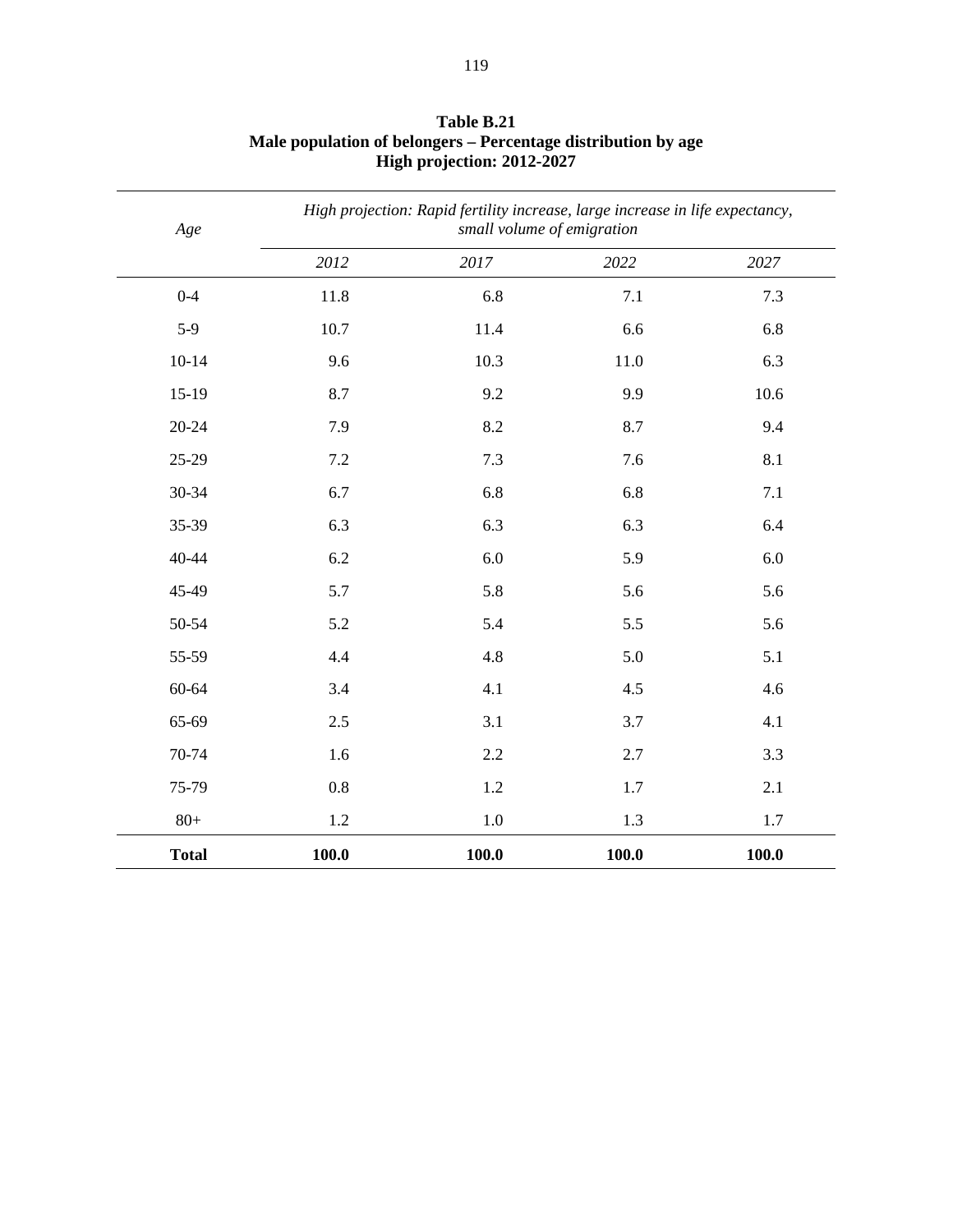| Age          | High projection: Rapid fertility increase, large increase in life expectancy,<br>small volume of emigration |         |       |       |  |
|--------------|-------------------------------------------------------------------------------------------------------------|---------|-------|-------|--|
|              | 2012                                                                                                        | 2017    | 2022  | 2027  |  |
| $0 - 4$      | 10.6                                                                                                        | 6.5     | 6.8   | 7.0   |  |
| $5-9$        | 10.1                                                                                                        | 10.4    | 6.3   | 6.6   |  |
| $10 - 14$    | 9.6                                                                                                         | 9.8     | 10.1  | 6.1   |  |
| $15-19$      | 8.9                                                                                                         | 9.3     | 9.5   | 9.7   |  |
| $20 - 24$    | 7.9                                                                                                         | 8.5     | 8.8   | 9.1   |  |
| 25-29        | 7.4                                                                                                         | $7.5$   | 8.0   | 8.4   |  |
| 30-34        | 7.1                                                                                                         | 7.0     | 7.1   | 7.6   |  |
| 35-39        | 6.7                                                                                                         | 6.6     | 6.6   | 6.6   |  |
| 40-44        | 6.6                                                                                                         | 6.4     | 6.2   | 6.2   |  |
| 45-49        | 6.0                                                                                                         | 6.3     | 6.0   | 5.9   |  |
| 50-54        | 5.1                                                                                                         | 5.7     | 5.9   | 5.7   |  |
| 55-59        | 4.2                                                                                                         | 4.8     | 5.3   | 5.6   |  |
| 60-64        | 3.1                                                                                                         | 3.9     | 4.5   | 5.0   |  |
| 65-69        | 2.3                                                                                                         | 2.8     | 3.5   | 4.1   |  |
| 70-74        | 1.6                                                                                                         | 1.9     | 2.4   | 3.0   |  |
| 75-79        | 0.9                                                                                                         | $1.1\,$ | 1.5   | 1.8   |  |
| $80+$        | 1.9                                                                                                         | 1.6     | 1.5   | 1.7   |  |
| <b>Total</b> | 100.0                                                                                                       | 100.0   | 100.0 | 100.0 |  |

#### **Table B.22 Female population of belongers – Percentage distribution by age High projection: 2012-2027**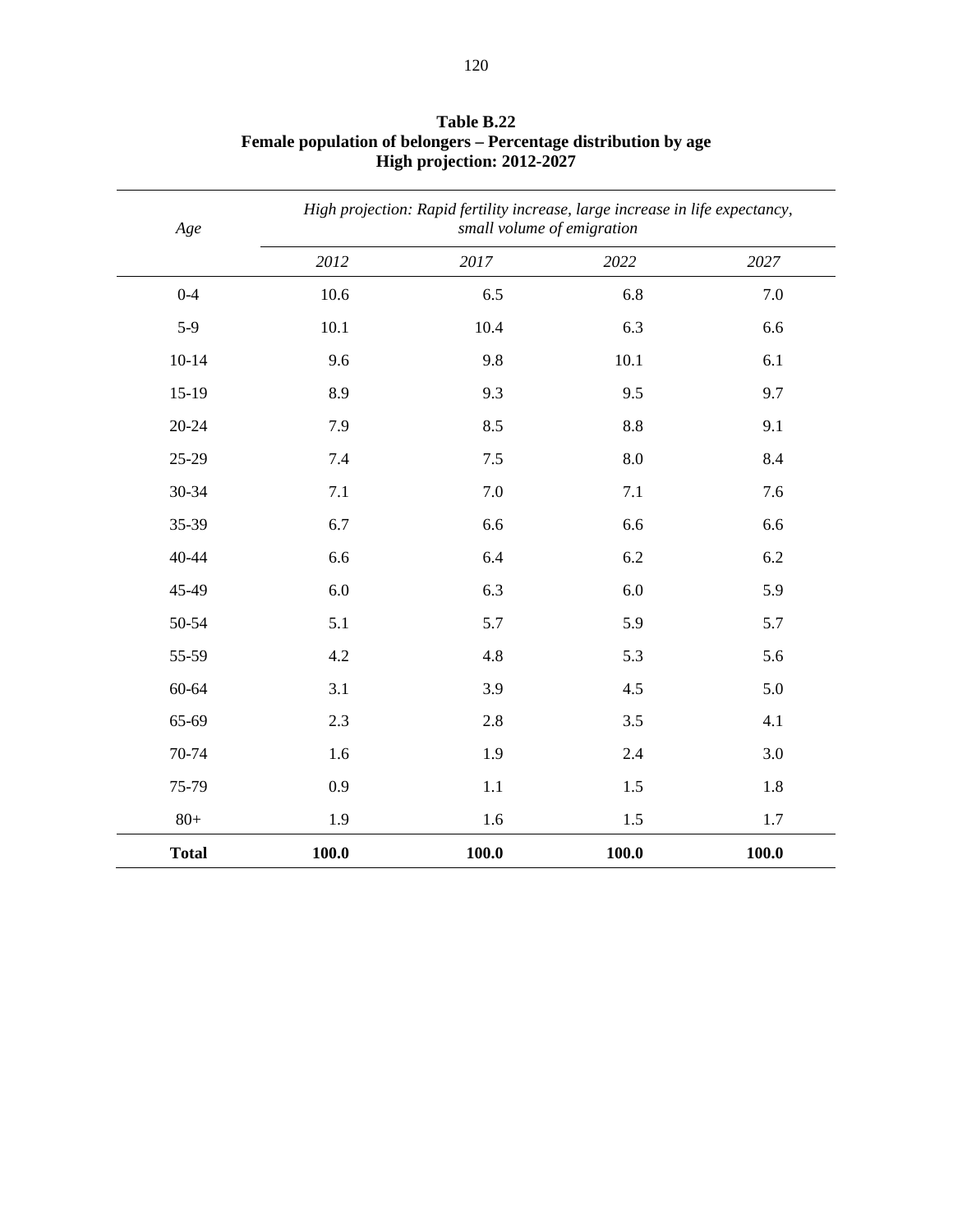# **APPENDIX C: POPULATION PROJECTIONS NON-BELONGERS POPULATION**

### **Table C.1 Age and sex composition of non-belonger population Low projection: 2012-2027**

| <i>Item</i>                       | 2012   | 2017   | 2022   | 2027   |
|-----------------------------------|--------|--------|--------|--------|
| Population                        |        |        |        |        |
| Total                             | 20,409 | 26,370 | 32,405 | 38,261 |
| Male                              | 10,535 | 13,589 | 16,672 | 19,656 |
| Female                            | 9,874  | 12,781 | 15,733 | 18,605 |
| Sex ratio (Males per 100 females) | 106.7  | 106.3  | 106.0  | 105.6  |
| Age distribution                  |        |        |        |        |
| Both sexes                        |        |        |        |        |
| Percentage 0-14 years             | 15.86  | 15.87  | 16.30  | 16.47  |
| Percentage 15-64 years            | 82.30  | 81.27  | 79.23  | 77.01  |
| Percentage 65+ years              | 1.84   | 2.85   | 4.47   | 6.52   |
| Percentage 80+ years              | 0.08   | 0.00   | 0.10   | 0.31   |
| Median age (years)                | 34.08  | 37.10  | 39.64  | 41.76  |
| Male                              |        |        |        |        |
| Percentage 0-14 years             | 14.96  | 15.31  | 15.92  | 16.18  |
| Percentage 15-64 years            | 82.99  | 81.57  | 79.28  | 76.87  |
| Percentage 65+ years              | 2.05   | 3.11   | 4.80   | 6.95   |
| Percentage 80+ years              | 0.07   | 0.00   | 0.12   | 0.36   |
| Median age (years)                | 34.85  | 37.80  | 40.35  | 42.42  |
| Female                            |        |        |        |        |
| Percentage 0.14 years             | 16.82  | 16.47  | 16.71  | 16.78  |
| Percentage 15-64 years            | 81.56  | 80.96  | 79.18  | 77.15  |
| Percentage 65+ years              | 1.62   | 2.57   | 4.11   | 6.07   |
| Percentage 80+ years              | 0.09   | 0.00   | 0.08   | 0.26   |
| Median age (years)                | 33.25  | 36.35  | 38.85  | 41.07  |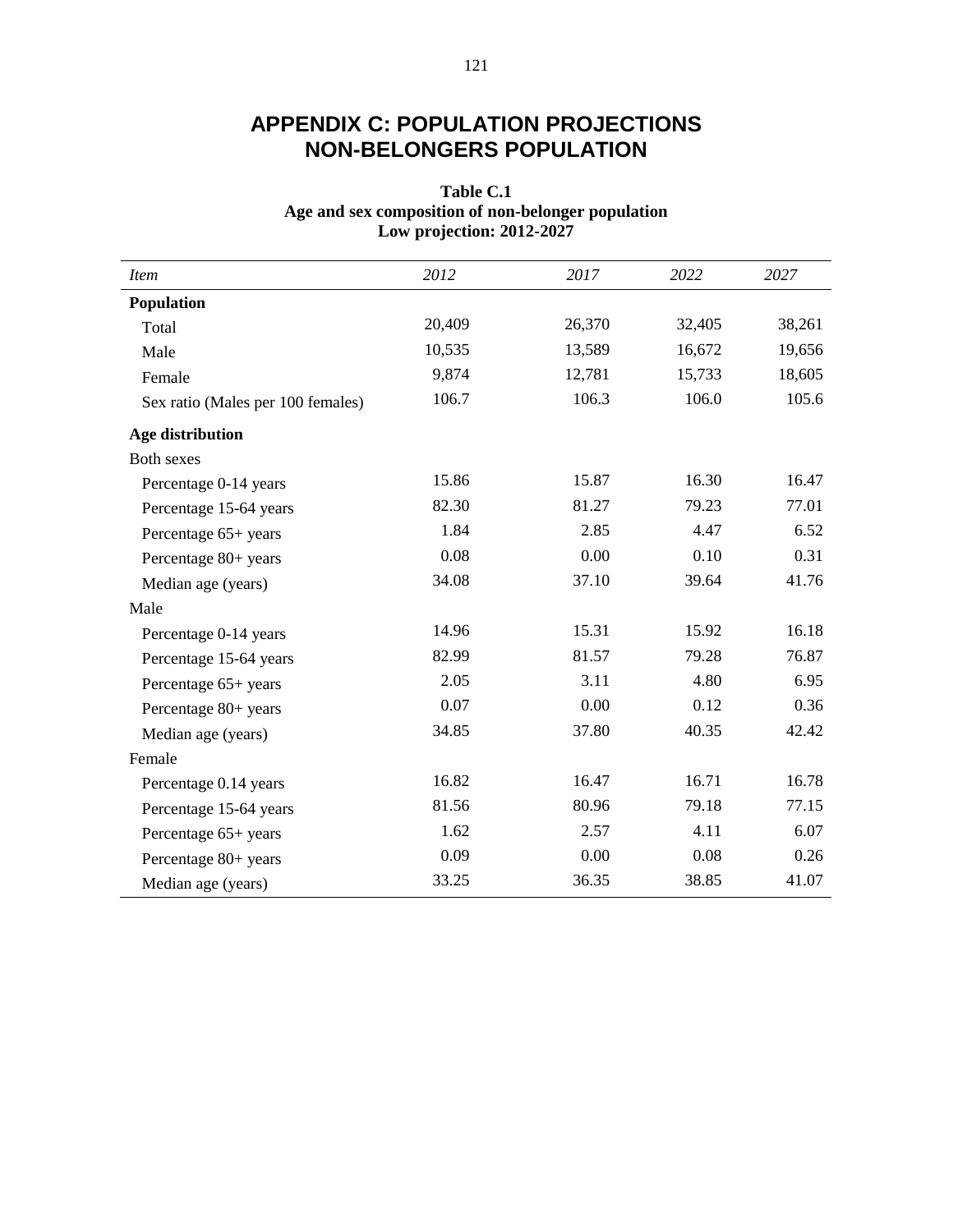| <b>Item</b>                       | 2012   | 2017   | 2022   | 2027   |
|-----------------------------------|--------|--------|--------|--------|
| Population                        |        |        |        |        |
| Total                             | 20,409 | 27,762 | 35,384 | 42,934 |
| Male                              | 10,535 | 14,319 | 18,229 | 22,091 |
| Female                            | 9,874  | 13,443 | 17,155 | 20,843 |
| Sex ratio (Males per 100 Females) | 106.7  | 106.5  | 106.3  | 106.0  |
| Age distribution                  |        |        |        |        |
| <b>Both sexes</b>                 |        |        |        |        |
| Percentage 0-14 years             | 15.86  | 15.87  | 16.30  | 16.47  |
| Percentage 15-64 years            | 82.30  | 81.27  | 79.23  | 77.01  |
| Percentage 65+ years              | 1.84   | 2.72   | 4.15   | 6.03   |
| Percentage 80+ years              | 0.08   | 0.00   | 0.06   | 0.25   |
| Median age (years)                | 34.08  | 37.05  | 39.43  | 41.46  |
| Male                              |        |        |        |        |
| Percentage 0-14 years             | 14.96  | 14.90  | 15.65  | 16.17  |
| Percentage 15-64 years            | 82.99  | 82.14  | 79.89  | 77.41  |
| Percentage 65+ years              | 2.05   | 2.97   | 4.46   | 6.42   |
| Percentage 80+ years              | 0.07   | 0.00   | 0.08   | 0.29   |
| Median age (years)                | 34.85  | 37.73  | 40.14  | 42.09  |
| Female                            |        |        |        |        |
| Percentage 0.14 years             | 16.82  | 16.47  | 16.71  | 16.78  |
| Percentage 15-64 years            | 81.56  | 81.48  | 79.69  | 77.52  |
| Percentage 65+ years              | 1.62   | 2.45   | 3.81   | 5.62   |
| Percentage 80+ years              | 0.09   | 0.00   | 0.04   | 0.22   |
| Median age (years)                | 33.25  | 36.32  | 38.67  | 40.80  |

#### **Table C.2 Age and sex composition of non-belonger population Medium projection: 2012-2027**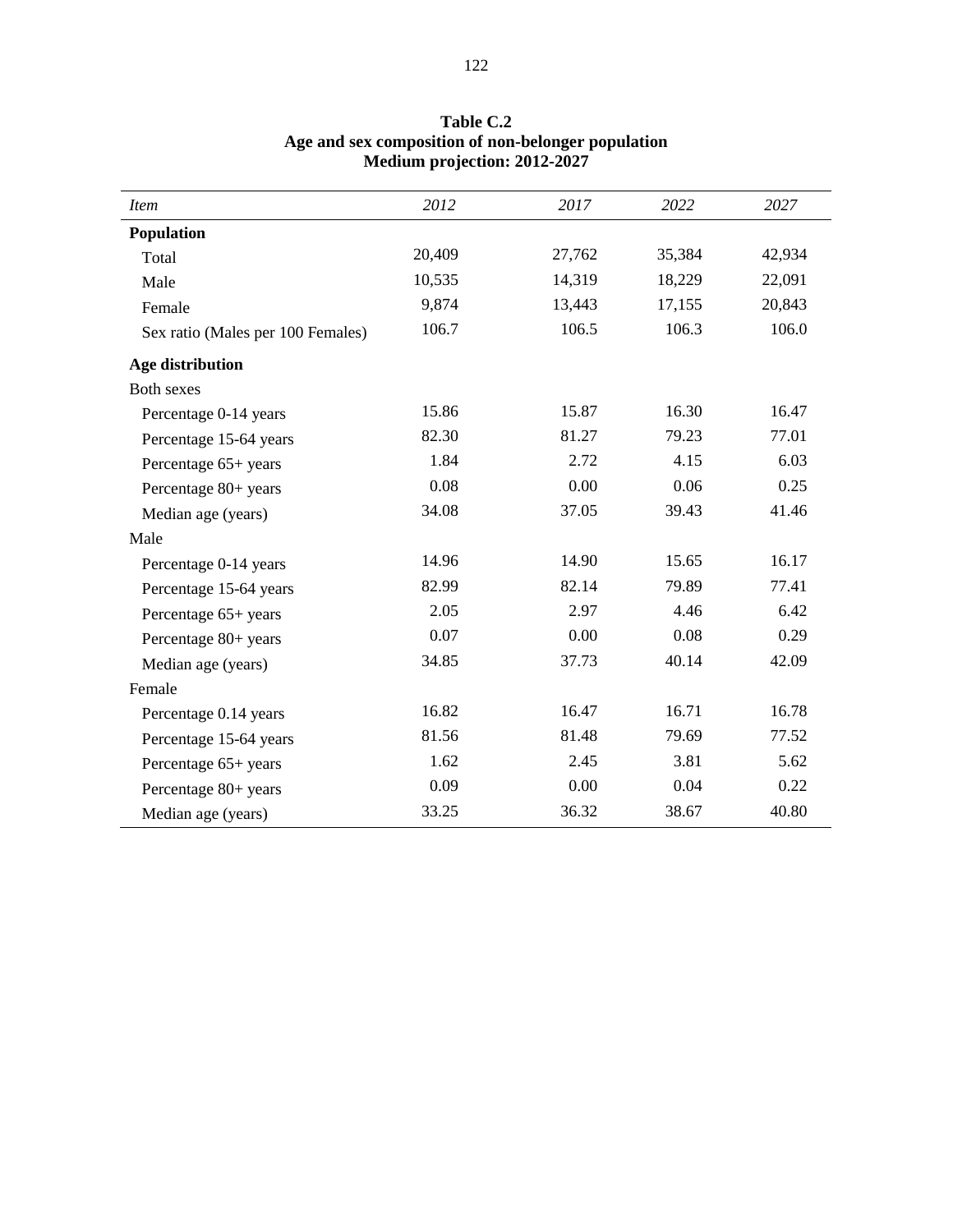| <b>Item</b>                       | 2012   | 2017   | 2022   | 2027   |
|-----------------------------------|--------|--------|--------|--------|
| Population                        |        |        |        |        |
| Total                             | 20,409 | 29,553 | 39,153 | 48,794 |
| Male                              | 10,535 | 15,244 | 20,172 | 25,112 |
| Female                            | 9,874  | 14,308 | 18,981 | 23,683 |
| Sex ratio (Males per 100 females) | 106.7  | 106.5  | 106.3  | 106.0  |
| Age distribution                  |        |        |        |        |
| <b>Both sexes</b>                 |        |        |        |        |
| Percentage 0-14 years             | 15.86  | 15.02  | 15.84  | 16.59  |
| Percentage 15-64 years            | 82.30  | 82.44  | 80.38  | 77.92  |
| Percentage 65+ years              | 1.84   | 2.54   | 3.78   | 5.48   |
| Percentage 80+ years              | 0.08   | 0.00   | 0.02   | 0.19   |
| Median age (years)                | 34.08  | 36.98  | 39.19  | 41.15  |
| Male                              |        |        |        |        |
| Percentage 0-14 years             | 14.96  | 14.47  | 15.44  | 16.25  |
| Percentage 15-64 years            | 82.99  | 82.75  | 80.50  | 77.91  |
| Percentage 65+ years              | 2.05   | 2.79   | 4.07   | 5.83   |
| Percentage 80+ years              | 0.07   | 0.00   | 0.03   | 0.21   |
| Median age (years)                | 34.85  | 37.64  | 39.87  | 40.53  |
| Female                            |        |        |        |        |
| Percentage 0.14 years             | 16.82  | 15.60  | 16.28  | 16.95  |
| Percentage 15-64 years            | 81.56  | 82.11  | 80.25  | 77.93  |
| Percentage 65+ years              | 1.62   | 2.29   | 3.47   | 5.11   |
| Percentage 80+ years              | 0.09   | 0.00   | 0.01   | 0.16   |
| Median age (years)                | 33.25  | 36.28  | 38.49  | 41.73  |

#### **Table C.3 Age and sex composition of non-belonger population High projection: 2012-2027**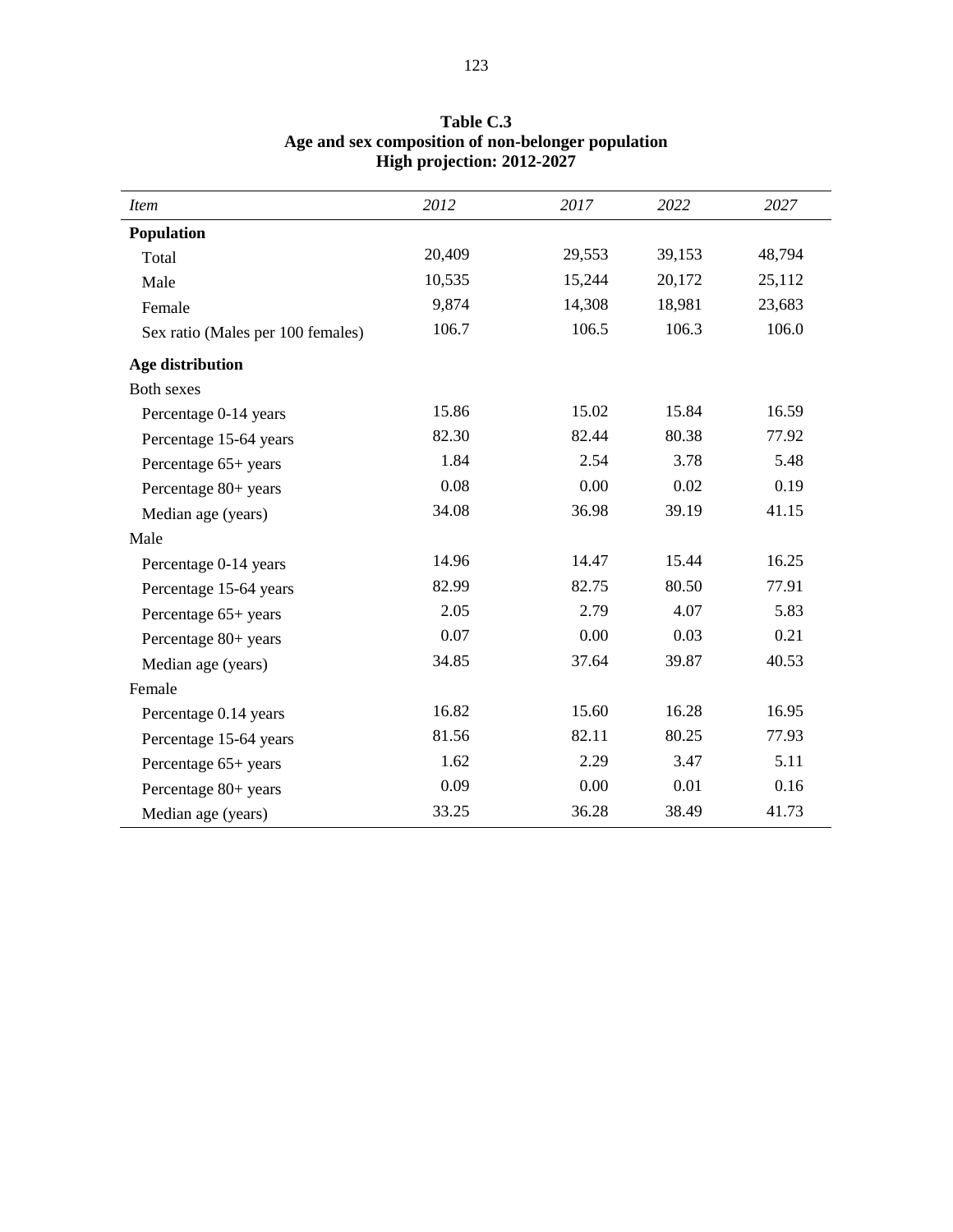| <b>Indicator</b>                              | 2012-2017 | 2017-2022                | 2022-2027 |
|-----------------------------------------------|-----------|--------------------------|-----------|
|                                               |           | Low projection           |           |
| <b>Population change</b>                      |           |                          |           |
| Total population change                       | 5,961     | 6,035                    | 5,856     |
| Annual rate of population change (percentage) | 5.13      | 4.12                     | 3.32      |
| Natural increase per year                     | 330       | 345                      | 310       |
| Rate of natural increase per 1,000 population | 13.79     | 11.56                    | 8.66      |
| <b>Fertility</b>                              |           |                          |           |
| Number of births per year                     | 390       | 435                      | 445       |
| Crude birth rate per 1,000 population         | 16.28     | 14.54                    | 12.40     |
| Total fertility rate per woman                | 1.70      | 1.76                     | 1.76      |
| <b>Mortality</b>                              |           |                          |           |
| Number of deaths per year                     | 60        | 90                       | 135       |
| Crude death rate per 1,000 population         | 2.49      | 2.98                     | 3.74      |
| Life expectancy at birth (years)              | 76.80     | 76.80                    | 76.80     |
| Male life expectancy at birth (years)         | 75.78     | 75.78                    | 75.78     |
| Female life expectancy at birth (years)       | 77.81     | 77.81                    | 77.81     |
| <b>Migration</b>                              |           |                          |           |
| Net number of migrants per year               | $+862$    | $+862$                   | $+862$    |
| Net migration rate per 1,000 population       | $+36.15$  | $+28.82$                 | $+24.03$  |
|                                               |           | <b>Medium</b> projection |           |
| <b>Population change</b>                      |           |                          |           |
| Total population change                       | 7,353     | 7,622                    | 7,550     |
| Annual rate of population change (percentage) | 6.15      | 4.85                     | 3.87      |
| Natural increase per year                     | 349       | 405                      | 391       |
| Rate of natural increase per 1,000 population | 14.11     | 12.60                    | 9.82      |
| Fertility                                     |           |                          |           |
| Number of births per year                     | 409       | 493                      | 522       |
| Crude birth rate per 1,000 population         | 16.53     | 15.31                    | 13.09     |
| Total fertility rate per woman                | 1.70      | 1.82                     | 1.82      |
| <b>Mortality</b>                              |           |                          |           |
| Number of deaths per year                     | 60        | 88                       | 131       |
| Crude death rate per 1,000 population         | 2.42      | 2.71                     | 3.27      |
| Life expectancy at birth (years)              | 76.80     | 77.30                    | 77.80     |

**Table C.4 Demographic indicators: 2012-2027 – Non-belonger population**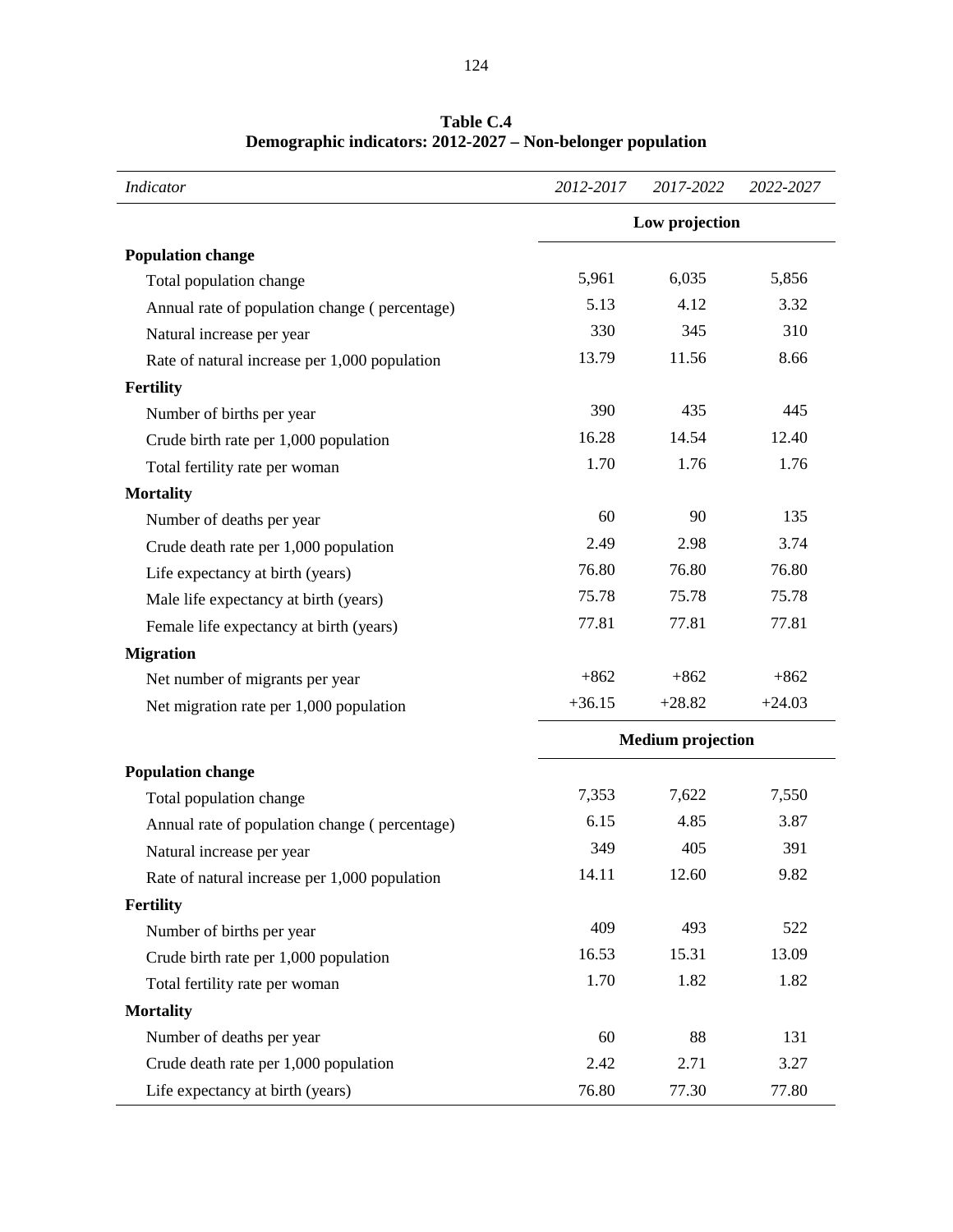Table C.4 (concluded)

| Indicator                               | 2012-2017 | 2017-2022 | 2022-2027 |
|-----------------------------------------|-----------|-----------|-----------|
| Male life expectancy at birth (years)   | 75.78     | 76.28     | 76.78     |
| Female life expectancy at birth (years) | 77.81     | 78.31     | 78.81     |

|                                               | Medium projection (cont'd) |                        |          |
|-----------------------------------------------|----------------------------|------------------------|----------|
| <b>Migration</b>                              |                            |                        |          |
| Net number of migrants per year               | $+1,120$                   | $+1,120$               | $+1,120$ |
| Net migration rate per 1,000 population       | $+45.52$                   | $+34.80$               | $+28.13$ |
|                                               |                            | <b>High projection</b> |          |
| <b>Population change</b>                      |                            |                        |          |
| Total population change                       | 9,144                      | 9,601                  | 9,641    |
| Annual rate of population change (per cent)   | 7.40                       | 5.63                   | 4.40     |
| Natural increase per year                     | 374                        | 481                    | 495      |
| Rate of natural increase per 1,000 population | 15.09                      | 13.67                  | 11.02    |
| <b>Fertility</b>                              |                            |                        |          |
| Number of births per year                     | 435                        | 570                    | 625      |
| Crude birth rate per 1,000 population         | 17.57                      | 16.17                  | 13.89    |
| Total fertility rate per woman                | 1.70                       | 1.87                   | 1.87     |
| <b>Mortality</b>                              |                            |                        |          |
| Number of deaths per year                     | 61                         | 89                     | 130      |
| Crude death rate per 1,000 population         | 2.48                       | 2.50                   | 2.87     |
| Life expectancy at birth (years)              | 76.80                      | 77.80                  | 78.80    |
| Male life expectancy at birth (years)         | 75.78                      | 76.78                  | 77.78    |
| Female life expectancy at birth (years)       | 77.81                      | 78.81                  | 79.81    |
| <b>Migration</b>                              |                            |                        |          |
| Net number of migrants per year               | $+1,460$                   | $+1,460$               | $+1,460$ |
| Net migration rate per 1,000 population       | $+59.39$                   | $+41.51$               | $+32.45$ |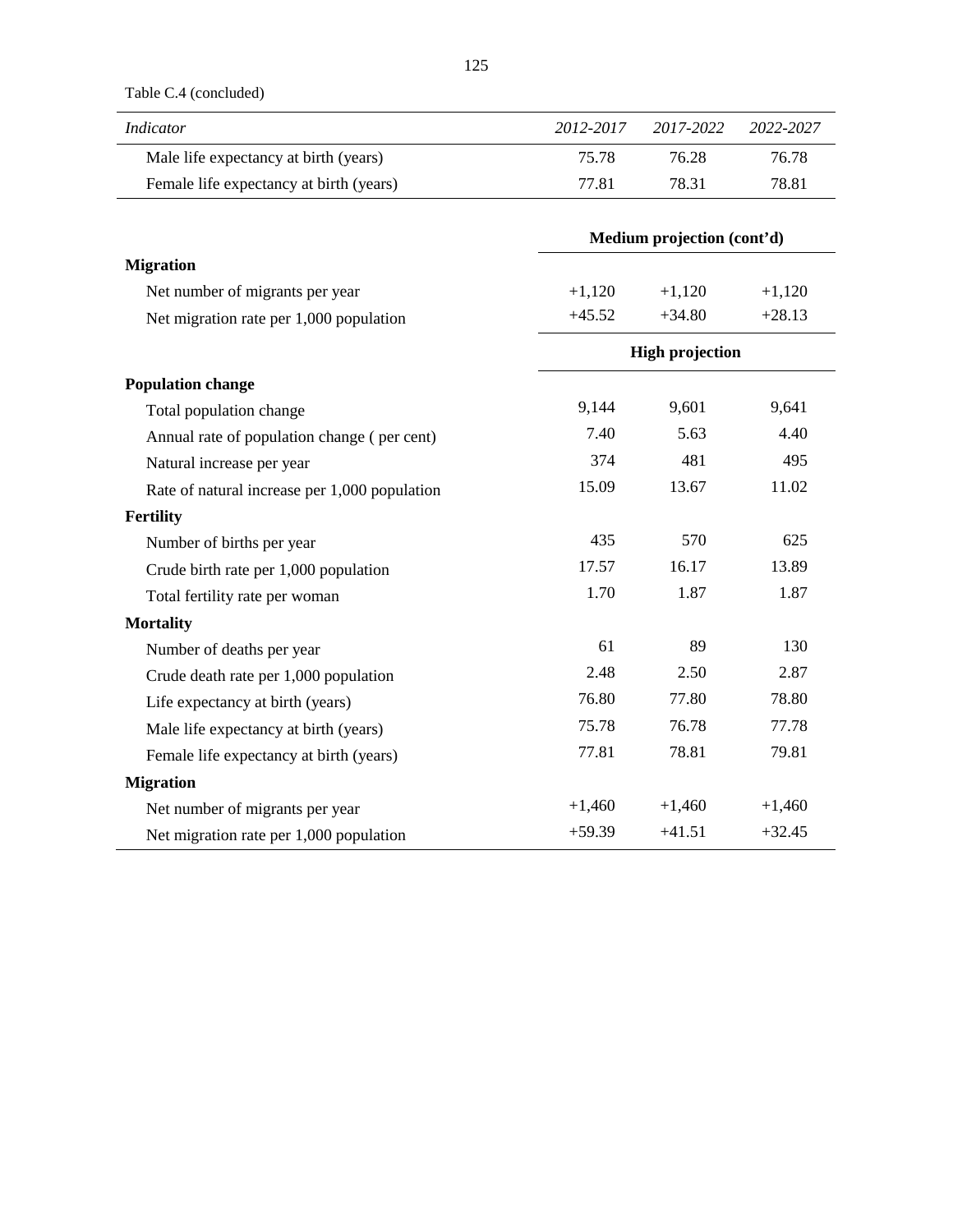| Age          | Low projection: Small fertility increase, no increase in life expectancy,<br>Small volume of immigration |                  |        |        |
|--------------|----------------------------------------------------------------------------------------------------------|------------------|--------|--------|
|              | 2012                                                                                                     | 2017             | 2022   | 2027   |
| $0 - 4$      | 1,166                                                                                                    | 1,920            | 2,144  | 2,189  |
| $5-9$        | 1,061                                                                                                    | 1,183            | 1,935  | 2,158  |
| $10 - 14$    | 1,010                                                                                                    | 1,083            | 1,204  | 1,954  |
| $15-19$      | 1,241                                                                                                    | 1,118            | 1,190  | 1,311  |
| 20-24        | 1,637                                                                                                    | 1,567            | 1,445  | 1,516  |
| 25-29        | 1,998                                                                                                    | 2,176            | 2,106  | 1,985  |
| 30-34        | 2,564                                                                                                    | 2,726            | 2,903  | 2,834  |
| 35-39        | 2,544                                                                                                    | 3,367            | 3,528  | 3,704  |
| 40-44        | 2,338                                                                                                    | 3,223            | 4,042  | 4,201  |
| 45-49        | 1,909                                                                                                    | 2,833            | 3,711  | 4,523  |
| 50-54        | 1,251                                                                                                    | 2,192            | 3,103  | 3,968  |
| 55-59        | 843                                                                                                      | 1,360            | 2,279  | 3,170  |
| 60-64        | 471                                                                                                      | 870              | 1,367  | 2,252  |
| 65-69        | 251                                                                                                      | 461              | 834    | 1,301  |
| 70-74        | 100                                                                                                      | 223              | 411    | 747    |
| 75-79        | 9                                                                                                        | 68               | 171    | 328    |
| $80+$        | 16                                                                                                       | $\boldsymbol{0}$ | 32     | 120    |
| <b>Total</b> | 20,409                                                                                                   | 26,370           | 32,405 | 38,261 |

#### **Table C.5 Total population of non-belongers Low projection: 2012-2027**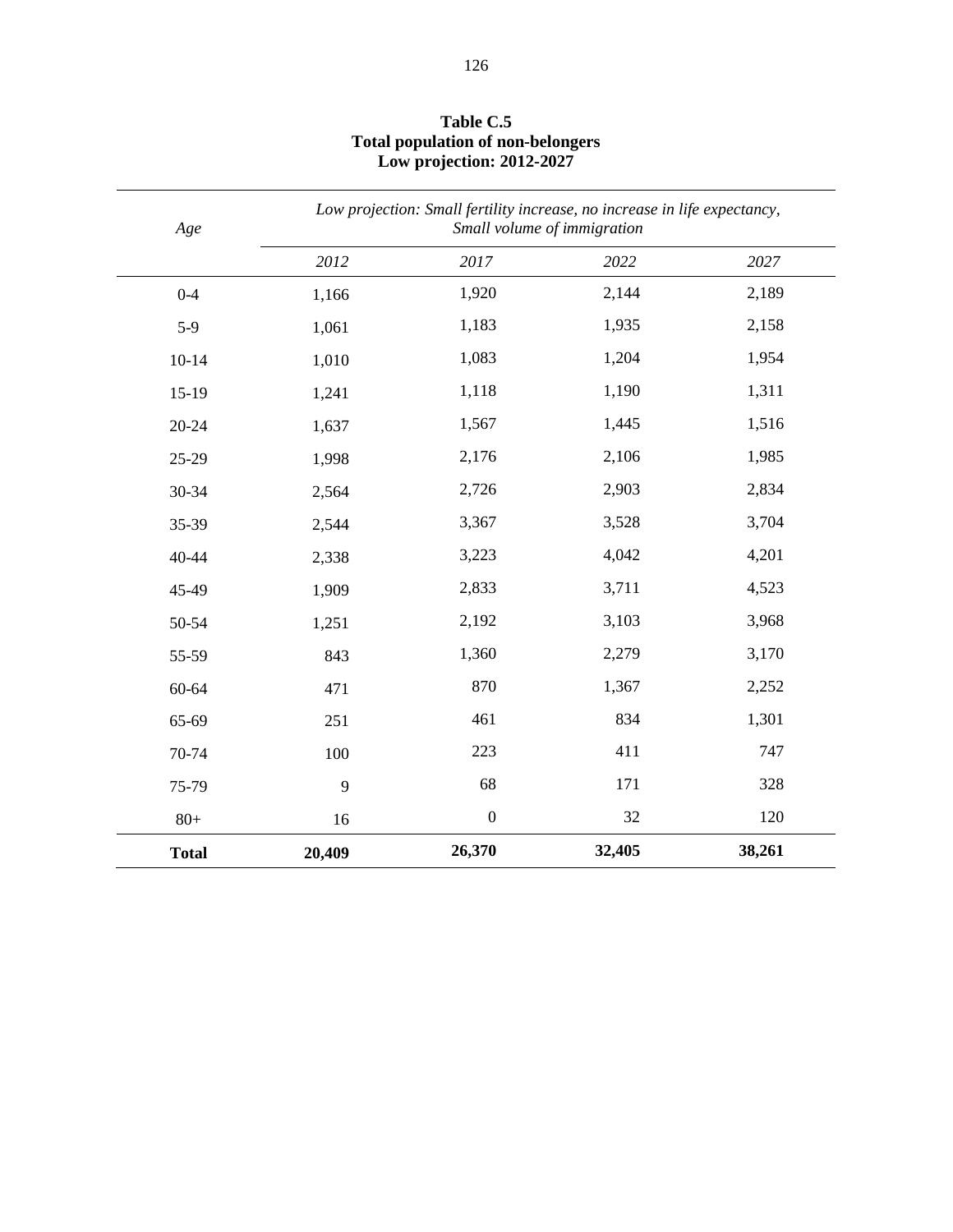| Age          |         | Low projection: Small fertility increase, no increase in life expectancy, | Small volume of immigration |        |
|--------------|---------|---------------------------------------------------------------------------|-----------------------------|--------|
|              | 2012    | 2017                                                                      | 2022                        | 2027   |
| $0 - 4$      | 578     | 970                                                                       | 1,083                       | 1,106  |
| $5-9$        | 516     | 585                                                                       | 976                         | 1,089  |
| $10 - 14$    | 482     | 526                                                                       | 595                         | 985    |
| $15-19$      | 600     | 540                                                                       | 583                         | 652    |
| 20-24        | 798     | 764                                                                       | 704                         | 747    |
| 25-29        | 1,003   | 1,063                                                                     | 1,029                       | 970    |
| 30-34        | 1,330   | 1,371                                                                     | 1,431                       | 1,397  |
| 35-39        | 1,338   | 1,745                                                                     | 1,786                       | 1,845  |
| 40-44        | 1,249   | 1,695                                                                     | 2,100                       | 2,140  |
| 45-49        | 1,028   | 1,514                                                                     | 1,956                       | 2,357  |
| 50-54        | 677     | 1,181                                                                     | 1,659                       | 2,094  |
| 55-59        | 459     | 737                                                                       | 1,228                       | 1,695  |
| 60-64        | 261     | 475                                                                       | 741                         | 1,213  |
| 65-69        | 142     | 256                                                                       | 455                         | 705    |
| 70-74        | 59      | 126                                                                       | 228                         | 407    |
| 75-79        | $\bf 8$ | 41                                                                        | 98                          | 183    |
| $80+$        | $\tau$  | $\boldsymbol{0}$                                                          | 20                          | 71     |
| <b>Total</b> | 10,535  | 13,589                                                                    | 16,672                      | 19,656 |

#### **Table C.6 Male population of non-belongers Low projection: 2012-2027**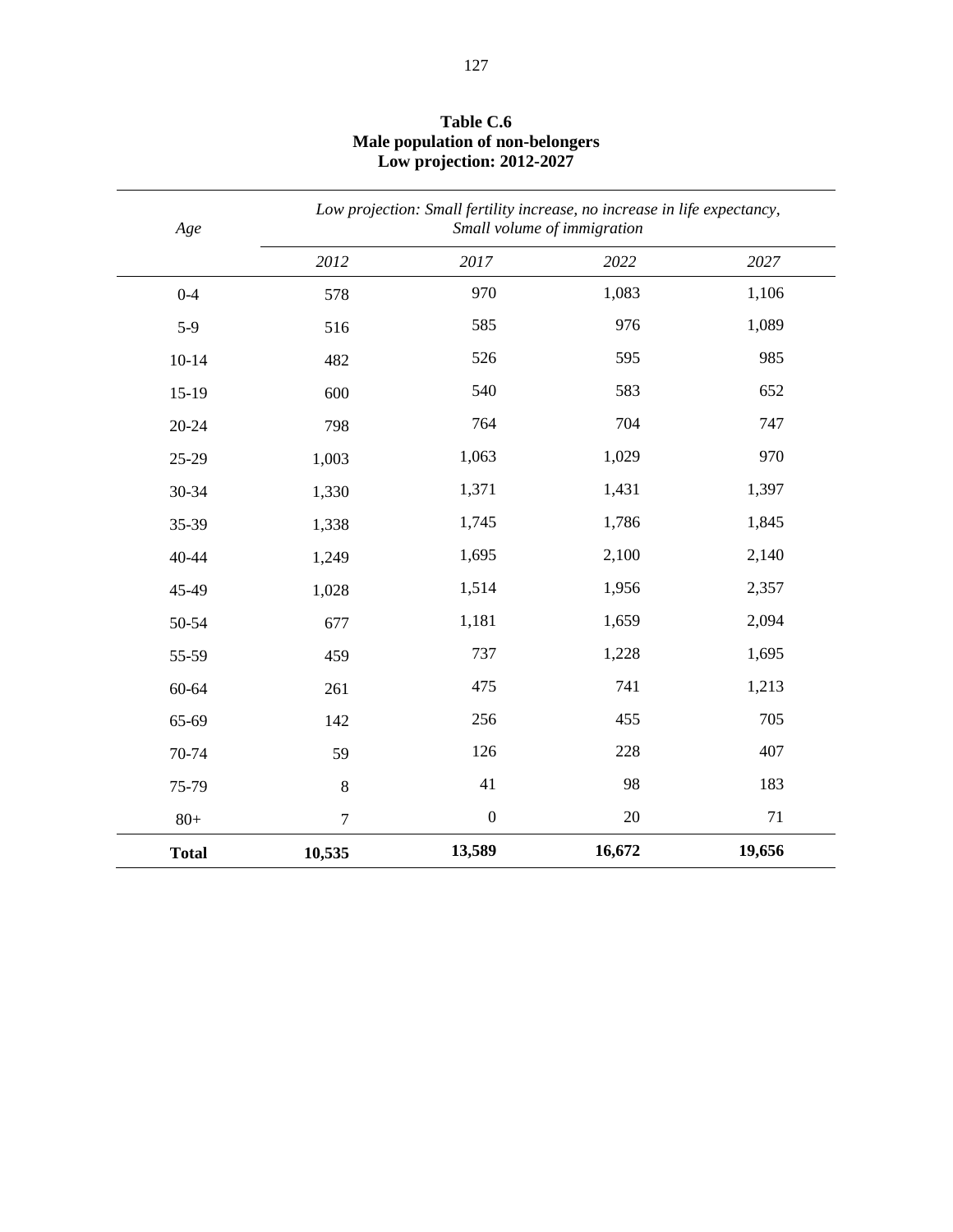| Age          | Low projection: Small fertility increase, no increase in life expectancy,<br>Small volume of immigration |                  |        |        |
|--------------|----------------------------------------------------------------------------------------------------------|------------------|--------|--------|
|              | 2012                                                                                                     | 2017             | 2022   | 2027   |
| $0 - 4$      | 588                                                                                                      | 950              | 1,061  | 1,083  |
| $5-9$        | 545                                                                                                      | 598              | 959    | 1,069  |
| $10 - 14$    | 528                                                                                                      | 557              | 609    | 969    |
| $15-19$      | 641                                                                                                      | 578              | 607    | 659    |
| $20 - 24$    | 839                                                                                                      | 803              | 741    | 769    |
| 25-29        | 995                                                                                                      | 1,113            | 1,077  | 1,015  |
| 30-34        | 1,234                                                                                                    | 1,355            | 1,472  | 1,437  |
| 35-39        | 1,206                                                                                                    | 1,622            | 1,742  | 1,859  |
| 40-44        | 1,089                                                                                                    | 1,528            | 1,942  | 2,061  |
| 45-49        | 881                                                                                                      | 1,319            | 1,755  | 2,166  |
| 50-54        | 574                                                                                                      | 1,011            | 1,444  | 1,874  |
| 55-59        | 384                                                                                                      | 623              | 1,051  | 1,475  |
| 60-64        | 210                                                                                                      | 395              | 626    | 1,039  |
| 65-69        | 109                                                                                                      | 205              | 379    | 596    |
| 70-74        | 41                                                                                                       | 97               | 183    | 340    |
| 75-79        | $\mathbf 1$                                                                                              | $27\,$           | 73     | 145    |
| $80+$        | 9                                                                                                        | $\boldsymbol{0}$ | 12     | 49     |
| <b>Total</b> | 9,874                                                                                                    | 12,781           | 15,733 | 18,605 |

#### **Table C.7 Female population of non-belongers Low projection: 2012-2027**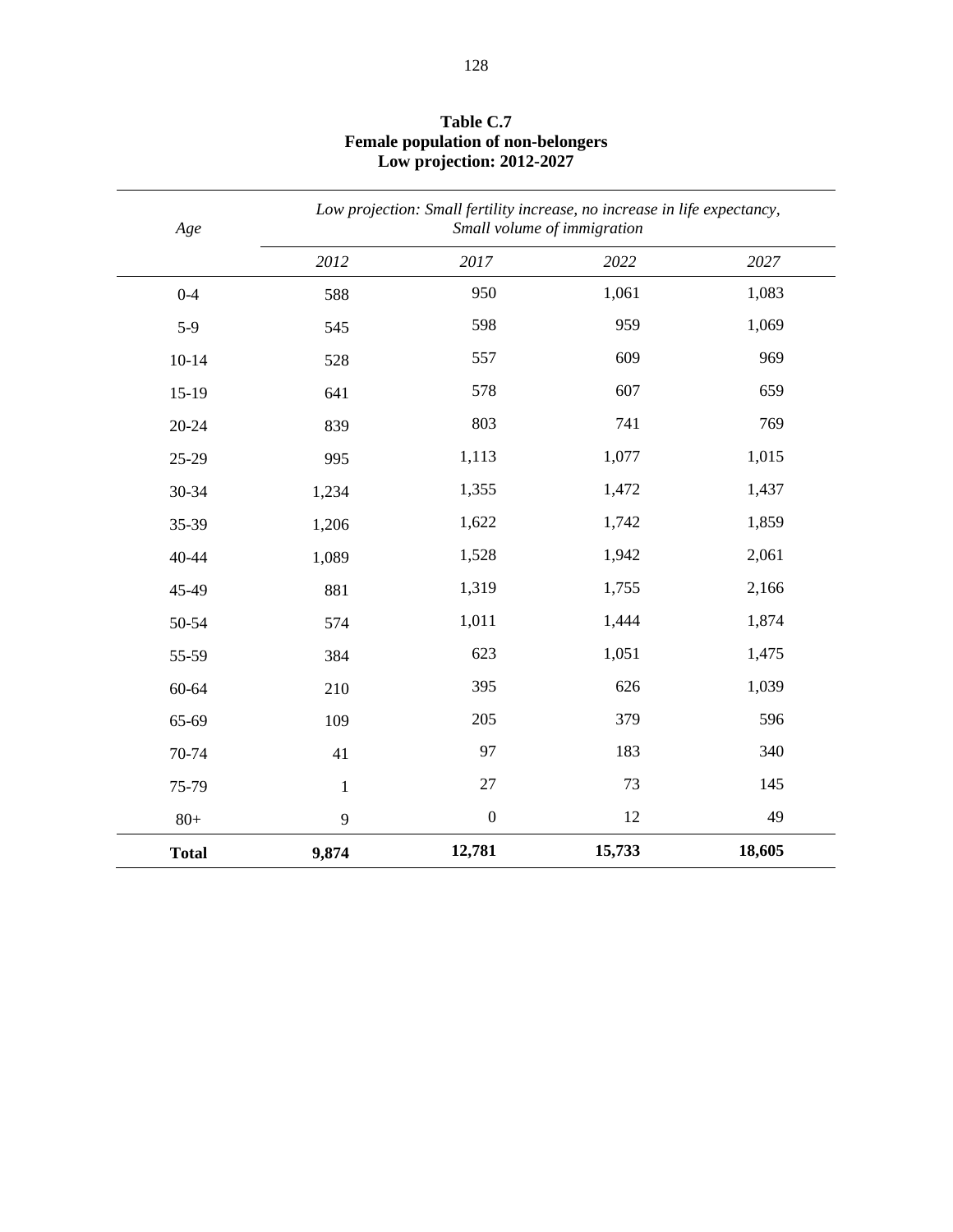| Age          |       | Low projection: Small fertility increase, no increase in life expectancy,<br>Small volume of immigration |       |       |
|--------------|-------|----------------------------------------------------------------------------------------------------------|-------|-------|
|              | 2012  | 2017                                                                                                     | 2022  | 2027  |
| $0 - 4$      | 5.7   | 7.3                                                                                                      | 6.7   | 5.8   |
| $5-9$        | 5.2   | 4.5                                                                                                      | 6.0   | 5.7   |
| $10 - 14$    | 4.9   | 4.1                                                                                                      | 3.7   | 5.1   |
| $15-19$      | 6.1   | 4.2                                                                                                      | 3.7   | 3.4   |
| $20 - 24$    | 8.0   | 5.9                                                                                                      | 4.5   | 4.0   |
| 25-29        | 9.8   | 8.3                                                                                                      | 6.5   | 5.2   |
| 30-34        | 12.6  | 10.3                                                                                                     | 9.0   | 7.4   |
| 35-39        | 12.5  | 12.8                                                                                                     | 10.9  | 9.7   |
| 40-44        | 11.5  | 12.2                                                                                                     | 12.5  | 11.0  |
| 45-49        | 9.4   | 10.7                                                                                                     | 11.4  | 11.8  |
| 50-54        | 6.1   | 8.3                                                                                                      | 9.6   | 10.4  |
| 55-59        | 4.1   | 5.2                                                                                                      | 7.0   | 8.3   |
| 60-64        | 2.3   | 3.3                                                                                                      | 4.2   | 5.9   |
| 65-69        | 1.2   | 1.7                                                                                                      | 2.6   | 3.4   |
| 70-74        | 0.5   | 0.8                                                                                                      | 1.3   | 2.0   |
| 75-79        | 0.0   | 0.3                                                                                                      | 0.5   | 0.9   |
| $80+$        | 0.1   | $0.0\,$                                                                                                  | 0.1   | 0.3   |
| <b>Total</b> | 100.0 | 100.0                                                                                                    | 100.0 | 100.0 |

**Table C.8 Total population of non-belongers – Percentage distribution by age Low projection: 2012-2027**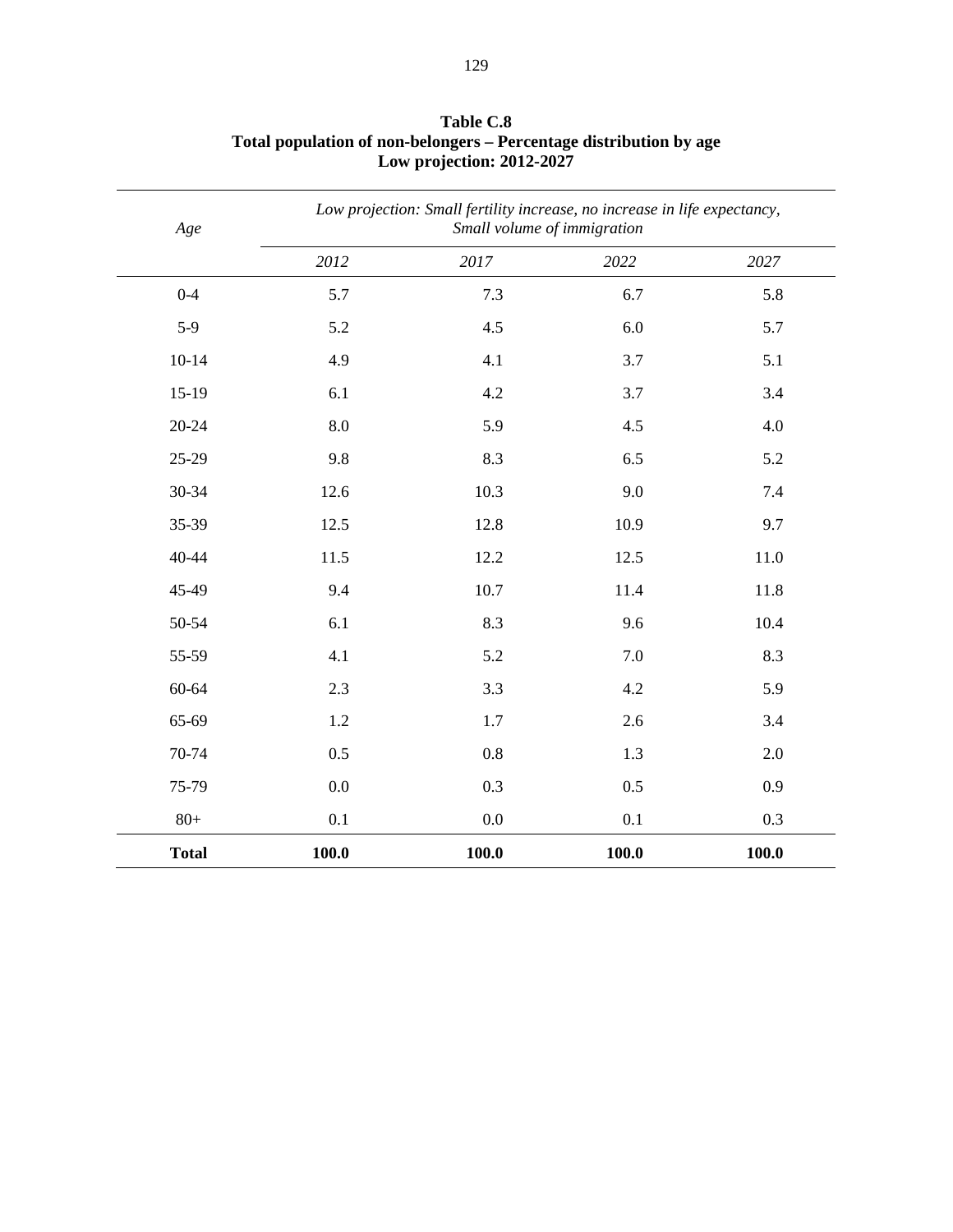| Age          |       | Low projection: Small fertility increase, no increase in life expectancy,<br>Small volume of immigration |       |       |
|--------------|-------|----------------------------------------------------------------------------------------------------------|-------|-------|
|              | 2012  | 2017                                                                                                     | 2022  | 2027  |
| $0 - 4$      | 5.5   | 7.2                                                                                                      | 6.5   | 5.7   |
| $5-9$        | 4.9   | 4.3                                                                                                      | 5.9   | 5.6   |
| $10 - 14$    | 4.6   | 3.9                                                                                                      | 3.6   | 5.0   |
| $15-19$      | 5.7   | 4.0                                                                                                      | 3.5   | 3.3   |
| $20 - 24$    | 7.6   | 5.6                                                                                                      | 4.2   | 3.8   |
| 25-29        | 9.5   | 7.8                                                                                                      | 6.2   | 4.9   |
| 30-34        | 12.6  | 10.1                                                                                                     | 8.6   | 7.1   |
| 35-39        | 12.7  | 12.8                                                                                                     | 10.7  | 9.4   |
| 40-44        | 11.9  | 12.5                                                                                                     | 12.6  | 10.9  |
| 45-49        | 9.8   | 11.1                                                                                                     | 11.7  | 12.0  |
| 50-54        | 6.4   | 8.7                                                                                                      | 9.9   | 10.6  |
| 55-59        | 4.4   | 5.4                                                                                                      | 7.4   | 8.6   |
| 60-64        | 2.5   | 3.5                                                                                                      | 4.4   | 6.2   |
| 65-69        | 1.3   | 1.9                                                                                                      | 2.7   | 3.6   |
| 70-74        | 0.6   | 0.9                                                                                                      | 1.4   | 2.1   |
| 75-79        | 0.1   | 0.3                                                                                                      | 0.6   | 0.9   |
| $80+$        | 0.1   | 0.0                                                                                                      | 0.1   | 0.4   |
| <b>Total</b> | 100.0 | 100.0                                                                                                    | 100.0 | 100.0 |

## **Table C.9 Male population of non-belongers – Percentage distribution by age Low projection: 2012-2027**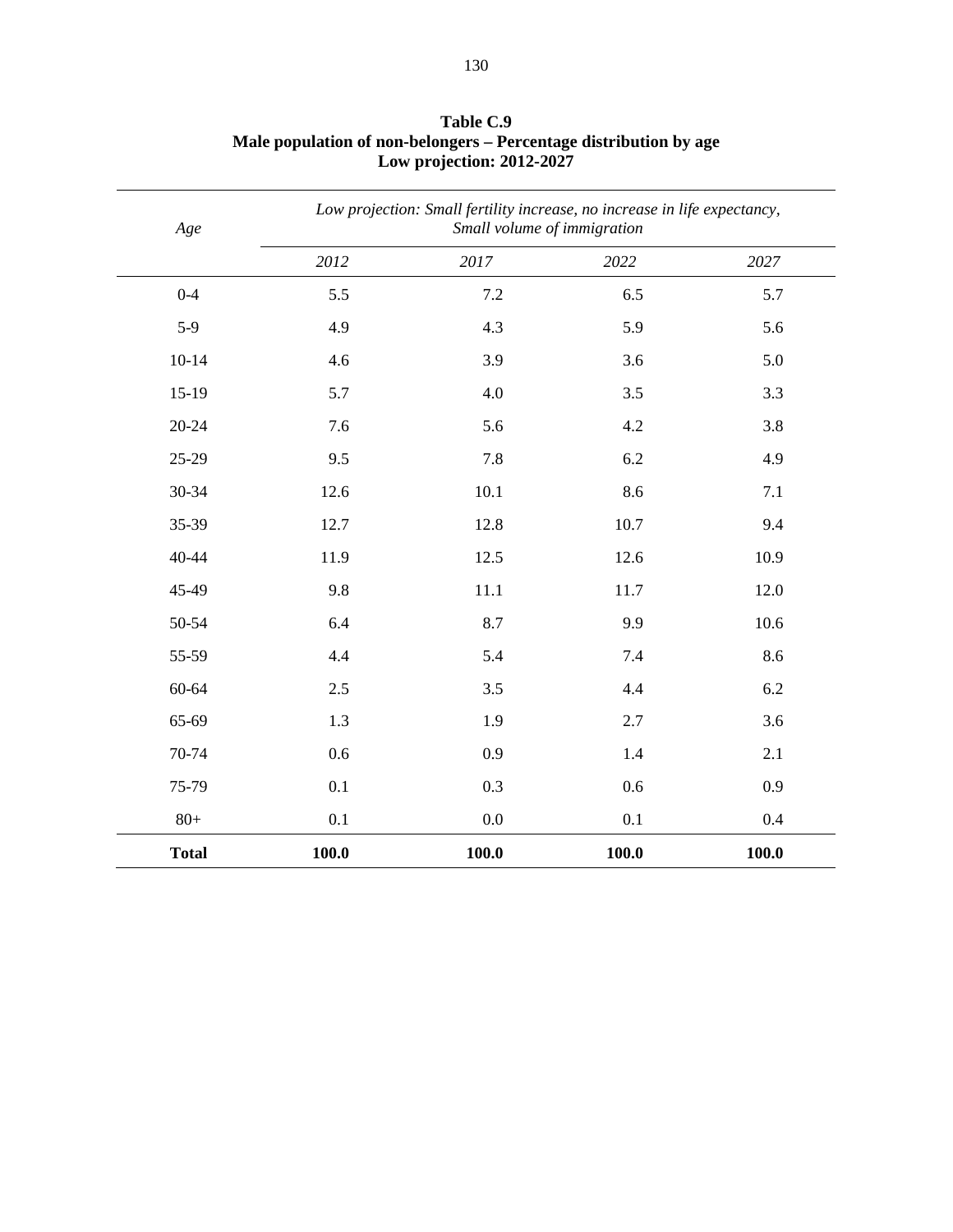| Age          |       | Low projection: Small fertility increase, no increase in life expectancy,<br>Small volume of immigration |       |       |  |
|--------------|-------|----------------------------------------------------------------------------------------------------------|-------|-------|--|
|              | 2012  | 2017                                                                                                     | 2022  | 2027  |  |
| $0 - 4$      | 6.0   | 7.4                                                                                                      | 6.8   | 5.9   |  |
| $5-9$        | 5.5   | 4.7                                                                                                      | 6.1   | 5.8   |  |
| $10 - 14$    | 5.3   | 4.4                                                                                                      | 3.9   | 5.2   |  |
| $15-19$      | 6.5   | 4.5                                                                                                      | 3.9   | 3.5   |  |
| $20 - 24$    | 8.5   | 6.3                                                                                                      | 4.7   | 4.1   |  |
| 25-29        | 10.1  | 8.7                                                                                                      | 6.8   | 5.5   |  |
| 30-34        | 12.5  | 10.6                                                                                                     | 9.4   | 7.7   |  |
| 35-39        | 12.2  | 12.7                                                                                                     | 11.1  | 10.0  |  |
| 40-44        | 11.0  | 12.0                                                                                                     | 12.3  | 11.1  |  |
| 45-49        | 8.9   | 10.3                                                                                                     | 11.1  | 11.6  |  |
| 50-54        | 5.8   | 7.9                                                                                                      | 9.2   | 10.1  |  |
| 55-59        | 3.9   | 4.9                                                                                                      | 6.7   | 7.9   |  |
| 60-64        | 2.1   | 3.1                                                                                                      | 4.0   | 5.6   |  |
| 65-69        | 1.1   | 1.6                                                                                                      | 2.4   | 3.2   |  |
| 70-74        | 0.4   | 0.8                                                                                                      | 1.2   | 1.8   |  |
| 75-79        | 0.0   | 0.2                                                                                                      | 0.5   | 0.8   |  |
| $80+$        | 0.1   | 0.0                                                                                                      | 0.1   | 0.3   |  |
| <b>Total</b> | 100.0 | 100.0                                                                                                    | 100.0 | 100.0 |  |

#### **Table C.10 Female population of non-belongers – Percentage distribution by age Low projection: 2012-2027**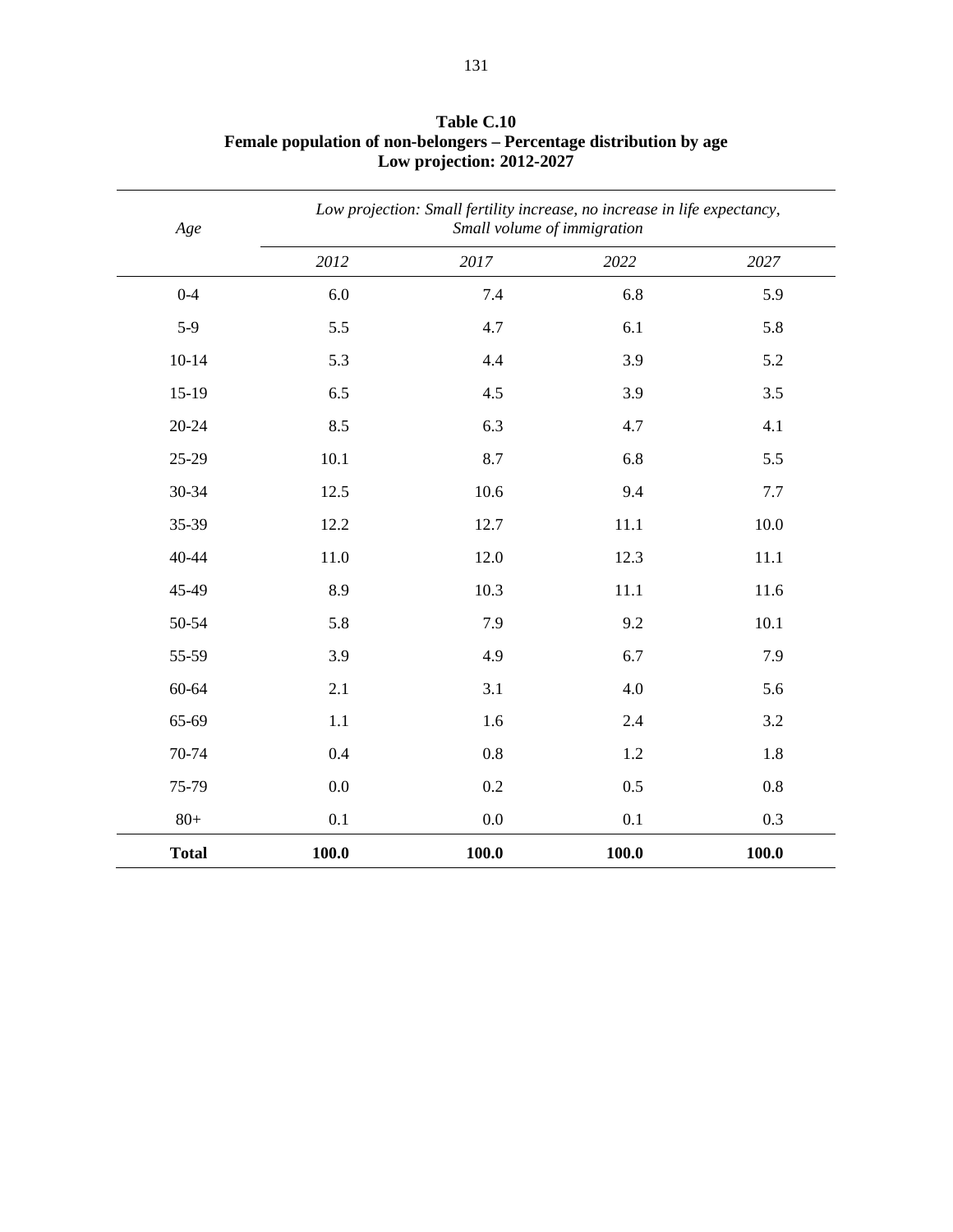| Age          |        | Medium projection: Moderate fertility increase, moderate increase in<br>life expectancy, medium volume of immigration |        |        |
|--------------|--------|-----------------------------------------------------------------------------------------------------------------------|--------|--------|
|              | 2012   | 2017                                                                                                                  | 2022   | 2027   |
| $0 - 4$      | 1,166  | 2,015                                                                                                                 | 2,431  | 2,572  |
| $5-9$        | 1,061  | 1,189                                                                                                                 | 2,036  | 2,452  |
| $10 - 14$    | 1,010  | 1,089                                                                                                                 | 1,217  | 2,063  |
| $15-19$      | 1,241  | 1,152                                                                                                                 | 1,231  | 1,358  |
| 20-24        | 1,637  | 1,667                                                                                                                 | 1,578  | 1,657  |
| 25-29        | 1,998  | 2,342                                                                                                                 | 2,373  | 2,285  |
| 30-34        | 2,564  | 2,947                                                                                                                 | 3,291  | 3,321  |
| 35-39        | 2,544  | 3,611                                                                                                                 | 3,993  | 4,336  |
| 40-44        | 2,338  | 3,432                                                                                                                 | 4,494  | 4,875  |
| 45-49        | 1,909  | 2,989                                                                                                                 | 4,076  | 5,130  |
| 50-54        | 1,251  | 2,285                                                                                                                 | 3,353  | 4,426  |
| 55-59        | 843    | 1,402                                                                                                                 | 2,416  | 3,462  |
| 60-64        | 471    | 888                                                                                                                   | 1,428  | 2,408  |
| 65-69        | 251    | 466                                                                                                                   | 859    | 1,370  |
| 70-74        | 100    | 224                                                                                                                   | 418    | 776    |
| 75-79        | 9      | 64                                                                                                                    | 168    | 334    |
| $80+$        | 16     | $\boldsymbol{0}$                                                                                                      | 22     | 109    |
| <b>Total</b> | 20,409 | 27,762                                                                                                                | 35,384 | 42,934 |

#### **Table C.11 Total population of non-belongers Medium projection: 2012-2027**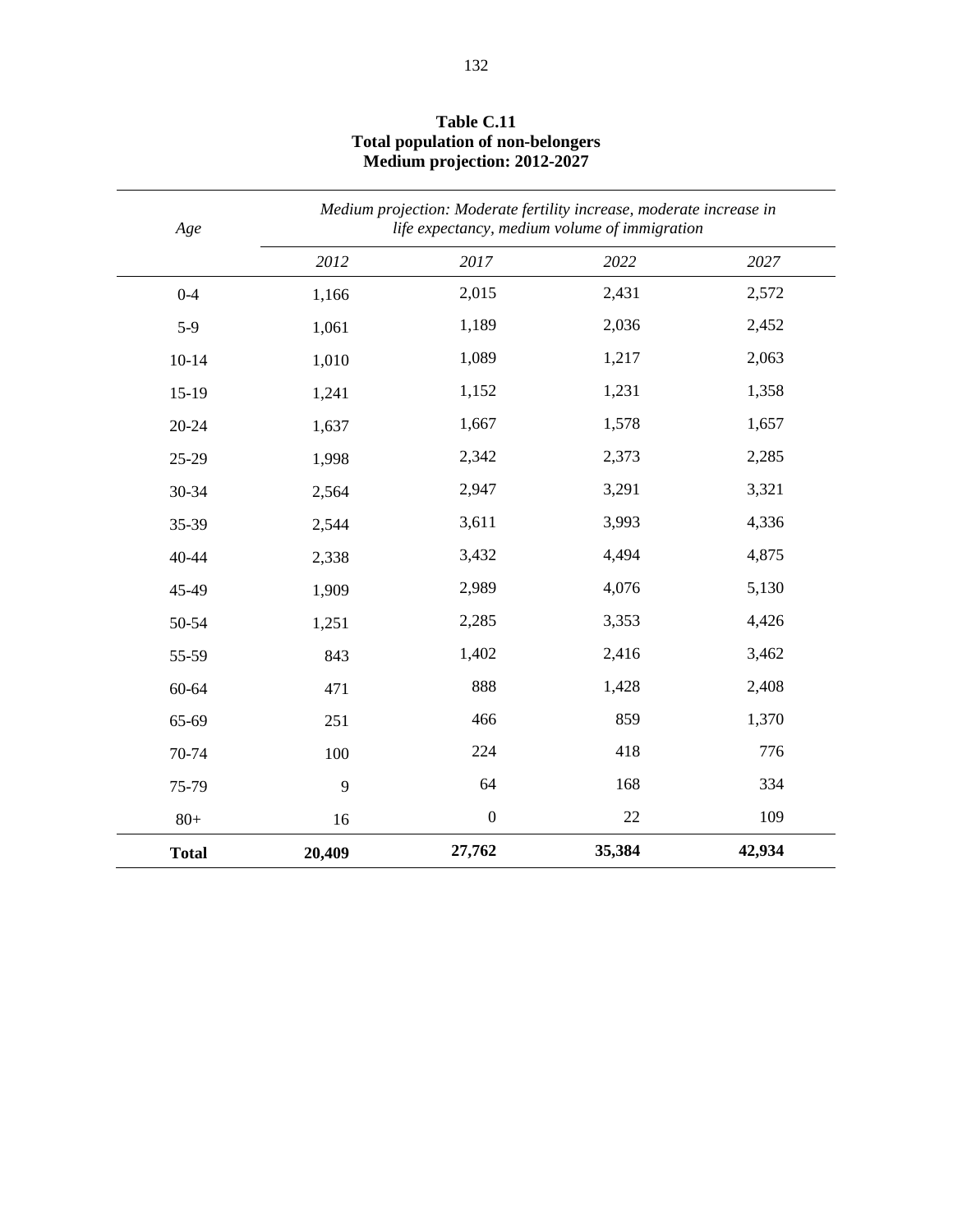| Age          | Medium projection: Moderate fertility increase, moderate increase in<br>life expectancy, medium volume of immigration |                  |        |        |
|--------------|-----------------------------------------------------------------------------------------------------------------------|------------------|--------|--------|
|              | 2012                                                                                                                  | 2017             | 2022   | 2027   |
| $0 - 4$      | 578                                                                                                                   | 1,016            | 1,227  | 1,299  |
| $5-9$        | 516                                                                                                                   | 588              | 1,025  | 1,236  |
| $10 - 14$    | 482                                                                                                                   | 529              | 601    | 1,037  |
| $15-19$      | 600                                                                                                                   | 558              | 605    | 676    |
| $20 - 24$    | 798                                                                                                                   | 815              | 773    | 820    |
| 25-29        | 1,003                                                                                                                 | 1,146            | 1,164  | 1,123  |
| 30-34        | 1,330                                                                                                                 | 1,485            | 1,628  | 1,645  |
| 35-39        | 1,338                                                                                                                 | 1,873            | 2,027  | 2,170  |
| 40-44        | 1,249                                                                                                                 | 1,806            | 2,338  | 2,492  |
| 45-49        | 1,028                                                                                                                 | 1,599            | 2,152  | 2,679  |
| 50-54        | 677                                                                                                                   | 1,232            | 1,796  | 2,341  |
| 55-59        | 459                                                                                                                   | 761              | 1,304  | 1,855  |
| 60-64        | 261                                                                                                                   | 486              | 776    | 1,300  |
| 65-69        | 142                                                                                                                   | 259              | 470    | 744    |
| 70-74        | 59                                                                                                                    | 127              | 232    | 424    |
| 75-79        | $\bf 8$                                                                                                               | 39               | 96     | 186    |
| $80+$        | $\tau$                                                                                                                | $\boldsymbol{0}$ | 15     | 64     |
| <b>Total</b> | 10,535                                                                                                                | 14,319           | 18,229 | 22,091 |

## **Table C.12 Male population of non-belongers Medium projection: 2012-2027**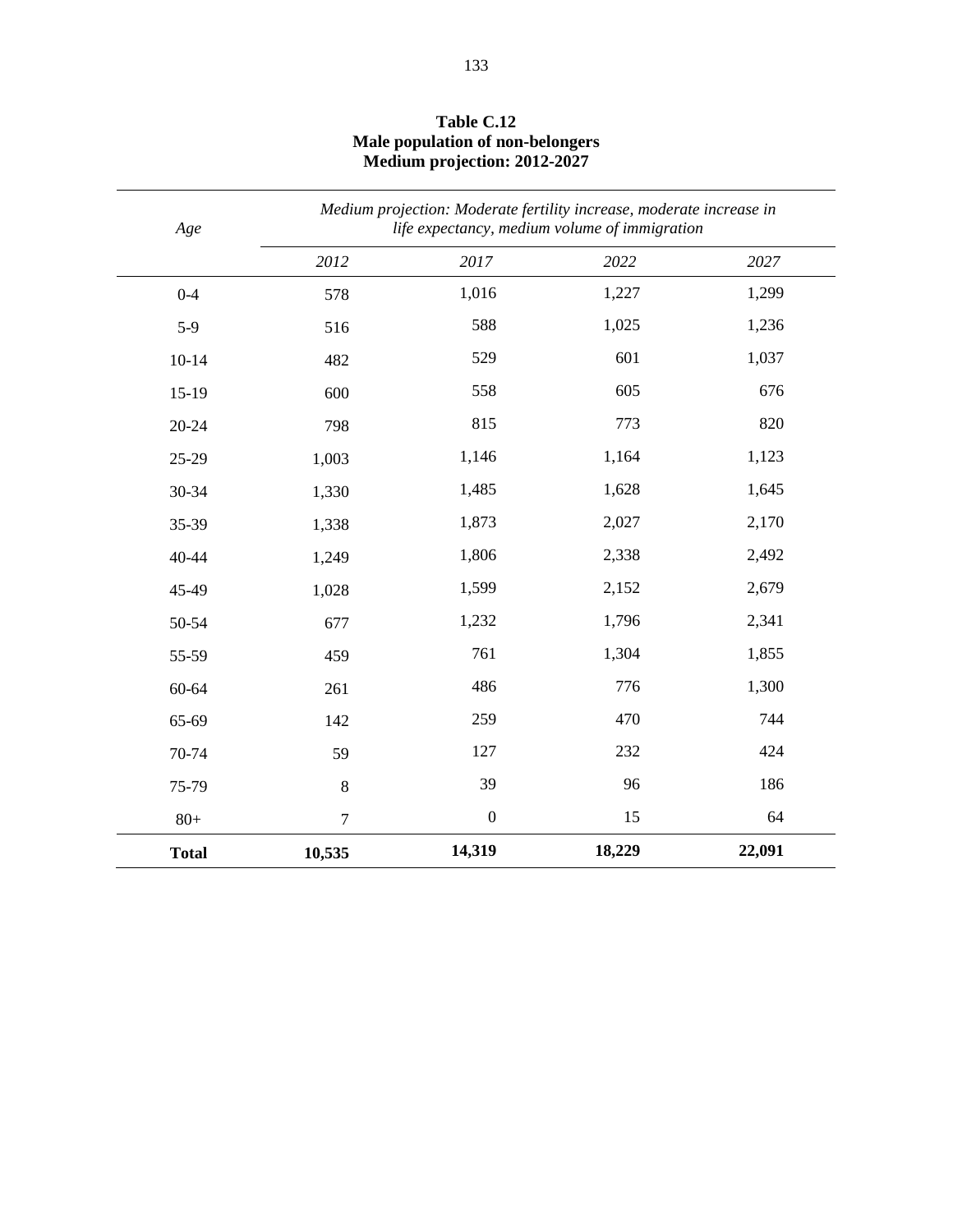| Age          | Medium projection: Moderate fertility increase, moderate increase in<br>life expectancy, medium volume of immigration |                  |                |        |
|--------------|-----------------------------------------------------------------------------------------------------------------------|------------------|----------------|--------|
|              | 2012                                                                                                                  | 2017             | 2022           | 2027   |
| $0 - 4$      | 588                                                                                                                   | 999              | 1,204          | 1,273  |
| $5-9$        | 545                                                                                                                   | 601              | 1,011          | 1,216  |
| $10 - 14$    | 528                                                                                                                   | 560              | 616            | 1,026  |
| $15-19$      | 641                                                                                                                   | 594              | 626            | 682    |
| 20-24        | 839                                                                                                                   | 852              | 805            | 837    |
| 25-29        | 995                                                                                                                   | 1,196            | 1,209          | 1,162  |
| 30-34        | 1,234                                                                                                                 | 1,462            | 1,663          | 1,676  |
| 35-39        | 1,206                                                                                                                 | 1,738            | 1,966          | 2,166  |
| 40-44        | 1,089                                                                                                                 | 1,626            | 2,156          | 2,383  |
| 45-49        | 881                                                                                                                   | 1,390            | 1,924          | 2,451  |
| 50-54        | 574                                                                                                                   | 1,053            | 1,557          | 2,085  |
| 55-59        | 384                                                                                                                   | 641              | 1,112          | 1,607  |
| 60-64        | 210                                                                                                                   | 402              | 652            | 1,108  |
| 65-69        | 109                                                                                                                   | 207              | 389            | 626    |
| 70-74        | 41                                                                                                                    | 97               | 186            | 352    |
| 75-79        | $\mathbf{1}$                                                                                                          | 25               | 72             | 148    |
| $80+$        | 9                                                                                                                     | $\boldsymbol{0}$ | $\overline{7}$ | 45     |
| <b>Total</b> | 9,874                                                                                                                 | 13,443           | 17,155         | 20,843 |

#### **Table C.13 Female population of non-belongers Medium projection: 2012-2027**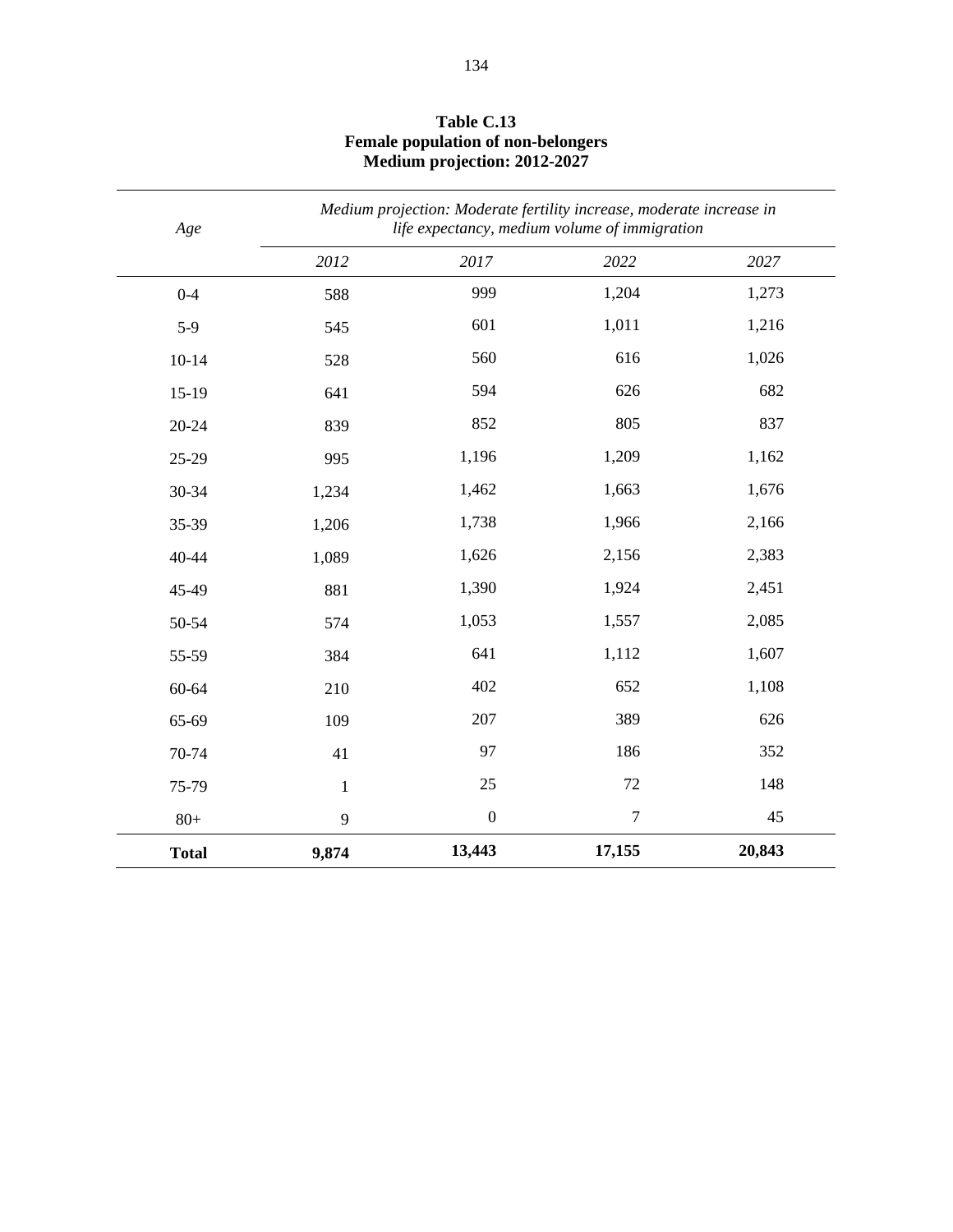| Age          |       | Medium projection: Moderate fertility increase, moderate increase in<br>life expectancy, medium volume of immigration |       |       |  |
|--------------|-------|-----------------------------------------------------------------------------------------------------------------------|-------|-------|--|
|              | 2012  | 2017                                                                                                                  | 2022  | 2027  |  |
| $0 - 4$      | 5.7   | 7.3                                                                                                                   | 7.0   | 6.1   |  |
| $5-9$        | 5.2   | 4.3                                                                                                                   | 5.8   | 5.8   |  |
| $10 - 14$    | 4.9   | 3.9                                                                                                                   | 3.4   | 4.8   |  |
| $15-19$      | 6.1   | 4.1                                                                                                                   | 3.5   | 3.2   |  |
| 20-24        | 8.0   | 6.0                                                                                                                   | 4.5   | 3.9   |  |
| 25-29        | 9.8   | 8.4                                                                                                                   | 6.7   | 5.3   |  |
| 30-34        | 12.6  | 10.6                                                                                                                  | 9.3   | 7.7   |  |
| 35-39        | 12.5  | 13.0                                                                                                                  | 11.3  | 10.1  |  |
| 40-44        | 11.5  | 12.4                                                                                                                  | 12.7  | 11.3  |  |
| 45-49        | 9.4   | 10.8                                                                                                                  | 11.5  | 11.9  |  |
| 50-54        | 6.1   | 8.2                                                                                                                   | 9.5   | 10.3  |  |
| 55-59        | 4.1   | 5.0                                                                                                                   | 6.8   | 8.0   |  |
| 60-64        | 2.3   | 3.2                                                                                                                   | 4.0   | 5.6   |  |
| 65-69        | 1.2   | 1.7                                                                                                                   | 2.4   | 3.2   |  |
| 70-74        | 0.5   | 0.8                                                                                                                   | 1.2   | 1.8   |  |
| 75-79        | 0.0   | 0.2                                                                                                                   | 0.5   | 0.8   |  |
| $80+$        | 0.1   | 0.0                                                                                                                   | 0.1   | 0.3   |  |
| <b>Total</b> | 100.0 | 100.0                                                                                                                 | 100.0 | 100.0 |  |

#### **Table C.14 Total population of non-belongers – Percentage distribution by age Medium projection: 2012-2027**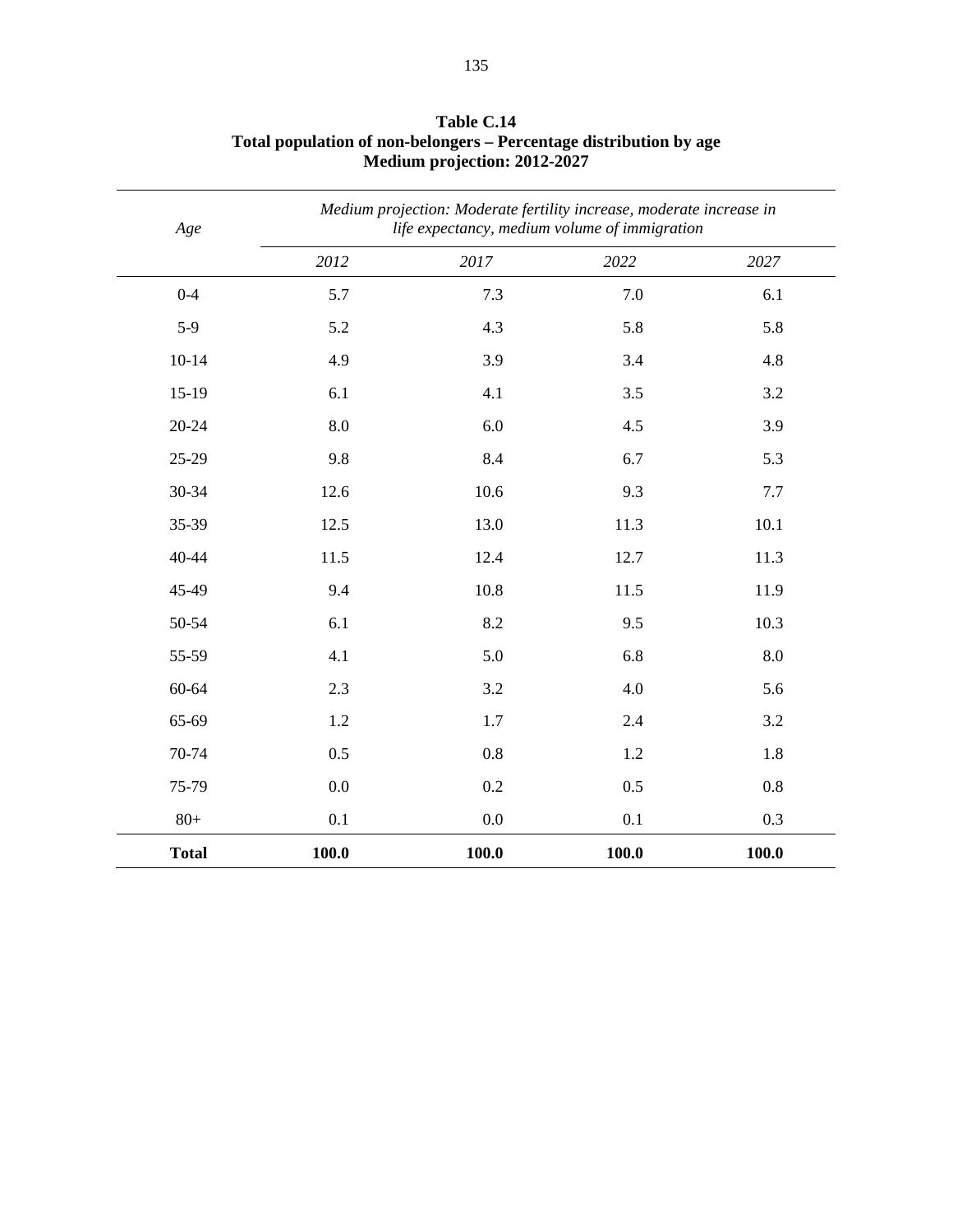| Age          |       | Medium projection: Moderate fertility increase, moderate increase in<br>life expectancy, medium volume of immigration |       |       |  |
|--------------|-------|-----------------------------------------------------------------------------------------------------------------------|-------|-------|--|
|              | 2012  | 2017                                                                                                                  | 2022  | 2027  |  |
| $0 - 4$      | 5.5   | 7.1                                                                                                                   | 6.8   | 6.0   |  |
| $5-9$        | 4.9   | 4.1                                                                                                                   | 5.6   | 5.7   |  |
| $10 - 14$    | 4.6   | 3.7                                                                                                                   | 3.3   | 4.7   |  |
| $15-19$      | 5.7   | 3.9                                                                                                                   | 3.3   | 3.1   |  |
| $20 - 24$    | 7.6   | 5.7                                                                                                                   | 4.2   | 3.7   |  |
| 25-29        | 9.5   | 8.0                                                                                                                   | 6.4   | 5.1   |  |
| 30-34        | 12.6  | 10.4                                                                                                                  | 8.9   | 7.4   |  |
| 35-39        | 12.7  | 13.1                                                                                                                  | 11.1  | 9.8   |  |
| 40-44        | 11.9  | 12.6                                                                                                                  | 12.8  | 11.3  |  |
| 45-49        | 9.8   | 11.2                                                                                                                  | 11.8  | 12.1  |  |
| 50-54        | 6.4   | 8.6                                                                                                                   | 9.8   | 10.6  |  |
| 55-59        | 4.4   | 5.3                                                                                                                   | 7.1   | 8.4   |  |
| 60-64        | 2.5   | 3.4                                                                                                                   | 4.3   | 5.9   |  |
| 65-69        | 1.3   | 1.8                                                                                                                   | 2.6   | 3.4   |  |
| 70-74        | 0.6   | 0.9                                                                                                                   | 1.3   | 1.9   |  |
| 75-79        | 0.1   | 0.3                                                                                                                   | 0.5   | 0.8   |  |
| $80+$        | 0.1   | $0.0\,$                                                                                                               | 0.1   | 0.3   |  |
| <b>Total</b> | 100.0 | 100.0                                                                                                                 | 100.0 | 100.0 |  |

#### **Table C.15 Male population of non-belongers – Percentage distribution by age Medium projection: 2012-2027**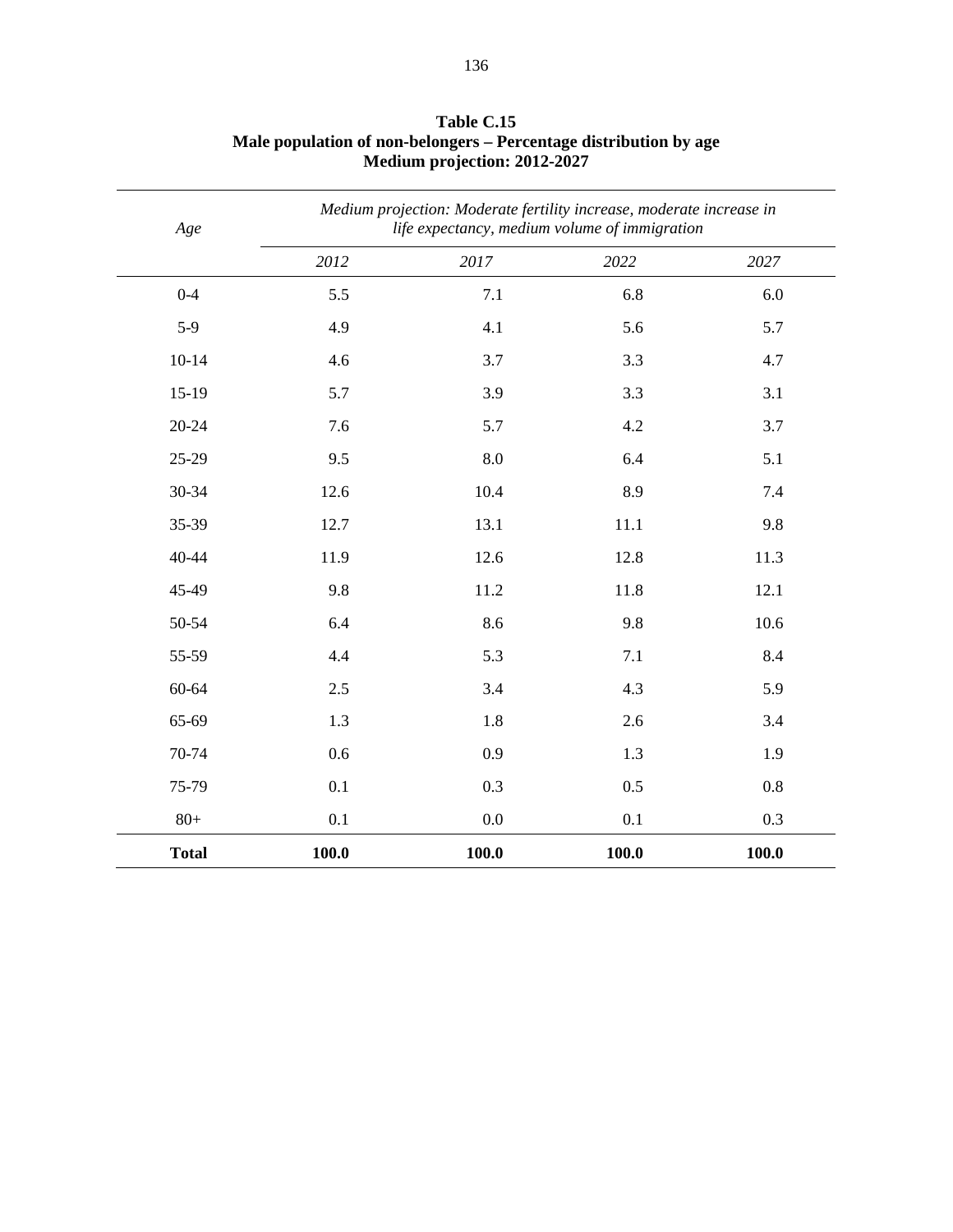| Age          |       | Medium projection: Moderate fertility increase, moderate increase in<br>life expectancy, medium volume of immigration |          |       |
|--------------|-------|-----------------------------------------------------------------------------------------------------------------------|----------|-------|
|              | 2012  | 2017                                                                                                                  | $2022\,$ | 2027  |
| $0 - 4$      | 6.0   | 7.5                                                                                                                   | 7.1      | 6.2   |
| $5-9$        | 5.5   | 4.5                                                                                                                   | 5.9      | 5.9   |
| $10 - 14$    | 5.3   | 4.2                                                                                                                   | 3.6      | 4.9   |
| $15-19$      | 6.5   | 4.4                                                                                                                   | 3.6      | 3.3   |
| $20 - 24$    | 8.5   | 6.3                                                                                                                   | 4.7      | 4.0   |
| 25-29        | 10.1  | 8.9                                                                                                                   | 7.0      | 5.6   |
| 30-34        | 12.5  | 10.9                                                                                                                  | 9.7      | 8.0   |
| 35-39        | 12.2  | 12.9                                                                                                                  | 11.4     | 10.4  |
| 40-44        | 11.0  | 12.1                                                                                                                  | 12.6     | 11.4  |
| 45-49        | 8.9   | 10.3                                                                                                                  | 11.2     | 11.7  |
| 50-54        | 5.8   | 7.8                                                                                                                   | 9.1      | 10.0  |
| 55-59        | 3.9   | 4.8                                                                                                                   | 6.5      | 7.7   |
| 60-64        | 2.1   | 3.0                                                                                                                   | 3.8      | 5.3   |
| 65-69        | 1.1   | 1.5                                                                                                                   | 2.3      | 3.0   |
| 70-74        | 0.4   | 0.7                                                                                                                   | 1.1      | 1.7   |
| 75-79        | 0.0   | 0.2                                                                                                                   | 0.4      | 0.7   |
| $80+$        | 0.1   | $0.0\,$                                                                                                               | 0.0      | 0.2   |
| <b>Total</b> | 100.0 | 100.0                                                                                                                 | 100.0    | 100.0 |

#### **Table C.16 Female population of non-belongers – Percentage distribution by age Medium projection: 2012-2027**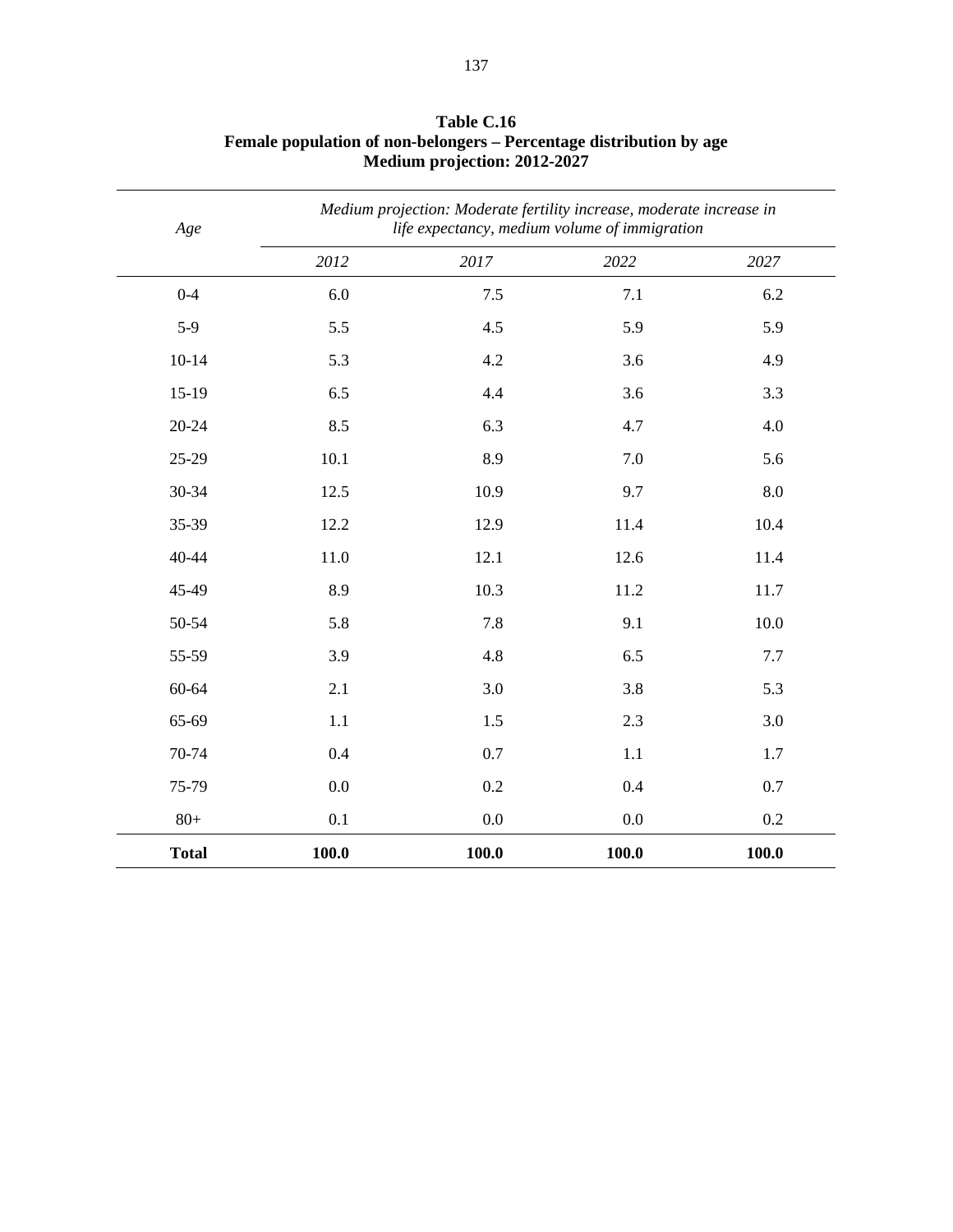| Age          | High projection: Large fertility increase, large increase in life expectancy,<br>large volume of immigration |                  |         |        |  |
|--------------|--------------------------------------------------------------------------------------------------------------|------------------|---------|--------|--|
|              | 2012                                                                                                         | 2017             | 2022    | 2027   |  |
| $0 - 4$      | 1,166                                                                                                        | 2,145            | 2,804   | 3,069  |  |
| $5-9$        | 1,061                                                                                                        | 1,196            | 2,170   | 2,826  |  |
| $10 - 14$    | 1,010                                                                                                        | 1,097            | 1,230   | 2,202  |  |
| $15-19$      | 1,241                                                                                                        | 1,194            | 1,280   | 1,412  |  |
| 20-24        | 1,637                                                                                                        | 1,796            | 1,748   | 1,833  |  |
| 25-29        | 1,998                                                                                                        | 2,556            | 2,714   | 2,664  |  |
| 30-34        | 2,564                                                                                                        | 3,234            | 3,785   | 3,941  |  |
| 35-39        | 2,544                                                                                                        | 3,927            | 4,589   | 5,137  |  |
| 40-44        | 2,338                                                                                                        | 3,701            | 5,071   | 5,729  |  |
| 45-49        | 1,909                                                                                                        | 3,188            | 4,537   | 5,895  |  |
| 50-54        | 1,251                                                                                                        | 2,404            | 3,665   | 4,997  |  |
| 55-59        | 843                                                                                                          | 1,454            | 2,582   | 3,820  |  |
| 60-64        | 471                                                                                                          | 909              | 1,500   | 2,594  |  |
| 65-69        | 251                                                                                                          | 472              | 887     | 1,448  |  |
| 70-74        | 100                                                                                                          | 222              | 424     | 802    |  |
| 75-79        | 9                                                                                                            | 58               | 161     | 334    |  |
| $80+$        | 16                                                                                                           | $\boldsymbol{0}$ | $\,8\,$ | 92     |  |
| <b>Total</b> | 20,409                                                                                                       | 29,553           | 39,153  | 48,794 |  |

#### **Table C.17 Total population of non-belongers High projection: 2012-2027**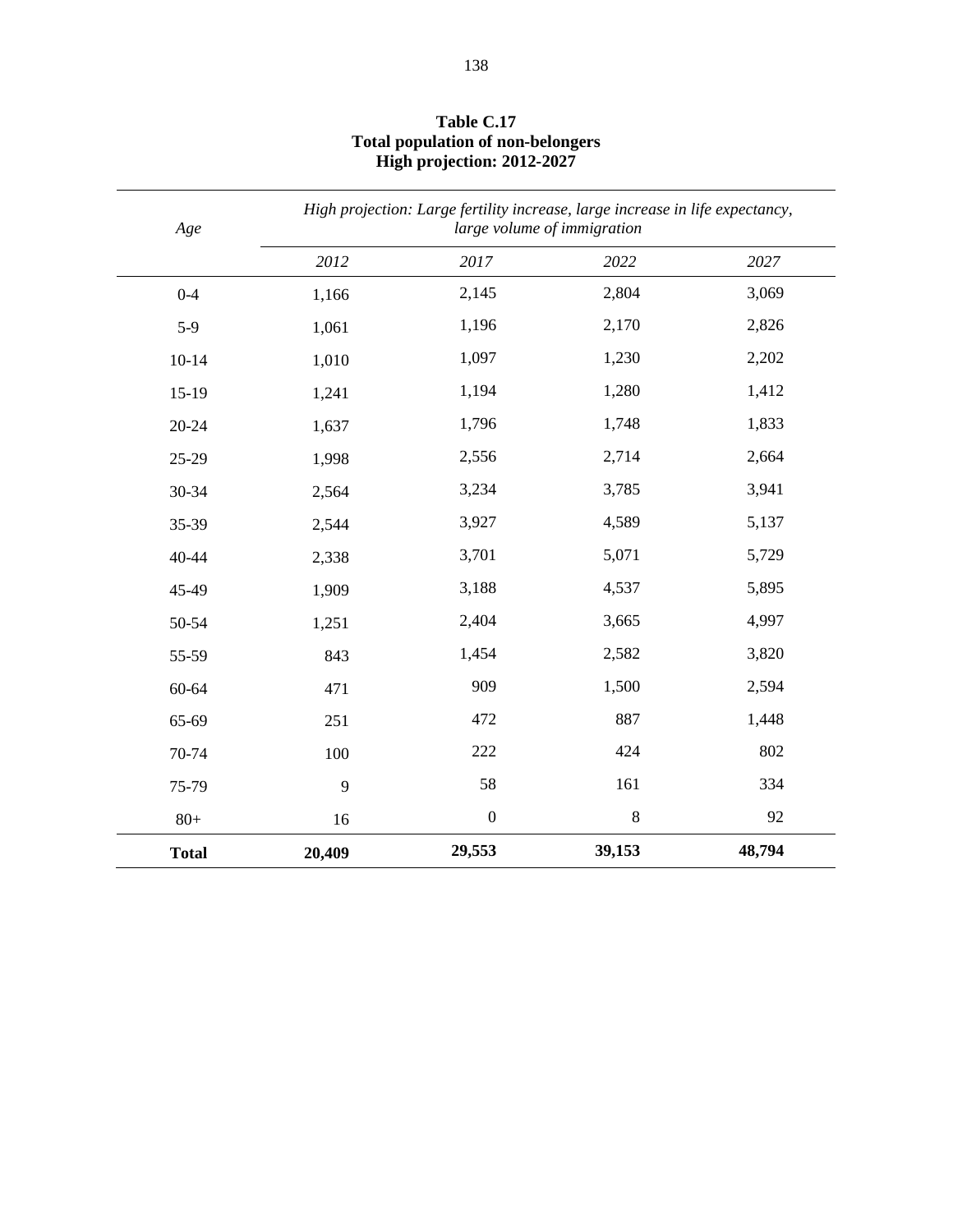| Age          | High projection: Large fertility increase, large increase in life expectancy,<br>large volume of immigration |                  |                |        |
|--------------|--------------------------------------------------------------------------------------------------------------|------------------|----------------|--------|
|              | 2012                                                                                                         | 2017             | 2022           | 2027   |
| $0 - 4$      | 578                                                                                                          | 1,083            | 1,415          | 1,549  |
| $5-9$        | 516                                                                                                          | 590              | 1,093          | 1,424  |
| $10 - 14$    | 482                                                                                                          | 532              | 606            | 1,108  |
| $15-19$      | 600                                                                                                          | 580              | 630            | 704    |
| 20-24        | 798                                                                                                          | 880              | 860            | 910    |
| 25-29        | 1,003                                                                                                        | 1,252            | 1,333          | 1,313  |
| 30-34        | 1,330                                                                                                        | 1,630            | 1,875          | 1,956  |
| 35-39        | 1,338                                                                                                        | 2,036            | 2,332          | 2,576  |
| 40-44        | 1,249                                                                                                        | 1,947            | 2,638          | 2,933  |
| 45-49        | 1,028                                                                                                        | 1,705            | 2,396          | 3,081  |
| 50-54        | 677                                                                                                          | 1,297            | 1,963          | 2,645  |
| 55-59        | 459                                                                                                          | 789              | 1,394          | 2,047  |
| 60-64        | 261                                                                                                          | 497              | 816            | 1,401  |
| 65-69        | 142                                                                                                          | 263              | 486            | 787    |
| 70-74        | 59                                                                                                           | 126              | 235            | 438    |
| 75-79        | $\bf 8$                                                                                                      | 36               | 93             | 186    |
| $80+$        | $\tau$                                                                                                       | $\boldsymbol{0}$ | $\overline{7}$ | 54     |
| <b>Total</b> | 10,535                                                                                                       | 15,243           | 20,172         | 25,112 |

#### **Table C.18 Male population of non-belongers High projection: 2012-2027**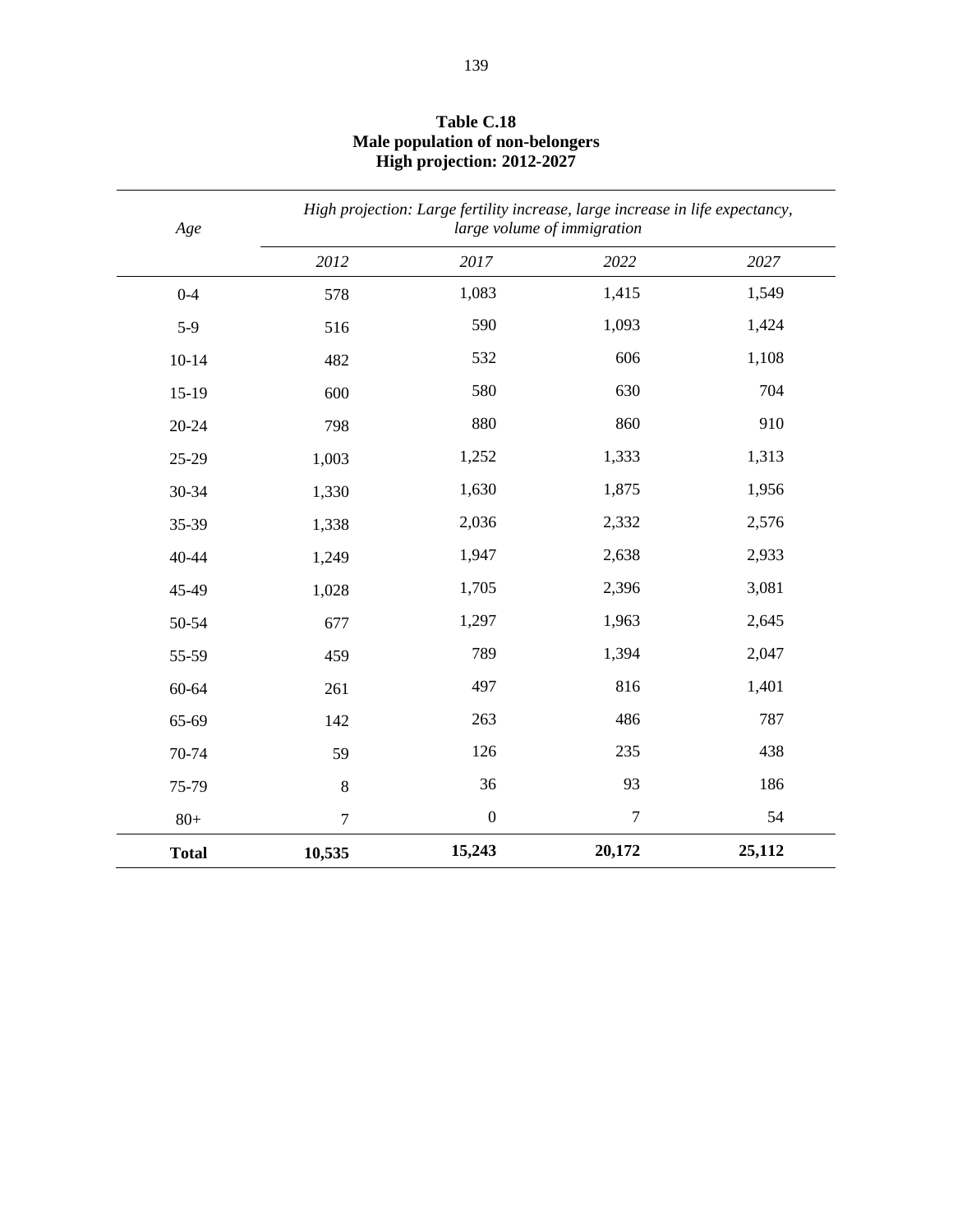| Age          | High projection: Large fertility increase, large increase in life expectancy,<br>large volume of immigration |                  |              |        |
|--------------|--------------------------------------------------------------------------------------------------------------|------------------|--------------|--------|
|              | 2012                                                                                                         | 2017             | 2022         | 2027   |
| $0 - 4$      | 588                                                                                                          | 1,063            | 1,390        | 1,519  |
| $5-9$        | 545                                                                                                          | 605              | 1,077        | 1,402  |
| $10 - 14$    | 528                                                                                                          | 564              | 624          | 1,094  |
| $15-19$      | 641                                                                                                          | 613              | 649          | 709    |
| $20 - 24$    | 839                                                                                                          | 916              | 888          | 923    |
| 25-29        | 995                                                                                                          | 1,304            | 1,381        | 1,351  |
| 30-34        | 1,234                                                                                                        | 1,604            | 1,910        | 1,984  |
| 35-39        | 1,206                                                                                                        | 1,891            | 2,257        | 2,561  |
| 40-44        | 1,089                                                                                                        | 1,754            | 2,433        | 2,796  |
| 45-49        | 881                                                                                                          | 1,483            | 2,141        | 2,814  |
| 50-54        | 574                                                                                                          | 1,107            | 1,701        | 2,352  |
| 55-59        | 384                                                                                                          | 665              | 1,188        | 1,773  |
| 60-64        | 210                                                                                                          | 411              | 684          | 1,192  |
| 65-69        | 109                                                                                                          | 210              | 401          | 661    |
| 70-74        | 41                                                                                                           | 96               | 188          | 364    |
| 75-79        | $\mathbf 1$                                                                                                  | 22               | 69           | 148    |
| $80+$        | $\mathbf{9}$                                                                                                 | $\boldsymbol{0}$ | $\mathbf{1}$ | 38     |
| <b>Total</b> | 9,874                                                                                                        | 14,308           | 18,981       | 23,683 |

#### **Table C.19 Female population of non-belongers High projection: 2012-2027**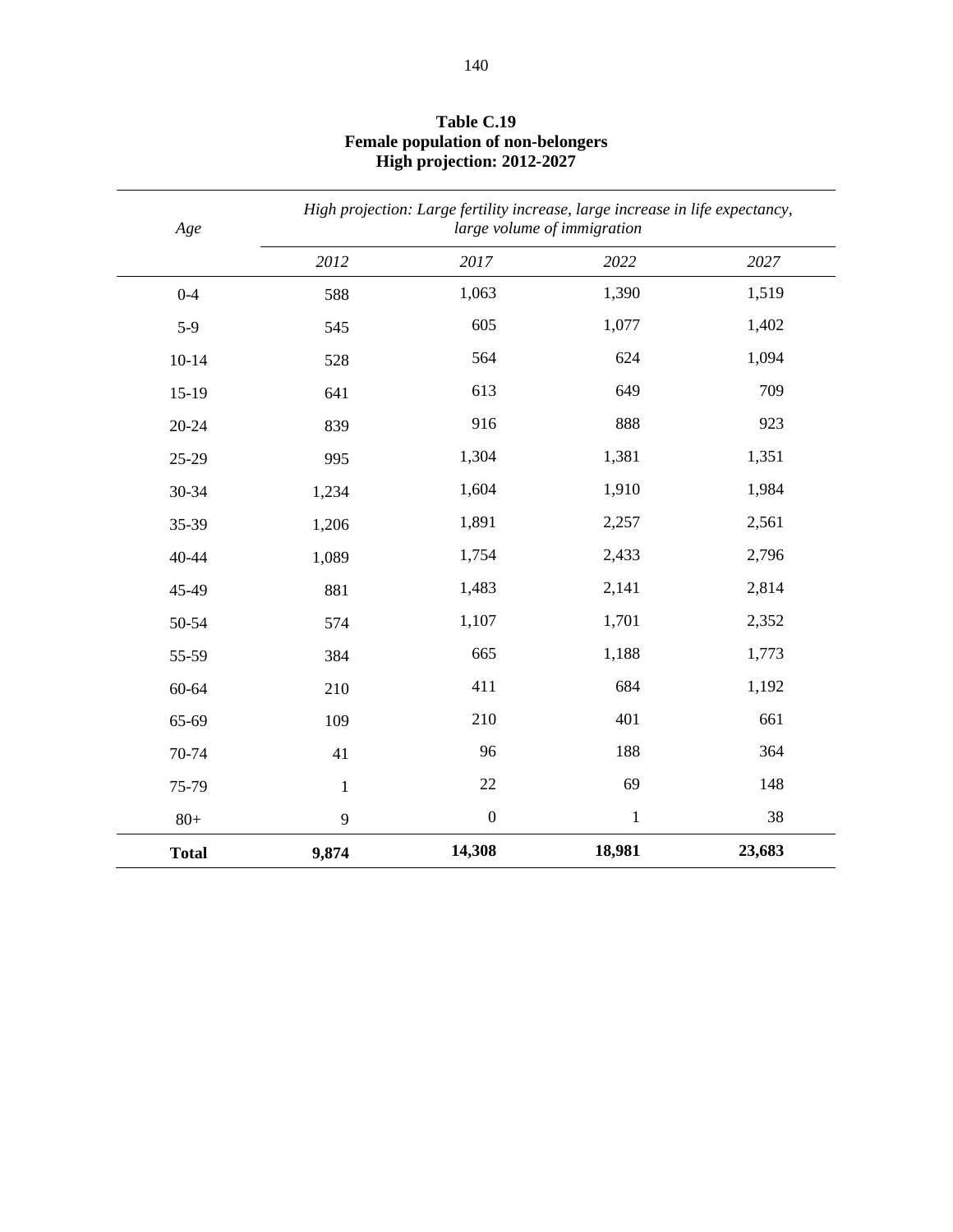| Age          | High projection: Large fertility increase, large increase in life expectancy,<br>large volume of immigration |         |         |       |
|--------------|--------------------------------------------------------------------------------------------------------------|---------|---------|-------|
|              | 2012                                                                                                         | 2017    | 2022    | 2027  |
| $0 - 4$      | 5.7                                                                                                          | 7.3     | $7.2\,$ | 6.3   |
| $5-9$        | 5.2                                                                                                          | 4.0     | 5.5     | 5.8   |
| $10 - 14$    | 4.9                                                                                                          | 3.7     | 3.1     | 4.5   |
| $15-19$      | 6.1                                                                                                          | 4.0     | 3.3     | 2.9   |
| $20 - 24$    | 8.0                                                                                                          | 6.1     | 4.5     | 3.8   |
| 25-29        | 9.8                                                                                                          | 8.6     | 6.9     | 5.5   |
| 30-34        | 12.6                                                                                                         | 10.9    | 9.7     | 8.1   |
| 35-39        | 12.5                                                                                                         | 13.3    | 11.7    | 10.5  |
| 40-44        | 11.5                                                                                                         | 12.5    | 12.9    | 11.7  |
| 45-49        | 9.4                                                                                                          | 10.8    | 11.6    | 12.1  |
| 50-54        | 6.1                                                                                                          | 8.1     | 9.4     | 10.2  |
| 55-59        | 4.1                                                                                                          | 4.9     | 6.6     | 7.8   |
| 60-64        | 2.3                                                                                                          | 3.1     | 3.8     | 5.3   |
| 65-69        | 1.2                                                                                                          | 1.6     | 2.3     | 3.0   |
| 70-74        | 0.5                                                                                                          | 0.8     | 1.1     | 1.6   |
| 75-79        | 0.0                                                                                                          | 0.2     | 0.4     | 0.7   |
| $80+$        | 0.1                                                                                                          | $0.0\,$ | $0.0\,$ | 0.2   |
| <b>Total</b> | 100.0                                                                                                        | 100.0   | 100.0   | 100.0 |

#### **Table C.20 Total population of belongers – Percentage distribution by age High projection: 2012-2027**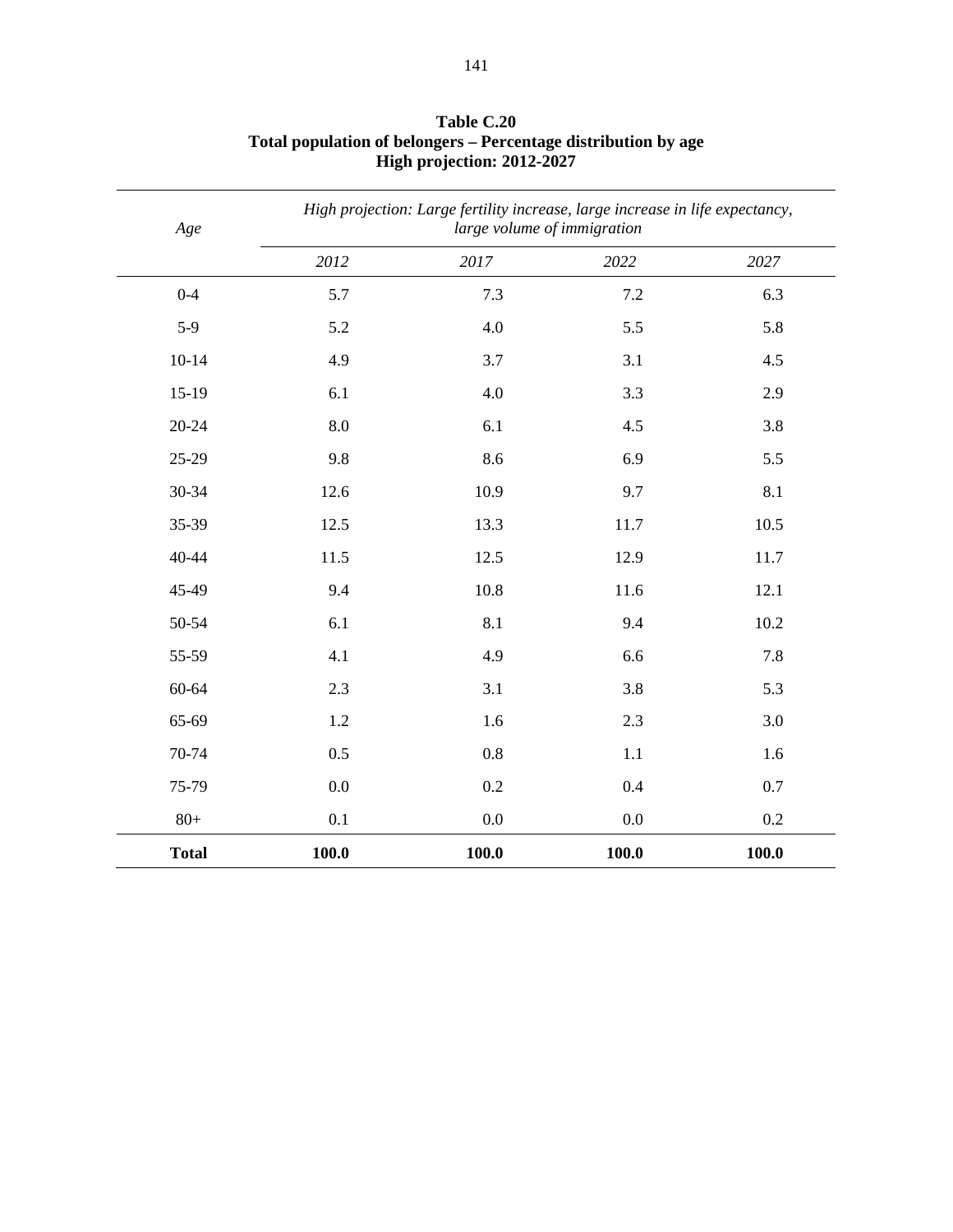| Age          |       | High projection: Large fertility increase, large increase in life expectancy,<br>large volume of immigration |         |       |  |
|--------------|-------|--------------------------------------------------------------------------------------------------------------|---------|-------|--|
|              | 2012  | 2017                                                                                                         | 2022    | 2027  |  |
| $0 - 4$      | 5.5   | 7.1                                                                                                          | 7.0     | 6.2   |  |
| $5-9$        | 4.9   | 3.9                                                                                                          | 5.4     | 5.7   |  |
| $10-14$      | 4.6   | 3.5                                                                                                          | 3.0     | 4.4   |  |
| $15-19$      | 5.7   | 3.8                                                                                                          | 3.1     | 2.8   |  |
| $20 - 24$    | 7.6   | 5.8                                                                                                          | 4.3     | 3.6   |  |
| 25-29        | 9.5   | 8.2                                                                                                          | 6.6     | 5.2   |  |
| 30-34        | 12.6  | 10.7                                                                                                         | 9.3     | 7.8   |  |
| 35-39        | 12.7  | 13.4                                                                                                         | 11.6    | 10.3  |  |
| 40-44        | 11.9  | 12.8                                                                                                         | 13.1    | 11.7  |  |
| 45-49        | 9.8   | 11.2                                                                                                         | 11.9    | 12.3  |  |
| 50-54        | 6.4   | 8.5                                                                                                          | 9.7     | 10.5  |  |
| 55-59        | 4.4   | 5.2                                                                                                          | 6.9     | 8.1   |  |
| 60-64        | 2.5   | 3.3                                                                                                          | 4.0     | 5.6   |  |
| 65-69        | 1.3   | 1.7                                                                                                          | 2.4     | 3.1   |  |
| 70-74        | 0.6   | 0.8                                                                                                          | 1.2     | 1.7   |  |
| 75-79        | 0.1   | 0.2                                                                                                          | 0.5     | 0.7   |  |
| $80+$        | 0.1   | $0.0\,$                                                                                                      | $0.0\,$ | 0.2   |  |
| <b>Total</b> | 100.0 | 100.0                                                                                                        | 100.0   | 100.0 |  |

#### **Table C.21 Male population of belongers – Percentage distribution by age High projection: 2012-2027**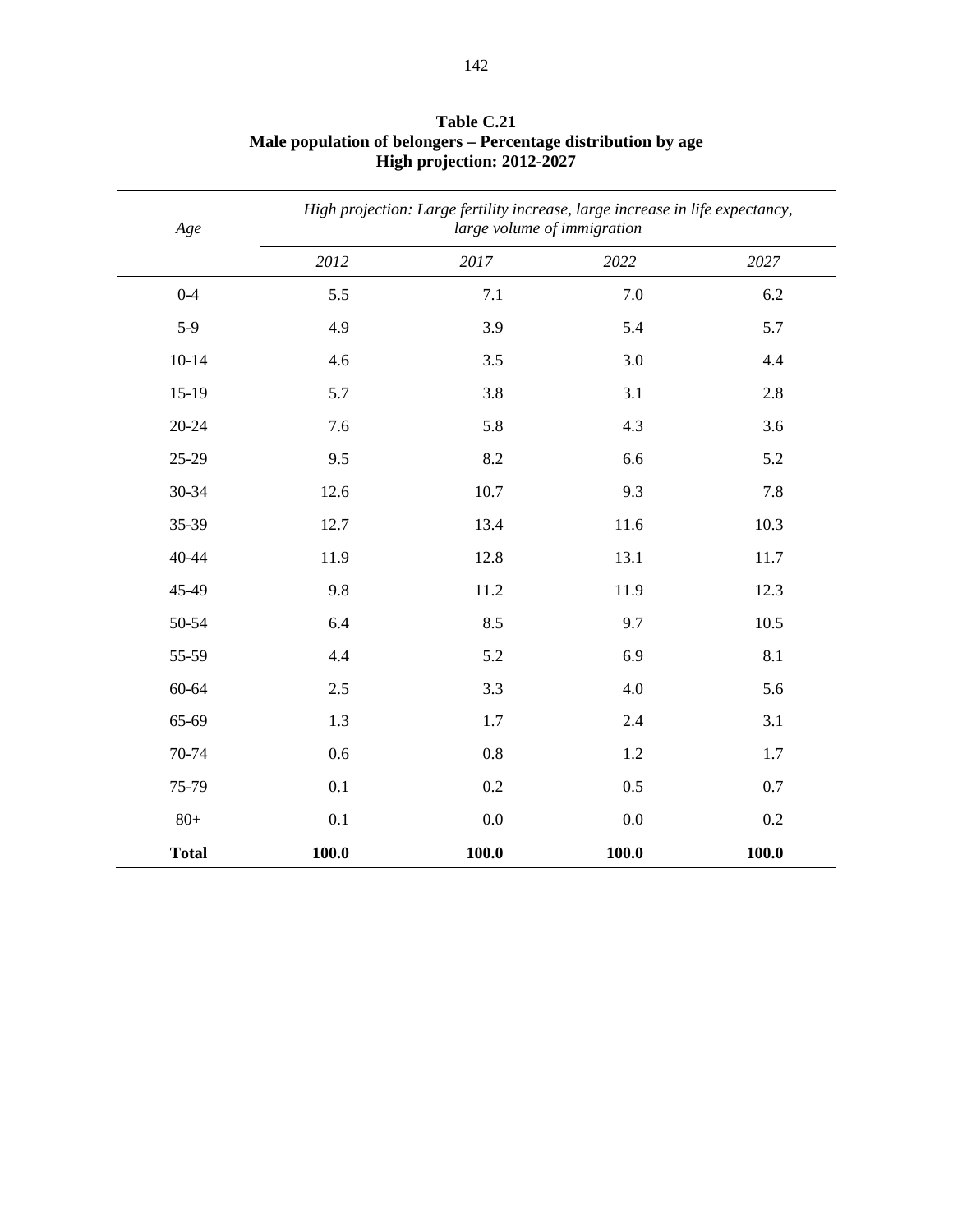| Age          | High projection: Large fertility increase, large increase in life expectancy,<br>large volume of immigration |         |         |       |
|--------------|--------------------------------------------------------------------------------------------------------------|---------|---------|-------|
|              | 2012                                                                                                         | 2017    | 2022    | 2027  |
| $0 - 4$      | 6.0                                                                                                          | 7.4     | 7.3     | 6.4   |
| $5-9$        | 5.                                                                                                           | 4.2     | 5.7     | 5.9   |
| $10 - 14$    | 5.3                                                                                                          | 3.9     | 3.3     | 4.6   |
| $15-19$      | 6.5                                                                                                          | 4.3     | 3.4     | 3.0   |
| $20 - 24$    | 8.5                                                                                                          | 6.4     | 4.7     | 3.9   |
| 25-29        | 10.1                                                                                                         | 9.1     | 7.3     | 5.7   |
| 30-34        | 12.5                                                                                                         | 11.2    | 10.1    | 8.4   |
| 35-39        | 12.2                                                                                                         | 13.2    | 11.9    | 10.8  |
| 40-44        | 11.0                                                                                                         | 12.3    | 12.8    | 11.8  |
| 45-49        | 8.9                                                                                                          | 10.4    | 11.3    | 11.9  |
| 50-54        | 5.8                                                                                                          | $7.7\,$ | 9.0     | 9.99  |
| 55-59        | 3.9                                                                                                          | 4.6     | 6.3     | 7.5   |
| 60-64        | 2.1                                                                                                          | 2.9     | 3.6     | 5.0   |
| 65-69        | 1.1                                                                                                          | 1.5     | 2.1     | 2.8   |
| 70-74        | 0.4                                                                                                          | 0.7     | $1.0\,$ | 1.5   |
| 75-79        | 0.0                                                                                                          | 0.2     | 0.4     | 0.6   |
| $80+$        | 0.1                                                                                                          | $0.0\,$ | $0.0\,$ | 0.2   |
| <b>Total</b> | 100.0                                                                                                        | 100.0   | 100.0   | 100.0 |

#### **Table C.22 Female population of belongers – Percentage distribution by age High projection: 2012-2027**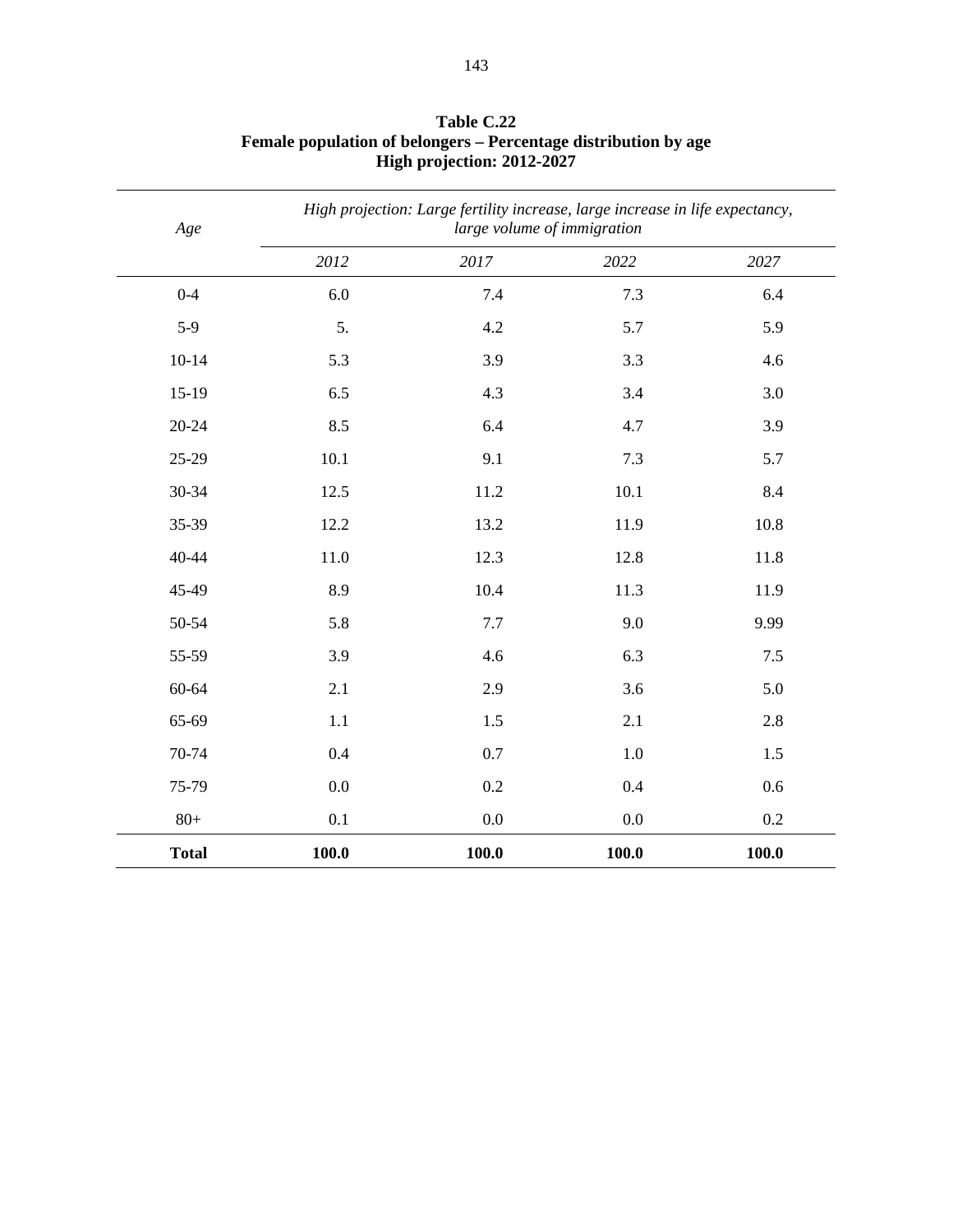# **APPENDIX D: TECHNICAL NOTES**

References to the Technical Notes have been made in the previous discussions. The purpose of this appendix is:

- a. To explain calculations used in the analysis
- b. To identify the data sources and the data quality limitations
- c. To describe the procedures for the calculation of the items of data required as inputs
- d. To outline the specific steps in the process of inputting data and producing projections

#### **Explanation of calculation of average annual growth rate**

Formula for Calculating the Growth Rate:

 $r = ln(pn/po)/n$ where:  $r =$  rate of growth pn = population at later date po = population at earlier date  $n = interval$ 

The census intervals (n) used for intercensal rates are shown below;

| Census period                       | Interval (in years) |
|-------------------------------------|---------------------|
| 1921-1943                           | 22                  |
| 1943-1960                           | 17                  |
| 1960-1970                           | 10                  |
| 1970-1980                           | 10                  |
| 1980-1990                           | 10                  |
| May 31, 1990-Sept 10,2001           | 11.278              |
| September 11, 2001-January 25, 2012 | 10.375              |
| Projection period                   |                     |
| 2012-2017                           | 5                   |
| 2017-2022                           | 5                   |
| 2022-2027                           | 5                   |
| 2012-2027                           | 15                  |

Note: (a) Specific census dates for years before 1990 not known. Projection periods are from mid-year to mid year.

(b) All averages for the periods shown have been calculated using the intervals shown.

These calculations were done using using Excel spreadsheets on CD ROM based on Donald T Rowlands, Demographic Methods and Concepts (see references).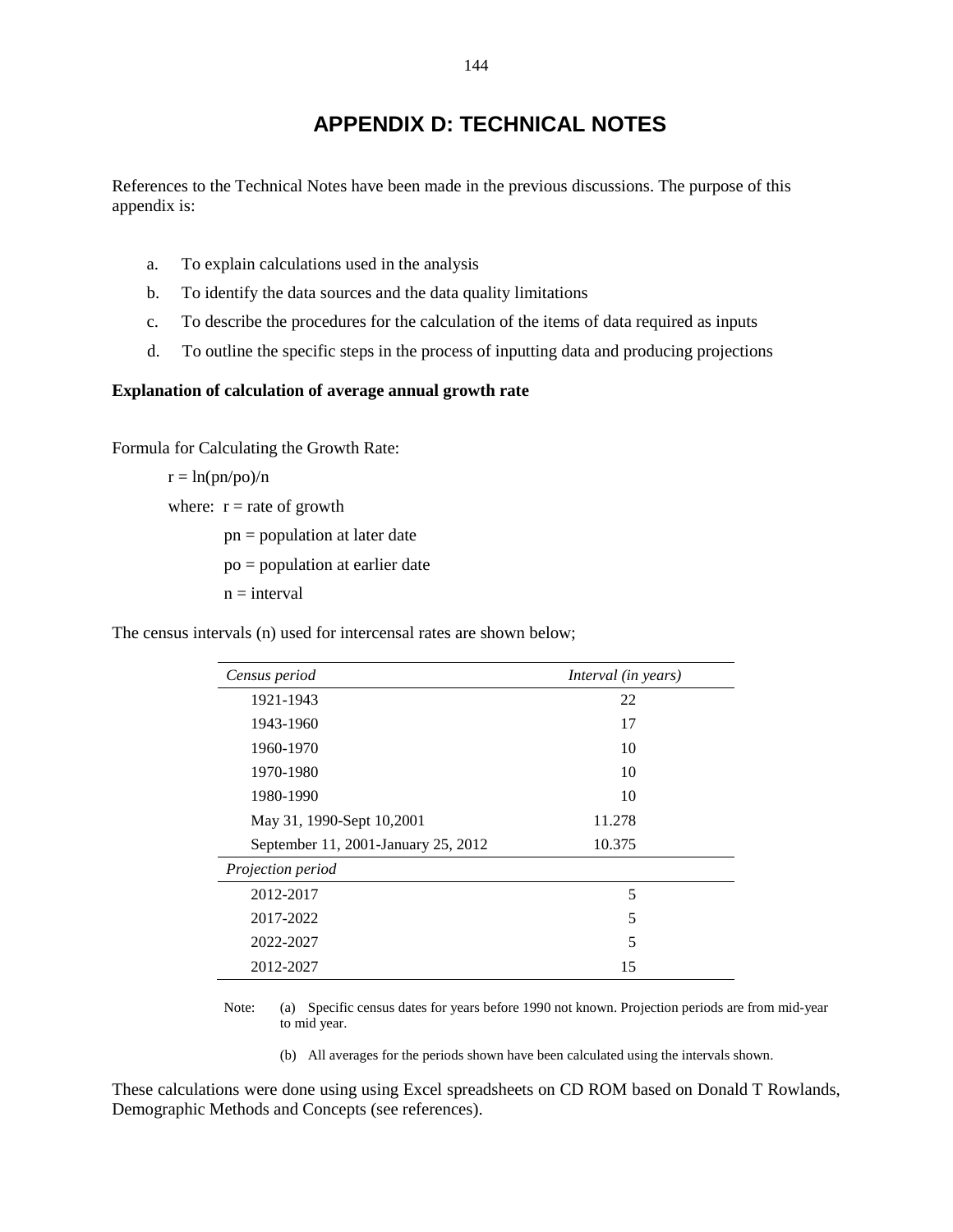#### **The PASEX spreadsheets**

The Population Analysis Spreadsheets are a set of spreadsheets for performing calculations frequently made while analyzing population data in developing countries. They were first developed at the International Programs Center of the United States Bureau of the Census as PAS in Lotus 1-2-3 format. They were since revised as PASEX in Excel format.

### **Data sources**

The data required for developing population projections using the cohort component method are taken from population censuses and vital statistics. In order to produce projections for male and female Belongers and Non-Belongers of the Turks and Caicos Islands the base data must be available for these categories. As explained patterns of change observed from historical data series provide the basis for the assumptions. Longer series are more useful in providing guidance.

### **Data availability**

- 1. A report of the 2001 Census and partial reporting on the 2012 Census are available on the Department's website.
- 2. An analytic report on the 2001 census published by the CARICOM Secretariat produced only one table on Non-Belongers presenting the percentage distribution of the population by age and sex. This table was used to derive the absolute numbers. This was supplemented by unpublished data provided by the Strategic Planning and Policy Department and from a database which was eventually located by ECLAC.
- 3. No vital statistics exist before 1990. The series produced from 1990 show significant gaps and some inconsistencies
- 4. Available: Live Births by sex of birth 1991-2012. Discrepancies observed in two series of data provided. Not available by belonger status for entire series.
- 5. Available: Live Births by sex by age of mother 2001-2006, 2011-2013. Available by belonger status.
- 6. Available: Deaths by sex 1991-2012. Discrepancies observed in two series of data provided. Not available by belonger status for entire series.
- 7. Available: Deaths by age and sex 1991-2008, 2011-2013. Available by belonger status.
- 8. No migration data available.

#### **Data limitations**

- 1. The gaps identified presented major challenges. The general approach in filling these gaps was to hold an available age/sex distribution constant. For example, to derive estimates of deaths by age and sex for the missing 2009 and 2010 years the average of the age distribution for the closest available years, 2006, 2008, 2010-2012 was used to distribute the totals for these years.
- 2. In cases of missing belonger status as for example sex of live births, assignments are made assuming a distribution similar to that which is available.
- 3. The unavailability of the critical migration data presented a major challenge. The approach used will be outlined later in this appendix.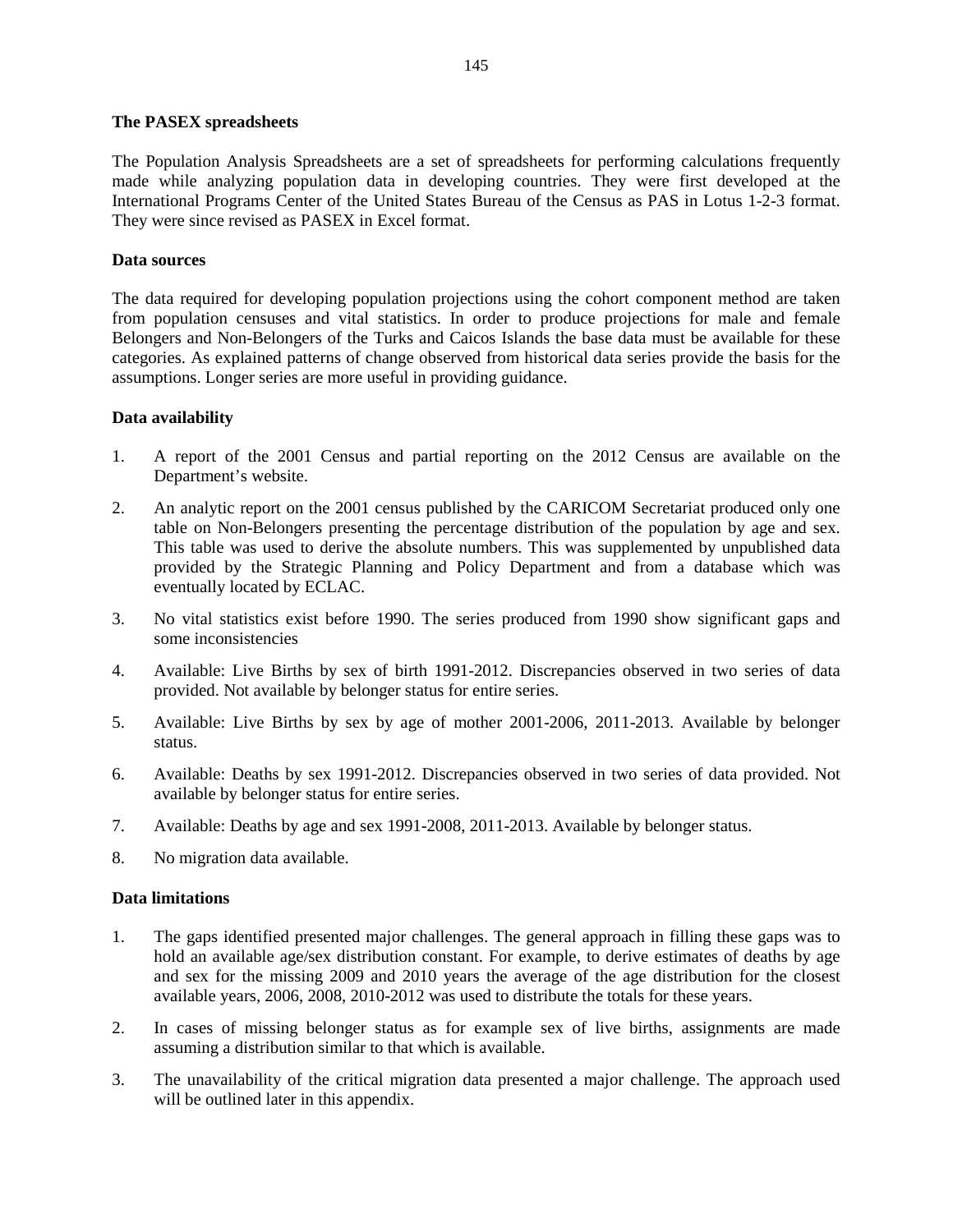4. The projections do not take into account the naturalization of foreign-born persons, or of children born in the Turks and Caicos Islands to expatriate parents. While belonger status is acquired primarily at birth through descent from parents who are belongers, it may also be obtained through adoption, marriage to a belonger for at least ten years, or by limited other means. However, due to the strictness of these criteria, the rate of naturalization is relatively slow.

### **Required data inputs**

The preparation of the population projections requires installation of the MORTPAK software. This can be downloaded free of cost from the following website. A manual explaining all the applications is also included.

http://www.un.org/en/development/desa/population/publications/mortality/mortpak.shtml

### **On opening MORTPAK select the program projct.mpl The information and data items required are shown below**

| TITLE: TURKS AND CAICOS ISLANDS        |                                         |
|----------------------------------------|-----------------------------------------|
| <b>BELONGER LOW</b>                    | 2012                                    |
| Year of Base Population (4 digits)     | July                                    |
| Month of Base Population               |                                         |
| Day of Base Population                 | 2027                                    |
| End Year of Projection                 | $1$ (Year(s) (note other options exist) |
| Display/Print Projection Results Every |                                         |
|                                        | $80 +$                                  |
| Open Age Group of Base Population:     | 1.0512                                  |
| Sex Ratio at Birth (eg. 1.05)          |                                         |
|                                        |                                         |

| <b>Enter Data Below Only if "User Defined"</b><br>Model" was selected as the model life table<br><b>pattern</b><br>USER DEFINED MODEL $q(x,n)$ Values<br>(note options for model life tables exist) |       | <b>Base Year Population By Age and Sex</b> |           |       |         |
|-----------------------------------------------------------------------------------------------------------------------------------------------------------------------------------------------------|-------|--------------------------------------------|-----------|-------|---------|
| Age group                                                                                                                                                                                           | Males | Females                                    | Age group | Males | Females |
|                                                                                                                                                                                                     |       |                                            |           |       |         |

| Age group | Males   | Females | Age group | Males | Females |
|-----------|---------|---------|-----------|-------|---------|
| $0 - 1$   | 0.01247 | 0.01039 | $0 - 5$   | 687   | 632     |
| $1 - 5$   | 0.00105 | 0.00320 | $5 - 10$  | 623   | 602     |
| $5 - 10$  | 0.00162 | 0.00309 | $10 - 15$ | 561   | 570     |
| $10 - 15$ | 0.00137 | 0.00475 | $15 - 20$ | 508   | 528     |
| $15 - 20$ | 0.00492 | 0.00262 | $20 - 25$ | 458   | 472     |
| $20 - 25$ | 0.00923 | 0.00543 | $25 - 30$ | 422   | 442     |
| $25 - 30$ | 0.01130 | 0.00361 | $30 - 35$ | 390   | 421     |
| $30 - 35$ | 0.00478 | 0.00269 | $35 - 40$ | 369   | 401     |
| $35 - 40$ | 0.00587 | 0.00268 | $40 - 45$ | 361   | 395     |
| $40 - 45$ | 0.01179 | 0.01575 | $45 - 50$ | 333   | 357     |
| $45 - 50$ | 0.01381 | 0.01919 | $50 - 55$ | 303   | 306     |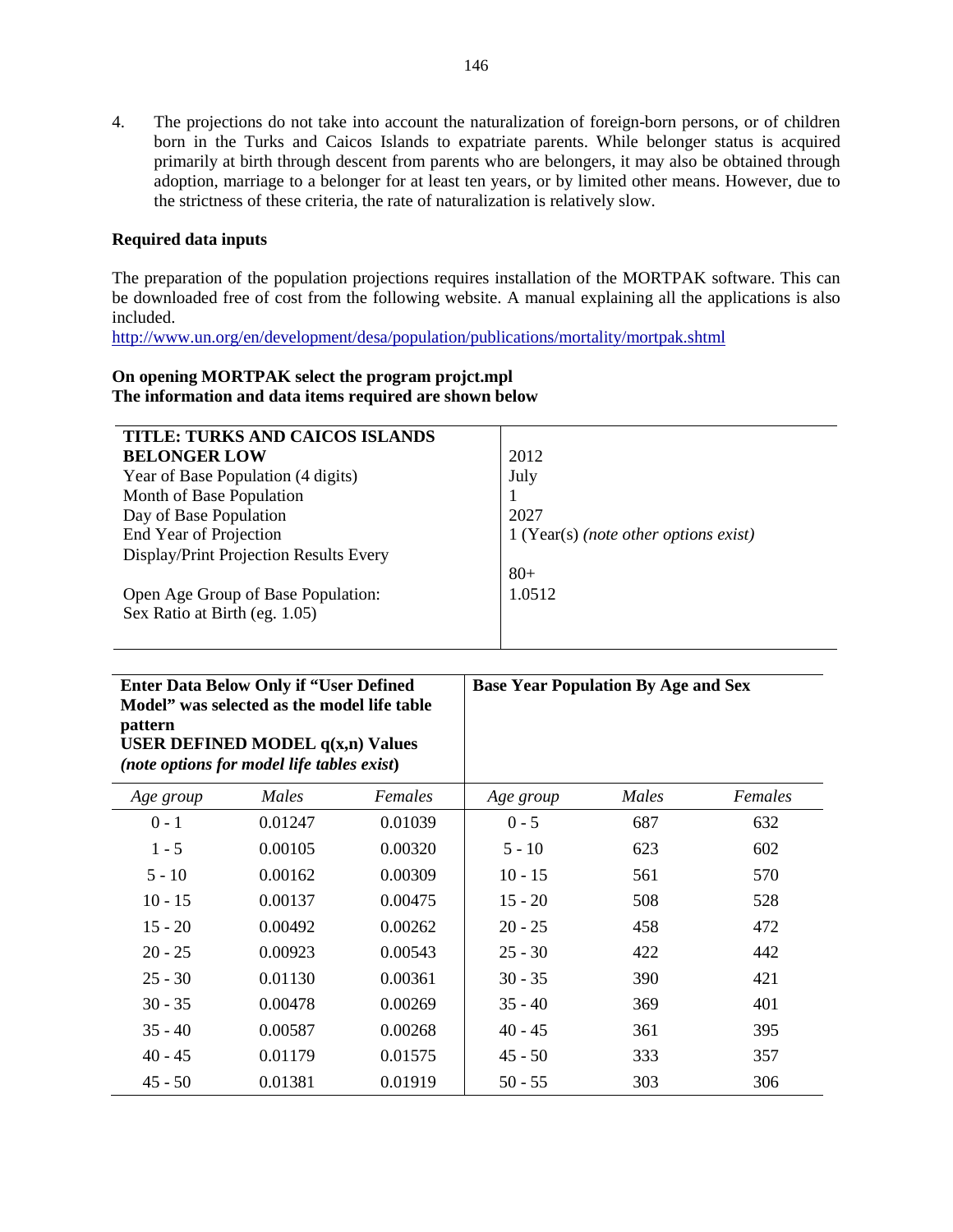| $50 - 55$ | 0.01411 | 0.02911 | $55 - 60$ | 257 | 250 |
|-----------|---------|---------|-----------|-----|-----|
| $55 - 60$ | 0.03728 | 0.03726 | $60 - 65$ | 200 | 185 |
| $60 - 65$ | 0.04296 | 0.05783 | $65 - 70$ | 147 | 136 |
| $65 - 70$ | 0.08465 | 0.07971 | $70 - 75$ | 96  | 93  |
| $70 - 75$ | 0.16168 | 0.10585 | $75 - 80$ | 44  | 55  |
| $75 - 80$ | 0.18676 | 0.20506 | $80+$     | 71  | 115 |
| $80 - 85$ | 0.34056 | 0.30138 |           |     |     |
|           |         |         |           |     |     |

| Note: Age groups appear in continuous groups   Note: Age groups appear in continuous groups |  |  |
|---------------------------------------------------------------------------------------------|--|--|
| <b>CURRENT AND FPROJECTED FERTILITY PATTERNS</b>                                            |  |  |

| Age group | Base year | End year |
|-----------|-----------|----------|
| $15 - 20$ | 0.0384    | 0.0386   |
| $20 - 25$ | 0.1136    | 0.1141   |
| $25 - 30$ | 0.0877    | 0.0881   |
| $30 - 35$ | 0.0707    | 0.0710   |
| $35 - 40$ | 0.0341    | 0.0343   |
| $40 - 45$ | 0.0106    | 0.0106   |
| $45 - 50$ |           |          |

| MIGRATION PATTERN BY AGE AND SEX |
|----------------------------------|
|                                  |

| Age group | Males       | Females |
|-----------|-------------|---------|
| $0 - 5$   | $-5$        | $-3$    |
| $5 - 10$  | $\text{-}8$ | $-4$    |
| $10 - 15$ | $-10$       | $-9$    |
| $15 - 20$ | $-18$       | $-20$   |
| $20 - 25$ | $-35$       | $-30$   |
| $25 - 30$ | $-34$       | $-32$   |
| $30 - 35$ | $-27$       | $-36$   |
| $35 - 40$ | $-23$       | $-33$   |
| $40 - 45$ | $-20$       | $-26$   |
| $45 - 50$ | $-15$       | $-21$   |
| $50 - 55$ | $-15$       | $-16$   |
| $55 - 60$ | $-11$       | $-15$   |
| $60 - 65$ | $-3$        | $-12$   |
| $65 - 70$ | $-2$        | $-13$   |
| $70 - 75$ | $-4$        | $-15$   |
| $75 - 80$ | $-28$       | $-25$   |
| $80+$     | $\text{-}8$ | $-1$    |

Only one migration pattern is supplied. For each projection year, these numbers are scaled to match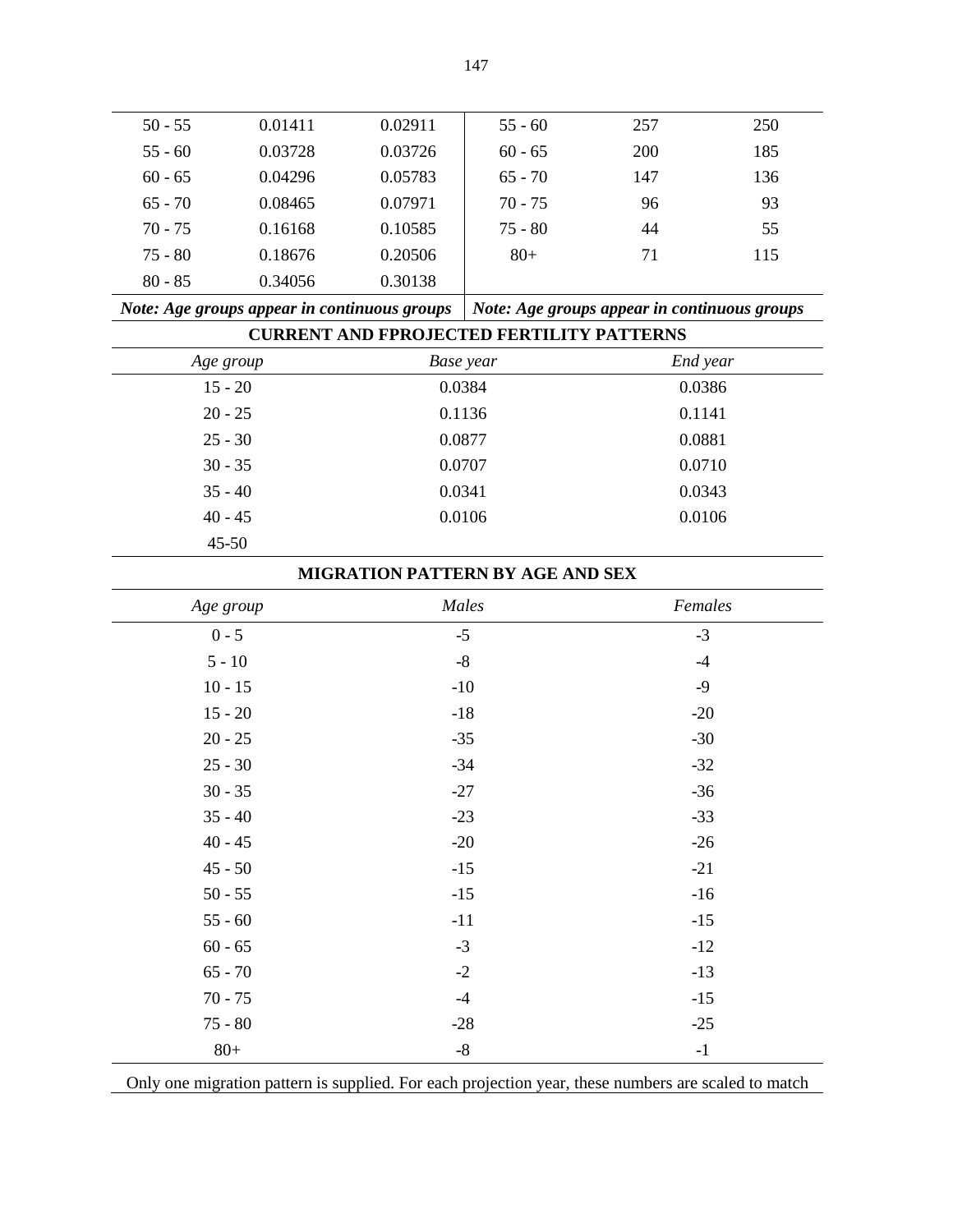| the net migration. |            |       |                                                   |           |           |
|--------------------|------------|-------|---------------------------------------------------|-----------|-----------|
|                    |            |       |                                                   |           |           |
|                    |            |       | Assumed fertility, mortality and migration levels |           |           |
| Projection         |            | e(0)  | e(0)                                              | Migration | Migration |
| period             | <b>TFR</b> | Males | Females                                           | Males     | Females   |
| 2012-2013          |            |       |                                                   |           |           |
| Initial period     | 1.775      | 75.78 | 77.81                                             | $-28$     | $-34$     |
|                    |            |       |                                                   |           |           |
| 2026-2027          |            |       |                                                   |           |           |
| Final period       | 1.784      | 75.78 | 77.81                                             | $-28$     | $-34$     |
|                    |            |       |                                                   |           |           |
|                    |            |       |                                                   |           |           |
| 2013-2014          | 1.775      | 75.78 | 77.81                                             | $-28$     | $-34$     |
| 2014-2015          |            |       |                                                   |           |           |
| 2015-2016          |            |       |                                                   |           |           |
| 2016-2017          |            |       |                                                   |           |           |
| 2017-2018          | 1.784      | 75.78 | 77.81                                             | $-28$     | $-34$     |
| 2018-2019          |            |       |                                                   |           |           |
| 2019-2020          |            |       |                                                   |           |           |
| 2020-2021          |            |       |                                                   |           |           |
| 2021-2022          |            |       |                                                   |           |           |
| 2022-2023          | 1.784      | 75.78 | 77.81                                             | $-28$     | $-34$     |
| 2023-2024          |            |       |                                                   |           |           |
| 2024-2025          |            |       |                                                   |           |           |
| 2025-2026          |            |       |                                                   |           |           |

### **Summary of data inputs**

- 1. Base Population by Age and Sex
- 2. Base Mortality Rates by Age and Sex
- 3. Fertility Rates by Age for Base date and for end date
- 4. Migration Pattern (Number of Migrants)
- 5. Summary of Assumption Targets for Fertility, Mortality, Migration

### **Procedures for calculating input data**

The Base Population

Adjusting the 2012 Census Data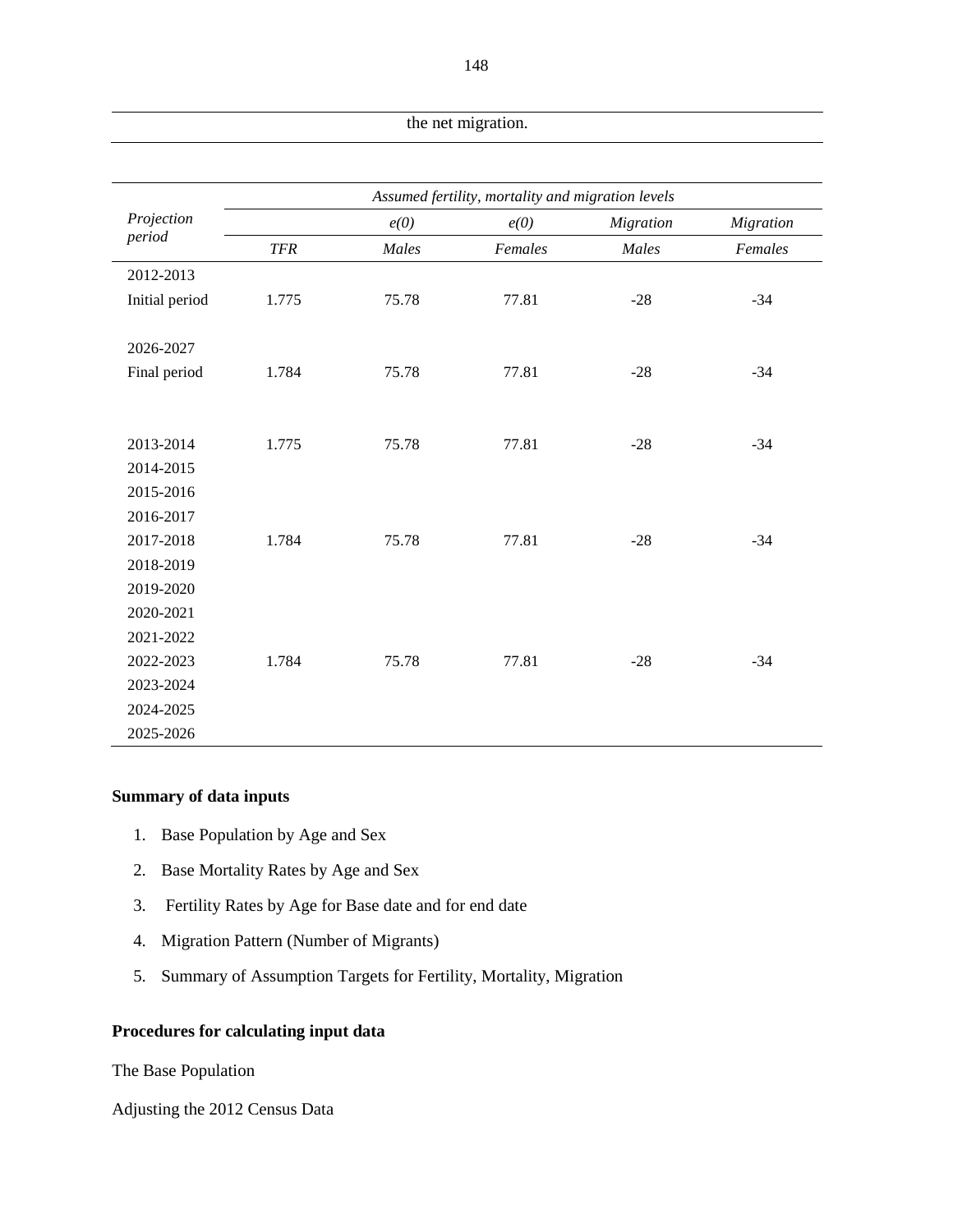|                  | Male   |          |              |              | Female   |              |
|------------------|--------|----------|--------------|--------------|----------|--------------|
| Age group        | Total  | Belonger | Non-belonger | <b>Total</b> | Belonger | Non-belonger |
| <b>Total</b>     | 16,027 | 5,822    | 10,205       | 15,479       | 5,937    | 9,542        |
| $\boldsymbol{0}$ | 214    | 112      | 102          | 236          | 114      | 122          |
| $1 - 4$          | 1,078  | 585      | 493          | 1,026        | 555      | 471          |
| $5-9$            | 1,076  | 612      | 464          | 1,034        | 547      | 487          |
| $10 - 14$        | 1,003  | 564      | 439          | 1,051        | 597      | 454          |
| 15-19            | 912    | 482      | 430          | 992          | 558      | 434          |
| $20 - 24$        | 970    | 489      | 481          | 993          | 432      | 561          |
| 25-29            | 1,308  | 400      | 908          | 1,497        | 399      | 1,098        |
| 30-34            | 1,956  | 360      | 1,596        | 1,860        | 426      | 1,434        |
| 35-39            | 2,074  | 346      | 1,728        | 1,864        | 396      | 1,468        |
| 40-44            | 1,696  | 381      | 1,315        | 1,587        | 411      | 1,176        |
| 45-49            | 1,340  | 362      | 978          | 1,205        | 391      | 814          |
| 50-54            | 904    | 322      | 582          | 776          | 323      | 453          |
| 55-59            | 589    | 266      | 323          | 541          | 242      | 299          |
| 60-64            | 376    | 199      | 177          | 329          | 183      | 146          |
| 65-69            | 249    | 131      | 118          | 177          | 100      | 77           |
| 70-74            | 109    | 69       | 40           | 113          | 83       | 30           |
| 75-79            | 95     | 71       | 24           | 74           | 65       | 9            |
| $80+$            | 78     | 71       | 7            | 124          | 115      | 9            |

**Table D.1 Population of the Turks and Caicos Islands by sex and belonger status -Original pro-rated for missing age and sex only, Census 2012** 

### **Table D.2 Population of the Turks and Caicos Islands by Sex and belonger status -Original pro-rated for missing age and sex and adjusted for ages 0-4, Census 2012**

|                |        | Male            |              |              | Female          |              |
|----------------|--------|-----------------|--------------|--------------|-----------------|--------------|
| Age group      | Total  | <b>Belonger</b> | Non-belonger | <b>Total</b> | <b>Belonger</b> | Non-belonger |
| <b>Total</b>   | 16,027 | 5,821           | 10,206       | 15,512       | 5,952           | 9,560        |
| $\overline{0}$ | 246    | 129             | 117          | 247          | 118             | 129          |
| $1 - 4$        | 1,046  | 567             | 479          | 1,048        | 567             | 481          |
| $5-9$          | 1,076  | 612             | 464          | 1,034        | 547             | 487          |
| $10-14$        | 1,003  | 564             | 439          | 1,051        | 597             | 454          |
| 15-19          | 912    | 482             | 430          | 992          | 558             | 434          |
| $20 - 24$      | 970    | 489             | 481          | 993          | 432             | 561          |
| 25-29          | 1,308  | 400             | 908          | 1,497        | 399             | 1,098        |
| 30-34          | 1,956  | 360             | 1,596        | 1,860        | 426             | 1,434        |
| 35-39          | 2,074  | 346             | 1,728        | 1,867        | 396             | 1,471        |
| 40-44          | 1,696  | 381             | 1,315        | 1,588        | 411             | 1,177        |
| 45-49          | 1,340  | 362             | 978          | 1,204        | 391             | 813          |
| 50-54          | 904    | 322             | 582          | 776          | 323             | 453          |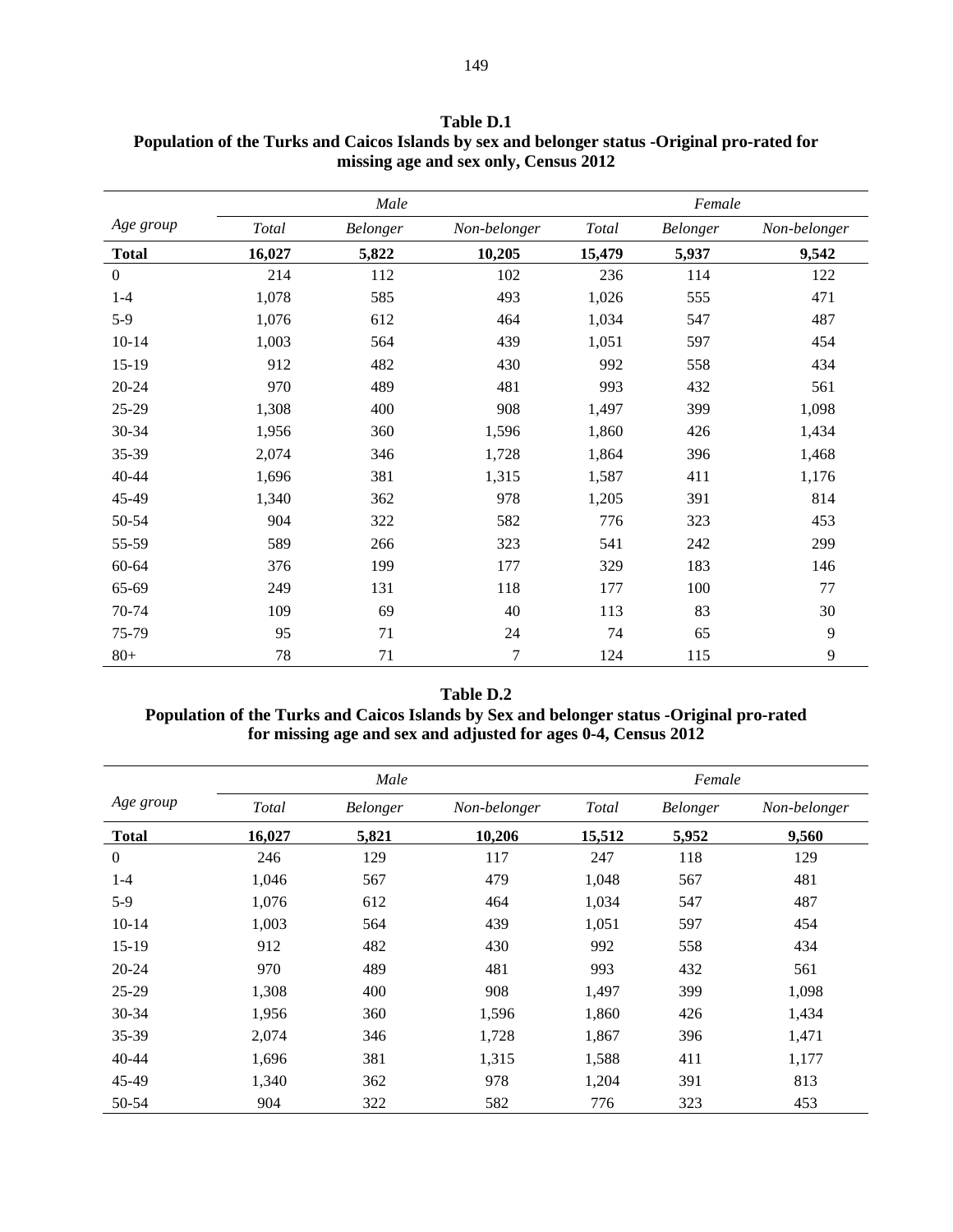Table D.2 (concluded)

|           |       | Male            |              |              | Female          |              |
|-----------|-------|-----------------|--------------|--------------|-----------------|--------------|
| Age group | Total | <b>Belonger</b> | Non-belonger | <b>Total</b> | <b>Belonger</b> | Non-belonger |
| 55-59     | 589   | 266             | 323          | 541          | 242             | 299          |
| 60-64     | 376   | 199             | 177          | 329          | 183             | 146          |
| 65-69     | 249   | 131             | 118          | 177          | 100             | 77           |
| 70-74     | 109   | 69              | 40           | 112          | 83              | 29           |
| 75-79     | 95    | 71              | 24           | 73           | 64              | 9            |
| $80+$     | 78    | 71              | 7            | 123          | 115             | 8            |

#### **Table D.3**

### **Basis for adjustments to Age 0 – Survivors of births occurring January 26, 2011-January 24, 2012**

|                  | Year |      | Total | Survival Ratio | Age $\theta$ |
|------------------|------|------|-------|----------------|--------------|
| Sex              | 2011 | 2012 |       |                |              |
| Males            |      |      |       |                |              |
| Full Year        | 255  | 238  |       |                |              |
| Fraction of Year | 235  | 15   | 250   | 0.98235        | 246          |
| Females          |      |      |       |                |              |
| Full Year        | 248  | 293  |       |                |              |
| Fraction of Year | 230  | 18   | 248   | 0.99520        | 247          |

Pro-rated for Belongers and Non-Belongers on the basis of the original distribution.

Note: Includes births occurring outside of the Turks and Caicos Islands to belongers.

### **Table D.4 Basis for adjustments to Ages1-4– Survivors of births occurring January 26, 2007-January 25, 2011**

| <b>Sex</b> | Births in Period | Survival Ratio | Age 1-4 |
|------------|------------------|----------------|---------|
| Male       | l.069            | 0.97844        | 1,046   |
| Female     | 1.054            | 0.99428        | 1,048   |

Pro-rated for Belongers and Non-Belongers on the basis of the original distribution. Note: Includes births occurring outside of the Turks and Caicos Islands.

Table D.2 was tested for Age Accuracy using the United Nations Age-Sex Accuracy Index test. (PASEX spreadsheet AGESEX).

For this Test:

- Highly Accurate = Index of less than 20;
- Inaccurate = Index of 20-42;
- Highly Inaccurate = Index of greater than 40.

The AGESEX Worksheet in the US Bureau of the Census PASEX files showed Accuracy Index as follows:

• Belongers  $= 54.4$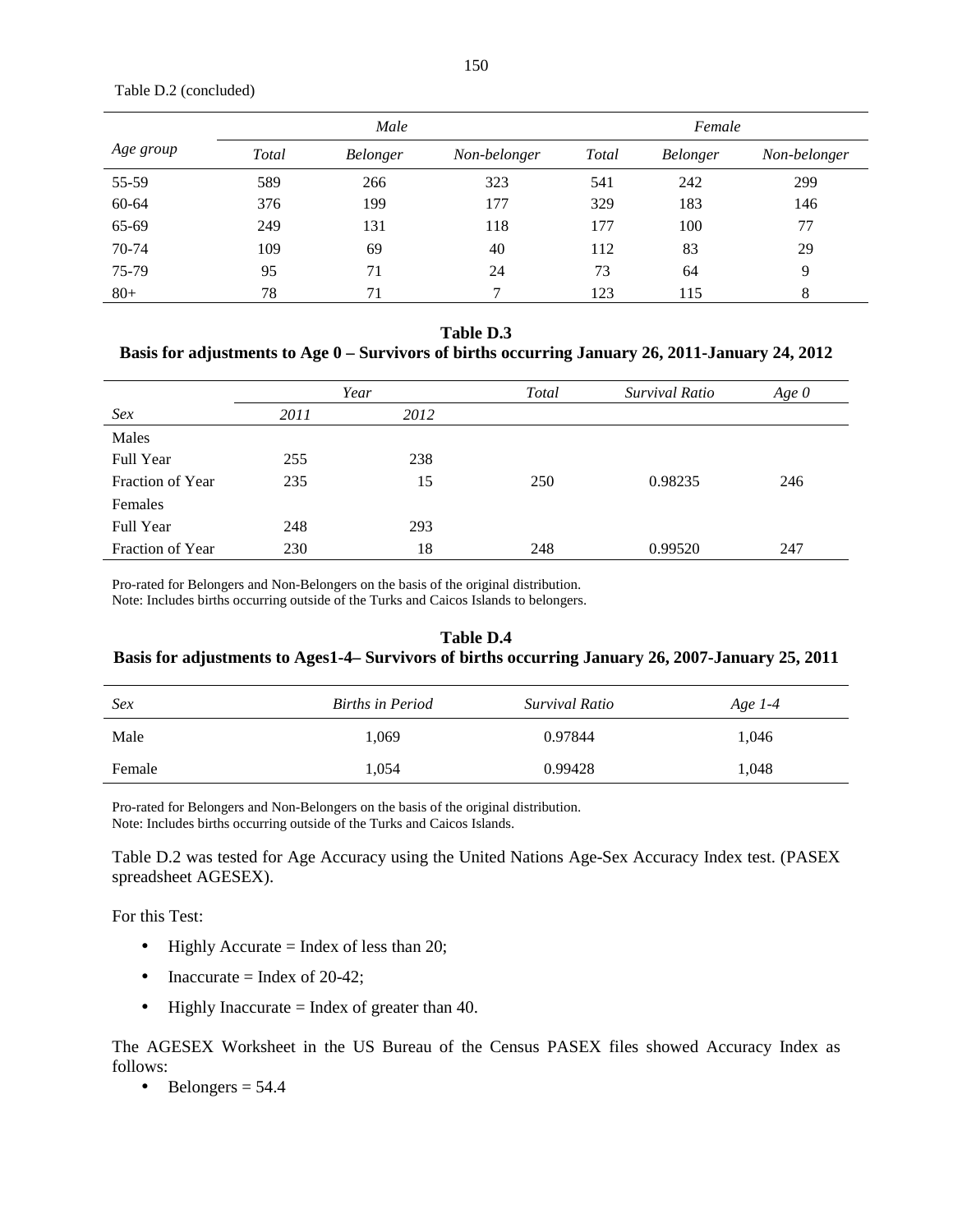- Non-Belongers  $= 61.1$
- Total  $= 50.8$

All showing Highly Inaccurate Age Structure

To correct this, the distribution was smoothed using the AGESMTH Worksheets from PASEX. The spreadsheet smoothes the age distribution of a population using five different smoothing methods including a strong moving average. The 'strong smoothing' option was selected because it produced the highest level of accuracy, although it shifts the original 5 year age distribution.

| Table D.5                                                                                           |
|-----------------------------------------------------------------------------------------------------|
| Population of the Turks and Caicos Islands by sex and belonger status, final smoothed distribution, |
| Census 2012                                                                                         |

|                  |              | Male     |                |        | Female   |                  |
|------------------|--------------|----------|----------------|--------|----------|------------------|
| Age Group        | <b>Total</b> | Belonger | Non-Belonger   | Total  | Belonger | Non-Belonger     |
| <b>Total</b>     | 16,027       | 5,821    | 10,206         | 15,512 | 5,952    | 9,560            |
| $\boldsymbol{0}$ | 237          | 127      | 110            | 229    | 109      | 120              |
| $1-4$            | 1,009        | 559      | 450            | 971    | 522      | 449              |
| $5-9$            | 1,121        | 622      | 499            | 1,129  | 601      | 528              |
| $`10-14$         | 1,027        | 560      | 467            | 1,080  | 569      | 511              |
| $15-19$          | 1,089        | 508      | 581            | 1,148  | 527      | 621              |
| $20 - 24$        | 1,230        | 457      | 773            | 1,283  | 471      | 812              |
| 25-29            | 1,393        | 422      | 971            | 1,405  | 441      | 964              |
| 30-34            | 1,679        | 389      | 1,290          | 1,616  | 421      | 1,195            |
| 35-39            | 1,665        | 369      | 1,296          | 1,568  | 401      | 1,167            |
| 40-44            | 1,571        | 360      | 1,211          | 1,450  | 395      | 1,055            |
| 45-49            | 1,327        | 331      | 996            | 1,209  | 356      | 853              |
| 50-54            | 959          | 303      | 656            | 863    | 306      | 557              |
| 55-59            | 702          | 257      | 445            | 622    | 250      | 372              |
| 60-64            | 451          | 199      | 252            | 388    | 185      | 203              |
| 65-69            | 285          | 147      | 138            | 242    | 136      | 106              |
| 70-74            | 153          | 96       | 57             | 132    | 93       | 39               |
| 75-79            | 51           | 44       | $\overline{7}$ | 54     | 54       | $\boldsymbol{0}$ |
| $80+$            | 78           | 71       | 7              | 123    | 115      | 8                |

 *Note:* The smoothed distribution was used for the calculation of base period estimates only.

Age Accuracy Index:

Belongers  $= 11.7$ 

Non-Belongers = 29.8

 $Total = 16.9$ 

The non-belongers structure still shows inaccuracy, albeit at a lower level.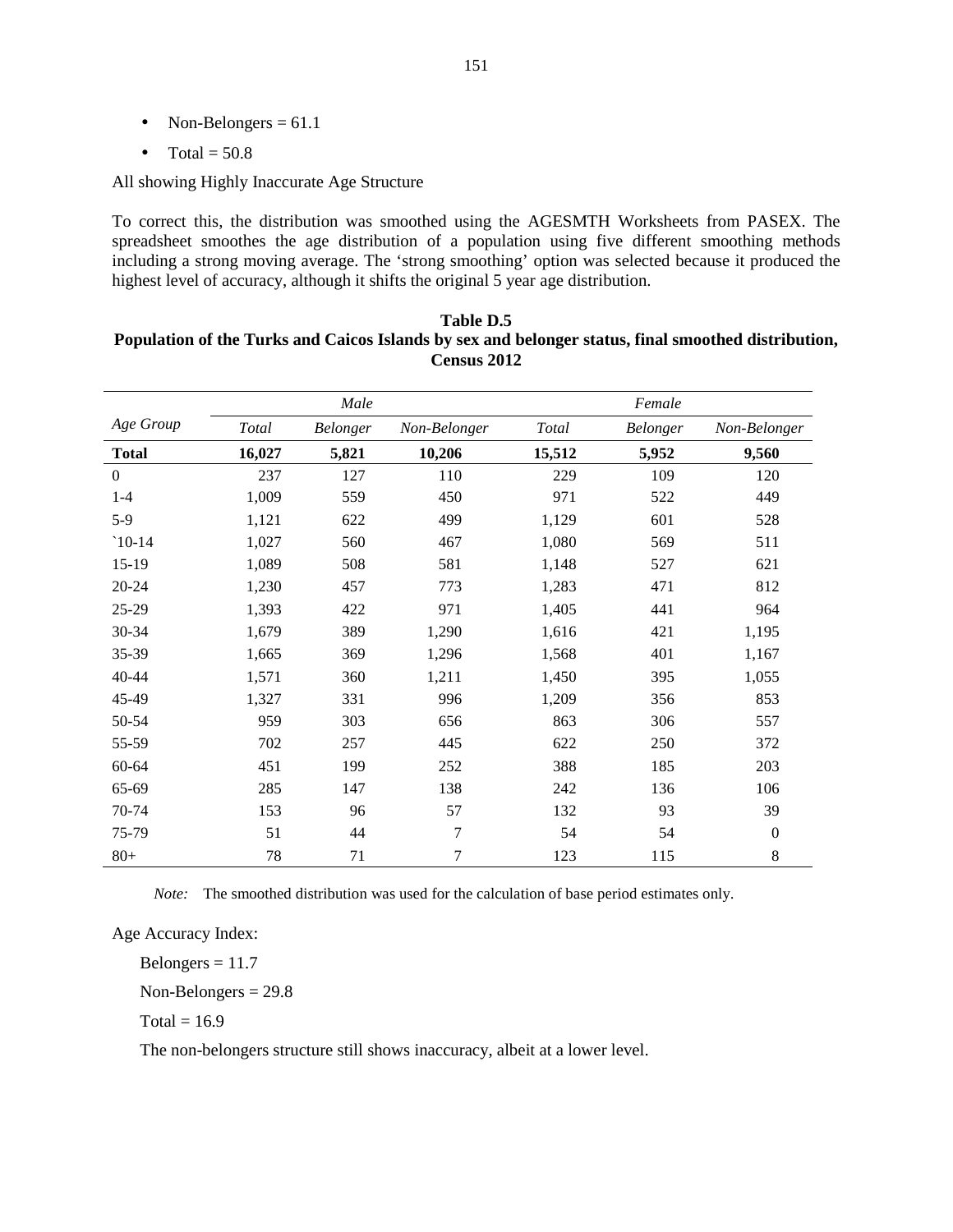### **A note on age-sex accuracy checks<sup>1</sup>**

These checks are based on age and sex ratios analysis. Age ratios provide a measure of the 'smoothness' of the age distribution of the population over a restricted age range. Under normal circumstances the enumerated size of a particular cohort should be approximately equal to the average size of the immediately preceding and subsequent cohorts. In other words, the ratio of the census count for a particular cohort to the average of the counts for the adjacent cohorts should be approximately equal to 1 (or 100 if multiplied by a constant of 100). Significant departures from this expected ratio indicate either the presence of error in the census enumeration or factors such as sharp swings in fertility or mortality or significant levels of migration.

This last factor is of particular relevance in the context of the Turks and Caicos Islands and under normal circumstances the levels of inaccuracy revealed by the Accuracy Test could be attributable to this fact. However, the decision to adjust the data was taken because the test of the data for belongers and nonbelongers separately showed the same high level of inaccuracy.

It is important to note that misreporting of age is very common in censuses and surveys. This results from the tendency of interviewers and respondents to report certain ages at the expense of others. This is called age heaping, age preference or digit preference. Preference for the digits '0' and '5' are quite widespread.

| Table D.6<br>Population of the Turks and Caicos Islands by sex and belonger status, mid-year 2012 |        |          |              |              |          |              |
|---------------------------------------------------------------------------------------------------|--------|----------|--------------|--------------|----------|--------------|
|                                                                                                   |        | Male     |              |              | Female   |              |
| Age Group                                                                                         | Total  | Belonger | Non-Belonger | <b>Total</b> | Belonger | Non-Belonger |
| <b>Total</b>                                                                                      | 16,365 | 5,830    | 10,535       | 15,834       | 5,960    | 9,874        |
| $\boldsymbol{0}$                                                                                  | 241    | 127      | 114          | 234          | 109      | 125          |
| $1 - 4$                                                                                           | 1,024  | 560      | 464          | 986          | 523      | 463          |
| $5-9$                                                                                             | 1,139  | 623      | 516          | 1,147        | 602      | 545          |
| $10 - 14$                                                                                         | 1,043  | 561      | 482          | 1,098        | 570      | 528          |
| $15-19$                                                                                           | 1,108  | 508      | 600          | 1,169        | 528      | 641          |
| $20 - 24$                                                                                         | 1,256  | 458      | 798          | 1,311        | 472      | 839          |
| 25-29                                                                                             | 1,425  | 422      | 1,003        | 1,437        | 442      | 995          |
| 30-34                                                                                             | 1,720  | 390      | 1,330        | 1,655        | 421      | 1,234        |
| 35-39                                                                                             | 1,707  | 369      | 1,338        | 1,607        | 401      | 1,206        |
| 40-44                                                                                             | 1,610  | 361      | 1,249        | 1,484        | 395      | 1,089        |
| 45-49                                                                                             | 1,361  | 333      | 1,028        | 1,238        | 357      | 881          |
| 50-54                                                                                             | 980    | 303      | 677          | 880          | 306      | 574          |
| 55-59                                                                                             | 716    | 257      | 459          | 634          | 250      | 384          |
| $60 - 64$                                                                                         | 461    | 200      | 261          | 395          | 185      | 210          |
| 65-69                                                                                             | 289    | 147      | 142          | 245          | 136      | 109          |
| 70-74                                                                                             | 155    | 96       | 59           | 134          | 93       | 41           |
| 75-79                                                                                             | 52     | 44       | 8            | 56           | 55       | $\mathbf{1}$ |
| $80+$                                                                                             | 78     | 71       | 7            | 124          | 115      | 9            |

### **Base population- Population at July 1, 2012**

1 Extracted from United States Bureau of the Census, 1985. Evaluating Censuses of Population and Housing.

1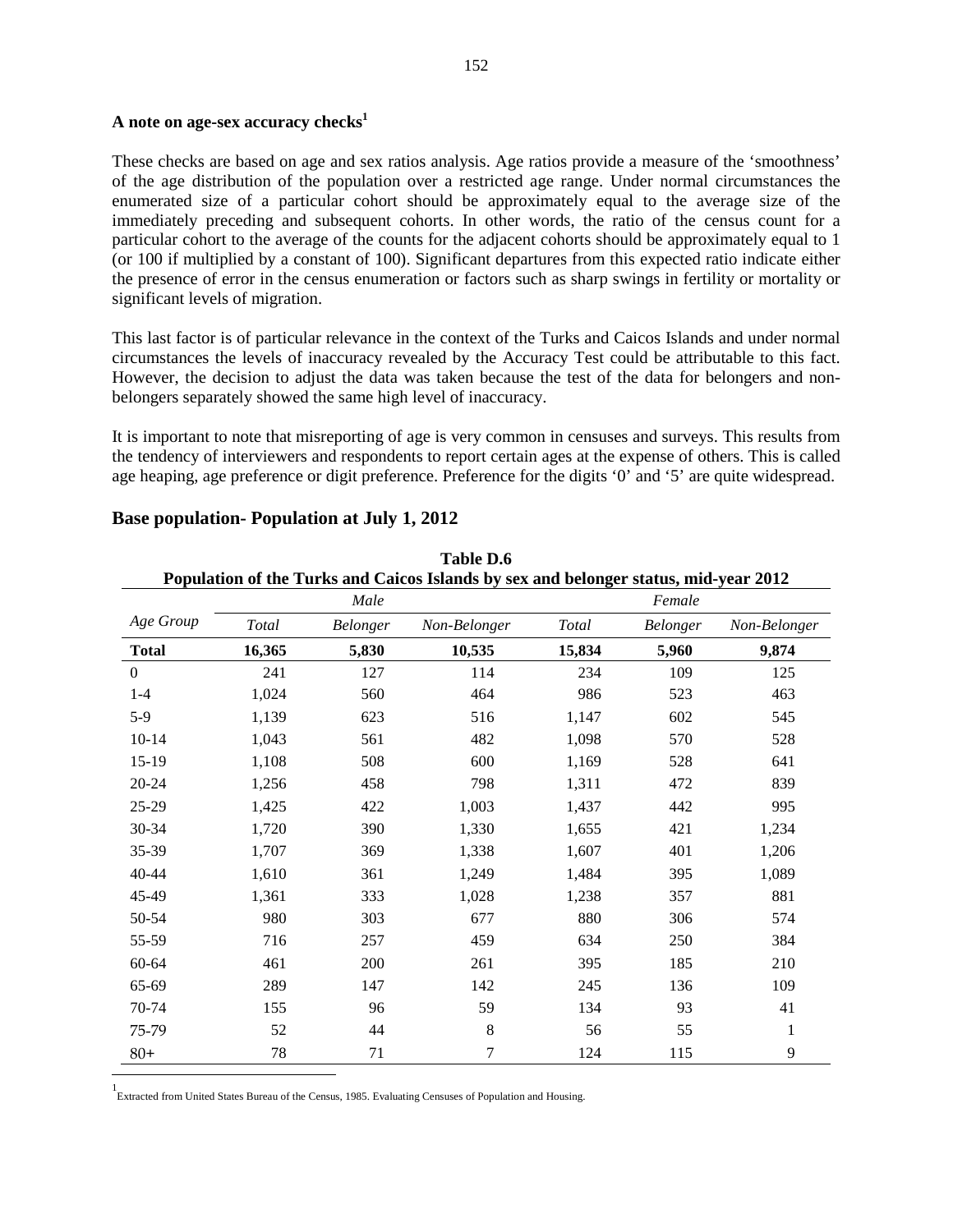As described in the section on methods and assumptions, the base population – the population at  $1<sup>st</sup>$  July 2012 – was calculated from the final smoothed census population (see Table D.5) using the MOVEPOP files from the PASEX Worksheets. MOVEPOP moves the population age distribution pertaining to a specific date to another date and requires as input data: the census population by age and sex, death rates by sex, age specific fertility rates and the annual number of migrants.

|                        |      | <i>Total Births 2001-2011</i> |           |
|------------------------|------|-------------------------------|-----------|
| <b>Belonger Status</b> | Male | Female                        | Sex Ratio |
| <b>Belonger</b>        | 849  | 808                           | 1.0512    |
| Non-Belonger           | 1274 | 1.227                         | 1.0380    |

### **Table D.7 Sex ratio at birth**

### **Fertility**

### **Table D.8 Age specific fertility rates, total fertility rate 2001 and 2012 and assumptions for growth scenarios for belongers and non-belongers**

| Age group                               |        | <b>Belongers</b> |        |        | Non-belongers |        |  |
|-----------------------------------------|--------|------------------|--------|--------|---------------|--------|--|
|                                         | 2001   |                  | 2012   | 2001   |               | 2012   |  |
| $15-19$                                 | 0.0608 |                  | 0.0384 | 0.0203 |               | 0.0202 |  |
| $20 - 24$                               | 0.1168 |                  | 0.1136 | 0.0446 |               | 0.0507 |  |
| 25-29                                   | 0.0794 |                  | 0.0877 | 0.0847 |               | 0.1075 |  |
| 30-34                                   | 0.0585 |                  | 0.0707 | 0.0930 |               | 0.0862 |  |
| 35-39                                   | 0.0207 |                  | 0.0341 | 0.0358 |               | 0.0517 |  |
| $40 - 44$                               | 0.0121 |                  | 0.0106 | 0.0175 |               | 0.0237 |  |
| <b>TFR</b>                              | 1.741  |                  | 1.775  | 1.480  |               | 1.700  |  |
| Rate of change 2001-<br><b>2012 TFR</b> |        | 0.1864           |        |        | 1.3358        |        |  |
|                                         | Low    | Medium           | High   | Low    | Medium        | High   |  |
| Rate of change                          | 0.0932 | 0.1864           | 0.2796 | 0.6679 | 1.3358        | 2.0037 |  |
|                                         |        |                  |        |        |               |        |  |
| $15-19$                                 | 0.0385 | 0.0387           | 0.0389 | 0.0208 | 0.0216        | 0.0223 |  |
| $20 - 24$                               | 0.1141 | 0.1146           | 0.1152 | 0.0524 | 0.0542        | 0.0560 |  |
| 25-29                                   | 0.0881 | 0.0885           | 0.0889 | 0.1112 | 0.1150        | 0.1189 |  |
| 30-34                                   | 0.0710 | 0.0713           | 0.0717 | 0.0892 | 0.0922        | 0.0953 |  |
| 35-39                                   | 0.0343 | 0.0344           | 0.0346 | 0.0534 | 0.0552        | 0.0571 |  |
| $40 - 44$                               | 0.0106 | 0.0107           | 0.0107 | 0.0245 | 0.0253        | 0.0262 |  |
| <b>TFR</b>                              | 1.783  | 1.791            | 1.800  | 1.758  | 1.817         | 1.879  |  |

*Note:* Rate of Change for Low = 50 per cent of rate for 2001-2012; Medium = rate for 2001-2012, High = 1.50 times rate for 2001-2012.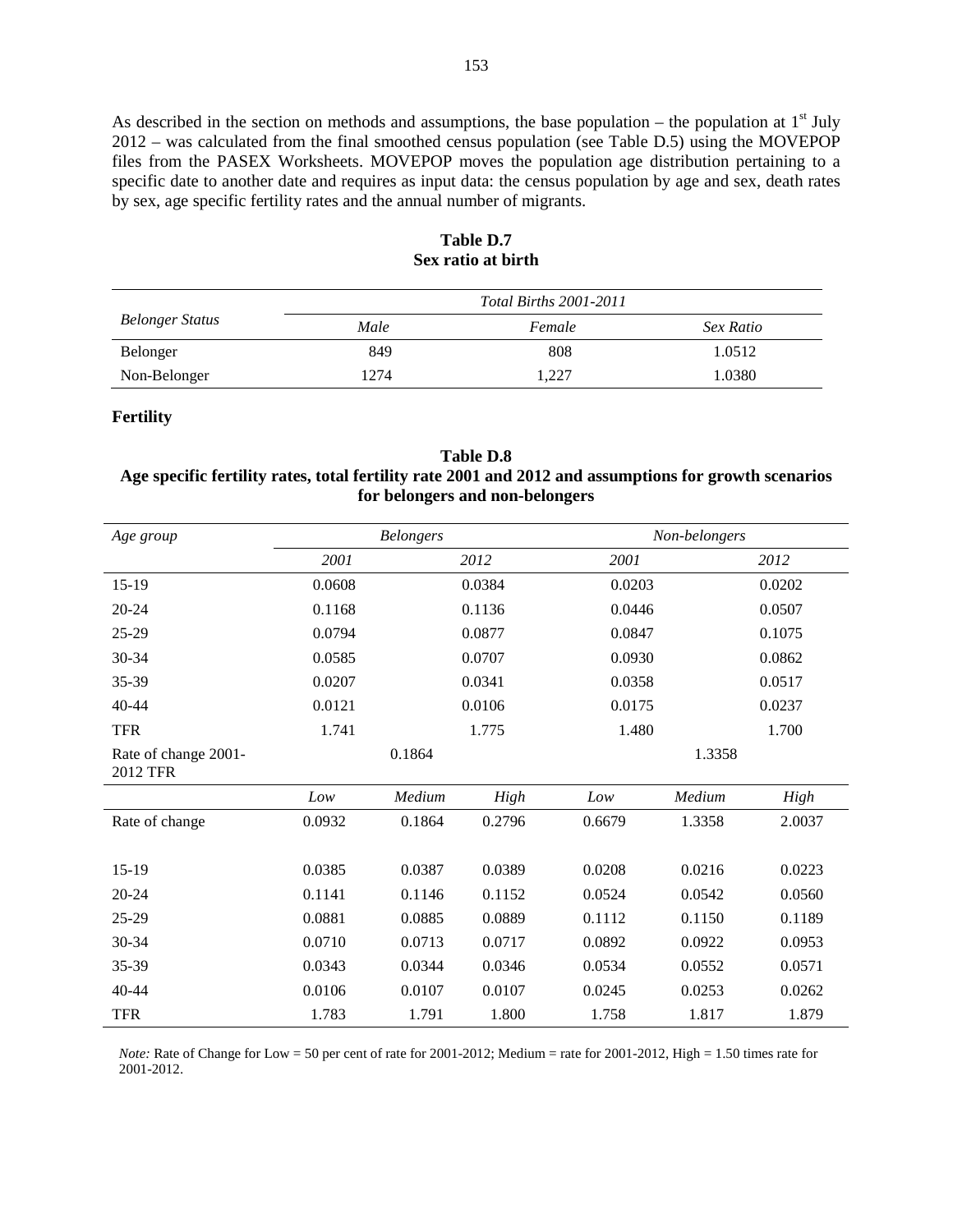Requires births by age of mother from vital statistics usually for at least 3 years centering on the census year. The average annual number of births is used as the numerator with the number of women in the age group at census as the denominator. These rates were calculated using averages for 2001-2003 for 2001, 2011-2013 for 2012.

### **Mortality**

| Age              | Males    |         |          | Female  |
|------------------|----------|---------|----------|---------|
|                  | Original | Revised | Original | Revised |
| $\boldsymbol{0}$ | 0.01247  | 0.01247 | 0.01039  | 0.01039 |
| 1                | 0.00105  | 0.00105 | 0.00320  | 0.00320 |
| 5                | 0.00162  | 0.00162 | 0.00309  | 0.00309 |
| 10               | 0.00137  | 0.00137 | 0.00475  | 0.00475 |
| 15               | 0.00492  | 0.00492 | 0.00262  | 0.00262 |
| 20               | 0.00923  | 0.00923 | 0.00543  | 0.00543 |
| 25               | 0.01130  | 0.01130 | 0.00361  | 0.00361 |
| 30               | 0.00478  | 0.00478 | 0.00269  | 0.00269 |
| 35               | 0.00587  | 0.00587 | 0.00268  | 0.00268 |
| 40               | 0.01179  | 0.01179 | 0.00628  | 0.01575 |
| 45               | 0.01381  | 0.01381 | 0.00844  | 0.01919 |
| 50               | 0.01411  | 0.01411 | 0.01714  | 0.02911 |
| 55               | 0.03728  | 0.03728 | 0.01830  | 0.03726 |
| 60               | 0.04296  | 0.04296 | 0.02940  | 0.05783 |
| 65               | 0.08465  | 0.08465 | 0.07075  | 0.07971 |
| 70               | 0.16168  | 0.16168 | 0.15292  | 0.10585 |
| 75               | 0.18676  | 0.18676 | 0.22075  | 0.20506 |
| 80               | 0.34056  | 0.34056 | 0.29206  | 0.30138 |
| $85+$            | 0.81536  | 0.81536 | 0.67203  | 0.04518 |

**Table D.9 Age specific death rates for base period for belongers and non-belongers** 

The available mortality statistics for the Turks and Caicos Islands have presented many methodological challenges. The very small numbers of deaths and even zero deaths in some age groups showed very erratic age distributions of rates. To minimize this, five-year averages were used to develop the death rates required for life table construction. The MORTPAK application UNBAR was used to smooth age specific rates to derive the base year life expectancy. This yielded an unrealistically high life expectancy of over 100 years for females. The projection application software does provide the option of using model life tables where country data are not available but the preference is always for country data. One available option is to use life tables for another country with similar characteristics. Accordingly the decision was taken to adopt rates from life tables for the Bahamas. The rates shown in Table D.9 for males are all developed from the Turks and Caicos Islands data. For the females, the rates beginning at age 40 have been substituted with those from the Bahamas Life Table for 2010 (retrieved from the Bahamas Statistical Office website). These rates are based on averages for the years 2008-2012 related to the census 2012 population.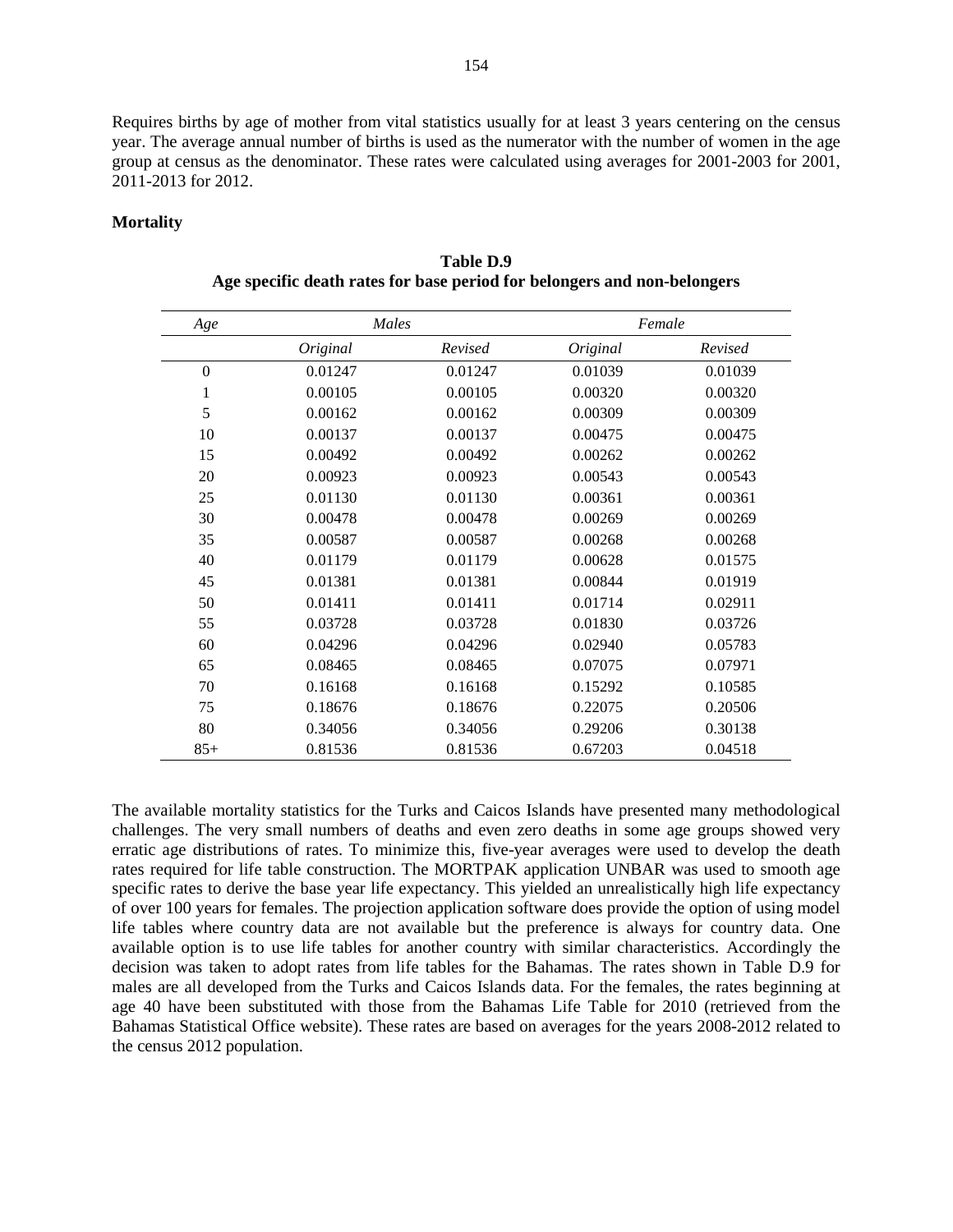#### **Migration**

Establishing migration estimates have presented even greater challenges as no data exist on this increasingly critical component of population growth for the Turks and Caicos Islands. As explained previously the estimates used have been derived as a residual after births and deaths were accounted for in the calculation of the intercensal components of change shown in Table D.10. The table shows that the total net migration for 2001-2012 is estimated at +8,369. This was held as the control total. For the projections this number needed to be distributed by sex (as shown) by age and between belongers and non-belongers.

| <i>Item</i>                 | Total  | Male   | Female |
|-----------------------------|--------|--------|--------|
| Population at Census 2001   | 19,886 | 9.897  | 9,989  |
| Population at Census 2012   | 31,539 | 16,027 | 15,512 |
| Births 2001-2012            | 3,980  | 1,946  | 2,034  |
| Deaths 2001-2012            | 696    | 389    | 307    |
| Implied migration 2001-2012 | 8,369  | 4,572  | 3,797  |
| Average annual births       | 384    | 188    | 196    |
| Average annual deaths       | 67     | 37     | 30     |
| Average annual migration    | 807    | 441    | 366    |

| Table D.10                                                       |
|------------------------------------------------------------------|
| Components of growth for the Turks and Caicos Islands: 2001-2012 |

The first step in the process was to apply survival ratios for 2001 for age groups (from life tables created by LTPOPDTH) to the population for 2001 to obtain an expected count for the population 10 years and over at 2012. The difference between the expected count and the actual count is the estimated migration which would be either negative or positive. Application of survival ratios to 2001 showed overall net outflow for belongers and net inflow for non-belongers. The estimates produced by the initial calculations were then adjusted to be consistent with the totals for males and females shown in Table D.10. This involves including estimates for ages under 10 years. Note that the population would actually age 10.375 years. Ten years has been assumed as any differences would be expected to be so minimal as to not affect the outcome.

**Table D.11 Estimation of Migration for Belongers of ages 10 years and over in 2012 using Survival Ratios** 

| Age in<br>2001 | Age in<br>2012 | Survival<br>ratio     | 2001<br>population | 2012<br>expected | 2012<br>Actual | <b>Derived</b><br>migration | Adjusted<br>migration |
|----------------|----------------|-----------------------|--------------------|------------------|----------------|-----------------------------|-----------------------|
|                |                | <b>BELONGER MALES</b> |                    |                  |                |                             |                       |
| $0 - 4$        | $10 - 14$      | 0.9949                | 573                | 570              | 560            | $-10$                       | $-10$                 |
| $5-9$          | $15-19$        | 0.9968                | 528                | 526              | 508            | $-18$                       | $-18$                 |
| $10-14$        | $20 - 24$      | 0.9955                | 494                | 492              | 457            | $-35$                       | $-35$                 |
| $15-19$        | $25 - 29$      | 0.9910                | 460                | 456              | 422            | $-34$                       | -34                   |
| $20 - 24$      | $30 - 34$      | 0.9861                | 422                | 416              | 389            | $-27$                       | $-27$                 |
| 25-29          | 35-39          | 0.9845                | 398                | 392              | 369            | $-23$                       | $-23$                 |
| 30-34          | $40 - 44$      | 0.9779                | 389                | 380              | 360            | $-20$                       | $-20$                 |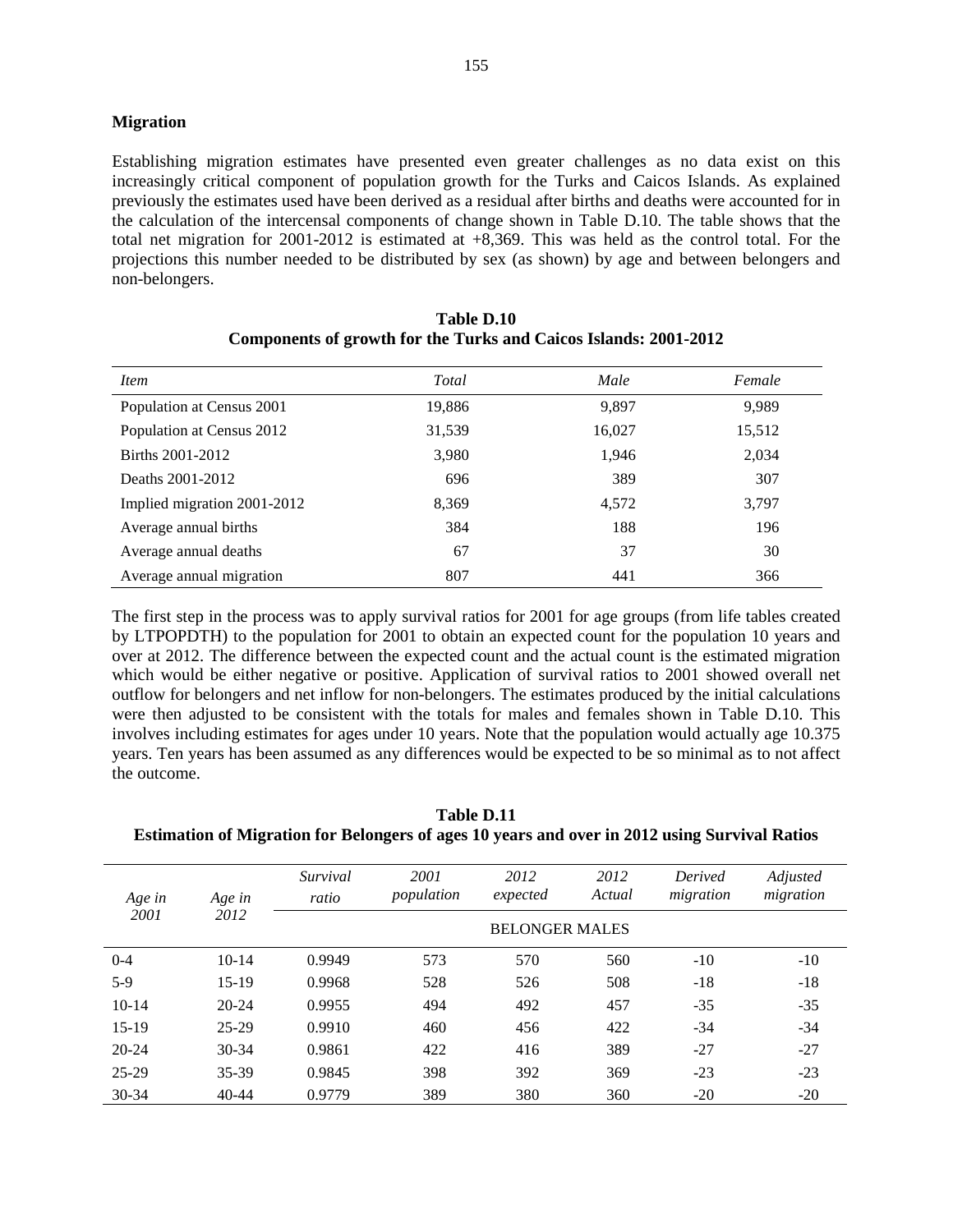Table D.11 (concluded)

| Age in         | Age in<br>2012 | Survival<br>ratio       | 2001<br>population | 2012<br>expected | 2012<br>Actual | Derived<br>migration | Adjusted<br>migration |  |
|----------------|----------------|-------------------------|--------------------|------------------|----------------|----------------------|-----------------------|--|
| 2001           |                | <b>BELONGER MALES</b>   |                    |                  |                |                      |                       |  |
| 35-39          | 45-49          | 0.9647                  | 360                | 347              | 332            | $-15$                | $-15$                 |  |
| 40-44          | 50-54          | 0.9583                  | 332                | 318              | 303            | $-15$                | $-15$                 |  |
| 45-49          | 55-59          | 0.9448                  | 284                | 268              | 257            | $-11$                | $-11$                 |  |
| 50-54          | 60-64          | 0.9154                  | 221                | 202              | 199            | $-3$                 | $-3$                  |  |
| 55-59          | 65-69          | 0.8634                  | 173                | 149              | 147            | $-2$                 | $-2$                  |  |
| 60-64          | 70-74          | 0.8027                  | 125                | 100              | 96             | $-4$                 | $-4$                  |  |
| 65-69          | 75-79          | 0.7820                  | 92                 | 72               | 44             | $-28$                | $-28$                 |  |
| $70+$          | $80+$          | 0.4636                  | 173                | 80               | 72             | $-8$                 | $-8$                  |  |
| Age in<br>2001 | Age in<br>2012 | Survival<br>Ratio       | 2001<br>Population | 2012<br>Expected | 2012<br>Actual | Derived<br>migration | Adjusted<br>migration |  |
|                |                | <b>BELONGER FEMALES</b> |                    |                  |                |                      |                       |  |
| $0 - 4$        | $10 - 14$      | 0.9955                  | 581                | 578              | 569            | $-9$                 | $-9$                  |  |
| $5-9$          | $15-19$        | 0.9963                  | 549                | 547              | 527            | $-20$                | $-20$                 |  |
| $10 - 14$      | $20 - 24$      | 0.9951                  | 504                | 501              | 471            | $-30$                | $-30$                 |  |
| 15-19          | 25-29          | 0.9924                  | 477                | 473              | 441            | $-32$                | $-32$                 |  |
| $20 - 24$      | 30-34          | 0.9879                  | 462                | 457              | 421            | $-36$                | $-36$                 |  |
| 25-29          | 35-39          | 0.9837                  | 441                | 434              | 401            | $-33$                | $-33$                 |  |
| 30-34          | 40-44          | 0.9825                  | 428                | 420              | 394            | $-26$                | $-26$                 |  |
| 35-39          | 45-49          | 0.9767                  | 386                | 377              | 356            | $-21$                | $-21$                 |  |
| 40-44          | 50-54          | 0.9695                  | 332                | 322              | 306            | $-16$                | $-16$                 |  |
| 45-49          | 55-59          | 0.9635                  | 275                | 265              | 250            | $-15$                | $-15$                 |  |
| 50-54          | 60-64          | 0.9483                  | 208                | 197              | 185            | $-12$                | $-12$                 |  |
| 55-59          | 65-69          | 0.9022                  | 165                | 149              | 136            | $-13$                | $-13$                 |  |
| 60-64          | 70-74          | 0.8419                  | 129                | 108              | 93             | $-15$                | $-15$                 |  |
| 65-69          | 75-79          | 0.7405                  | 107                | 79               | 54             | $-25$                | $-25$                 |  |
| $70+$          | $80+$          | 0.4450                  | 260                | 116              | 115            | $-1$                 | $-1$                  |  |

### **Table D.12**

## **Estimation of migration of non-belongers for ages 10 years and over in 2012 using survival ratios**

| Age in<br>2001 | Age in<br>2012 | Survival<br>Ratio         | 2001<br>Population | 2012<br>Expected | 2012<br>Actual | Derived<br>Migration | Adjusted<br><i>Migration</i> |
|----------------|----------------|---------------------------|--------------------|------------------|----------------|----------------------|------------------------------|
|                |                | <b>NON-BELONGER MALES</b> |                    |                  |                |                      |                              |
| $0 - 4$        | $10 - 14$      | 0.9949                    | 446                | 443              | 467            | 23                   | 25                           |
| $5-9$          | $15-19$        | 0.9968                    | 369                | 368              | 581            | 213                  | 230                          |
| $10 - 14$      | $20 - 24$      | 0.9955                    | 311                | 309              | 773            | 464                  | 501                          |
| $15-19$        | $25-29$        | 0.9910                    | 341                | 338              | 971            | 633                  | 685                          |
| $20 - 24$      | $30 - 34$      | 0.9861                    | 427                | 421              | 1289           | 868                  | 939                          |
| 25-29          | 35-39          | 0.9845                    | 484                | 476              | 1295           | 819                  | 886                          |
| 30-34          | $40 - 44$      | 0.9779                    | 578                | 565              | 1210           | 645                  | 698                          |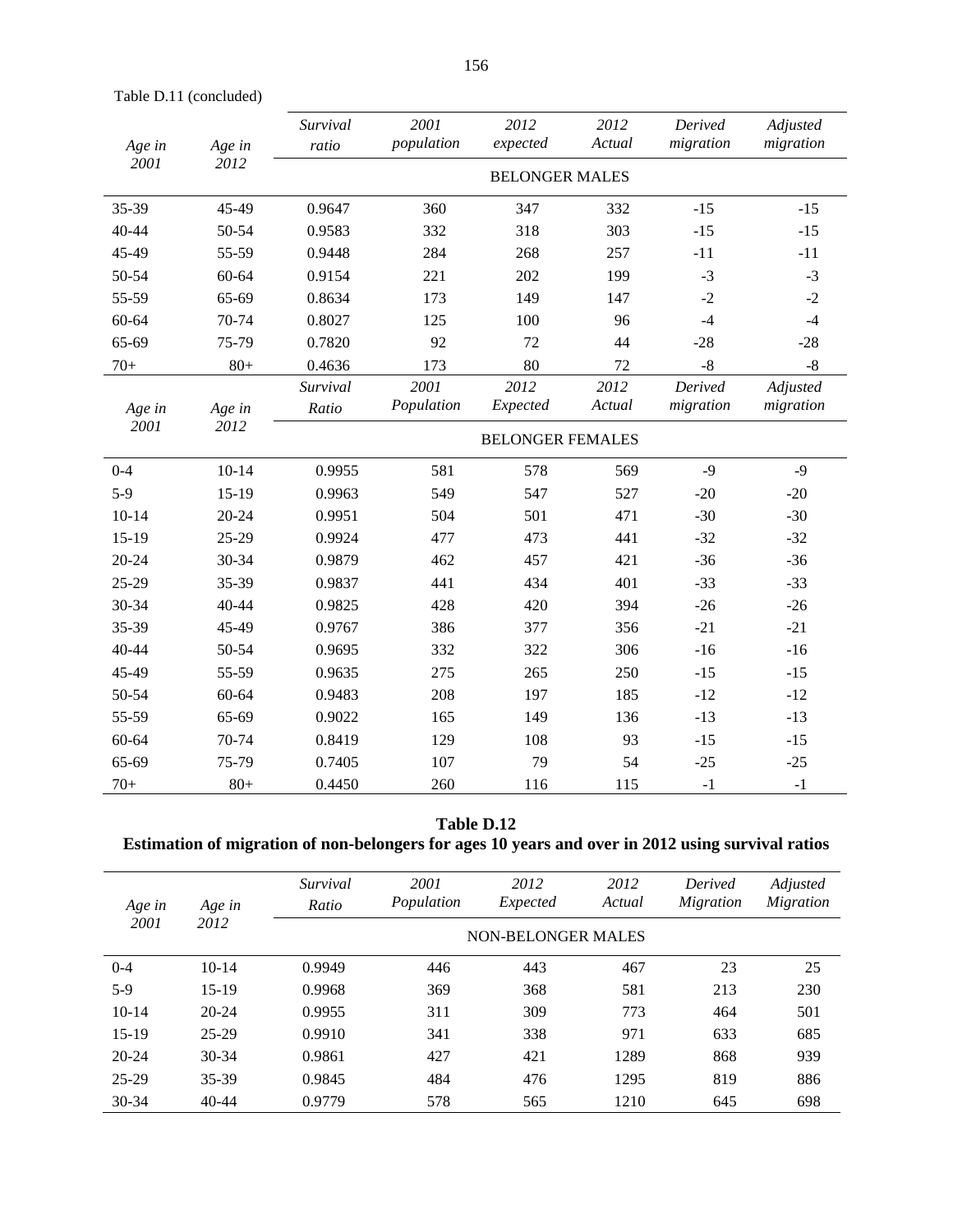| Age in<br>2001 | Age in<br>2012 | Survival<br>Ratio         | 2001<br>Population | 2012<br>Expected | 2012<br>Actual | Derived<br><b>Migration</b> | Adjusted<br><b>Migration</b> |  |
|----------------|----------------|---------------------------|--------------------|------------------|----------------|-----------------------------|------------------------------|--|
|                |                | <b>NON-BELONGER MALES</b> |                    |                  |                |                             |                              |  |
| 35-39          | 45-49          | 0.9647                    | 547                | 528              | 995            | 467                         | 506                          |  |
| 40-44          | 50-54          | 0.9583                    | 465                | 446              | 656            | 210                         | 227                          |  |
| 45-49          | 55-59          | 0.9448                    | 366                | 346              | 445            | 99                          | 107                          |  |
| 50-54          | 60-64          | 0.9154                    | 233                | 213              | 252            | 39                          | 42                           |  |
| 55-59          | 65-69          | 0.8634                    | 153                | 132              | 138            | 6                           | 6                            |  |
| 60-64          | 70-74          | 0.8027                    | 83                 | 66               | 57             | $-9$                        | $-11$                        |  |
| 65-69          | 75-79          | 0.7820                    | 42                 | 33               | 7              | $-25$                       | $-28$                        |  |
| $70+$          | $80+$          | 0.4636                    | 38                 | 17               | 7              | $-10$                       | $-12$                        |  |
| Age in         | Age in         | Survival<br>ratio         | 2001<br>Population | 2012<br>Expected | 2012<br>Actual | Derived<br>migration        | Adjusted<br>migration        |  |
| 2001           | 2012           | NON-BELONGER FEMALES      |                    |                  |                |                             |                              |  |
| $0 - 4$        | $10 - 14$      | 0.9955                    | 563                | 488              | 511            | 23                          | 25                           |  |
| $5-9$          | $15-19$        | 0.9963                    | 446                | 444              | 621            | 177                         | 180                          |  |
| $10 - 14$      | 20-24          | 0.9951                    | 346                | 344              | 812            | 468                         | 476                          |  |
| 15-19          | 25-29          | 0.9924                    | 345                | 342              | 964            | 622                         | 632                          |  |
| 20-24          | 30-34          | 0.9879                    | 400                | 396              | 1195           | 799                         | 812                          |  |
| 25-29          | 35-39          | 0.9837                    | 438                | 431              | 1168           | 737                         | 749                          |  |
| 30-34          | 40-44          | 0.9825                    | 512                | 503              | 1055           | 552                         | 560                          |  |
| 35-39          | 45-49          | 0.9767                    | 478                | 467              | 853            | 386                         | 393                          |  |
| 40-44          | 50-54          | 0.9695                    | 401                | 388              | 557            | 168                         | 171                          |  |
| 45-49          | 55-59          | 0.9635                    | 310                | 299              | 372            | 73                          | 75                           |  |
| 50-54          | 60-64          | 0.9483                    | 190                | 180              | 203            | 23                          | 24                           |  |
| 55-59          | 65-69          | 0.9022                    | 119                | 107              | 106            | $-1$                        | 5                            |  |
| 60-64          | 70-74          | 0.8419                    | 61                 | 51               | 39             | $-12$                       | $-11$                        |  |
|                |                |                           |                    |                  |                |                             |                              |  |

65-69 75-79 0.7405 31 23 0 -23 -22 70+ 80+ 0.4450 33 19 8 -11 -7

#### Table D.12 (concluded)

#### **Output**

The Output for the 1 year as stipulated in the input data displays the following:

- 1. Input data as entered.
- 2. Input data interpolated for each year in the intervening period between the initial year and the end year.
- 3. Single year population, five year age groups and percentage distribution based on five year groups for each year.
- 4. Annual Vital Statistics Summary showing absolute numbers and rates showing births, deaths, migrants and growth by sex.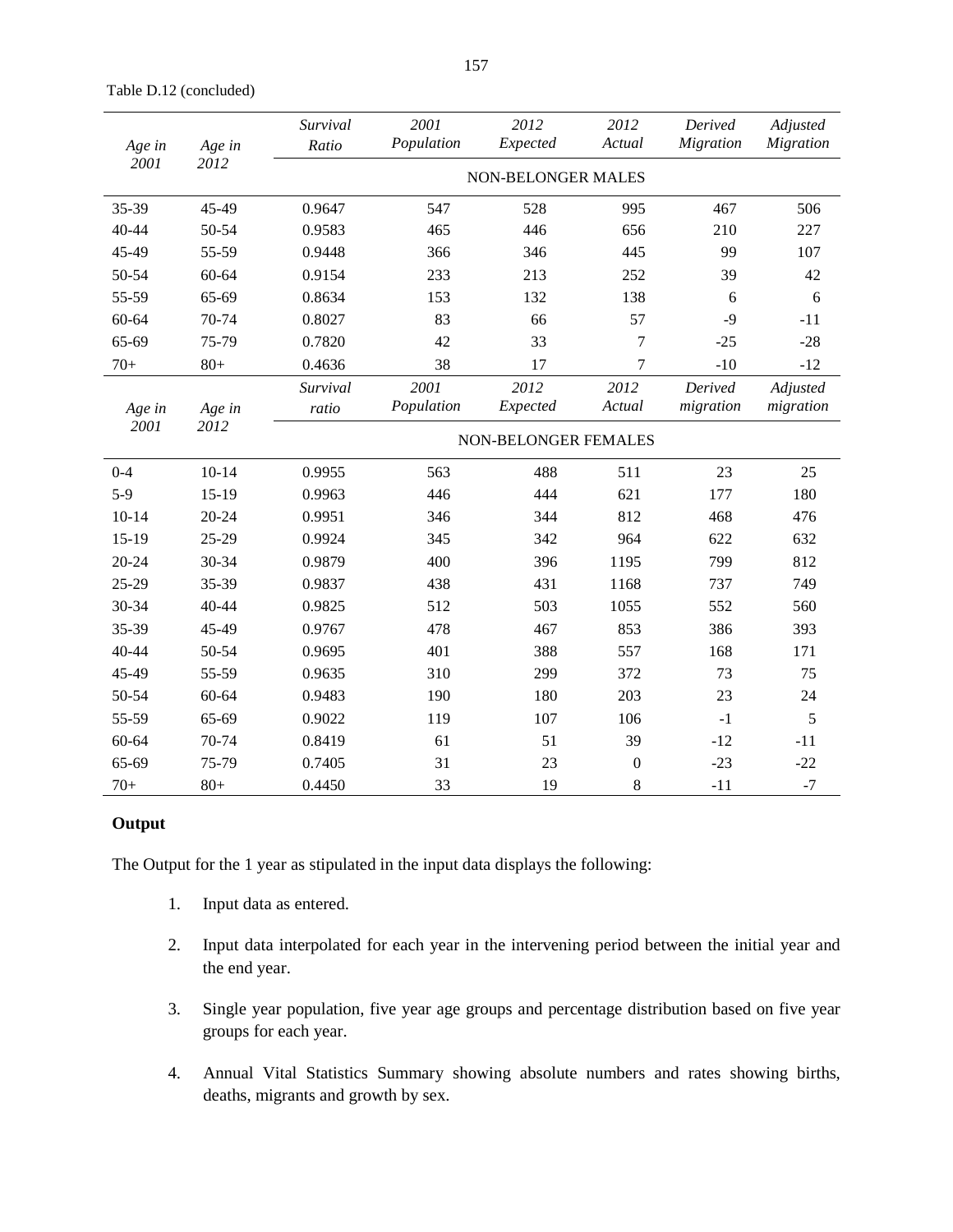# **APPENDIX E: GLOSSARY OF TERMS**

**Age dependency ratio –** A ratio in which the numerator represents the total number of people not of working age (too old or too young to work and therefore "dependent" on those who do), and the denominator represents the population of working age; often multiplied by 100, which yields the number of dependents per 100 persons of working age.

**Age-specific rate** – A rate that relates a given demographic event at a specific age (or age group) to the corresponding at-risk population in the same age (or age group). For example the age-specific fertility rate relates births to women in a specific age group to the total women in the same age group, and the age specific death rate relates deaths of the people in an age group to the population in the same age group.

**Average family size** is the average number of living children of an individual or couple.

**Base population** – For population projections this is the starting population.

**Belonger** – There are a number of conditions under which a resident of the Turks and Caicos Islands acquires belonger status. In summary a belonger is a person who was born in the islands or if not born in the islands, acquired status through a parent born in the islands or through adoption or through other means as stipulated in the laws.

**Crude rate** – A rate that relates a demographic event to the total population and makes no distinction concerning different exposure levels to the event. Examples include the crude birth rate and the crude death rate.

**Crude birth rate** – The number of live births per 1,000 population in a given year.

**Crude death rate –** The number of deaths per 1,000 population in a given year.

**Emigrant** – A resident of a given country who departs to take up residence in another country.

**Growth rate** – Often used as a general expression to describe the rate of change in a given population, even one that is declining.

**International migration** – The movement across an international boundary for the purpose of establishing a new permanent residence.

**Intercensal** – The period between two successive censuses.

**Life expectancy** – The average number of years of life remaining to a group of persons who reached a given age as calculated from a life table.

Life table – A tabular display of life expectancy and the probability of dying at each age for a given population according to age-specific death rates prevailing at that time. The life table gives an organized complete portrait of a population's mortality.

**Median age** – The age at which exactly half the population is older and half is younger. The age at which the population is divided into two equally sized groups.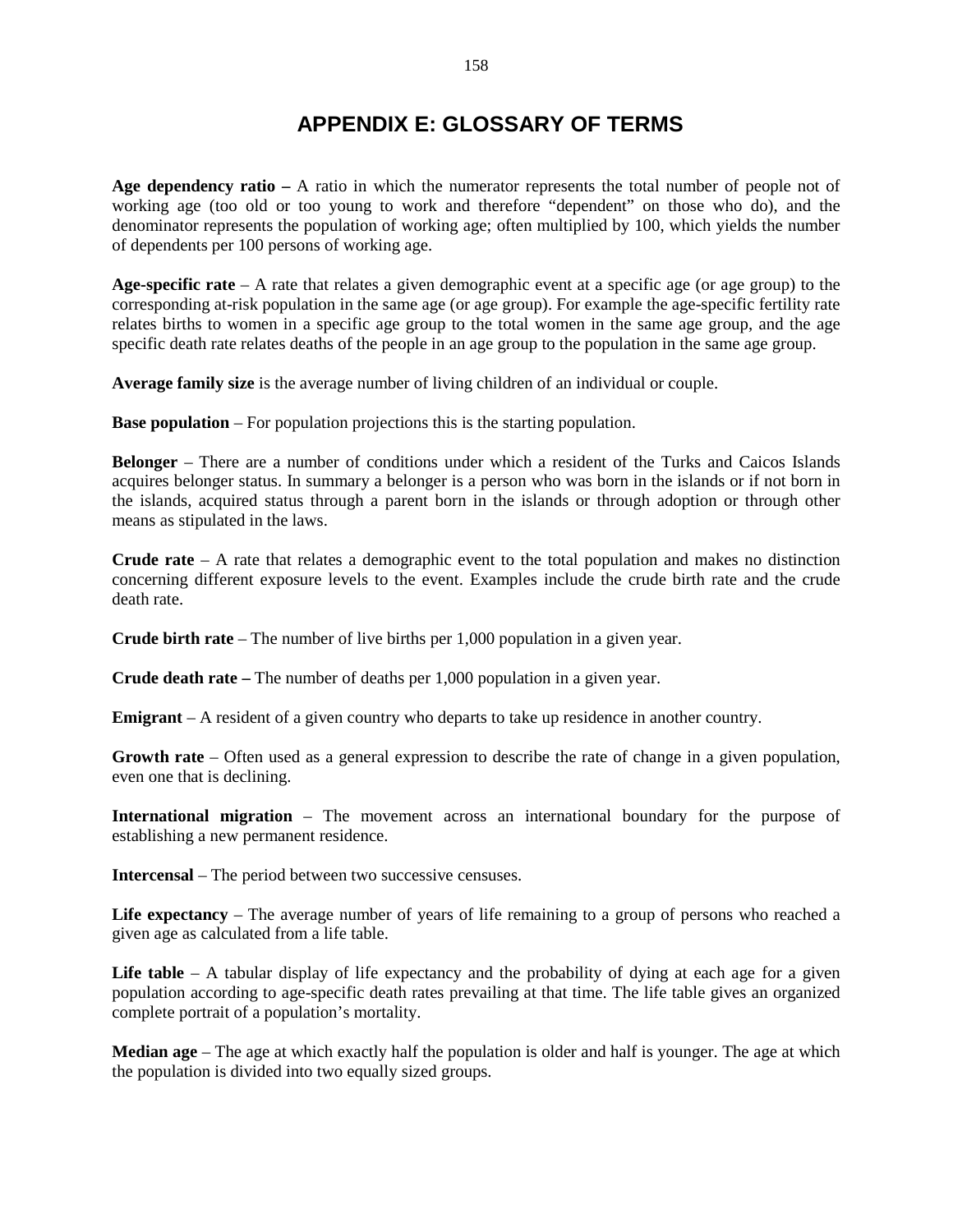**Mid-year population** – Mid-year, taken to be July 1 is assumed to be the point by which half the changes in a population have occurred. The mid-year population may be calculated as the mean, or average of the population at the start and end of the year.

**Natural increase –** The excess of births over deaths in a population. The excess of deaths over births is referred to as natural decrease.

**Net migration** – The difference between the number of immigrants and the number of out migrants for a given area over a given period of time.

**Net migration rate** – The ratio of net migration for a given area over a given period to the population.

**Non-belonger** – A resident of the Turks and Caicos Islands who has not acquired belonger status.

**Old population –** A population with a relatively high proportion of middle-aged and elderly persons, a high median age, and thus a lower growth potential.

**Population Ageing – A demographic process affecting all Caribbean countries and territories in which** the age structure of the population changes and older persons come to represent a higher proportion of the total population and younger persons represent a lower proportion.

**Population change** refers to change in the number of inhabitants of an area. The change may be an increase, a decrease or zero.

**Postcensal** – The period since the last census.

**Rate of change** – The change of population during a given period expressed as a rate. The rate may relate to the entire period in which case the denominator is usually the initial population. Alternatively it may be an average annual rate in which case the rate may assume annual compounding, continuous compounding or some other function.

**Rate of natural increase** – The difference between the crude birth rate and the crude death rate.

**Replacement level fertility** is the level of fertility at which a cohort of women, on the average, has only enough daughters to "replace" themselves in the population. Once replacement level fertility has been reached, births gradually will reach equilibrium with deaths and in the absence of migration a population will ultimately stop growing and become stationary.

**Sex ratio** – The ratio of males to the number of females in a population usually computed for age groups and expressed per 100 females.

**Sex ratio at birth** – The ratio of males to female births.

**Total fertility rate (TFR**) is the average number of children that would be born alive to a woman (or group of women) during her (their) lifetime if she (they) were to pass through all the childbearing years conforming to the age specific fertility rates of a given year.

**Smoothing** – The adjustment of data to eliminate or reduce irregularities and other anomalies assumed to result from measurement and other errors.